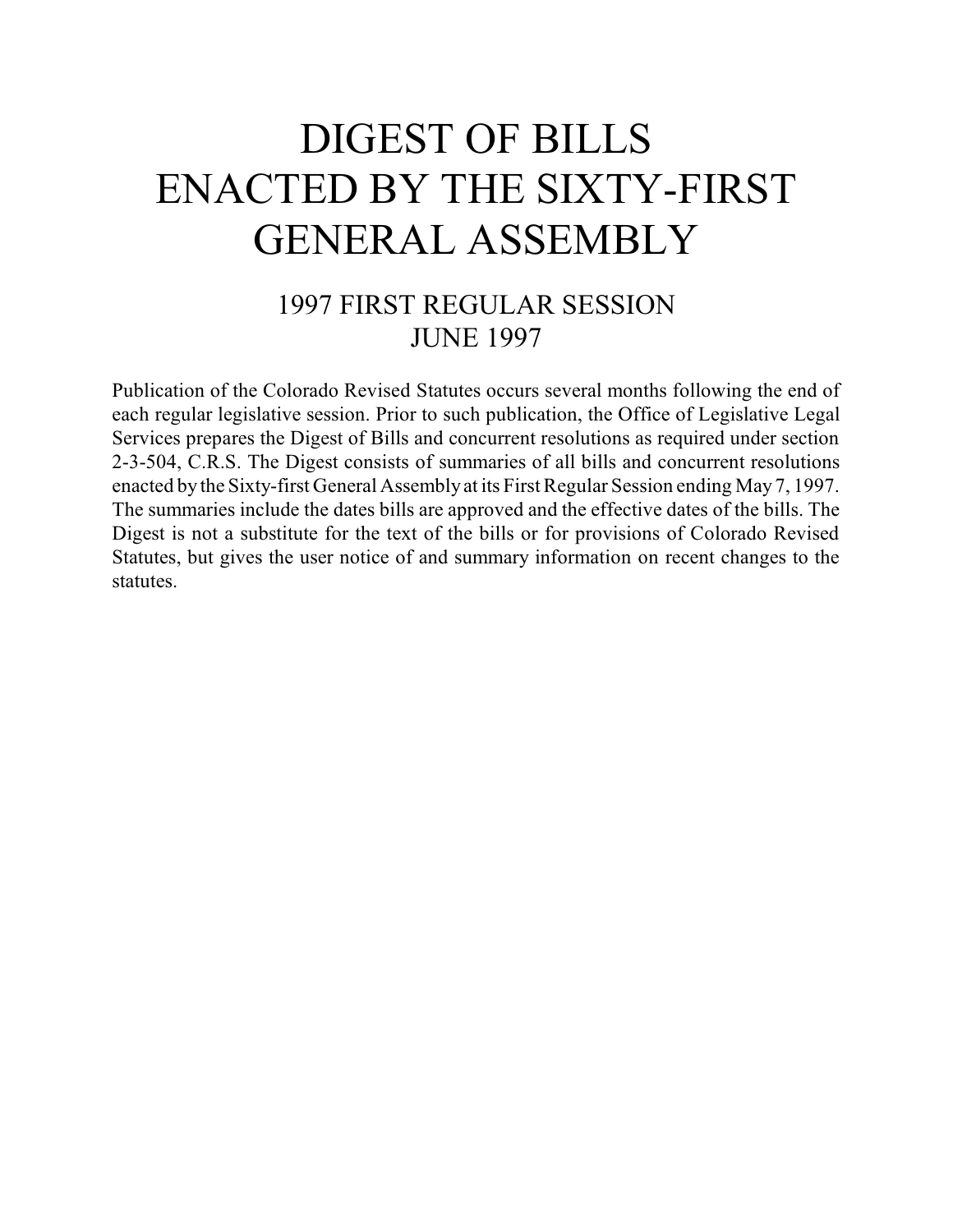#### **ADMINISTRATIVE RULE REVIEW**

**H.B. 97-1193** Continuation of 1996 rules of executive agencies - exceptions - pilot project. Provides for the continuation of the rules and regulations of state agencies that were adopted or amended on or after November 1, 1995, and before November 1, 1996; except that certain rules and regulations shall expire as scheduled on May 15, 1997.

Postpones indefinitely the expiration of the rules and regulations of the public employees' retirement association scheduled to expire on May 15, 1997.

Provides that the recommendations of the Committee on Legal Services as reflected in the act apply to the specified rules in the form in which the rules were considered and acted upon by the committee and that any subsequent amendments or other changes to the rules are not affected by the act.

Repeals property tax instructions to assessors of the division of property taxation relating to vacant land.

Authorizes the office of legislative legal services to implement a one-year pilot project for the prioritization of the review of rules. Requires every rule to be reviewed using appropriate graduated levels of review based on criteria established by the committee on legal services.

**APPROVED** by Governor May 13, 1997 **EFFECTIVE** May 13, 1997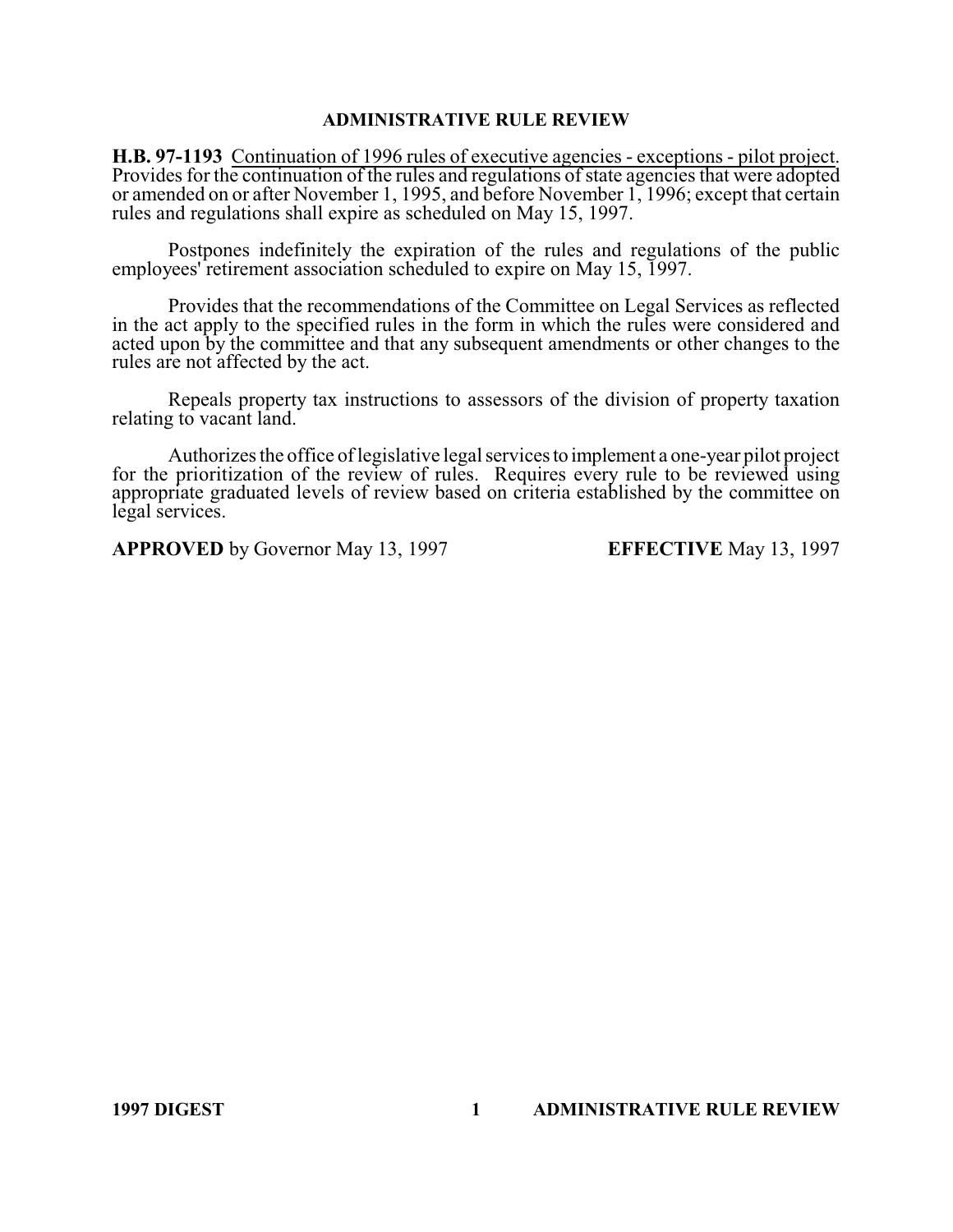## **AGRICULTURE**

**S.B. 97-51** State fair authority - first extension of time for loan liquidation. Extends to April 7 the period of time in which a loan made to finance the cash flow needs of the state fair authority must be liquidated.

**APPROVED** by Governor January 21, 1997 **EFFECTIVE** January 21, 1997

**S.B. 97-167** Hybrid animals - study. Authorizes the commissioner of the department of agriculture to convene an advisory group to study the behavior of certain hybrid animals, including wolf hybrids. Provides that the advisory group shall consist of the commissioner of the department or his designee, a veterinarian, and representatives from the division of wildlife, wolf-refuge owners, hybrid animal breeders, animal-welfare agencies, and the agricultural and environmental communities.

States that the study shall include a review of incidents involving property damage and personal injury caused by hybrid animals. Requires the advisory group to present its findings to legislative committees of reference by January 15, 1998.

**APPROVED** by Governor April 24, 1997 **EFFECTIVE** April 24, 1997

**S.B. 97-225** State fair authority - second extension of time for loan liquidation. Amends the provision contained in SB 97-51 to extend to June 30 the period of time in which a loan made to finance the cash flow needs of the state fair authority must be liquidated.

**APPROVED** by Governor April 7, 1997 **EFFECTIVE** April 7, 1997

**H.B. 97-1027** Pest Control Act - enforcement. States that the commissioner of agriculture shall not be required to plead or prove irreparable injury when applying to a court for an injunction to enforce the "Pest Control Act".

**APPROVED** by Governor March 20, 1997 **EFFECTIVE** March 20, 1997

**H.B. 97-1279** Agricultural products - sheep and wool - composition of sheep and wool board - fees. Changes the composition of the sheep and wool board to comprise 12 members rather than the current total of 9. Rearranges districts and representation to include 8 at-large members, including 2 at-large members who are actively engaged in commercial feeding of sheep.

Increases the maximum allowable sheep and wool authority marketing fee from 25 cents to 50 cents per head of sheep and changes the incidence of such fee from owners of sheep to operators of feedlots, slaughterhouses, packing plants, and livestock auction markets. Requires such operators to keep records of the names and addresses of sheep owners using such facilities and to deduct the per-head assessment from amounts payable to sheep owners. Imposes a 5-cent cap on annual increases in the license fee.

Ends an existing per-head assessment on sheep other than those in feedlots for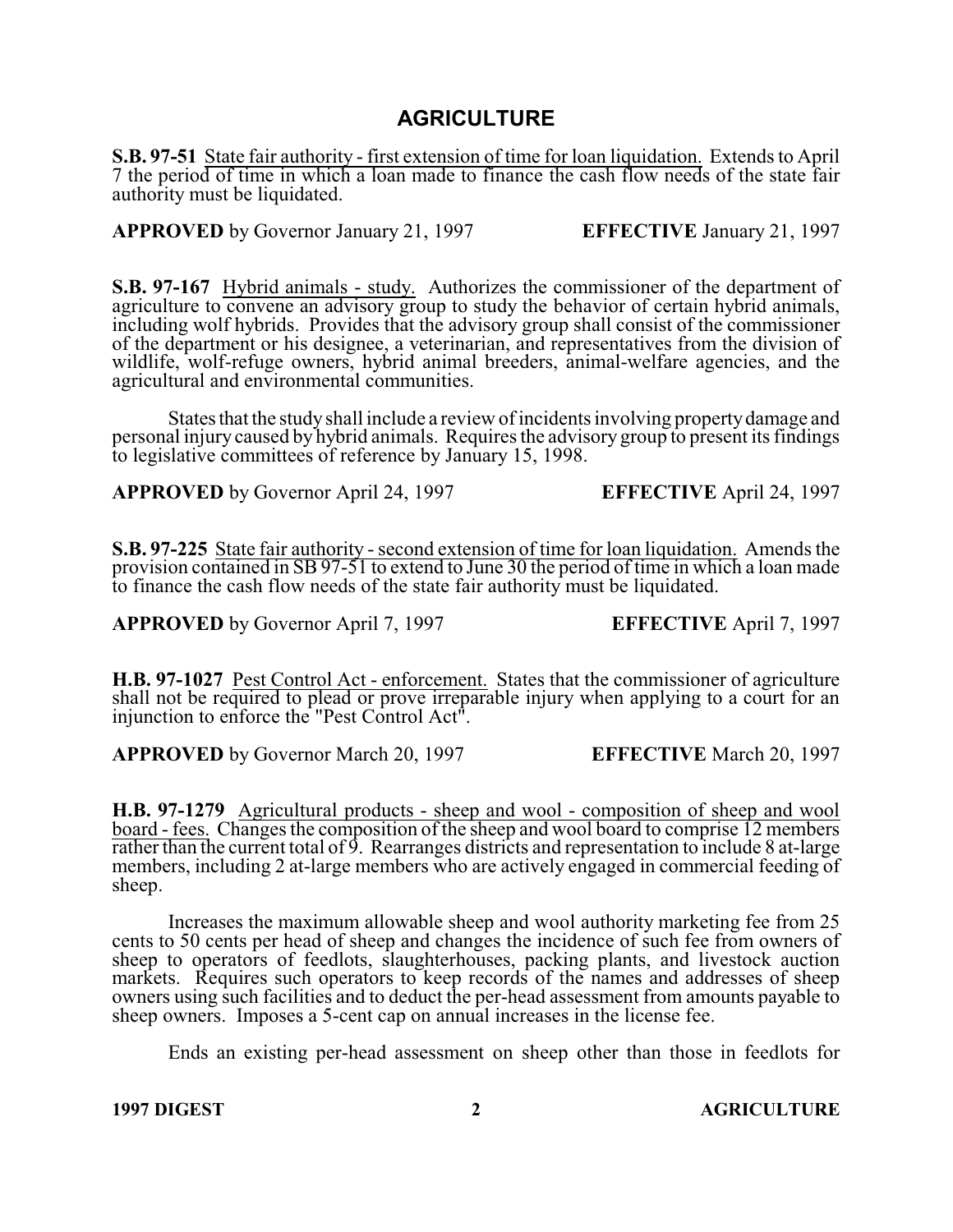predator control. Increases the per-head license fee authorized under the voluntary, county predator control program from 60 cents to \$1.00, and requires the sheep and wool board to provide the county assessor of each county with the names, addresses, and number of sheep marketed by sheep owners in the county.

**APPROVED** by Governor March 31, 1997 **EFFECTIVE** March 31, 1997

**H.B. 97-1342** State fair authority - abolishment - creation within department of agriculture board of commissioners - manager - powers and duties - appropriations. Abolishes the existing Colorado state fair authority and its board of commissioners. Creates the Colorado state fair authority as a division of the department of agriculture. Establishes the board of commissioners of the authority and sets forth the membership of the board. Specifies the duties of the board. Creates the office of manager of the Colorado state fair authority and provides for the appointment of a manager by the board. States that the manager is the chief administrative head of the authority and specifies the manager's powers and duties.

Transfers property of the abolished state fair authority to the new state fair authority. Specifies that the new authority assumes all rights and obligations under contracts entered into by the abolished authority. States that the authority and the board shall constitute an enterprise for purposes of section 20 of article X of the state constitution so long as certain requirements are satisfied. Requires the authority and its board to submit annual reports to the governor, general assembly, joint budget committee, and legislative audit committee. Authorizes the issuance and payment of warrants authorized by the board. Specifies that the authority is not subject to the statutory requirements regarding personal services contracts and the "Procurement Code" until March 1, 1998.

Eliminates the ability of the authority to negotiate loans. Specifies that any loans entered into by the previous board shall be an obligation of the new board. Requires any loans entered into prior to June 30, 1997, to be liquidated by July 15, 1997. Removes language relating to the lease of the state fair grounds from the state. Creates the Colorado state fair authority cash fund. Eliminates language relating to the authority paying for controlled maintenance projects out of the fund.

Requires the general assembly and the governor to approve the issuance of any revenue bonds by the board. Clarifies that the revenue bonds issued by the board are payable only from the net revenues from the operation of the additional facilities paid for with bond proceeds and from contributions by nonstate sources for such facilities. Specifies that any revenue bonds issued by the old board are obligations of the new board.

Repeals the exception from PERA membership for temporary employees of the abolished state fair authority. Repeals the statute regarding retirement plans for employees of the abolished state fair authority.

Appropriates \$4,000,000 from the general fund to the Colorado state fair authority cash fund for fiscal year 1996-97. Appropriates from said cash fund to the department of agriculture for allocation to the state fair authority for fiscal year 1997-98: \$1,719,909 for repayment of the Colorado national bank loan, \$1,028,270 for repayment of the state treasurer's loan, \$234,728 for accounts payable, \$142,002 forthe portion of outstanding longterm debt currently due, \$877,091 for working capital needs, and \$10,952,012 and 28.0 FTE for implementation of the act. Appropriates \$51,246 and 0.7 FTE to the department of law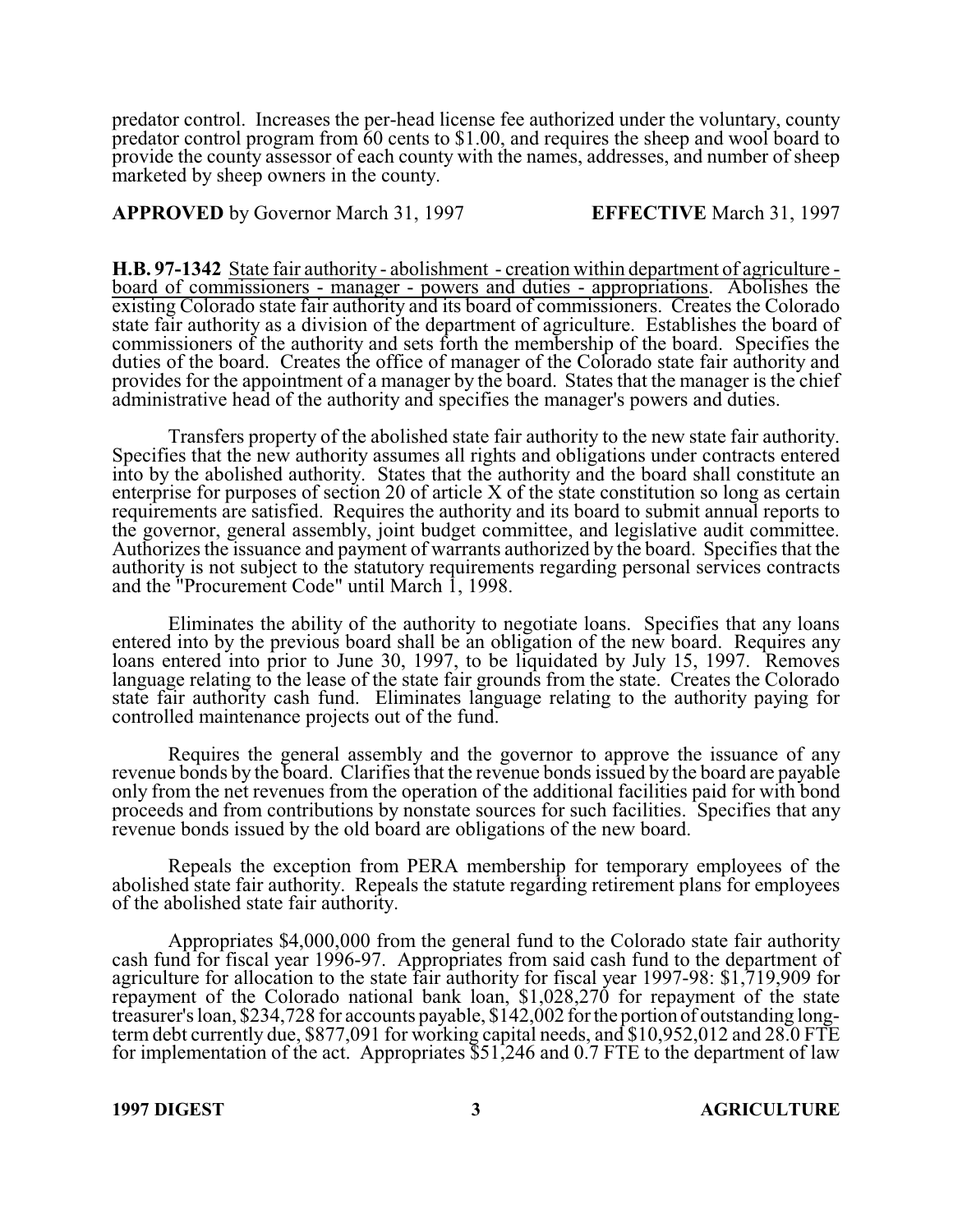for fiscal year 1997-98 for the provision of legal services to the department of agriculture for the purposes of the act to be paid from certain cash funds appropriated to the department of agriculture.

**APPROVED** by Governor May 21, 1997 **EFFECTIVE** June 30, 1997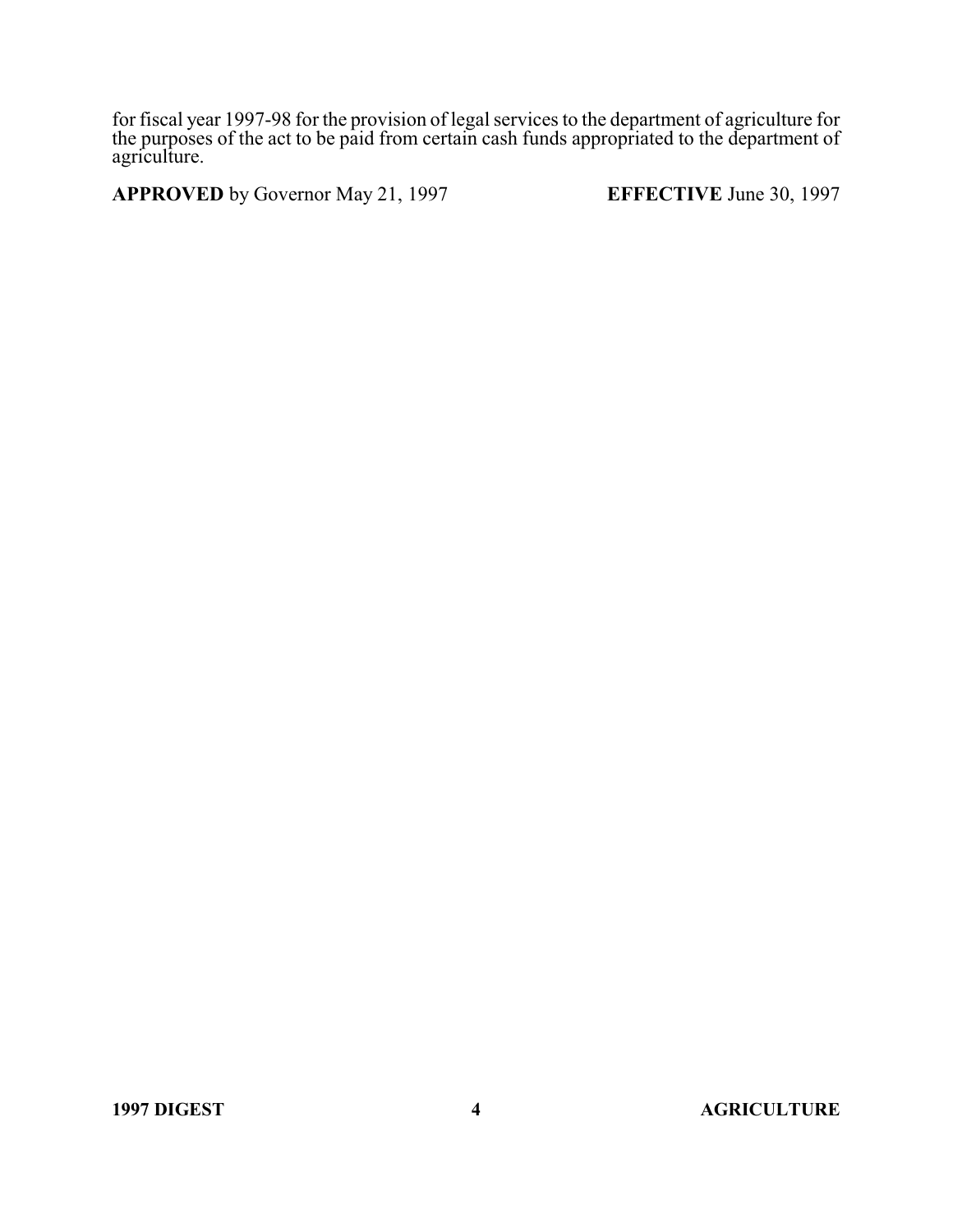# **APPROPRIATIONS**

**S.B. 97-176** Supplemental appropriation - department of agriculture. Amends the 1996 general appropriation act to the department of agriculture. Decreases the general fund portion of the appropriation and decreases the cash funds portion.

**APPROVED** by Governor March 13, 1997 **EFFECTIVE** March 13, 1997

**S.B. 97-177** Supplemental appropriation - department of corrections. Amends the 1996 general appropriation act to increase the total appropriation to the department of corrections. Increases the general fund, cash funds, cash funds exempt, and federal funds portions.

**APPROVED** by Governor March 13, 1997 **EFFECTIVE** March 13, 1997

**S.B. 97-178** Supplemental appropriation - department of education. Amends the 1996 general appropriation act to increase the total appropriation to the department of education. Increases the general fund and cash funds exempt portions ofthe appropriation and decreases the cash funds portion. Amends HB 96-1354 to adjust the appropriation made to the department of education in the 1996 general appropriation act to decrease the cash funds portion and increases the cash funds exempt portion.

**APPROVED** by Governor March 13, 1997 **EFFECTIVE** March 13, 1997

**S.B. 97-179** Supplemental appropriation - offices of governor, lt. governor, and state planning and budgeting. Amends the 1996 general appropriation act to decrease the total appropriation to the offices of the governor, lt. governor, and state planning and budgeting. Increases the general fund portion of the appropriation and decreases the federal funds portion.

**APPROVED** by Governor March 13, 1997 **EFFECTIVE** March 13, 1997

**S.B. 97-180** Supplemental appropriation - department of health care policy and financing. Amends the 1996 general appropriation act to decrease the total appropriation to the department of health care policy and financing. Decreases the general fund, cash funds exempt, and the federal funds portions of the appropriation. Amends sections of 1996 acts to adjust the appropriations made to the department of health care policy and financing in the 1995 general appropriations act to decrease the general fund portion.

**APPROVED** by Governor March 13, 1997 **EFFECTIVE** March 13, 1997

**S.B. 97-181** Supplemental appropriation - department of higher education. Amends the 1996 general appropriation act to increase the appropriation to the department of higher education. Decreases the cash funds portion of the appropriation and increases the cash funds exempt portion.

**APPROVED** by Governor March 13, 1997 **EFFECTIVE** March 13, 1997

**1997 DIGEST 5 APPROPRIATIONS**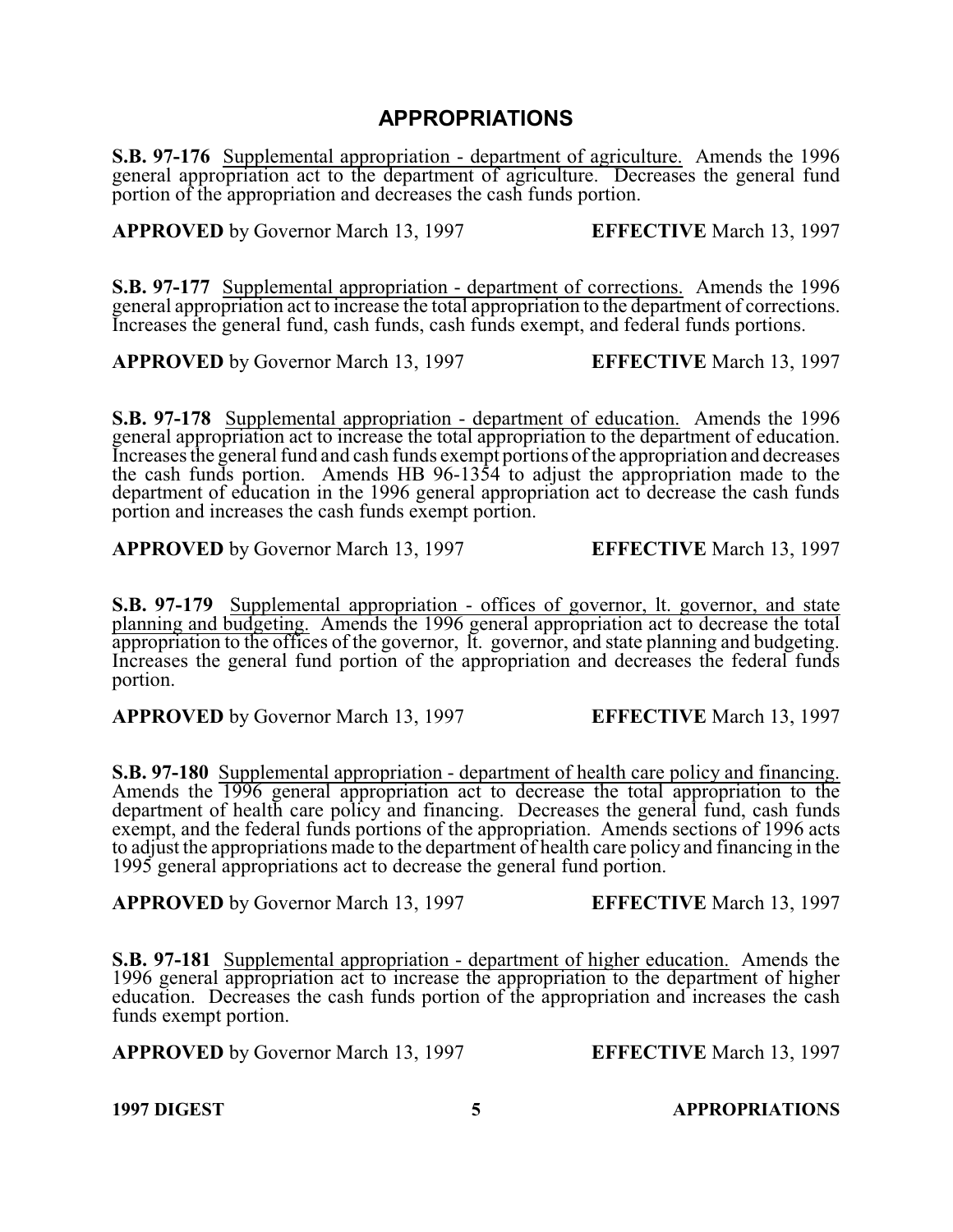**S.B. 97-182** Supplemental appropriation - department of human services. Amends the 1996 general appropriation act to increase the appropriation to the department of human services. Increases the cash funds and cash funds exempt and decreases the general fund and federal funds. Adds a footnote to the 1996 general appropriation act. Further amends the 1995 general appropriation act to add 2 new lettered notes to comply with the final court order for Case #94-M-1417. Amends HB 96-1208 to adjust the appropriation to the departments of human services and personnel in the 1996 general appropriation act.

**APPROVED** by Governor March 13, 1997 **EFFECTIVE** March 13, 1997

**S.B. 97-183** Supplemental appropriation - judicial department. Amends the 1996 general appropriation act to increase the total appropriation to the judicial department. Decreases the general fund portion of the appropriation and increases the cash funds, cash funds exempt, and federal funds portions.

**APPROVED** by Governor March 13, 1997 **EFFECTIVE** March 13, 1997

**S.B. 97-184** Supplemental appropriation - department of labor and employment. Amends the 1996 general appropriation act to increase the total appropriation to the department of labor and employment. Increases the cash funds portion of the appropriation and decreases the cash funds exempt and federal funds portions. Adds a new footnote to the 1996 general appropriation act.

**APPROVED** by Governor March 13, 1997 **EFFECTIVE** March 13, 1997

**S.B. 97-185** Supplemental appropriation - department of law. Amends the 1996 general appropriation act to increase the total appropriation to the department of law. Decreases the general fund portion of the appropriation and increases the cash funds exempt portion.

**APPROVED** by Governor March 13, 1997 **EFFECTIVE** March 13, 1997

**S.B. 97-186** Supplemental appropriation - legislative department. Amends the 1996 general appropriation act to increase the total appropriation to the legislative department through an increase in the appropriation to the legislative council.

**APPROVED** by Governor March 13, 1997 **EFFECTIVE** March 13, 1997

**S.B. 97-187** Supplemental appropriation - department of local affairs. Amends the 1996 general appropriation act to increase the total appropriation to the department of local affairs. Increases the general fund and cash funds portions of the appropriation and decreases the cash funds exempt portion.

**APPROVED** by Governor March 13, 1997 **EFFECTIVE** March 13, 1997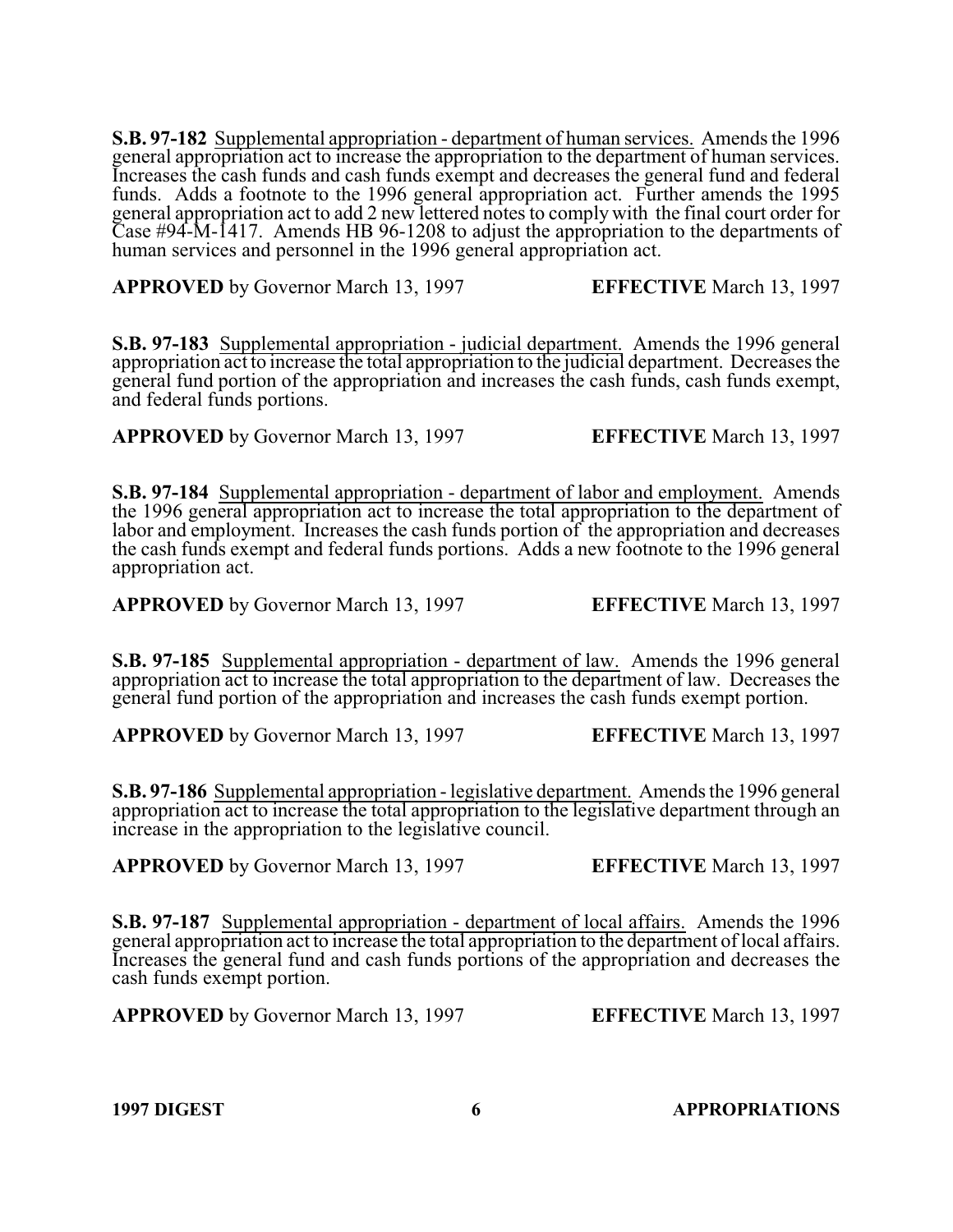**S.B. 97-188** Supplemental appropriation - department of military affairs. Makes a supplemental appropriation to the department of military affairs. Increases the general fund portion of the appropriation. Adds a footnote to the 1996 general appropriation act.

**APPROVED** by Governor March 13, 1997 **EFFECTIVE** March 13, 1997

**S.B. 97-189** Supplemental appropriation - department of natural resources. Amends the 1996 general appropriation act to increase the total appropriation to the department of natural resources. Increases the general fund, cash funds, and cash funds exempt portions of the appropriation and decreases federal funds portion. Adds two new footnotes to the 1996 general appropriation act.

**APPROVED** by Governor March 13, 1997 **EFFECTIVE** March 13, 1997

**S.B. 97-190** Supplemental appropriation - department of personnel. Amends the 1996 general appropriation act to increase the total appropriation to the department of personnel. Increases the general fund and cash funds exempt portions ofthe appropriation and decreases the cash funds portion.

**APPROVED** by Governor March 13, 1997 **EFFECTIVE** March 13, 1997

**S.B. 97-191** Supplemental appropriation - department of public health and environment. Amends the 1996 general appropriation act to increase the total appropriation to the department of public health and environment. Increases the general fund and federal funds portions of the appropriation and decreases the cash funds and cash funds exempt portions.

**APPROVED** by Governor March 13, 1997 **EFFECTIVE** March 13, 1997

**S.B. 97-192** Supplemental appropriation - department of public safety. Amends the 1996 general appropriation act to increase the total appropriation to the department of public safety. Increases the general fund, cash funds, and cash funds exempt portions of the appropriation. Adds a footnote to the 1996 general appropriation act.

**APPROVED** by Governor March 13, 1997 **EFFECTIVE** March 13, 1997

**S.B. 97-193** Supplemental appropriation - department of regulatory agencies. Amends the 1996 general appropriation act to increase the total appropriation the department of regulatory agencies. Increases the cash funds portion of the appropriation.

**APPROVED** by Governor March 13, 1997 **EFFECTIVE** March 13, 1997

**S.B. 97-194** Supplemental appropriation - department of revenue. Amends the 1996 general appropriation act to increase the total appropriation to department of revenue. Increases the general fund, cash funds, and cash funds exempt portions of the appropriation.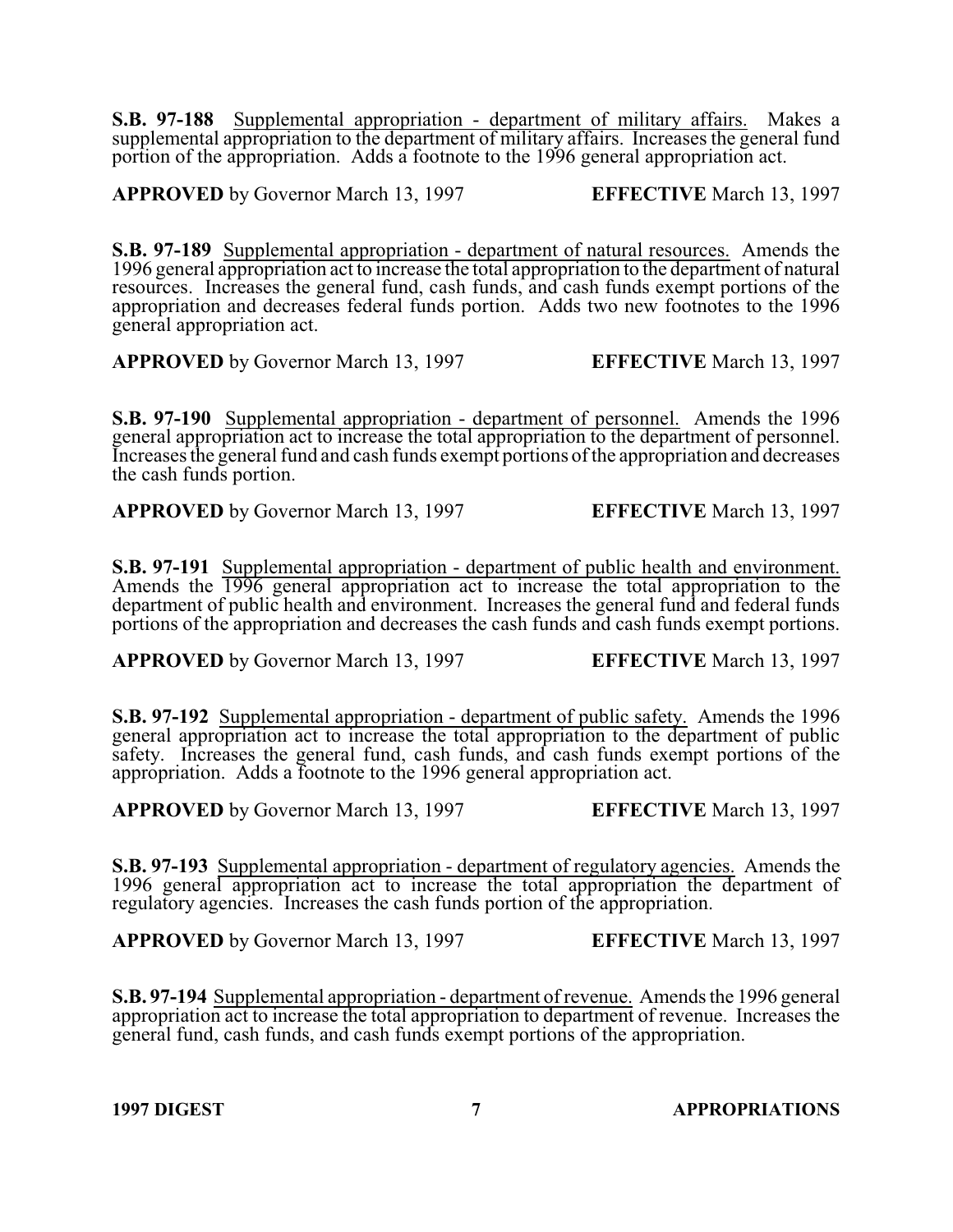**S.B. 97-195** Supplemental appropriation - department of state. Amends the 1996 general appropriation act to increase the total appropriation to the department of state. Increases the cash funds portion of the appropriation.

**APPROVED** by Governor March 13, 1997 **EFFECTIVE** March 13, 1997

**S.B. 97-196** Supplemental appropriation - department of transportation. Amends the 1996 general appropriation act to increase the total appropriation to the department of transportation. Increases the cash funds and cash funds exempt portions ofthe appropriation.

**APPROVED** by Governor March 13, 1997 **EFFECTIVE** March 13, 1997

**S.B. 97-197** Supplemental appropriation - department of the treasury. Amends the 1996 general appropriation act to increase the total appropriation to the department of the treasury. Increases the general fund and cash funds exempt portions of the appropriation.

**APPROVED** by Governor March 13, 1997 **EFFECTIVE** March 13, 1997

**S.B. 97-215** General appropriation act - long bill. Makes appropriations for the payment of the expenses of the executive, legislative, and judicial departments of state government for the fiscal year beginning July 1, 1997. Sets the grand total of the operating budget at \$9,203,847,747, of which \$4,459,279, 661 is from the general fund, \$2,686,839,926 is from cash funds, and \$2,057,728,160 is from federal funds.

Appropriates \$280,030,764 for capital construction, of which \$166,991,628 is from the capital construction fund, \$102,548,982 is from cash funds, and \$10,490,154 is from federal funds.

For the 1996-97 fiscal year: Decreases the cash funds exempt appropriation to the department of corrections for capital outlay fund under correctional industries; increases the total general fund appropriation to the judicial department by decreasing the general fund appropriation for conflict of interest under the public defender and creating a new general fund appropriation for alternate defense counsel; and increases the cash funds exempt appropriation to the department of public safety for indirect cost assessment under the Colorado state patrol and decreases the general fund appropriation for personal services under the Colorado bureau of investigation.

**APPROVED** by Governor May 27, 1997 **EFFECTIVE** May 27, 1997 **PORTIONS VETOED** May 27, 1997

**H.B. 97-1315** Legislative appropriation. Appropriates \$20,953,514 to the general assembly and the legislative service agencies for the 1997-98 fiscal year. Specifies that \$100,000 of this sum is from cash funds and the remainder is from the general fund. Projects that the statutory tax levy on civil actions in 1997-98 will return \$200,000 to the general fund to

**1997 DIGEST 8 APPROPRIATIONS**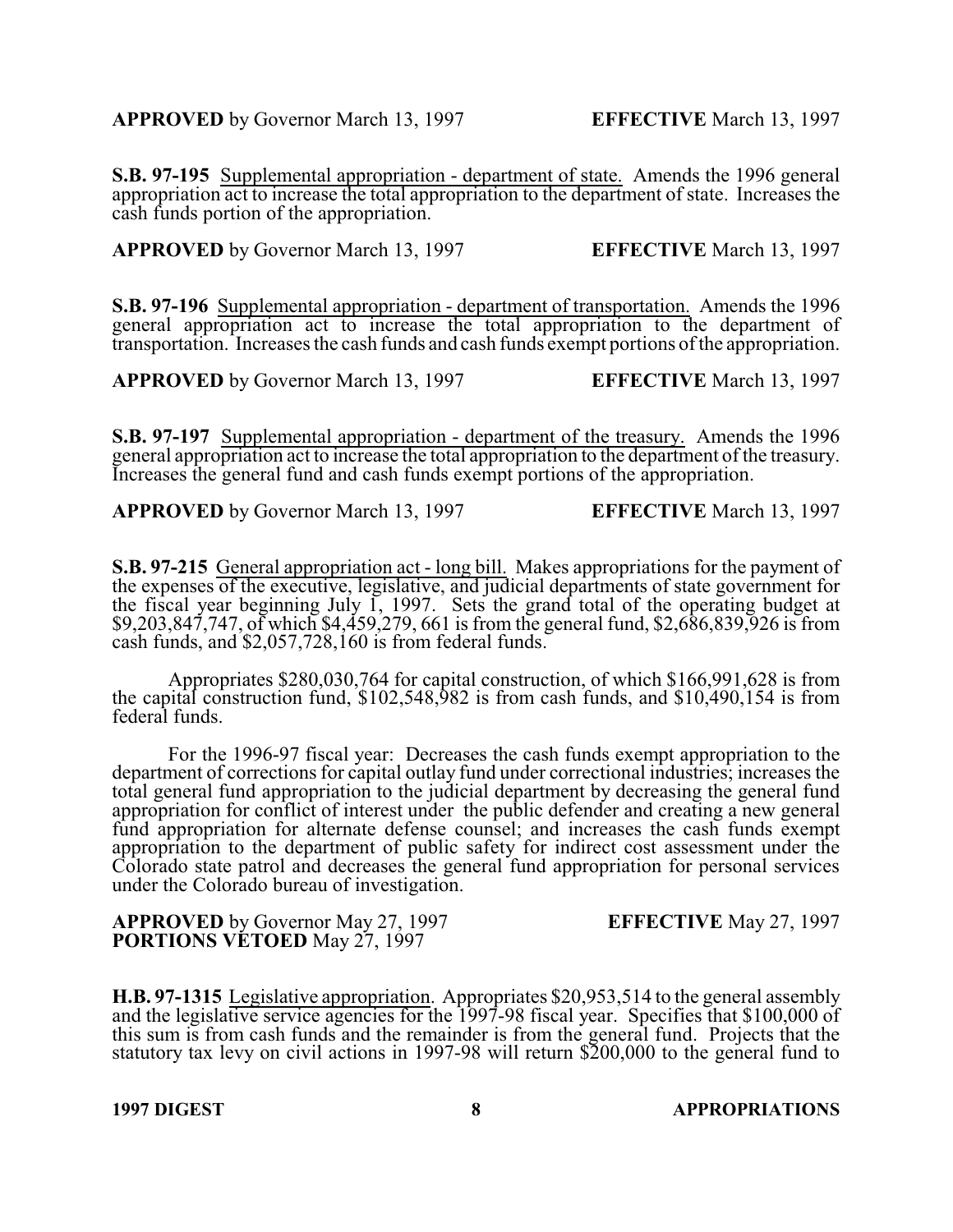offset the expenses of the revision of statutes by the office of legislative legal services.

**APPROVED** by Governor May 27, 1997 **EFFECTIVE** May 27, 1997

**H.B. 97-1358** Supplemental appropriation - capital construction. Amends the 1996-97 general appropriations act to increase the total appropriation to capital construction. Increases the capital construction fund exempt, cash funds, and federal funds portion of the appropriation and decreases the cash funds exempt portion. Amends the 1995-96 general appropriations act to decrease the total appropriation to capital construction. Decreases the capital construction fund exempt, cash funds exempt, and federal funds portions of the appropriation and increases the cash funds portion. Amends the 1994-95 general appropriations act to decrease the total appropriation to capital construction. Decreases the cash funds exempt portion of the appropriation and increases the cash funds portion.

For the 1996-97 fiscal year, there is an increase to the capital construction appropriation to the department of personnel for a lease-purchase agreement created in SB  $96 - 216$ .

For the 1993-94 fiscal year: 1) Decreases the appropriation to the department of corrections for the construction of one hundred eighty minimum security beds and appropriates \$19,886,250 to the department of corrections for two hundred fifty close security beds; 2) decreases the appropriation to the university of Colorado for construction and equipment for a new library for geological sciences and earth sciences at university of Colorado at Boulder; and 3) increases the appropriation for planning and construction of a three story in-fill addition at Mesa state college.

**APPROVED** by Governor May 27, 1997 **EFFECTIVE** May 27, 1997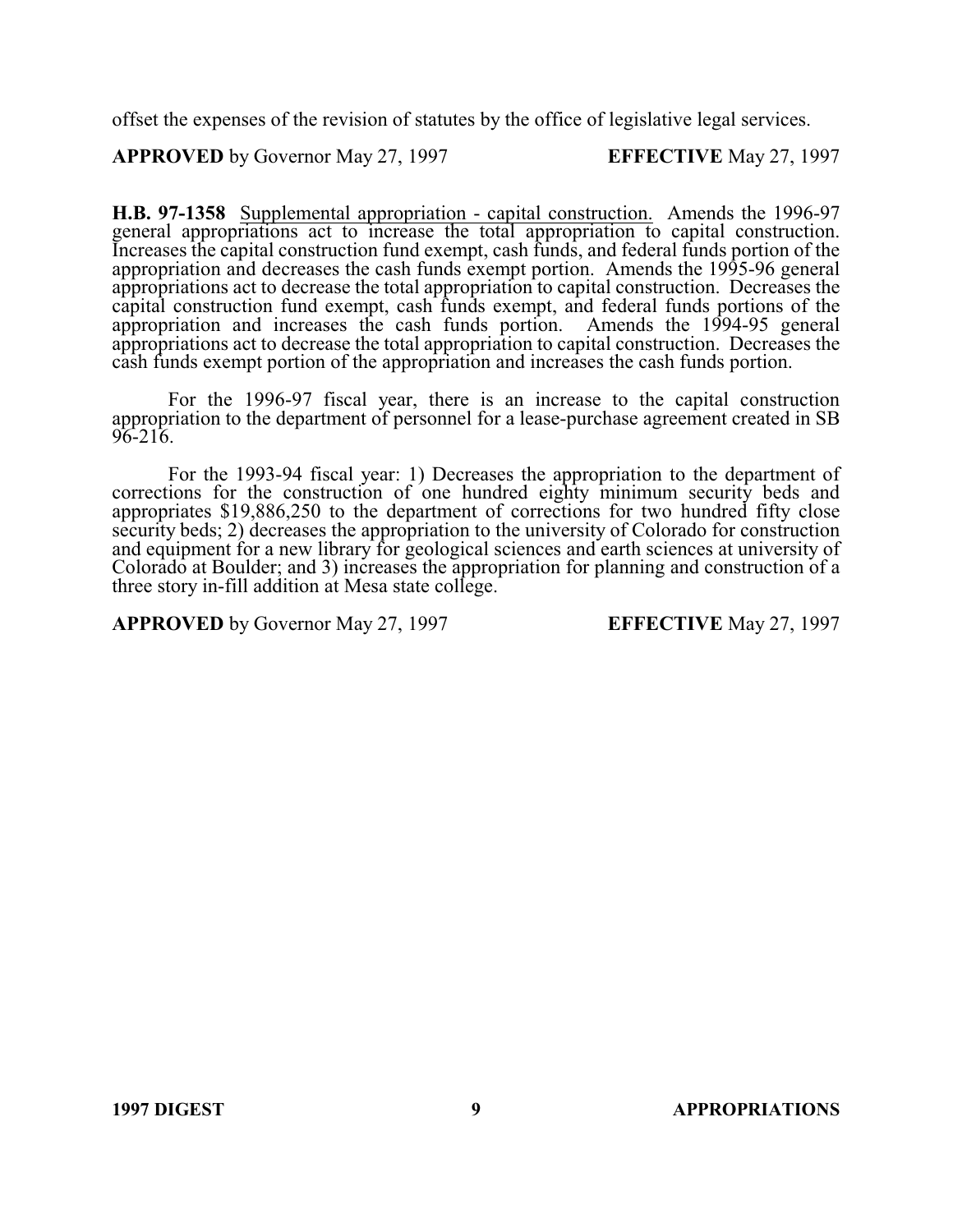# **CHILDREN AND DOMESTIC MATTERS**

**S.B. 97-50** Regimented juvenile training program - selection guidelines - annual report. Instructs the department of human services and the judicial department to implement selection guidelines for the regimented juvenile training program that exclude lower-risk juveniles from participation. Specifies criteria to be included in the selection guidelines. Requires the department of human services and the judicial department to each submit an annual report to the general assembly concerning operation of the regimented juvenile training program throughout the state and in each judicial district. Extends the program repeal date to July 1, 2000.

**APPROVED** by Governor April 19, 1997 **EFFECTIVE** April 19, 1997

**S.B. 97-71** Dependency and neglect - procedures. **Child custody cases.** Allows a juvenile court that has jurisdiction in a case involving a child who is dependent or neglected to enter orders addressing custody, parenting time, or child support concerning such child if no child custody action concerning the child is pending in a district court in the state. Clarifies the procedure for the right to request a hearing before a judge in cases where a child is the defendant.

**Admissions.** Provides that no admission made by a respondent in a dependency and neglect case may be used against him or her in any criminal prosecution, except for purposes of impeachment or rebuttal.

**Emergency protection orders.** Specifically authorizes emergency protection orders to restrain a person from threatening, molesting, or injuring a child, to restrain a person from interfering with the supervision of a child, or to restrain a person from having contact with a child.

**Termination of parent-child legal relationship.** Provides that the hearing on termination shall not be held on the same day as the hearing on the adjudication of the child as dependent and neglected.

**APPROVED** by Governor April 24, 1997 **EFFECTIVE** July 1, 1997

**S.B. 97-81** Dissolution of marriage - disposition of property - direct division of public employee retirement benefits - applicability. Makes the provision concerning the direct division of public employee retirement benefits upon agreement of the parties applicable to dissolution of marriage, legal separation, or declaration of invalidity of marriage actions filed on or after January 1, 1997, and to such actions filed prior to that date if the court had not entered a final property division order concerning such benefits.

**APPROVED** by Governor March 24, 1997 **EFFECTIVE** March 24, 1997

**S.B. 97-83** Colorado Children's Code - relinquishment, termination, and adoption relinquishment counseling - payments to relinquishing parents - foreign adoption decrees standardized forms - legal effects of adoption - confidential intermediaries. **Relinquishment and Termination of Parental Rights:**

**1997 DIGEST 10 CHILDREN AND DOMESTIC MATTERS**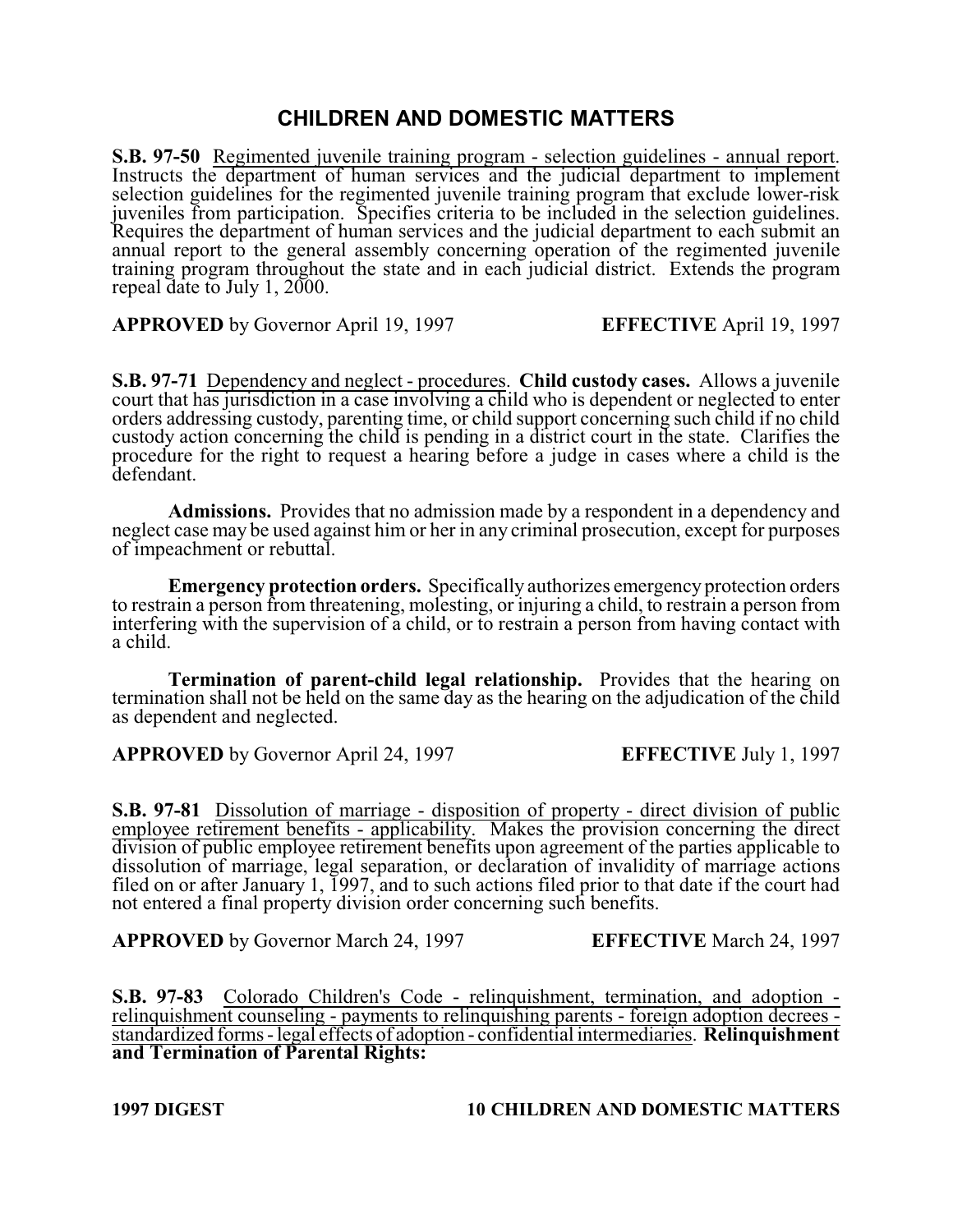Allows the court to determine appropriate counseling that a party relinquishing parental rights must obtain. Identifies the topics that the counseling shall address. Provides that a child to be relinquished shall receive relinquishment counseling as the court deems appropriate. Permits the court to order a child who is less than 12 years of age be prepared for relinquishment, termination, or adoption.

Mandates the use of standardized forms prescribed by the judicial department for inshment petitions and counseling affidavits. Directs that the affidavits of relinquishment petitions and counseling affidavits. relinquishment counseling include a copy of the original birth certificate, or the application therefor, and a statement disclosing any payments, gifts, assistance, goods, or services received, promised, or offered in connection with the pregnancy, birth, and proposed relinquishment and the source of same.

Requires the relinquishing parent, the child placement agency, and the county department ofsocial services to provide to the court certain nonidentifying information about the parent and the child to be relinquished.

Makes the best interests of the child, rather than the best interests of all parties, the standard by which a court shall approve or disapprove a petition for relinquishment. Before entering an order of relinquishment, requires the court to find that the parent's decision to relinquish is knowing, voluntary, and not the result of threat, coercion, or undue influence. Creates a rebuttable presumption that if a child 12 years of age or older objects to being relinquished, such relinquishment would not be in that child's best interests.

Makes Colorado law concerning relinquishment counseling, notification, and relinquishment hearings applicable to all adoption cases involving a Colorado child, or a child whose home state is Colorado, even if the child is to be sent out of state for the relinquishment or adoption.

Reduces the period of time fromone year to 6 months that an individual of good moral character must have the child living in his or her home in order for the court to grant such person guardianship and legal custody after the entry of an order of relinquishment of parental rights. Authorizes a court to grant guardianship and legal custody to a designated adoptive parent. Requires a relative seeking custody of a relinquished child to request custody in a timely manner.

Specifies that a parent has 30 days within which to respond to a motion to terminate his or her parental rights. Requires the notice of the proceeding to terminate parental rights to provide notice concerning a parent's ability to waive his or her right to appear and contest the termination and that failure to appear and contest may likely result in termination of parental rights.

#### **Adoption:**

In order for a child to be considered available for a stepparent adoption, requires the parent to identify by affidavit or sworn testimony that the other birth parent has abandoned the child or failed, without cause, to provide for the child for one year or more.

In cases for a decree declaring a foreign adoption valid, provides that the court shall not require the petition to contain or be accompanied by the written consent, written report, fees required in other adoptions, or by a written legal memorandum concerning the foreign law. Recognizes foreign adoptions entered by authorized individuals or entities other than

#### **1997 DIGEST 11 CHILDREN AND DOMESTIC MATTERS**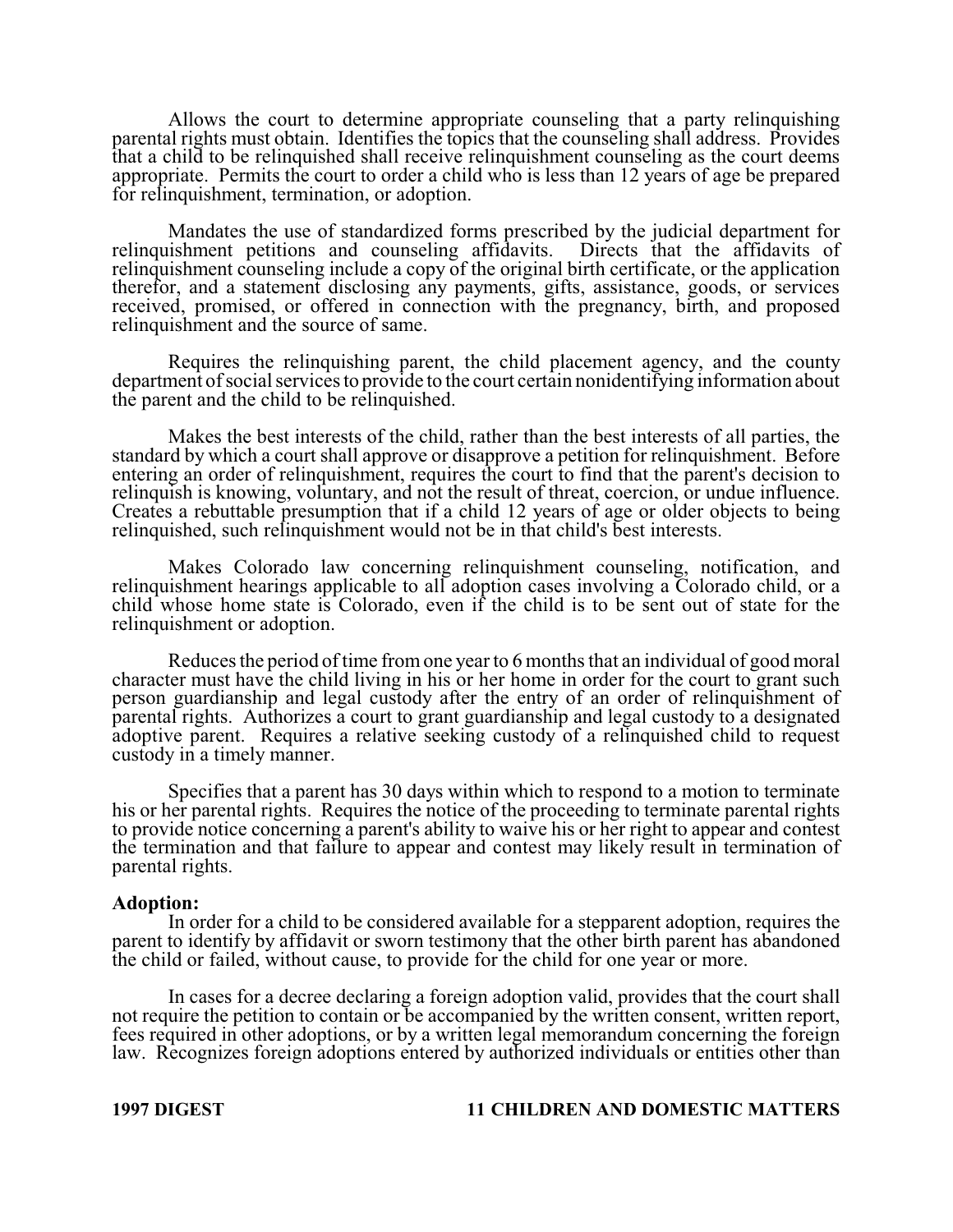courts of competent jurisdiction. Allows a verified statement to serve as sufficient evidence that an adopting parent is a citizen and resident of the state of Colorado. Permits a photocopy of the child's resident alien card issued by the immigration and naturalization service to serve as sufficient evidence that the foreign child to be adopted is either a permanent resident or a naturalized citizen of the United States. Specifies that parties need not be represented by an attorney in foreign adoption decree proceedings.

Authorizes the court to require potential adoptive parents to participate in adoption counseling as the court deems appropriate. Clarifies that in all adoptions, either the county department of social services or the child placement agency shall provide a written report to the court concerning certain matters, including the petitioner's participation in adoption counseling if required by the court. Identifies what adoption counseling may address. In relative adoptions, requires the court to review the report prepared by the county department or child placement agency and permits the court to order further assessment, if necessary.

Requires a licensed child placement agency, when placing a child, to file an affidavit with the court stating that the agency's license is in good standing with the department of human services. Directs such agency to notify the court immediately upon suspension, revocation, or denial of its license by the department or upon disciplinaryaction taken against the agency. Makes failure to so notify a class 3 misdemeanor. Directs the department to promulgate rules adopting a mechanism by which child placement agencies shall notify the court of disciplinary actions against them.

Requires an adoption petition to be accompanied by a standardized affidavit form disclosing all fees, costs, or expenses charged by any person or agency in connection with the adoption. Requires the court to hold a hearing on the adoption petition 6 months or more after placement of the child and to enter the decree of adoption if the court makes certain findings. Specifies that a child to be adopted shall be eligible for enrollment and coverage by any medical or dental insurance held by the prospective adoptive parents on the same basis as the coverage would be available to a biological child of the adoptive parents.

Increases the number of members on the adoption intermediary commission from 7 to 11. Defines the term"half-sibling" and authorizes adult half-siblings to file a court request for appointment of a confidential intermediary to search for their birth families. For purposes of access to adoption information, reduces the age of "adult" from 21 to 18. Reduces the age of the relatives, the whereabouts of whom the confidential intermediary may seek information, from 21 to 18.

### **APPROVED** by Governor May 28, 1997 **EFFECTIVE** July 1, 1997

**S.B. 97-114** Child support - establishment and enforcement - determination of paternity orders for postsecondary education expenses. Allows an agent of a local child support enforcement agency to access records at the division of employment and training within the department of labor and employment. Provides that information obtained by a state or local child support enforcement agency from the department of labor and employment may be used only for the purposes specified in law and may not be disclosed by such agency to any person or entity unless there is an agreement consistent with the federal "Social Security Act" addressing confidentiality safeguards.

Changes references from "blood tests" to "genetic tests".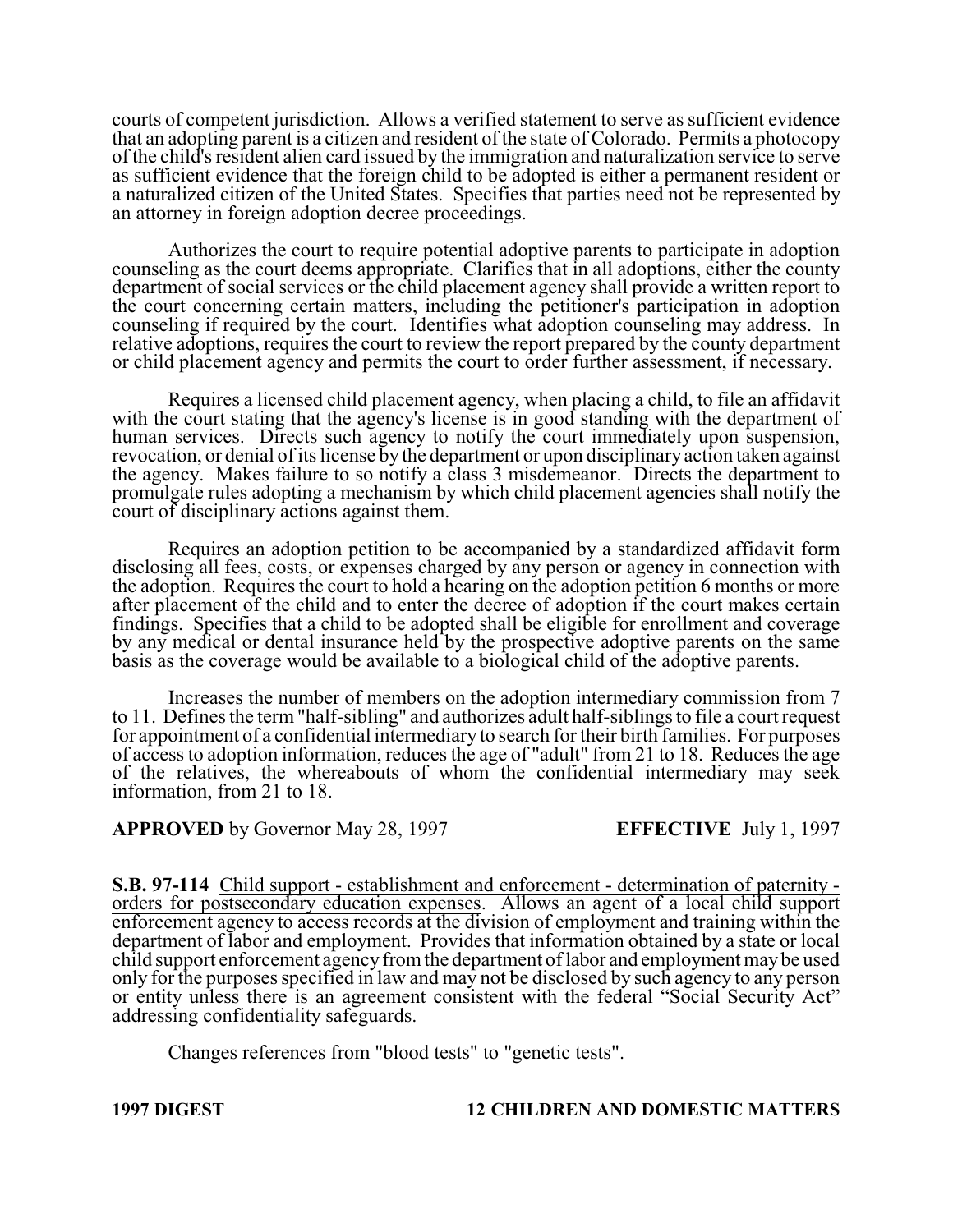Makes sureties in civil and criminal support proceedings subject to entry of judgment for the amount of the bail and court costs upon forfeiture of the bond.

Makes the following changes to the statutory child support provisions:

- C Clarifies that a child support obligee or the delegate child support enforcement unit shall not be required to wait 15 days before executing an automatic child support judgment.
- Provides that the filing of a verified entry of judgment for child support shall revive all individual support judgments that have arisen during the period of time specified by the entry ofsupport judgment, pursuant to rule 54 (h) of the Colorado rules of civil procedure, without the requirement of a separate motion, notice, or hearing.
- Eliminates certain obsolete dates.
- Repeals the court's authority to order the parents of a child to contribute to the costs of a program of postsecondary education for the child in child support orders entered on or after July 1, 1997. Specifies that parties may enter into a written stipulation on or after July 1, 1997, to continue child support beyond the child's 19th birthday or to provide for postsecondary education expenses for a child.

For purposes of income assignments, defines "employer" to include any person, company, corporation, the Colorado compensation insurance authority, or insurance carrier paying temporary total disability or temporary partial disability workers' compensation benefits.

Makes the following changes to the "Colorado Child Support Enforcement Procedures" Act":

- Eliminates the county department's ability to recover costs incurred in excess of fees from the obligee in cases in which an individual is receiving child support enforcement services.
- Makes provisions related to the state parent locator service applicable to all child support obligations ordered as a part of any proceeding, regardless of when the order was entered.
- Makes the administrative lien and attachment provisions applicable to all child support obligations ordered as part of any proceeding, regardless of when the order was entered.

Exempts child support enforcement offices from the required filing fee of the clerk and recorder for processing liens on personal property.

Makes changes to the administrative lien and attachment provisions and the definitions used in the administrative procedure portion of the child support establishment and enforcement statute effective upon passage. Makes the changes to the automatic support judgment provisions effective July 1, 1997, and applicable to orders entered on or after that date. Makes the changes to the postsecondary education provisions in the "Uniform Dissolution of Marriage Act" effective July 1, 1997. Makes the changes set forth in all other

#### **1997 DIGEST 13 CHILDREN AND DOMESTIC MATTERS**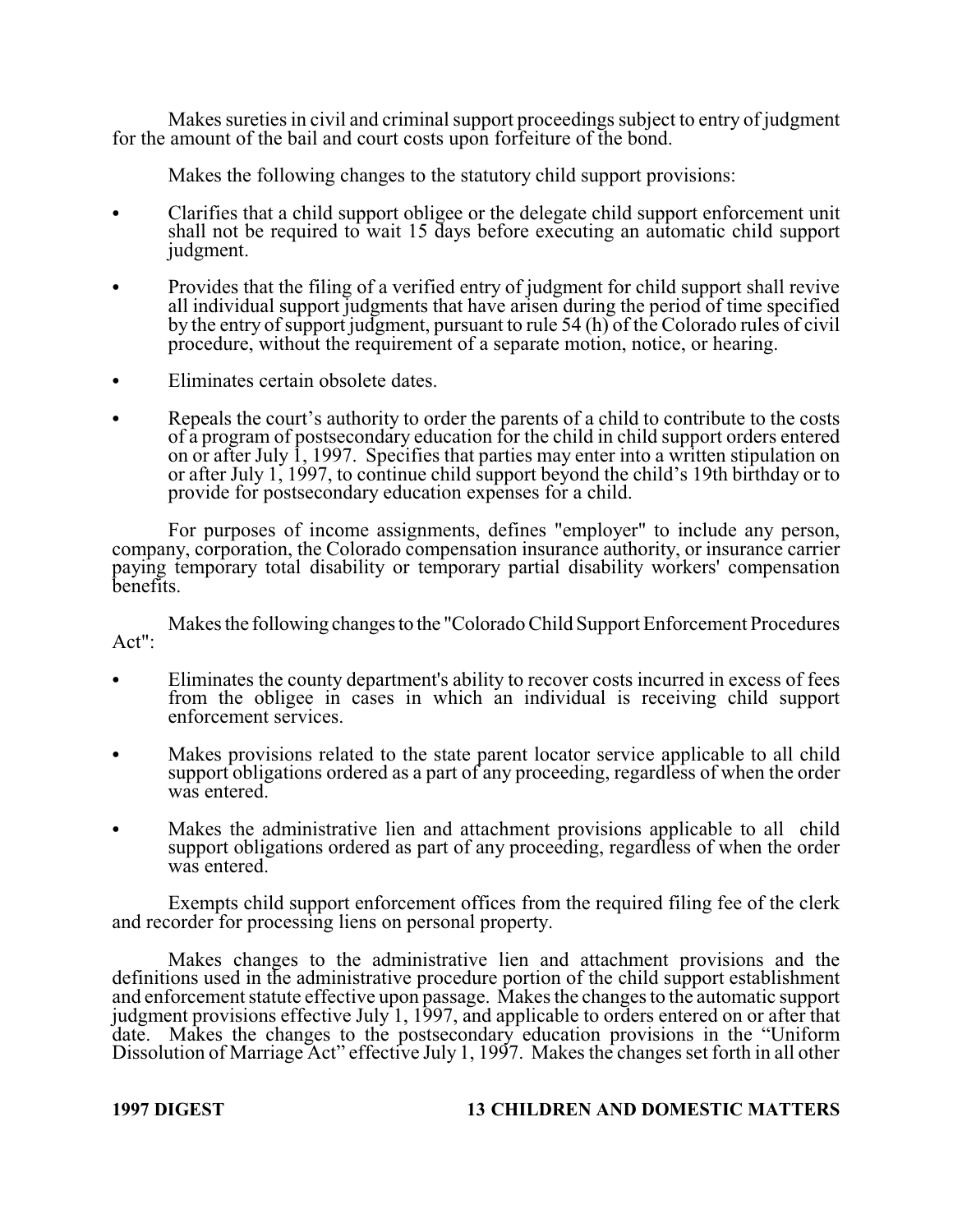sections of the act effective July 1, 1997, and applicable to orders entered on, before, or after

that date.

### **BECAME LAW** April 29, 1997 **PORTIONS EFFECTIVE** April 29, 1997 July 1, 1997

**S.B. 97-115** Uniform Interstate Family Support Act - amendments to conform to recommendations of the national conference of commissioners on uniform state laws. **General provisions.** Amends the "Uniform Interstate Family Support Act" based on recent recommendations from the national conference of commissioners on uniform state laws. Standardizes the language of Colorado's version of the Act with that of the uniform act as required by the federal "Personal Responsibility and Work Opportunity Reconciliation Act of 1996", P.L. 104-193.

Amends the definitions of "income-withholding order", "initiating state", "responding state", and "state". Includes the United States Virgin Islands in the definition of "state".

Eliminates throughout the Act the requirement that notices relating to child support enforcement proceedings, support orders, income-withholding orders, and other communications be sent by first class mail.

**Jurisdiction.** Modifies procedures to be followed in circumstances in which 2 or more child support orders have been issued by courts of this state or another state with regard to the same obligor and child.

**Civil provisions.** Eliminates the authority of the child support enforcement agency to establish or modify a spousal support order.

Identifies the procedures to be followed by an initiating state if a responding state has not enacted the "Uniform Interstate Family Support Act" or a law substantially similar to the Act.

**Income-withholding orders.** Relocates provisions within the statutes concerning the enforcement of withholding orders of another state without registration of child support orders of another state. Specifies that the obligor's employer must complywith a withholding order from another state that appears regular on its face and that expresses the amounts to be withheld as sums certain and as periodic payments.

Provides that the law of the state of the obligor's principal place of employment shall apply with respect to processing fees, amounts to be withheld, time limits, and for purposes of establishing priorities for the withholding and allocation of income if the employer receives multiple income-withholding orders. Grants immunity from liability to employers that comply with the directive. Subjects an employer who willfully fails to comply with an income-withholding order issued by another state to penalties. Requires an obligor contesting an income-withholding order to send a notice of the contest to the child support enforcement agency providing services to the obligee and to each employer that has directly received an income-withholding order.

**Enforcement and modification of support order after registration.** Provides that,

**1997 DIGEST 14 CHILDREN AND DOMESTIC MATTERS**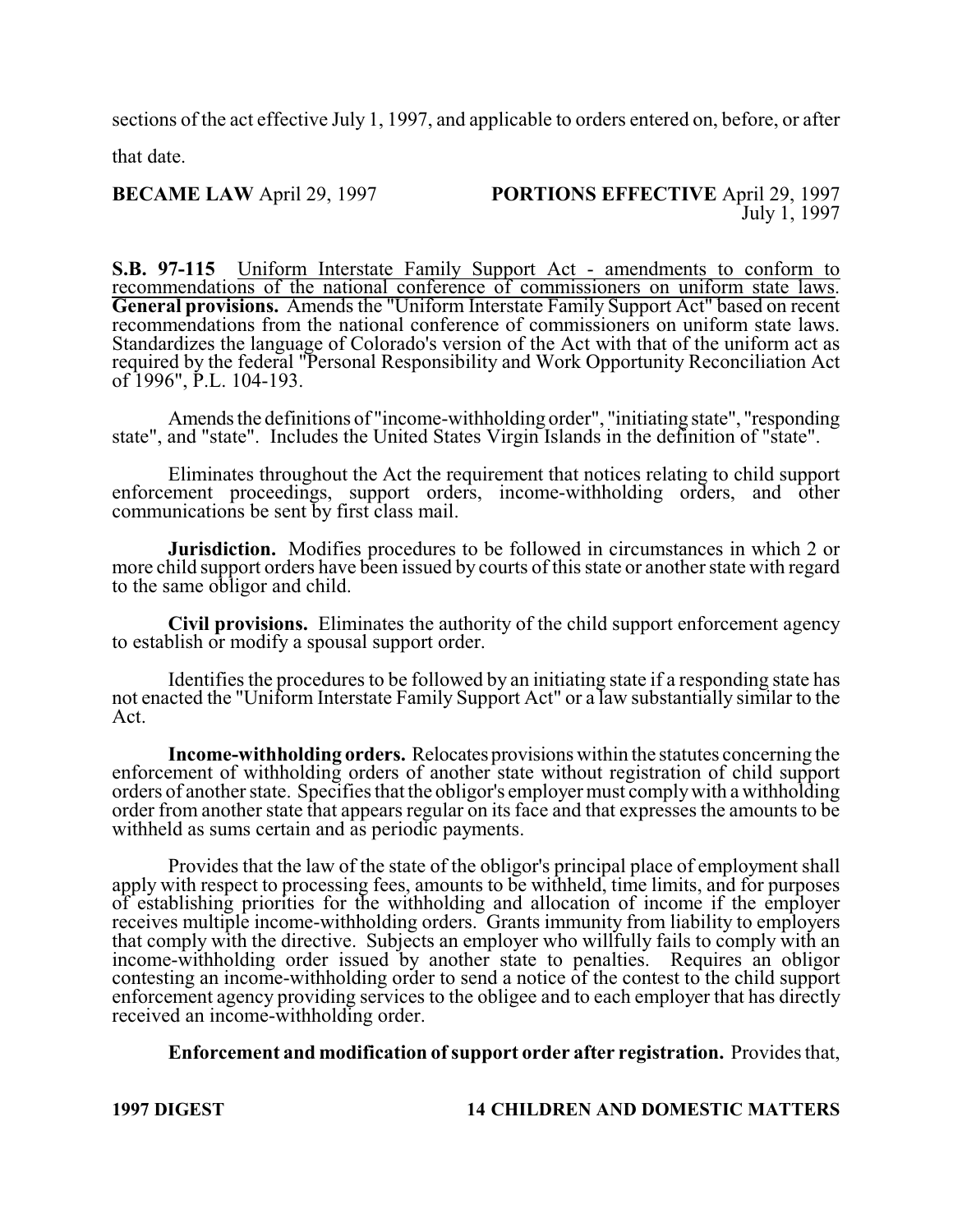if all parties reside in Colorado and the child does not reside in the issuing state, a Colorado tribunal has jurisdiction to enforce or modify the issuing state's child support order. Requires a tribunal exercising such jurisdiction to apply the definitions and the jurisdiction sections of the "Uniform Interstate Family Support Act" and the procedural and substantive law of Colorado. Subjects a party who obtains a modification order and who fails to file a certified copy with the issuing tribunal to appropriate sanctions by the tribunal in which the issue of failure to file arises.

### **APPROVED** by Governor April 24, 1997 **EFFECTIVE** July 1, 1997

**H.B. 97-1103** Domestic relations cases - court appointments - representatives - special advocates - arbitrators. Authorizes the court in a domestic relations proceeding to appoint an attorney to serve as a representative of the parties' minor or dependent children or an individual to assist the court as a special advocate for the child. Requires the court to issue an order of appointment. Specifies that the same individual may not serve as both the child's representative and as the child's special advocate.

Provides that an individual appointed to serve as a representative of the child shall represent the best interests of the child with respect to the child's custody, support for the child, the child's property, parenting time, or any other issue related to the child that is identified in the court's order. Directs the child's representative to actively participate in all aspects of the case involving the child and identifies that such representative shall not be called as a witness in the case.

Identifies that an individual appointed to serve as a special advocate may be, but need not be, an attorney. Provides that such an individual shall investigate, report, and make recommendations on any issues that affect or may affect the best interests of the child. Requires a special advocate to file a written report with the court reflecting his or her independent and informed recommendations, which report shall include the wishes of the child, if expressed. Allows the special advocate to be called to testify as a witness during hearings regarding his or her recommendations.

Directs the court to enter an order for costs, fees, and disbursements in favor of the child's representative or special advocate.

Upon the consent of all parties, authorizes the court to appoint an arbitrator to resolve disputes between the parties concerning their minor or dependent children. Directs all awards entered by an arbitrator so appointed to be in writing. Provides that the arbitrator's award shall be effective immediately upon entry and shall continue in effect until vacated, modified, or corrected by the arbitrator pursuant to the "Uniform Arbitration Act of 1975" or until the award is modified by the court pursuant to a de novo review. Authorizes any party to move the court to modify the arbitrator's award pursuant to a de novo review of such award. Unless manifestly unjust, requires the court upon a de novo review of an arbitrator's award to order the nonprevailing party to pay the fees and costs of the prevailing party and the fees of the arbitrator associated with such review.

**APPROVED** by Governor March 20, 1997 **EFFECTIVE** July 1, 1997

**H.B. 97-1109** Central registry - phase-out - implementation plan. No later than March 1,

**1997 DIGEST 15 CHILDREN AND DOMESTIC MATTERS**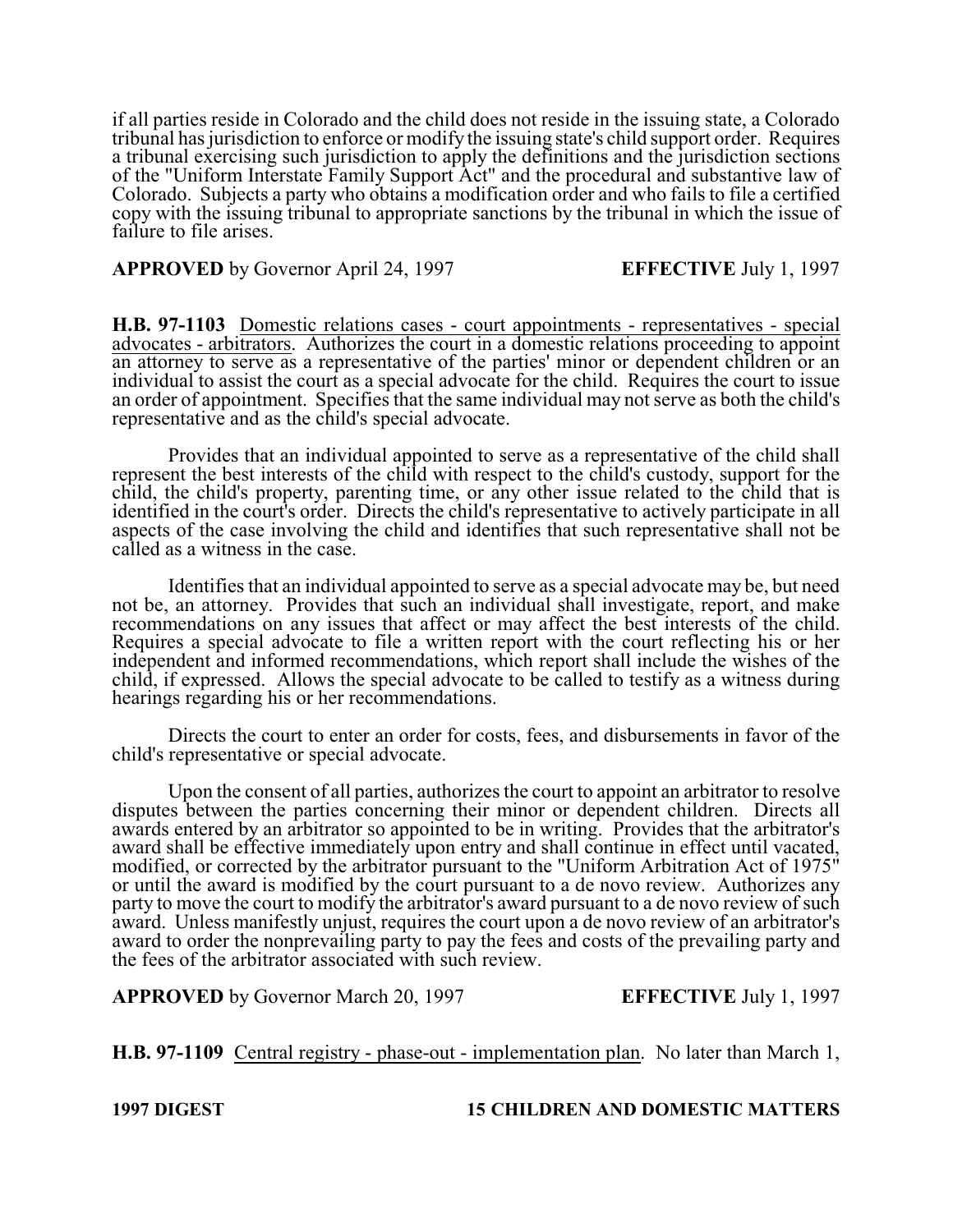1999, requires the state department of human services to submit an implementation plan to the general assembly for the creation of alternatives to the state central registry of child

protection. Establishes the issues that the state department's plan shall address.

**APPROVED** by Governor March 20, 1997 **EFFECTIVE** July 1, 1997

**H.B. 97-1126** Juvenile justice - commitment to department of human services. Provides that any juvenile who is 12 years of age or older and who is adjudicated for any class of felony, but is not adjudicated as an aggravated juvenile offender, may be committed to the department of human services. Provides that any juvenile who is 10 or 11 years of age and who is adjudicated for a class 1, 2, or 3 felony, but is not adjudicated as an aggravated juvenile offender, may be committed to the department of human services.

**APPROVED** by Governor May 27, 1997 **EFFECTIVE** May 27, 1997

**H.B. 97-1164** Parenting time - enforcement - "Colorado Parenting Time Enforcement Act". In actions involving disputes concerning parenting time, adds a time limit of 30 days within which the court must deny the motion, set the matter for hearing, or refer the parties to mediation. Changes the level of evidence that the court must find in order to proceed with the action from "substantial *and* continuing" to "substantial *or* continuing" noncompliance with the parenting time order or schedule. Provides that if the court sets the matter for hearing, it must do so with notice to the parents as expeditiously as possible. Requires, rather than permits, the court to issue an order which may include one or more specified remedies, if the court finds that a parent has not complied with a parenting time order or schedule and has violated the court's order.

Among the remedies, requires make-up parenting time to occur within 6 months, rather than one year, or within one year if the period of time or holiday cannot be made up within 6 months of the noncompliance. Further specifies that make-up parenting time take place at the time, as well as in the manner, chosen by the aggrieved parent. Adds the following to the list of remedies from which the court may choose when there is a finding of noncompliance: Require either or both parents to attend a parental education program; require the parties to participate in family counseling; impose a civil fine not to exceed \$100 per incident of denied parenting time; and enter any other order that may promote the best interests of the child.

Directs that any civil fines collected as a result of noncompliance with a parenting time order or schedule be credited to the dispute resolution fund.

Requires the court to order a noncomplying parent to pay the attorney's fees, court costs, and expenses incurred by the aggrieved parent. Authorizes the court to order the petitioning parent to pay the court costs, attorney fees, and expenses of the responding parent if the court finds there was not a violation of the parenting time order or schedule.

Authorizes the appropriate state agency, as determined by the governor, to develop a parenting time enforcement program that complies with all federal requirements and restrictions. Provides that the program, if developed, shall address the enhancement and

### **1997 DIGEST 16 CHILDREN AND DOMESTIC MATTERS**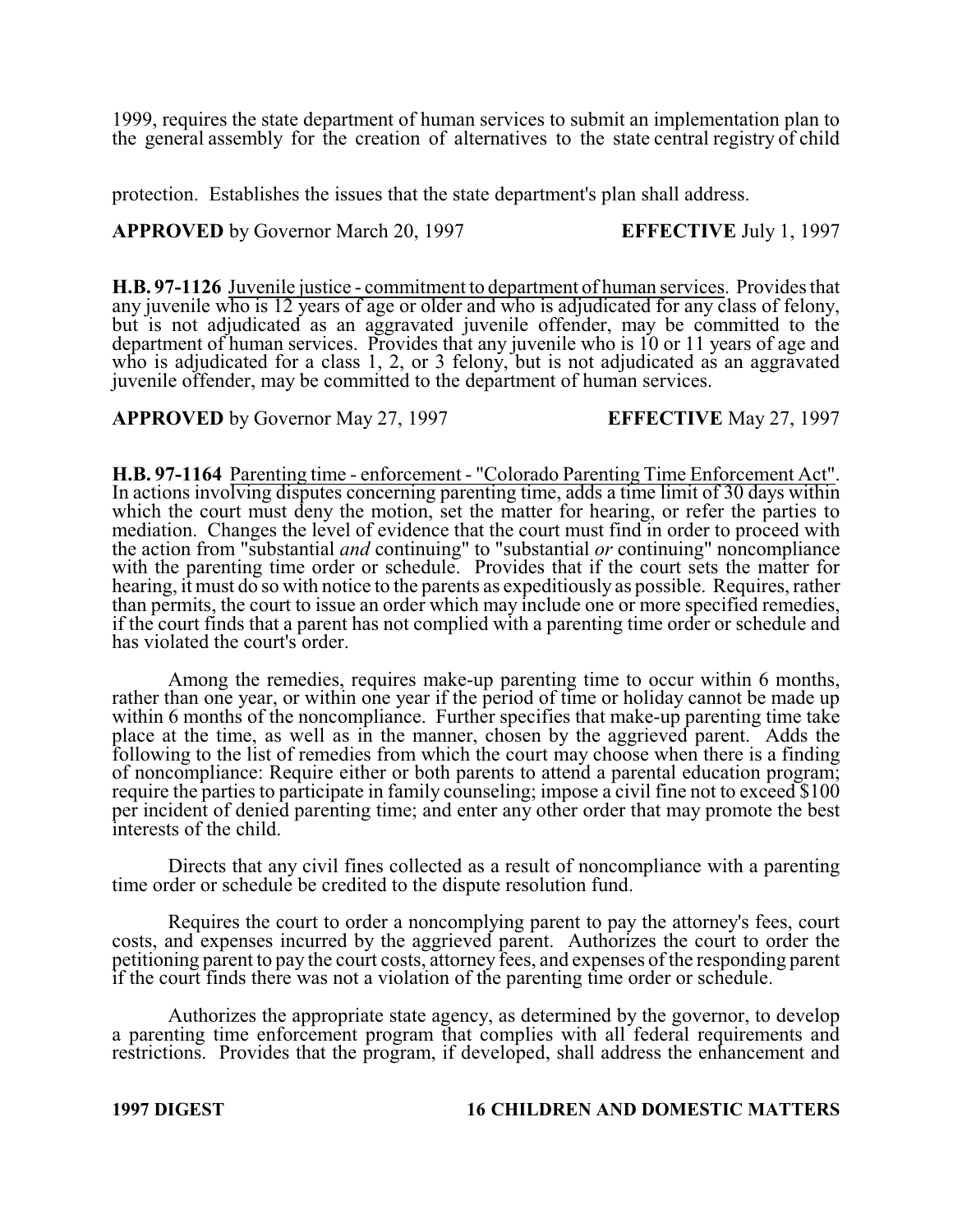facilitation of children's access to their noncustodial parents by any one or combination of specified remedies. Allows the program to operate on a statewide basis or on a Allows the program to operate on a statewide basis or on a representative pilot basis. Directs the selected agency, if any, to monitor, evaluate, and report on the parenting time enforcement program in accordance with regulations prescribed by the secretary of the federal department of health and human services and to evaluate and report on the effectiveness of the amendments made in the act to the statutory provision relating to disputes concerning parenting time.

**APPROVED** by Governor May 22, 1997 **EFFECTIVE** August 6, 1997

**NOTE:** This act was passed without a safety clause. It shall take effect at 12:01 a.m. on the day following the expiration of the ninety-day period after final adjournment of the general assembly that is allowed for submitting a referendum petition pursuant to article V, section 1 (3) of the state constitution; except that, if a referendum petition is filed against this act or an item, section, or part of this act within such period, then the act, item, section, or part, if approved by the people, shall take effect on the date of the official declaration of the vote thereon by proclamation of the governor.

**H.B. 97-1198** Marriage - only between one man and one woman. Specifies that marriages, whether contracted within or outside this state, that are not between one man and one woman shall not be recognized as valid in this state.

### **VETOED** by Governor June 5, 1997

**H.B. 97-1205** Child support - enforcement - occupational, professional, and recreational license suspension - automatic property liens - recordation of social security numbers - repeal of jury trials in paternity cases - state directory of new hires - state case registry - financial institution data match - post-secondary education expenses - appropriation. Based upon the provisions of the federal "Personal Responsibility and Work Opportunity Reconciliation Act  $\rm \dot{o}$ f 1996":

Requires the director of the division of employment and training to provide wage and claim information to the secretary of the federal department of health and human services. Requires genetic testing in paternity cases to be conducted by a lab approved by an accreditation body designated by the secretary of the federal department of health and human services. Specifies that genetic testing results shall be admissible in evidence without the necessity of proof of foundation, authenticity, or accuracy.

Amends the "Uniform Interstate Family Support Act" by requiring income-withholding orders issued in other states to be sent by first-class mail to the obligor's employer. Requires the employer to treat a certified copy of an income-withholding order issued in another state that appears regular on its face as if it had been issued by a tribunal of this state.

Makes the following changes to the child support guidelines:

Itemizes the information a child support order must include concerning the parties to the action.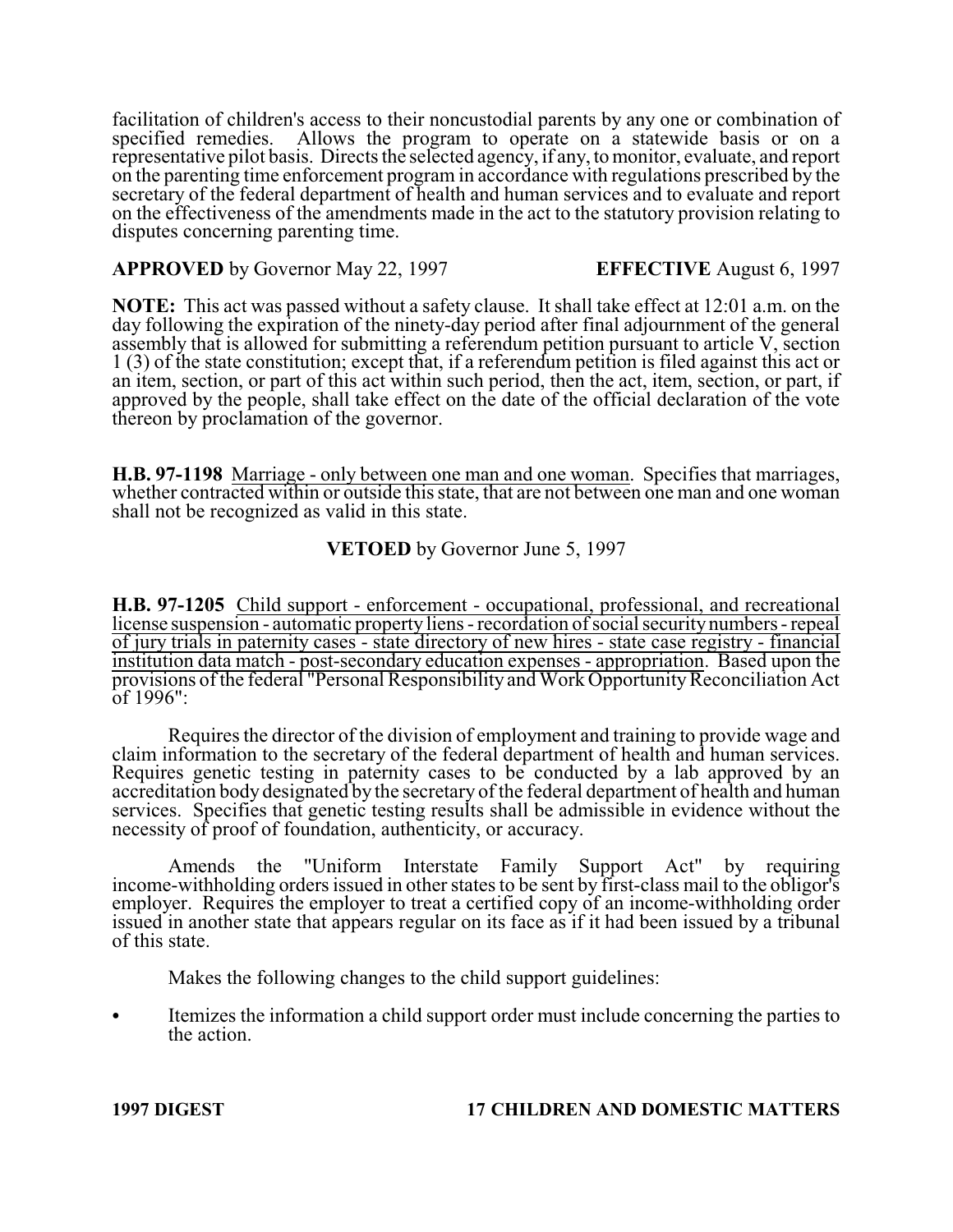- Authorizes the court or delegate child support enforcement unit to order an unemployed parent to pay support in accordance with a plan approved by the court or unit or to participate in work activities. Identifies what "work activities" may include.
- Reduces the number of members of the child support commission by 2 members. Requires the governor, in making appointments to the commission, to consider geographical diversity. Adds certain issues for the commission to review.
- C Eliminates the authority of a court to order the parents of a dependent child to contribute to the expenses of a post-secondary education.

Provides for an automatic lien to arise by operation of law on real and personal property belonging to a support obligor when support becomes due and is not paid. Establishes a procedure for giving notice of such liens. Creates an exception to such liens for bona fide purchasers and lenders.

Makes child support orders entered by a delegate child support enforcement unit, in addition to those entered by a court, subject to immediate income assignment. Reduces the period of time from 10 days to 7 days within which withheld amounts must be forwarded by an employer pursuant to an income assignment. Clarifies that a Colorado employer who receives an income assignment issued by another state is to apply the income assignment law of the obligor's principal state of employment. Directs the state department of human services to send notice to the obligor, once an income assignment has been executed, stating that the income assignment has commenced.

Requires a notice of deduction for health insurance to be mailed by first-class mail, rather than certified mail, by the obligee to the obligor's employer upon the discovery of current or changed employment. Directs that the notice shall contain a statement that the obligor may file an objection to the deduction if the premium amount is not reasonable. Creates a presumption that a premium amount that results in a child support order of \$50 or less or that is 20% or more of the obligor's gross income is not reasonable.

Requires the recordation of social security numbers in the following circumstances: Application for professional or occupational license, commercial driver's license, or marriage license; decrees of dissolution of marriage; orders for child support; paternity determinations; and death certificates. Limits access to social security numbers to the department of human services. Authorizes departments to access records via such social security numbers only within their areas of regulatory authority.

Makes the following changes to the "Uniform Parentage Act":

- Provides that an executed voluntary paternity acknowledgment constitutes a legal finding of paternity after 60 days or on the date of an administrative or judicial proceeding concerning paternity of or child support for the child, whichever is earlier.
- Establishes the only bases upon which a paternity acknowledgment may be challenged.
- Directs the court to enter temporary child support orders upon evidence of paternity from genetic testing.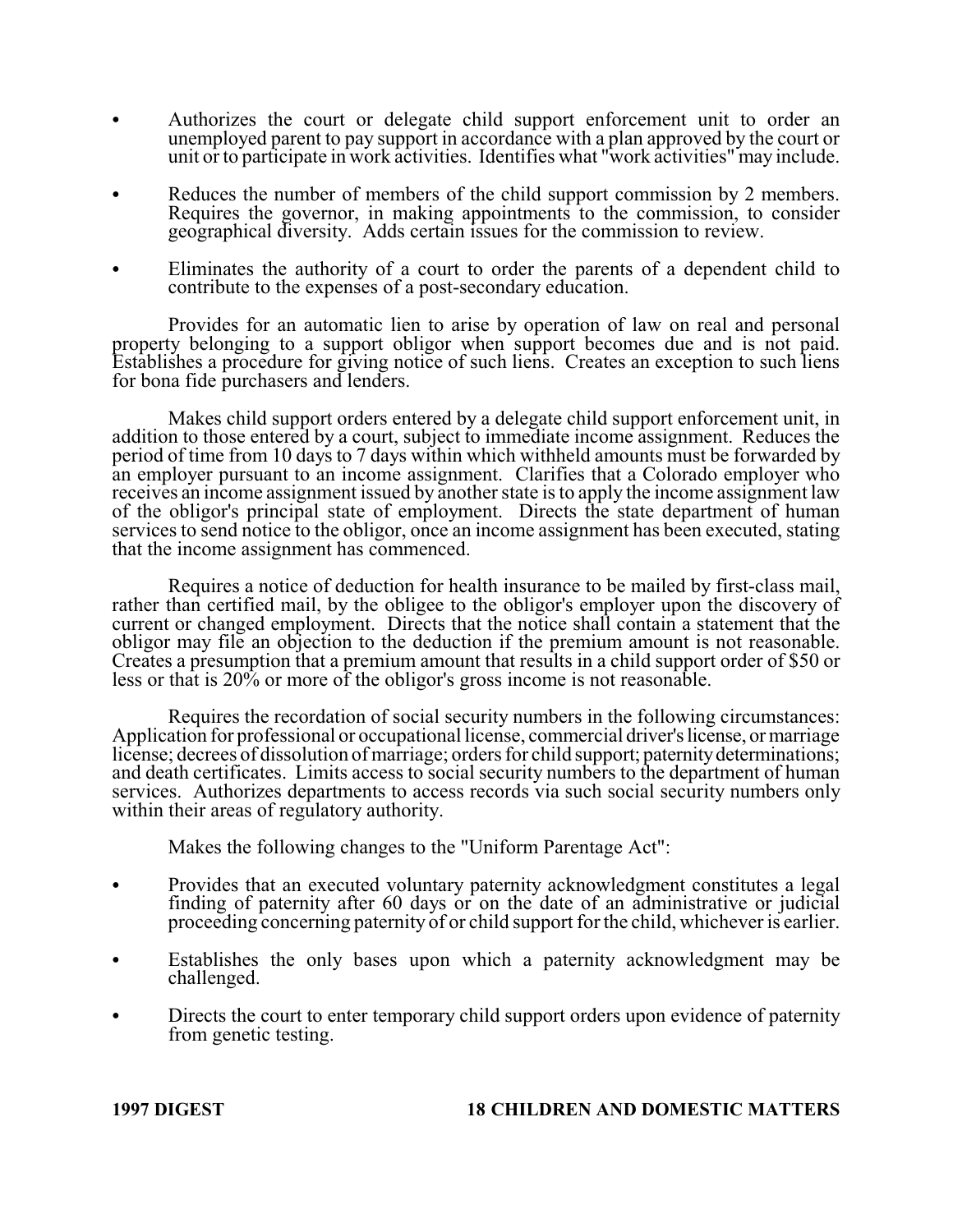- Authorizes the court to order the father to pay the mother's genetic testing expenses.
- Identifies that bills for pregnancy, childbirth expenses, and genetic testing shall be admissible in evidence without the necessity of third-party foundation testimony, and provides that such bills shall constitute prima facie evidence of the amounts incurred therefor.
- Requires all child support orders entered pursuant to the Uniform Parentage Act to contain certain information about the parties.
- Repeals the option for jury trials in paternity actions.

Requires paternity acknowledgment forms prescribed and furnished by the state registrar to contain the minimum requirements specified by the secretary of the federal department of health and human services.

Authorizes the executive director of the department of human services to procure the necessary services and support to develop, implement, and operate state and federal child support enforcement welfare reform mandates. Provides that the procurement of such services and support shall not be subject to the procurement code. Makes the following changes to the "Colorado Child Support Enforcement Act":

- Subjects the child support enforcement agency and all delegate child support enforcement units to certain privacy provisions with respect to the informational data obtained in the course of child support enforcement.
- Directs the department of human services to conduct annual reviews of the child support enforcement program to measure the state's compliance with federal requirements. Requires the department to report to the joint budget committee concerning the cost-effectiveness of privatizing the self-audit duties and the cost-effectiveness of the new child support enforcement provisions of the bill.
- Authorizes access to records of the state parent locator service by courts with jurisdiction to issue custody or parenting time orders as well as support orders and permits state locator information to be transmitted to such court. Adds trustees and other payors of funds to those who must provide information upon request to the state parent locator service or delegate child support enforcement unit. Authorizes the state parent locator service to initiate an administrative subpoena requiring any public employee retirement benefit plan or financial institution located or doing business in the state to provide information to the agency concerning an account holder who owes or is owed an obligation for child support. Authorizes a public utility to verify whether a parent is or was a recipient of services of the public utility and to provide certain information concerning such parent. Defines "public utility".
- Provides that the distribution of recovered public assistance paid for child support and maintenance shall be in accordance with applicable federal law.
- Authorizes the child support enforcement agency to report to consumer reporting agencies pursuant to federal law.
- Repeals current provisions for administrative review of child support orders and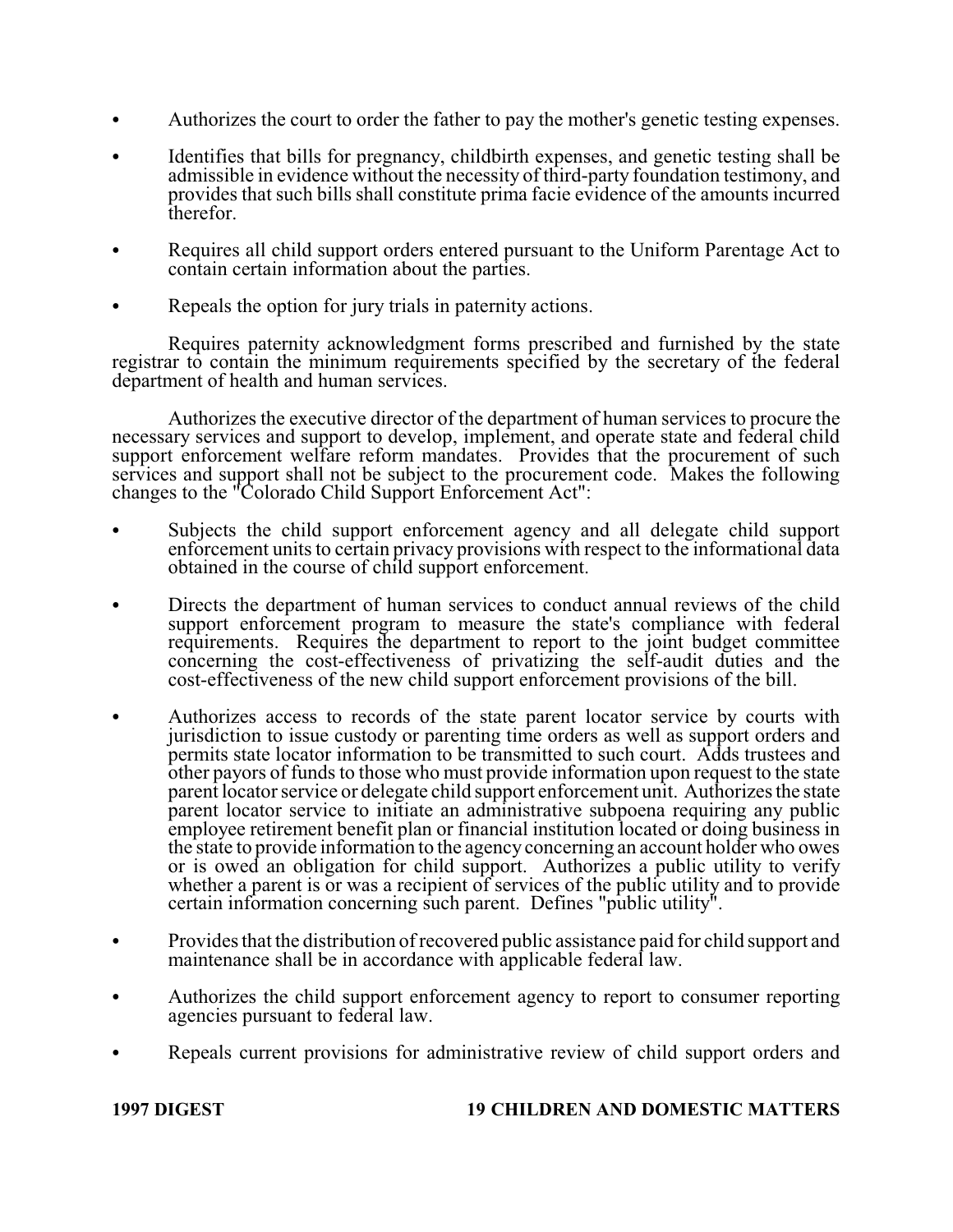reenacts new provisions, including a requirement to provide notice to the parties of their right to request a review and of their opportunity to challenge a review and to request a modification.

- Makes the driver's license suspension provisions permanent and authorizes the suspension of commercial driver's licenses for nonpayment of child support.
- Establishes a state directory of new hires in the department of human services. Requires employers to report all new employees on or after October 1, 1997, who are hired for 30 days or more and directs the child support enforcement agency to begin automated comparisons of such information with the family support registry not later than May 1, 1998. Specifies the frequency of such reporting.
- Authorizes the state board of human services to promulgate rules in cooperation with any state agency, board, commission, or bureau authorized to issue professional, occupational, or recreational licenses for the denial, suspension, or revocation of professional, occupational, and recreational licenses of individuals owing past-due child support or for individuals failing to comply with subpoenas or warrants related to paternity or child support proceedings. Directs the licensing agency to enter into a memorandum of understanding with the child support enforcement agency identifying the responsibilities of each. Establishes a procedure for such denial, suspension, or revocation, including a 30-day period within which to comply or request a review hearing at the county level and then at the state level. Identifies the sole issues to be determined upon review of the denial, suspension, or revocation of a license.
- Establishes a state case registry in the department of human services for tracking all child support cases established or modified on or after October 1, 1998. Limits access to the information in the state case registry to the state child support enforcement agency, the delegate child support enforcement units, the federal office of child support enforcement, the courts, and the agents of such agency, units, office, or courts.
- Authorizes the state department of human services to enter into agreements with financial institutions doing business in the state to develop and operate a data match system, using automated data exchanges. Such systemshall be used to receive certain account information from financial institutions about child support obligors on a semiannual basis.
- Directs the state department of human services to seek a federal waiver or exemption from any provision of the federal "Personal Responsibility and Work Opportunity Reconciliation Act of 1996" with which there is a determination, finding, or warning of alleged noncompliance by the state of Colorado.

Specifies that the delegate child support enforcement unit shall pay the costs of genetic testing if the unit orders such testing, subject to recoupment from the presumed or alleged father.

Increases appropriations made in the annual general appropriation act to the department of human services by \$204,712 and 5.0 FTE for the implementation of the act. Appropriates \$1,447,967 and 6.0 FTE to the department of human services for

#### **1997 DIGEST 20 CHILDREN AND DOMESTIC MATTERS**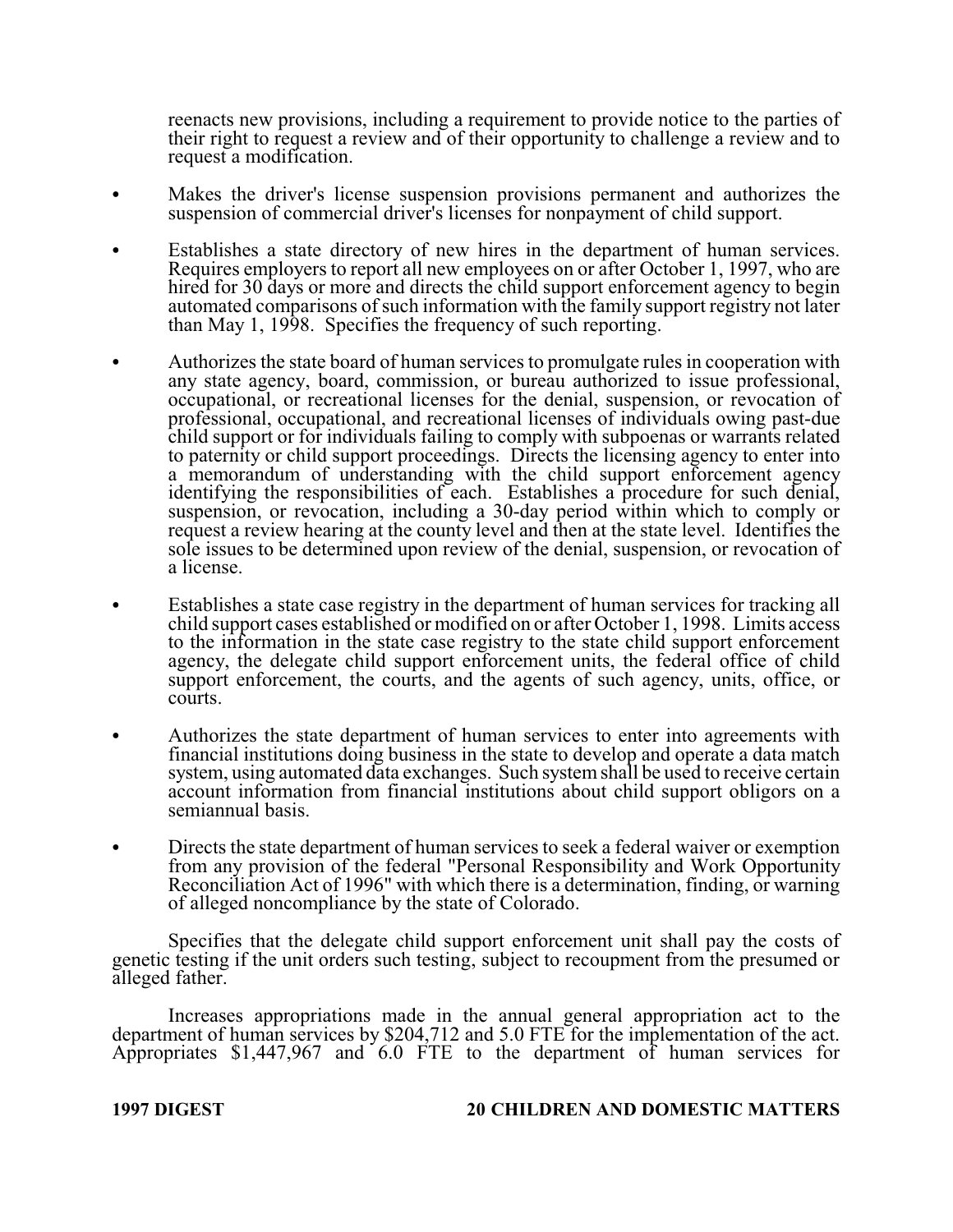implementation of the act. Appropriates \$59,200 to the judicial department for implementation of the act. Appropriates \$490,150 and 3.0 FTE to the department of regulatory agencies for the implementation of the act. Appropriates \$28,470 and 0.3 FTE to the department of law for the implementation of the act.

**APPROVED** by Governor June 3, 1997 **EFFECTIVE** July 1, 1997

**H.B. 97-1223** Dissolution of marriage - parental education classes - exemption in domestic abuse cases. Provides that a court may not order the parents of children under 18 years of age to attend parental education classes in cases where there is a domestic abuse restraining order.

**APPROVED** by Governor March 24, 1997 **EFFECTIVE** March 24, 1997

**H.B. 97-1247** Teen courts - creation - procedures. Authorizes municipal courts, the juvenile court for the city and county of Denver, or any district court other than in the city and county of Denver to establish a teen court program as an alternative sentencing program for teenagers charged with minor offenses. Under the program, following a sentencing hearing at which other teenagers participate.

Authorizes the supervising court to enter a deferred judgment conditioned on a teenager's successful completion of the teen court program. Describes the procedures to be followed by a supervising court, including requiring the teenager to plead guilty to the original charge. Provides that upon successful completion of the teen court program the charges against the teenager are dismissed and shall not be considered a conviction.

Authorizes the supervising court to establish procedures for conducting the teen court program, including the range of sentences that may be imposed by the teen court jury. Requires a teen court judge, who is a volunteer attorney approved by the chief judge of the supervising court, to file a report on the teenager's completion of the program with the supervising court within 6 months of the order for deferred judgment.

Provides that a court may establish its own teen court program with procedures different from those established by the act. Encourages courts to apply for grants from the youth crime prevention and intervention fund to fund teen court programs.

**APPROVED** by Governor June 4, 1997 **EFFECTIVE** August 6, 1997

**NOTE:** This act was passed without a safety clause. It shall take effect at 12:01 a.m. on the day following the expiration of the ninety-day period after final adjournment of the general assembly that is allowed for submitting a referendum petition pursuant to article V, section 1 (3) of the state constitution; except that, if a referendum petition is filed against this act or an item, section, or part of this act within such period, then the act, item, section, or part, if approved by the people, shall take effect on the date of the official declaration of the vote thereon by proclamation of the governor.

**H.B. 97-1293** Out-of-home placement of children - impact on school district enrollment.

### **1997 DIGEST 21 CHILDREN AND DOMESTIC MATTERS**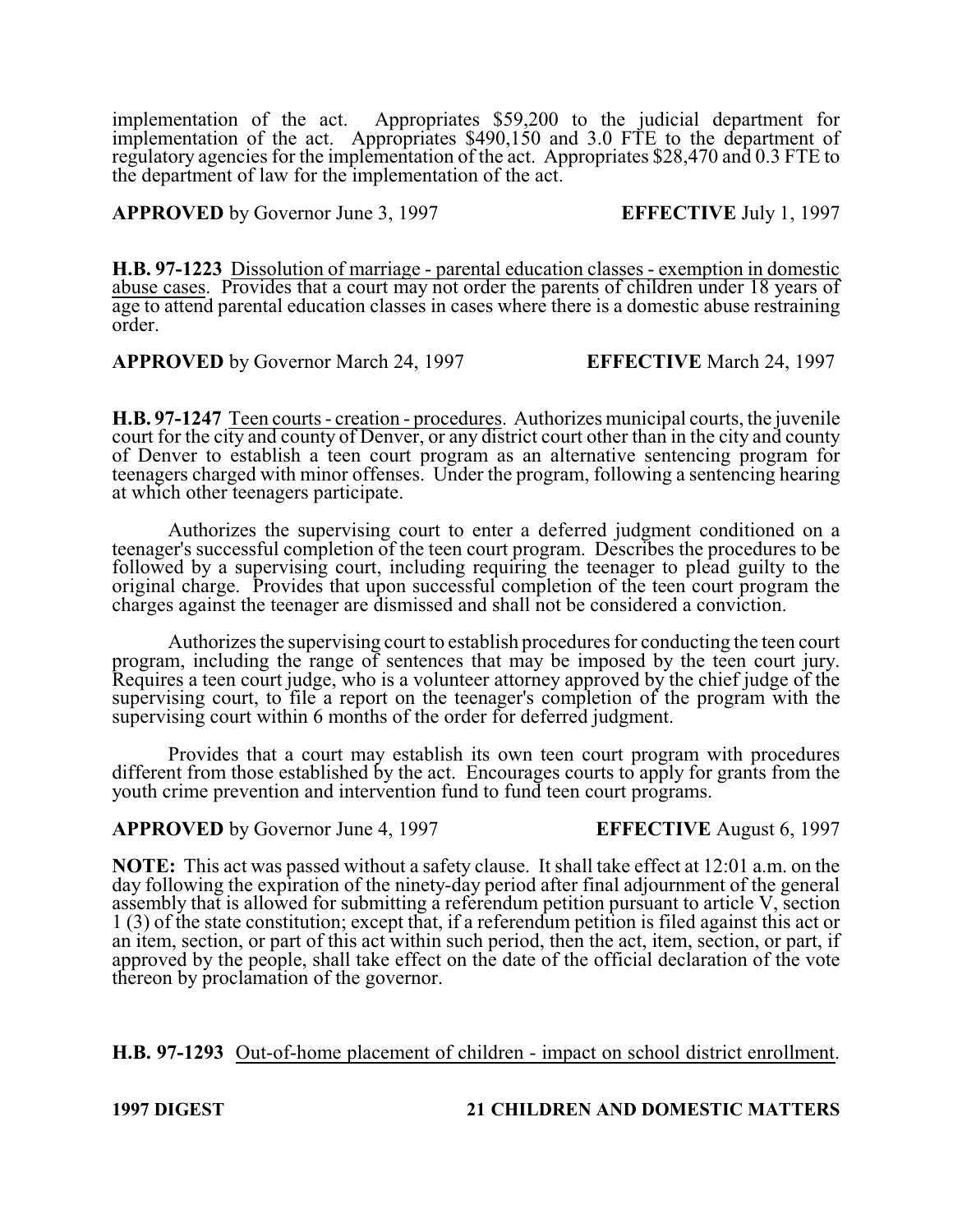Contingent upon the implementation of the children, youth, and families automation project in the department of human services, directs the department to make certain information available to all county departments of social services throughout the state. The information shall include vacancies in out-of-home placement facilities in each county, the number of out-of-home placement children enrolled in each school district in relation to the total number of students enrolled in each school district, the placement facilities in each school district, and the types of services available in each school district to meet the special needs of out-of-home placement children to the extent such information is known and within available resources.

Requires the county department of social services to make recommendations to the court in every proceeding in which the court contemplates placing a child out of home, including information about placement facilities that are most able to serve appropriately the best interests of the child. Specifies the factors that the county must consider in making its recommendations, including the special needs of the child, the proximity of the placement facility to the child's home, whether the facility is located within the child's home school district, and the number of out-of-home placement children enrolled in the affected school district if such information is available through the children, youth, and families automation project.

If the county department of social services recommends placement outside the child's home school district, requires the county department to inform the child's home school district of the proposed placement. Requires the court to consider the recommendations of the county department in making its placement determination. Upon entry of the court's order placing the child in an out-of-home placement facility outside the child's home school district, directs the child's home school district to contact the school district in which the child is to be placed concerning the special needs of the child and resources necessary to meet those needs.

Directs the state board of education to provide such enrollment information to the department of human services as the department may request.

Applies to children placed out-of-home on or after July 1, 1999.

**APPROVED** by Governor March 28, 1997 **EFFECTIVE** July 1, 1997

**H.B. 97-1318** Juvenile justice - residential juvenile facility. Authorizes the department of human services to contract with a single private entity for the design, construction, and operation of a 500-bed residential juvenile facility to be located on the parcel of real property formerly known as the Lowry bombing range. Describes the program and style of the juvenile facility.

Requires the department to issue a request for design, construction, and operation proposals for the juvenile facility on or before January 31, 1998, and to select a contractor on or before June 1, 1998. Specifies requirements for the contractor and the contract. Requires applicants for employment at the juvenile facility to submit their fingerprints to the Colorado bureau of investigation for a criminal records check.

Instructs the division of youth corrections, beginning one year after the facility begins operations and annually thereafter, to calculate the recidivism rate for juveniles housed at the

#### **1997 DIGEST 22 CHILDREN AND DOMESTIC MATTERS**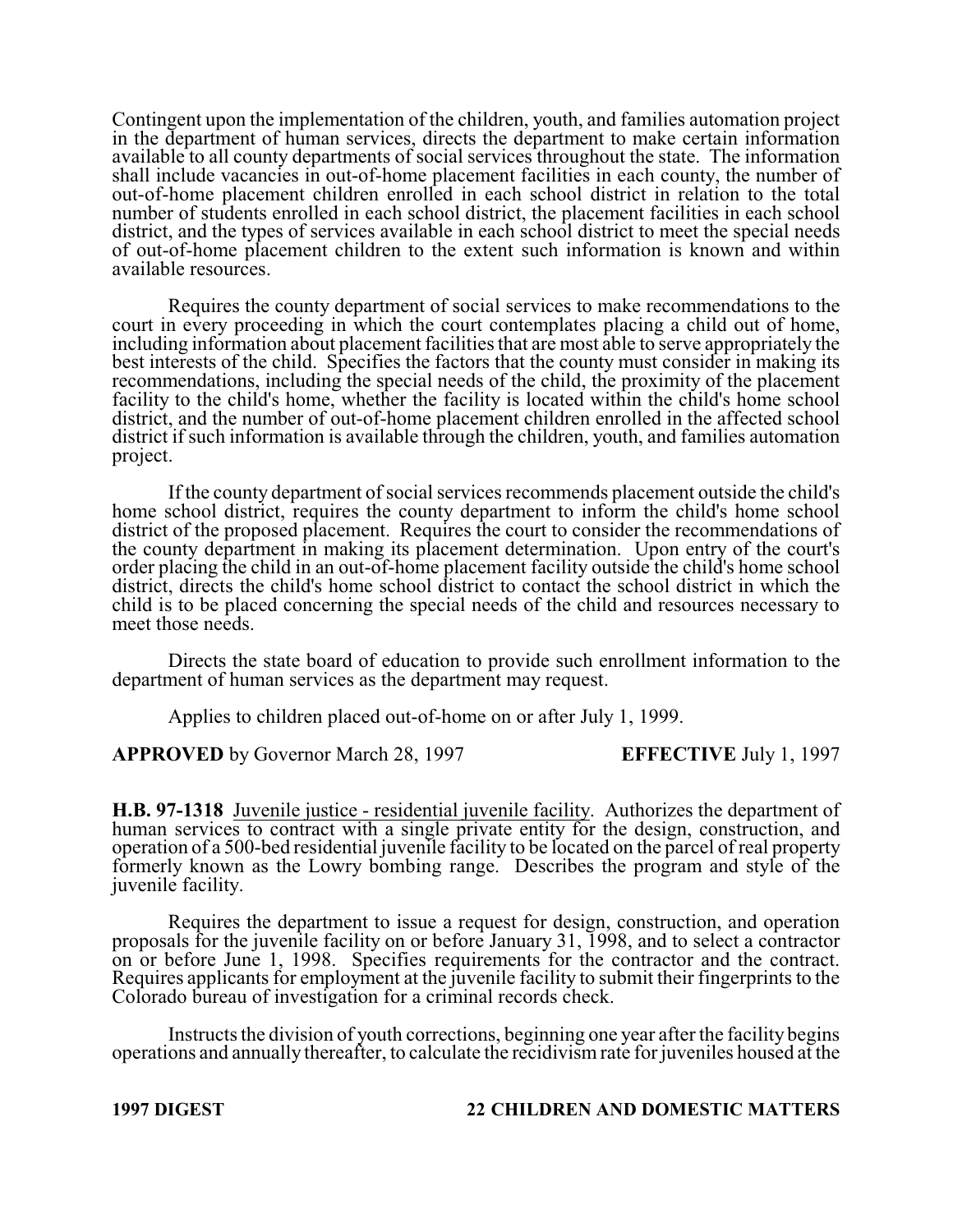facility and report the rate to the general assembly. Specifies that the calculation shall include any juvenile who commits an offense within 3 years after leaving the facility.

Appropriates \$2,736,250 out of the capital construction fund to the department of human services, for allocation to the division of youth corrections, for implementation of the act.

**APPROVED** by Governor May 27, 1997 **EFFECTIVE** May 27, 1997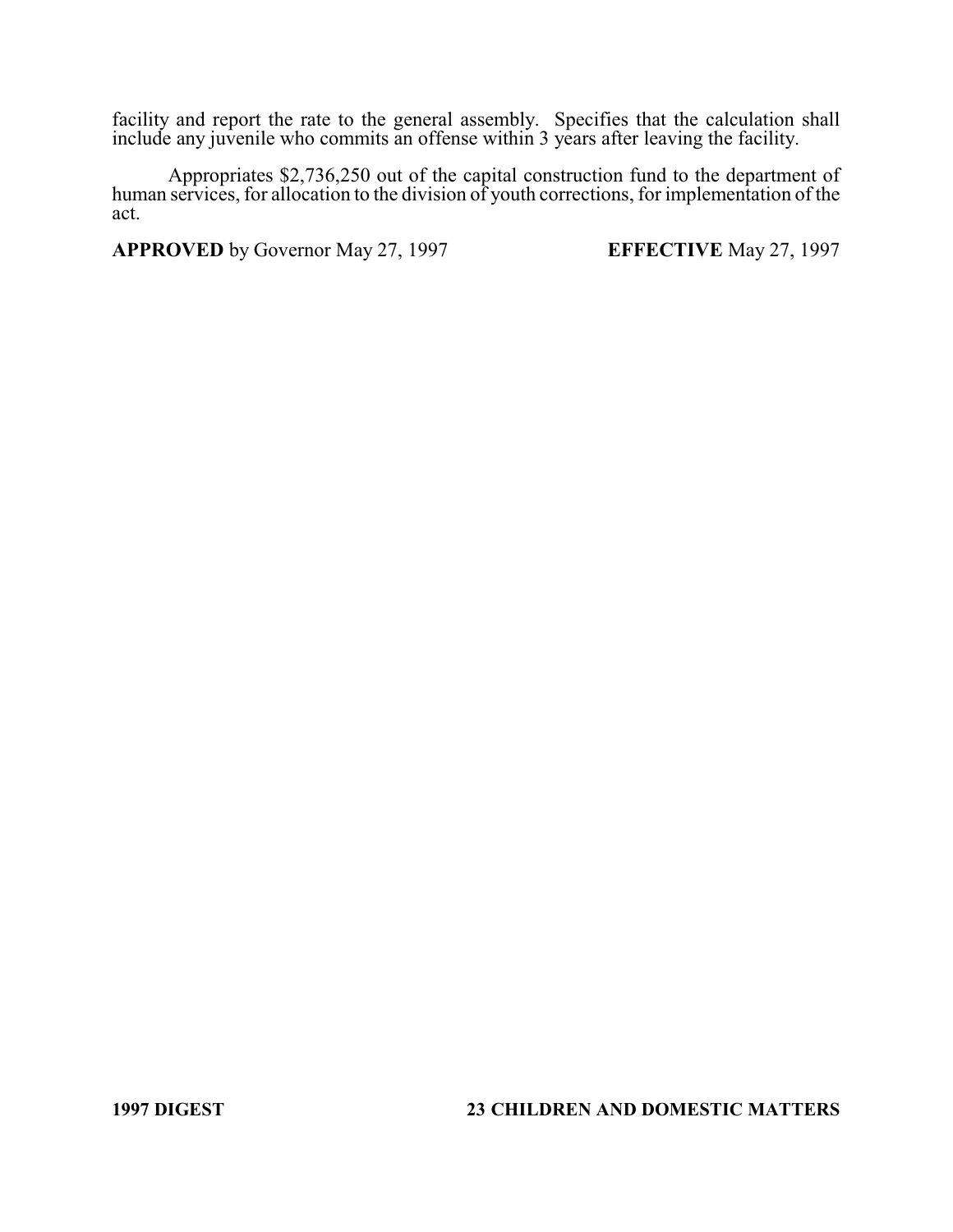# **CONSUMER AND COMMERCIAL TRANSACTIONS**

**S.B. 97-24** Deceptive trade practices - use of term "optician". Makes it a deceptive trade practice for a person to claim, orally or in writing:

- To be a "certified optician" or a "certified opticien" unless the person holds a current certificate of competence from the American Board of Opticianry; or
- To be able to perform certain procedures, such as vision therapy, refractions, or keratometry, or any act that constitutes the practice of optometry or medicine, if such person is a certified optician and does not perform such procedures under the direction of someone who has supervisory authority.

States that no person may associate a service, product, or business name with the title "certified optician" unless he or she holds the described certificate of competence. Requires that certificates of competence be prominently displayed and made available for inspection by consumers and agents of the state of Colorado. Exempts licensed physicians and optometrists from these requirements and prohibitions.

### **APPROVED** by Governor April 24, 1997 **EFFECTIVE** July 1, 1997

**S.B. 97-155** Central indexing system - miscellaneous changes. Requires the secured party to sign any amendment that deletes collateral covered by a financing statement, termination statement, separate statement of assignment, or release of collateral. States that electronically filed amendments must include an electronic signature of the secured party that complies with procedures adopted by the filing officer. Allows an electronic signature to consist of an access code or other identifying word or number assigned by a filing officer.

States that a mortgage is effective as a financing statement even if it does not include the social security number or federal taxpayer identification number of the debtor.

States that anycontinuation statement filed after July1, 1996, continues the perfection in all collateral listed on the filing. Provides that filing one continuation statement maintains the effectiveness of any financing statement that was filed in multiple locations if it names identical collateral.

Prohibits any person from filing a financing statement or amendment that adds collateral covered bya financing statement unless the debtor authorizes such filing inwriting. States that a debtor, by signing a written security agreement, authorizes the secured party to file a financing statement and amendments covering collateral listed in such statement and any proceeds of such collateral. Sets forth penalties for violators.

Requires the signature of the secured party on an electronic filing if an amendment, termination statement, or statement of release of collateral deletes collateral covered by a financing statement. Provides procedures for such signatures. Does not require other filings of amendments, termination statements, assignments, and releases of collateral that are made electronically to include the signature of the secured party.

Empowers the central indexing system board to review ways to expand the amount of public information the system provides.

### **1997 DIGEST CONSUM2E4 R AND COMMERCIAL TRANSACTIONS**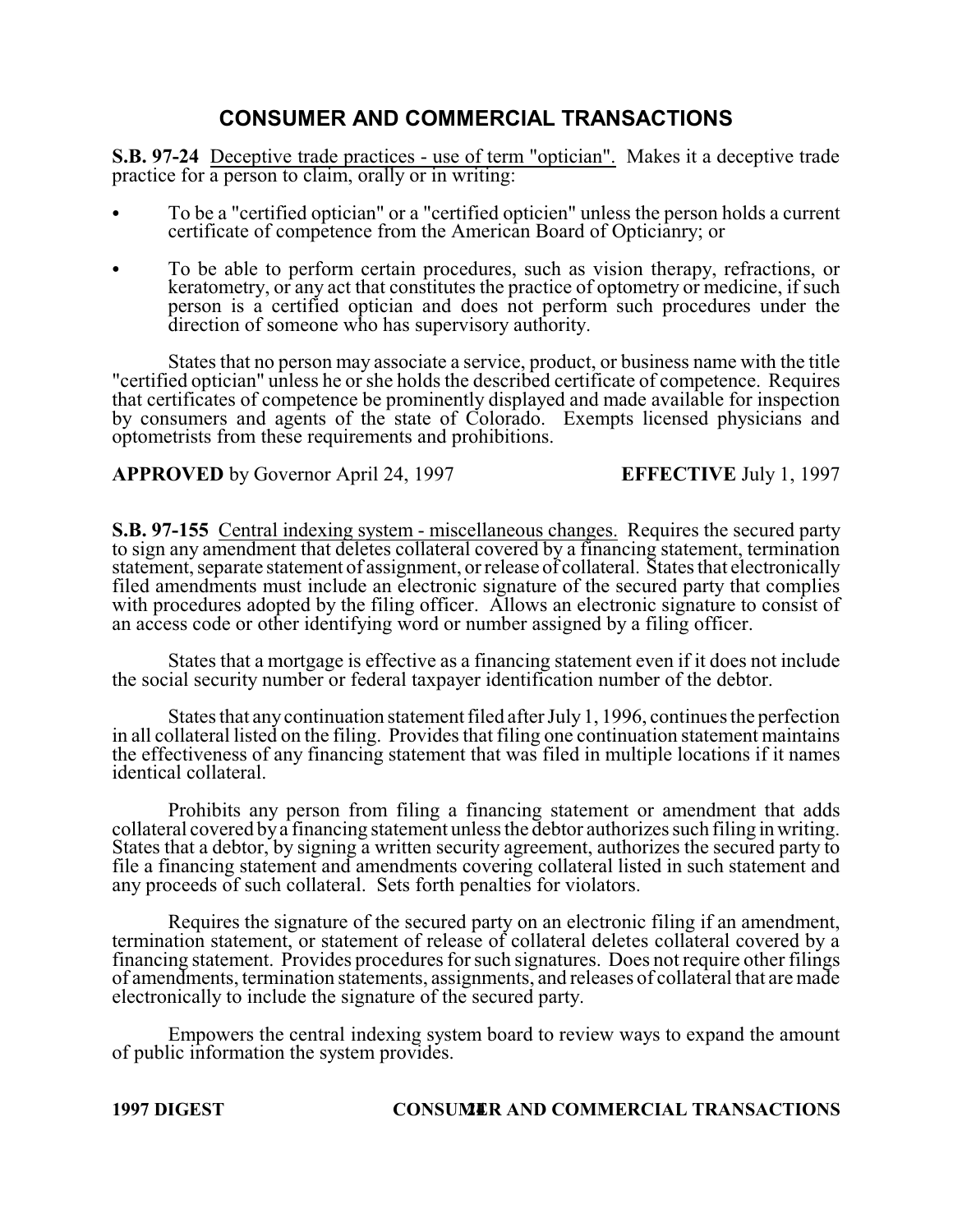Authorizes filing officers to charge a filing party an additional \$5 if such person uses a document that is not on a standard form established by the central indexing system board for filing purposes.

Eliminates the requirement that a continuation statement state that it is still effective.

**APPROVED** by Governor April 24, 1997 **EFFECTIVE** April 24, 1997

**S.B. 97-213** Public trustees - indemnification when original evidence of debt is not provided in certain transactions. Provides that, in circumstances where liens on deeds of trust are to be fully or partially released, certain financial institutions may certify to the public trustee that the original evidence of debt is not being exhibited or produced. Stipulates that the financial institution shall indemnify the public trustee for any and all damages, costs, liabilities, and reasonable attorney fees incurred as a result of the action of the public trustee taken in accordance with such request for release without production or exhibition of the original evidence of indebtedness. Limits the proper venue for any action based on such indemnification to the countyin which the public trustee receiving the certification is located. Clarifies that nothing in article 39 of title 38, Colorado Revised Statutes, concerning mortgages, deeds of trust, and other liens, shall be construed to waive the immunity of a public trustee pursuant to the Colorado governmental immunity act.

**APPROVED** by Governor June 3, 1997 **EFFECTIVE** September 1, 1997

**NOTE:** This act was passed without a safety clause. The act establishes an effective date of September 1, 1997. It shall take effect on that date unless a referendum petition is filed during the ninety-day period after final adjournment of the general assembly that is allowed for submitting a referendum petition pursuant to article V, section 1 (3) of the state constitution. If such a referendum petition is filed against this act or an item, section, or part of this act within such period, then the act, item, section, or part, if approved by the people, shall take effect on the date of the official declaration of the vote thereon by proclamation of the governor.

**S.B. 97-226** Telemarketing services - exemption from laws governing telemarketing fraud prevention of certain qualified telephone marketing service companies. Removes the provision excluding that portion of a telephone marketing service company's services performed on behalf of nonexempt sellers from such company's exemption from the definition "commercial telephone seller" or "seller" for purposes of the telephone fraud prevention statutes. Clarifies that nonexempt sellers must comply with the registration requirements and unlawful telemarketing prohibitions set forth in the statutes.

**APPROVED** by Governor May 21, 1997 **EFFECTIVE** May 21, 1997

**H.B. 97-1194** Self-sufficiency for persons with disabilities - express warranties for wheelchairs. Requires wheelchair manufacturers to furnish consumers with an express warranty that extends for at least one year. States that a wheelchair shall be covered by a warranty having the same features as an express warranty if the manufacturer or dealer of the wheelchair fails to furnish an express warranty.

**1997 DIGEST CONSUMER AND COMMERCIAL TRANSACTIONS**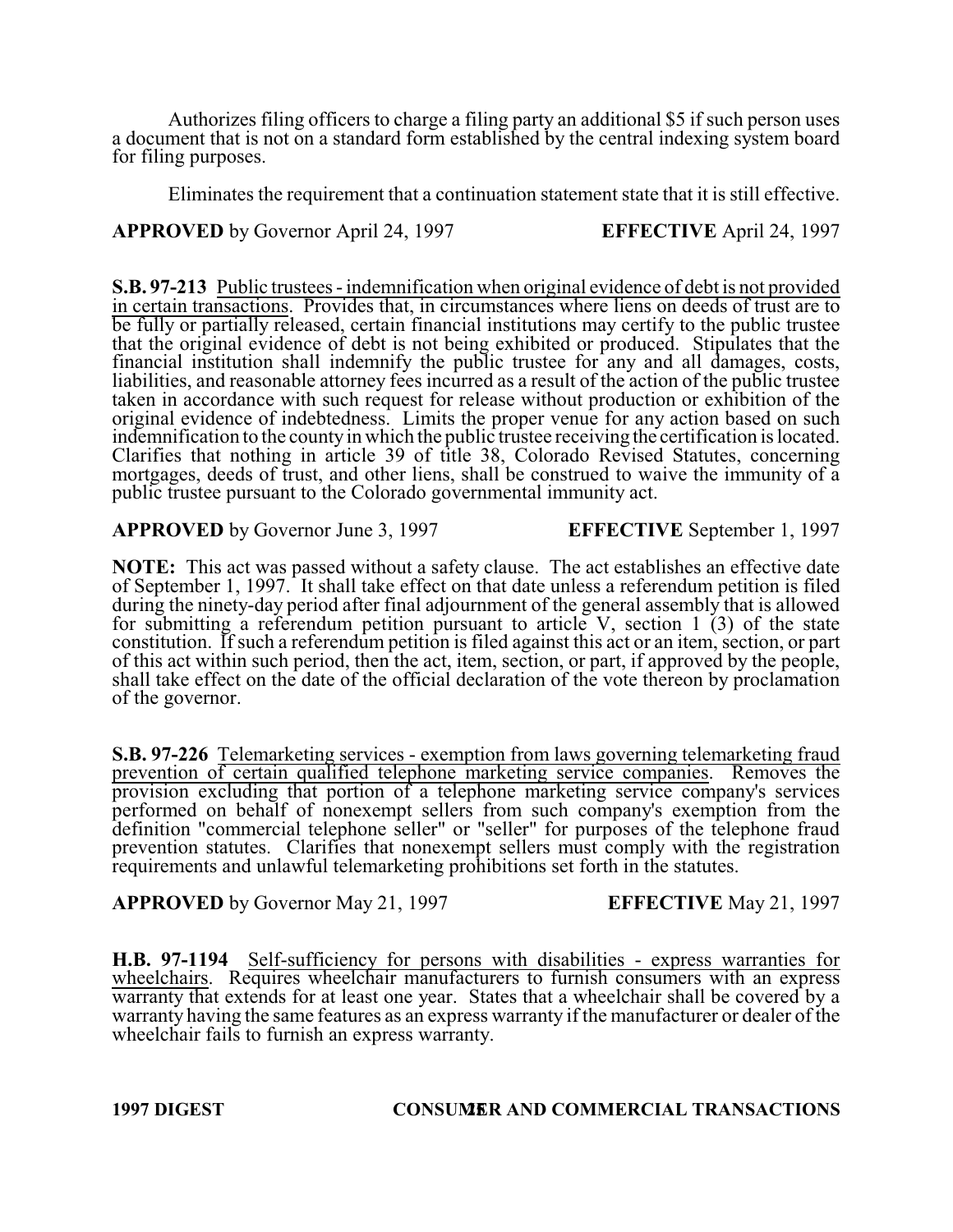States that any nonconformity of the wheelchair shall be repaired by the manufacturer or any of the manufacturer's authorized dealers if the consumer reports the nonconformity and makes the wheelchair available for repair within the warranty period. Requires a manufacturer to respond to a dealer's request for authorization to make repairs within one business day after receipt of such request. Requires that such repairs be warranted for a period not less than the original warranty period.

Provides remedies for consumers when a nonconformity is not repaired after reasonable attempts to do so. States that remedies include a refund of payments made or receipt of a replacement wheelchair. States that such remedies are not exclusive. Requires a consumer to offer to return the wheelchair with the nonconformity when making a demand for a remedy and, in turn, requires the manufacturer or any of the manufacturer's authorized dealers to provide the refund or replacement within 30 days after receiving such offer. Requires consumers, upon receipt of a replacement wheelchair or a refund, to return the wheelchair with the nonconformity, if it is safe to do so, along with the documents necessary to transfer possession. Makes the remedy of a refund also available to any person who leases a wheelchair.

States that manufacturers must notifyrecipients and purchasers of a wheelchair of any known design defects in the wheelchair, and requires the manufacturers to replace any defective parts, free of charge, even after the one-year express warranty expires.

Prohibits any person from selling or leasing a wheelchair that has been returned because of a nonconformity without first making a full disclosure of the reasons for the return.

Provides that a manufacturer, dealer, or lessor who engages in conduct to delay a final repair required under warranty with the intention of requiring payment of the cost of repair to be made by a publicly funded program of assistance commits the crime of theft.

Requires that disputes among the manufacturers, lessors, or dealers concerning the enforcement of the consumer's rights be submitted to arbitration. States that, if a consumer waives his or her rights with respect to these provisions, such waiver shall be void as against public policy. Makes manufacturers and any of the manufacturer's authorized dealers who violate the new requirements liable for actual damages caused by the violation and reasonable attorney fees. Allows the consumer to be awarded collateral costs incurred as a result of such violation and punitive damages.

Requires the seller of any wheelchair to disclose prior to sale whether the wheelchair is new or used and whether any warranty applies to such wheelchair.

### **APPROVED** by Governor April 30, 1997 **EFFECTIVE** July 1, 1997

**H.B. 97-1243** Rates charged for certain transactions governed by the Uniform Consumer Credit Code - elimination of restrictions. On and after July 1, 1997, subject to the usury rate of 45% per annum, allows:

The credit service charge for consumer credit sales other than revolving charge accounts to be set at any rate contracted for and agreed to by the parties to such sale;

### **1997 DIGEST CONSUM2E6 R AND COMMERCIAL TRANSACTIONS**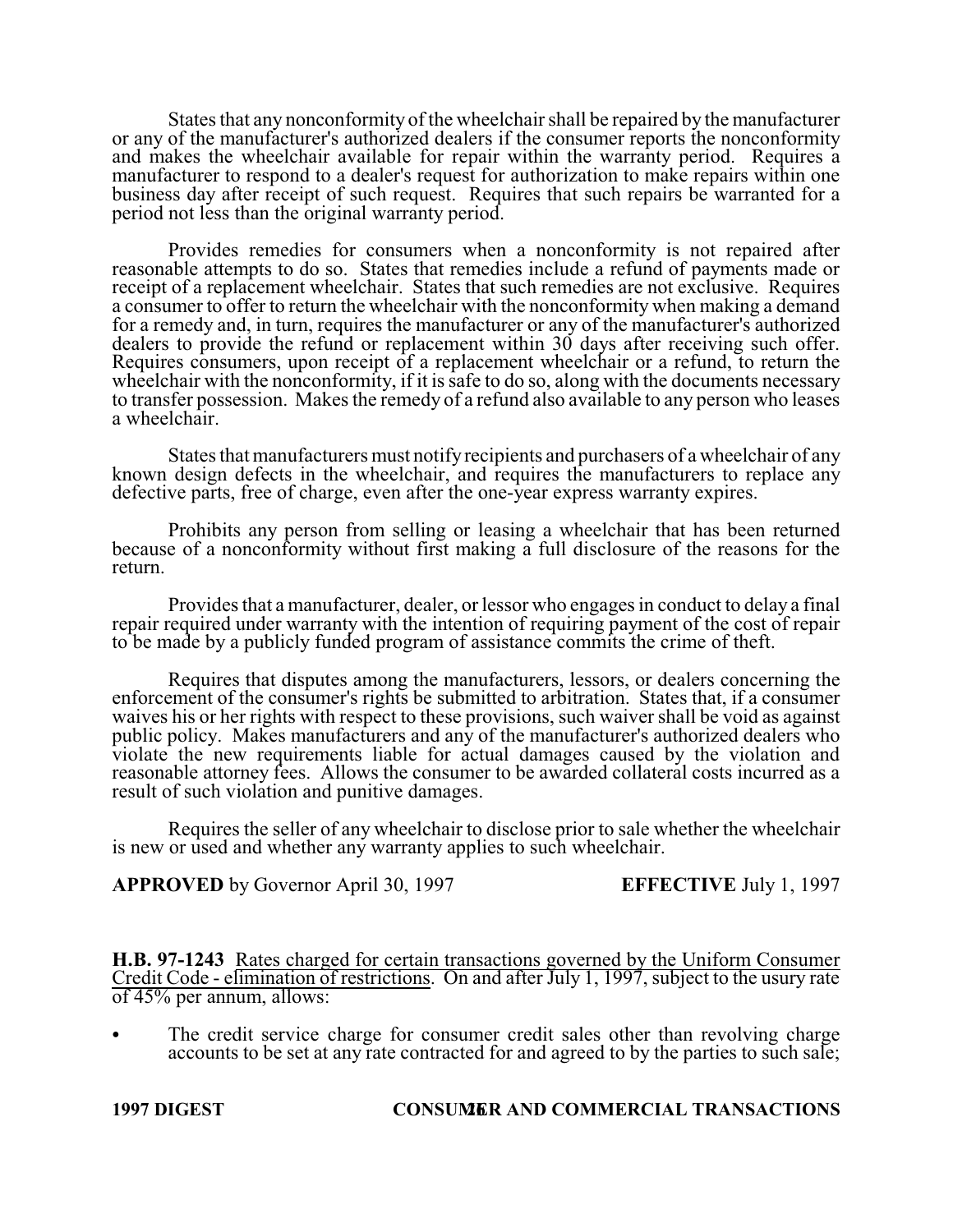- The credit service charge for revolving charge accounts to be set at any rate contracted for and agreed to by the parties;
- The loan finance charge for supervised loans other than loans pursuant to revolving loan accounts to be set at any rate contracted for and agreed to by the parties to such loan;
- The loan finance charge for a supervised loan pursuant to a revolving loan account to be set at any rate contracted for and agreed to by the parties, as applied to the unpaid balance of the principal; and
- C A lender for a revolving loan account secured by an interest in land, under certain conditions, to contract for and receive finance charges to open, use, or maintain such account, as a fixed amount, as a percentage of the credit limit, or on any other basis contracted for and agreed to by the parties in addition to finance charges at a periodic rate or rates.

Sets forth a noninclusive list of the types of charges that may be considered "interest" for purposes of such transactions. Provides for the repeal of said provisions on July 1, 2002.

**VETOED** by Governor June 5, 1997

**H.B. 97-1284** Deceptive trade practices - unsolicited electronic communications. Makes the following acts involving electronic communications deceptive trade practices under the "Colorado Consumer Protection Act":

- Soliciting a consumer residing in Colorado by fax without including a toll-free telephone number that a recipient may use to request no further transmissions.
- Selling the consumer's fax number without either giving notice to the consumer or allowing the consumer the option of preventing the sale of the number.

Provides that soliciting a consumer by fax is not a deceptive trade practice if there is an existing business relationship between the seller and the consumer or if the fax transmission was requested or initiated by the consumer. States that this provision does not apply to the transmission of documents by a telecommunications provider providing transmission facilities.

**APPROVED** by Governor April 24, 1997 **EFFECTIVE** July 1, 1997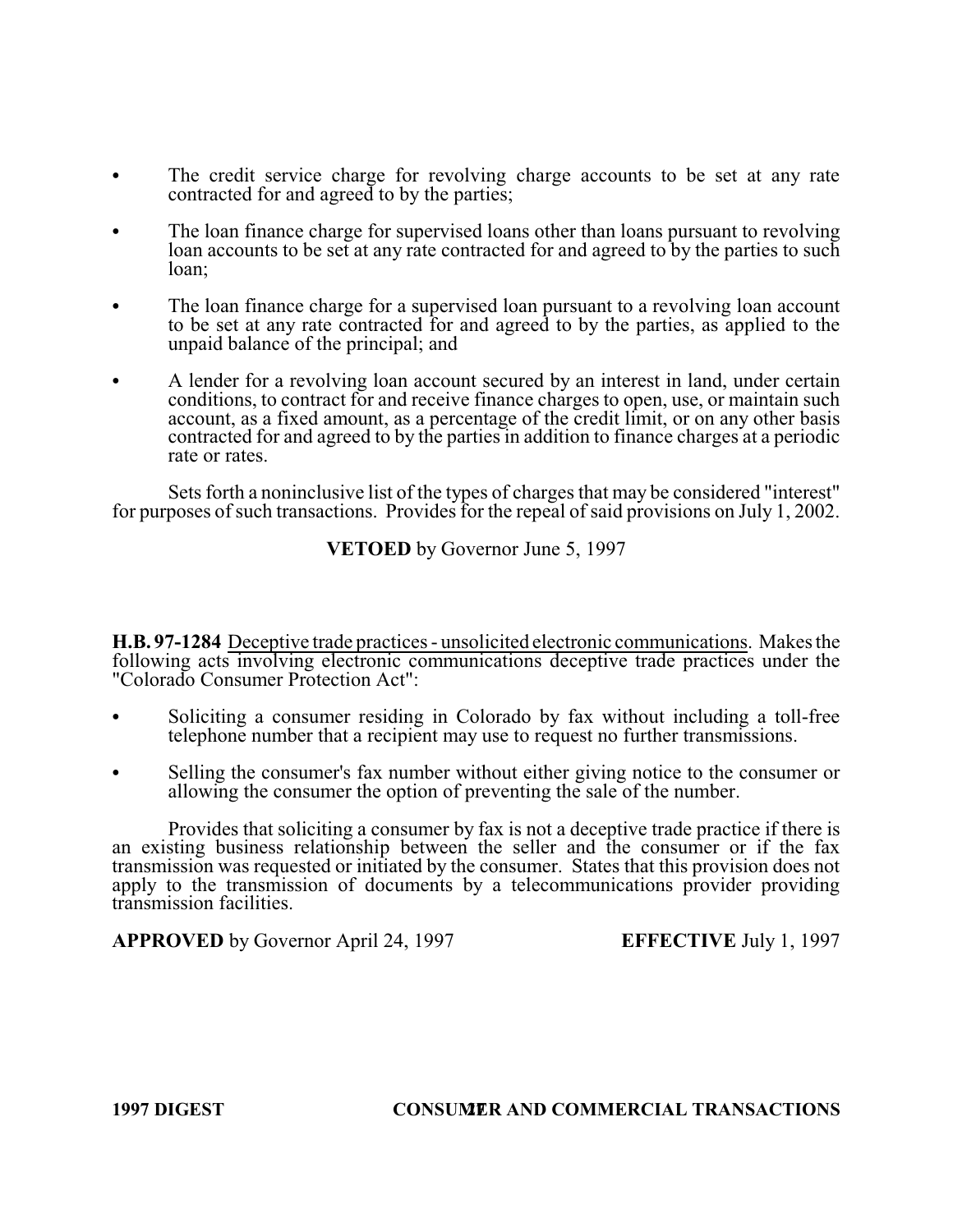**H.B. 97-1309** Charitable solicitations by telephone - required disclosures. Requires a paid solicitor who makes an oral solicitation to any person in Colorado by telephone regarding a charitable contribution to make the following oral disclosures during the telephone call:

- A statement that the person soliciting such contribution is paid to make the solicitation;
- The name of the telemarketing company that employs the paid solicitor;
- The name and telephone number of the charitable organization on whose behalf the paid solicitor is making the solicitation;
- A statement that the person to whom the solicitation is made has the right to rescind any agreement or pledge to make a charitable contribution within the time period specified by law;
- A statement that the charitable contribution is not tax deductible, if such is the case; and
- Upon request by a person from whom a charitable contribution is sought, the percentage of the contribution that will be paid to the charitable organization as a result of such person's contribution.

Requires a volunteer who makes an oral solicitation to any person in Colorado by telephone regarding a charitable contribution to disclose as part of the telephone call that the contribution is not tax deductible, if such is the case. Specifies that nothing in this act is to be construed as restricting, superseding, abrogating, or contravening any state or federal law or regulation regarding charitable solicitations.

**APPROVED** by Governor April 24, 1997 **EFFECTIVE** July 1, 1997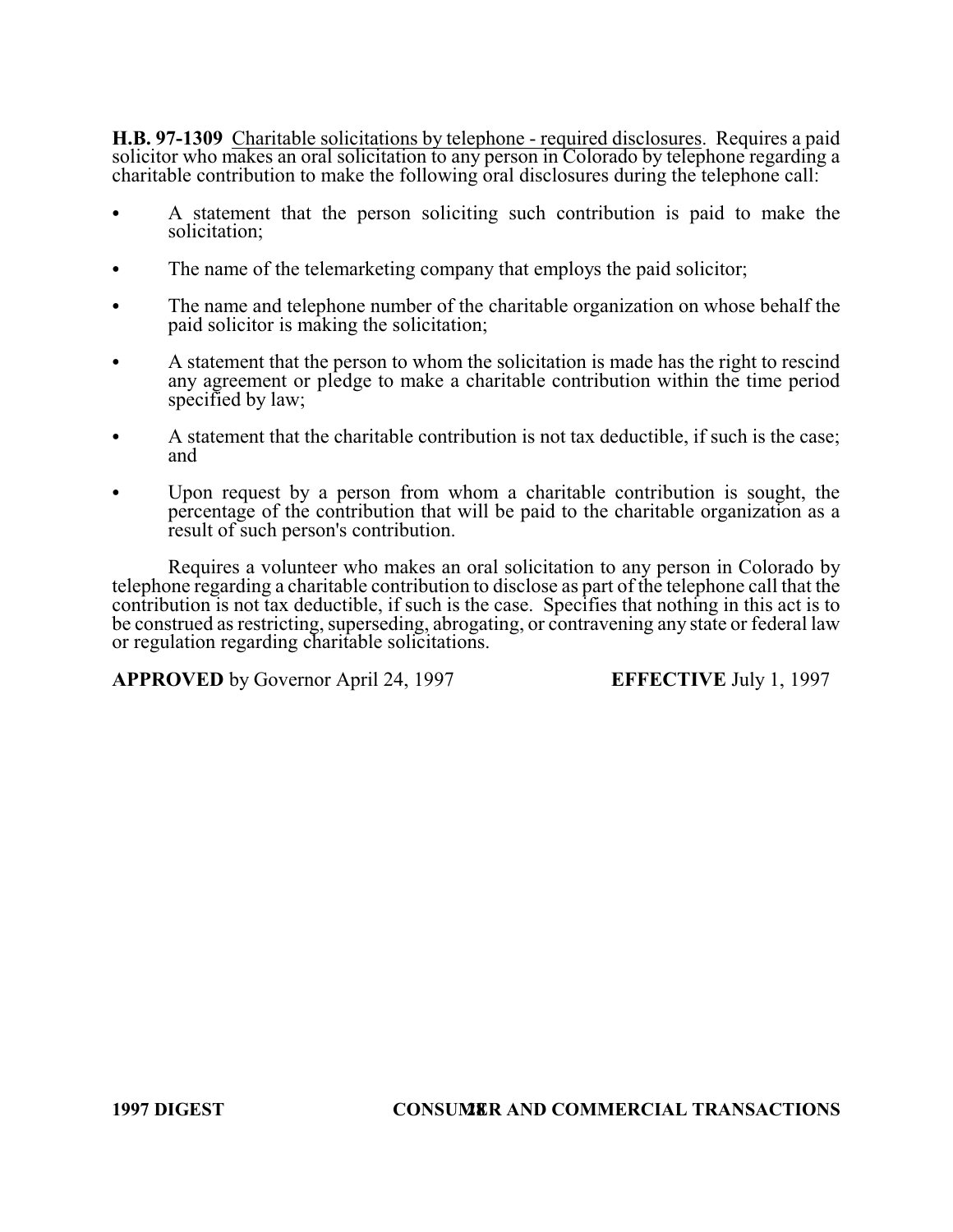# **CORPORATIONS AND ASSOCIATIONS**

**S.B. 97-91** Colorado Revised Nonprofit Corporation Act. Effective July 1, 1998, repeals the "Colorado Nonprofit Corporation Act". Specifies that nonprofit corporations that were dissolved or otherwise suspended by operation of law are deemed to be nonprofit associations unless the nonprofit corporation reinstates itself. Prohibits private foundations from engaging in self-dealing, retaining excess business holdings, or making taxable expenditures as defined by federal law. Conforms procedures for filing documents by the secretary of state to the provisions for for-profit corporations in the "Colorado Business" Corporation Act". Allows a court to call meetings when it is otherwise impractical or impossible for the corporation to do so.

Conforms procedures for incorporation of nonprofit corporations to the sections for for-profit corporations set forth in the "Colorado Business Corporation Act". Conforms sections relating to the general powers and emergency powers of nonprofit corporations to similar sections for for-profit corporations set forth in the "Colorado Business Corporation Act". Allows any civil action to be brought against any nonprofit corporation and subjects assets held by a nonprofit corporation to levy and execution to the extent that the nonprofit corporation would be reimbursed by liability insurance.

Conforms procedures for the establishment and exclusive use of a reserved name to the similar procedures for for-profit corporations set forth in the "Colorado Business Corporation Act".

Requires nonprofit corporations to maintain a registered office and agent and to notify the secretary of state of any changes of such registered office or agent. Conforms requirements for maintaining a registered office and agent to those requirements governing for-profit corporations set forth in the "Colorado Business Corporation Act".

Specifies that nonprofit corporations are not required to have members. Allows bylaws to establish criteria for admission and membership. Stipulates that directors, officers, employees, and members are not, as such, personally liable for debts or actions of the nonprofit corporation. Permits the board of directors to fix consideration for memberships. Allows a member to resign at any time. Specifies standing requirements and procedures for derivative suits.

Requires nonprofit corporations with voting members to have an annual meeting, unless otherwise specified in the bylaws. Conforms the notice, waiver of notice, voting by proxy, and determination of record date requirements for nonprofit corporations to similar requirements for for-profit corporations set forth in the "Colorado Business Corporation Act". Allows actions without meetings if the members entitled to vote on the action unanimously agree in writing to take such action. Allows for action by written ballot in lieu of a meeting. Sets quorum and voting requirements for voting groups. Fixes procedures for action by single and multiple voting groups. Allows for cumulative voting for directors. Permits the election of directors on the basis of chapter, region, or preferential voting.

In the absence of contrary provisions, specifies that a nonprofit corporation acts through its board of directors. Conforms the required qualifications and election, appointment, designation, resignation, and removal procedures for directors of nonprofit corporations to those of for-profit corporations. Conforms procedures and requirements for board meetings, actions without meetings, meeting notice and the waiver thereof, and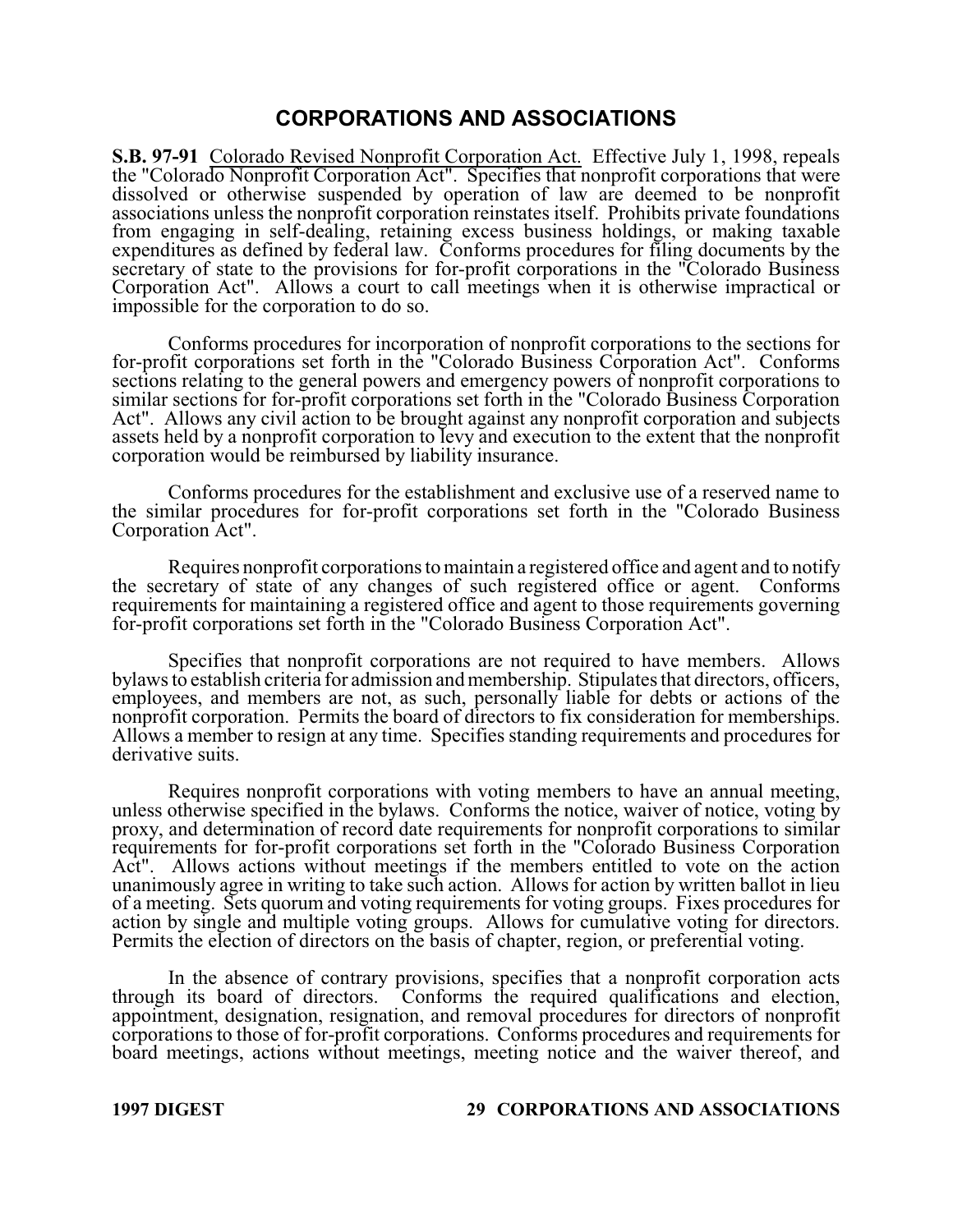quorum of the board of directors for nonprofit corporations to those of for-profit corporations.

Specifies titles for officers for nonprofit corporations. Conforms procedures for the appointment or designation of officers to that of for-profit corporations. Limits certain personal liabilities of and allows indemnification for directors and officers. Describes the standards of conduct for directors and officers. Defines "conflicting interest transactions" and specifies procedures for dealing with them.

Conforms procedures for amendments to the articles of incorporation and bylaws by the incorporators, directors, and members to those for for-profit corporations. Allows the bylaws to specify that amendments may only be made after ratification by a 3rd party.

Authorizes nonprofit corporations to merge with domestic and foreign nonprofit corporations. Specifies voting requirements for approval of such merger. Specifies the information required to be included in a merger plan.

In the absence of other authority, stipulates the procedure for the authorization and subsequent sale of the nonprofit corporation's property in and outside of the regular course of business. Forbids distributions by nonprofit corporations except for distributions to members that are nonprofit corporations, reasonable compensation for services rendered, or benefits conferred on members in conformity with its purposes.

Sets forth the procedures for voluntary dissolution. Requires the adoption of a plan of dissolution that upon approval becomes the articles of dissolution. Allows revocation of such articles within 120 days.

Allows the secretary of state to administratively dissolve a nonprofit corporation in the same manner as with a for-profit corporation. Permits reinstatement following administrative dissolution. Conforms the grounds and procedure for judicial dissolution with those of a for-profit corporation.

Conforms requirements for foreign nonprofit corporations to engage in activities to the requirements imposed on foreign for-profit corporations. Sets forth procedures for withdrawal of, and service of process on, a foreign nonprofit corporation from this state. Sets forth grounds for, procedures for, and the effect of revocation of a certificate of authority by the secretary of state. Allows appeal from a revocation.

Conforms record-keeping, maintenance, and inspection requirements to similar requirements imposed on for-profit corporations. In the absence of consent from the board of directors, limits the use of membership lists for purposes unrelated to the member's interest as a member. Requires the nonprofit corporation to mail financial statements to members upon request. Authorizes the secretary of state to propound interrogatories to any nonprofit corporation to determine whether such corporation is complying with the new act.

Specifies that all corporations subject to the prior "Colorado Nonprofit Corporation Act" are governed by the new "Colorado Revised Nonprofit Corporation Act". Requires pre-1968 corporate entities to comply with certain provisions of the new act. Sets forth procedures for pre-1968 corporations to elect to come under the provisions of the new act. Requires the statement of election that comes under the provisions of the new act to include certain information. Specifies that such statement be filed with the secretary of state.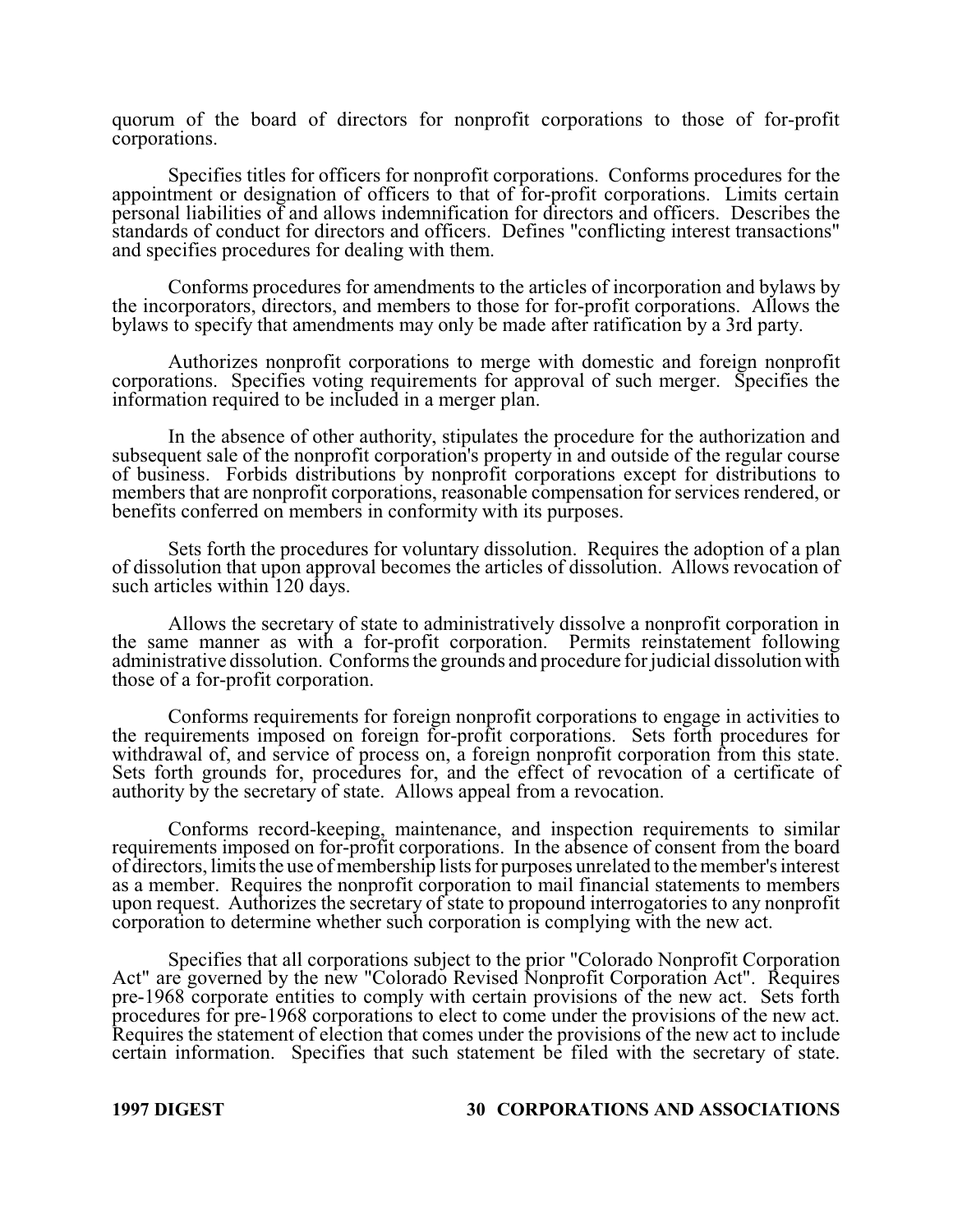Specifies that the repeal of the prior Act does not affect any rights, remedies, or violations

of the prior act taken before its repeal.

**APPROVED** by Governor May 1, 1997 **EFFECTIVE** July 1, 1998

**S.B. 97-233** Colorado Corporations and Associations Act - filing of documents. Enacts the "Colorado Corporations and Associations Act". Modifies the rules for conversion of entities from one organizational form to another to respond to new federal tax rules classifying business organizations. Creates a standard procedure for mergers that apply to all forms of business or nonprofit entities recognized by Colorado law. Sets forth the procedure for the approval and filing of documents to confirm the merger or conversion. Specifies that the method of conversion and merger set forth in the "Colorado Corporations and Associations Act" is not exclusive and that any requirements that bind a particular form of entity continue to bind the entity.

Specifies procedures for filing documents required to be filed by entities with the secretary of state. Permits all documents required to be filed by this act to be filed with the secretary of state in the same manner as for limited liability companies and limited liability partnerships.

Increases the choice of the words or initials that limited partnerships and limited liability limited partnerships must include in the name of the entity. Allows a limited partnership to use the name of a limited partner in the name of the partnership without subjecting the limited partner to individual liability.

Specifies that a limited liability company or a limited partnership will not automatically dissolve on the dissociation of a member or the general partner unless the partnership files an election that states otherwise. Allows a limited liability company to continue on the dissociation of a member. For a limited partnership, sets forth a procedure for the designation of a new general partner upon the withdrawal of the last remaining general partner. Confirms that a limited liability company must have at least one member at the time it is formed. Specifies that a limited liability company with one member may have an "operating agreement". Allows limited liability companies to be served by registered mail instead of through the secretary of state.

Allows accounting firms organized as limited liability companies, limited liability partnerships, or professional corporations to provide segregated moneys in the form of cash, bank certificates of deposit, United States treasury obligations, or letters of credit as substitute alternative security for professional liability insurance.

**APPROVED** by Governor June 3, 1997 **EFFECTIVE** June 3, 1997

**H.B. 97-1237** Colorado Uniform Partnership Act (1997). Adopts the "Colorado Uniform Partnership Act (1997)", a revision of the "Uniform Partnership Act of 1914" ("UPA") adopted in Colorado as the "Uniform Partnership Law". Modifies the Uniform Act to establish that a partnership is a separate entity instead of following the UPA's formulation of a partnership as an entity as well as an aggregate of the individual partners. Recognizes the primacy of a partnership agreement over statute, with the exception of certain statutory

#### **1997 DIGEST 31 CORPORATIONS AND ASSOCIATIONS**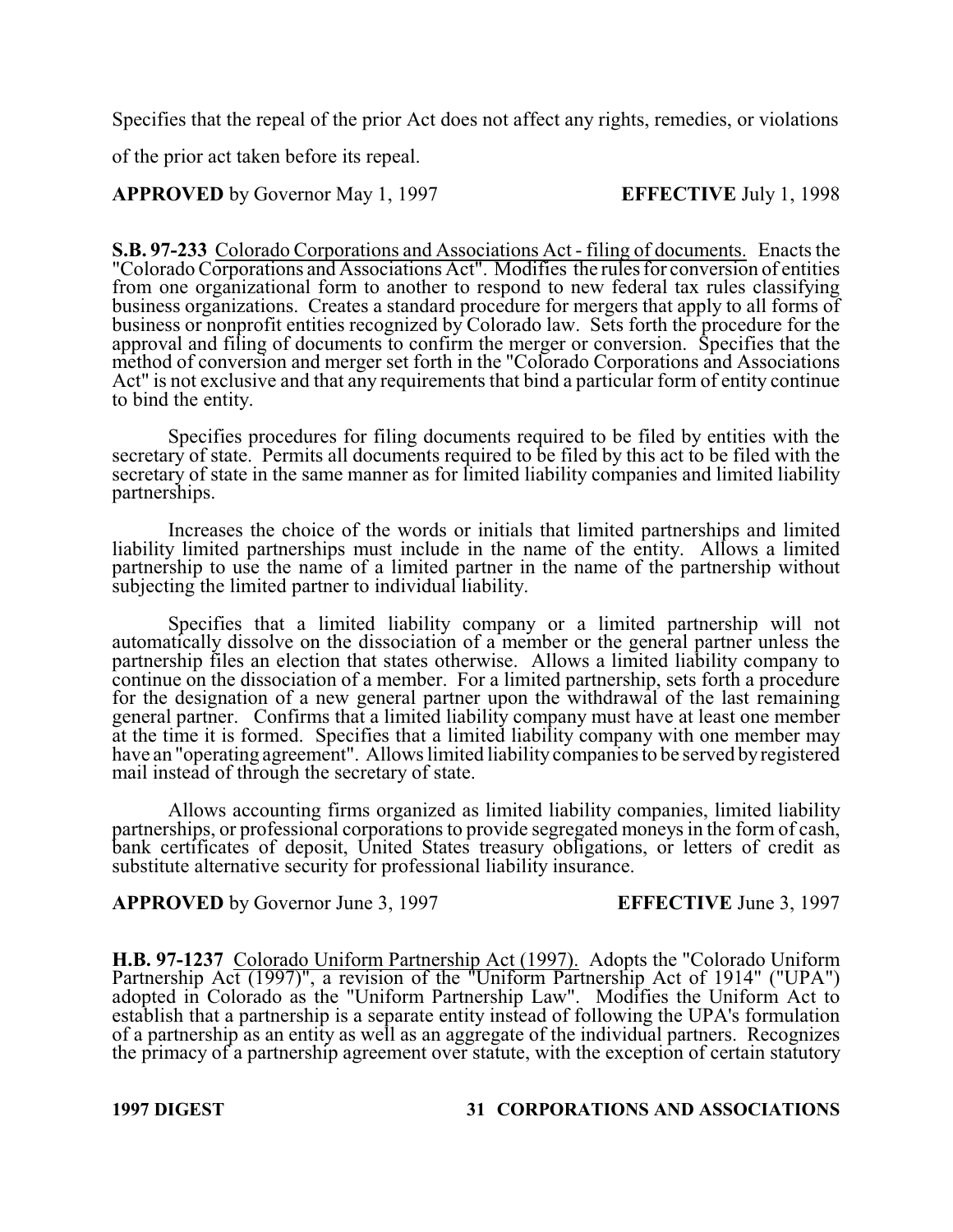provisions that are nonwaivable such as the requirements for execution of statements, restrictions on access to partners books and records, and the relationship between partners.

Sets forth the requirements for filing, amending, and canceling optional authorized partnership statements with the secretary of state. Includes statements of partnership authority, denial of partnership authority, dissociation, dissolution, and merger as authorized statements. Allows such statements to act as notice to 3rd parties. Specifies that the law of the state where the partnership is formed governs relations between the partners.

Specifies that the property of a partnership is not co-owned by the individual partners. Eliminates the "tenant in partnership" concept contained in the UPA. Specifies that each partner is an agent of the partnership and that an act of a partner for apparently carrying on the partnership business, or business of the kind carried on by the partnership, binds the partnership. Repeals the list of events requiring unanimous consent of the partners for approval. Expands the UPA requirements for conveyance of real property to include all property, instead of merely real property. Allows filing of a statement of partnership authority to facilitate transfers of property from a partnership. Specifies that, if such statement is properly filed, it is conclusive with respect to bona fide purchasers.

Clarifies that a partner may recover for a tort committed by the partnership or another partner acting as an agent for the partnership. Allows all liquidating partners to receive compensation for services performed in "winding up" instead of merely allowing compensation to better performed in manning the method of the partnership compensation to the surviving partner. Clarifies that amendments to the partnership agreement shall be approved by unanimous consent of the partners.

Specifies that a partner's attorneys and agent have the same rights as the partner to inspect books and records and allows access to records by former partners for the period in which they were partners. Allows the imposition of a reasonable copying charge for books and records. Obliges partners to provide, without demand, information required for a partner's exercise of the partner's rights and duties.

In addition to other duties established elsewhere in the new act, imposes duties with regard to other partners and the partnership, a duty of loyalty, a duty of care in the conduct or liquidation of a partnership, and a duty to comply with the provisions of the partnership agreement. Imposes an obligation of good faith and fair dealing with the other partners and the partnership in discharging the partner's duties. Gives a partnership a cause of action against a partner for breach of the partnership agreement or duty owed to it.

States that a transferring partner remains a partner for management and liability purposes. Allows a partnership to refuse to make distributions or recognize the rights of a transferee until after receiving notice of the transfer. Invalidates transfers in violation of a restriction on transfers as to transferees with notice of the restrictions. Authorizes a judgment creditor of a partner's transferee, as well as a judgment creditor of a partner, to obtain a charging order against a partner's interest in distributions from the partnership. Specifies that a charging order is a lien on the debtor's partner's right to distribution that may be foreclosed upon.

Specifies that dissolution and liquidation occur only if a partnership is not continued, bringing dissolution pursuant to the new act into line with the same concept in the corporation statutes. Allows withdrawal of a partner from a partnership without triggering dissolution. Allows expulsion of a corporate partner if such partner has had its charter

#### **1997 DIGEST 32 CORPORATIONS AND ASSOCIATIONS**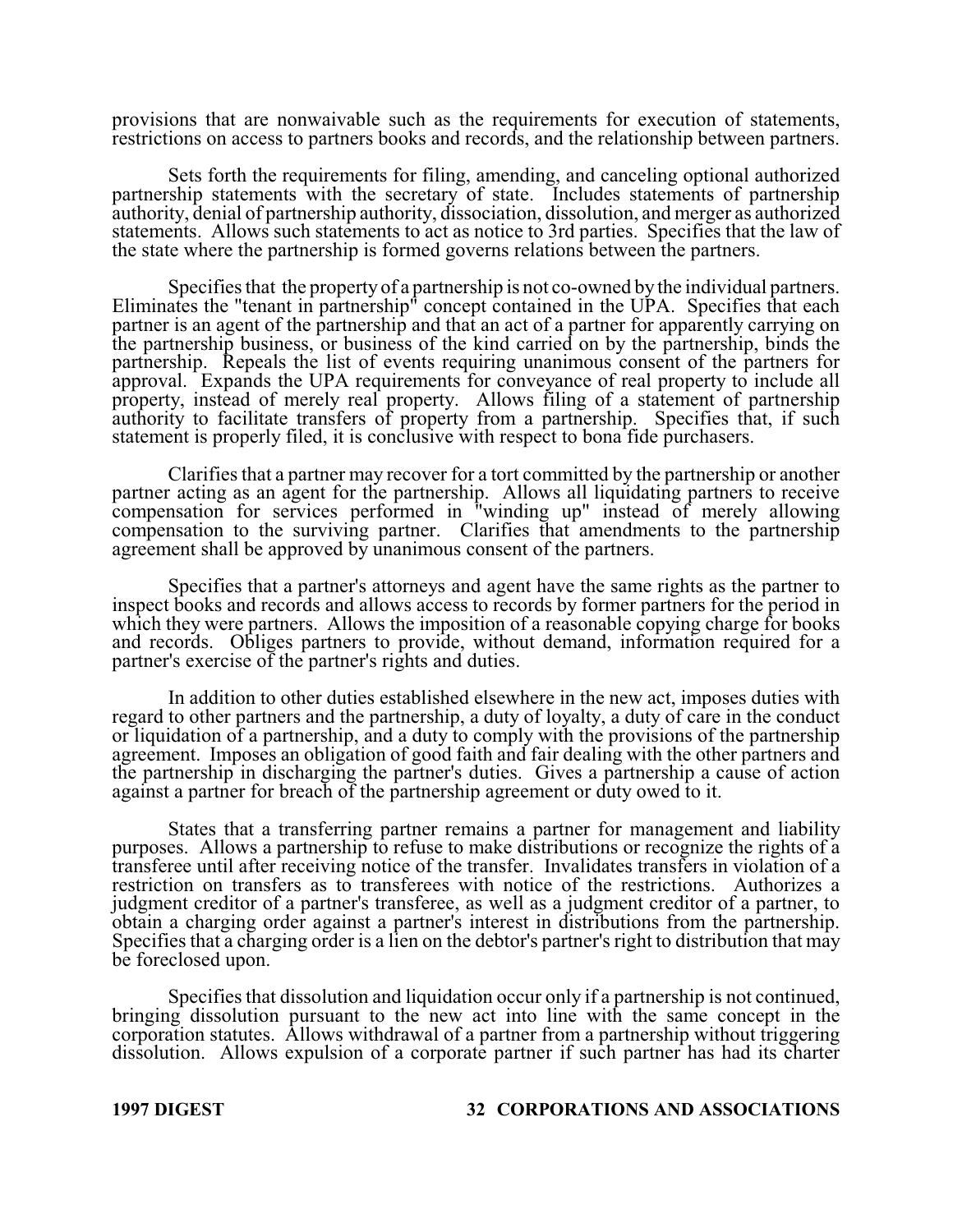revoked or its right to conduct business suspended. Defines "death of a partner" for partners that are also entities. Repeals all of the events that relate to termination of the partnership, as opposed to withdrawal of a partner from a partnership.

Limits the apparent authority of a dissociated partner whose interest is purchased to a duration of 2 years, but allows that time to be terminated by actual notice to a creditor or 90 days after the filing of a statement of dissociation. Specifies that a dissociated partner whose interest is purchased is not personally liable for post-dissolution liabilities unless such partner's wrongful acts are responsible for the debt. Terminates the apparent authority of the dissociated partner 90 days after filing a statement of dissociation.

Sets forth the events causing dissolution and provides for the winding up of partnership business. Allows a partnership to continue in business as the same partnership instead of requiring dissolution. Allows a partnership to continue in circumstances that would, under the UPA, cause unavoidable dissolution, if a majority so agrees.

Allows all of the partners to agree to revoke a dissolution and, if so agreed, continues the partnership business as if dissolution never occurred. Authorizes the liquidating partners to engage in activities to preserve the partnership's business as a going concern for a reasonable time. Allows a partnership to be bound by any acts by the partners that are appropriate for liquidation and for any obligations. Allows a statement of dissolution to be filed that provides constructive notice, terminates apparent authority of a partner, and terminates authority to convey partnership real estate pursuant to a statement of partnership authority.

Instead of using the UPA's differing classifications, provides one rule for how the partners share liabilities incurred during the liquidation process. Sets forth the rules for liquidating distribution to the partners and the rules for contributions by partners necessary to wipe out a negative capital account and to pay partnership obligations in excess of its assets. Treats partners who are creditors of the partnership the same as other creditors, rather than subordinate to outside creditors. Repeals the distinction between capital and profits. Repeals the rule giving creditors of a partner priority over creditors of a partnership in the assets of a bankrupt partner.

Authorizes a safe harbor method of converting a general partnership into a limited partnership and vice versa. Authorizes a safe harbor method of merging a general partnership with one or more general or limited partnerships. Sets forth the effects of a merger. Allows the filing of a statement of merger. Clarifies that the procedures for converting and merging are not exclusive, and that these entities can convert or merge in any other manner authorized by law.

Allows a partnership to register as a limited liability partnership without a unanimous vote only if the partnership agreement expressly considers obligations to contribute to the partnership. Changes "statement of registration" to "statement of qualification".

**APPROVED** by Governor May 21, 1997 **EFFECTIVE** January 1, 1998

**NOTE:** This act was passed without a safety clause. The act establishes an effective date of January 1, 1998. It shall take effect on that date unless a referendum petition is filed during the ninety-day period after final adjournment of the general assembly that is allowed for submitting a referendum petition pursuant to article V, section 1  $(3)$  of the state

#### **1997 DIGEST 33 CORPORATIONS AND ASSOCIATIONS**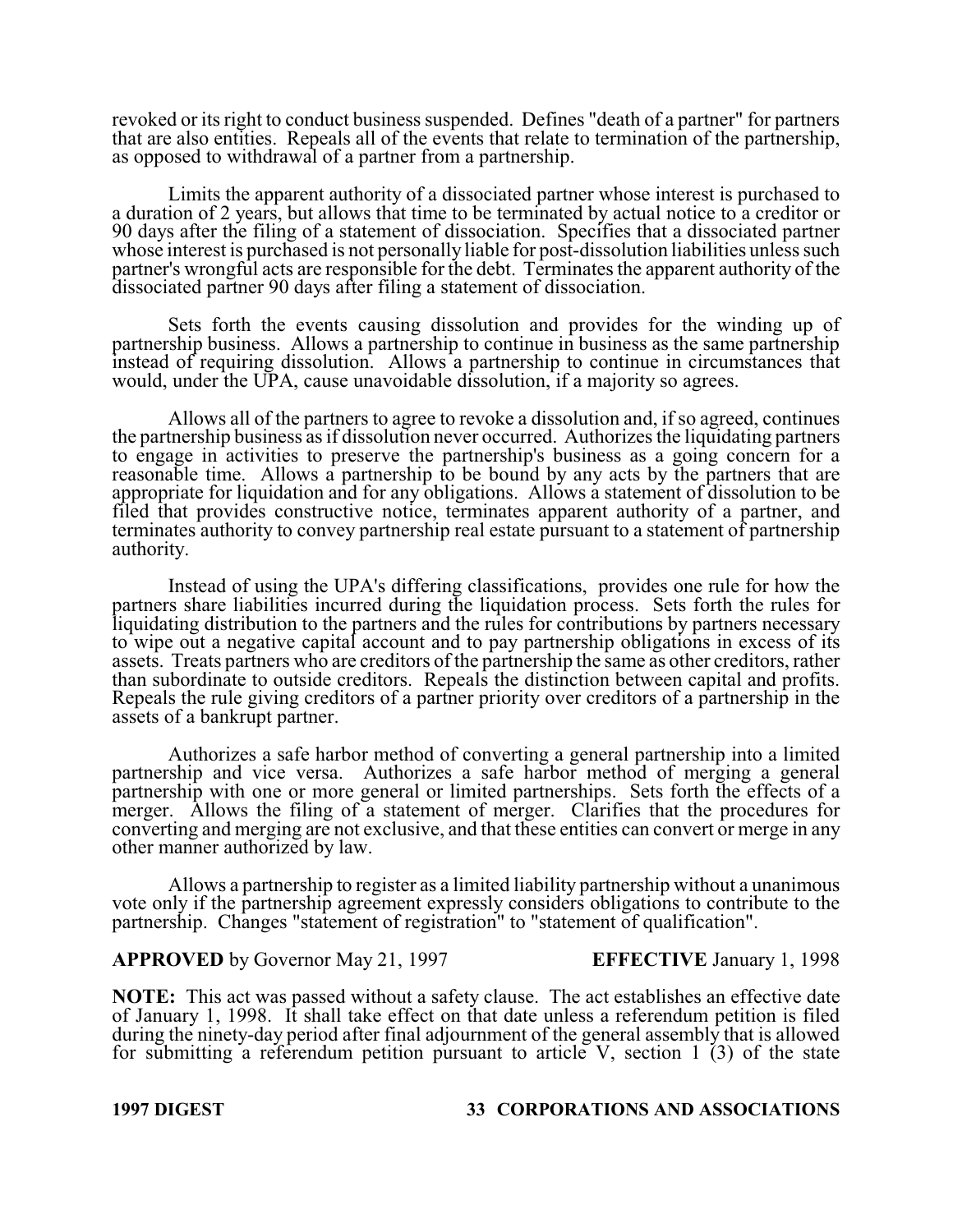constitution. If such a referendum petition is filed against this act or an item, section, or part of this act within such period, then the act, item, section, or part, if approved by the people, shall take effect on the date of the official declaration of the vote thereon by proclamation of the governor.

# **CORRECTIONS**

**H.B. 97-1046** Operations of the department - discharge money - administrative warrants parole system study. Clarifies that a discharged inmate may be given a bus ticket only to places within the state and that an inmate who has previously been returned to the department of corrections is not entitled to "gate" money.

Authorizes the executive director to issue administrative warrants for the arrest of escapees from the department. Authorizes the executive director to enter into written agreements with other law enforcement agencies for operational support and to assist in apprehending escapees.

Clarifies that the executive director or the executive director's designee may authorize an offender to not be initially confined in the diagnostic center. Clarifies that an offender may be assigned to the assessment program in the diagnostic center for up to 60 days.

Makes revisions to the work program. Renames it the intensive labor work program.

Changes terminology from "gang" to "security threat group" relating to security measures taken by superintendents of correctional facilities.

Specifies that all violent offenders are excluded from being referred to community corrections by the executive director.

Provides for a study of the parole system by the legislative council. Repeals the authorization for preparole facilities and programs.

**APPROVED** by Governor March 20, 1997 **EFFECTIVE** March 20, 1997

**H.B. 97-1115** Jails - medical treatment charge. Authorizes county jails to assess a medical treatment charge against any person who receives medical treatment while being held in custody in a county jail. Specifies that the person's inability to pay the medical treatment charge is not a basis for refusing medical treatment. Identifies an unpaid medical treatment charge as a cost of care for which a judgment may be entered and which may be collected by the county.

**APPROVED** by Governor April 1, 1997 **EFFECTIVE** April 1, 1997

**H.B. 97-1244** State criminal justice facilities - construction of additional beds and related supporting facilities - appropriations - authorization of electrified, lethal perimeter security systems. Based upon the projected correctional facility needs over the next 5 years, provides for the construction of the following new beds and related supporting facilities and makes the appropriations therefore during the 1997-98 fiscal year from the capital construction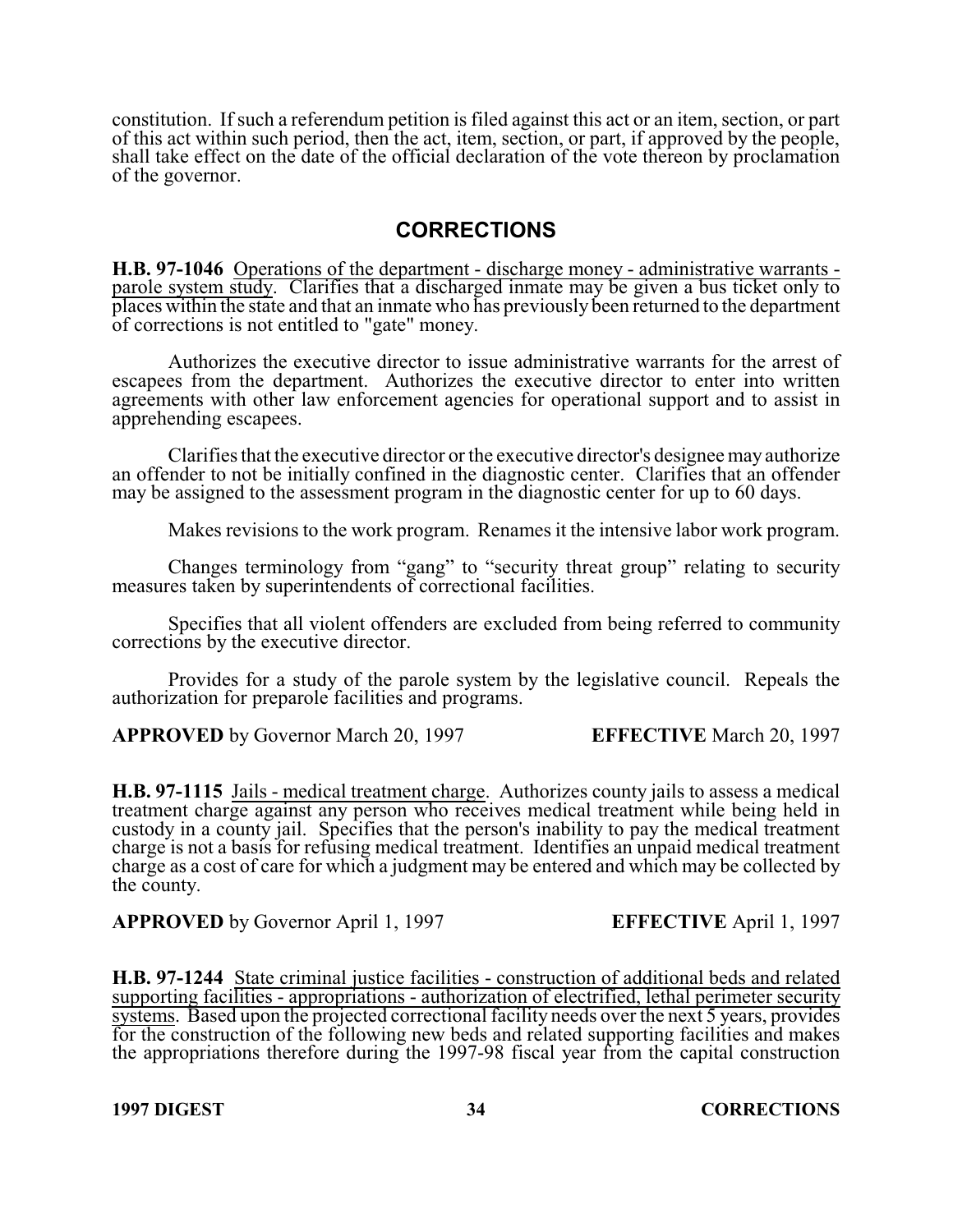fund:

- C 480 minimum restrictive security beds at a correctional facility at Trinidad;
- 192 minimum restrictive security beds in 2 96-bed housing units as additions to the Four Mile correctional center, to replace the existing 300 beds in living units 1 and 2, including the decommissioning of living unit 1 and the renovation of living unit 2 into program space;
- C 292 minimum restrictive security beds in 3 96-bed housing units and a 4-bed management unit as additions to the Buena Vista minimum complex, to replace the existing 214 beds in modular units;
- The construction of the central plant building shell and the central warehouse and the build-out of the cook-to-serve food service operation as additions to the Denver women's correctional facility that are necessary to support phase II of the expansion project at the facility; and
- 180 beds as an addition to the youth offender system facility on the grounds of the Colorado mental health institute at Pueblo.

Authorizes the department of corrections to commence preparation of the schematic design for phase II of the expansion project at the San Carlos correctional facility and the facilities program plan for a training facility on the grounds of the Colorado mental health institute at Pueblo. Directs the department of corrections to commence planning for the construction of phase III of the construction project at the Sterling correctional facility.

Increases the amount of moneys to be transferred from the general fund to the capital construction fund for the fiscal year commencing July 1, 1997, by approximately \$78.8 million to fund said projects.

Changes the name of the Buena Vista modular unit to the Buena Vista minimum complex to reflect the elimination of modular units at the facility. Corrects the name of the San Carlos correctional facility on the list of correctional facilities managed, supervised, and controlled by the department of corrections and adds the Sterling correctional facility, the Trinidad correctional facility, and the Denver's women's correctional facility to said list.

Authorizes the department of corrections to design and construct electrified, lethal perimeter security systems at state correctional facilities if the department determines the use of such security systems to be necessary and appropriate. Extends governmental immunity to the department of corrections, its agents, and any contractor hired by the department for the design and construction of any electrified, lethal perimeter security system in regard to any claims arising from the design and construction of the lethal aspect of such security system.

**APPROVED** by Governor June 4, 1997 **EFFECTIVE** June 4, 1997

**H.B. 97-1291** Correctional industries - interest and earnings - management fees. Removes the 3% interest limitation on moneys borrowed from the state treasury by the division of correctional industries.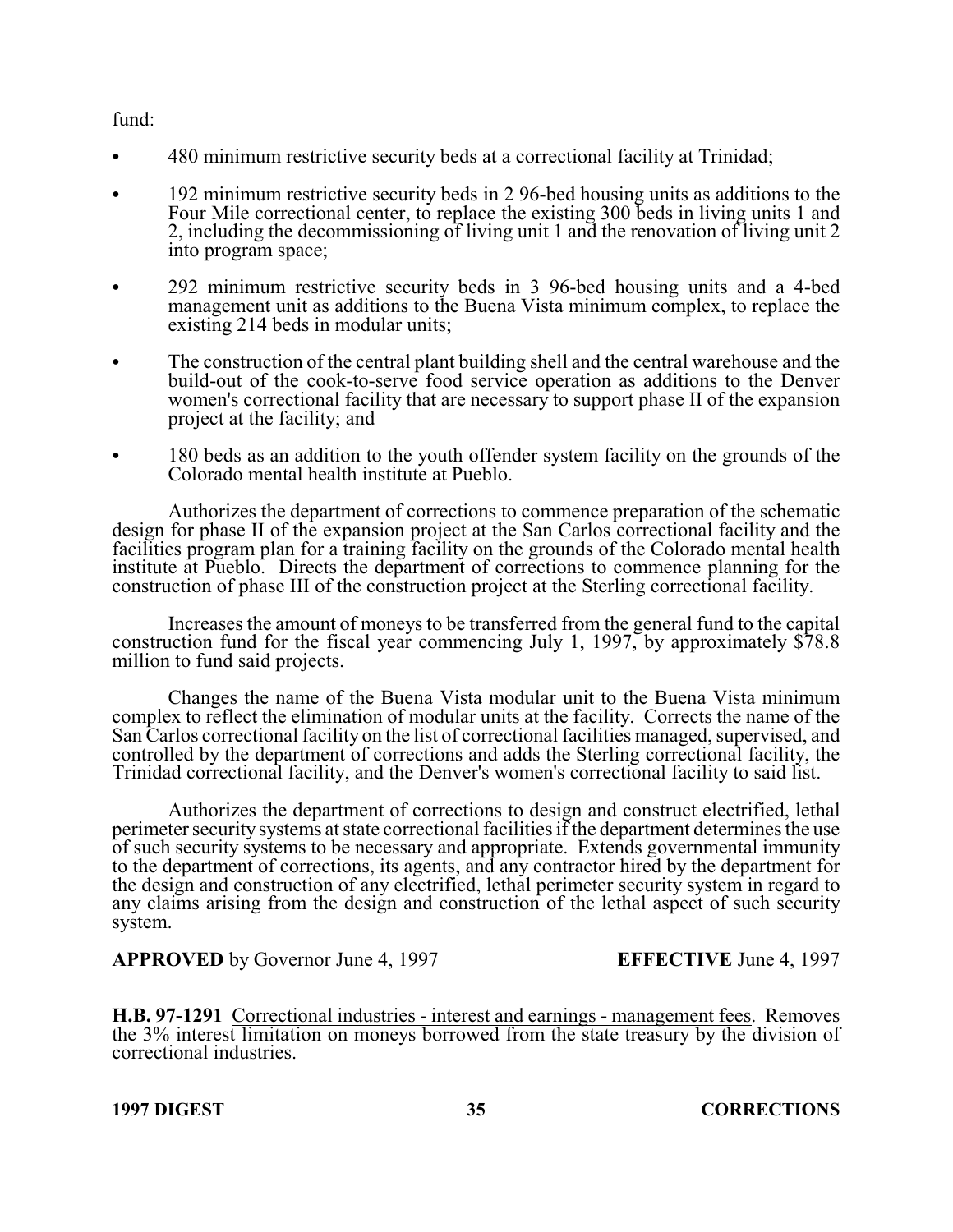Requires interest derived frommoneys in the correctional industries special revolving enterprise account to be credited to the account. Provides that investment earnings on moneys in the account are exempt from payment of the state treasury deposit and investment management fee.

**APPROVED** by Governor March 24, 1997 **EFFECTIVE** March 24, 1997

## **COURTS**

**S.B. 97-9** Public transportation - jurors. Requires the state court administrator and officials public transportation systems to devise systems whereby jurors may obtain free transit to and from the vicinity of courthouses along the regular routes and using the regular schedules of the transportation system.

**APPROVED** by Governor May 27, 1997 **EFFECTIVE** May 27, 1997

**S.B. 97-144** County judges - salary - workload. Effective July 1, 1998, instructs the chief justice of the Colorado supreme court to annually determine the salary for county judges, except Class A and Class  $\vec{B}$  county judges, using the average number of cases filed annually in each county court for the preceding 3 years. Prohibits any reduction in salary for any county judge who is serving as of June 30, 1998. Clarifies that any reduction in salary for a judge who is appointed after June 30, 1998, shall begin with the judge's next term of office.

Specifies that calculation of salaries for part-time county judges shall be based on methods used to determine the need for full-time county judges, as established and approved by the supreme court. Establishes the starting salary for a part-time county judge at 20% of the full-time county judge salary, and allows increases by 5% increments, based on increases in the part-time judge's workload, up to 90% of a full-time county judge workload. Allows the chief justice to assign any part-time county judge who is working at 80% or more of a full-time workload to serve on a full-time basis, so long as the part-time judge meets the qualifications for county judges in Class A and Class B counties. Specifies that any judge so assigned shall be paid the salary of a full-time county judge, but that the assignment shall not affect the classification of the county in which the part-time county judge serves.

Specifies conditions under which a part-time county judge who is assigned to perform judicial duties in a district court or in another county court may receive additional compensation.

**APPROVED** by Governor May 5, 1997 **PORTIONS EFFECTIVE** July 1, 1998

**H.B. 97-1012** Countyjudges - reclassification of Summit county. Changes the classification of Summit county from a Class D to a Class B county for purposes of the employment of county judges.

Includes a legislative intent statement that appropriations for the implementation of this act in fiscal year 1998-99 shall be derived from savings generated from implementation of SB 97-144.

**APPROVED** by Governor May 27, 1997 **EFFECTIVE** July 1, 1998

**1997 DIGEST 36 COURTS**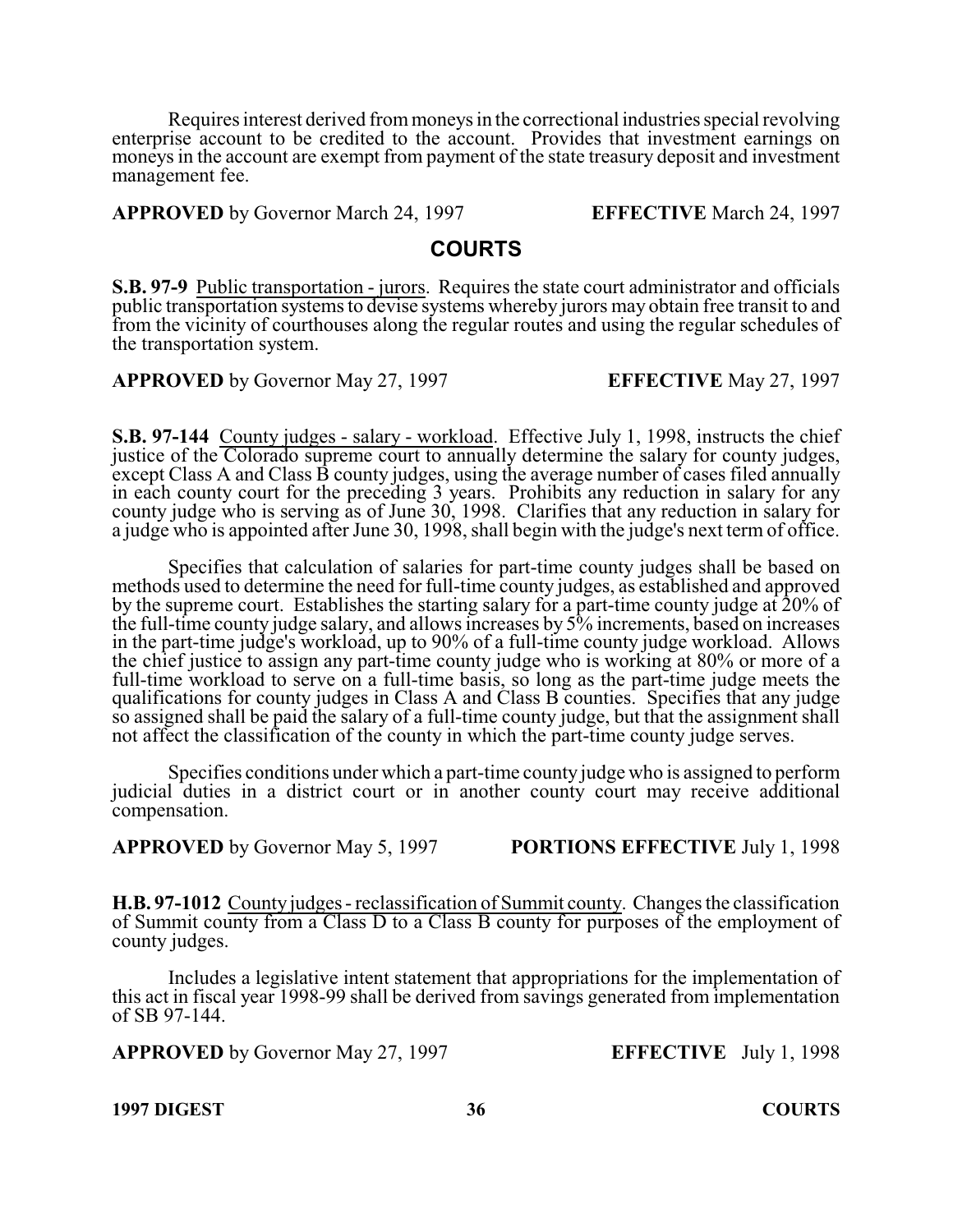**NOTE:** This act was passed without a safety clause. The act establishes an effective date of July 1, 1998. It shall take effect on that date unless a referendum petition is filed during the ninety-day period after final adjournment of the general assembly that is allowed for submitting a referendum petition pursuant to article V, section 1 (3) of the state constitution. If such a referendum petition is filed against this act or an item, section, or part of this act within such period, then the act, item, section, or part, if approved by the people, shall take effect on the date of the official declaration of the vote thereon by proclamation of the governor.

**H.B. 97-1037** Judicial performance commissions - magistrates - mid-term reviews publication of recommendations - appropriation. Requires the state commission on judicial performance to:

- Develop additional surveys for litigants, attorneys in the district attorney's and public defender's offices, law enforcement personnel, employees of local departments of social services, and victims of crime:
- Report to the district commissions on the statistical validity of all of the surveys;
- Specify when and how statistically invalid surveys may be used; and
- Develop criteria for district commissions to utilize in determining whether to recommend retention.

Changes the date that reports from the state commission are due from 60 days to 45 days prior to the retention election.

Authorizes the district commissions on judicial review to conduct interviews, receive information, and conduct public hearings concerning judges within their district. Directs the district commissions to draft the narrative profiles of the judges and magistrates in their district.

Requires the state and district commissions to arrange to have their recommendations for each justice or judge scheduled for retention printed with the ballot information booklet and mailed to electors.

Requires district commissions to conduct additional evaluations of each district and county court judge during every even-numbered year that the judge is not scheduled for a retention election. Also requires evaluation of each magistrate during every odd-numbered year. Allows conferences with the judge or magistrate. Directs the district commission to disseminate their reports, but prohibits it from mailing the additional evaluations to registered electors.

Clarifies that the terms of members of commissions expire on November 30 of the year in which the term is scheduled to expire. Requires the state commission and every district commission to notify the appointing official within 5 days after a vacancy arises on the commission. Requires the appointing official to make an appointment within 45 days after a vacancy. Permits the state commission to appoint a member to the state commission or a district commission if the appointing official fails to make an appointment within 45 days after a vacancy.

### **1997 DIGEST 37 COURTS**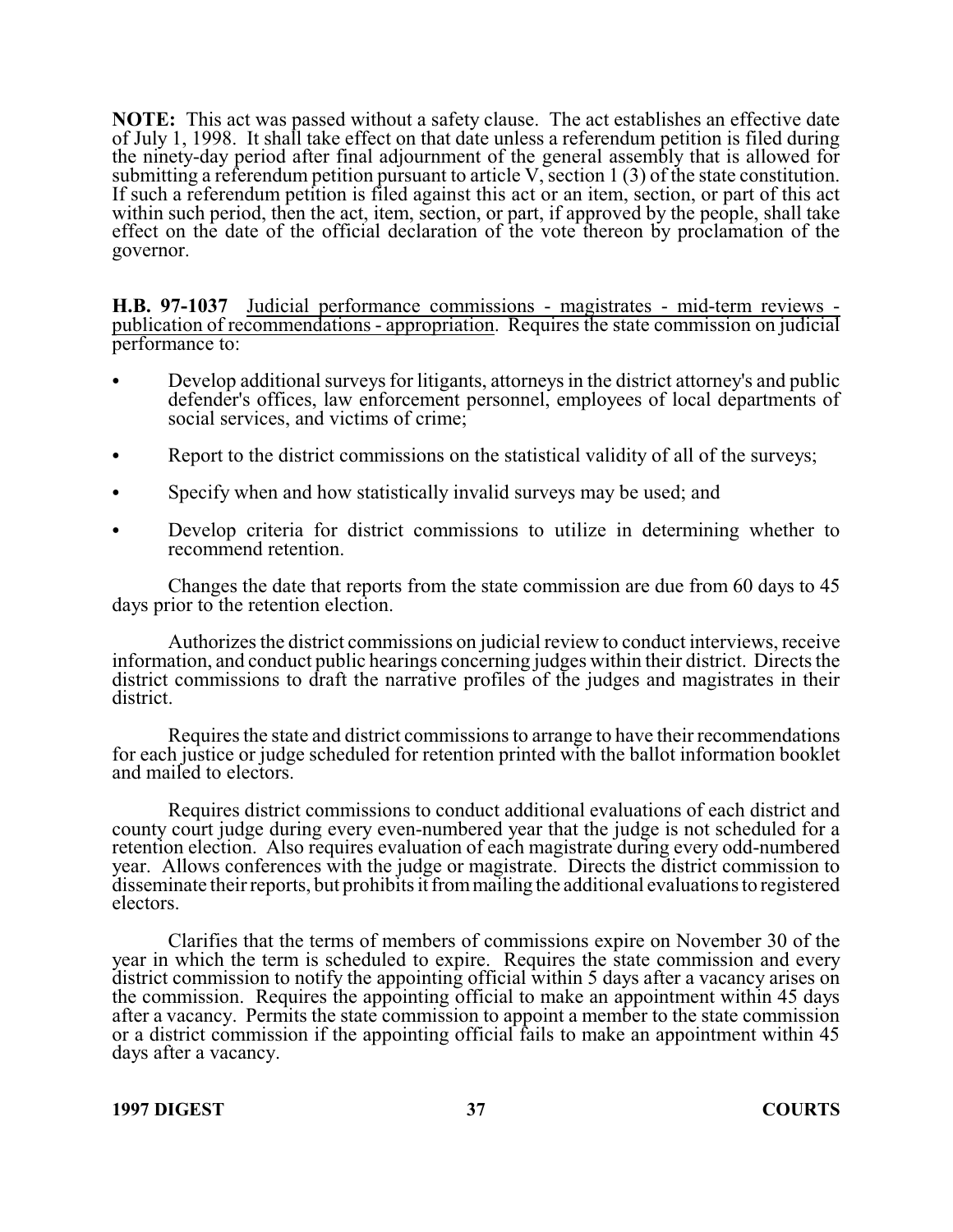Transfers \$16,000 from the department of state cash fund to the ballot information publication and distribution revolving fund. Expresses the intent of the general assemblythat for the fiscal year beginning July 1, 1998, \$56,000 be appropriated to legislative council to print the recommendations.

**APPROVED** by Governor June 5, 1997 **EFFECTIVE** June 5, 1997

**H.B. 97-1156** Judicial review - land use decisions - time for filing of administrative record. In cases brought under Rule 106, C.R.C.P., for judicial review of land use decisions by local governmental entities, requires filing of the administrative record within 30 days, unless the court specifically orders otherwise.

**APPROVED** by Governor April 8, 1997 **EFFECTIVE** July 1, 1997

**H.B. 97-1204** District courts - 4th and 18th judicial districts - number of judges. Adds a district court judge in the 4th judicial district and in the 18th judicial district.

**APPROVED** by Governor May 21, 1997 **EFFECTIVE** July 1, 1998

**H.B. 97-1239** Damages limitation statutes - adjustments to reflect effects of inflation. Adjusts the following damages caps for inflation based upon the consumer price index:

- The limitation on actions brought against a licensee for selling beer, wine, liquor, or fermented malt beverages to a minor or a visibly intoxicated person who causes injury (currently \$150,000);
- The limitation on a social host giving beer, wine, liquor, or fermented malt beverages to a minor who causes injury (currently  $$150,000$ );
- C The limitation on noneconomic damages (pain and suffering) for personal injurycases and for wrongful death cases (currently \$250,000);
- The wrongful death solatium (currently \$50,000).

Directs that the adjustment be certified by the secretary of state as of January 1, 1998, based on the cumulative annual adjustment for inflation for each year since the effective date of the applicable damages limitation. States that such adjusted limitation shall be the limitation applicable to all claims for relief that accrue on or after January 1, 1998.

**APPROVED** by Governor May 21, 1997 **EFFECTIVE** August 6, 1997

**NOTE:** This act was passed without a safety clause. It shall take effect at 12:01 a.m. on the day following the expiration of the ninety-day period after final adjournment of the general assembly that is allowed for submitting a referendum petition pursuant to article V, section 1 (3) of the state constitution; except that, if a referendum petition is filed against this act or an item, section, or part of this act within such period, then the act, item, section, or part, if approved by the people, shall take effect on the date of the official declaration of the vote thereon by proclamation of the governor.

**1997 DIGEST 38 COURTS**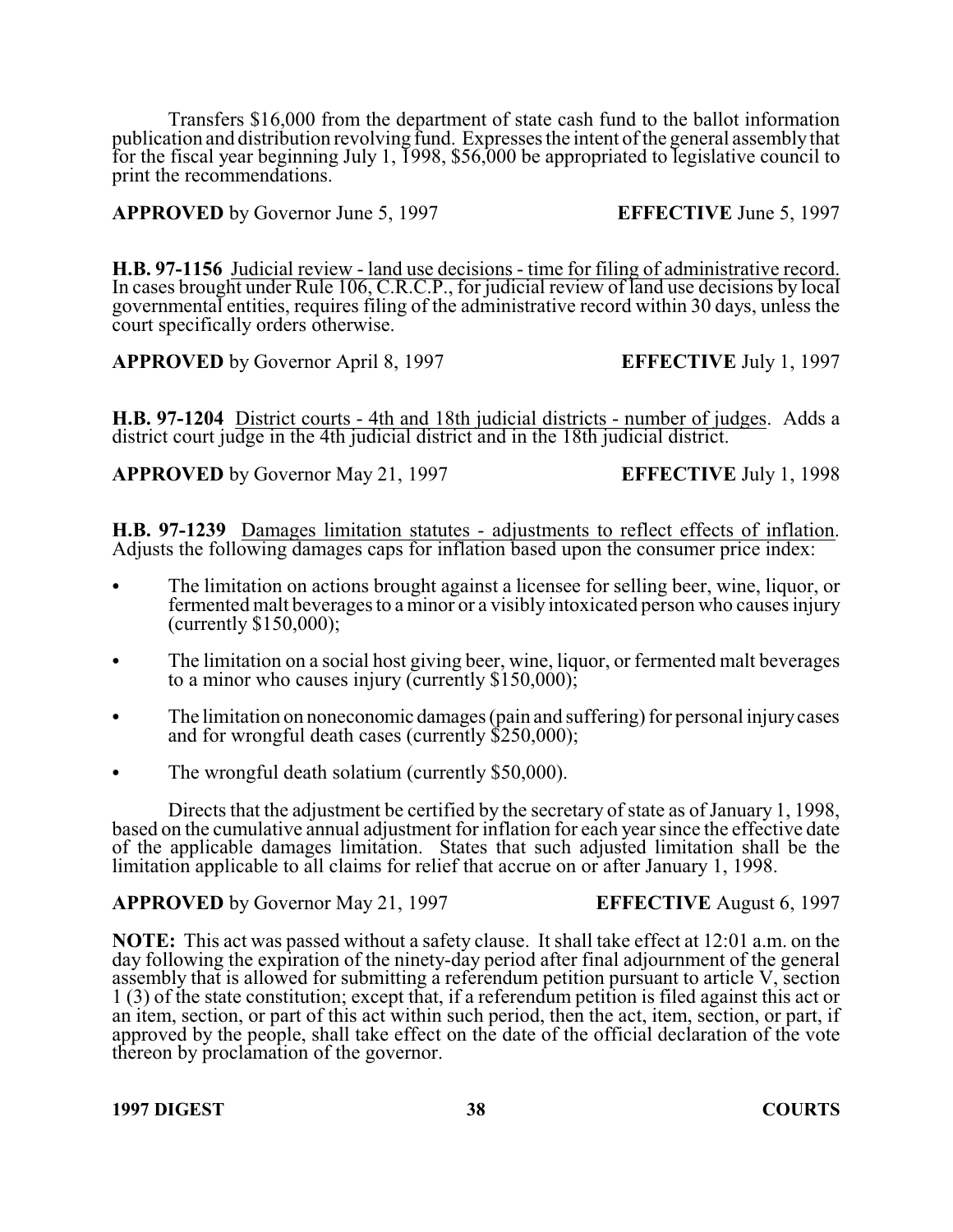# **1997 DIGEST 39 COURTS**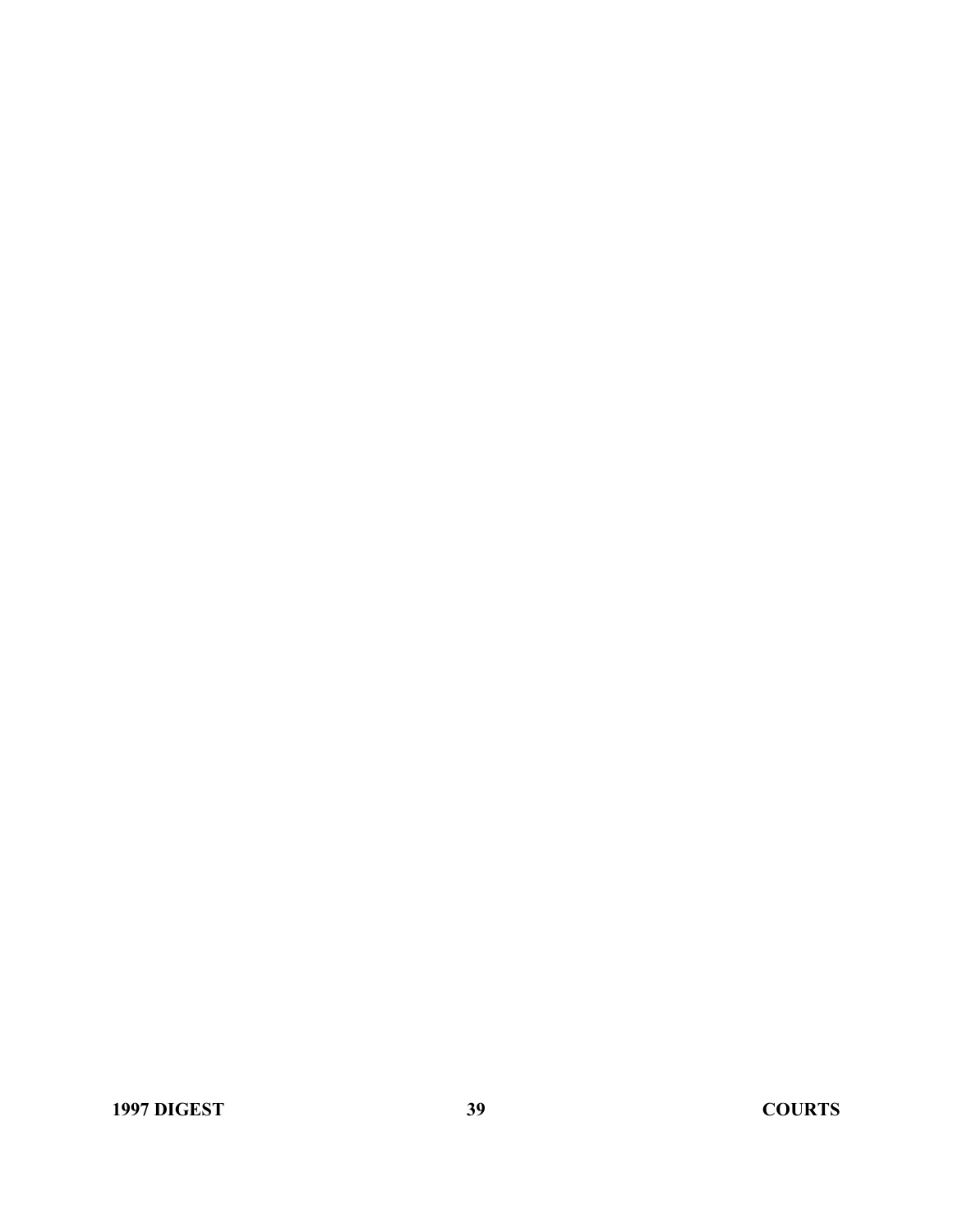## **CRIMINAL LAW AND PROCEDURE**

**S.B. 97-34** Death penalty - testimony of victim's family. Clarifies that members of the family of a homicide victim have the right to testify at the penalty phase of a death penalty case. Specifies that the act is applicable to all sentencing hearings conducted on or after the effective date.

**APPROVED** by Governor March 21, 1997 **EFFECTIVE** March 21, 1997

**S.B. 97-84** Victim rights - sexually violent predators - notifications while on probation miscellaneous changes - appropriation. On and after January 1, 1999, upon request from either the district attorney or the probation department, requires a court to determine whether a person is a sexually violent predator. Defines sexually violent predator as a person convicted of specified crimes against certain victims who, according to a risk assessment screening instrument, is more likely to commit additional sexually violent crimes. If sentenced as a sexually violent predator, requires the person to register with local law enforcement agencies quarterly rather than annually. Excludes juveniles from the additional registration requirements.

Expands the sex offender treatment board to 14 members including 2 additional mental health professionals and one clinical polygraph examiner. Directs the division of criminal justice in consultation with the sex offender treatment board to develop a risk assessment instrument by January 1, 1999, to assist the sentencing court in determining whether an offender is a sexually violent predator.

Expands the definition of critical stages of the criminal justice process to which victims are entitled to notice to include certain probation hearings and changes in probationary status. Clarifies that a victim must be informed of the process for enforcing compliance with the victim's rights requirements. Grants victims the right to be notified by the probation department of certain information concerning persons charged or convicted of crimes against the victim. Permits the probation department to apply to the victims and witnesses assistance and law enforcement board for grants to implement victim's rights.

Clarifies that grants from the victims assistance and law enforcement fund to criminal justice agencies and victim assistance organizations are to provide statewide or multi-jurisdictional assistance to victims. For district victims and witnesses assistance and law enforcement boards, changes the body to whom reports are made and that resolves conflicts of interest from the legislative audit committee to the victims compensation and assistance coordinating committee.

Expands the definition of victim for purposes of application for crime victim compensation to include persons who are victims of crime or victims of terrorism in another country where there is no other crime victim compensation. Adds to the list of compensable crimes careless driving resulting in death and hit and run when the accident results in death. Adds careless driving resulting in death, hit and run when the accident results in death, stalking, ethnic intimidation, and being an accessory to any of the specified crimes to the list of crimes to which statutory victim's rights apply.

Makes a technical correction in the definition of victim for purposes of restitution.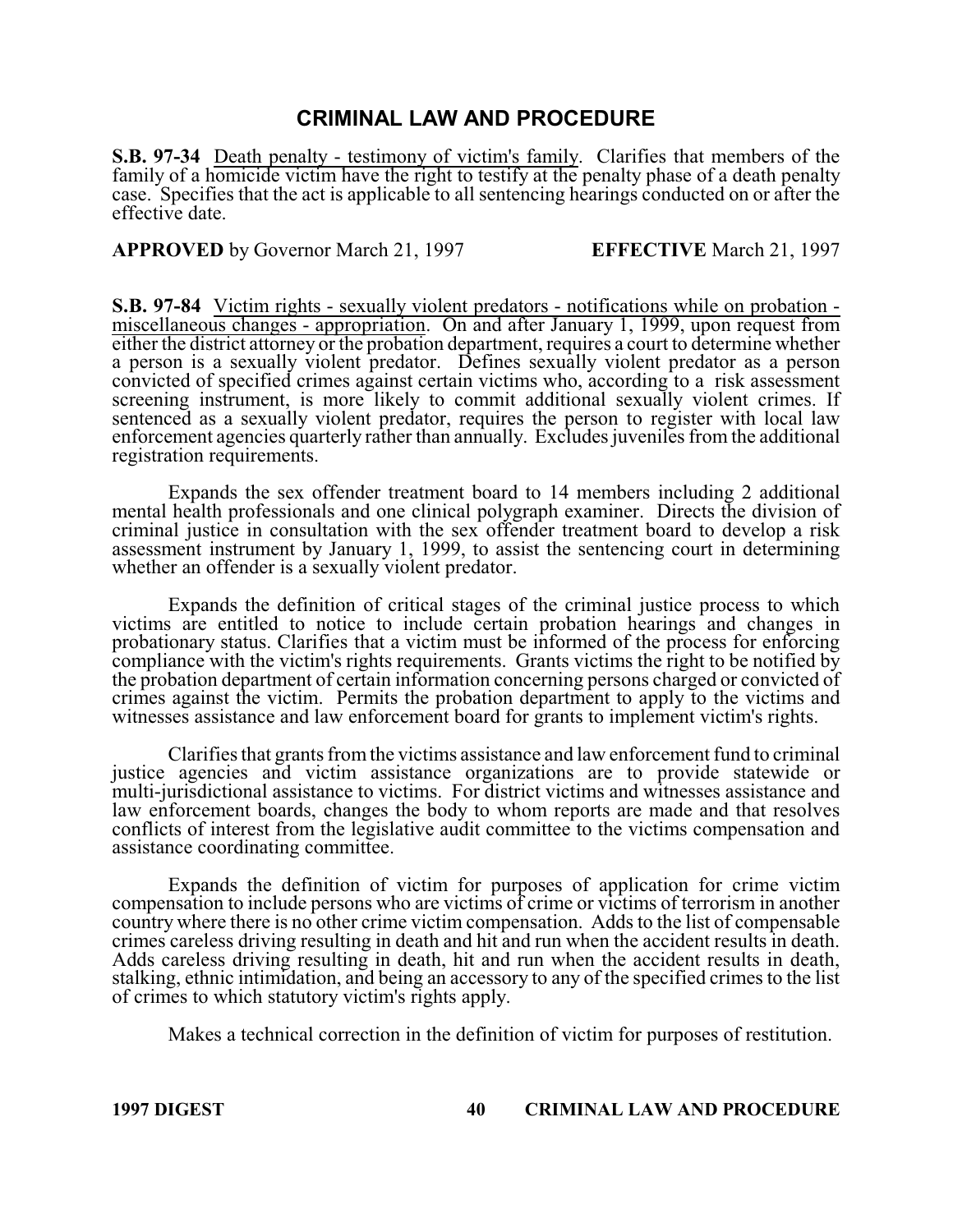Appropriates \$30,000 from the sex offender surcharge fund to pay for the development of the risk assessment instrument. Appropriates \$114,952 and 3.3 FTE from the victim assistance and law enforcement fund to pay for the victim notifications.

**APPROVED** by Governor June 4, 1997 **EFFECTIVE** July 1, 1997

**S.B. 97-96** Concealed handguns - permits - criteria - procedure - appropriation. **Authorization for permits.** Specifies that the issuance of permits to carry concealed handguns is a matter of statewide concern, and assigns to county sheriffs and the police chiefs responsibility for issuing the permits.

**Qualificationsto receive permits.** Specifies the qualifications for receiving a permit, including:

- Residency;
- 21 years of age or older;
- Criminal history;
- Whether the applicant is the subject of a restraining order or an emergency protection order;
- Use of controlled substances and alcoholic beverages;
- Mental health and competency;
- Whether the applicant has failed to pay child support;
- Competence with a handgun;
- Whether the sheriff or police chief has grounds to believe the applicant would be dangerous to himself or herself or to others.

**Use of permits.** Specifies the contents of the permit and how the permit may be used. Identifies failure to carry and produce a permit upon demand as a class 2 misdemeanor that shall be dismissed if the permittee produces the permit in court.

**Submittal of applications.** Specifies the documents, including an application, the permit fee, evidence of competence with a handgun, and a photograph, that an applicant must submit to the sheriff of the county or police chief of the city or city and county in which the applicant resides. Provides that the application shall be a statewide standardized form developed by the attorney general's office, and limits the contents of the application. Instructs the sheriff or police chief to witness the applicant's signature on the permit application, verify the applicant's identity, take two full sets of the applicant's fingerprints, and conduct a background investigation on the applicant to determine whether to grant the permit. Specifies the procedures for denying a permit, including judicial review of the denial. Instructs the sheriff or police chief to notify the CBI of persons receiving permits. Directs the sheriff or police chief to establish the amount of the new and renewal permit fees based on the costs of issuing and renewing the permits, and sets caps on the fee amounts.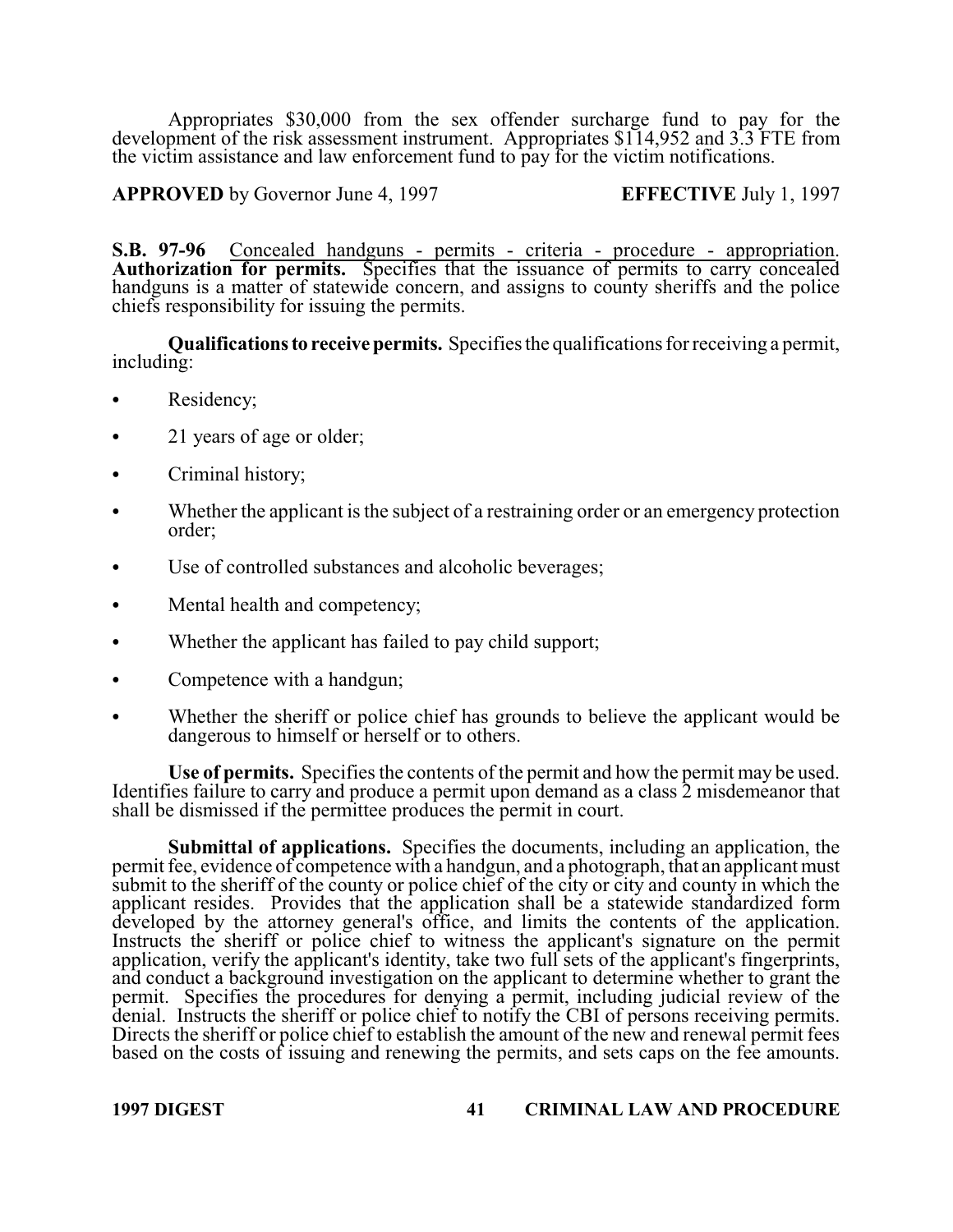Allows the sheriff or police chief to release the names of persons to whom he or she issues permits.

**Duties of CBI.** Requires the CBI to send one set of fingerprints to the federal bureau of investigation for processing and process the other set of fingerprints. Requires the CBI to maintain a listing of permit holders that is available only to law enforcement agencies.

**Duties of Attorney General's Office.** Requires the attorney general's office to prepare a written examination concerning lawful use of deadly physical force. Specifies that the test shall be designed so that a person with a basic understanding of the law may achieve a passing score. Requires the attorney general's office to prepare the permit application form.

**Emergency permits.** Establishes procedures by which sheriffs or police chiefs may issue a temporary emergency permit to any person who is in immediate danger.

**Maintaining and renewing permits.** Specifies conditions under which a permit may become invalid or may be suspended. Establishes procedures for renewing a permit, including the documents and fee to be filed and the sheriff's or police chief's duties.

**Exemptions.** Exempts peace officers, level I and level Ia, and comparable federal officers and peace officers, level II, while on duty, from the requirement to obtain a permit.

**Carrying restrictions.** Specifies that a permit does not authorize a permittee to carry a concealed handgun in areas where carrying is prohibited by federal law. Specifies that a local government may prohibit the carrying of handguns, open or concealed, in any discrete area within its jurisdiction; except that it is not an offense under the local ordinance if the person carrying the handgun has a permit.

**Immunity.** Grants civil immunity to the CBI, local law enforcement agencies, and employees of said entities for the good faith implementation of the act. Grants civil immunity for damages arising from issuance or denial of a permit to persons who may provide information concerning an applicant.

**Existing permits.** Provides that permits issued prior to July 1, 1997, shall expire on June 30, 1998. Specifies procedures for renewing the permits.

**Appropriation.** Appropriates \$528,380 and 2.0 FTE to the department of public safety for the implementation of this act.

## **VETOED** by Governor May 16, 1997

**H.B. 97-1009** Grand jury reports - release. In any case where a grand jury does not return an indictment and the prosecuting attorney does not file charges, authorizes the grand jury to prepare a report of its findings if it determines a report would be in the public interest. Specifies that preparation of the report must be approved by at least the same number of jurors as would be required to return an indictment. Requires the grand jury to certify that release of the report is in the public interest.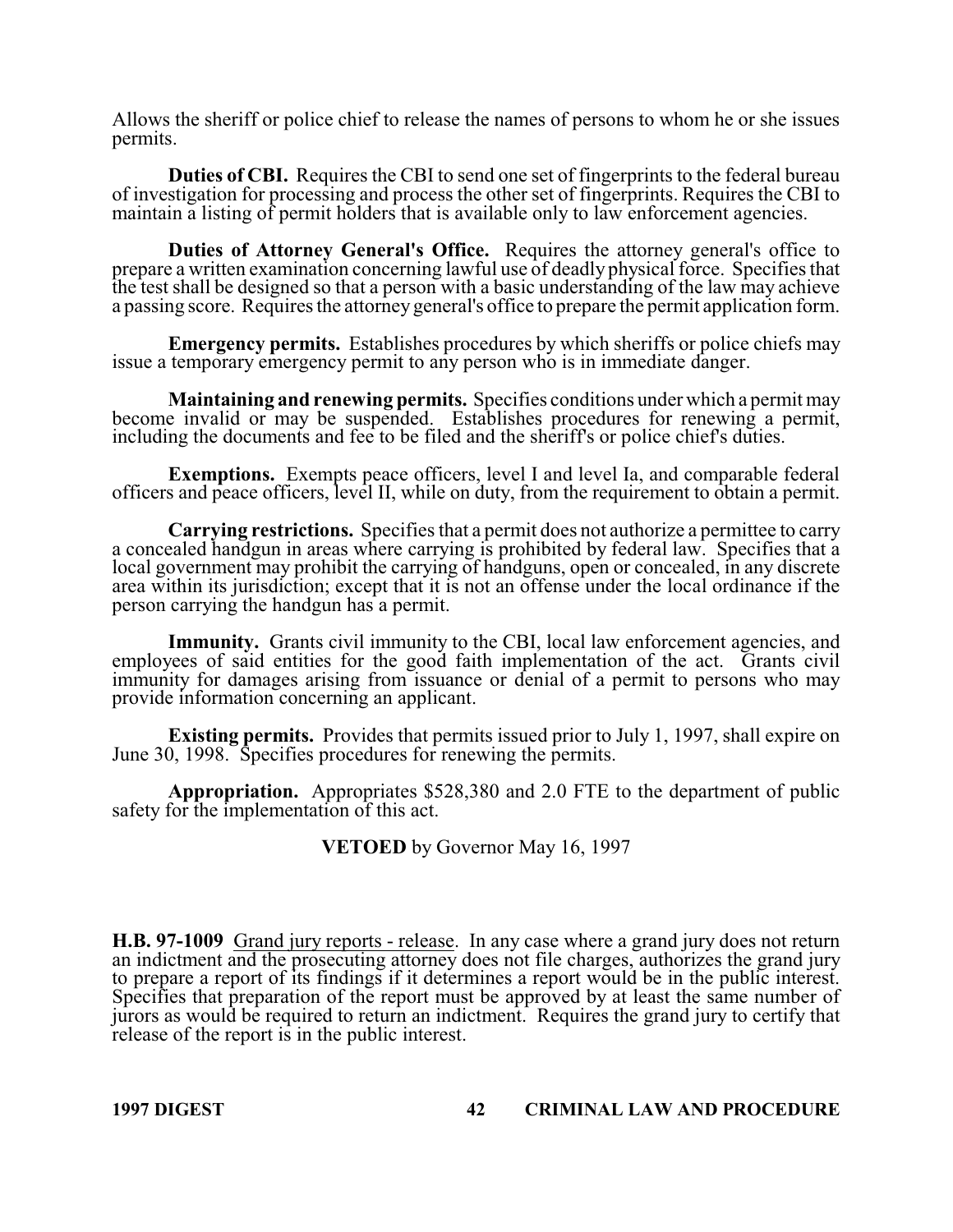Requires the prosecuting attorney to notify any person or business named in the report and give such person or business an opportunity to review the report and prepare a written response. Instructs the prosecuting attorney to submit the report, with the certification and any responses, to the court. Lists the criteria the court applies in determining whether to release the report. Allows release of response only if the respondent agrees in writing.

## **APPROVED** by Governor April 8, 1997 **EFFECTIVE** October 1, 1997

**H.B. 97-1013** Controlled substances - emergency prescriptions for hospice patients. Authorizes a pharmacist to dispense a prescription without written authorization from the physician in emergency situations involving hospice patients as long as such dispensing is consistent with federal law on emergency prescriptions. Allows for the transmission of the written order from the physician to the pharmacist by the methods and within the time frames in federal law.

**APPROVED** by Governor March 20, 1997 **EFFECTIVE** March 20, 1997

**H.B. 97-1060** Telecommunications crime - cloning equipment - exemptions - appropriation. Broadens telecommunications crime by making it a class 4 felony to knowingly use cloning equipment to intercept signals or create a cloned cellular phone or to aid, abet, advise, or encourage anyone to do the same. Exempts certain telecommunications service employees, law enforcement officers, public officials, and employees of state and federal agencies from prosecution for telecommunications crime if committed in the course of providing telecommunications services or law enforcement. Clarifies that prosecution for telecommunications crime does not preclude civil liability for the same actions.

Adds telecommunications crime to the list of crimes that may constitute racketeering activity.

For fiscal year 1997-98, appropriates \$73,636 to the corrections expansion reserve fund for implementation of the act. For fiscal year 1998-99, appropriates \$22,458 to the department of corrections for implementation of the act. For fiscal year 1999-2000, appropriates \$22,458 to the department of corrections for implementation of the act. For fiscal year 2000-2001, appropriates \$11,229 to the department of corrections for implementation of the act.

**APPROVED** by Governor May 27, 1997 **EFFECTIVE** July 1, 1997

**H.B. 97-1077** Criminal laws - substantive changes - appropriation. Deletes harassment by stalking from the list of extraordinary risk misdemeanors. Adds certain sexual offenses to the list of crimes against at-risk adults and at-risk juveniles. Clarifies the statute on complicity by specifying that encouraging a person to commit a crime constitutes complicity. Adds physical actions that would cause a person to be in fear to the definition of "credible threat" in the harassment by stalking statute.

Clarifies that a person providing alcoholic beverages to a minor or encouraging a minor to obtain alcoholic beverages may be prosecuted for contributing to the delinquency of a minor. Clarifies that only one of the types of identifying information provided to a law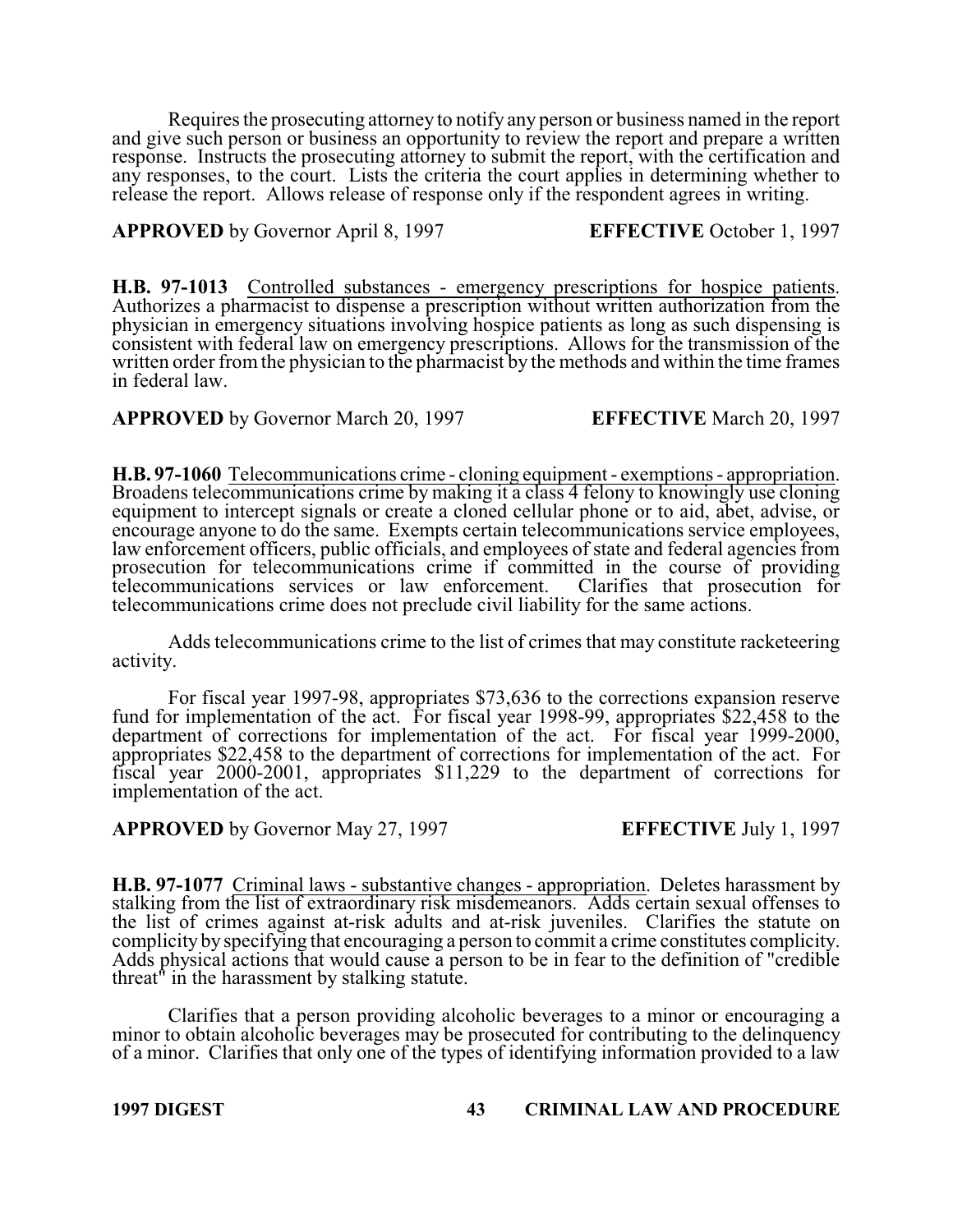enforcement agency need be false to constitute the offense of false reporting to authorities. Specifies that the conditions applicable to persons placed on probation for domestic violence also apply to persons granted a deferred sentence.

Reduces the penalty for conviction as a special offender with regard to controlled substances. Clarifies that possession of 25 grams or more of a schedule II controlled substance is not a class 4 felony. Provides for enhanced sentencing for manufacturing, dispensing, selling, distributing, possessing, or possessing with intent to manufacture, dispense, sell, or distribute any schedule I or II controlled substance, based on the amount involved. Clarifies controlled substance special offender sentencing when the offense is committed on or near school grounds or public housing developments.

Conforms the elements of "heat of passion" assault in the first and second degree to those of "heat of passion" second degree murder. Repeals the requirement that political cards, pamphlets, circulars, posters, dodgers, and advertisements relating to an election campaign include the name of a person responsible for such material.

Clarifies that any juvenile who has been convicted of a felony and is being sentenced as an adult and who is on probation or bond or under a deferred judgment for an offense that would have constituted a felony if committed by an adult is subject to aggravated sentencing.

Corrects the name of one of the offenses for which sex-offender registration is required. Amends the definition of "render assistance" as an accessory to a crime to include harboring or concealing the victim or a witness to a crime and concealing, destroying, or altering testimonial evidence. Includes all sex offenses for which a defendant is required to register as a sex offender as crimes subject to the \$1000 surcharge for victims and witnesses assistance. Eliminates all loitering provisions except for loitering on school grounds. Raises the maximum amount for class 2 misdemeanor theft and the minimum amount for class 4 felony theft from \$400 to \$500. Deletes theft from the list of violent felony offenses for which a defendant may not receive earned time while on parole.

For fiscal year 2000-01, transfers \$478,634 to the capital construction fund and appropriates said amount to the corrections expansion reserve fund for implementation ofthe act. For fiscal year 2001-02, transfers \$905,723 to the capital construction fund and appropriates said amount to the corrections expansion reserve fund and appropriates an additional \$145,977 of general funds to the department of corrections for implementation of the act.

## **APPROVED** by Governor June 4, 1997 **EFFECTIVE** July 1, 1997

**H.B. 97-1084** Nursing care facility applicants - criminal background checks. Authorizes a nursing care facility or a person seeking employment at a nursing care facility to obtain the required criminal background check on the applicant through a private criminal background check company authorized to do business in the state of Colorado that is approved by the state board of nursing. Authorizes such a company to utilize fingerprints to ascertain information from the federal bureau of investigation. Requires the criminal background check, whether done by the Colorado bureau of investigation or a private company, to be conducted not more than 90 days prior to employment of the applicant.

Gives the state board of nursing the authority to approve private criminal background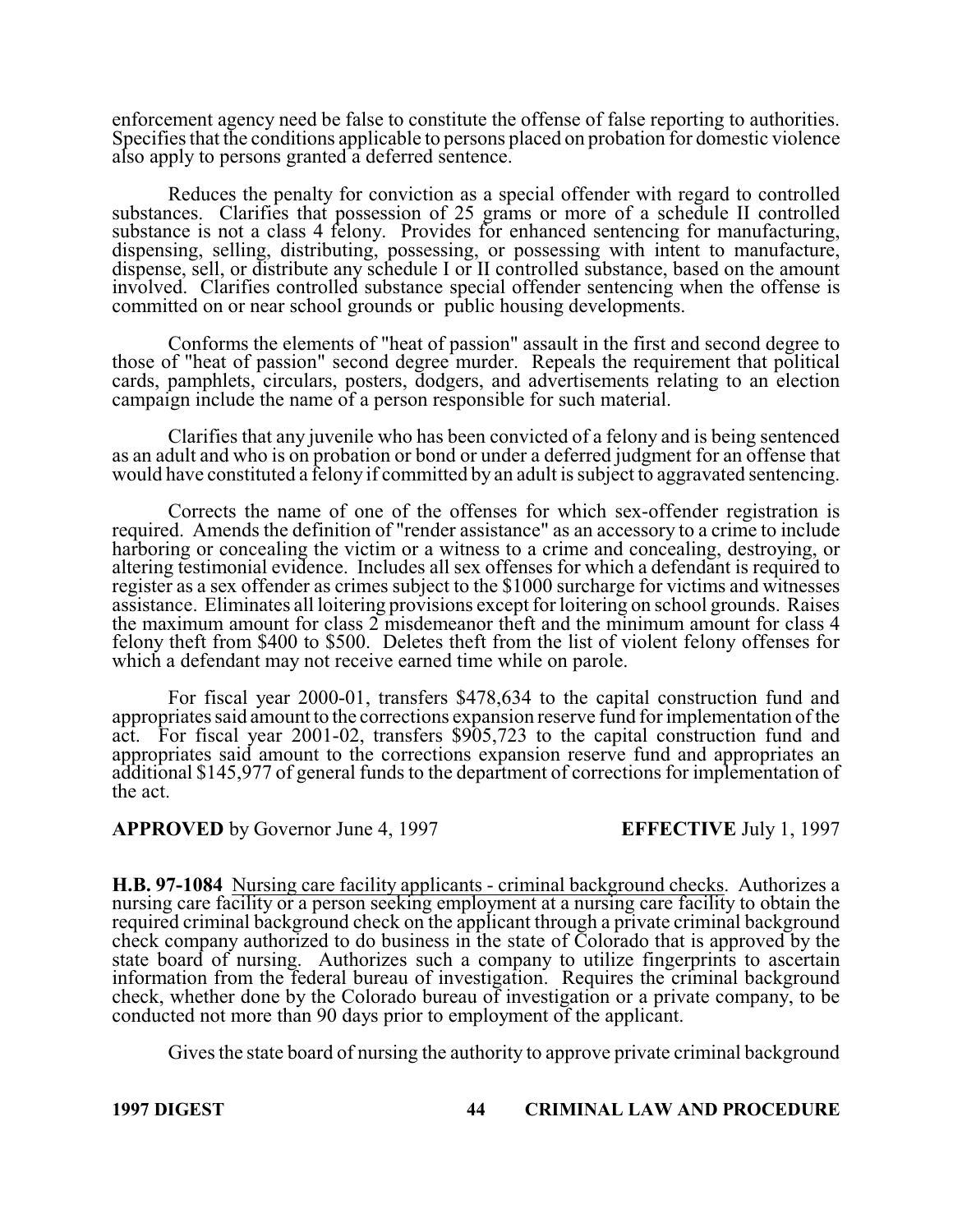check companies for the purpose of conducting such background checks. In approving private criminal background check companies, identifies that approval shall be based upon the provision oflawfullyavailable, accurate, and thorough information pertaining to criminal histories, including arrest and conviction records.

**APPROVED** by Governor March 31, 1997 **EFFECTIVE** March 31, 1997

**H.B. 97-1088** Cigarette vending machines. In the criminal provision relating to the sale of cigarettes in vending machines, modifies restrictions on the location of such machines to allow the sale in establishments where the machine dispenses cigarettes through the operation of a device that enables an adult employee of the establishment to prevent the dispensing of cigarettes to minors.

**APPROVED** by Governor May 16, 1997 **EFFECTIVE** May 16, 1997

**H.B. 97-1125** Graffiti - revocation of driver's license. Makes mandatory revocation of a driver's license one of the penalties for defacing property by graffiti. Broadens the elements of defacement of property to include any marring of the surface of the property using any substance or object. Specifies that the driver's license is revoked for 6 months for each conviction and that revocations run consecutively. Specifies that, if a person under 16 years of age has any convictions for defacing property, he or she shall not be eligible to receive a driver's license until the entire revocation period has elapsed, as measured from the person's 16th birthday. Clarifies that "conviction" includes adjudication as a juvenile delinquent for purposes of mandatory revocation of a driver's license for defacing property. Requires the court to notify the department of revenue of any conviction for defacement, and specifies when the revocation period begins. Exempts revocation of a license due to conviction for defacing property from the circumstances under which a person must file proof of financial responsibility.

**APPROVED** by Governor June 4, 1997 **EFFECTIVE** July 1, 1997

**H.B. 97-1145** Criminal laws - miscellaneous procedural changes. Specifies that a restitution order constitutes a final judgment if it is entered against a person who pleads guilty pursuant to a deferred judgment, rather than being convicted. Specifies that the district attorney has the discretion to allow a crime victim or an immediate family member of the crime victim to view a presentence report. Clarifies that, for purposes of discovery, public nuisance actions constitute expedited proceedings under the Colorado rules of civil procedure. Clarifies that the state grand jurymay investigate cases that the attorney general has authority to prosecute. Provides that commission of any felony, not just a class 1, 2, 3, or 4 felony, is grounds for bond revocation. Requires businesses that provide temporary nursing care services to obtain background checks on employees.

Requires a judge or magistrate to give notice to sex offenders regarding registration when such offenders are released without being placed on probation, sentenced to jail, or sentenced to the department of corrections. Includes persons who receive a deferred judgment or deferred sentence for a sex offense in the group of persons required to undergo sex offender treatment. Revises the procedure for revocation of conditional release from commitment for persons found guilty by reason of insanity. Specifies that only the chairman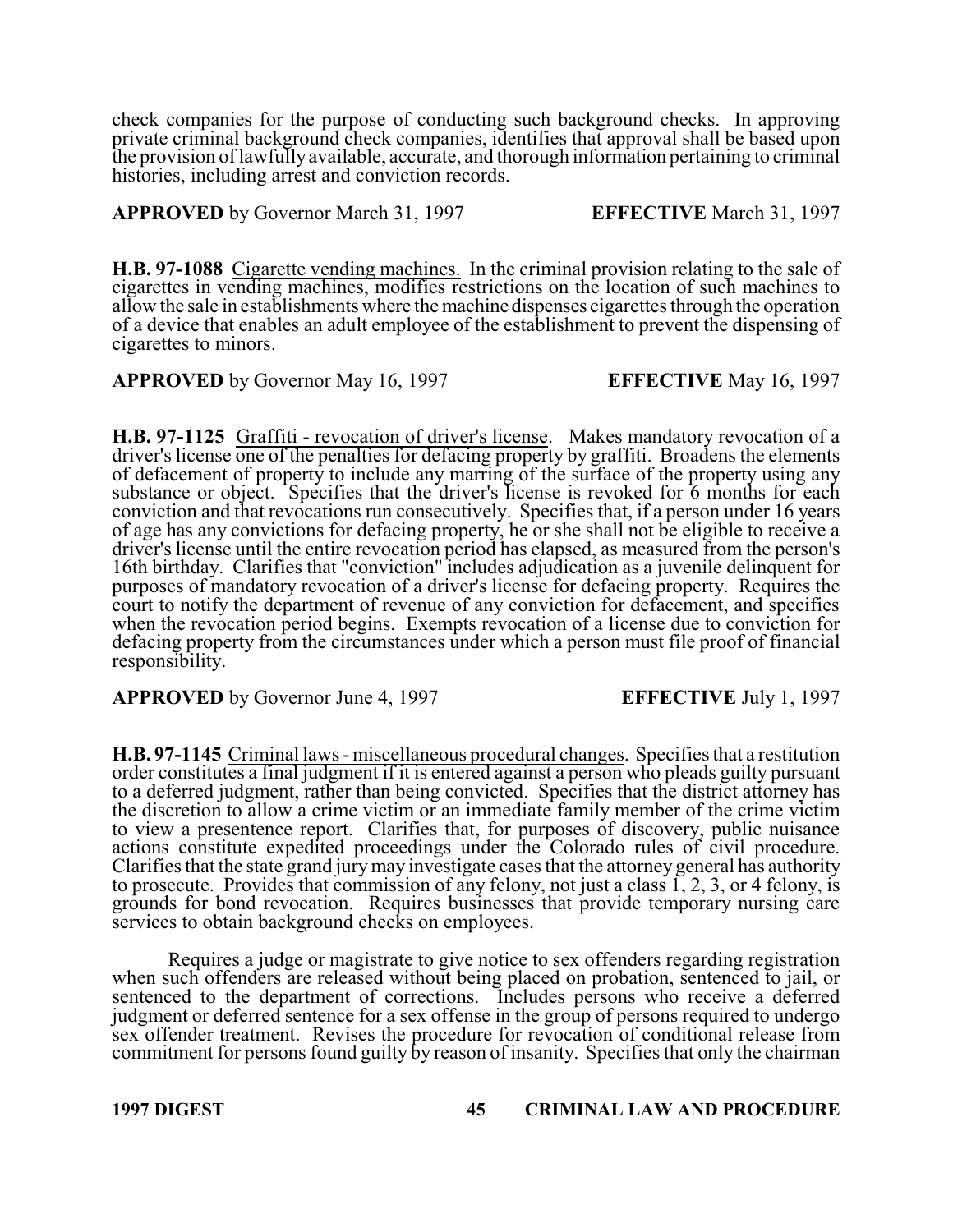of a legislative committee, rather than anymember of the committee, may administer an oath to a witness appearing before the committee.

**APPROVED** by Governor June 4, 1997 **EFFECTIVE** July 1, 1997

**H.B. 97-1181** Animal cruelty - fund - penalties - appropriations. Creates a surcharge and imposes a mandatory minimum fine for certain persons convicted of animal cruelty. Authorizes the court to require persons convicted of any crime, the underlying factual basis of which has been found to include the knowing or intentional torture or torment of an animal which needlessly injures, mutilates, or kills an animal, to complete an anger management treatment program or other appropriate treatment program. Authorizes the court to order an evaluation prior to sentencing.

States that the provisions on the surcharge, mandatory minimum fines, and the anger management treatment programs do not apply to certain uses of animals, including the treatment of pack or draft animals by negligently overdriving, overloading, or overworking them, the treatment of livestock in farming or ranching, or to the treatment of animals involved in research, rodeos, hunting, or to activities involving wildlife and predator control.

Creates an animal cruelty prevention fund in the state treasury to pay for the care of abused animals and for court-ordered anger management treatment programs and counseling for indigent persons.

Authorizes the court to require juveniles who have been adjudicated a juvenile delinquent, the underlying factual basis of which has been found to include the knowing or intentional torture or torment of an animal which needlessly injures, mutilates, or kills an animal, to complete an anger management treatment program or other appropriate treatment program. Authorizes the court to order an evaluation prior to disposition. Defines "nonviolent misdemeanor" to exclude crimes involving animal cruelty.

Appropriates \$33,176 out of the animal cruelty prevention fund to the judicial department for the implementation of this act. Appropriates \$31,824 out of the animal cruelty prevention fund to the department of agriculture for the implementation of this act.

**APPROVED** by Governor June 4, 1997 **EFFECTIVE** July 1, 1997

**H.B. 97-1186** Assault - inmates - causing contact with bodily fluids or hazardous materials - appropriation. Makes exposing an employee of a detention facility to bodily fluids or hazardous materials by an inmate a second degree assault. Requires a person bound over for trial, indicted for, or convicted of the offense to submit to a medical test for communicable diseases and to supply bodily fluids for such test. Requires the results of such test to be disclosed to any victim of the offense who requests such disclosure.

Makes a five-year statutory appropriation with an appropriation of \$228,272 for fiscal year 1997-98 out of the capital construction fund to the corrections expansion reserve fund to implement this act.

**APPROVED** by Governor June 4, 1997 **EFFECTIVE** July 1, 1997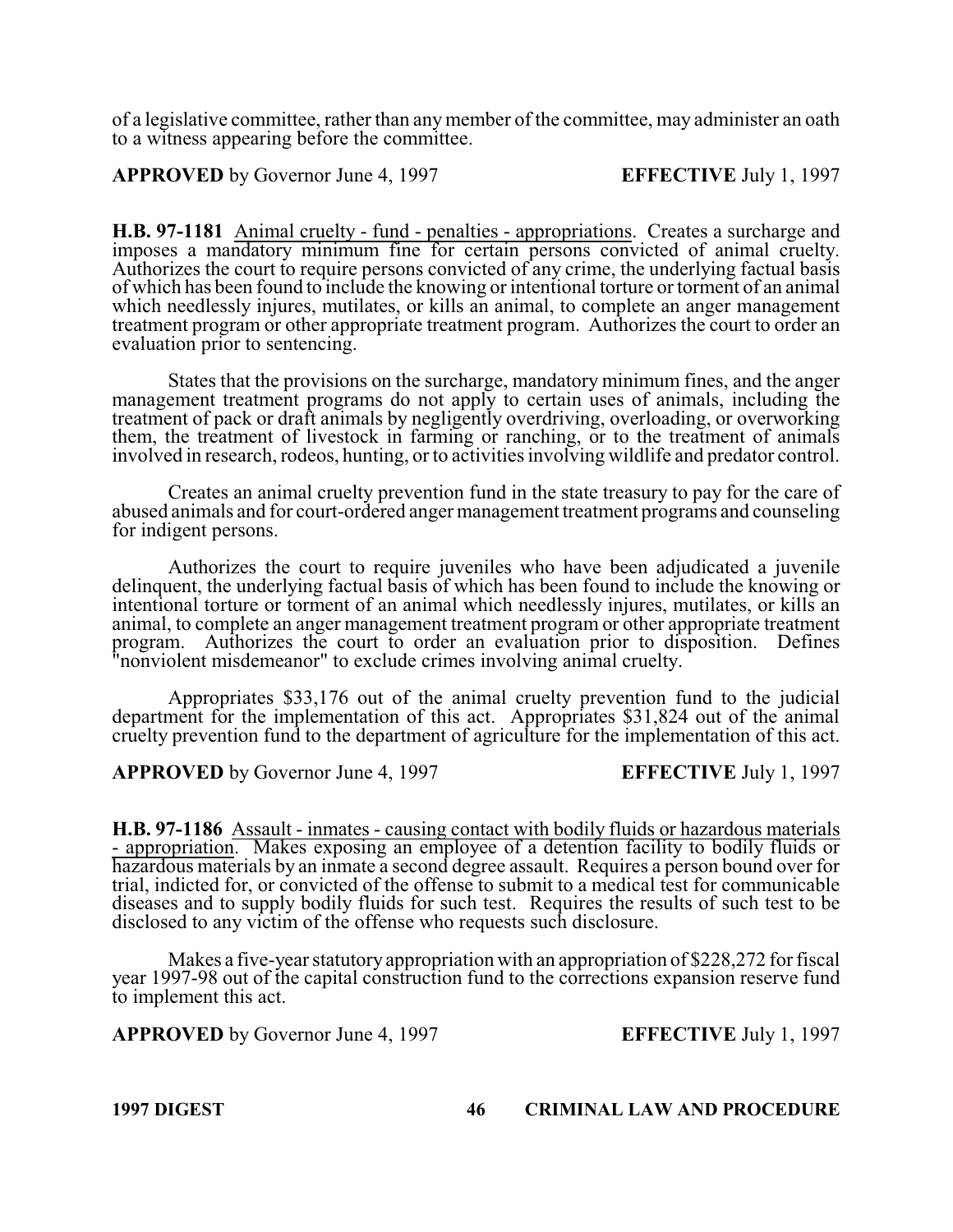**H.B. 97-1225** Death penalty - unitary review. Recognizes the necessity of establishing a unitary system of review for class 1 felony cases in which a death sentence is imposed. Establishes a single procedure for review in such cases. Specifies that the act applies to class 1 felony convictions for which the death penalty is imposed on or after the date that the Colorado supreme court adopts rules implementing the unitary review procedure.

Instructs the trial court to enter a stay of execution upon imposition of a death sentence, pending further order of the Colorado supreme court. Requires the trial court to hold a hearing to advise the defendant and the prosecution about postconviction review and direct appeal processes, including appointment of new postconviction counsel and direct appeal counsel if necessary. Establishes procedures and criteria for appointment of new postconviction counsel.

Specifies the contents of and issues that may be raised in a motion for postconviction review. Provides that, if the defendant alleges ineffective assistance of counsel, he or she waives the attorney-client privilege with respect to information related to the ineffective assistance claim. Prohibits either party from bringing a motion for reconsideration or rehearing of the trial court's ruling on the motion for postconviction review.

Establishes the procedure for filing a notice of appeal with the Colorado supreme court. Specifies that, if the defendant is seeking review of direct appeal issues and Specifies that, if the defendant is seeking review of direct appeal issues and postconviction review appeal issues, the appeal must consolidate and resolve all issues at one proceeding. Identifies the appeals that the prosecution may bring.

Instructs the Colorado supreme court to adopt rules, on or before January 1, 1998, establishing procedures, including time limits, for postconviction review and the unitary appeal process. Specifies particular issues to be addressed by rule. Requires the rules to ensure that final appellate briefing in the unitary review process is completed within 2 years after the sentence of death is imposed, and prohibits any extensions of time beyond the 2-year period. Urges the Colorado supreme court to expedite consideration of death sentence appeals.

Prohibits the defendant from bringing a motion for postconviction review after the passage of the stated filing deadlines, except under specified circumstances. Specifies that the provisions of the act are severable.

**APPROVED** by Governor June 4, 1997 **EFFECTIVE** June 4, 1997

**H.B. 97-1241** Pretrial release - personal recognizance bond - pretrial services program report. Unless the district attorney consents, prohibits release of an adult on personal recognizance if the person's criminal record indicates he or she failed to appear on bond for any felony or class 1 misdemeanor charge in the preceding 5 years. Requires each local pretrial services program to annually report on the recommendations made by the program and the number of defendants under pretrial supervision who failed to appear on bond. Instructs the judicial department to submit to the general assembly an annual compilation of the reports.

**APPROVED** by Governor April 16, 1997 **EFFECTIVE** August 6, 1997

**NOTE:** This act was passed without a safety clause. It shall take effect at 12:01 a.m. on the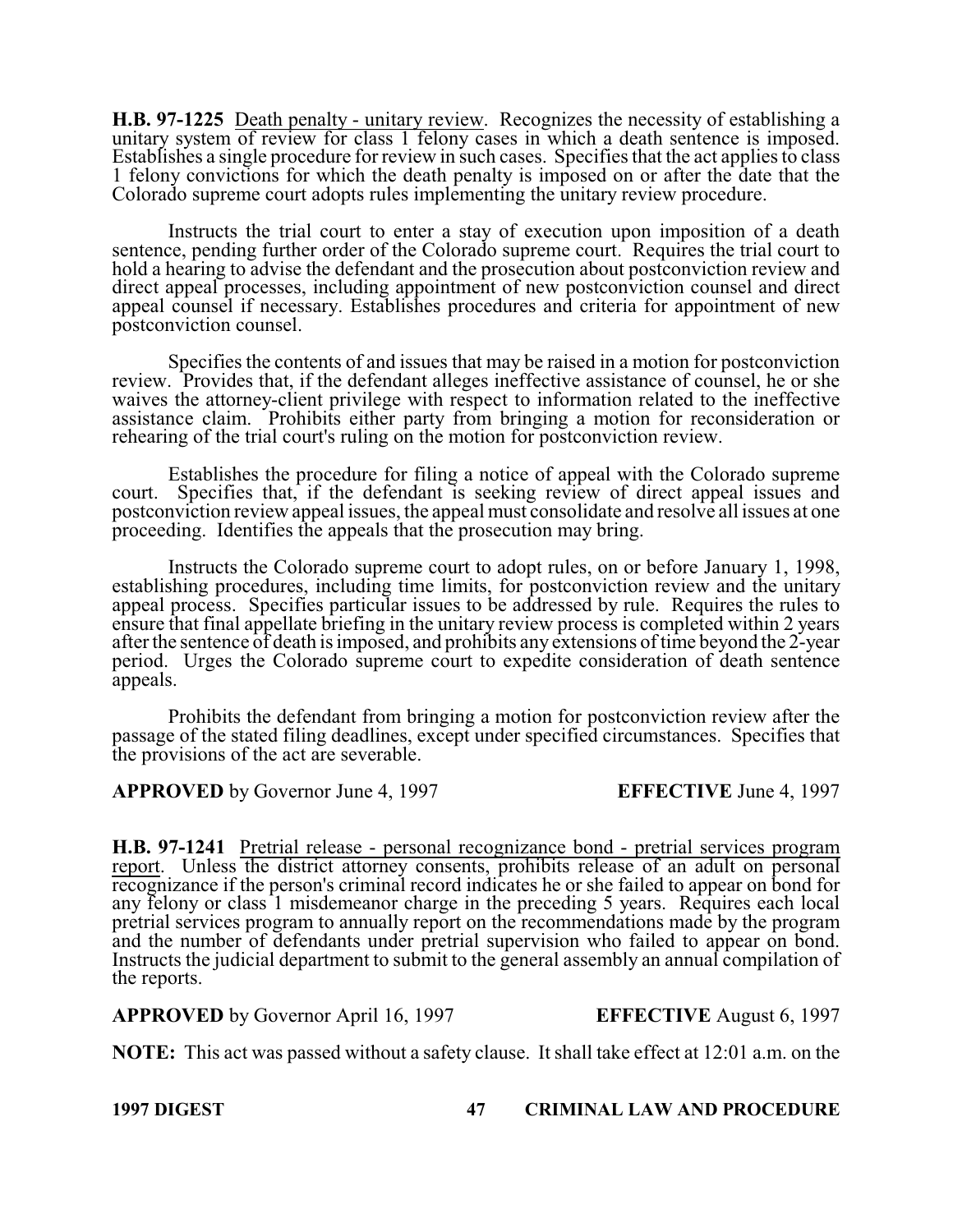day following the expiration of the ninety-day period after final adjournment of the general assembly that is allowed for submitting a referendum petition pursuant to article V, section 1 (3) of the state constitution; except that, if a referendum petition is filed against this act or an item, section, or part of this act within such period, then the act, item, section, or part, if approved by the people, shall take effect on the date of the official declaration of the vote thereon by proclamation of the governor.

**H.B. 97-1268** Privacy of electronic communications - cordless telephones. Conforms the definition of "electronic communications" to the federal "Electronic Communications Privacy Act" by eliminating the exception for the radio portion of a cordless telephone communication that is transmitted between the cordless telephone handset and the base unit. Makes wiretapping involving a cordless telephone a class 1 misdemeanor.

States that it is not unlawful for a district attorney or law enforcement officer to listen to a recording or to read a transcription of an electronic communication involving a cordless telephone when the district attorney or officer comes into possession of such materials from a third party. Requires the district attorney or law enforcement officer to have a reasonable basis for believing that the recording or transcription is reliable and to have probable cause to believe a crime was committed in order to use the materials as evidence in a prosecution for a crime other than wiretapping or eavesdropping. States that nothing in this provision shall preclude a district attorney from prosecuting a person for a violation of the criminal laws on wiretapping or eavesdropping.

**APPROVED** by Governor April 30, 1997 **EFFECTIVE** August 6, 1997

**NOTE:** This act was passed without a safety clause. It shall take effect at 12:01 a.m. on the day following the expiration of the ninety-day period after final adjournment of the general assembly that is allowed for submitting a referendum petition pursuant to article V, section 1 (3) of the state constitution; except that, if a referendum petition is filed against this act or an item, section, or part of this act within such period, then the act, item, section, or part, if approved by the people, shall take effect on the date of the official declaration of the vote thereon by proclamation of the governor.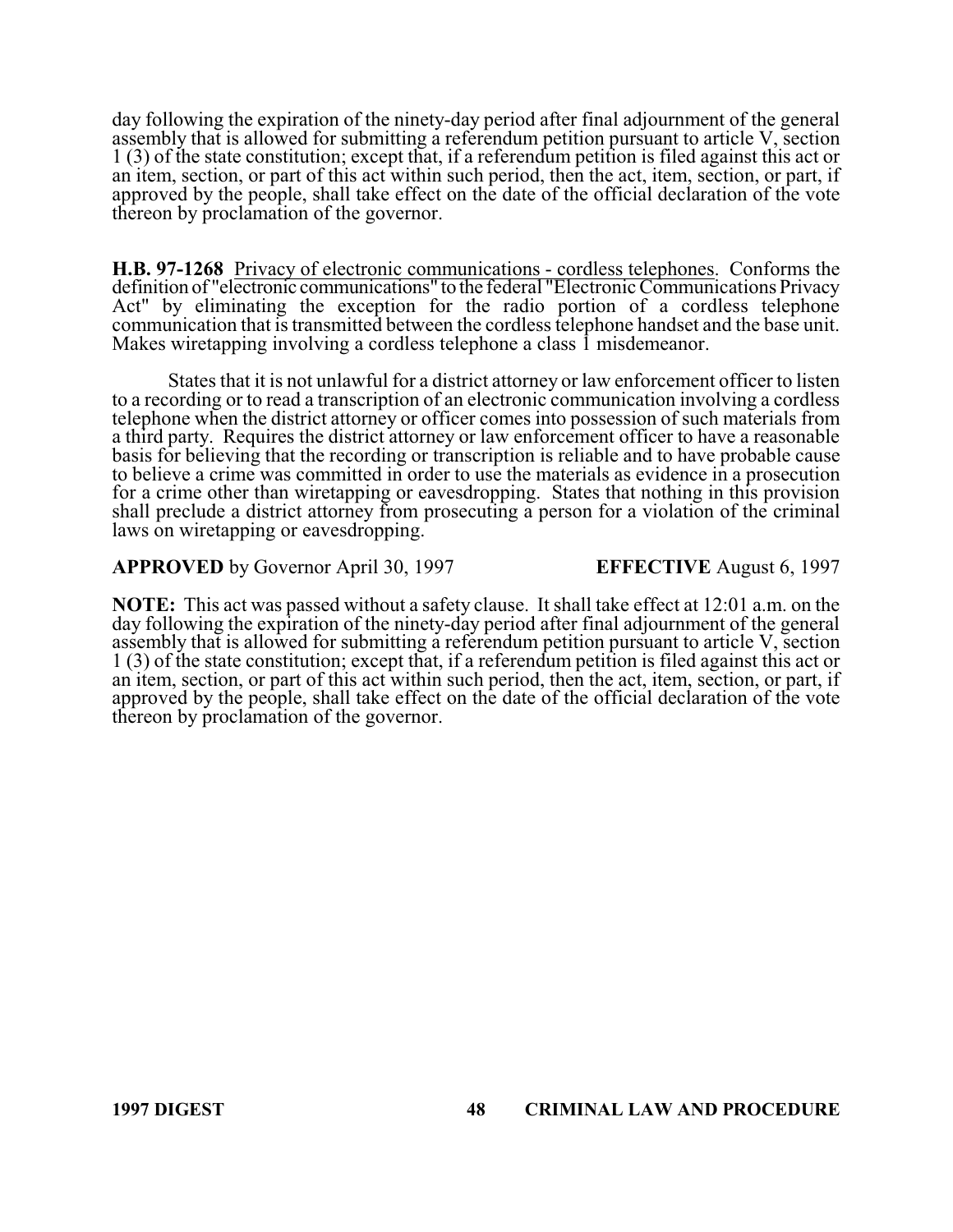# **EDUCATION - PUBLIC SCHOOLS**

**S.B. 97-13** Compulsory school attendance - enforcement. Makes the compulsory school attendance laws applicable to a 6-year-old child who has been enrolled in a public school in the first grade or a higher grade level. Allows the court in such circumstances to issue orders to compel compliance with the compulsory school attendance requirements. Provides that the compulsory school attendance laws shall not apply to a 6-year-old child whose parent or legal guardian chooses to withdraw such child.

In judicial proceedings involving enforcement of compulsoryattendance laws, allows the court to issue an order compelling the parent to take reasonable steps to assure the child's attendance in school. Authorizes the court at the initial proceeding to order a treatment plan that addresses problems affecting the child's school attendance. Provides that the court may order the parent to show cause why the parent should not be held in contempt of court for noncompliance with a court order issued against the parent or against the parent and the child.

## **APPROVED** by Governor March 20, 1997 **EFFECTIVE** July 1, 1997

**S.B. 97-18** Charter schools act - revisions. Authorizes a charter school to organize as a nonprofit corporation. Clarifies that an approved charter application is to serve as the basis for a contract between the charter school and the local board of education. Provides that a new charter may be approved for a period of at least 3 but no more than 5 academic years, and that a charter may be renewed for a period not to exceed 5 years. Requires the governing body of a charter school to submit a renewal application to the local board of education no later than December 1 of the year prior to the year in which the charter expires. Requires the local board of education to rule on a renewal application no later than February 1 of the year in which the charter expires, or at a mutually agreed upon date.

**APPROVED** by Governor April 21, 1997 **EFFECTIVE** August 6, 1997

**NOTE:** This act was passed without a safety clause. It shall take effect at 12:01 a.m. on the day following the expiration of the ninety-day period after final adjournment of the general assembly that is allowed for submitting a referendum petition pursuant to article V, section 1 (3) of the state constitution; except that, if a referendum petition is filed against this act or an item, section, or part of this act within such period, then the act, item, section, or part, if approved by the people, shall take effect on the date of the official declaration of the vote thereon by proclamation of the governor.

**S.B. 97-29** National academic contests - travel expenses for state-level winners. Authorizes the department of education to distribute moneys to school districts to send state-level winners of academic contests to national-level contests to represent the state. Allows nonpublic school students and students participating in a home based education program within a district to receive such moneys from the district under certain circumstances.

Directs the state board of education to promulgate rules governing the distribution of said moneys using, at a minimum, specified criteria. Creates the national academic contest fund and specifies that bequests, gifts, and grants received for the purpose of sending students to national-level contests shall be credited to said fund. Allows moneys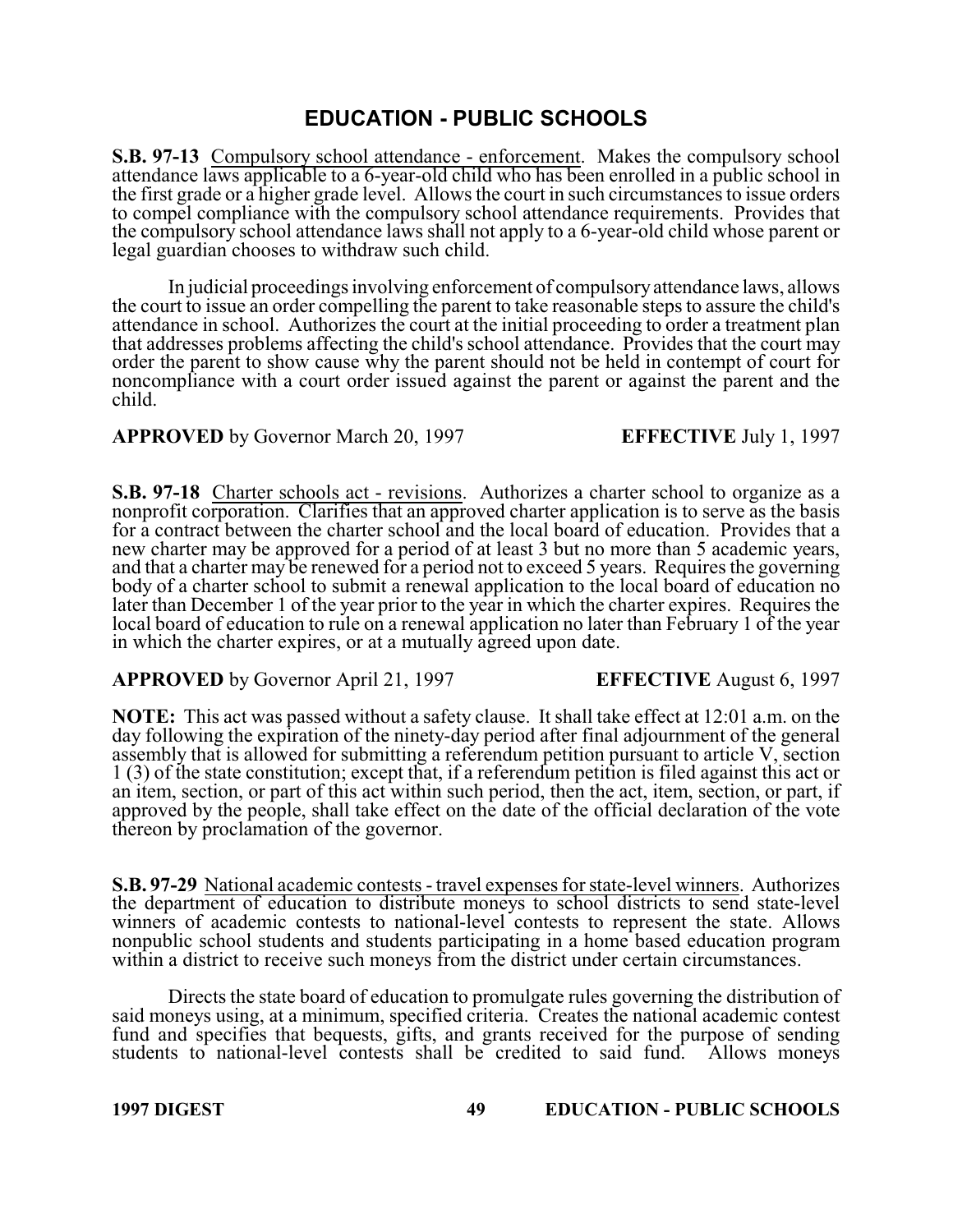appropriated by the general assembly to be credited to the fund.

Appropriates \$50,000 from the department of state cash fund to the national academic contest fund and appropriates said moneys to the department of education for implementation of this act.

**APPROVED** by Governor May 27, 1997 **EFFECTIVE** May 27, 1997

**S.B. 97-125** Fees - disclosures. Requires school district boards of education to have available on request a description of how the amount of any fee was derived. Requires any school board or public school publicizing a fee to clearly specify whether the fee is voluntary and any activity from which the student will be excluded if the fee is not paid.

**APPROVED** by Governor March 28, 1997 **EFFECTIVE** March 28, 1997

**S.B. 97-126** Boards of cooperative services - membership. For any board of cooperative services ("BOCES") that consists of a single school district and a single postsecondary educational institution, allows the board of education for the school district to appoint the superintendent of the school district to be a member of the BOCES. Specifies that the term of said member shall not exceed 3 years and that if said member ceases being employed by the school district during his or her term, a vacancy shall exist on the BOCES. Specifies that the governing board for the postsecondary institution may appoint the chief executive officer of the postsecondary institution, rather than any employee of the institution.

**APPROVED** by Governor May 21, 1997 **EFFECTIVE** May 21, 1997

**S.B. 97-153** Interscholastic activities - participation - appeals - arbitration. Prohibits schools and school districts from adopting or agreeing to be bound by rules that prohibit specified participation in extracurricular activities. Requires school principals to authorize a student to participate in an activity through an amateur association or league of which the school or school district is a member unless the student's participation would compromise academic class attendance or the student is academically ineligible to participate in any extracurricular activity according to the rules of the school.

Authorizes schools to charge a nonenrolled student not more than 150% of the amount the school charges an enrolled student to participate in the activity.

Authorizes any student sanctioned or determined to be ineligible to participate in any extracurricular activityto appeal the sanction or determination through the applicable process at the school or any league or association to which the school or school district belongs. Additionally authorizes the student at any time to submit the issue to binding arbitration before a group of judges or arbitrators approved by the school, school board, or league or organization to which the school or school district belongs. Directs the judge or arbitrator to consider whether the rule was properly applied and whether a waiver should be granted. Requires that a final decision be rendered within 30 days after filing for arbitration, and makes the judge's or arbitrator's decision binding on all parties. States that the cost of the arbitration shall be borne equally by the student and the association or organization to which the school belongs.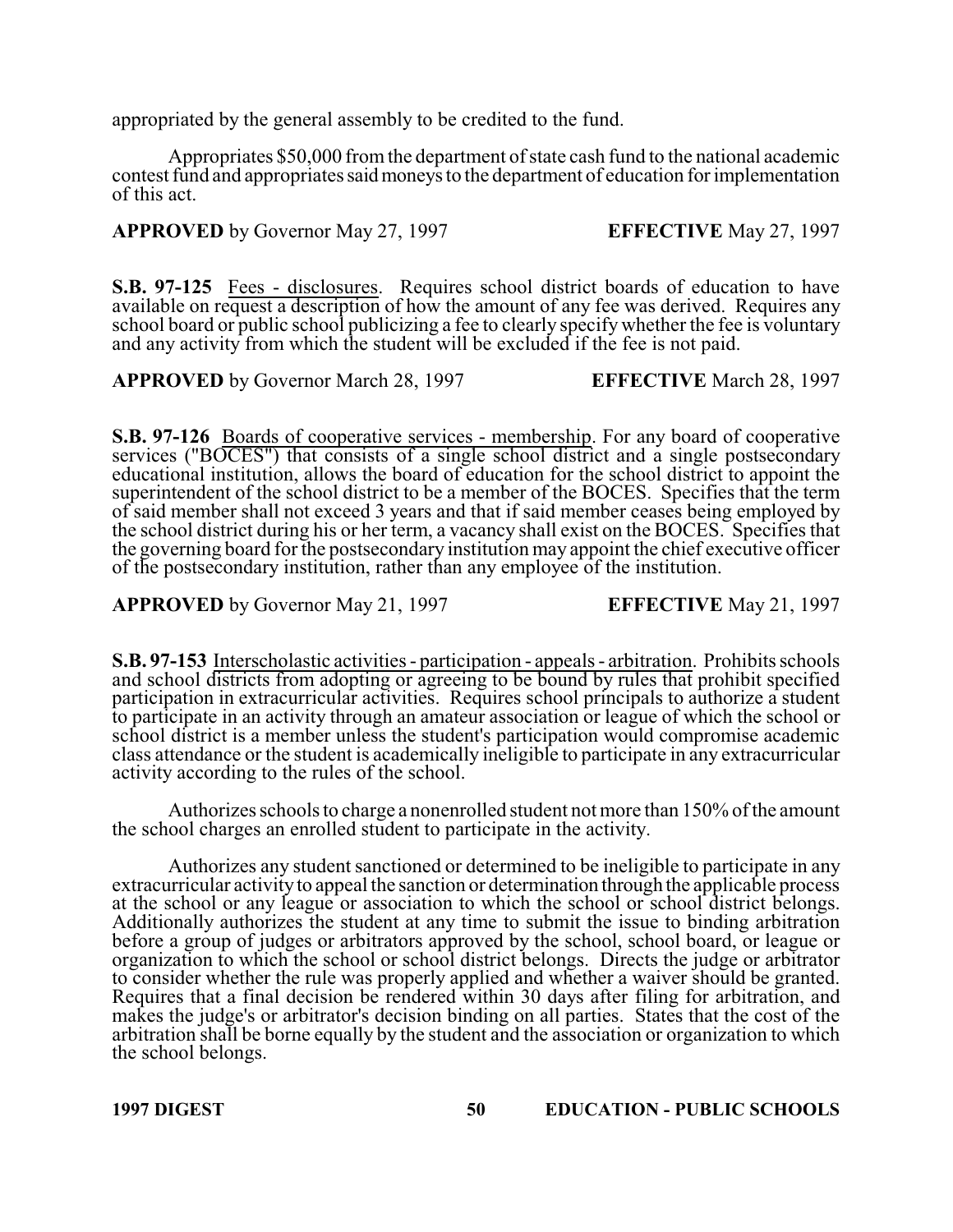Excludes certain rules of a coach from the appeal and arbitration process. Such rules are those that are not contrary to statute and are uniformly applied to all team members.

Deletes statutory references to any association of schools that organizes or controls sanctioned extracurricular and interscholastic activities.

**APPROVED** by Governor March 28, 1997 **EFFECTIVE** March 28, 1997

**H.B. 97-1007** Capital construction - assistance program - school districts - matching grants. Establishes a school construction and renovation fund. Provides that moneysin the fund are to be used to make matching grants to school districts for capital construction projects. Declares the policy of the general assembly not to provide matching grants for any projects that have not been evaluated and included on the prioritized list prepared by the state board of education.

Allows matching grants for capital construction projects involving instructional facilities, including classrooms, libraries, physical plants, and administrative areas. Prohibits matching grants for athletic, recreational, or other noninstructional facilities.

Requires matching grant applications to be submitted by school districts to the state board of education no later than July 1 of each year. Declares the intent of the general assembly that, in applying for matching grants, school districts give consideration to the needs of both traditional public schools and charter schools. Directs the state board or its designees to review the applications and to prioritize them based on the relationship of the project to safety concerns, the relative wealth of the school district, the enrollment growth within the district, and whether the project will assist in incorporating technology into the educational environment. Authorizes the state board to prescribe the form of the applications, to request additional information, and to promulgate rules for the implementation of the program. Directs the state board to transmit its prioritized list of eligible projects to the joint budget committee and the education committees of the house of representatives and the senate no later than December 1 of each year. Provides that the joint budget committee shall determine the number of eligible projects that may receive matching grants, that only projects on the prioritized list may receive matching grants, and that the projects shall be funded in the priority determined by the state board.

Provides that it is the intent of the general assembly that the amount of a matching grant shall be no more than the difference between the school district assessed valuation per pupil and the statewide average assessed valuation per pupil, expressed as a percentage, multiplied by the cost of the capital construction project.

**VETOED** by Governor June 5, 1997

**H.B. 97-1058** Educator licensing - renewal - reinstatement - inactive status - appropriation. Deletes the requirement that the affidavit submitted by license applicants must be notarized. Requires persons who request issuance of a professional license or renewal of a license, endorsement, or authorization to submit an affidavit stating that the applicant has not been convicted of certain felonies or misdemeanors. States the general assembly's intent that the state board of education adopt the minimumamount of rules necessary to implement the least cumbersome process for educator licensing.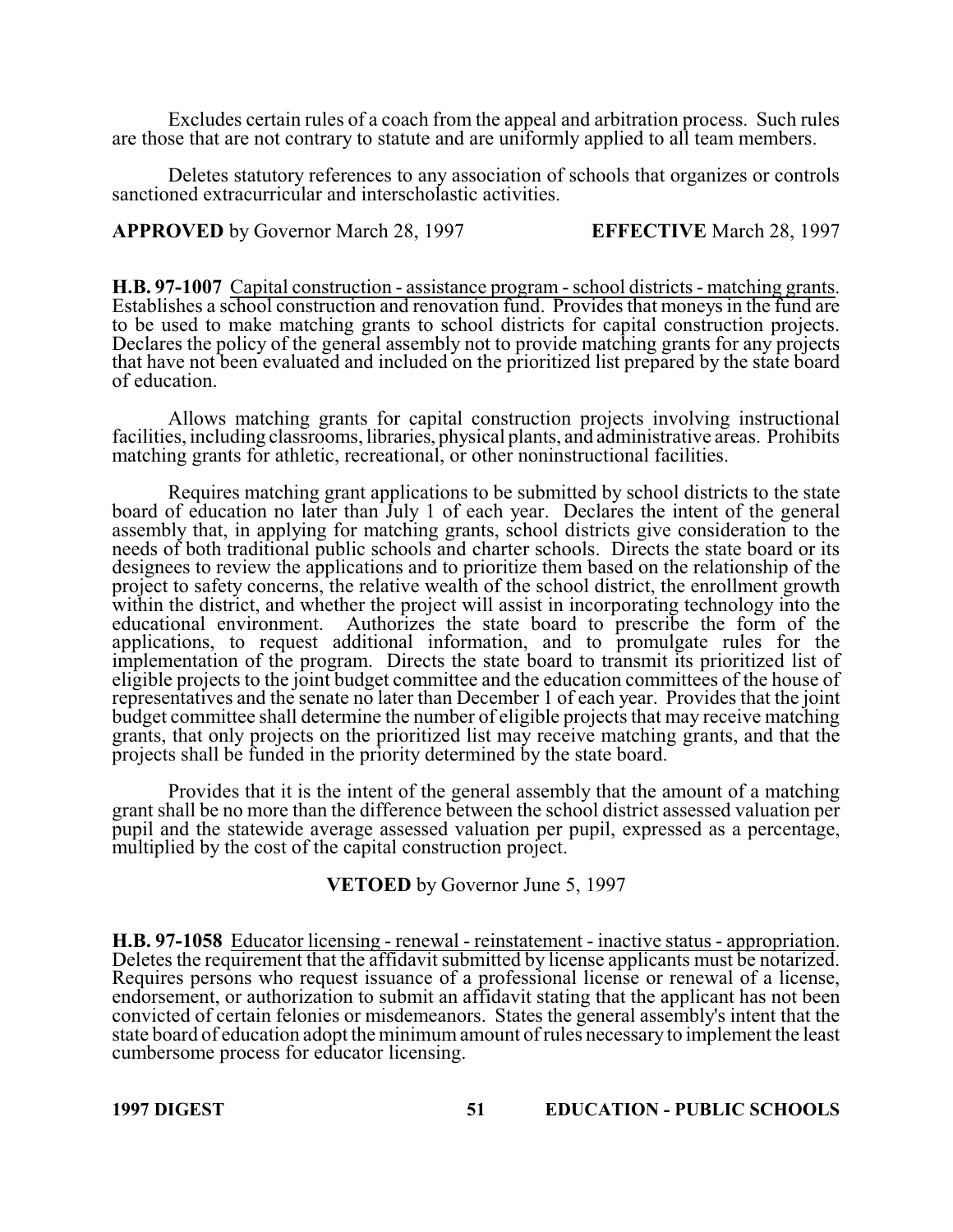Clarifies that a professional licensee need not be employed as a professional educator during the term of the professional license and that employment as a professional educator is not a requirement for renewal of a professional license. Specifies that any professional development activities completed will apply to renewal of any professional educator licenses or endorsements the applicant may hold. Deletes the requirement that a professional licensee consult with an immediate supervisor in completing professional development activities. Prohibits the state board of education from adopting rules to require: Specific professional development activities; more than 6 credit hours or 90 actual hours of professional development activity; a completion schedule for professional development activity; or supervision or approval of professional development. Requires educators to select professional development activities that will assist the educator in achieving the standards for a professional educator. Lists several goals that are included in those standards.

Changes the current type IV authorization, transitional, to a type IV authorization, extension. Provides that, under this authorization, any licensed educator who, prior to expiration of an educator license, fails to complete the necessary professional development activities because of extreme hardship can continue teaching while completing the professional development activities. Allows issuance of the authorization only on a finding of hardship by the state board of education. Limits the authorization to one year unless the licensee can make a further showing of extreme hardship.

Establishes a procedure by which a person may reinstate his or her professional license after the department refuses to renew it. To reinstate a license, requires the license holder to pay a fee and to cure any defect that resulted in denial of the renewal, including completing any professional development activities if necessary. Specifies that, prior to reinstatement, the license holder is deemed to not hold a professional license or certificate. Prohibits the department from requiring any person who reinstates a license to demonstrate professional competencies as a condition of reinstatement.

Allows a professional educator licensee to convert the license to inactive status by delivering the license to the department of education. Clarifies that, while on inactive status, the licensee is considered unlicensed and is not required to complete professional development activities. Provides that, while on inactive status, expiration of the license is suspended and that when the license is returned to active status, it is valid for the period remaining on the license as of the date inactive status was assumed. Allows a licensee to return to active status by requesting the license from the department of education. Requires the department to issue a new license stamped with the new expiration date when the license holder returns to active status. Specifies that, if a person completes professional development activities while on inactive status, those activities may be used to renew the license so long as: The licensee submits evidence of completion of the activities; the activities meet the criteria adopted by the board of education; and the activities are completed within 5 years before the license expires.

Deletes the state board of education's authority to waive the requirement for professional development plans. Specifies that an educator maysimultaneouslyhold varying types of educator licenses.

Clarifies that any provisional educator license is valid in a school district that does not offer an induction program if the induction program requirement is waived for that school district. Allows the state board of education to renew a provisional educator license for additional 3-year periods if the provisional licensee can demonstrate good cause for failure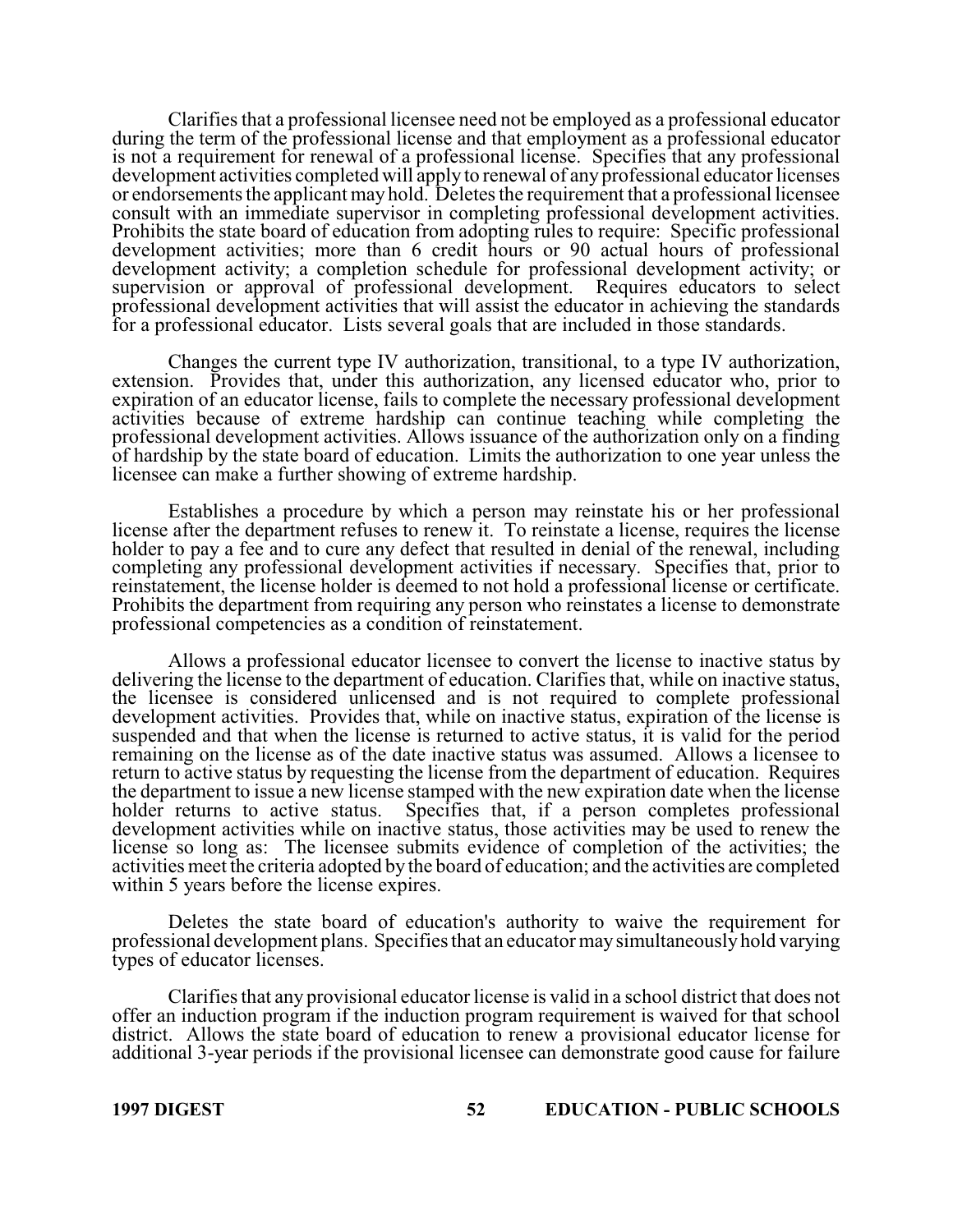to complete an induction program. Exempts any professional teacher license applicant who completes an induction program while teaching under an adjunct teacher authorization, an emergency authorization, or a temporary authorization from the requirement to complete the induction program as a provisional licensee. Exempts any professional educator license applicant from the induction program requirement if the school district in which the applicant is employed does not offer an induction program, but requires the applicant to complete whatever training requirements the school district may have.

Prohibits the state board of education from requiring any applicant for a professional educator license to demonstrate professional competencies if the applicant demonstrated professional competencies prior to obtaining a provisional educator license.

Authorizes the department of education to issue a professional teacher license to any person who obtains national certification. Broadens the provisional principal license requirements to allow 3 years' experience working with students as a licensed or certificated professional in a school, rather than considering only teaching experience. For purposes of identifying licensed administrators who may teach occasionally without maintaining a valid teachers license, broadens the requirements to allow 3 years' experience working with students as a licensed or certificated professional in a school, rather than considering only teaching experience. Deletes the provisions that require the state board of education to respond in writing to the professional standards boards when referring recommendations back to the boards. Repeals the minority alternative teachers fellowship program.

Appropriates \$25,550 to the department of education for implementation of the act.

**APPROVED** by Governor June 5, 1997 **EFFECTIVE** June 5, 1997

**H.B. 97-1108** Educators - approved program of preparation - requirements. Specifies that approved preparation programs for school principals and school district administrators shall include proficiencies in the principles of business management and budgeting practices and in the analysis of student assessment data and its use in planning for student instruction.

Instructs the Colorado commission on higher education to adopt policiesrequiring any institution of higher education that offers such an approved preparation program to include said proficiencies. Prohibits the institution fromincreasing either the amount of course work in the program or the cost of the program as a result of including said proficiencies.

**APPROVED** by Governor March 20, 1997 **EFFECTIVE** March 20, 1997

**H.B. 97-1117** Teachers - contracts - resignation, renewal, and nonrenewal. Provides that a teacher or chief administrative officer must give written notice to a school district that he or she will not fulfill the obligations of said person's employment contract for the succeeding academic year no later than 30 days prior to the commencement of the succeeding academic year.

Provides that a full-time probationary teacher must notify a school board of his or her rejection of reemployment for the succeeding academic year no later than 30 days prior to the commencement of the succeeding academic year.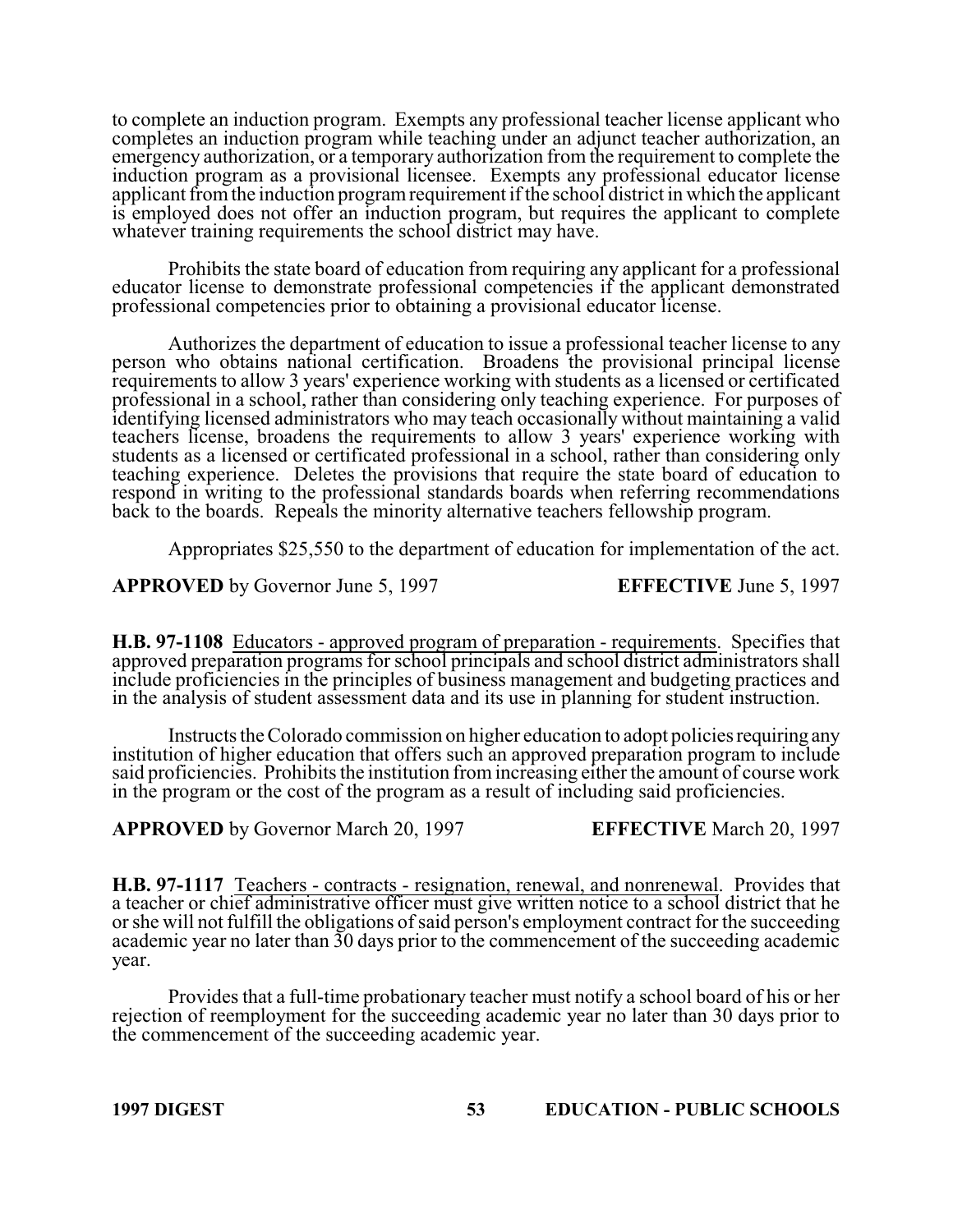**H.B. 97-1146** Educational interpreters for the deaf - standards. Creates an interpreter standards committee in the department of education for the purpose of making recommendations to the state board of education on the minimum standards for educational interpreters for the deaf in the public schools. Lists the items to be studied by the committee. Requires the committee to submit a final report to the state board of education on or before December 31, 1997. Abolishes the committee on July 1, 1998.

Directs the state board of education to promulgate rules setting minimum standards for persons employed by or in school districts as educational interpreters for the deaf.

On or after July 1, 2000, requires any person employed as an interpreter for deaf students in the public schools on a full-time or part-time basis to meet the minimum standards for educational interpreters for the deaf as established by rules of the state board of education.

### **APPROVED** by Governor March 24, 1997 **EFFECTIVE** March 24, 1997

**H.B. 97-1174** Exceptional children - placement - disruptive students - pilot schools. Provides that the "least restrictive environment" does not include an environment in which the nature or severity of a child's disability is so disruptive that the education of other students in a regular classroomwould be significantlyimpaired, even when the disabled child is provided supplementary aids and services.

Requires that the placement committee utilize guidelines recommended by the department of education to determine the least restrictive environment for placement of a child with a disability. Allows the placement committee to consider the cost to the school district when choosing between  $\hat{2}$  or more appropriate placements for a child with a disability.

If the teacher determines that the presence of a child with a disability in the classroom is so disruptive that the education of other children is being significantly impaired, the teacher may use the district's regular in-school disciplinary procedure unless it would be inconsistent with the child's individual educational program or may request a review of the individual education program or behavior plan to consider changes in services or placement.

Reduces the cap on the number of full-time residential pilot schools for students who are expelled from 2 to 1. Increases the cap on the number of year-round nonresidential pilot schools from 2 to 3.

**APPROVED** by Governor April 24, 1997 **EFFECTIVE** July 1, 1997

**H.B. 97-1200** School finance - special building and technology fund. Expands the school district special building fund to allow moneys in the fund to be used for acquiring, as well as constructing, a building and for purchase and installation of instructional and informational technology. Specifies that purchase of such technology includes expenditures for software and staff training related to the new technology. Changes the name of the fund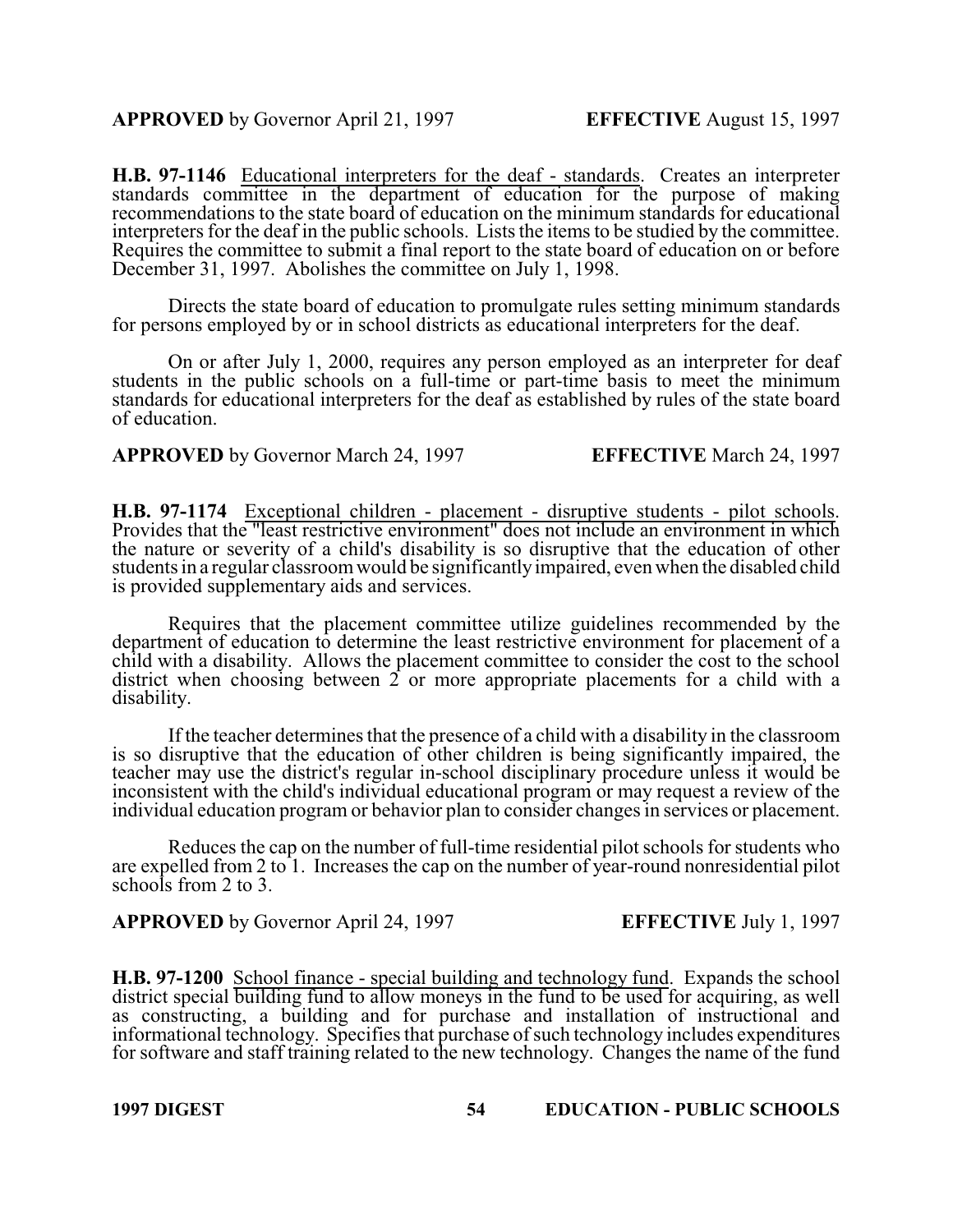to the special building and technology fund.

**APPROVED** by Governor March 24, 1997 **EFFECTIVE** March 24, 1997

**H.B. 97-1203** School district reorganization - requirements - full 12-grade education program. Requires that a school district plan of organization include a provision that the reorganized school district or districts will provide a full 12-grade education within the boundaries of the reorganized district.

**APPROVED** by Governor March 24, 1997 **EFFECTIVE** March 24, 1997

**H.B. 97-1210** Charter schools - funding level. Beginning July 1, 1998, requires the charter school and the school district to agree in the charter school contract on the level of funding and the services to be provided by the school district. Specifies that the combination of funding and services shall equal at least 95% of the district per pupil operating revenues multiplied by the number of pupils enrolled in the charter school. Authorizes the charter school to choose those services that it will purchase, at cost, from the school district. Prohibits a school district from requiring a charter school to pay rent for space within school district facilities that the school district board of education deems available. Recognizes that costs for the use, operation, and maintenance of facilities used by the charter school are subject to negotiation between the charter school and the school district.

**VETOED** by Governor June 5, 1997

**H.B. 97-1219** Educational accountability - consolidation of statutes - abolition of state accountability advisory committee. Consolidates the statutory sections on educational achievement with the sections on educational accountability. Abolishes the state accountability advisory committee.

**APPROVED** by Governor April 24, 1997 **EFFECTIVE** August 6, 1997

**NOTE:** This act was passed without a safety clause. It shall take effect at 12:01 a.m. on the day following the expiration of the ninety-day period after final adjournment of the general assembly that is allowed for submitting a referendum petition pursuant to article V, section 1 (3) of the state constitution; except that, if a referendum petition is filed against this act or an item, section, or part of this act within such period, then the act, item, section, or part, if approved by the people, shall take effect on the date of the official declaration of the vote thereon by proclamation of the governor.

**H.B. 97-1249** School finance - extracurricular activities - PERA contributions - charter school approval - expelled students services - special education - assessments appropriations. Increases statewide base per pupil funding from \$3,568 to \$3,667. Deletes the provision requiring the minimum per pupil funding amount to be increased annually by an amount equal to at least 85% of the percentage increase in statewide base per pupil funding. Requires that, for the 1997-98 budget year, such amount be increased by the difference between the district's per pupil funding for the 1997-98 budget year and the school district's per pupil funding for the 1996-97 budget year as determined under the regular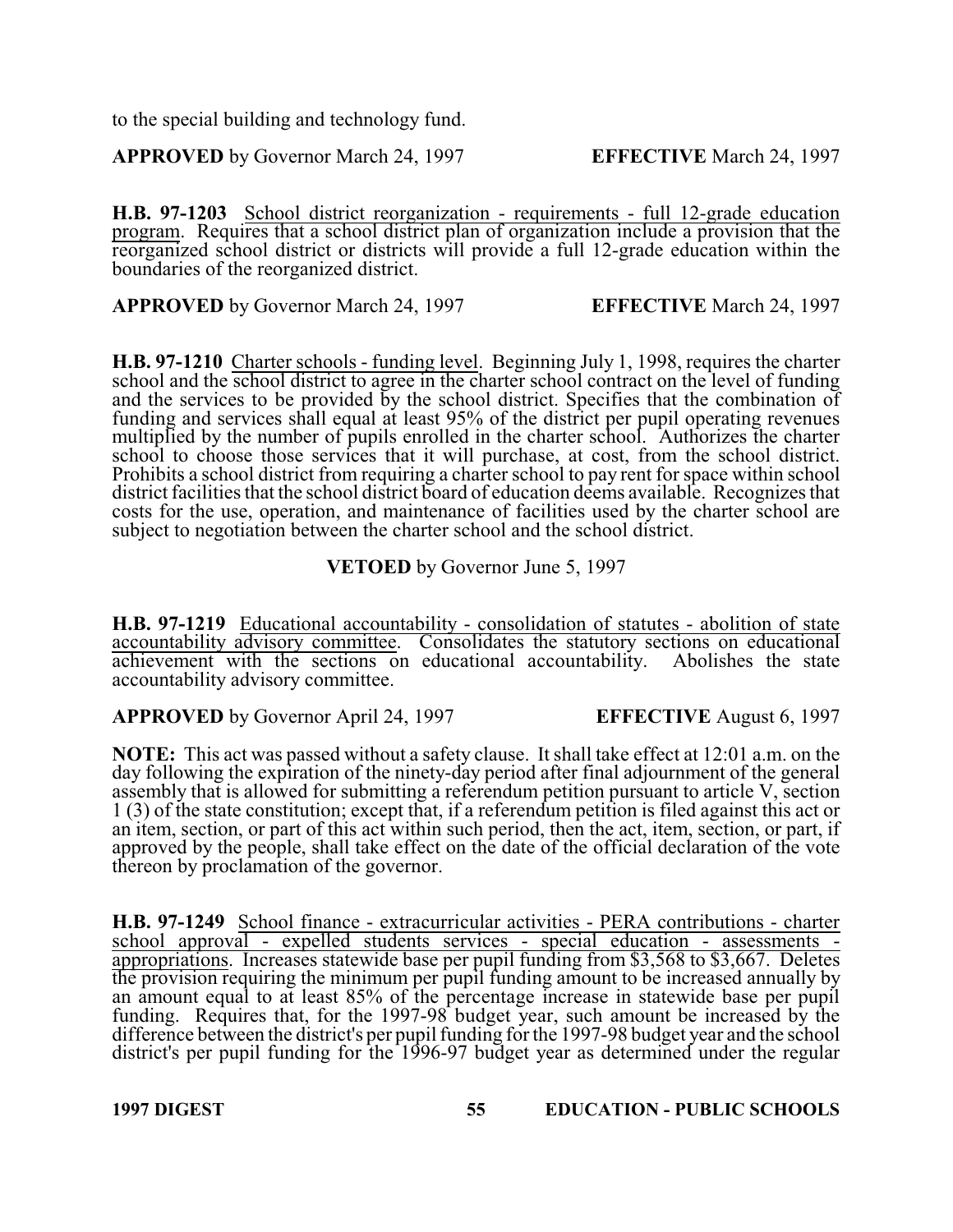formula. Sets forth the formula for determining such increase for the 1998-99 budget year and thereafter. Defines "per pupil funding".

Increases the at-risk factor from 11% to 11.5% for purposes of determining the amount of funding a school district will receive for its at-risk pupils. Stipulates that every school district receiving at-risk funding for the 1997-98 budget year and thereafter expend no less than 75% of such funding on direct instruction or staff development, or both, for teaching at-risk pupils.

Replaces current provisions in the school finance act (the act) relating to the determination of a reorganized district's size factor with new provisions based upon whether the size factor of the new district or districts is less than or greater than the size factor of the original district or districts.

Deletes the provision that allows school board members and other officers or employees to be held personally liable for knowingly and willfully certifying a levy in excess of that allowed by the act.

Allows the state treasurer, in accordance with written directions froma school district, to make a distribution from the state public school fund directly to an account designated by the district that allows the district to retain title to the funds.

For purposes of the definition of "at-risk pupils", changes the definition of "district pupils eligible for free lunch" to exclude the restriction that eligibility be determined based upon the federal law in effect on July 1, 1994. Deletes the provision allowing school districts to elect to count at-risk pupils on October 15 of the applicable year or the school day nearest that date.

Modifies the definition of "funded pupil count" to mean the greater of the district's pupil enrollment for the applicable budget year or the average of the district's pupil enrollment for the applicable budget year and the district's pupil enrollment for the 2 immediately preceding budget years.

Modifies the provision concerning the insurance reserve requirement to allow school districts to establish a separate fund or account in the general fund for risk management purposes.

For the 1997-98 budget year, increases the amount required to be allocated to instructional supplies and materials, capital outlay, and other instructional purposes from \$130 to \$134 per pupil. For the 1998-99 budget year and budget years thereafter, requires that such amount be increased by the same percentage as statewide base per pupil funding. Reduces the amount of such moneys that may be used for staff development from 20% to 10%. For the 1997-98 budget year, increases the amount required to be allocated to the capital reserve fund, to a fund or account within the general fund for the purpose of risk management, or among such fund or accounts from \$210 to \$216 per pupil. For the 1998-99 budget year and budget years thereafter, requires such amount to be increased by the same percentage as the statewide base per pupil funding.

Prohibits anyschool or school district that receives funds under the act frombelonging to an organization or association or enforcing a rule of a coach or principal that would deny a student the ability to participate in any school or interscholastic activity due to the student's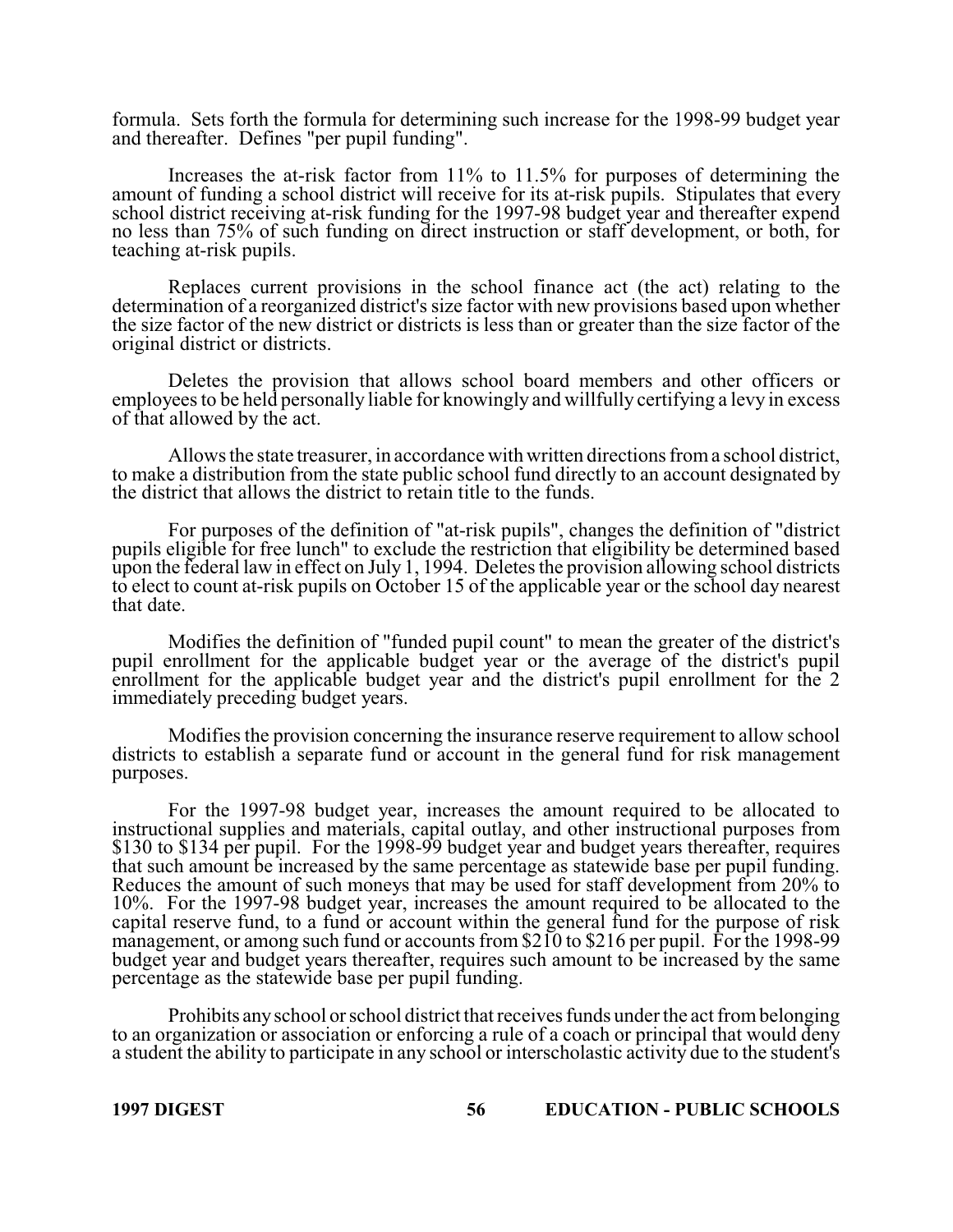participation in lawful activities during out-of-school hours and off of school property.

Directs the Colorado economic development commission, on or before October 1, 1997, to make recommendations to the governor and general assembly regarding methods of evaluating the need to limit state economic development programs that allow decisions made by local governments to adversely affect the amount of general fund revenue that would otherwise be used to finance public schools.

Decreases the employer contribution rate to the public employees' retirement association (PERA) from 11.6% to 11.5% for the school division. For the 1997-98 budget year and budget years thereafter, requires the difference between the district's total employer contribution rate to PERA as calculated at 11.6% and as calculated at 11.5% to be credited to a capital construction account in the general fund.

Modifies the provision requiring interest earned on certain moneys transferred to the public school fund to be retained in the fund. Requires all interest earned on the fund to be credited to the public school income fund and periodically transferred therefrom to the state public school fund.

For the 1997-98 budget year, permits districts to certify their eligibility for additional school finance revenues: (1) Under their constitutional fiscal year spending limits; and (2) in excess of their constitutional fiscal year spending limits with voter approval but in no event more than the district could receive under the school finance formula. Requires that such certifications be submitted no later than December 1, 1997, and that they be reviewed and approved by an auditor for the district.

Amends the "Charter Schools Act" to provide that a charter school must apply to, and be granted a charter from, a school district. Prohibits a charter school from applying to or being granted a charter from a school district unless a majority of the charter school's pupils reside in the chartering school district or in school districts contiguous thereto.

Requires a school district, upon request of a student or the student's parent or guardian, to provide services to any student expelled from such school district to enable the student to return to school or complete the GED. Provides that such services shall be provided by the expelling school district unless such district expelled less than 50 students the preceding year. Allows a school district that expelled less than 50 students the preceding year to provide such services in conjunction with one or more school districts, boards of cooperative services, or pilot schools. Establishes in the department of education the expelled student services grant program to provide moneys to school districts and pilot schools for purposes of funding said services for expelled students. Sets forth the criteria for the state board of education to consider when awarding such grants.

Amends the "Colorado Pilot Schools Act" to allow pilot schools to enter into agreements with a school district or board of cooperative services to provide services to expelled students to enable such students to return to school or complete the GED. Clarifies that students receiving educational services from a pilot school pursuant to such agreement shall not be considered enrolled at the pilot school or subject to the pilot school's admission requirements. Allows pilot schools to apply for grants under the expelled student services grant program.

For the 1997-98 budget year, provides for the distribution of \$49,800,756 to each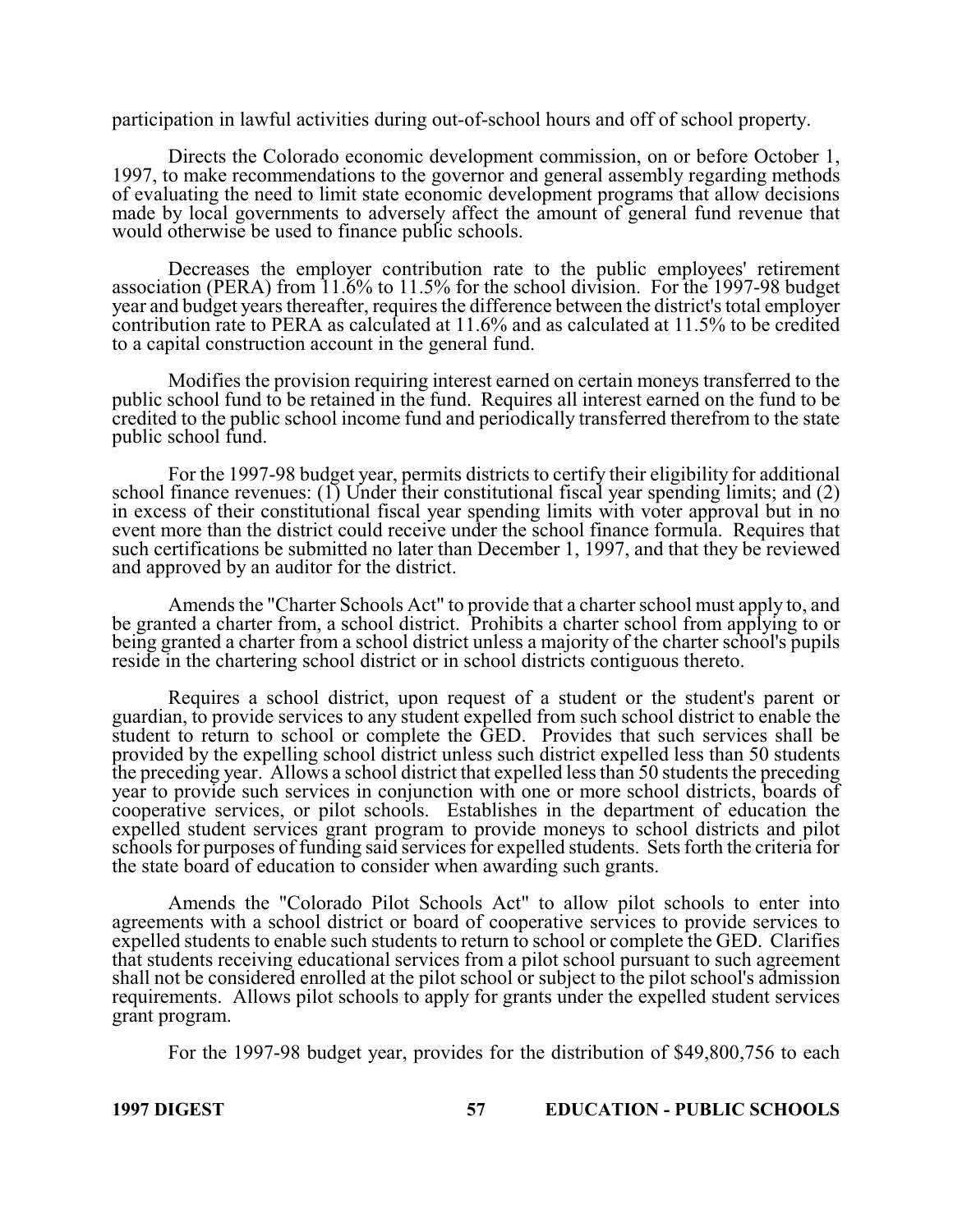school district or board of cooperative services that maintain special education programs in proportion to the amount of funding appropriated and received by the district or board for the 1994-95 budget year. Establishes a formula for distributing any increase in the appropriation made to the department of education for special education programs for the 1997-98 budget year and budget years thereafter based on the percentage of children with disabilities residing in the school district divided by the total number of children with disabilities statewide.

Creates the Colorado assessment program and, in connection therewith, directs the department of education to implement, beginning with the 1997 spring semester, statewide assessments adopted by the board of education in the areas of reading, writing, mathematics, and science. Directs the state standards and assessments development and implementation council to develop and recommend to the board state assessments in said subject areas. Establishes an implementation schedule for the administration of assessments under the program. Requires the department to prepare an annual report on the assessments and submit such report to the education committees of the house of representatives and the senate and to the governor. Specifies the contents of the report. Requires the board to specify the time by which a district shall begin to assess students in subject matters other than reading, writing, mathematics, and science.

Allows the department to fund the student assessment program with moneys appropriated by the general assembly for public school finance, total program, subject to the limitation set forth in the annual general appropriations bill. Appropriates \$1,600,000 to the department of education for the implementation of the student assessment program for the 1996-97 fiscal year and \$1,800,000 for the 1997-98 fiscal year.

Adjusts the appropriation for the state aid school finance payments for the 1997-98 budget year to decrease the general fund appropriation, total program, by \$9,237,485 and to increase cash fund exempt appropriations, total program, by \$9,025,872 and by \$6,406,731 fromreserves in school lands and federal mineral lease revenues. Increases the appropriation for special education by \$4,737,485. Increases the appropriation for gifted and talented children by \$1,000,000. Appropriates \$3,500,000 for the expelled student services grant program.

**APPROVED** by Governor April 30, 1997 **EFFECTIVE** April 30, 1997

**H.B. 97-1253** Commission for achievement in education - abolition. Abolishes the Colorado commission for achievement in education. Includes the graduate education and research study in the statewide higher education enrollment plan to be adopted by the Colorado commission on higher education.

**APPROVED** by Governor May 21, 1997 **EFFECTIVE** August 6, 1997

**NOTE:** This act was passed without a safety clause. It shall take effect at 12:01 a.m. on the day following the expiration of the ninety-day period after final adjournment of the general assembly that is allowed for submitting a referendum petition pursuant to article V, section 1 (3) of the state constitution; except that, if a referendum petition is filed against this act or an item, section, or part of this act within such period, then the act, item, section, or part, if approved by the people, shall take effect on the date of the official declaration of the vote thereon by proclamation of the governor.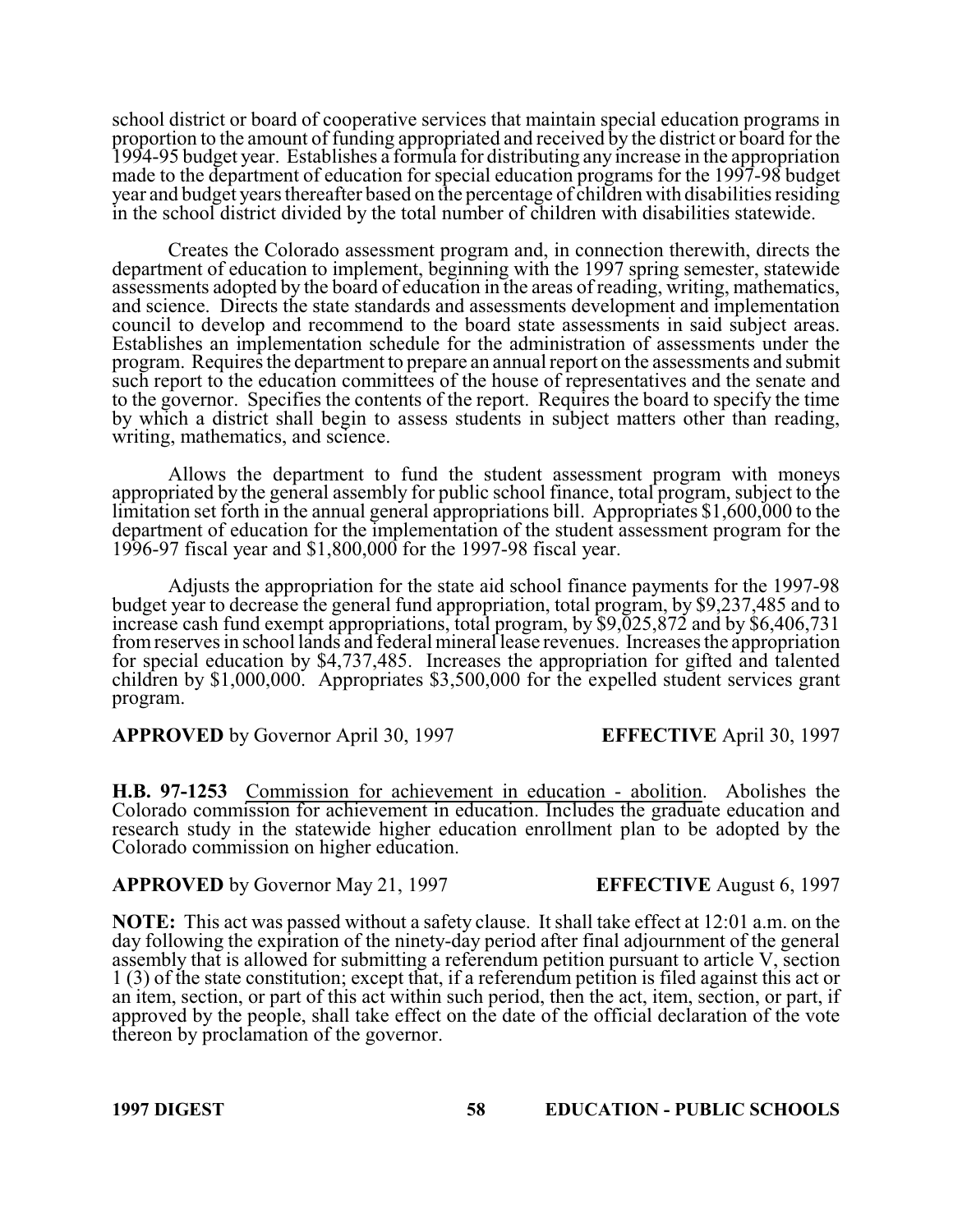# **1997 DIGEST 59 EDUCATION - PUBLIC SCHOOLS**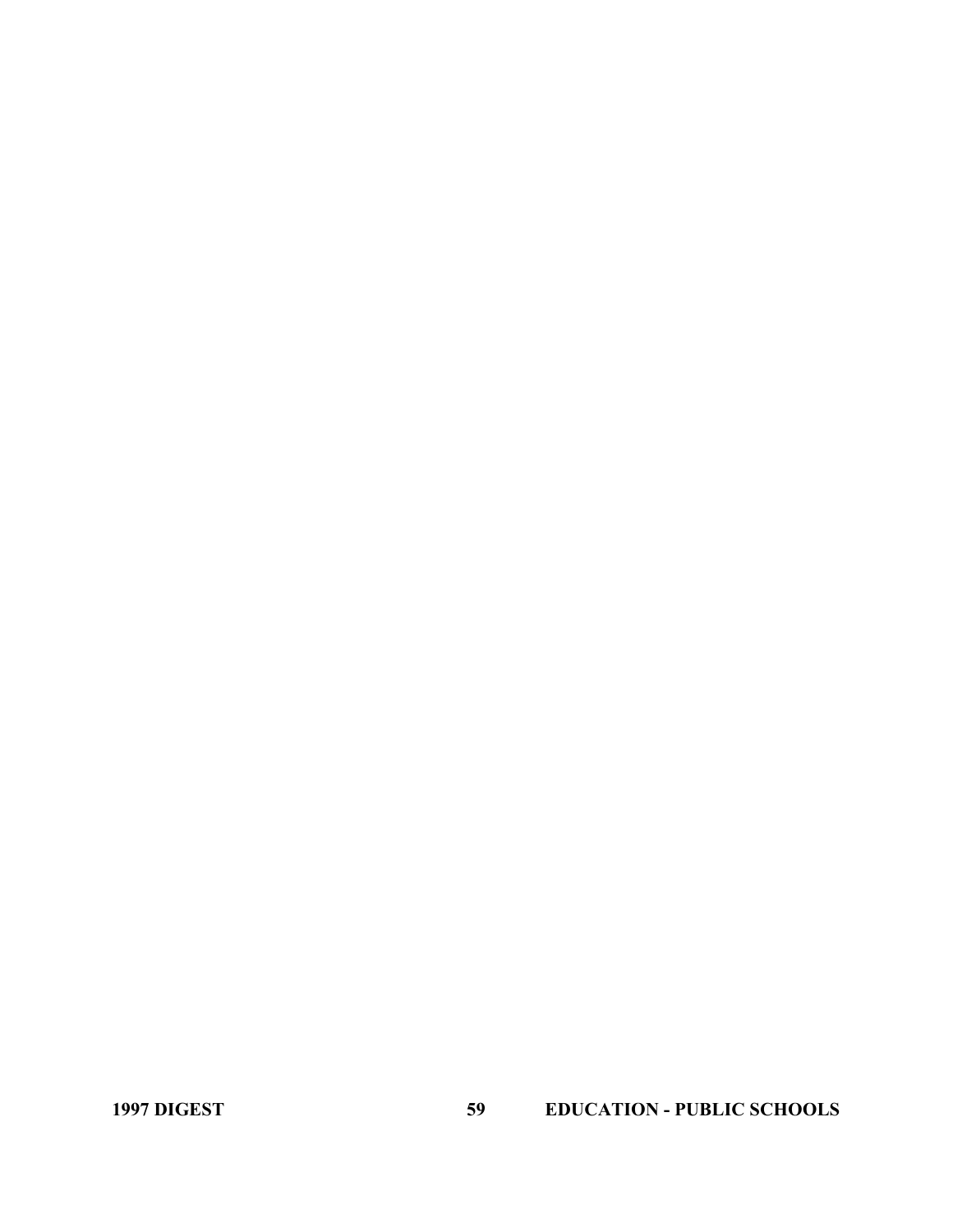# **EDUCATION - UNIVERSITIES AND COLLEGES**

**S.B. 97-15** Governing boards - cash funds - state treasury management fees. Creates the board of trustees for the university of northern Colorado fund, the trustees of the state colleges in Colorado fund, and the state board for community colleges and occupational education fund. Exempts the funds from state treasury management fees.

**APPROVED** by Governor April 14, 1997 **EFFECTIVE** July 1, 1997

**S.B. 97-28** Colorado commission on higher education - student fee policies. Requires the Colorado commission on higher education to establish separate fee policies for bond redemption fees, administrative fees unrelated to a specific academic course, and student purpose fees other than permanent student purpose fees.

For bond redemption fees, allows assessment of user fees and portions of general student fees for repayment of bonds issued for auxiliary facilities. Allows cross-pledging of the revenues from such fees, with specified limitations. Requires the fees assessed for repayment of bonds to be discontinued or reduced upon repayment of the bonds. Requires itemization of bond repayment fees, including itemization of the portions of general student fees used for repayment of bonds, on student billing statements. Provides that use of any surplus remaining in revenues collected through auxiliary facility fees shall be subject to review by representatives of student government.

Allows fees relating to administrative costs for specific academic courses to be imposed or increased without a vote of the student body. Requires student body approval of fees that cover administrative costs that are not related to specific academic courses. Requires itemization on student billing statements of all administrative cost fees.

Requires approval by the student body of fees related to student purposes other than permanent student purposes. Requires new student purpose fees to include an expiration date. Requires itemization on student billing statements of all student purpose fees.

Instructs institutions of higher education to refund upon request any fees imposed through a negative check-off. Prohibits further consideration of any fee that was defeated at a student election until the next regularly scheduled student body election. Includes the Auraria higher education center in the definition of "institution of higher education", and deletes separate references to the Auraria higher education center.

Specifies limitations on whether an auxiliary facility that is designated as an enterprise may pledge internal revenues. Deletes certain auxiliary facilities from and adds the Lowry enterprise to the list of auxiliary facilities that are designated as enterprises.

**APPROVED** by Governor June 3, 1997 **EFFECTIVE** July 1, 1997

**H.B. 97-1028** Student admissions - percentage of resident students - Western state college. Continues the provision that allows western state college to maintain a 60% ratio of in-state to out-of-state students.

**APPROVED** by Governor March 20, 1997 **EFFECTIVE** March 20, 1997

## **1997 DIGEST EDUC60ATION - UNIVERSITIES AND COLLEGES**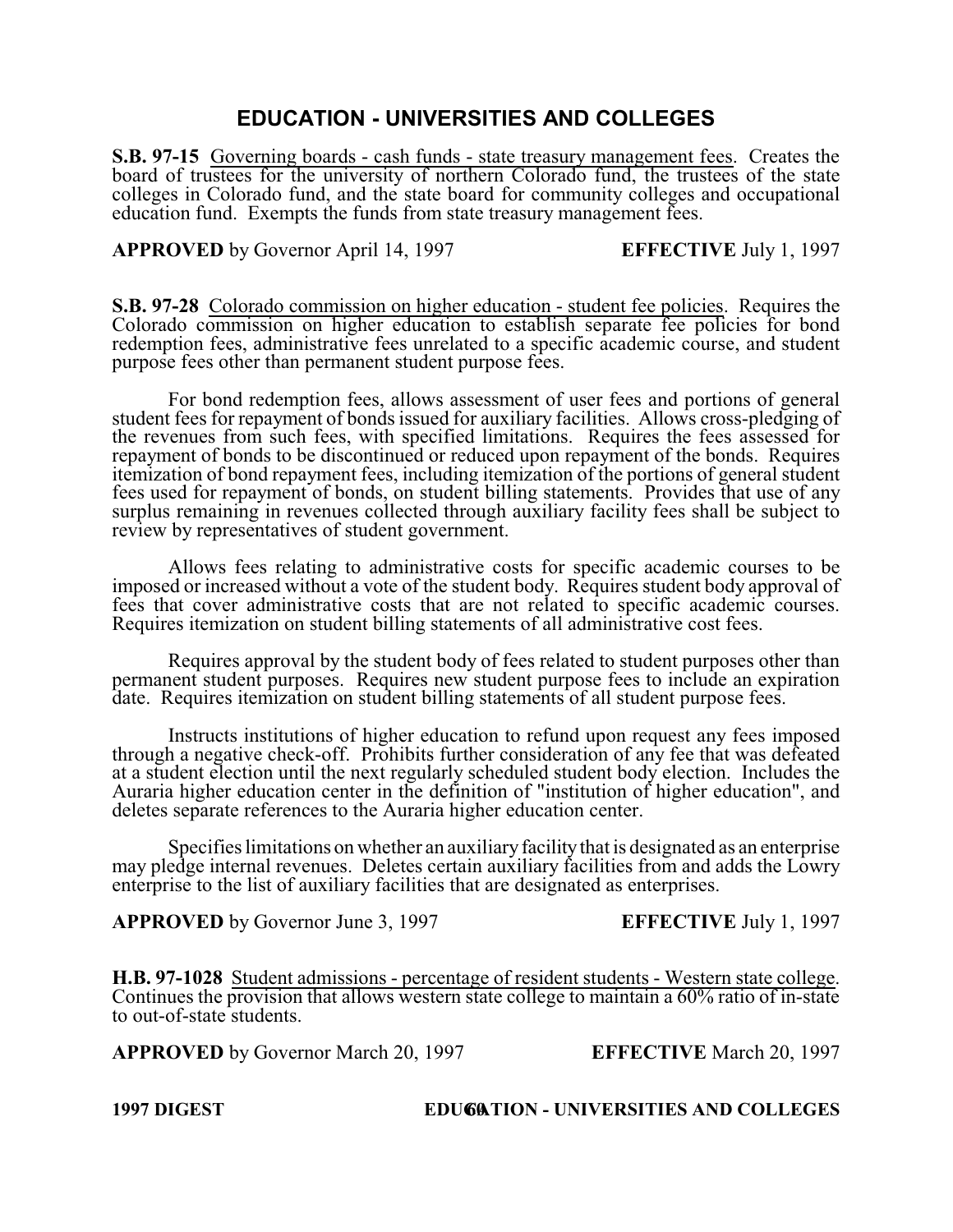**H.B. 97-1218** Colorado water resources institute - extension - advisory committee - fund. Replaces the advisory council on water resources research policy with an advisory committee on water research policy of not less than 10 members appointed by the director of the Colorado water resources research institute. Specifies that members of the committee are appointed for terms of 4 years and do not receive compensation or reimbursement of expenses. Sets forth the duties of the advisory committee.

Establishes a water policy research fund which consists of donations accepted by the institute. Authorizes the institute to expend moneys from the fund to further the institute. Specifies that interest on the fund remains in the fund and that moneys in the fund do not revert to the general fund at the end of a fiscal year.

Extends the Colorado water resources research institute for another 10-year period.

**APPROVED** by Governor May 16, 1997 **EFFECTIVE** May 16, 1997

**H.B. 97-1341** Tenure - post-tenure review policies. Requires each governing board to establish a post-tenure review policy under which each tenured faculty member receives a performance evaluation at least every 5 years. Specifies minimum considerations to be included in the evaluation. Requires each institution, in applying the considerations, to take into account the statutory role and mission of the institution.

Provides that any faculty member whose performance is found to be unsatisfactory shall complete a performance improvement plan designed by the institution and be reevaluated within 3 years. Specifies that any faculty member whose performance does not improve is subject to sanctions, including loss of tenure. Requires the institution to terminate the employment of any faculty member who loses tenure. Specifies that the post-tenure review policy shall provide due process to faculty members at each stage of review.

With regard to tenure eligibility requirements, directs each governing board to make exceptions under any requirement of continuous employment for faculty members who take extended maternity or parental leave or who take extended leave because of a disability or an emergency situation.

Allows a governing board, in delegating to the chief executive officer of an institution authority over personnel matters, to authorize the chief executive officer to further delegate such authority to other officers of the institution.

**VETOED** by Governor June 5, 1997

**H.B. 97-1352** Funding - policy areas - repeal. Repeals the provisions instructing the general assembly to identify 5 policy areas in higher education for additional funding, and repeals provisions specifying those areas for the 1994-95, 1995-96, 1996-97, and 1997-98 fiscal years.

**APPROVED** by Governor June 5, 1997 **EFFECTIVE** June 5, 1997

**1997 DIGEST EDUC61ATION - UNIVERSITIES AND COLLEGES**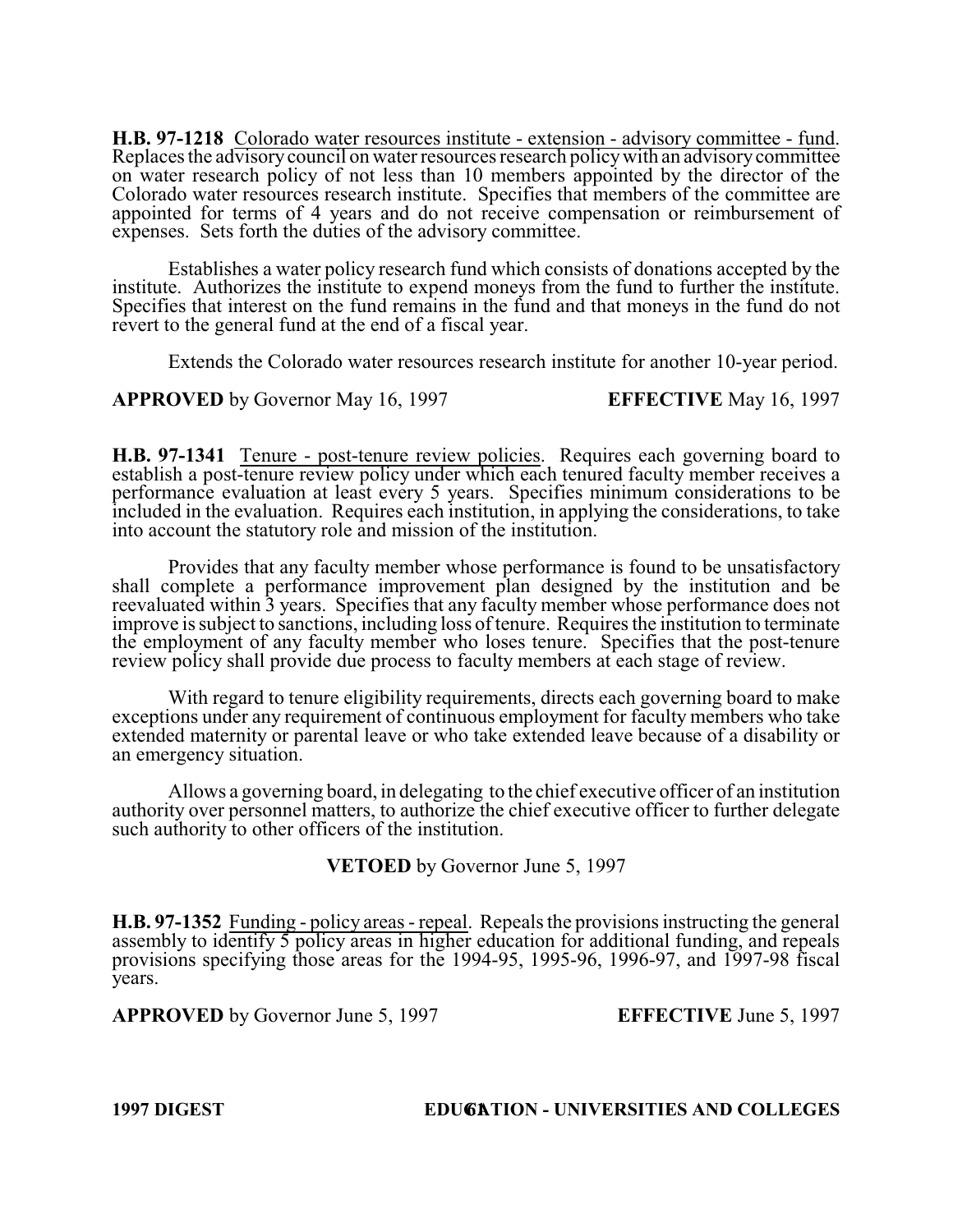# **1997 DIGEST EDUC62ATION - UNIVERSITIES AND COLLEGES**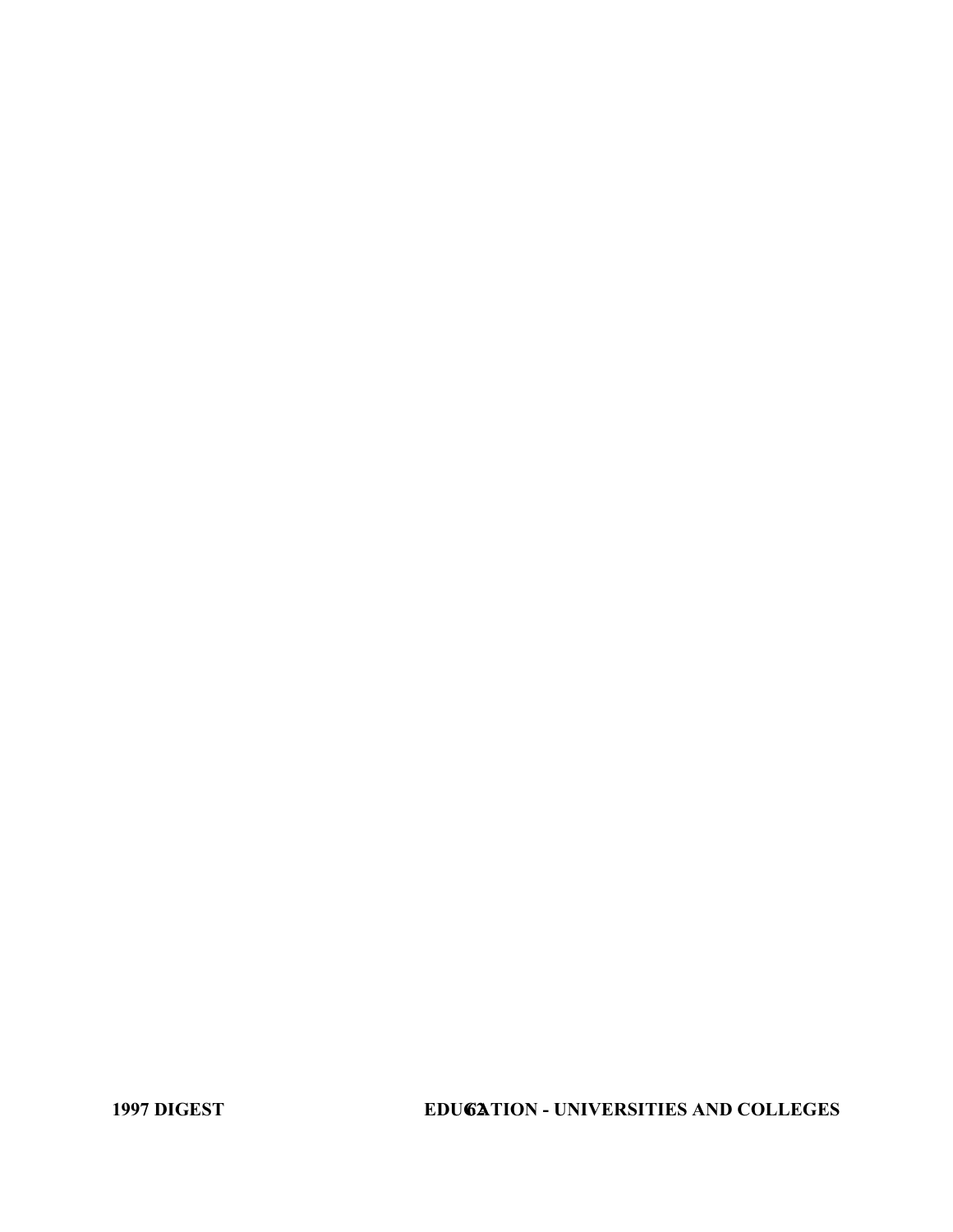## **ELECTIONS**

**S.B. 97-31** Recall elections - petition requirements - election date and cost - candidate's statement - constitutional requirements. Prohibits the filing of a recall petition against an elected officer whose term will expire within 6 months. Eliminates the inconsistency regarding where a petition to recall a state officer should be filed. Requires a petition to recall a school district officer to be signed by 40% of the eligible electors of the school district who voted in such district, rather than who voted for school directors, at the last preceding election at which the director to be recalled was elected. If no such election was held, requires the petition to be signed by at least 10% of the eligible electors residing within such district on the date the petition form is approved.

Specifies that the number of signatures required for a petition to recall nonpartisan officers other than state or county officers or school district officers is determined at the time the petition form is approved. Eliminates the duty of the secretary of state to approve or disapprove the form of recall petitions other than petitions to recall state officers. Allows a recall petition to be filed at any time during the 60-day period after the designated election official has approved the petition form. Requires the designated election official to determine the sufficiency or insufficiency of the petition within 10 working days following the initial filing thereof. Changes the filing period for a petition protest from 15 days after the petition or an amendment is filed to 15 days after the determination of the sufficiency or insufficiency of the petition. Rather than allowing a committee named on the petition to withdraw an insufficient petition, allows a petition to be amended once at anytime within 60 days from the date the petition form was approved. Before an election official certifies the sufficiency of a petition, clarifies that the time for protest must elapse.

Requires a governing body to set a recall election date not less than 45 days, rather than 30, and not more than 75 days, rather than 60, from the date of the determination of sufficiency. Specifies when a statement of justification may be filed by the officer sought to be recalled. Changes the filing period for nomination petitions and affidavits of intent to run as a write-in candidate from no later than 15 days after the petition is found to be sufficient to 15 days after the date on which the governing body convenes and sets the election date.

To the extent that the statutory provisions governing the recall of state officers conflict with the constitutional provisions relating thereto, specifies that the constitutional provisions will control.

### **APPROVED** by Governor May 27, 1997 **EFFECTIVE** May 27, 1997

**S.B. 97-204** Ballot information publication and distribution revolving fund - creation. Establishes the ballot information publication and distribution revolving fund to be used by the legislative council of the general assembly to pay costs incurred in the publication of the text and title of all initiated and referred measures in every legal newspaper in the state and costs incurred in the distribution of the ballot information booklet to residences of Colorado registered electors. Provides that moneys be appropriated to the fund each year in the general appropriation act and that unexpended moneys shall remain in the fund and not revert to the general fund.

**APPROVED** by Governor April 19, 1997 **EFFECTIVE** April 19, 1997

**1997 DIGEST 63 ELECTIONS**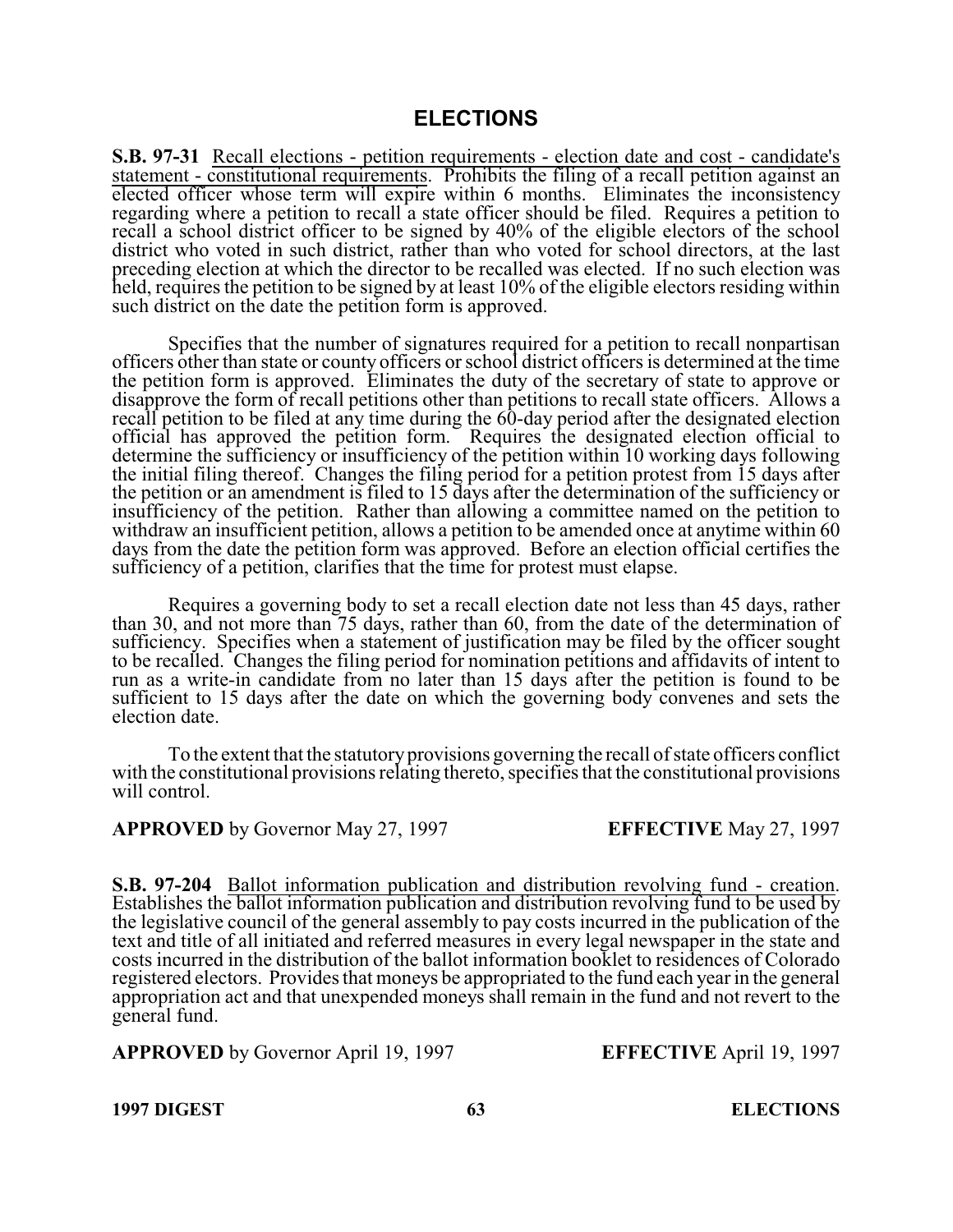**S.B. 97-223** Ballot issues - comments - filing deadline - transmittal of ballot issue notices. Referendum B was adopted at the 1996 general election and amended the provisions of section 20 of article X of the state constitution to require the mailing of a ballot issue package 30 days, instead of 15 to 25 days, before a ballot issue election and the filing of written comments supporting or opposing the measure with the election officer 45 days, instead of 30 days, before the election. This act makes the following amendments to conform certain provisions of the "Uniform Election Code of 1992" to the amendments in Referendum B:

- Instead of requiring that comments be filed on the Friday before the 30th day before an election since the 30th day before such an election is always a Sunday, requires such a filing on the Friday before the 45th day since the 45th day is always a Saturday.
- Requires petition representatives to submit a summary of comments in favor of the petition 43 days, instead of 28 days, before the election.
- Requires delivery by the designated election official to the county clerk and recorder of the text of any required ballot issue notices 42 days, instead of 25 days, before the election.

**APPROVED** by Governor May 27, 1997 **EFFECTIVE** May 27, 1997

**H.B. 97-1031** Partisan primary elections - combination of precincts. Allows counties to combine precincts for any partisan primary election upon approval of the board of county commissioners. Requires those counties that choose to combine precincts to publish polling place locations.

**APPROVED** by Governor February 20, 1997 **EFFECTIVE** August 6, 1997

**NOTE:** This act was passed without a safety clause. It shall take effect at 12:01 a.m. on the day following the expiration of the ninety-day period after final adjournment of the general assembly that is allowed for submitting a referendum petition pursuant to article V, section 1 (3) of the state constitution; except that, if a referendum petition is filed against this act or an item, section, or part of this act within such period, then the act, item, section, or part, if approved by the people, shall take effect on the date of the official declaration of the vote thereon by proclamation of the governor.

**H.B. 97-1234** Registration of electors. Makes various revisions to the provisions on qualification and registration of electors and the establishment of precinct polling places in the "Uniform Election Code of 1992" (the "Code"). Makes conforming amendments arising from certain revisions.

Creates a new part on cancellation of registration containing the following relocated provisions, with amendments:

**Withdrawal of registration.** Consistent with the provisions on registering to vote, allows withdrawal or cancellation of registration by filing a self-affirmation rather than by an oath and affidavit.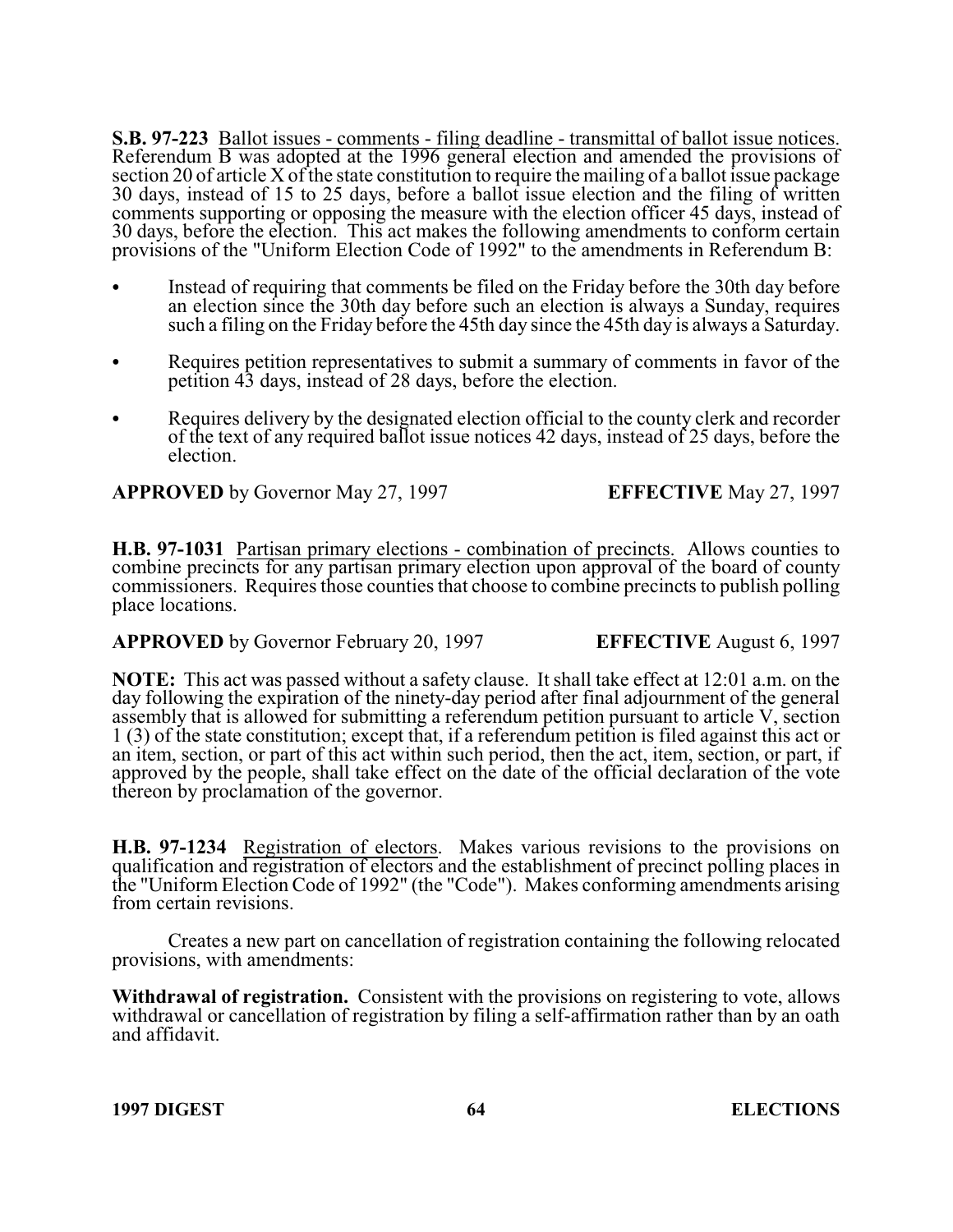**Deceased electors.** Removes a deceased person's precinct number and date of registration from the information required to be provided by the state registrar to the secretary of state. Requires the secretary of state to send each clerk and recorder information on deceased persons on a monthly, rather than quarterly, basis. Modifies clerk and recorders' duties in connection with registration records of deceased electors and replaces references to "purge" with "cancel". Allows clerk and recorders to make such cancellation under certain circumstances without written notice.

**Change of residence - multiple registration.** In connection with registration of electors who are registered in another county, eliminates use of the statewide electronic registration system to transmit registration information to an elector's prior county of residence and the signing of a "notice of registration" form. Eliminates the secretary of state's duty to notify clerk and recorders of duplicate records. Deletes the clerk and recorder from those persons who provide notice of registration to the clerk and recorder of the county of prior residence. Requires the secretary of state to provide notification of multiple registrations on a monthly basis and the list of electors having multiple registration 15, instead of 8, days before an election. Adds odd-numbered year elections to the list of elections provided to county clerk and recorders by the secretary of state. Requires cancellation of registration in the county of prior residence when certain information matches.

**"Active" and "Inactive" status for electors.** Changes when elector information cards are mailed by the county clerk and recorder and specifies that such cards are mailed to active registered electors. Requires such cards to be mailed by forwardable mail instead of nonforwardable mail. Makes designation of an elector's registration record as "inactive" discretionary, rather than mandatory, when such card is returned as undeliverable.

Modifies the elections that an "Inactive" elector may vote in and the locations and elections at which an elector may change from "Inactive" to "Active" status. Eliminates the clerk and recorders' duties in connection with certain returned mail and absentee ballots. Requires that an "Inactive" elector must vote in any election conducted by the clerk and recorder, rather than 2 consecutive elections, to be deemed "Active".

Changes "continuance card" to "confirmation card" and changes when such cards are mailed. Modifies the contents of a confirmation card and when an inactive elector's registration is canceled for lack of response to such card. Changes when the list of electors whose names were canceled is furnished to county chairpersons.

Felony conviction. Provides for notice to the secretary of state by the United States attorney of the conviction of an elector of a felony in federal court. Requires the secretary of state to notify the county clerk and recorder of the county where the offender resides and for the county clerk and recorder to cancel the registration of such elector.

Makes the following changes to provisions relating to registration of electors, the master list of electors, call and notice of an election, and mail registration and registration at voter registration agencies:

Deletes deferred registration and specifies that registration may be made with the clerk and recorder or municipal clerk at any time but that only those electors who are registered to vote for at least 29 days before an election may vote at that election. Allows registration at any office maintained by the county clerk and recorder. Specifies that the registration of a nonresident must be forwarded to the clerk and recorder of the county of residence. Makes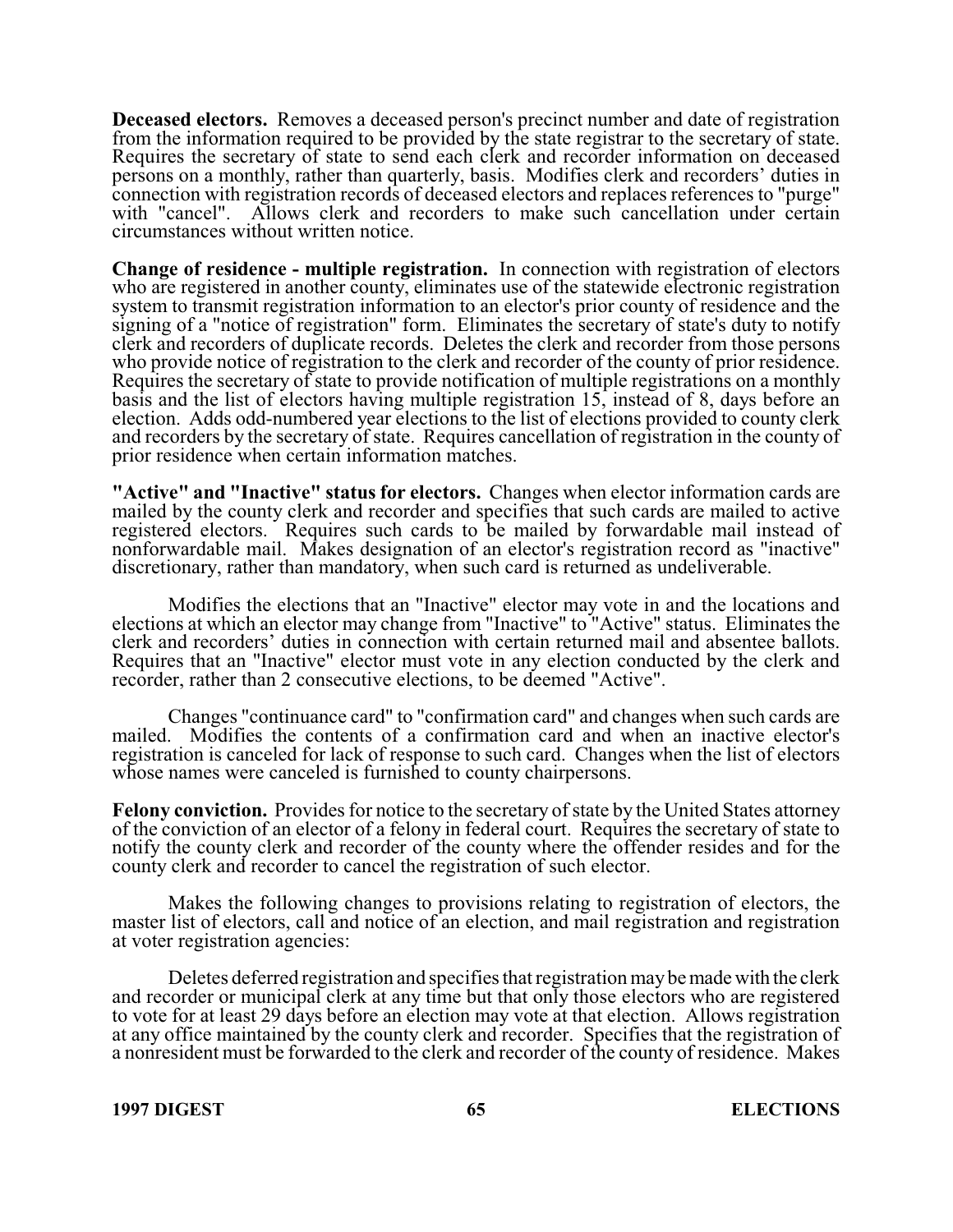a conforming amendment to the questions answered by an elector related to elimination of signing a notice of registration form.

Eliminates mobile registration sites. Clarifies that changes to voter registration made at driver's license examination facilities during the last week for registration must be forwarded on a daily basis to the appropriate county. Allows an elector to make a change of address prior to an odd-numbered year election with the clerk and recorder and at the polls. Deletes the election judge signature requirement in connection with such a change.

Removes the date of naturalization fromthose items kept on the master list of electors. Requires the clerk and recorder to transfer a list of registered electors to the secretary of state prior to odd-numbered year elections. Modifies the information that the county clerk and recorder transmits to the secretary of state each month in connection with maintenance of the master list. When an elector is registered in more than one precinct, requires, rather than allows, the elector to vote in the precinct of most recent registration. Deletes certain procedures related to registration in multiple precincts.

Specifies the date of registration when a timely received registration by mail has no postmark. Replaces reference to "continuation" notice with "confirmation" notice.

Requires the voter information card to be mailed 25 days before the general election, rather than between 29 days before and 30 days after the primary election.

Conformsthe pertinent municipal election provision to the election code change that specifies that registration may be made with the county clerk and recorder or municipal clerk at any time.

## **APPROVED** by Governor April 24, 1997 **EFFECTIVE** July 1, 1997

**H.B. 97-1235** Election ballots - conduct of elections - mail ballot elections - absentee voting - early voting - counting ballots - ballot issue explanation. Adds primary and odd-numbered year elections to those elections for which the county clerk and recorder provides ballots. Changes when the ballots must be printed and in the possession of the county clerk and recorder prior to such elections.

Makes the division of a ballot into a stub and a duplicate stub discretionary rather than mandatory. Specifies that a duplicate stub is not required for a ballot prepared for a mail ballot election. Eliminates requirements relating to detaching and initialing the duplicate stub by the election judge. Modifies ballot privacy envelope requirements related to stubs. Eliminates, as preliminary requirements to the elector's depositing a ballot in the ballot box, delivery of the ballot to the election judge, announcement by the judge of the elector's name, and matching the stub number against the registration list.

Changes those electors who are mailed a mail ballot packet from eligible electors to active registered electors. Adds electors who are listed as "Inactive" to those electors who may obtain a mail ballot at the designated election official's office.

Modifies the return envelope that is delivered with absentee ballot materials. Replaces writing or stamping the elector's ballot stub number on the elector's registration record with recording the ballot number before transmittal of an absentee ballot or allowing

**1997 DIGEST 66 ELECTIONS**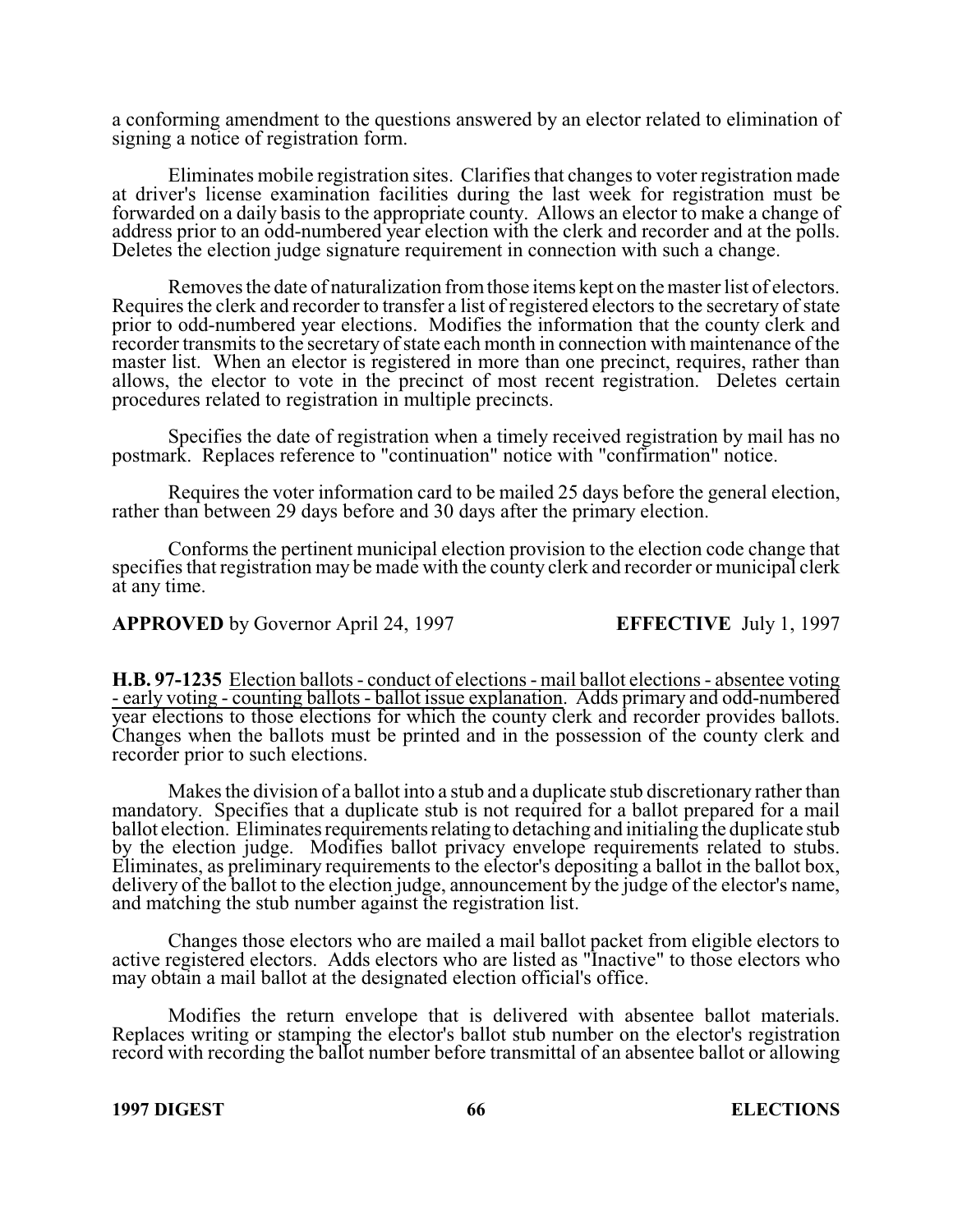the elector to vote. Eliminates the absentee ballot stub number from information included on the list of absentee ballots.

Deletes "ADDRESS CORRECTION REQUESTED" from the required marking on an envelope containing absentee ballot materials. When absentee ballots are sent to a group facility, eliminates a request by a major political party as a prerequisite to having a committee representing the county clerk and recorder and the major political parties deliver and return such ballots, and requires such committee to include political party representatives only if available.

Modifies the notation made by the designated election official on an envelope containing an absentee ballot. Permits requests for emergency absentee ballots to be made by 7 p.m., instead of 5 p.m., on the day of the election. Eliminates verification of an elector's name by comparing the name on the return envelope containing the absentee ballot with the office precinct record.

Reduces the period of time during which early voting is available from 21 days to 10 days before a presidential primary election or a primary election and from 21 days to 15 days before a general election. Allows a county clerk and recorder, under certain circumstances, to establish additional early voters' polling places.

Eliminates the requirement that an election judge announce the name of the absentee voter before opening an absentee ballot. Allows an election judge to verify the name of an absentee voter in the pollbook.

Specifies that the explanatory language on the ballot preceding ballot issues is printed one time at the beginning of those measures.

**APPROVED** by Governor March 31, 1997 **EFFECTIVE** August 6, 1997

**NOTE:** This act was passed without a safety clause. It shall take effect at 12:01 a.m. on the day following the expiration of the ninety-day period after final adjournment of the general assembly that is allowed for submitting a referendum petition pursuant to article V, section 1 (3) of the state constitution; except that, if a referendum petition is filed against this act or an item, section, or part of this act within such period, then the act, item, section, or part, if approved by the people, shall take effect on the date of the official declaration of the vote thereon by proclamation of the governor.

**H.B. 97-1354** Reapportionment computer systems - appropriation. Directs the legislative council to develop a computer system for use in court-ordered reapportionment. Authorizes contracts for hardware, software, and computer services. Directs that the data base include 1990 population figures, 1988 and 1990 election data, and the geographic area encompassed by house districts 44, 45, 46, 47, 60, and 61. Requires the system to be ready for use during the 1997 interim. Appropriates \$400,000 out of the general fund to the legislative council for the development of the computer system.

In order to facilitate the preparation of a computer data base for use in reapportionment after the census in the year 2000, requires counties to establish precinct

**1997 DIGEST 67 ELECTIONS**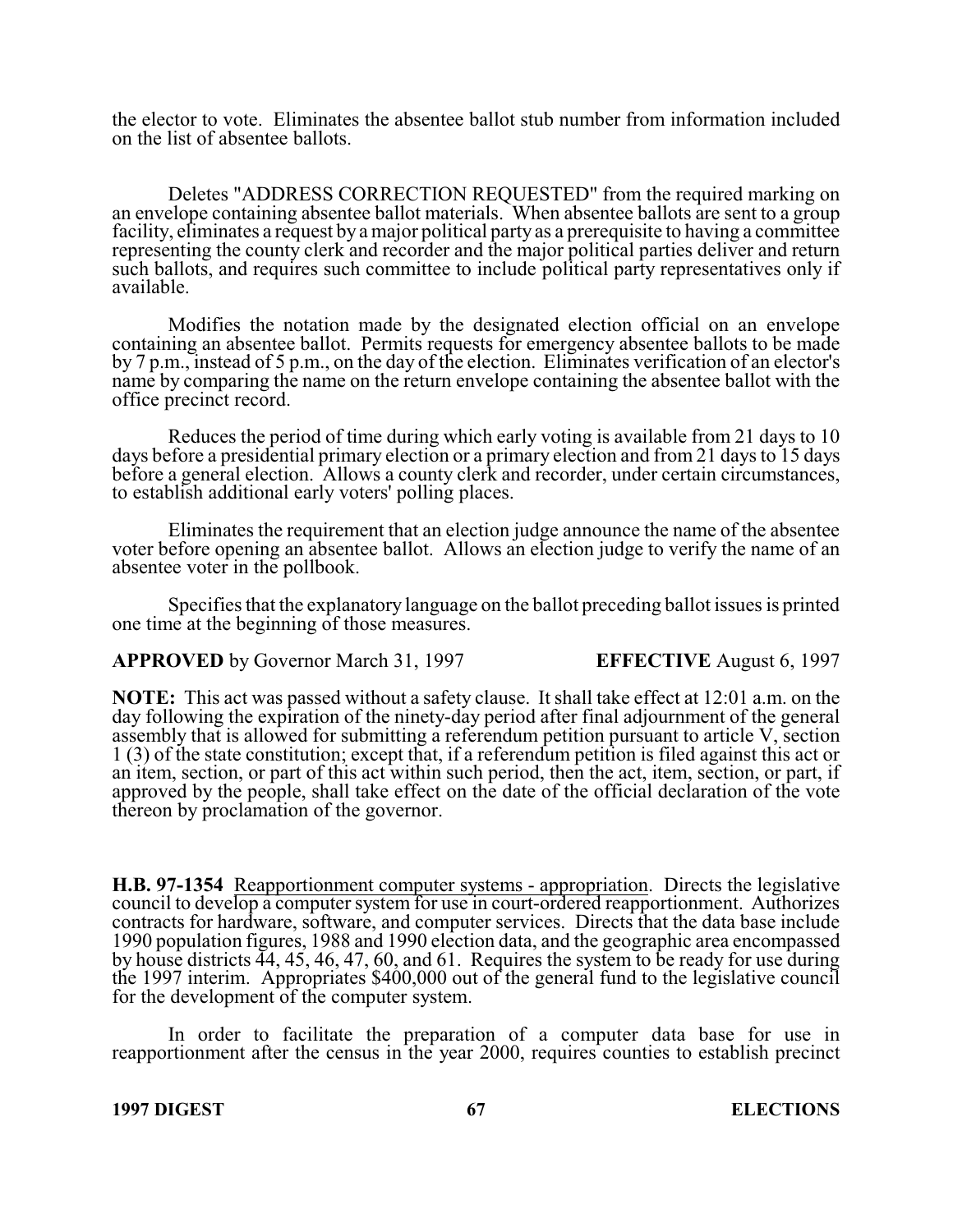boundaries which shall remain in effect for the next two general elections. Provides that such precincts shall be established no later than 29 days prior to precinct caucus day in 1998, or, in counties affected by the court-ordered reapportionment, within 2 weeks after court approval of the reapportionment plan. Allows subdivision of such precincts within established boundaries.

**APPROVED** by Governor May 27, 1997 **EFFECTIVE** May 27, 1997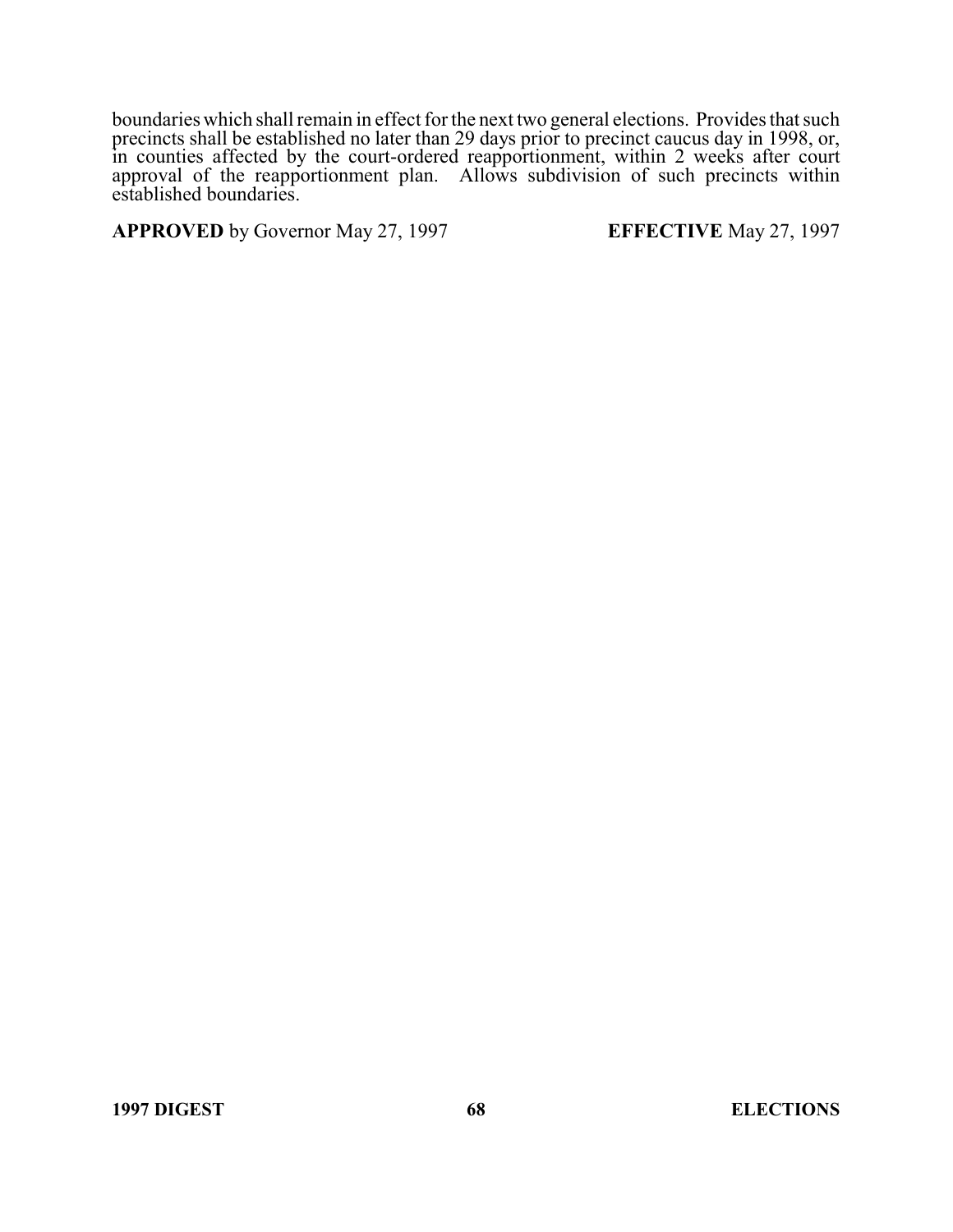# **FINANCIAL INSTITUTIONS**

**S.B. 97-57** Public deposits - eligible collateral - letters of credit. Adds irrevocable and unconditional standby letters of credit that are issued by a federal home loan bank and that satisfy certain criteria to the types of collateral that may be used by savings and loan associations that hold public deposits in excess of the amount protected by federal deposit insurance.

**APPROVED** by Governor March 28, 1997 **EFFECTIVE** March 28, 1997

**H.B. 97-1165** Banking - trust company capital calls. Authorizes the state bank commissioner, with the approval of the banking board, to issue capital calls for trust companies in the case of capital inadequacy. Specifies procedures for collecting assessments levied pursuant to such a capital call and the terms of liability of trust company shareholders.

**APPROVED** by Governor March 28, 1997 **EFFECTIVE** March 28, 1997

**H.B. 97-1191** State financial services board - final orders - appeals. Authorizes any person not regulated by the division of financial services who is directly affected by a final order of the financial services board to appeal such final order to the Colorado court of appeals.

**APPROVED** by Governor March 13, 1997 **EFFECTIVE** March 13, 1997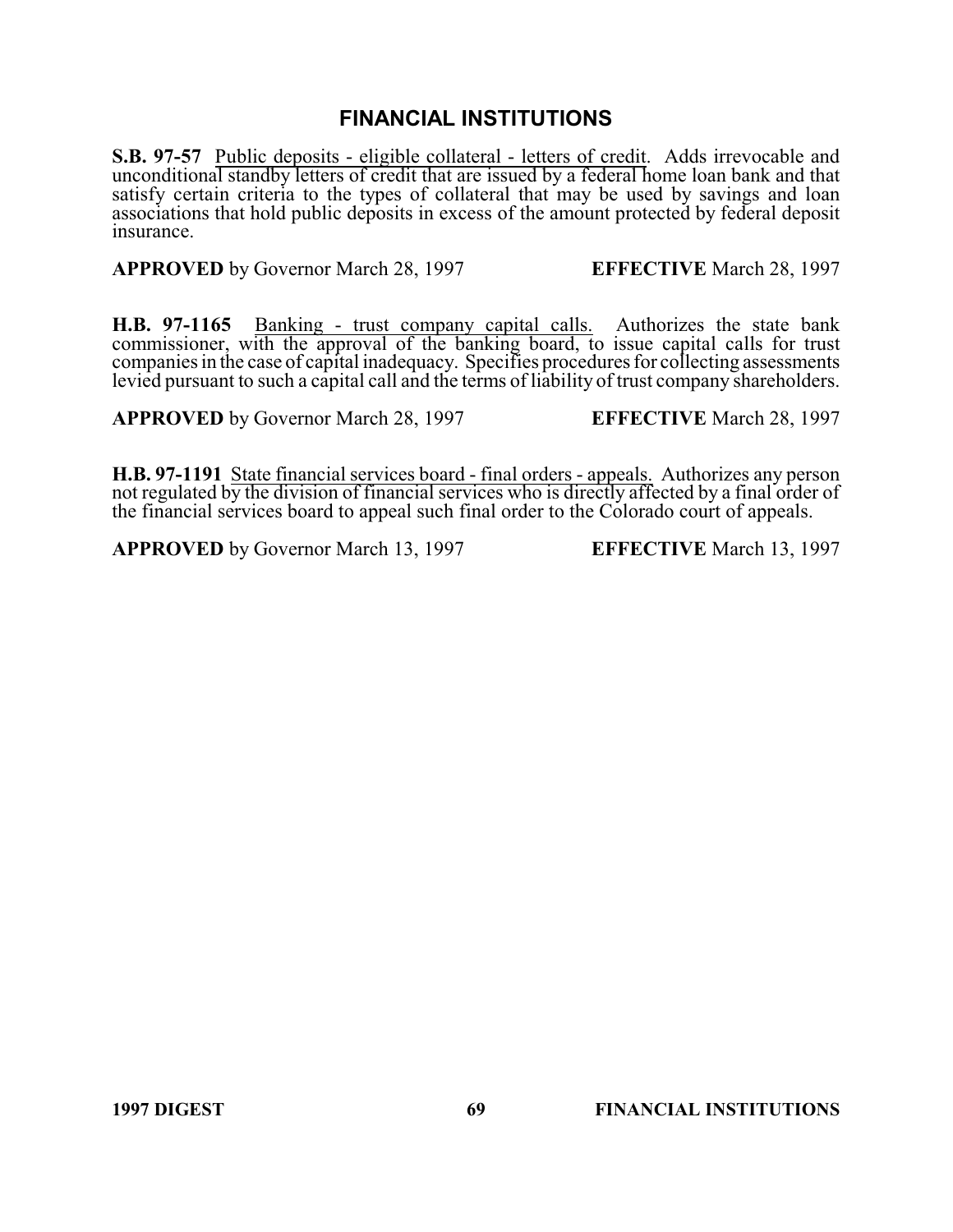# **GENERAL ASSEMBLY**

**S.B. 97-102** Sunset review of advisory bodies - continuation. Continues the following state advisory bodies scheduled for repeal July 1, 1997: The Colorado municipal bond supervision advisory board and the state capitol building advisory committee.

**APPROVED** by Governor March 24, 1997 **EFFECTIVE** March 24, 1997

**S.B. 97-110** Sunset review of advisory committees - continuation of state medical assistance and services advisory council. Continues the state medical assistance and services advisory council.

**APPROVED** by Governor March 24, 1997 **EFFECTIVE** March 24, 1997

**S.B. 97-216** Repeal of obsolete or redundant laws. Repeals the following laws as unneeded based upon the law's obsolescence or the law's redundancy:

- 23-60-104 (3), concerning the appointment of a state council for the purpose of advising the state board for community colleges and occupational education in carrying out the board's responsibilities regarding occupational education;
- C 24-30-206, concerning the submittal of annual work programs to the governor by the head of each department of the executive branch of state government;
- 24-34-904 (1) (m), concerning the duty of the office of regulatory reform to provide and coordinate information and assistance in conjunction with the Colorado joint review process;
- C 26-4-109, concerning the state department of human services obtaining waivers for counties wishing to study the feasibility of "The Colorado Care Health Insurance Program";
- $27-1-204$   $(2)$ ,  $(3)$ , and  $(7)$ , concerning community mental health services purchased from providers approved by the executive director department of human services;
- C 27-13-104 and 27-13-106 through 27-13-108, concerning the establishment of and funding for the special intensive treatment demonstration unit at the Colorado mental health institute at Pueblo;
- C 32-10-103, 32-10-106 through 32-10-138, 32-10-174, 32-10-178, and 32-10-179, concerning the three lakes water and sanitation district.

**APPROVED** by Governor May 27, 1997 **EFFECTIVE** May 27, 1997

**S.B. 97-220** Review of executive and judicial branch reporting requirements. As a result of the legislative review of reporting requirements, repeals requirements in titles 4 through 12 and articles 1 through 5.5 of title 13, Colorado Revised Statutes, for certain periodic reports to be filed with the general assembly by executive and judicial branch agencies that were

**1997 DIGEST 70 GENERAL ASSEMBLY**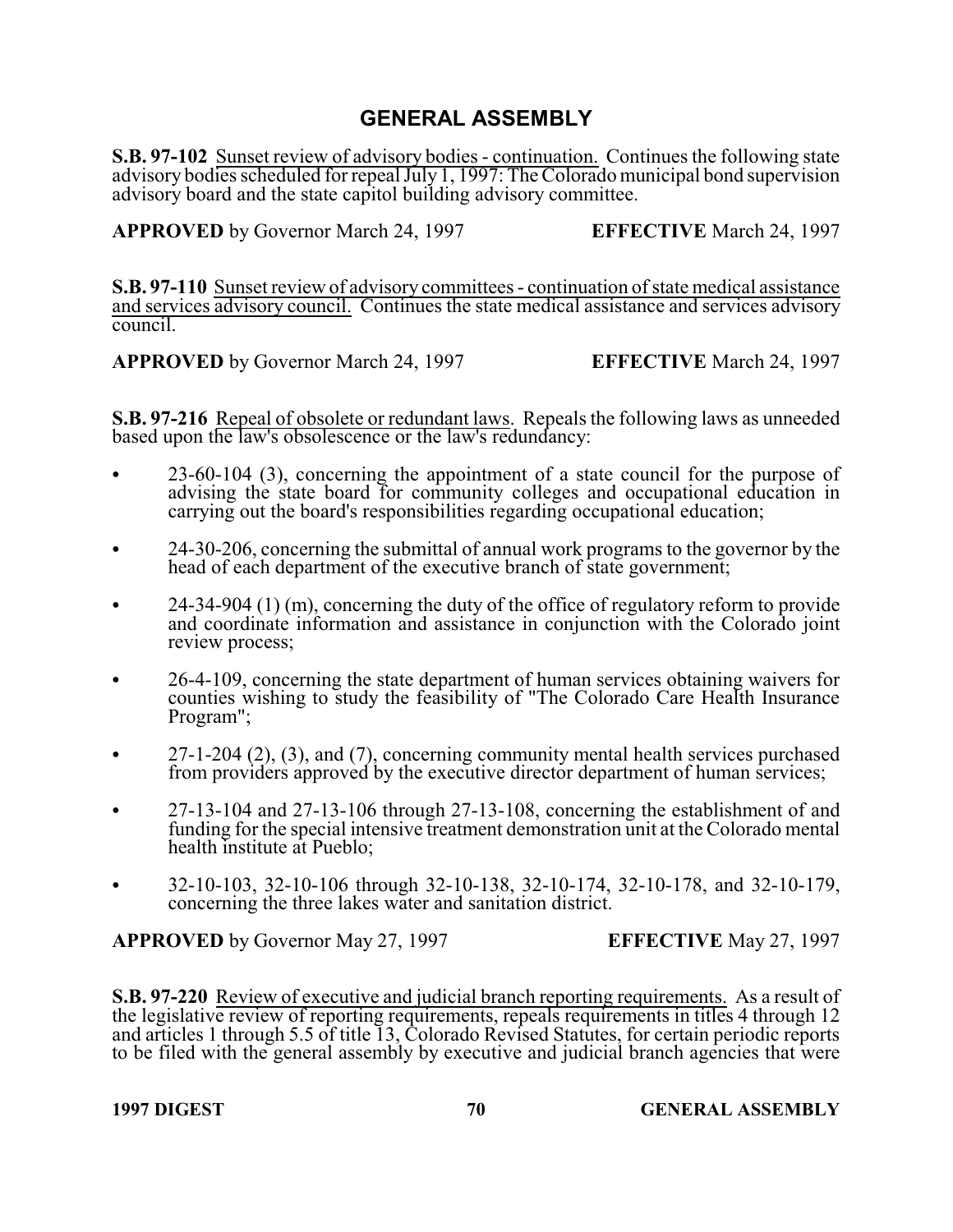scheduled to expire on July 1, 1997. Continues the reporting requirement for the filing of reports by the governor's office concerning economic development programs.

**APPROVED** by Governor June 3, 1997 **EFFECTIVE** June 3, 1997

**S.B. 97-221** Review of executive and judicial branch reporting requirements. Changes requirements for the filing of reports by the governor's office concerning economic development programs from quarterly to annually. Specifies that such reports shall be submitted to the joint budget committee and made available to the full general assembly rather than submitted to the joint budget committee and the business affairs and labor committees of the senate and house of representatives. (NOTE: The requirement for the filing of the report itself was to expire on July 1, 1997, but was continued in SB 97-220.)

**APPROVED** by Governor May 27, 1997 **EFFECTIVE** May 27, 1997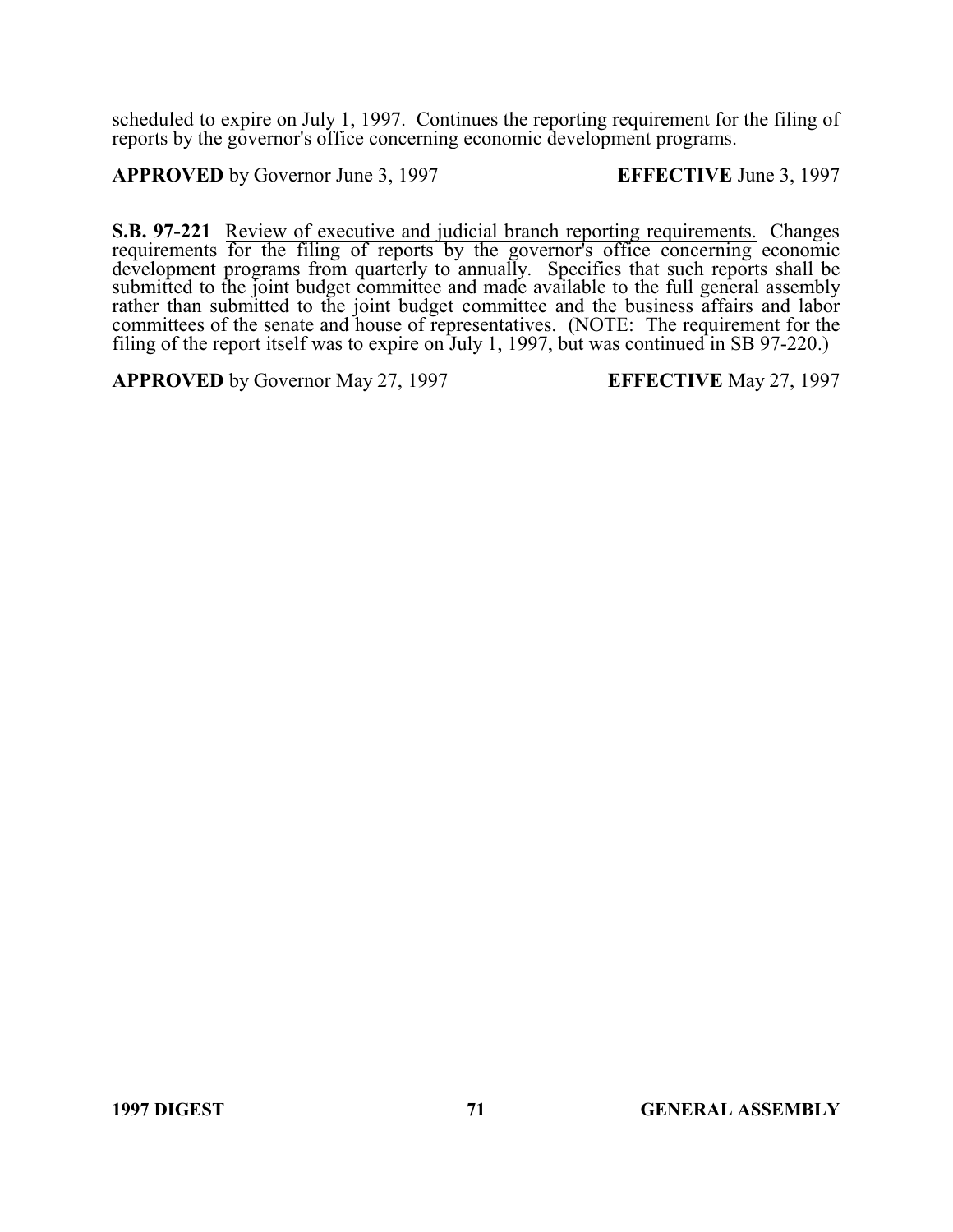# **GOVERNMENT - COUNTY**

**S.B. 97-10** Compensation of elected county officers. Fixes the salaries of county officers whose term of office begins on or after January 1, 1999. Repeals the statutory provision requiring category II counties with 5 persons serving on its board of county commissioners to apportion the compensation for county commissioners so that the aggregate amount of salaries is the same as if the county had 3 commissioners on the board. Changes the category classification of several counties for compensation purposes.

### **APPROVED** by Governor April 8, 1997 **EFFECTIVE** August 6, 1997

**NOTE:** This act was passed without a safety clause. It shall take effect at 12:01 a.m. on the day following the expiration of the ninety-day period after final adjournment of the general assembly that is allowed for submitting a referendum petition pursuant to article V, section 1 (3) of the state constitution; except that, if a referendum petition is filed against this act or an item, section, or part of this act within such period, then the act, item, section, or part, if approved by the people, shall take effect on the date of the official declaration of the vote thereon by proclamation of the governor.

**S.B. 97-21** County retirement plans - investment of funds - board composition. Sets forth the types of investments that can be made by a retirement board of a county officers' and employees' noninsured trust retirement plan of an individual county. Modifies the provisions governing the types of investments that can be made by a retirement board of a noninsured trust retirement plan of an association of counties. Provides that such investment limitations shall not apply to investments that are self directed by participants in said plan. Authorizes the inclusion of the following entities in a pension plan or system of retirement benefits established by a county or counties: county departments of health and social services; certain library districts located in whole or in part within those counties; and district attorneys' offices serving those counties. Specifies the composition requirements for boards of retirement of individual county retirement plans.

**APPROVED** by Governor March 28, 1997 **EFFECTIVE** March 28, 1997

**S.B. 97-212** County sheriffs - qualifications. Establishes qualification and training requirements for county sheriffs pursuant to the authority granted to the general assembly as a result of the approval by vote of section 8.5 of article XIV of the Colorado constitution at the November  $\frac{5}{3}$ , 1996, general election. Provides for the enforcement of such requirements, including the suspension of a sheriff's pay in the event such sheriff fails to comply with such requirements.

**APPROVED** by Governor May 21, 1997 **EFFECTIVE** May 21, 1997

**S.B. 97-217** Limitation on sales and use tax - exemption for additional county sales and use tax to fund health service district. Specifies that any additional increment of sales tax or use tax imposed by any category IV or category V county for the purpose of funding the operations of any health service district within such county is exempt from the 7% limitation on the total sales or use tax imposed by the state, counties, and municipalities. Limits the increment of such sales tax or use tax to a maximum rate of one percent. Allows the board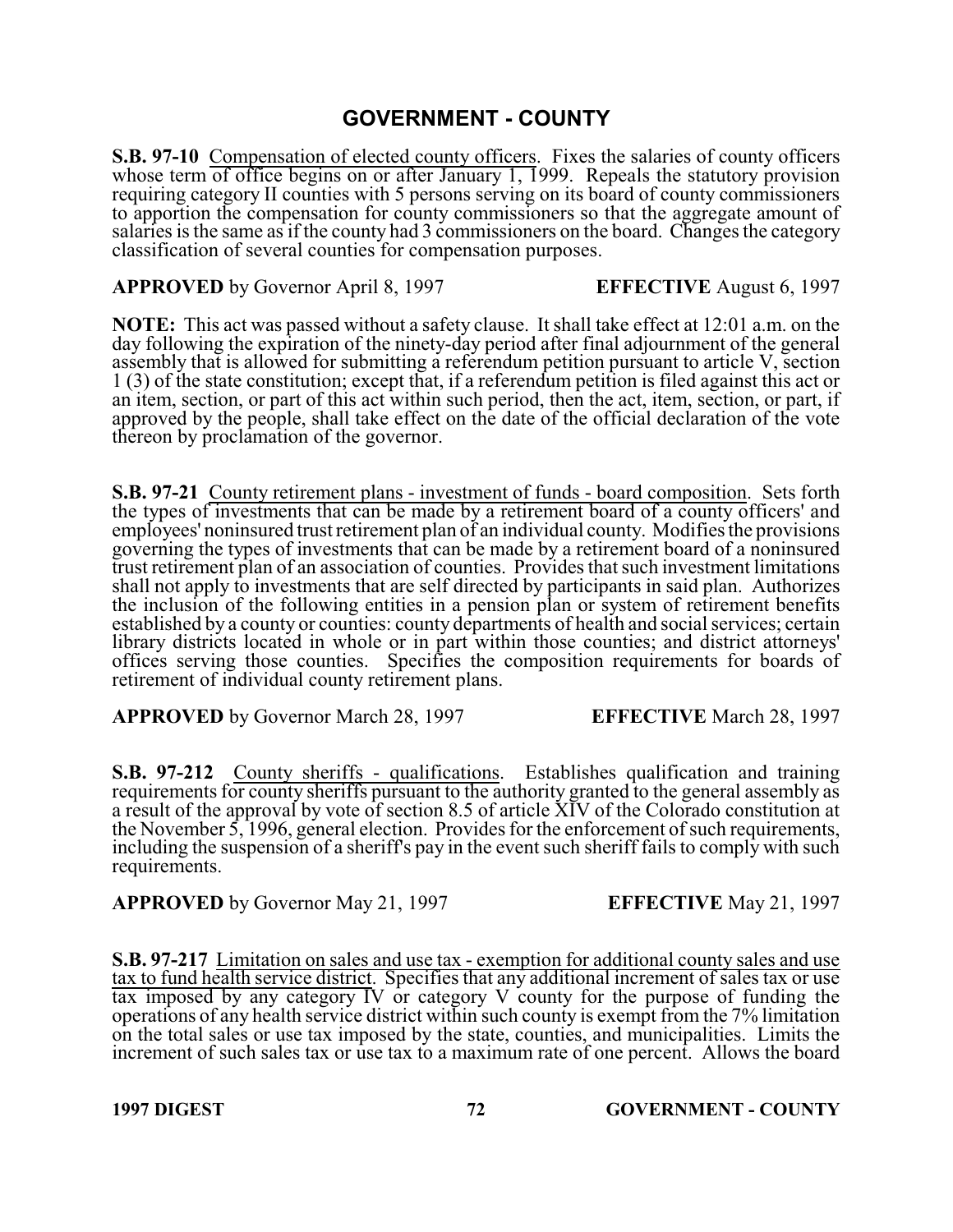of county commissioners to terminate any such tax after notice to the health service district and a public hearing thereon. Specifies that the termination date for any such tax is not less than 6 months after the board's decision.

**APPROVED** by Governor June 3, 1997 **EFFECTIVE** June 3, 1997

**H.B. 97-1026** Standards for documents filed in clerk and recorder's office. Requires documents recorded or filed with the county clerk and recorder to contain a top margin of at least one inch and a left, right, and bottom margin of at least ½ of an inch. Allows the clerk and recorder to refuse to record or file documents not conforming to the specified requirements. Until September 1, 1998, specifies that the requirement for the top margin does not apply to documents using forms on which space is provided for recording or filing information at the top margin of the document.

**APPROVED** by Governor April 8, 1997 **EFFECTIVE** September 1, 1997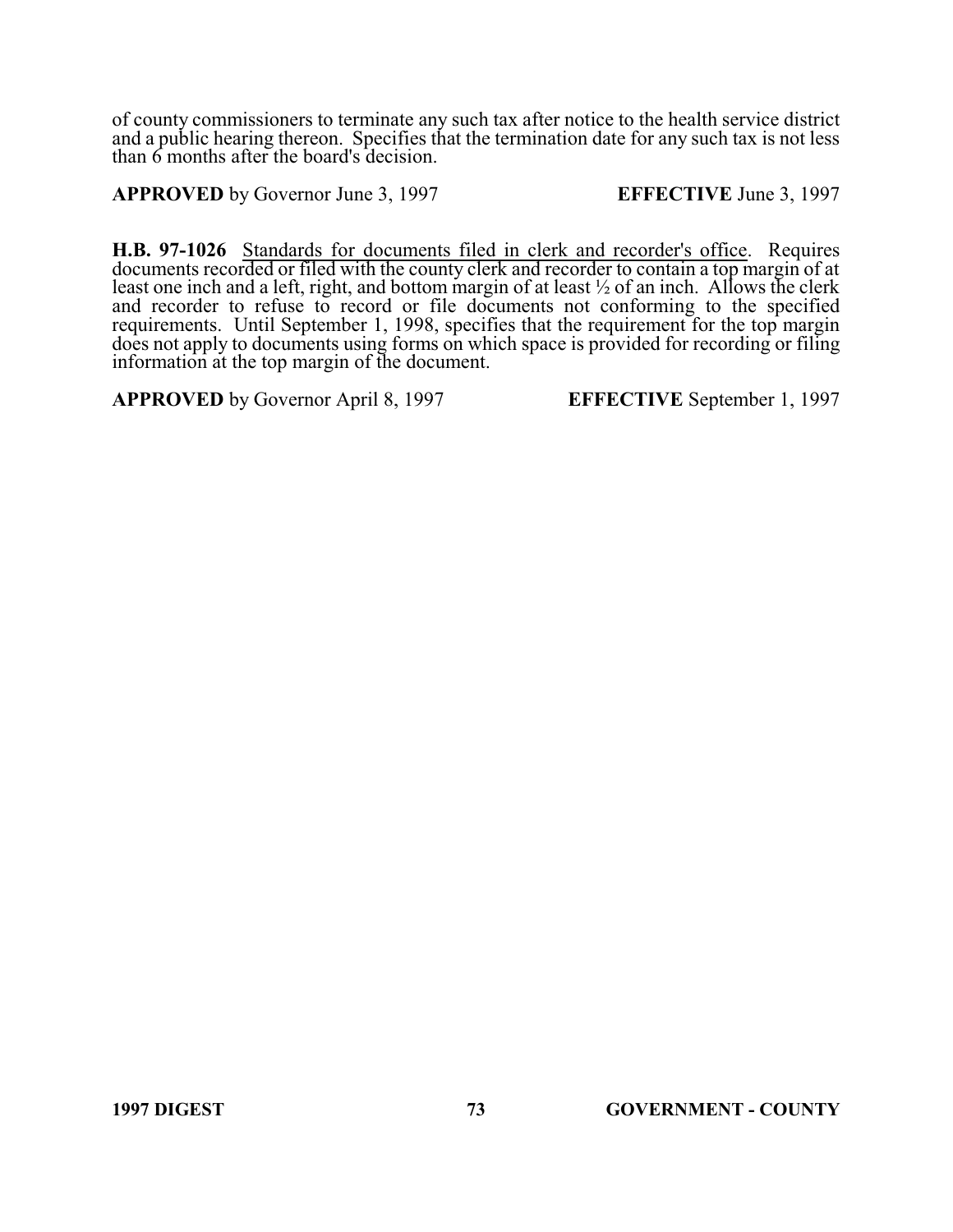# **GOVERNMENT - LOCAL**

**S.B. 97-47** Property rights - land use approvals - conditions - actions by landowners. Declares that the right to own and use private property is fundamental, citing constitutional provisions and disapproving the placement of burdens on individual property owners to achieve general public purposes. Declares the issue a matter of statewide concern.

Prohibits local governments, when imposing conditions upon land use approvals, from requiring a landowner to dedicate land to the public or pay a specific amount of money to a public entity except when:

- There is an essential nexus between the dedication or payment and a legitimate local government interest; and
- The dedication or payment is roughly proportional, both in nature and extent, to the impact of the owner's proposed use or development of the property.

Requires a local government to base any requirement for such dedication or payment on duly adopted standards that ensure rational and consistent application of the requirements.

Gives property owners the right to seek a court order relieving them of the duty of complying with a requirement for dedication of land or payment of money that does not meet the statutory standards. Places the burden of proof on the local governmental entity involved in any such action.

States that nothing in these provisions shall affect the ability to bring an action under existing eminent domain statutes or limit claims under constitutional due process guarantees, but requires an action under the act to be combined with any pending action under Rule 106(a)(4) of the Colorado Rules of Civil Procedure. States that the authority of local governments to regulate land use under other laws shall not be limited except as expressly provided in these provisions.

**VETOED** by Governor May 5, 1997

**S.B. 97-69** Sales and use tax - use of precinct locators for collection purposes. Allows public utilities to rely upon precinct locators when determining whether to collect local sales or use taxes. Defines "precinct locator" as the record maintained by a county clerk and recorder and used to determine the jurisdiction within which an address is located for voting purposes and, for commercial or industrial addresses, includes the record used to determine the jurisdiction within which an address is located for the purpose of remitting sales or use tax on motor vehicles.

Provides that no penalty or interest shall be charged and that no action for deficiency shall be maintained against a public utility if the public utility relied in good faith upon the most recently updated version of a precinct locator in making a determination as to whether to collect a particular local sales or use tax. Specifies that a public utility will not be exempt from penalties, interest, or an action for deficiency if the public utility was informed in writing prior to a taxable transaction that the precinct locator was inaccurate and the public utility was given correct information.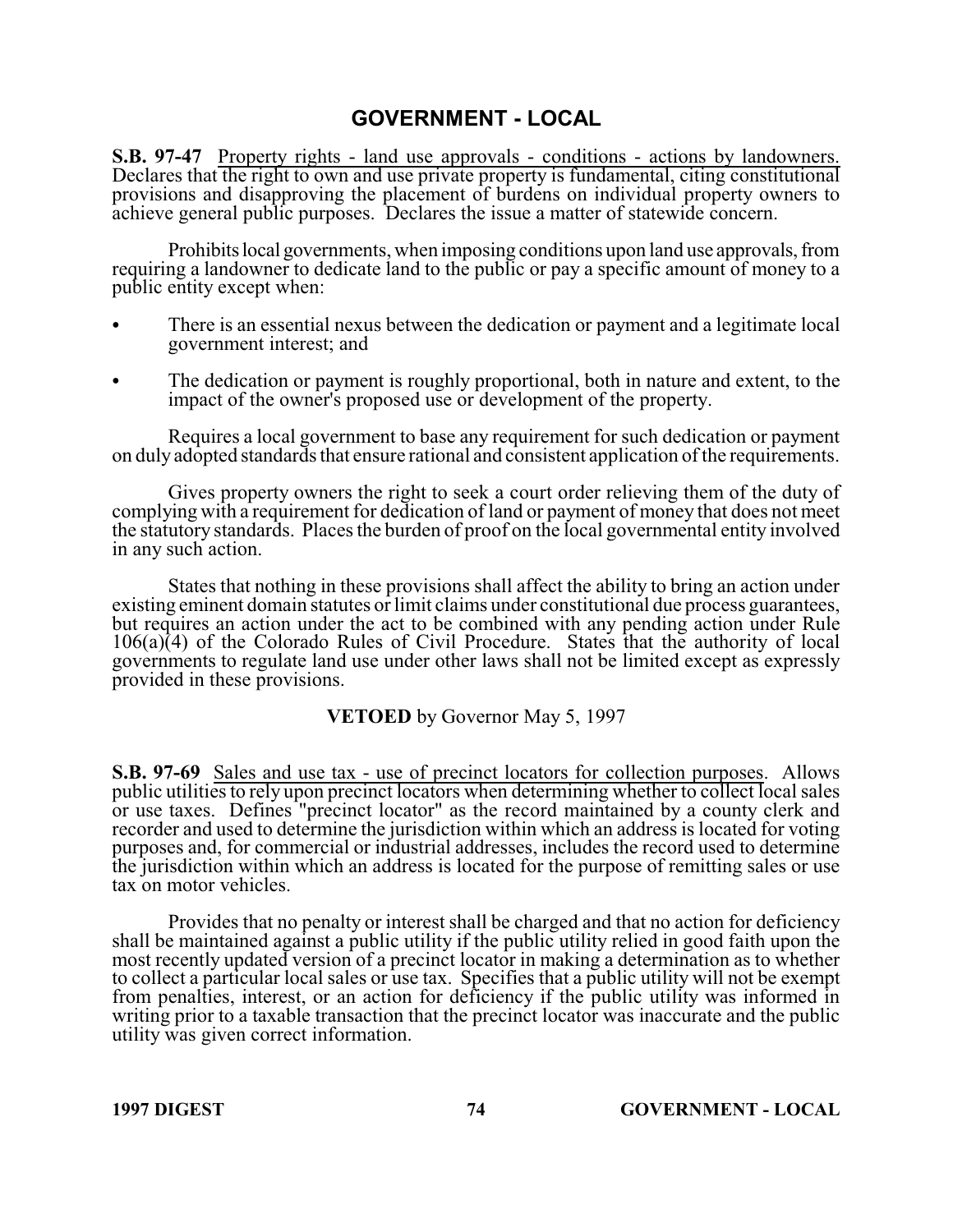**S.B. 97-132** Emergency services - 9-1-1 access - public safety answering points - funding mechanisms - charges for wireless carriers. Declares that dialing 9-1-1 is the most effective and familiar way the public has of seeking emergency assistance and that extending the availability of 9-1-1 service to users of wireless (e.g., cellular) phones is in the public interest.

Defines and directs the implementation of wireless automatic location identification (wireless ALI) and wireless automatic number identification (wireless ANI).

Authorizes local governments to impose a charge for the support of public safety answering points (PSAPs) on wireless communications access, in the same manner and subject to the same 70 cents-per-month cap as for the existing charge on wireline exchange access facilities. Requires parity between the charges imposed on wireless and wireline access. Removes the current prohibition on imposing such charges on more than 100 exchange access facilities within a governing body's jurisdiction.

Includes resellers in the definition of "service suppliers" who must collect and remit charges for the support of PSAPs. Limits expenditure of moneys collected through such charges to the purchase, installation, and maintenance of equipment and other directlyrelated costs of operating a PSAP, excluding personnel costs except in counties of 50,000 or less operating PSAPs under intergovernmental agreements.

Requires that wireless carriers and basic emergency service providers (BESPs) be reimbursed for the equipment they must purchase to provide wireless ANI and wireless ALI at the request of local governments.

Grants BESPs and service suppliers, and their employees and agents, immunity from liability for violations of privacy, personal injury, and other claims arising out of the operation of PSAPs except where injury is caused through intentional or grossly negligent conduct.

**APPROVED** by Governor April 30, 1997 **EFFECTIVE** April 30, 1997

**H.B. 97-1093** Local government master plans. Provides that in creating the master plan of a county or region, the county or regional planning commission may take into consideration the availability of affordable housing within the county or region. Encourages counties to examine regulatory impediments to the development of affordable housing. Declares that county, regional, and municipal master plans are advisory only. Allows counties or regional planning commissions to include in their master plans designated utilitycorridors to facilitate the provision of utilities to all developments in the county or region. Adds affordable housing to the list of considerations that a municipal planning commission is to take into account when preparing a master plan.

**APPROVED** by Governor April 24, 1997 **EFFECTIVE** April 24, 1997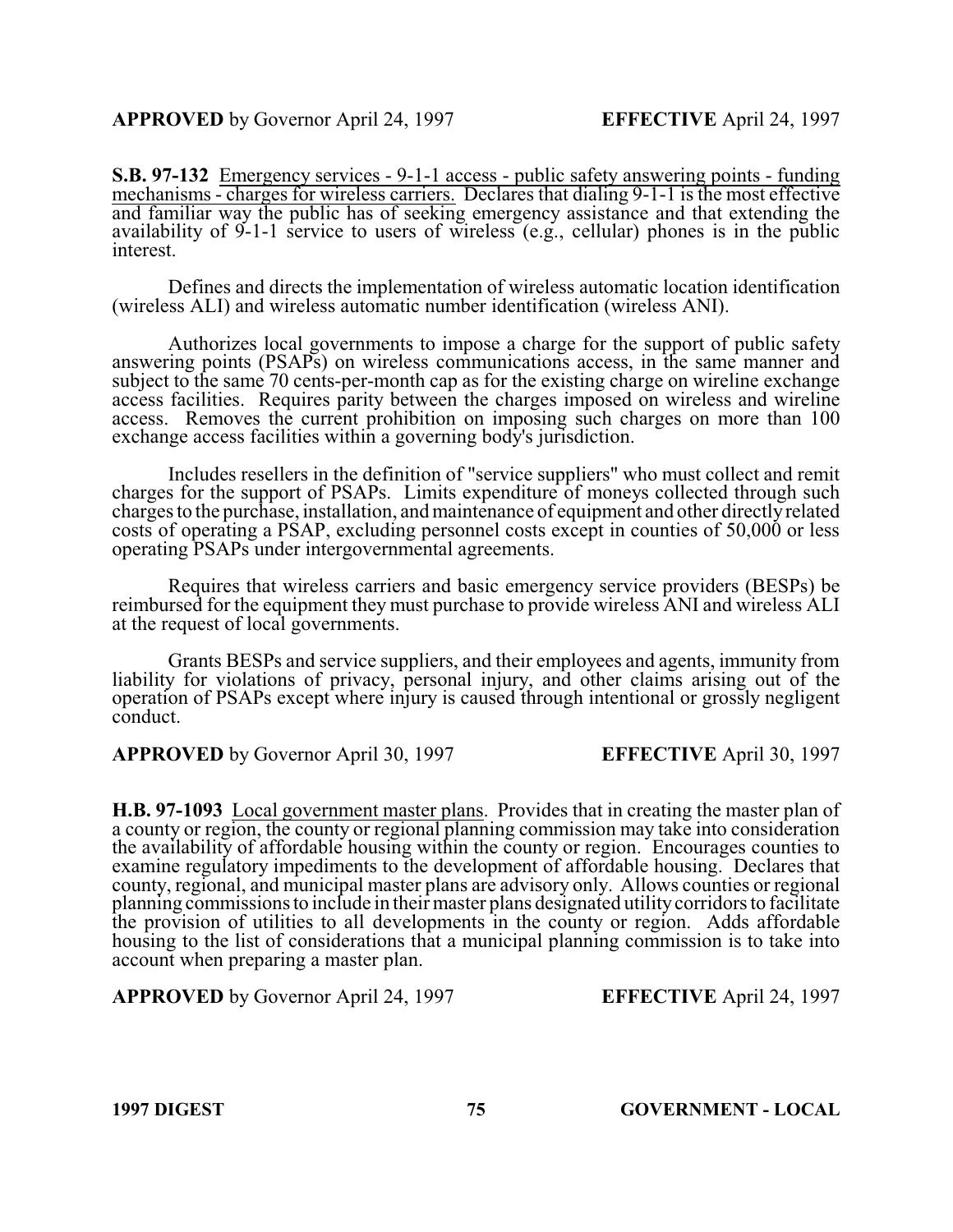# **GOVERNMENT - MUNICIPAL**

**S.B. 97-166** Volunteer firefighter pensions - benefits for retired volunteer firefighter returning to active service. Allows a retired volunteer firefighter, subsequent to retirement, to serve as a volunteer firefighter of a fire department when a governing body of a municipality, fire protection district, or county improvement district determines that the fire department is in need of additional volunteer firefighters. Allows such retiree returning to active service as a volunteer firefighter to continue to receive pension benefits from the volunteer firefighter pension fund. During the period such retiree is receiving a pension and acting as an active volunteer firefighter, prohibits the retiree fromreceiving service credit for the purpose of increasing such pension. Specifies that such retiree returning to active service is considered an employee for purposes of the "Worker's Compensation Act of Colorado".

**APPROVED** by Governor March 28, 1997 **EFFECTIVE** March 28, 1997

**H.B. 97-1006** Fire and police pensions - management of assets. Authorizes the trustees of the following fire and police pension plans and funds to manage and invest plan and fund assets pursuant to the "Uniform Prudent Investor Act":

- C Old hire pension plans that are not affiliated with the fire and police pension association.
- Exempt alternative plans that are not affiliated with the fire and police pension association.
- The fire and police members' benefit fund.
- The fire and police members' statewide money purchase plan benefit fund.
- Withdrawn local alternative pension plans.
- The fire and police members' money purchase plan benefit fund.

In conformance with this authorization, deletes specific provisions relating to trustee investment of plan and fund assets, delegation of investment authority, and employment of investment counselors.

Replaces the specified investment options the board of the fire and police pension association may offer members of money purchase plans and the trustees of a locally administered and financed alternative plan may offer participants with a requirement that the board or trustees select at least 3 investment alternatives fromwhich members or participants may choose.

Relocates the provision specifying that the board of the fire and police pension association, in connection with managing the assets of the fire and police members' benefit fund, is not precluded from forming a tax-exempt corporation for ownership of investments in real property. Extends such authority to the board in connection with the money purchase plan benefit fund.

**APPROVED** by Governor March 13, 1997 **EFFECTIVE** March 13, 1997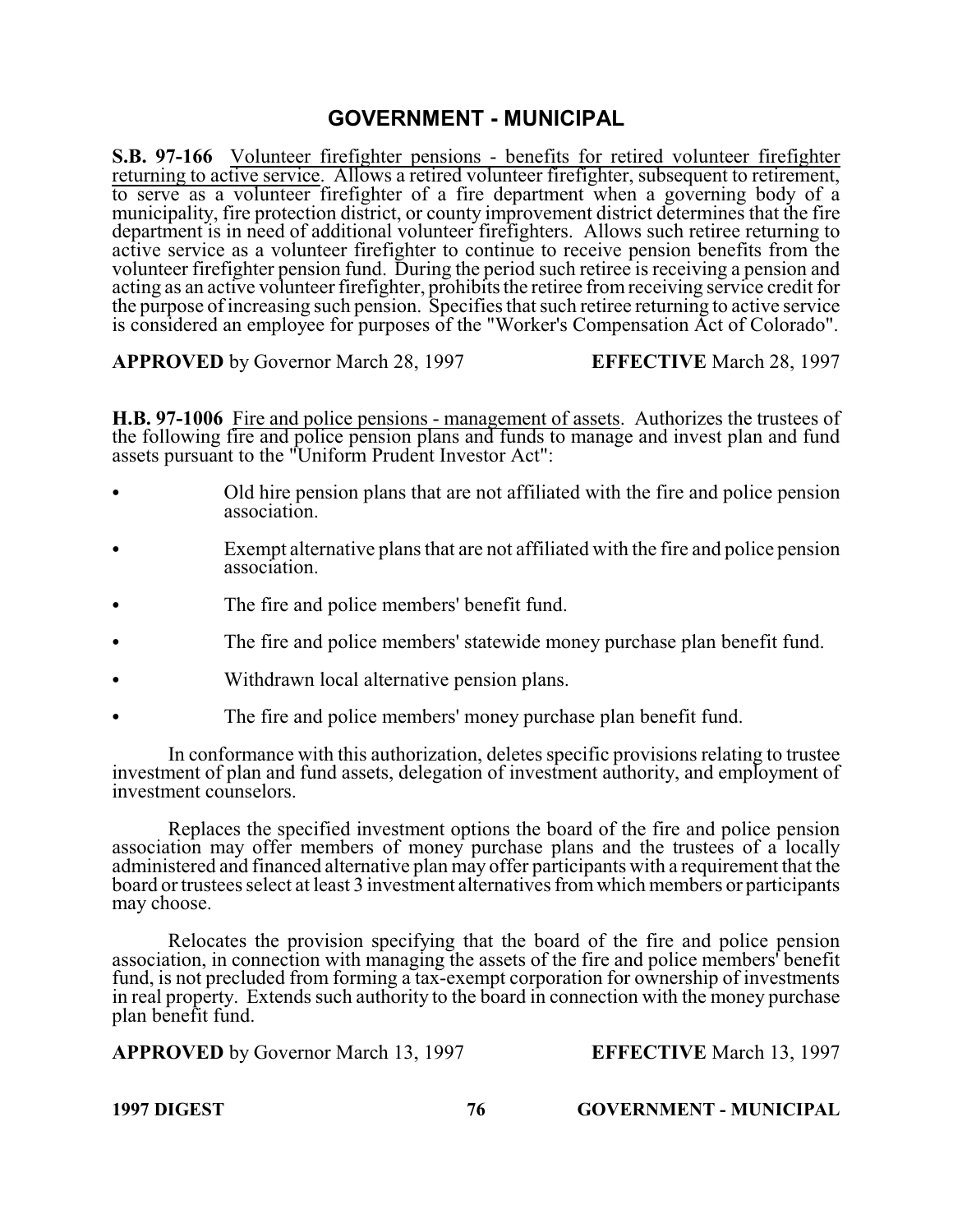**H.B. 97-1022** Fire and police pensions - old hire pension plans - use of excess funds. Where no active employees are participating in an old hire pension plan, authorizes employers to use the excess balance in the old hire pension plan fund for contributions to certain new hire pension plans, for contributions under the federal social security laws, for law enforcement-related purposes, or for any other use as determined by the employer. Requires employers to maintain the old hire pension plan fund at a level equal to at least twice the amount necessary to fund the benefit liabilities of any persons continuing to receive benefits from the fund. Defines "excess balance" as the amount in the fund exceeding that level. Requires the actuary of the old hire pension plan to determine the excess balance of the plan fund by utilizing assumptions approved by the fire and police pension association board of directors.

Where no active employees are participating in an old hire pension plan and the plan provides no cost-of-living benefit to persons receiving benefits from the plan fund, allows the board of trustees of the firefighters' or police officers' old hire pension fund to use the assets in the plan fund to purchase annuities in amounts sufficient to pay for any required benefits to persons receiving benefits from the plan fund. If such annuities are purchased, allows an employer, by resolution, to authorize the use of any additional funds remaining in the plan fund after such purchase for contributions to certain new hire pension plans, for contributions under the federal social security laws, for law enforcement-related purposes, or for any other use as determined by the employer. Limits the types of insurance companies from which such annuities may be purchased. Specifies that the employer remains liable for any required benefit payments to persons for whom such annuities were purchased in case of any default on the payment of benefits resulting from the purchase of such annuities.

If an old hire pension plan fund does not provide any type of cost-of-living benefit to persons receiving benefits from the plan fund, requires the assets in the plan fund to be used to provide an annual adjustment to the pension benefits for such persons prior to using the excess balance of an old hire pension plan fund for contributions to certain new hire pension plans, for contributions under the federal social security laws, for law enforcement-related purposes, or for any other use as determined by the employer and prior to purchasing annuities to pay for required benefits. Specifies the manner in which the minimum annual adjustment is calculated.

Applies to old hire pension plans existing on or after July 1, 1997.

**APPROVED** by Governor March 20, 1997 **EFFECTIVE** July 1, 1997

**H.B. 97-1099** Municipal annexation. Clarifies the prohibition on certain annexations of enclaves by prohibiting annexation of an enclave if any part of the municipal boundary or territory surrounding the enclave consists of public rights-of-way rather than "solely" of such rights-of-ways. Specifies that no enclave may be annexed if any part of the territory surrounding the enclave was annexed since December 19, 1980, without compliance with the state constitution. Deletes a provision regarding annexation of unincorporated areas having more than 2/3rds contiguity for 3 years in conformance with state constitutional requirements. Conforms the provision on judicial review of annexation of an enclave to these changes.

Provides that no power of attorney providing the consent of a landowner to be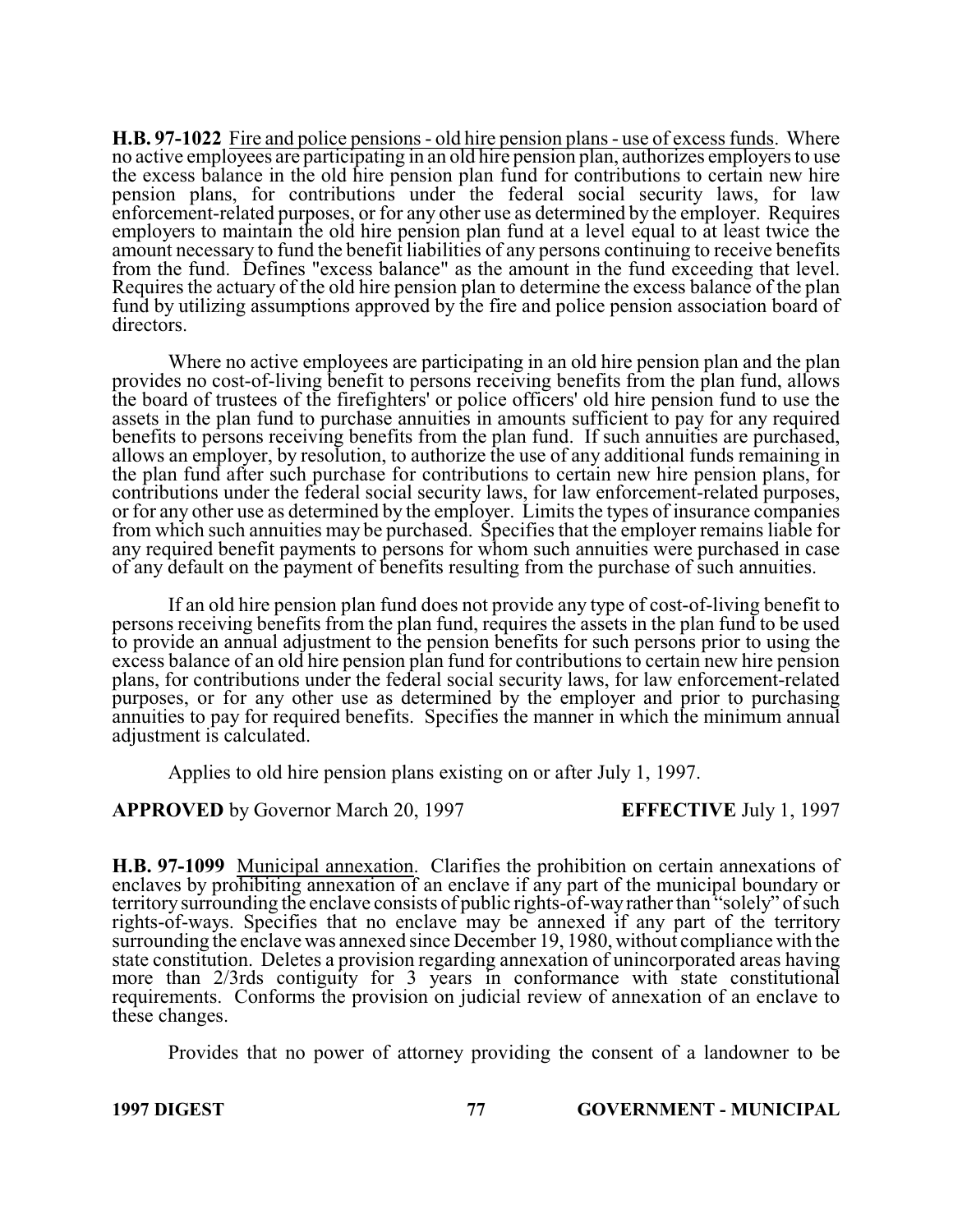annexed pursuant to a petition for annexation or petition for annexation election shall be valid for a term of more than 5 years and that no power of attorney executed before the effective date of this act is valid for a term of more than 5 years after that date.

**APPROVED** by Governor May 27, 1997 **EFFECTIVE** May 27, 1997

**H.B. 97-1111** Volunteer firefighter pensions - postretirement increases - state contribution. Whenever the board of trustees of the volunteer firefighter pension fund increases the retirement pension benefits paid to volunteer firefighters over the age of 50 with 20 years of service, permits such increase to be applied to the pension benefits of volunteer firefighters receiving such benefits at the time of such increase. Allows the pro rata share of such increase to be applied to the pension benefits of volunteer firefighters over the age of 50 with 10 years of service receiving such benefits at the time of such increase. Whenever the board elects to apply any such increase, requires the board to apply such increase to the retirement pension of all retired volunteer firefighters in a fire department who are eligible for such increase. Requires any actuarial review of retirement pension benefit payments to include the cost of any such increase. Specifies the amount of state contributions to be received by a municipality, fire protection district, or county improvement district that was levying a property tax equal to or less than  $\frac{1}{2}$  mill before July 1, 1997, and that subsequently increases its mill levy, appropriation, or contributions to pay for any such increase.

**APPROVED** by Governor May 22, 1997 **EFFECTIVE** May 22, 1997

**H.B. 97-1213** Fire and police pensions - supplemental disability benefit program. Under the law relating to benefits provided under pension plans for police officers and firefighters, permits an increase in annual disability benefits for total and occupational disabilities if the member participates in a supplemental disability benefit program.

Authorizes the fire and police pension association board to establish a supplemental disability benefit program. Specifies the members who may participate in the program and when the election to participate may be made. Describes the levels of supplemental benefits. Provides how the cost of funding is determined and that such cost is payable by members. Makes benefits under the program eligible for annual cost-of-living adjustments.

Specifies treatment of members who elect an optional form of payment. Exempts supplemental benefits from certain reductions of disability benefits. Requires enrollment in the program at the time of applying for the supplemental benefits in order to receive those benefits. Makes members with preexisting conditions at the time of enrollment ineligible for such benefits.

### **APPROVED** by Governor April 6, 1997 **EFFECTIVE** August 6, 1997

**NOTE:** This act was passed without a safety clause. It shall take effect at 12:01 a.m. on the day following the expiration of the ninety-day period after final adjournment of the general assembly that is allowed for submitting a referendum petition pursuant to article V, section 1 (3) of the state constitution; except that, if a referendum petition is filed against this act or an item, section, or part of this act within such period, then the act, item, section, or part, if approved by the people, shall take effect on the date of the official declaration of the vote thereon by proclamation of the governor.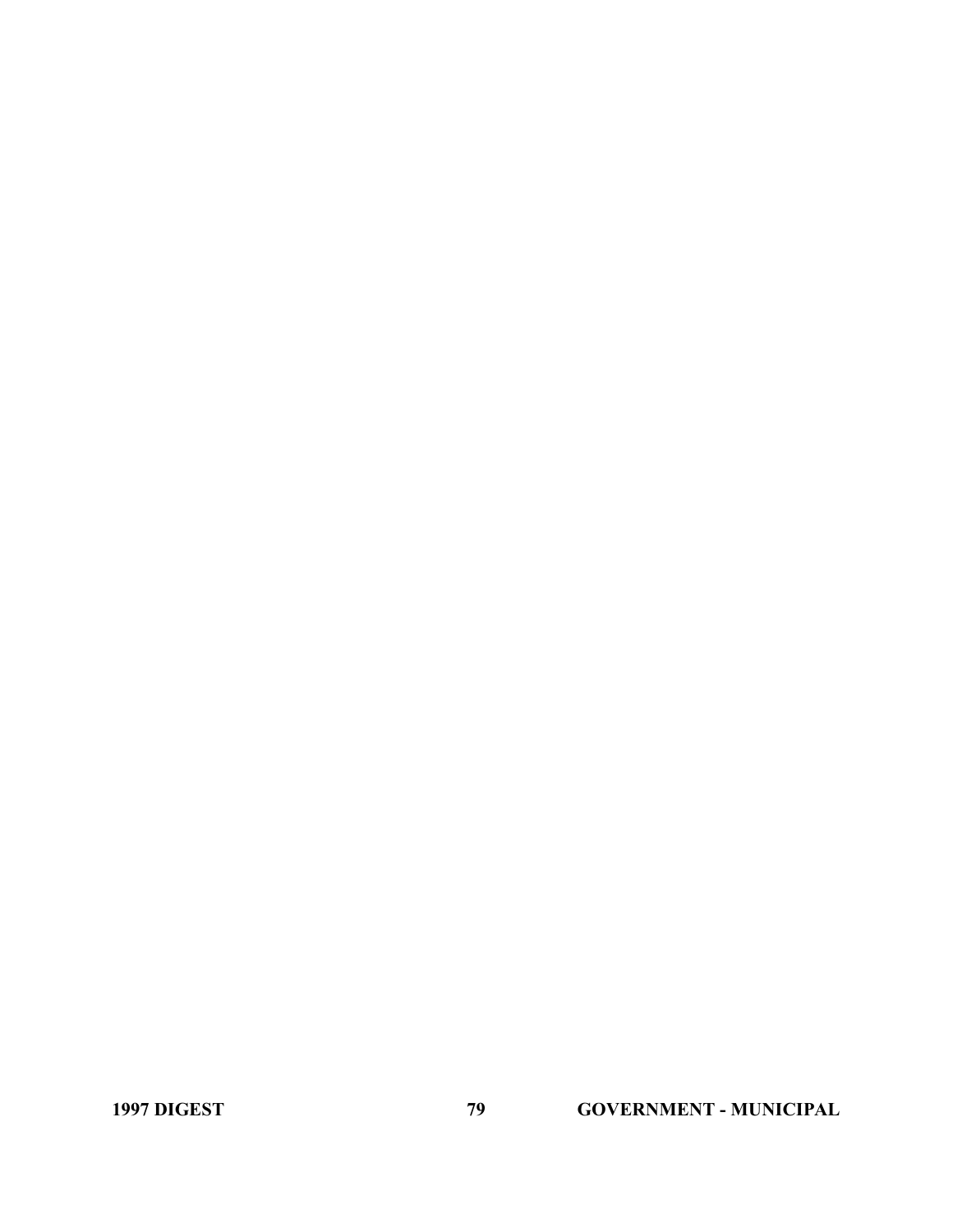# **GOVERNMENT - SPECIAL DISTRICTS**

**S.B. 97-55** Regional transportation district - sales tax rate increase - voter approval. Authorizes the regional transportation district board to increase the sales tax rate of the district by four-tenths of one percent, from six-tenths of one percent to one percent. Provides that the increased rate shall be levied upon the same transactions as the state sales tax; except that such sales tax rate shall also be levied upon the purchases of machinery and machine tools.

Requires the board to submit the sales tax rate increase to the eligible electors of the district upon the board receiving a petition signed by 5% of the eligible electors of the district or upon the board adopting a resolution. Specifies that the question may only be submitted to the voters once and that the question must be submitted on or before December 31, 1998. Provides the form of the question to be submitted to the voters, which provides that the district debt's maybe increased, with the bond proceeds and all remaining revenues generated by the sales tax increase after repaying the bond obligations to be used for the construction and operation of mass transit improvements specified in the "guide the ride plan" adopted by the board on or before July 1, 1997. Provides that the ballot question and title may be modified only to the extent necessary to conform to the requirements of a court decision regarding the ballot question or title.

Provides requirements for petitions and incorporates other petition requirements from the "Uniform Election Code of 1992". Restricts the use of public moneys to urge electors to vote in favor of or against an increase in the district's sales tax rate.

Requires the board to levy any increase in sales tax commencing January 1 of the year immediately following the year in which the voters approve the increase. Reduces the rate of sales tax collected by the district by two-tenths of one percent when the improvements specified in the "guide the ride" plan are completed and all bonds to be repaid by the increased rate have been repaid.

Appropriates \$23,904 of the moneys received fromthe regional transportation district to the department of revenue for the implementation of this act, to be expended only if the district's sales tax rate is increased.

**APPROVED** by Governor May 20, 1997 **EFFECTIVE** May 20, 1997

**S.B. 97-138** Special district boundary alterations - approval. Stipulates that, in order for a special district to alter its boundaries to include additional real property located in a city and county other than a county whose governing body adopted a resolution of approval for the original special district service plan, the governing body of the city and county in which the additional real property will be located must also adopt a resolution of approval or waive its right to require such resolution.

**APPROVED** by Governor April 14, 1997 **EFFECTIVE** April 14, 1997

**S.B. 97-230** Metropolitan football stadium district - renovation of Mile High stadium. Provides the board of the metropolitan football stadium district with the authority to consider

### **1997 DIGEST 80 GOVERNMENT - SPECIAL DISTRICTS**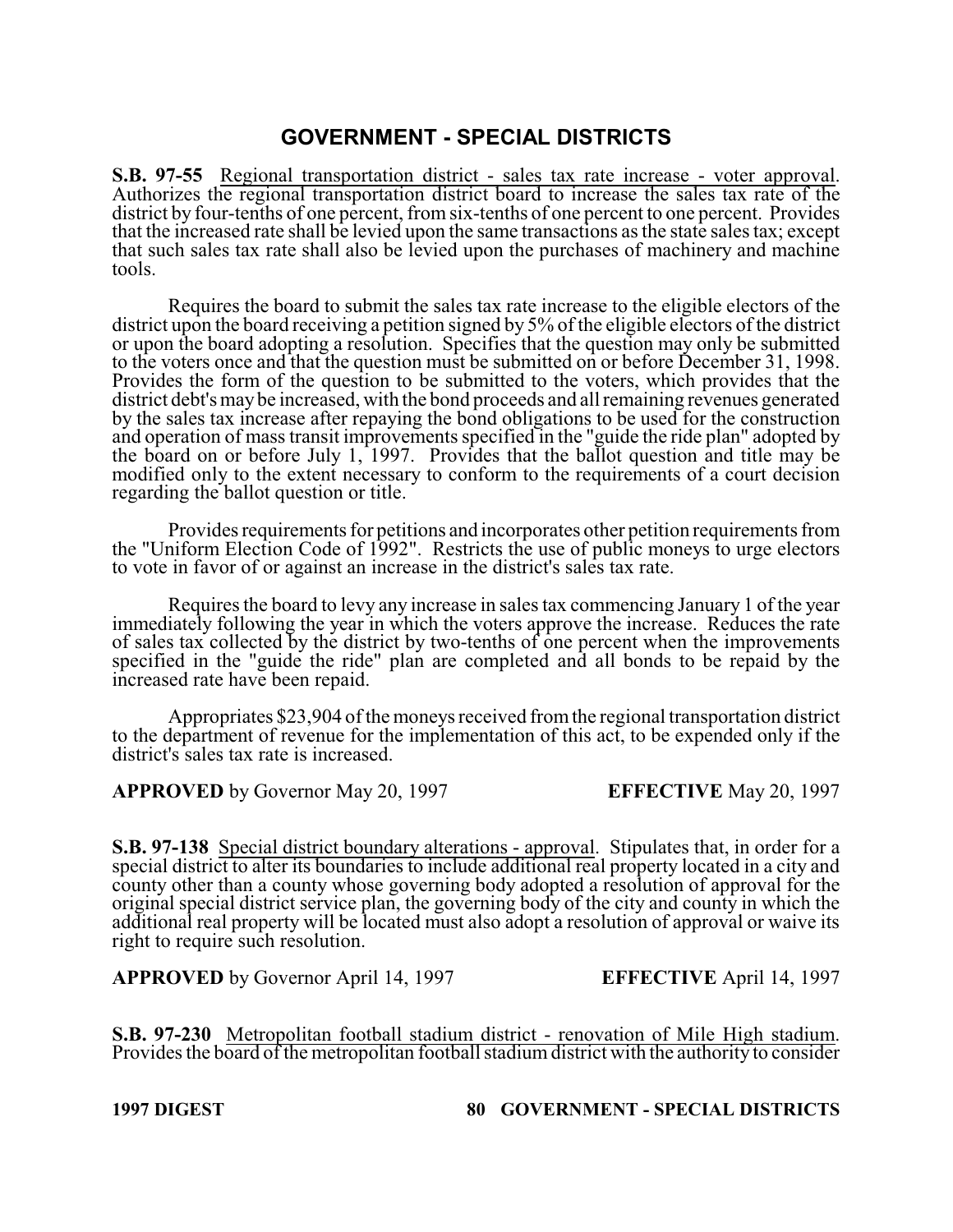and determine whether it is more cost effective and economically viable to maintain and repair Mile High stadium, renovate Mile High stadium, or construct a new stadium. Specifies that "renovate" means a substantial addition to or to substantially remodel, redevelop, or otherwise improve the stadium so that it meets criteria established by the board as well as criteria that may be established by the national football league.

Provides the board with comparable authority and duties when renovating Mile High stadium as it would have when constructing a new stadium, including the authority to lease the renovated stadium, share revenues generated from the stadium, plan, design, operate, and maintain the renovated stadium, and spend sales tax revenues if the renovation is approved by the voters. Requires the franchise to be responsible for the same share of costs of the renovation as if a new stadium were built. Requires the football stadium site selection commission to consider the Mile High stadium site.

**APPROVED** by Governor June 3, 1997 **EFFECTIVE** June 3, 1997

**H.B. 97-1047** Regional transportation district - provision of goods and services at transfer facilities. Allows RTD to negotiate and enter into agreements to provide retail and commercial goods and services at park-n-rides, bus terminals, light rail stations, and other transfer facilities owned or operated bythe district. Prohibits RTD itself fromproviding such goods and services.

Requires private individuals and entities selling goods or services at transfer facilities to pay rent to RTD at fair market value. Allows RTD to receive services or capital improvements in lieu of rental payments.

Prohibits the use of transfer facilities for the provision of goods or services if the use reduces transit services, the availability of public parking, or results in a competitive disadvantage to a private business near the facility.

Makes the development of transfer facilities to provide goods and services subject to local laws, ordinances, and regulations, including planning and zoning regulations.

**APPROVED** by Governor April 19, 1997 **EFFECTIVE** April 19, 1997

**H.B. 97-1339** Overlapping special or metropolitan districts - authority to provide the same service. Allows a special or metropolitan district that overlaps an existing special or metropolitan district to provide the same service as the existing special or metropolitan district when:

- Provision of such service is included in the service plan of the overlapping district, as approved by the appropriate local governmental body;
- The improvements of facilities to be financed, established, or operated by the overlapping district do not duplicate or interfere with those planned or provided by the existing special or metropolitan district;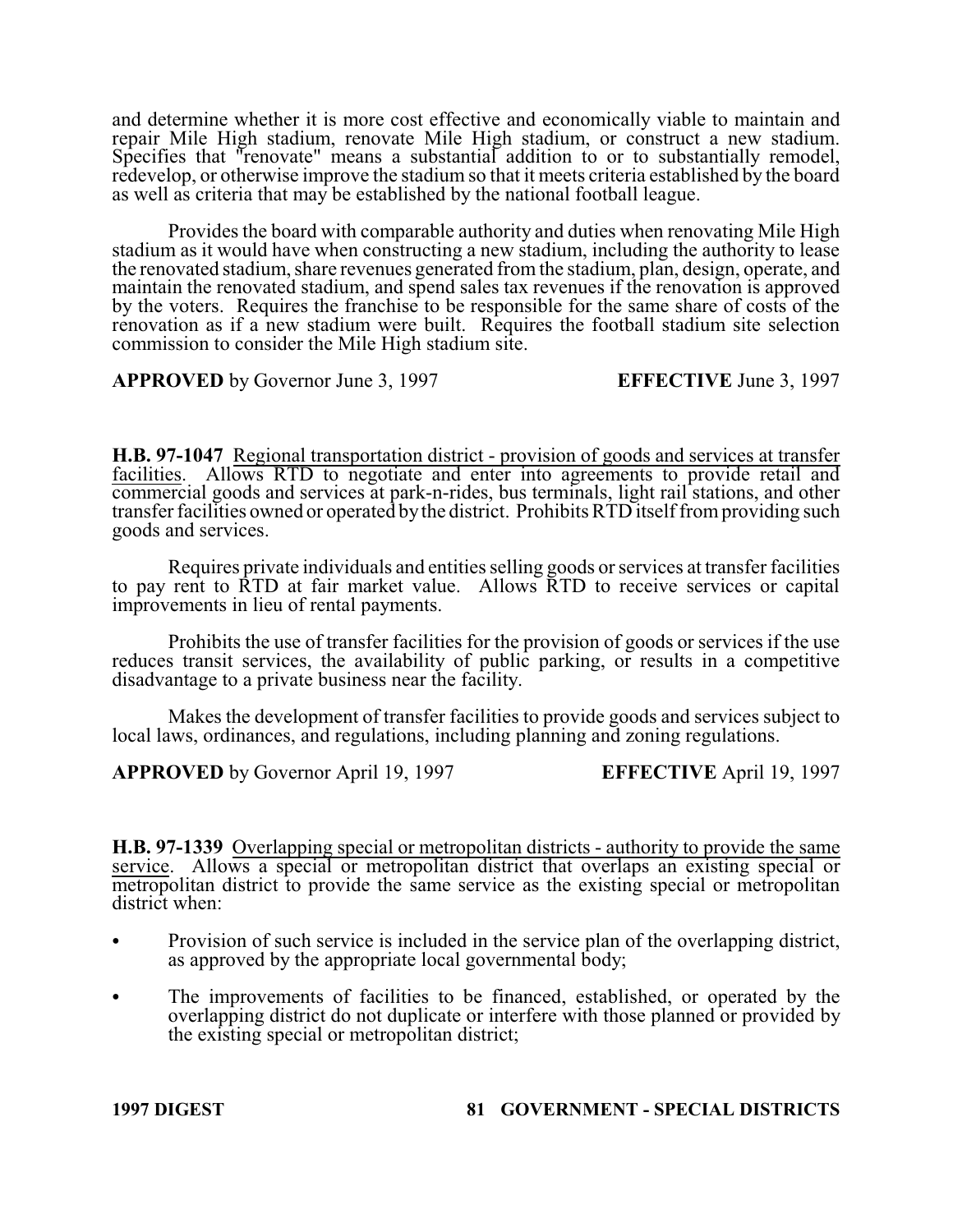• The board of directors of any special district or metropolitan district authorized to provide a service within the boundaries of the overlapping area consents to the overlapping district providing the same service.

**APPROVED** by Governor June 3, 1997 **EFFECTIVE** June 3, 1997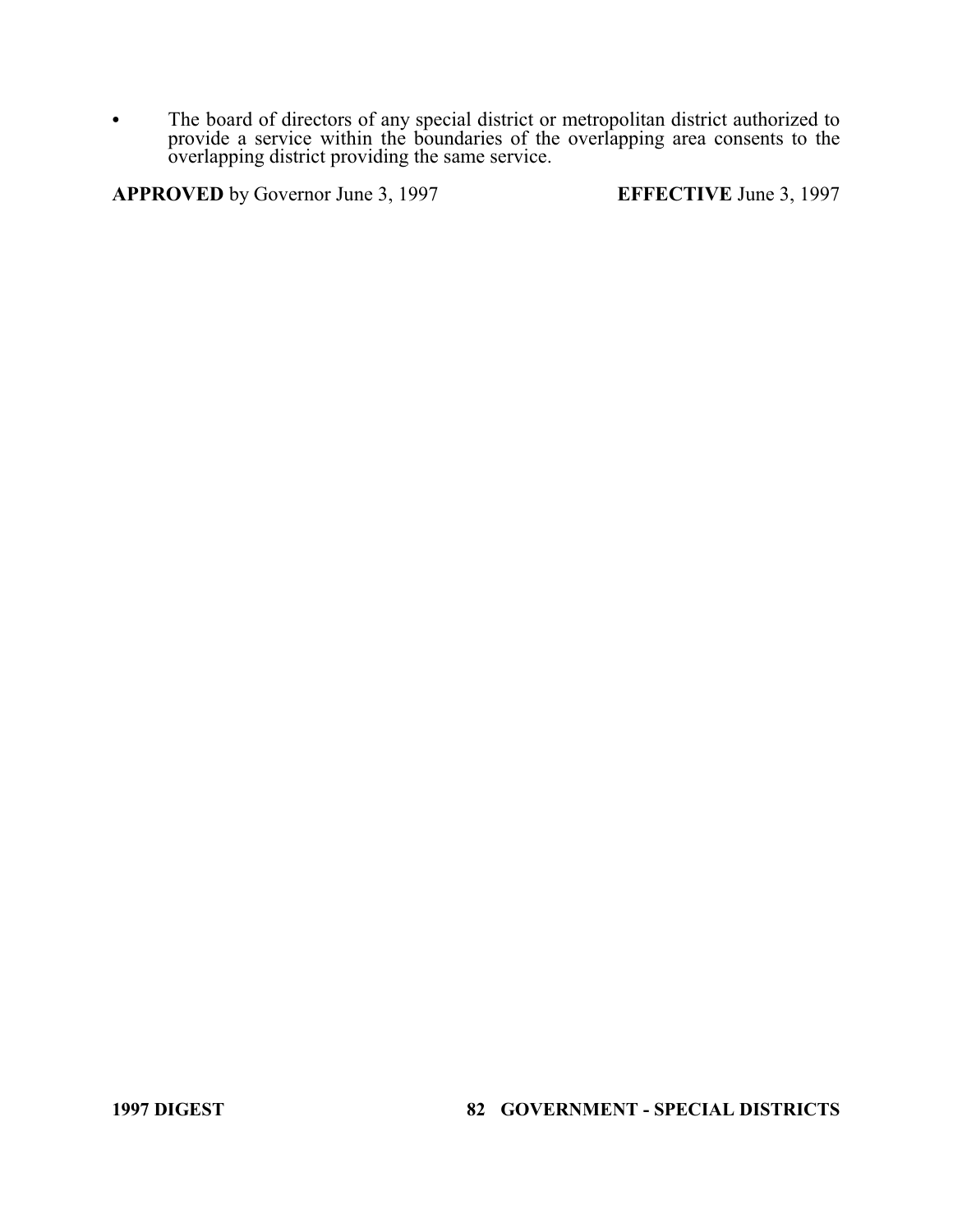# **GOVERNMENT - STATE**

**S.B. 97-16** Nonprofit entities created or supported by state agencies or state-level authorities - reporting and auditing requirements. Allows a state agency or an employee or agent thereof to create a nonprofit entity, under the agency's control, to carry out the governmental functions of the agency only if the agency possesses specific statutory authority for creating such a nonprofit entity. Exempts certain existing nonprofit entities from this requirement. Specifies that the requirement does not limit certain activities of state-supported institutions of higher education and of the Colorado postsecondary educational facilities authority. By September 1, 1997, requires each state agency to provide to the state auditor a list of all such nonprofit entities created by such agency and in existence on July 1, 1997, along with a copy of each nonprofit entity's most recent annual audit report or financial statement.

Specifies that such nonprofit entities created by a state agency, with the exception of certain nonprofit entities created by the board of regents of the university of Colorado, are subject to annual audits by the state auditor. Specifies that certain capital financing activities of a nonprofit entity created for the sole benefit of one or more state-supported institutions of higher education are subject to the same audit requirements currentlyimposed for gifts and bequests received by such entities.

Allows a state-supported institution of higher education intending to establish a nonprofit entity to seek approval for such creation from the Colorado commission on higher education in lieu of obtaining statutory authority therefor. Prior to granting such approval, requires the commission to seek and consider recommendations from the legislative audit committee regarding such approval.

Beginning July 1, 1997, requires certain statutorily-created authorities intending to create or participate in the creation of a nonprofit entity to file a statement of intent with the state auditor. Specifies the required contents of such statement and when it should be filed. For fiscal years ending after June 30, 1997, requires such authorities to report in its annual financial audit report the annual financial activities of any nonprofit entity created.

Specifies that any nonprofit entity supported by or established by or on behalf of a state agency may not be an agency or department of state government and may not be subject to any provisions of law affecting only governmental or public entities. Exempts the state from responsibility for any debt or liability incurred by any such entity.

## **VETOED** by Governor June 5, 1997

**S.B. 97-59** Open meetings - list of finalists for chief executive officer - public notice. Requires state and local public bodies to make public the list of finalists being considered for a chief executive officer position no later than 14 days before appointing or employing someone to fill the position rather than no later than 14 days before conducting the first interview for the position.

## **APPROVED** April 14, 1997 **EFFECTIVE** April 14, 1997

**S.B. 97-80** State employees - protections from retaliation for disclosure of information complaints filed with state personnel board. States that, under the state whistle blower law,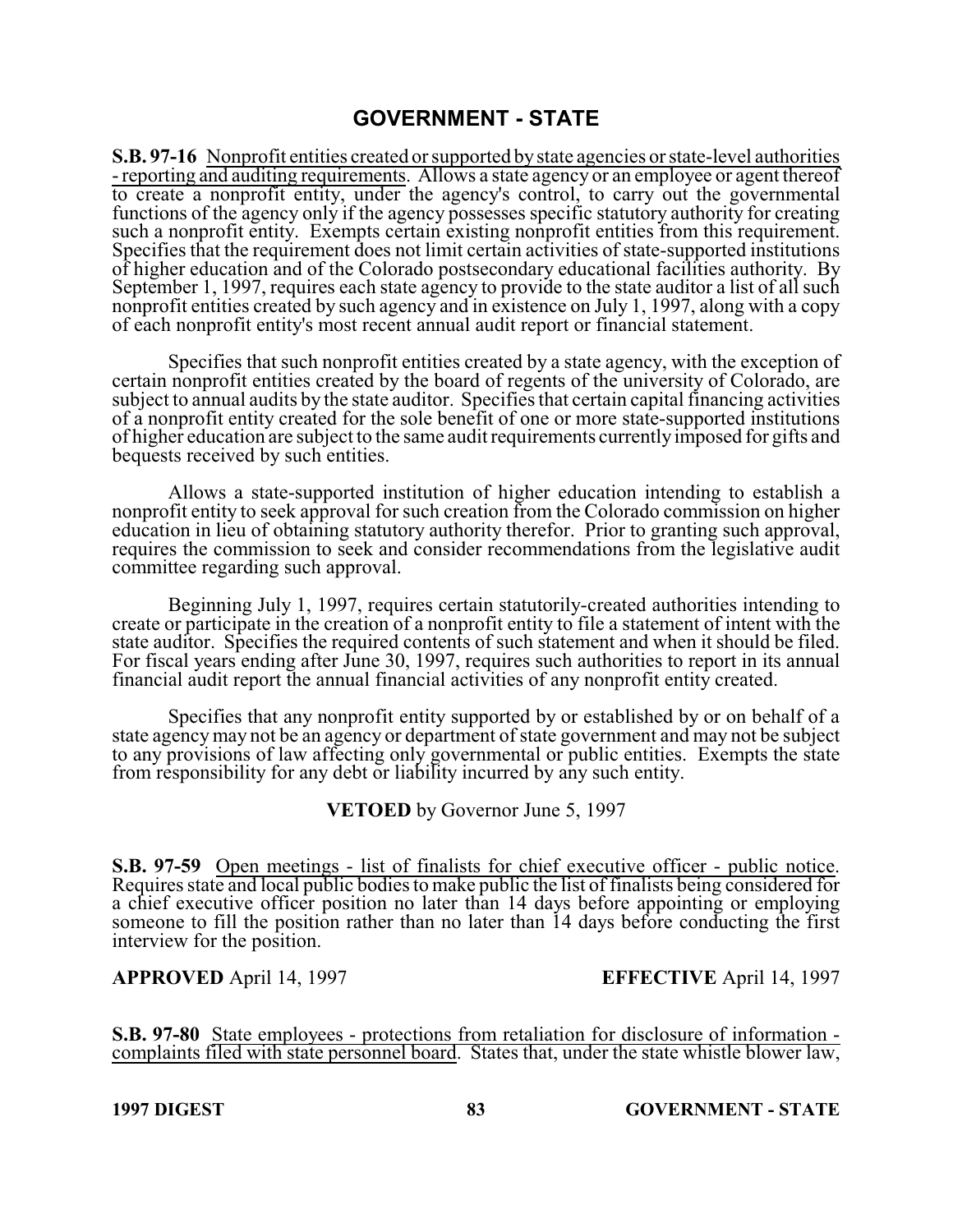a written complaint by an employee in the state personnel system alleging retaliation for the employee's disclosure of information filed on or after July 1, 1997, must be filed with the state personnel board within 30 days after the employee knows or should have known of a disciplinary action against the employee.

Requires the state personnel board to:

- Provide the employee with written notice within 10 days of receipt of the complaint that the complaint has been received and docketed, that the investigation of the charges has commenced, and that specifies the process for reviewing the complaint;
- Provide a copy of the complaint to the appropriate state agency within 10 days after the board's receipt thereof;
- Commence an investigation of the charges made by the employee within 50 days after the date the complaint was filed;
- Complete such investigation within 45 days after the commencement thereof;
- Mail a copy of the investigator's report to the employee and affected state agency within 5 days after the board's receipt thereof;
- Set the matter for hearing to commence not later than 45 days after the board's receipt of a petition by an appointing authority or supervisor or the completion of any ongoing investigation related to other allegations of the employee, whichever is later;
- Order the appropriate relief within 30 days of a determination in favor of the aggrieved employee, including reimbursement of court costs and attorney fees, if any;
- Provide a copy of any disciplinary action assessed against an employee's supervisor or appointing authority that was found to have violated the state whistle blower law; and
- Promulgate rules establishing the procedures for filing such complaints and identifying the rights and obligations of employees under the state whistle blower law.

Requires the affected state agency to respond to a complaint within 45 days of the filing thereof. Allows a hearing date to be continued once only for good cause shown for no longer than 45 days with the approval of the state personnel board. Specifies that any hearing conducted under the state whistle blower law should take precedence over any other matter pending before the board. Allows an employee to assert a defense that a disciplinary action was initiated in violation of the state whistle blower law in any grievance or appeal before the state personnel board rather than to assert the defense in only a disciplinary proceeding before the board. Specifies that the failure to raise any such defense precludes any subsequent cause of action for a violation of the state whistle blower law arising out of the same set of facts at issue in the grievance or appeal.

Changes the penalty for an appointing authority or a supervisor engaging in retaliatory conduct from causing an entry in the authority's or supervisor's personnel record to receiving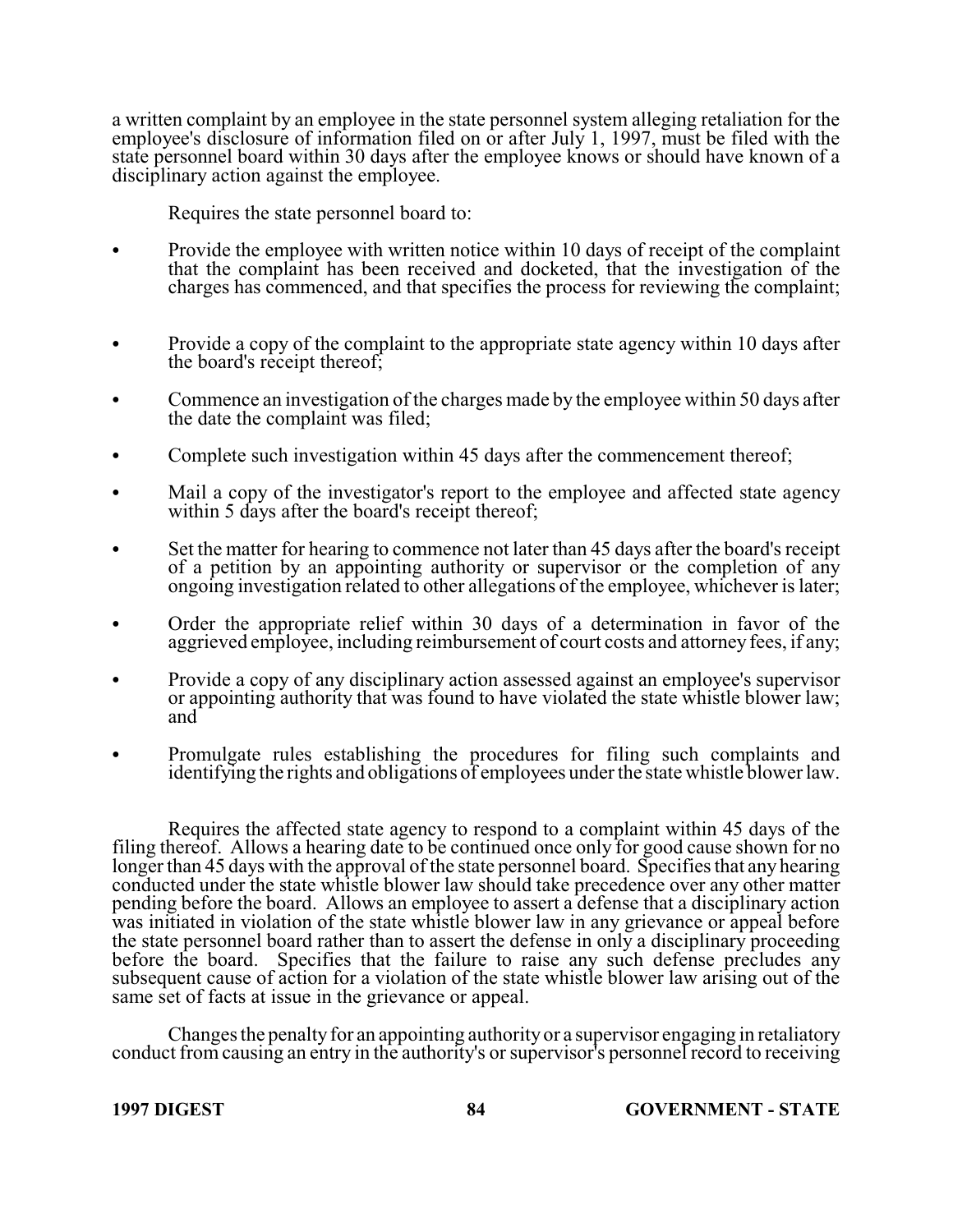a disciplinary action that remains a permanent part of the authority's or supervisor's personnel file. Requires the disciplinary action to be appropriate depending on the nature and severity of the retaliatory conduct involved, from a mandatory minimum of one week suspension up to and including termination.

**APPROVED** by Governor June 3, 1997 **EFFECTIVE** July 1, 1997

**S.B. 97-93** Economic development commission - extension of repeal - economic development advisory board - repeal. Relocates the authorization for local governments to participate in federal economic development programs from the article governing the economic development advisory board to the article governing the economic development commission. Repeals the economic development advisory board. Extends the automatic repeal date for the economic development commission from July 1, 1997, to July 1, 2001.

**APPROVED** by Governor March 28, 1997 **EFFECTIVE** March 28, 1997

**S.B. 97-107** Office of regulatory reform - termination - adjustments of 1997-98 appropriations. Terminates the office of regulatory reform and the advisory committee to such office in the office of the executive director of the department of regulatory agencies. Provides for certain small business assistance functions that had been carried out by the office of regulatory reform to be carried out by the office of business development in the governor's office. Specifies that the review of proposed continuing professional education requirements will be carried out by the office of the executive director of the department of regulatory agencies. Provides that the cumulative economic analyses of air pollution control measures will be carried out by the executive director of the department of public health and environment.

Adjusts appropriations made in the FY 1997-98 general appropriation act to reflect termination of the office of regulatory reform and the assumption of the remaining duties of such office by other agencies of state government.

**APPROVED** by Governor April 24, 1997 **EFFECTIVE** July 1, 1997

**S.B. 97-150** State treasurer - investment of state funds - reports - annual work plans. Eliminates the requirement that the director of the division of gaming furnish the state treasurer with a monthly report of the division's revenue and expenses.

Provides that the Colorado lottery commission will no longer be required to notify the state treasurer of the amount of money to be transferred from the lottery fund to the conservation trust fund.

Allows the state treasurer to deposit moneys in the controlled maintenance trust fund in banks and savings and loan associations and to invest moneys in the fund in specified investments.

Modifies the investments in which the state treasurer invests moneys in the state treasury that are not immediately required to be disbursed as follows: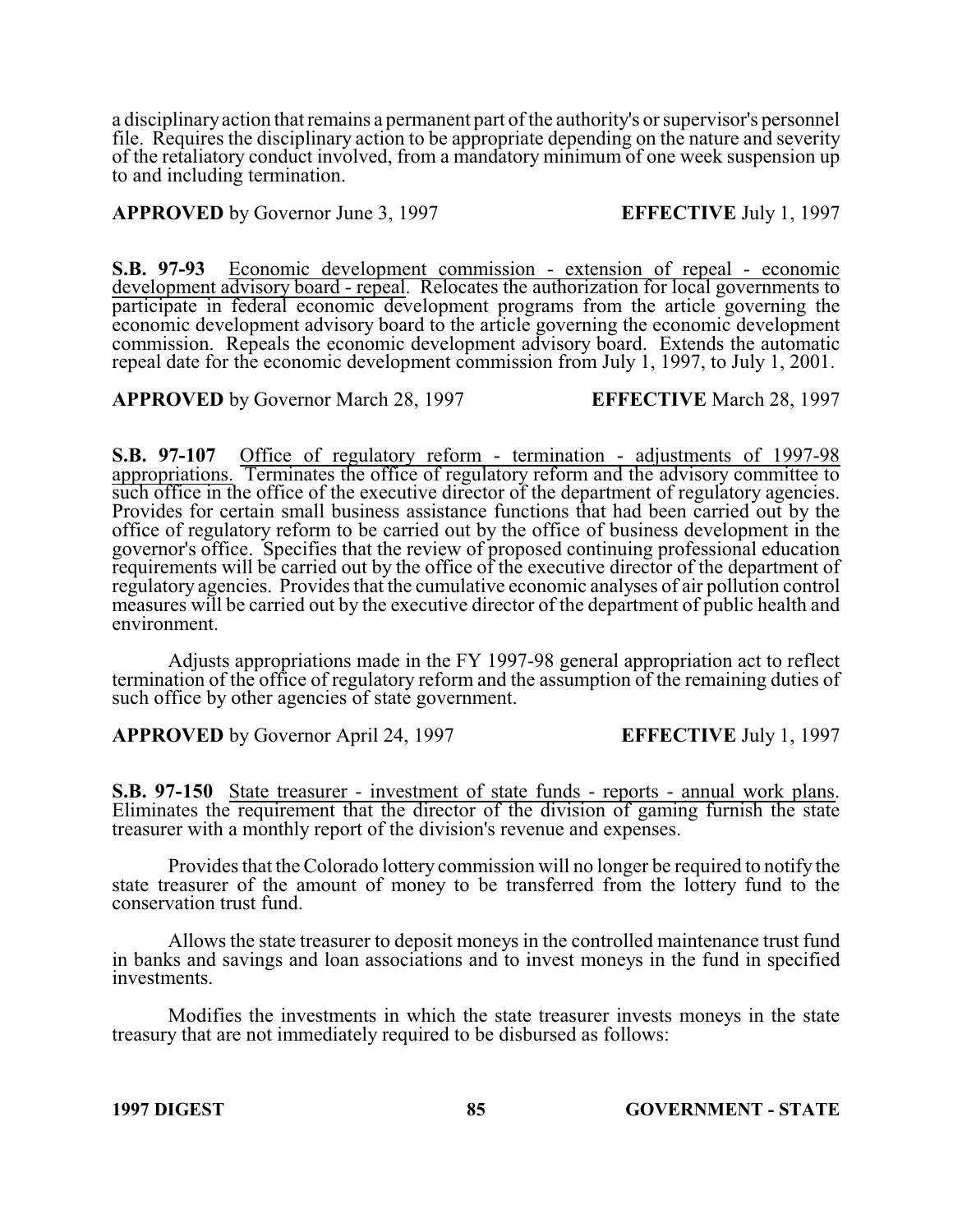- Changes "short-term interest-bearing securities which shall be readily convertible into cash" to "United States domestic fixed income securities" to reflect the terminology currently used to describe such securities.
- Requires the state treasurer to formulate investment policies appropriate to funds in the state treasurer's custody available for investment.
- Changes "United States treasury bills and notes or notes, debentures, or other obligations issued by any agency of the United States government or United States government-sponsored corporations" to "debt obligations of the United States treasury, any agency of the United States government, or United States government-sponsored corporations" to reflect the terminology currently used to describe such obligations.
- Changes "acceptances of banks that are issued in the regular course of business" to "banker's acceptances or bank notes issued by banks rated at least investment grade by a nationally recognized rating organization" to reflect the terminology currently used to describe such instruments.
- Allows the state treasurer to invest in money market funds that meet specified requirements.
- Changes the present language allowing investments in corporate notes that are the obligation of a corporation that has a rating of at least "A" by one or more nationally recognized rating organizations to "corporate debt obligations rated at least investment grade by a nationally recognized rating organization" to reflect the terminology currently used to describe such obligations. Eliminates the requirement that investments in corporate or bank notes are limited to those issued by corporations or banks organized and operating within the United States having a net worth in excess of \$250,000,000 and that such notes must mature within 3 years from the date of purchase.
- Eliminates the requirement that asset-backed securities have an expected average life of less than 5 years from the date of purchase.
- Allows the state treasurer to invest in specified mortgage pass-through securities and collateralized mortgage obligations.
- Eliminates specified transactions in which the state treasurer may engage and provides that the treasurer may engage in reverse repurchase agreements and securities lending programs for any securities in the treasurer's custody.

Eliminates specific investment requirements in sections governing the public school fund, the Colorado compensation insurance authority fund, the subsequent injury fund, the Colorado major medical insurance fund, and the Colorado medical disaster insurance fund with the result that the moneys in such funds will be invested pursuant to the general investment requirements governing the state treasurer.

Eliminates the requirement that each department of the state prepare an annual work program for the ensuing fiscal year, including information on the requested quarterly allotments for each department. Repeals the provisions governing the setting aside ofreserve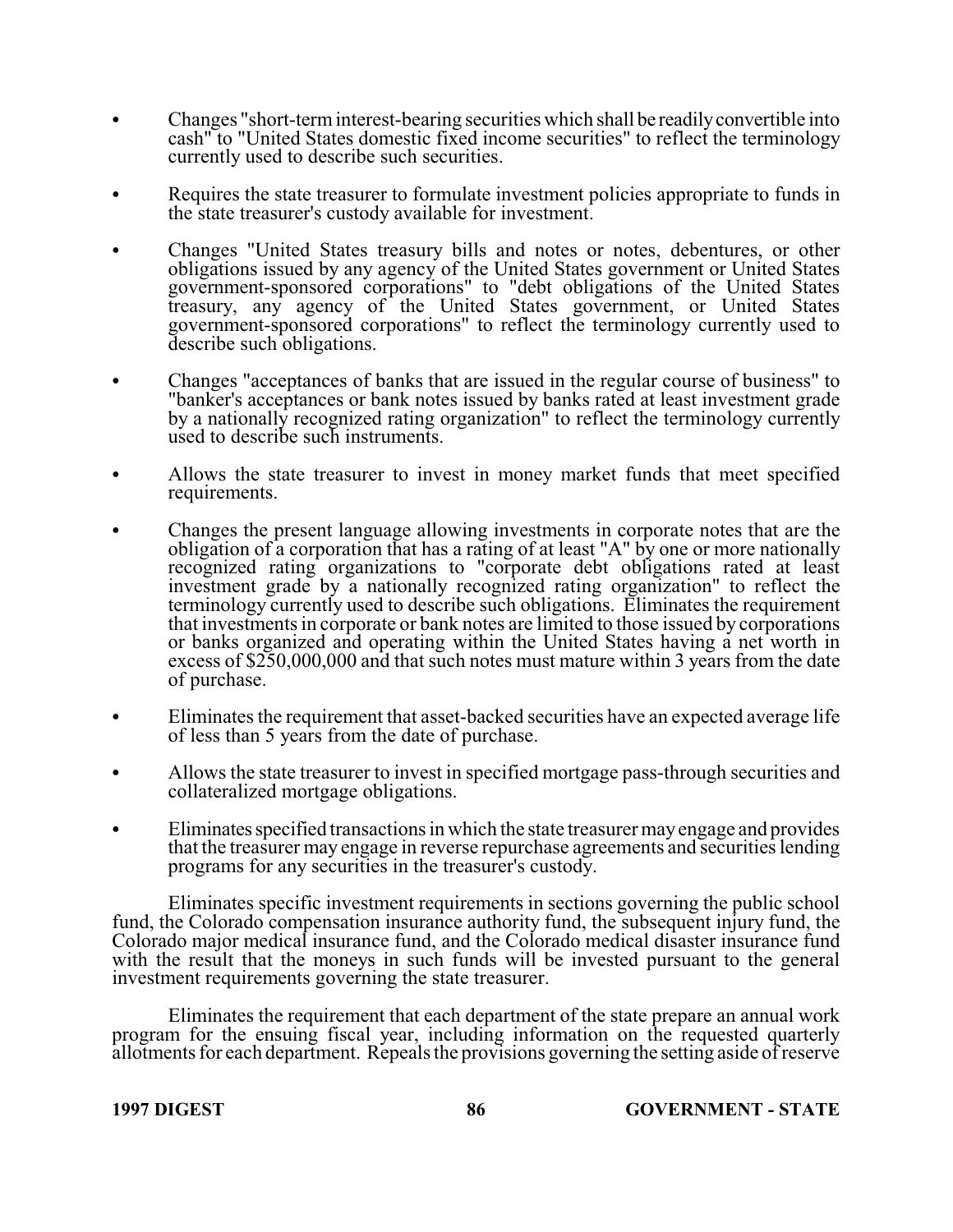funds by the departments.

**APPROVED** by Governor April 19, 1997 **EFFECTIVE** August 6, 1997

**NOTE:** This act was passed without a safety clause. It shall take effect at 12:01 a.m. on the day following the expiration of the ninety-day period after final adjournment of the general assembly that is allowed for submitting a referendum petition pursuant to article V, section 1 (3) of the state constitution; except that, if a referendum petition is filed against this act or an item, section, or part of this act within such period, then the act, item, section, or part, if approved by the people, shall take effect on the date of the official declaration of the vote thereon by proclamation of the governor.

**S.B. 97-164** Professional services contracts - public notice. Increases the thresholds that trigger the public notice requirement for professional services contracts with state agencies by requiring such notice if the construction cost is estimated to exceed \$500,000 instead of \$100,000, or if the professional services fee is estimated to exceed \$50,000 instead of \$10,000.

Creates a separate threshold for department of transportation projects by requiring public notice if the basic transportation-related construction cost of the project is estimated to exceed \$1 million or if the fee for professional engineering or surveying services is estimated to exceed \$100,000.

Applies to contracts entered into on or after July 1, 1997.

**APPROVED** by Governor May 21, 1997 **EFFECTIVE** May 21, 1997

**S.B. 97-201** Elected state officials - compensation. Increases the annual salaries of members of the general assembly from \$17,500 to \$30,000 and changes the rate of pay to 12 equal monthly payments. Increases the annual salary of the governor from \$70,000 to \$90,000. Increases the annual salaries of the lieutenant governor, the secretary of state, and the state treasurer from \$48,500 to \$68,500. Increases the annual salary of the attorney general from \$60,000 to \$80,000. Specifies that such increased salaries take effect for terms of office commencing in January, 1999.

**APPROVED** by Governor May 28, 1997 **EFFECTIVE** May 28, 1997

**S.B. 97-222** Department of regulatory agencies - excise tax collected on license and registration fees - creation of legal defense account within division ofregistrations cash fund. Eliminates the excise tax currently collected by the department of regulatory agencies on license and registration fees relating to the divisions of insurance, securities, and real estate. Reduces the excise tax currently collected on license and registration fees relating to the division of registrations from \$9 to \$1 per year and provides for its collection only on renewal fees. Specifies that the taxes collected are credited to a legal defense account within the division of registrations cash fund rather than the state general fund. Creates the legal defense account to supplement revenues received froma board or commission in the division of registrations for the payment of legal expenses.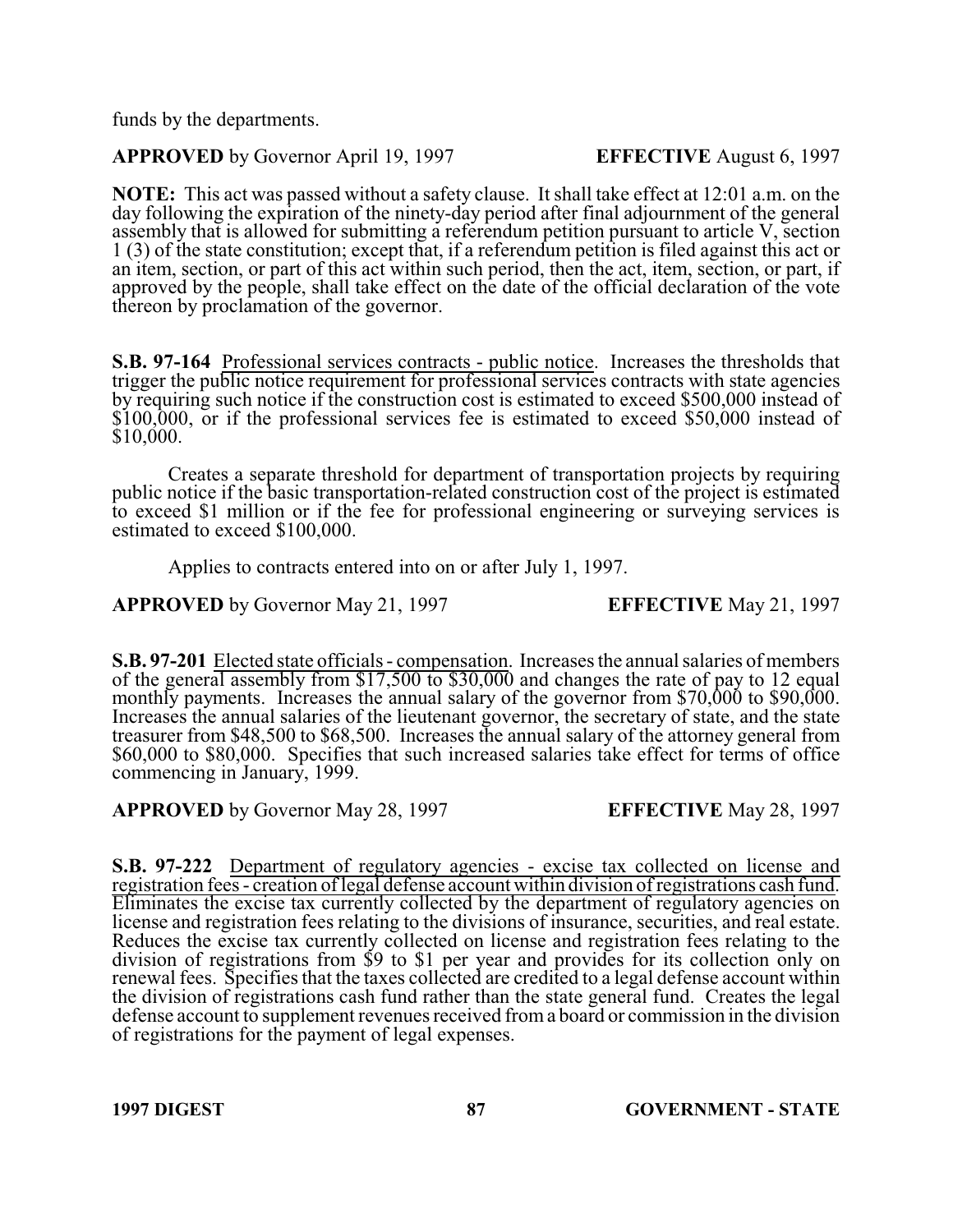**S.B. 97-228** Department of state - elimination of surcharges on fees collected by secretary of state - transfer of revenue from the department of state cash fund. On July 1, 1997, requires the transfer of \$4 million from the department of state cash fund to the business training and promotion cash fund. Creates the business training and promotion cash fund in the state treasury. On July 1, 1997, requires the transfer of \$1 million from the department of state cash fund to the state rail bank fund if Senate Bill 97-37 is enacted and becomes law. Eliminates the authority of the secretary of state to impose and collect surcharges on fees collected by the secretary of state.

Appropriates \$4,000,000 fromthe businesstraining and promotion cash fund for fiscal year 1997-98, \$1,900,000 of which is appropriated to the department of higher education for allocation to the division of occupational educational for the Colorado customized training program, and \$2,100,000 of which is appropriated to the department of local affairs for economic development for Colorado promotion and Colorado welcome centers.

## **APPROVED** by Governor June 3, 1997 **EFFECTIVE** July 1, 1997

**S.B. 97-234** State capitol building - renovation fund. Provides that the department of personnel shall have the authority to accept any bequests, gifts, and grants of any kind to be used for the renovation of the state capitol building. Allows certain conditions to be placed upon the use of such bequests, gifts, and grants. Establishes the Colorado state capitol building renovation fund in the state treasury for monetary bequests, gifts, grants, and state moneys provided to renovate the state capitol building. Specifies that interest earned on the fund shall be credited to the fund and that moneys remaining in the fund at the end of a fiscal year shall not revert to the general fund.

**APPROVED** by Governor May 27, 1997 **EFFECTIVE** May 27, 1997

**S.B. 97-237** Public records - documents prepared for elected officials. Makes the following amendments regarding public access to documents prepared for elected officials:

- For documents prepared by the office of legislative legal services for members of the general assembly, the final version of a document that is **not** prepared in response to a request for a bill or amendment and does **not** contain legal analysis or express a legal opinion shall be a public record unless the member requests that it remain work product;
- For documents prepared for elected officials other than members of the general assembly, the final version of a document that consists solely of factual information compiled from public sources shall be a public record; and
- Makes it clear that elected officials may voluntarily release all or any part of work product prepared for them.

**APPROVED** by Governor May 27, 1997 **EFFECTIVE** August 6, 1997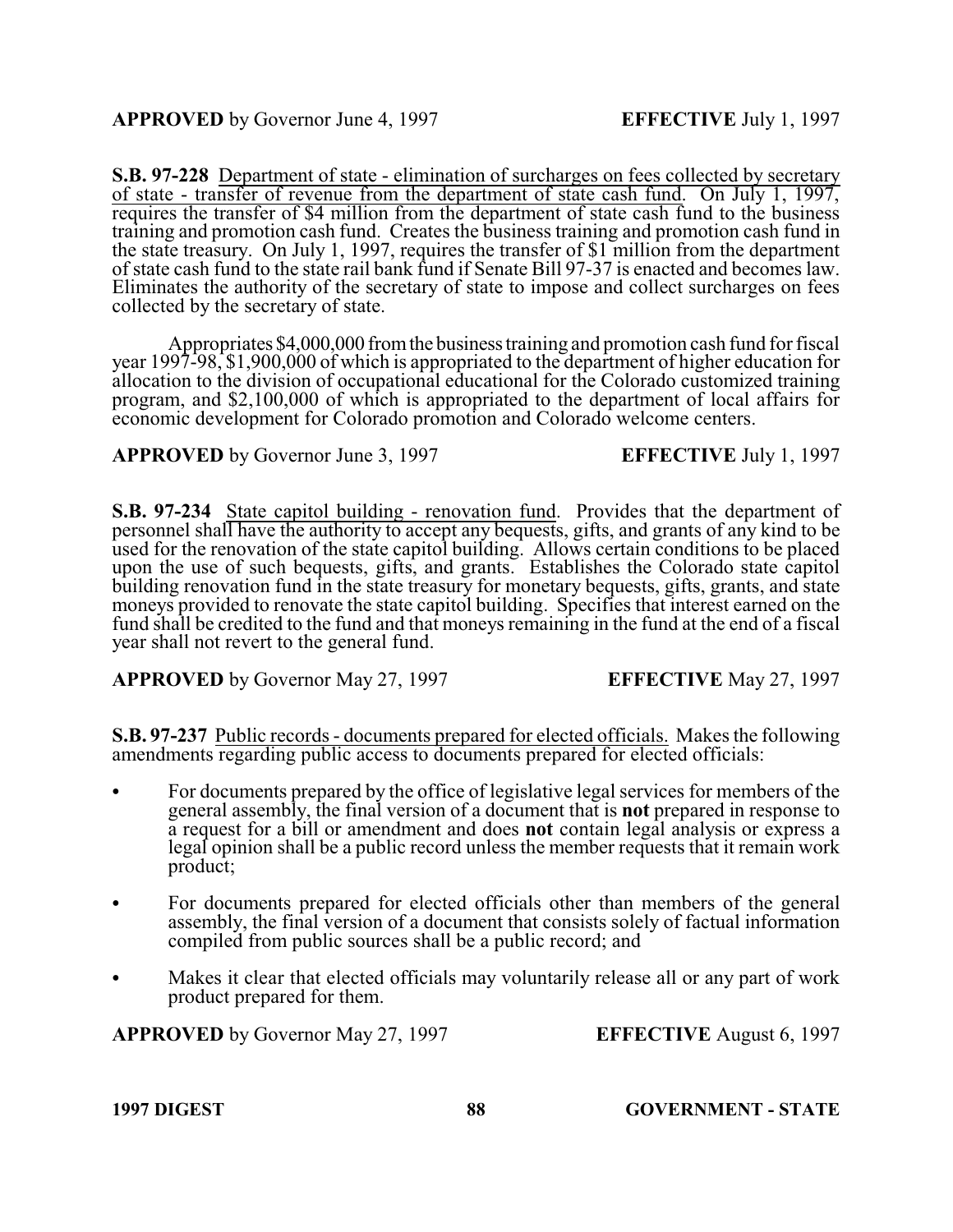**NOTE:** This act was passed without a safety clause. It shall take effect at 12:01 a.m. on the day following the expiration of the ninety-day period after final adjournment of the general assembly that is allowed for submitting a referendum petition pursuant to article V, section 1 (3) of the state constitution; except that, if a referendum petition is filed against this act or an item, section, or part of this act within such period, then the act, item, section, or part, if approved by the people, shall take effect on the date of the official declaration of the vote thereon by proclamation of the governor.

**H.B. 97-1055** Library services - payment of election costs - petition and election requirements. Allows boards of county commissioners of counties having territory within a library service area of a proposed library district to waive the bonding requirement for the costs of an election to establish such library district and, with the consent of the board of trustees of an existing library, to pay for such election costs.

Requires the board of county commissioners to fund at least fifty percent of the election costs of the proposed library district if such district includes only one county and if the petition submitted for district organization is signed by registered electors residing in the proposed library district in an amount equal to at least five percent of the total number of votes cast in any precinct in the proposed library district for all candidates for the office of secretary of state at the previous general election. Stipulates that, where the library service area of a proposed library district includes two or more counties, such election costs shall be prorated based upon population. Provides that no board of county commissioners shall be required to pay such election costs more than once every four years.

Sets forth election requirements for the establishment of public libraries and library districts. Repeals provisions containing election notice requirements and mandatory ballot language for questions concerning the establishment of public libraries and library districts.

**APPROVED** by Governor April 24, 1997 **EFFECTIVE** April 24, 1997

**H.B. 97-1059** Controller - payment of incidental expenses of state entities. Allows the controller to select a designee to approve requests from state departments, institutions, and agencies to pay incidental expenses. Increases the cap on the amount that may be authorized by fiscal rule of the controller to be used to pay incidental expenses from \$1,000 to \$2,500.

**APPROVED** by Governor March 21, 1997 **EFFECTIVE** March 21, 1997

**H.B. 97-1069** Stateworkers' compensation self-insurance program- no securityrequirement. Provides that no security requirements shall be prescribed or applied by the executive director of the department of labor and employment in granting or continuing permission for a state workers' compensation self-insurance program that provides coverage for state employees.

**APPROVED** by Governor March 21, 1997 **EFFECTIVE** July 1, 1997

**H.B. 97-1082** Public employees' retirement association - divisions - composition - benefit calculation - short-term disability. Combines the public employees' retirement association (PERA) state division and the PERA school division into a state and school division.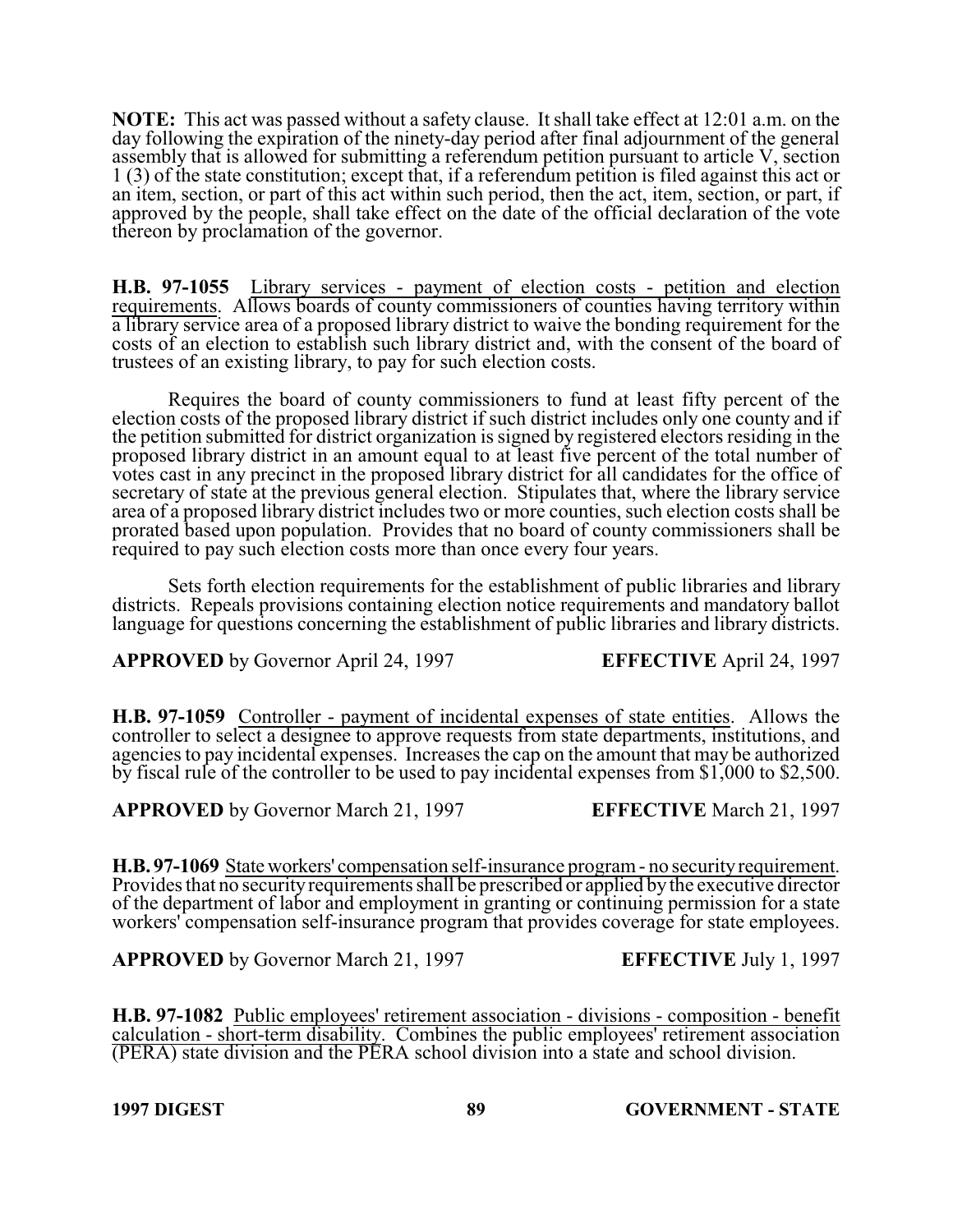Changes the definition of "highest average salary" for members of the judicial division retiring on or after July 1, 1997, and provides that their benefits be calculated based on the highest annual salary upon which contributions were paid for 12 consecutive months, rather than for 3 periods of 12 consecutive months.

Specifies that employers designated as school employers by rule of the PERA board of trustees and municipal division employers must forward a monthly contribution report and the full amount of employer and member contributions to the association by the date established by PERA board rule rather than by the tenth day of each month.

Decreases the employer contribution rate for members of the state and school division.

Allows interest to be assessed pursuant to PERA board rules, rather than automatically, on late contributions submitted to the association.

Changes the benefit formula for PERA members and benefit recipients to 2½% of highest average salary per year for all years of service from the current formula of 2½% per year for each of the first 20 years and  $1\frac{1}{2}\%$  per year for years in excess of 20 years. Provides that retired justices, judges, and other members of PERA will have their benefits recalculated prospectively for benefit payments payable on or after July 1, 1997, to reflect the change in the benefit formula. Limits the amount of the option 1 benefit to 100% of the highest average salary and the amount permitted by federal law.

Provides for short-term disability payments and disability retirement benefits for members of PERA who apply for disability payments on or after January 1, 1999, upon a finding of a disability. Changes the definition of "disability" for purposes of eligibility for disability retirement benefits from incapacitation from performance of regularly assigned employment duties to incapacitation from regular and substantial gainful employment. Provides short-term disability payments for eligible members who are found to be mentally or physically incapacitated from performance of the essential functions of their jobs but who are not totally and permanently incapacitated from gainful employment.

Provides that anymember's application for disabilityretirement benefits or short-term disability payments must be received by the association within 90 days after the date of termination of employment. Provides that PERA will contract with a disability program administrator to determine disability of members, to provide short-term disability insurance coverage, and to administer the short-term disability program pursuant to a contract conforming to PERA board rules. Specifies that various standards and requirements be provided in these rules. Provides that members approved for short-term disability payments shall be provided with reasonable income replacement, rehabilitation or retraining services, or a combination thereof under a program provided by the disability program administrator for a period specified in PERA board rules.

Specifies that the cost of the short-term disability program shall be funded by PERA. Provides that if any disability is the direct result of any intentionally self-inflicted injury, the member shall not be eligible for short-term disability payments or disability retirement benefits. Provides that the reduction in disability retirement benefits for disability retirees with earned income above a certain level shall apply only to retirees whose disability retirement date is on or after July 1, 1988, and whose application for disability retirement was received by PERA prior to January 1, 1999. Provides that members who are receiving short-term disability payments are eligible to enroll in the PERA health care program.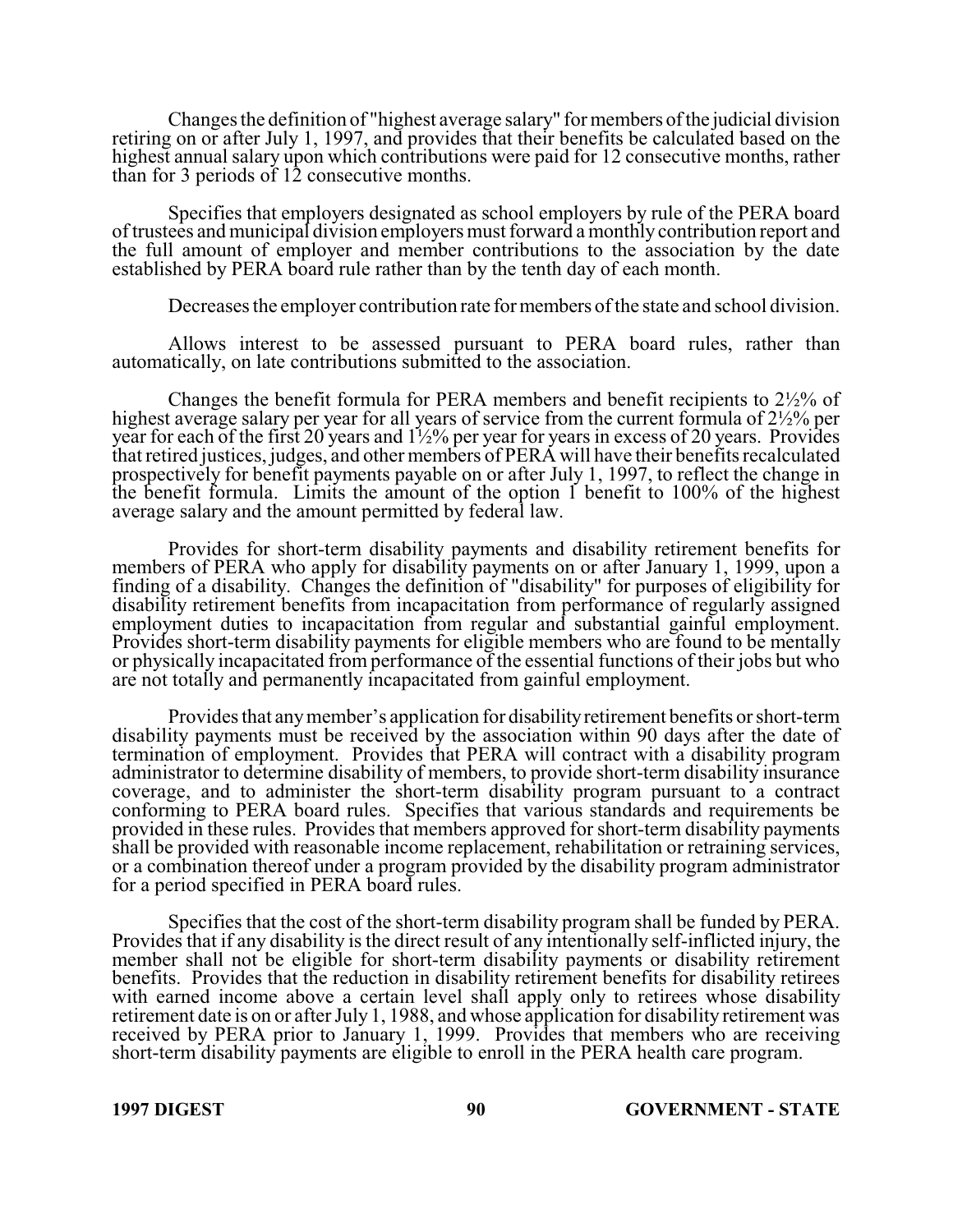Specifies that contributions to the voluntary investment program must be received by PERA by the date specified in PERA board rules rather than the 10th calendar day of each month.

Provides that the expense, subsistence, and travel allowance received by members of the general assembly shall be considered salary for PERA purposes. Allows members serving on July 1, 1997, to have any such allowance paid between January of 1992 and May of 1994 considered salary.

## **APPROVED** by Governor May 6, 1997 **PORTIONS EFFECTIVE** July 1, 1997 January 1, 1999

**H.B. 97-1090** Handguns - instant criminal background check - exclusions. Exempts transfers in which a person's handgun is returned to that person from the requirements of the "Instant Criminal Background Check System Act". Examples of such transitions include returns based on a consignment agreement, repair agreement, or other agreement in which the handgun is held as collateral. Exempts a law enforcement officer or agent from the background check requirement only if the law enforcement officer or agent may lawfully possess a handgun. Exempts a person in lawful possession of a concealed weapons permit from the background check requirement.

**BECAME LAW** March 23, 1997 **EFFECTIVE** March 23, 1997

**H.B. 97-1114** Public employees'retirement association - miscellaneous changes. Makes the following changes to the provisions of law governing the public employees' retirement association (PERA):

- Requires the board of trustees of the association to specify by rule the factors used in actuarial determinations or calculations;
- Reduces the amortization period deemed to be actuarially sound from 60 to 40 years;
- Requires elected municipal officials, city managers, and key management staff of authorizing municipalities affiliated with PERA to make a one-time, irrevocable election to become a member or to be exempt from membership;
- Requires any transfer of funds from PERA to a municipal division employer that terminates affiliation with PERA to be accomplished by a direct trustee-to-trustee transfer;
- Specifies that benefits forfeited upon member termination shall be anticipated in determining the cost of a plan;
- Allows members to provide documentation, rather than certification from a previous employer, of certain information regarding noncovered employment when purchasing service credit:
- Allows members to purchase service credit through a trustee-to-trustee transfer or a direct rollover from a qualified plan;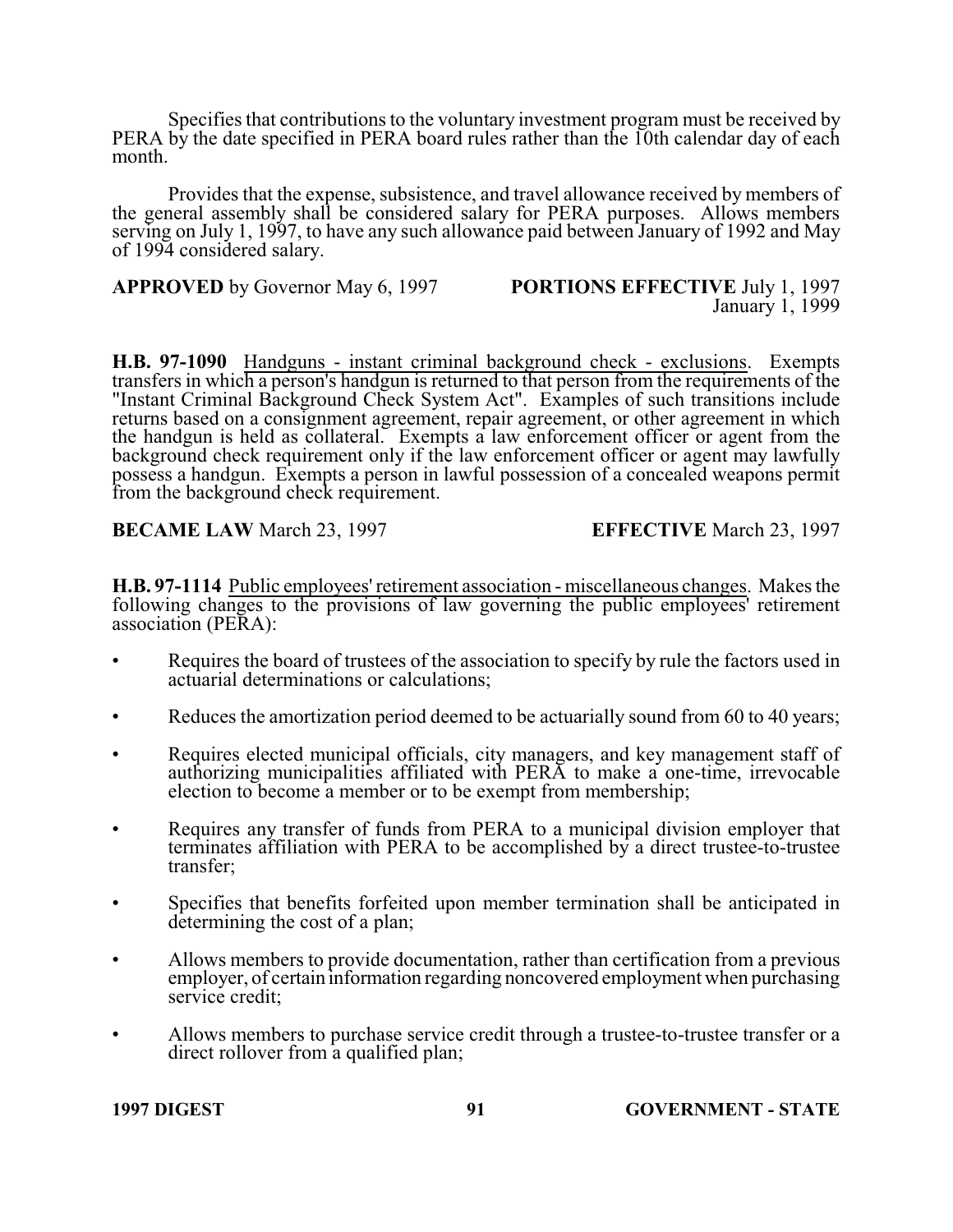- Makes contributions to PERA subject to the maximum limits imposed by federal income tax laws;
- Authorizes the collection of attorney fees and costs incurred by the prevailing party in a legal action to recover payments made to ineligible recipients;
- Allows the executive director to correct administrative errors made in the administration of the plan and make any appropriate correcting adjustments relating to the error;
- Provides that distributions otherwise payable by PERA are subject to federal tax liens;
- Provides for the surviving spouse or the designated cobeneficiary to have the same rights if a member dies after becoming eligible for reduced service retirement as the spouse or cobeneficiary currently has if the member dies after becoming eligible for service retirement;
- Removes the provision terminating a surviving spouse's benefits in the event of remarriage for surviving spouses who remarry on or after July 1, 1997;
- Repeals the preexisting medical condition limitation for persons eligible to enroll in the PERA health care program;
- Authorizes the board to identify and designate one or more insurance providers to offer long-term care insurance to PERA members or retirees, or both, with coverage funded solely by premium payments by individual members or retirees electing such insurance.

**APPROVED** by Governor March 24, 1997 **EFFECTIVE** July 1, 1997

**H.B. 97-1119** Measurable annual objectives of state departments - inclusion in budget requests and annual report. For budget years beginning on or after July 1, 1998, requires the budget requests of each state department, institution, or agency of the executive branch to include one or more measurable annual operational objectives in the areas of efficiency and effectiveness. Requires state departments to include in their annual reports to the governor the results of any actions in furtherance of such measurable annual operational objectives in the areas of efficiency and effectiveness.

**APPROVED** by Governor April 16, 1997 **EFFECTIVE** April 16, 1997

**H.B. 97-1207** Disbursements by controller - withholding of certain delinquent debts owed by vendors. Beginning July 1, 1997, allows the controller to withhold from approved disbursements certain delinquent debts owed by vendors for payment to state agency claimants. Provides that notice shall be given to a vendor before such amounts are withheld. Requires that moneys withheld for payment to state agency claimants be deposited with the state treasurer and credited to the appropriate agency or fund. Specifies the order in which withholding amounts shall be applied to unpaid debts, with debts for unpaid child support being the first priority.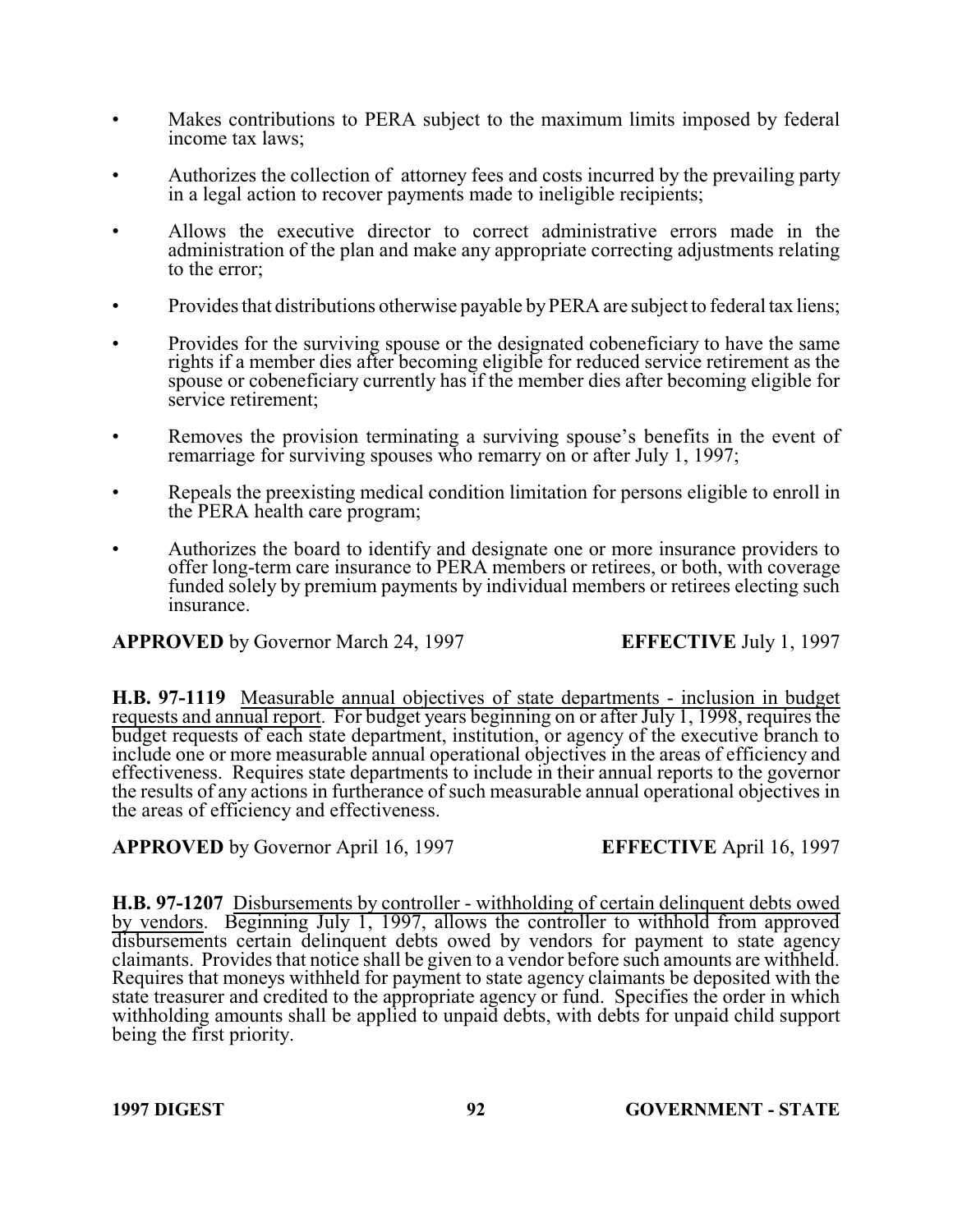Creates the vendor offset implementation fund to fund the costs of withholding certain debts owed to state agencies. Authorizes the controller to borrow up to \$400,000 from the general fund to implement the vendor offset program. Requires the controller to reimburse the general fund for such borrowed funds with moneys credited to the vendor offset implementation fund.

Requires contracts entered into on or after July 1, 1997, that involve the payment of money by the state to contain a clause notifying the other party to the contract of the controller's authority to withhold debts owed to state agencies under the vendor offset intercept system.

Appropriates \$400,000 from the vendor offset implementation fund for the implementation of this act.

**APPROVED** by Governor May 21, 1997 **EFFECTIVE** July 1, 1997

**H.B. 97-1269** State air and space museum - The Wings Over the Rockies Air and Space museum. Designates the Wings Over the Rockies Air and Space Museumas the official state air and space museum.

**APPROVED** by Governor March 24, 1997 **EFFECTIVE** August 6, 1997

**NOTE:** This act was passed without a safety clause. It shall take effect at 12:01 a.m. on the day following the expiration of the ninety-day period after final adjournment of the general assembly that is allowed for submitting a referendum petition pursuant to article V, section 1 (3) of the state constitution; except that, if a referendum petition is filed against this act or an item, section, or part of this act within such period, then the act, item, section, or part, if approved by the people, shall take effect on the date of the official declaration of the vote thereon by proclamation of the governor.

**H.B. 97-1312** Vested property rights - site specific development plans - protection of property development rights. Amends the definition of "site specific development plan" by:

- Eliminating certain restrictions and requirements pertaining to a site specific development plan and for the approval thereof;
- Expanding the types of plans and approvals that do not constitute a site specific development plan;
- Requiring each local government to designate the site specific development plans used by the local government for which a vested property right is to be deemed established upon the approval thereof; and
- Requiring the specific elements, level of detail, and objective information to be shown on a site specific development plan to be governed by the ordinance or resolution of the local government pertaining to the approval process.

Establishes the types of rights that are vested upon approval by a local government at a public meeting or hearing of a site specific development plan. States that a local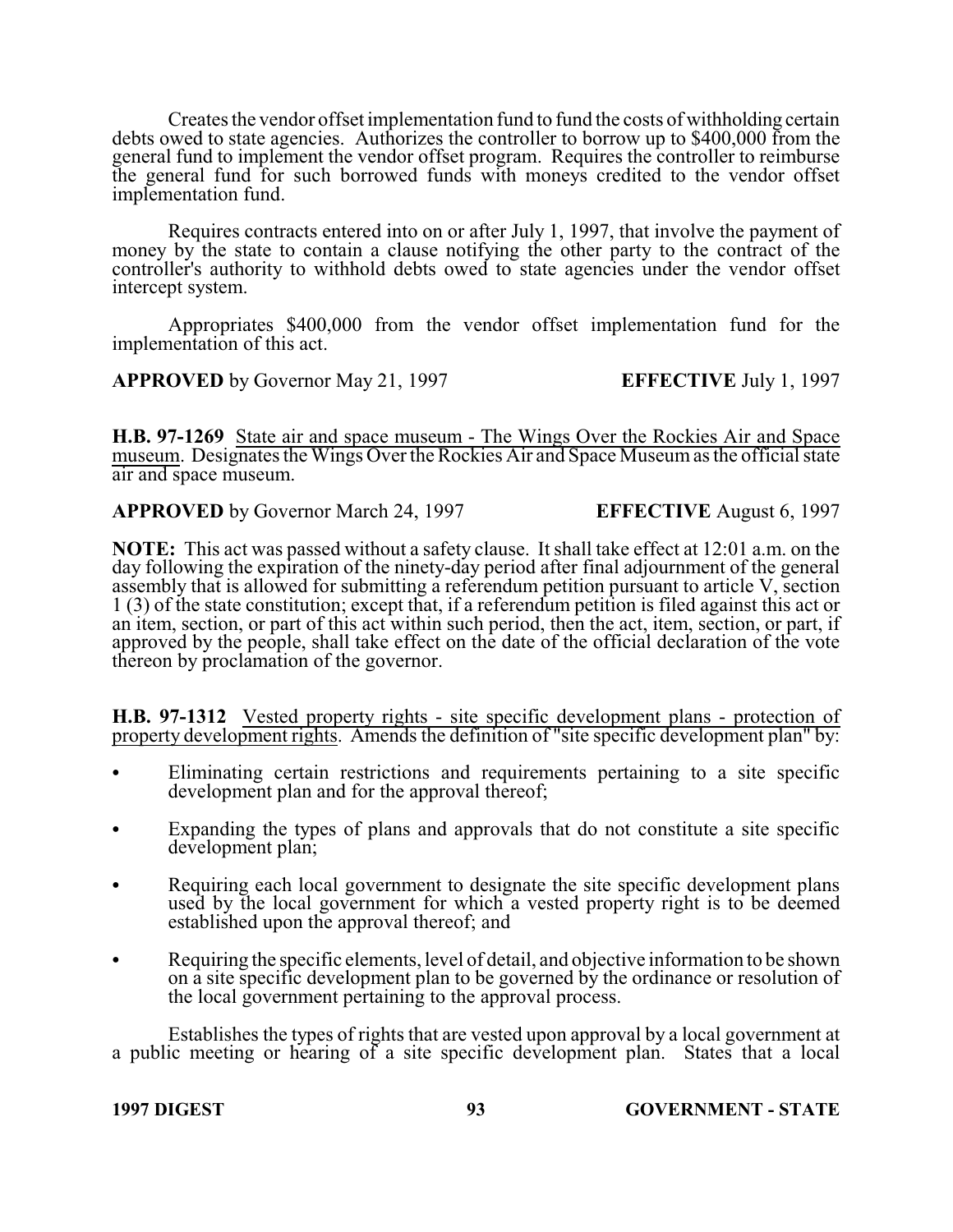government is not prohibited fromconsidering a request by a landowner for a vested property right to the extent of certain information shown in a site specific development plan that has not been designated by a local government. Specifies that the establishment of a vested property right is subject to compliance with all existing ordinances and regulations, all subsequently required permits and land use approvals, if any, and the zoning in effect on the date that an application is accepted resulting in such right. Requires any amendment to the terms and conditions of a site specific development plan to be mutually agreed to by the landowner and the local government. Eliminates a local government's ability to approve a site specific development plan as may be reasonably necessary to protect the public health, safety, and welfare. Requires a local government to bear the cost and expense of publishing the notice concerning the approval of a site specific development plan. Prohibits a local government from requiring a landowner to waive a vested property right or existing zoning classification as a condition of a permit or other approval. Allows a local government to charge a reasonable fee to a landowner for the approval of a vested property right in a site specific development.

Specifies when a vested property right terminates and the circumstances under which the right is extended. Specifies that the pendency of an initiative or referendum or certain legal proceedings tolls the vesting period. Precludes certain other subsequent regulations adversely impacting the development or use of property for which a vested property right is established. Expands the types of costs and expenses that a landowner may receive as just compensation for subsequent regulation of a vested property right. Expands the types of ordinances or regulations that apply notwithstanding a vested property right.

Specifies that a prevailing party in a lawsuit or arbitration proceeding arising out of the provisions of this act is entitled to reasonable costs and expenses, including attorney fees.

**VETOED** by Governor April 25, 1997

**H.B. 97-1328** State lottery division - instant scratch lotteries based upon bingo. Eliminates the prohibition against the state lottery division conducting instant scratch lotteries based upon the game of chance known as bingo.

**VETOED** by Governor June 4, 1997

**H.B. 97-1351** Lottery - regulation by lottery division - authorization of video lottery terminals - continuation under sunset law - appropriation. Allows licensed casinos, class B horse racetracks, and greyhound racetracks to apply to the existing lottery commission for authority to act as lottery sales agents and have on their premises video lottery terminals (VLTs) through which patrons can participate in the state lottery. Limits the hours during which VLTs may be operated. Grants to the lottery commission and the lottery division in the department of revenue the authority to issue and revoke licenses, approve games, control the number and type of VLTs that may be used, and monitor play through a central computer system. Requires at least 500 VLTs per location to be approved for installation at licensed horse and greyhound racetracks.

Requires VLTs to be owned and maintained by, and operated at the expense of, either the commission or a technology provider, but assigns to the sales agent the costs of utilities, security, marketing, removal of and accounting for proceeds, validating tickets or vouchers,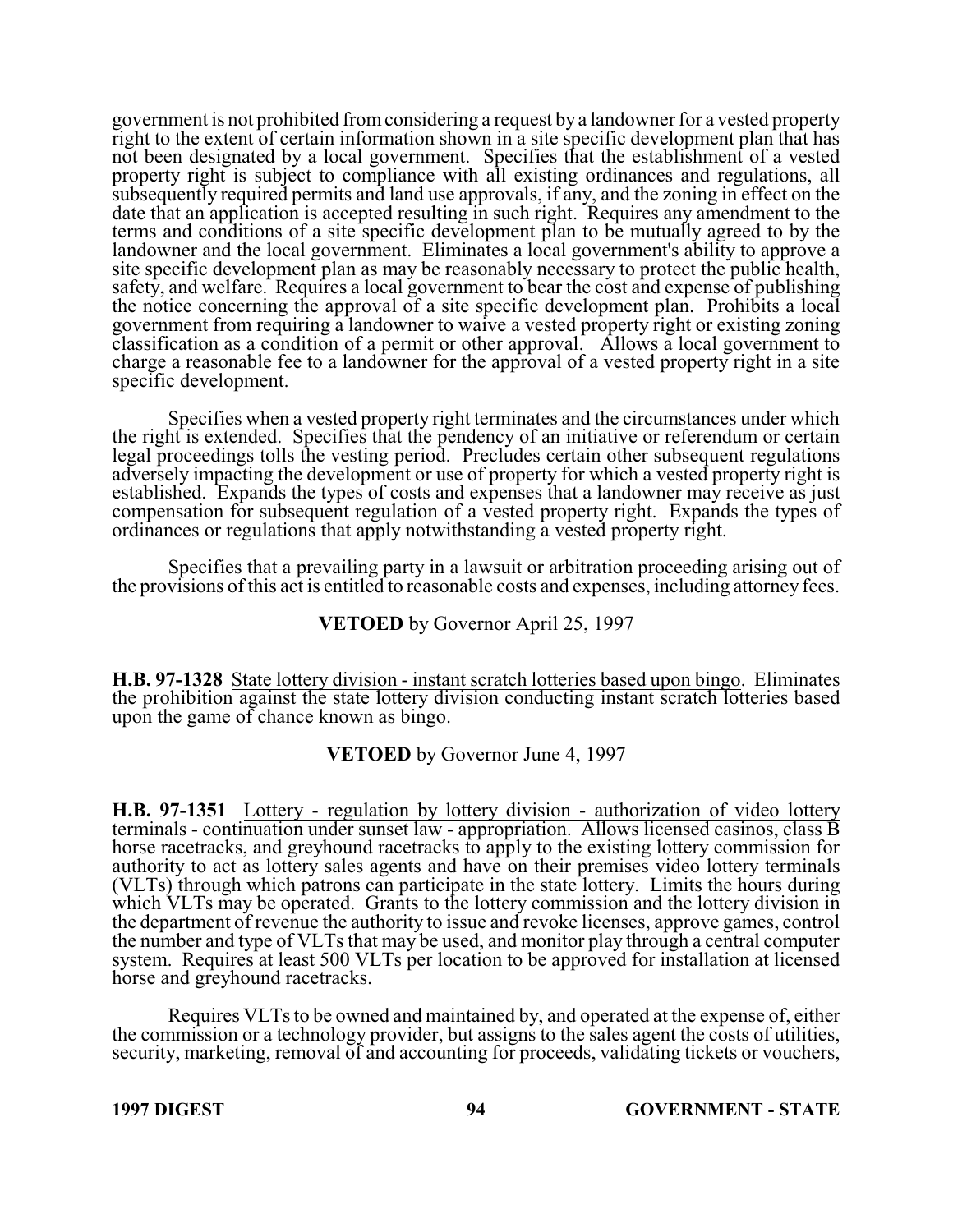and maintaining and upgrading the premises on which the VLTs are located.

Allows sales agents to retain 45% of net machine income. In the case of sales agents that are pari-mutuel licensees (i.e. racetracks), requires 10% to be used to fund purses for live races, leaving the sales agent with a net return of 35%. Distributes the remaining revenue, net of prizes and expenses, pursuant to the "GOCO" provisions of article XXVII of the state constitution. Assigns a portion of any excess revenue, up to a maximum of \$12 million, adjusted annually for inflation, to the Colorado promotion fund.

Sunsets the supervisory functions of the lottery division over VLTs on July 1, 2004. Extends the termination date of the division itself until July 1, 2008.

Appropriates \$27,100,000 to the department of revenue, for allocation to the lottery division, for implementation of the act.

**VETOED** by Governor June 4, 1997

**H.B. 97-1359** Capital construction fund - revenue transferred from general fund. Increases from \$50 million to \$100 million the amount of revenue transferred on July 1, 1997, to the capital construction fund from the general fund.

**APPROVED** by Governor May 21, 1997 **EFFECTIVE** May 21, 1997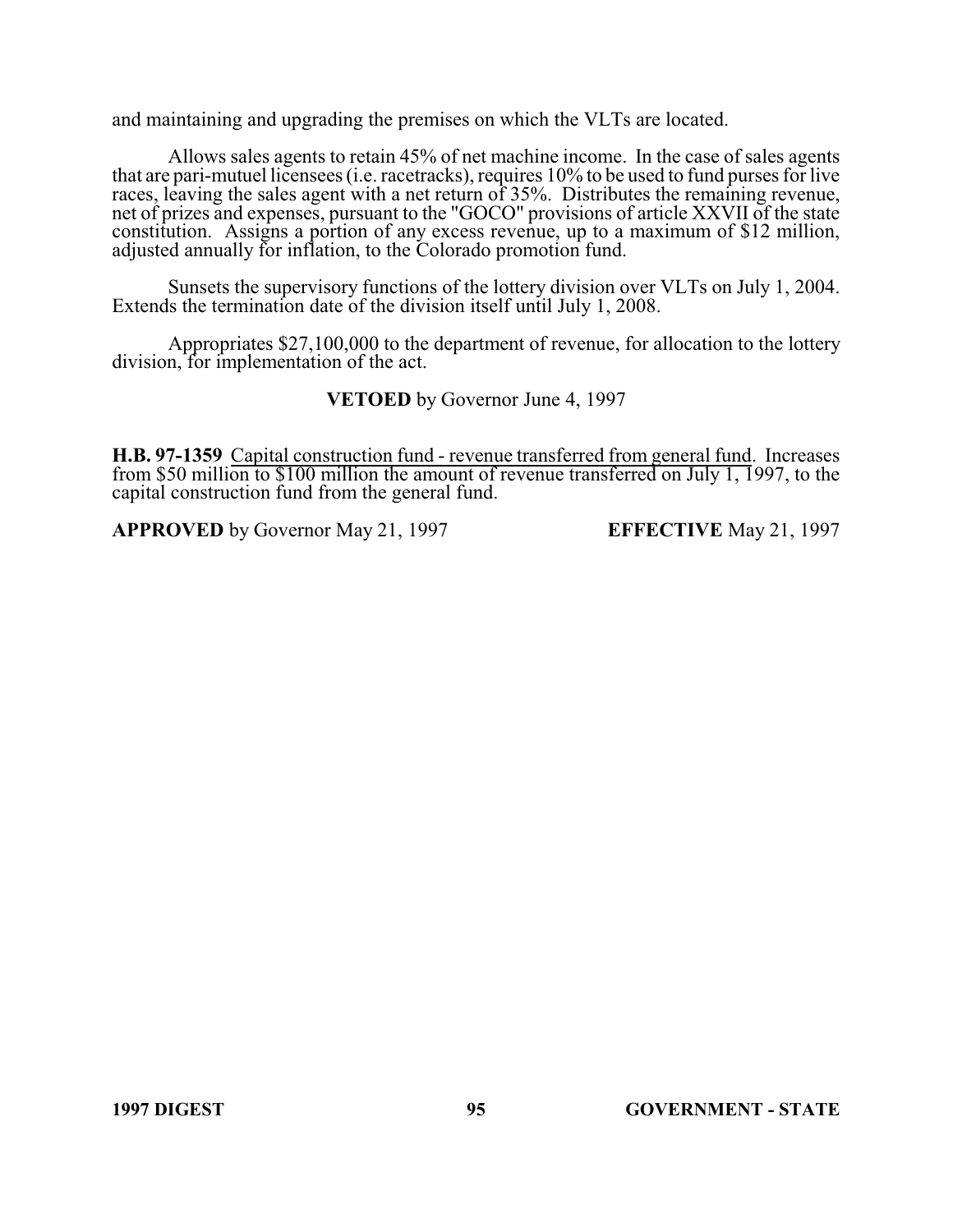# **HEALTH AND ENVIRONMENT**

**S.B. 97-82** Immunization of children - school entry. Requires every student except those exempted pursuant to law to submit an up-to-date certificate of immunization at the time of school registration. If the student presents an out-of-date certificate, requires the parent or guardian to submit, within 14 days after receiving direct personal notification that the certificate is not up-to-date, documentation that the next required immunization has been given and a written plan for completion of all required immunizations. States that the scheduling of immunizations shall follow medically recommended minimum intervals approved by the state board of health. If the student begins but does not continue or complete the written plan, he or she shall be suspended or expelled for noncompliance with immunization requirements. Eliminates the ability to present at school registration a written plan signed by the parent or guardian or emancipated child demonstrating that the required immunizations will be resumed within 30 days after the plan is signed.

Eliminates the 60-day provisional period that is currently allowed for transfer students to submit their immunization record for entry into school. Relocates requirements that provide that students expelled for violations of the school immunization laws shall not be counted in calculating the school dropout rate.

Mandates that all information distributed to parents by school districts regarding immunization inform them of their rights regarding exemptions from immunization requirements.

**APPROVED** by Governor April 24, 1997 **EFFECTIVE** July 1, 1997

**S.B. 97-111** Violations of federal Medicaid regulations - state authority to impose sanctions - continuation. Continues the authority of the department of public health and environment and the department of health care policy and financing to impose sanctions upon nursing facilities that violate provisions of the federal Medicaid regulations.

**APPROVED** by Governor March 24, 1997 **EFFECTIVE** March 24, 1997

**S.B. 97-136** Lead-based paint - creation of lead hazard reduction program - abatement of lead-based paint hazards - certification and training requirements - appropriation. Establishes the lead hazard reduction program in the department of public health and environment. Requires the department, on or before July 1, 1998, to establish a comprehensive plan to reduce elevated blood lead levels in children and control exposure to lead-based paint hazards in residences and child-occupied facilities. Requires that such plan include:

- Standards for the screening of young children for elevated blood lead levels;
- A comprehensive education program;
- Case management and environmental follow-up services;
- Proposed regulations governing environmental investigations and interventions;
- Recommendations for further legislative action; and

### **1997 DIGEST 96 HEALTH AND ENVIRONMENT**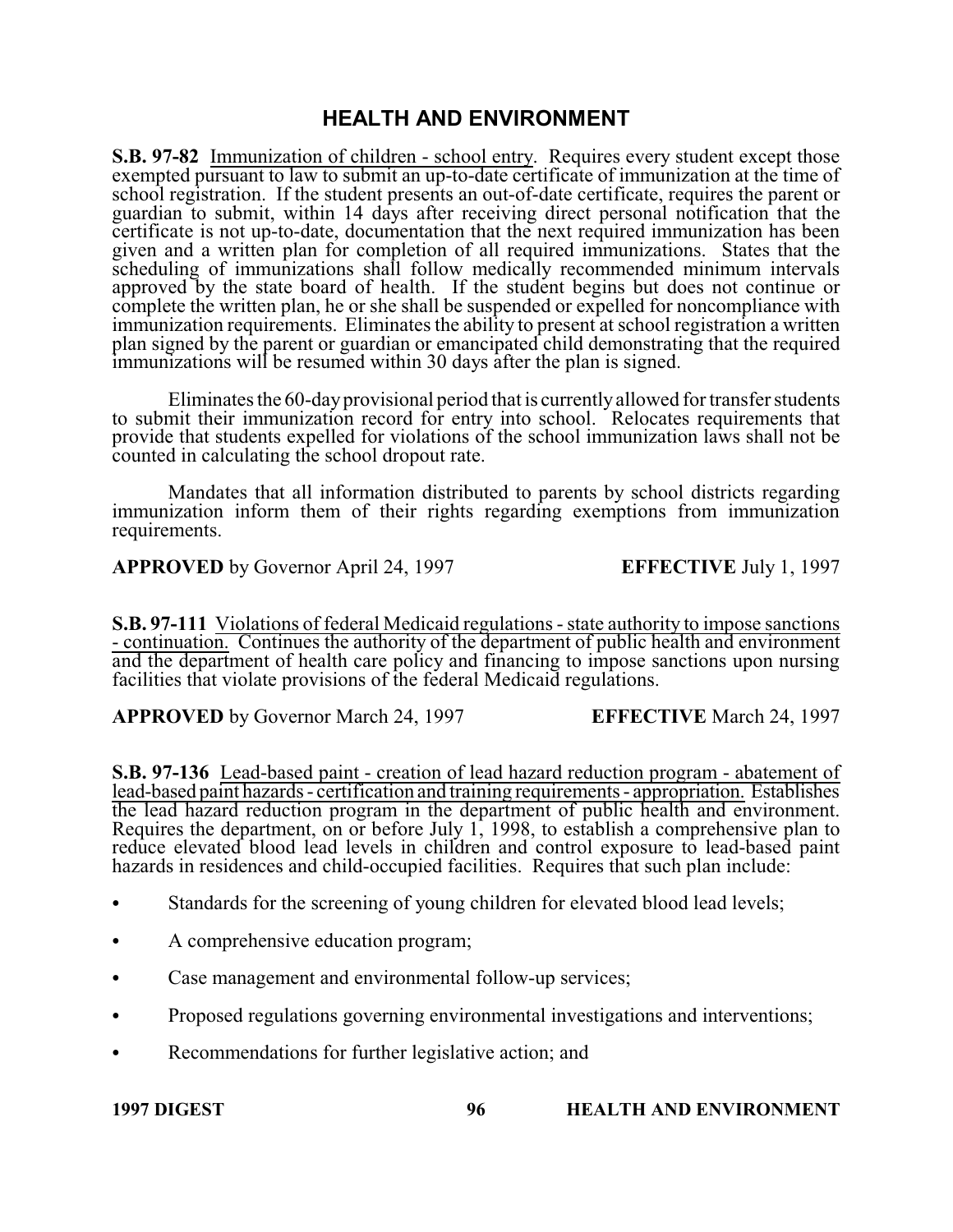A fiscal analysis of the lead hazard reduction program.

Requires the department of public health and environment, on or before October 1, 1998, to submit a report to the general assembly on the plan for implementation of the lead hazard reduction program. Creates the lead hazard reduction cash fund.

Directs the air quality control commission to promulgate rules regarding lead-based paint abatement, including:

- C Procedures for training and certification of persons and companies involved in abatement of lead-based paint in housing and child-occupied facilities;
- Performance standards and practices for lead abatement;
- Procedures for the approval of persons and companies who train or accredit persons performing lead-based paint abatement activities;
- Procedures for notifying appropriate persons regarding lead-based paint abatement activities; and
- Establishment of fees for certification, monitoring, and approval activities.

Prohibits training and certification requirements that are more stringent than required by federal law or are more stringent than the requirements of any program approved by the federal environmental protection agency. Requires that prior experience in abatement of lead-based paint hazards be considered in establishing training and certification requirements.

Requires the air pollution control division to certify persons or companies involved in lead-based paint abatement. Allows the division to delegate duties regarding enforcement of lead-based paint standards, other than training and certification duties, to local health or building departments. Authorizes the division to commence enforcement actions for violations under the lead hazard reduction program.

Directs the air quality control commission to promulgate rules to establish required fees for the lead hazard reduction program. Requires the commission to adjust such fees to cover the direct and indirect costs to implement the lead hazard reduction program.

Appropriates \$66,395 and 1.5 FTE to the department of public health and environment, air quality control division, for the implementation of the act.

**APPROVED** by Governor May 27, 1997 **EFFECTIVE** July 1, 1997

**S.B. 97-203** Air quality - control - extension or rescission of state implementation plan revisions - legislative council review. Rescinds approval of a revision to the state implementation plan (SIP) erroneously approved by the general assembly during the 1996 regular session. Approves the following revisions to the SIP, thereby permitting their submission to the federal environmental protection agency for final approval and incorporation in the SIP: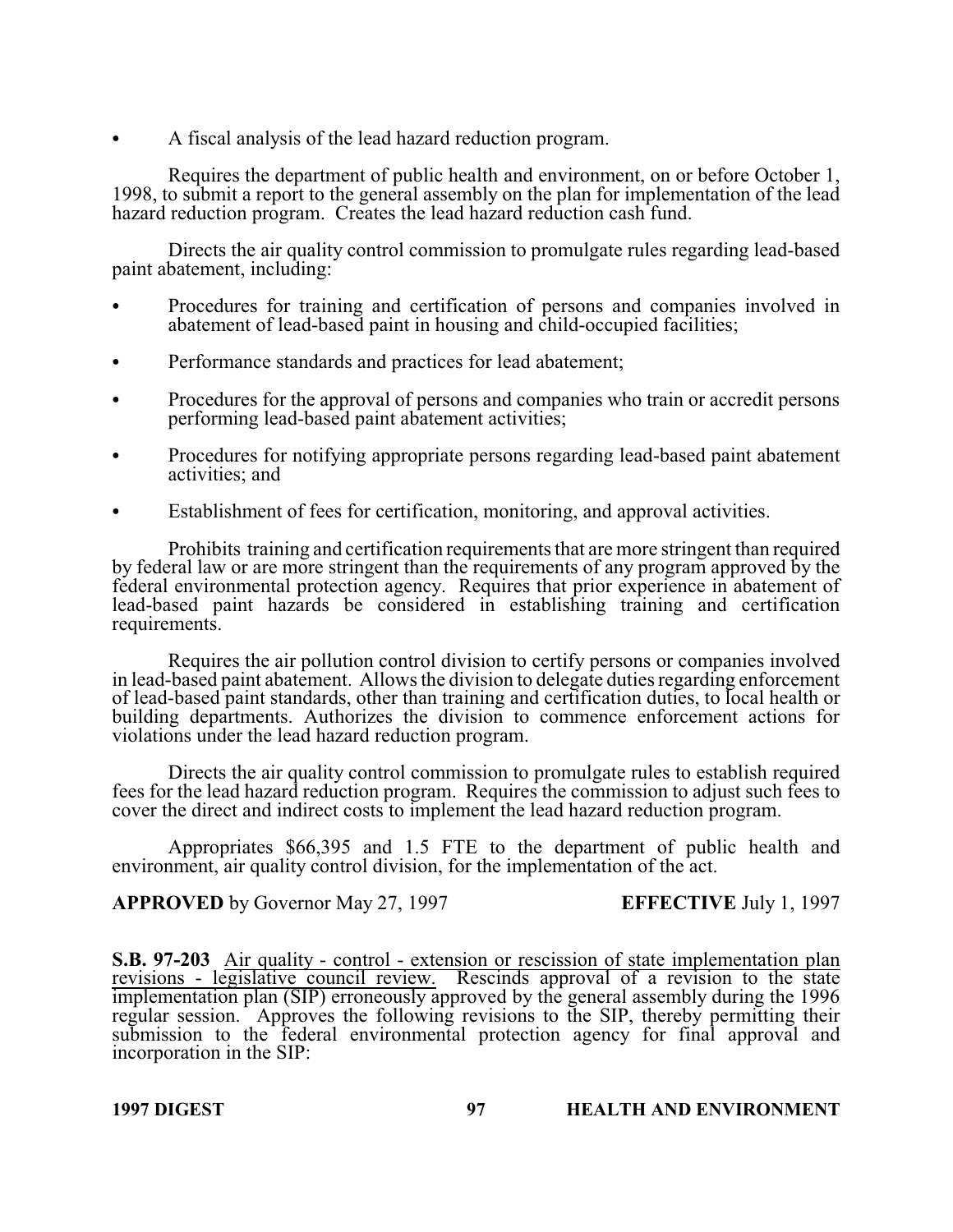- The 1993 periodic emissions inventory SIP:
- The Denver emergency episode SIP;
- The Greeley carbon monoxide SIP revision;
- The Canon City SIP revision;
- The Steamboat Springs SIP revision;
- Amendments to regulation number 3, concerning air pollution emission notice deferral, insignificant activities, and fugitive emissions;
- Amendments to regulation number 3, concerning prevention of significant deterioration permits, total suspended particulates, and hydrogen sulfide;
- Amendments to regulation number 10, concerning general conformity;
- Amendments to regulation number 11, concerning the inspection and maintenance program;
- Amendments to regulation number 17, concerning the clean fuels fleet program;
- Amendments to regulation number 5, concerning the generic banking emissions/trading rules;
- Amendments to regulations number 1 and 7, and the common provisions regulation, concerning negligibly reactive volatile organic compounds and delisting of acetone;
- Amendments to regulation number 1, concerning opacity limitations and sulfur dioxide averaging provisions for coal-fired electric utility boilers during periods of startup, shutdown, and upset.

**APPROVED** by Governor April 19, 1997 **EFFECTIVE** April 19, 1997

**S.B. 97-205** Air quality - reduction of emissions from federal facilities and federal land. Directs the air quality control commission, pursuant to provisions of the federal "Clean Air Act", to require federal facilities, including federal lands, to minimize emissions to the extent practicable in order to minimize the effects of such activities on the attainment and maintenance of national ambient air quality standards and the achievement of federal and state visibility goals. Specifies that these provisions do not apply to activities conducted at federal facilities that relate to matters of national security. Specifies that, within units of the national park system, the commission shall act to minimize the generation and impacts of smoke in Colorado when prescribed burning is necessary to maintain the natural ecosystem.

Requires the air pollution control division to communicate with appropriate officials of other states and of the federal government to advocate adoption of the policy set forth in these provisions.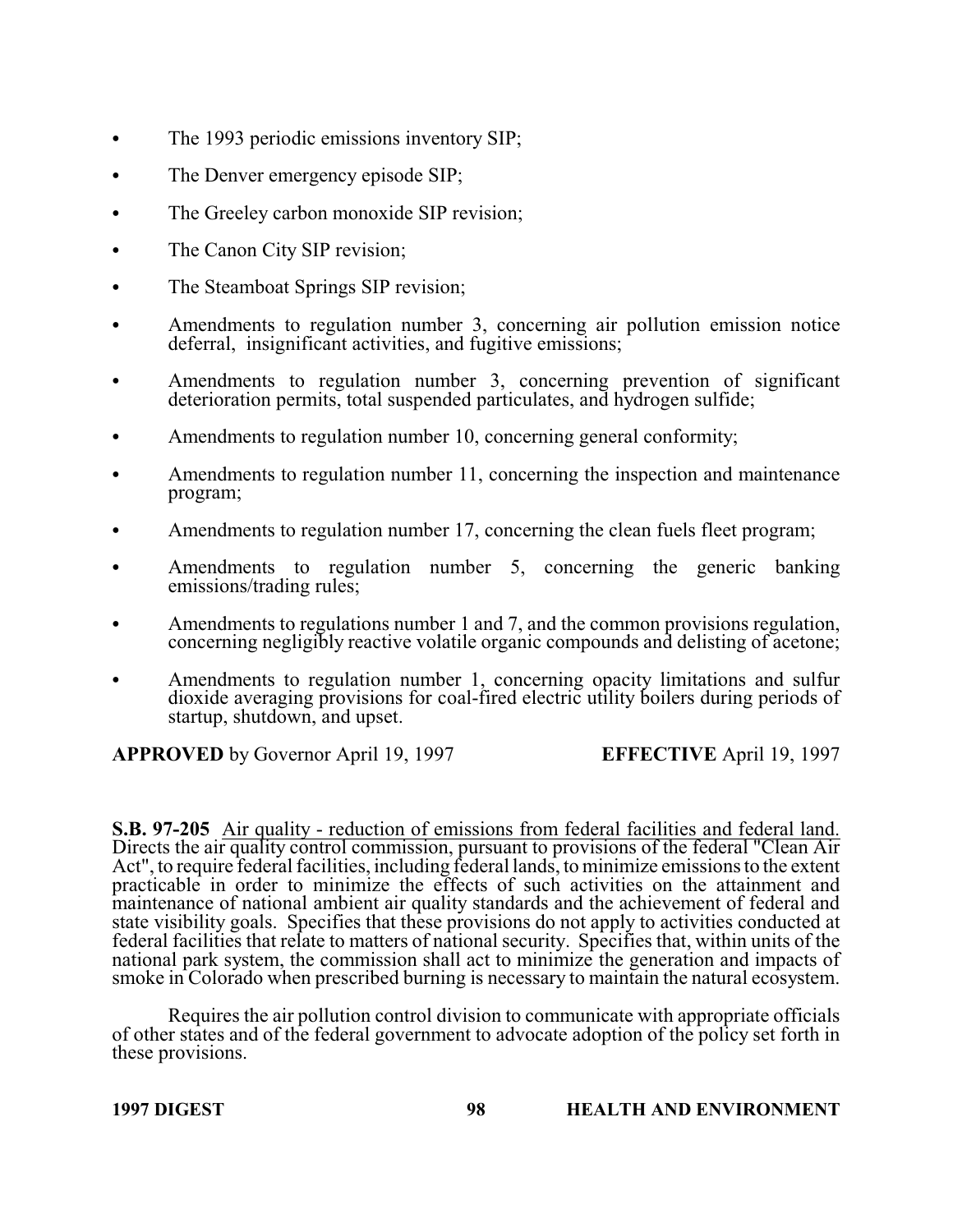### **VETOED** by Governor June 3, 1997

**S.B. 97-208** Dental programs - children's dental assistance - donated dental services fluoridation - reimbursement of dental hygienists - appropriation. Creates a dental assistance program for children under the age of 21 years who lack dental insurance and are ineligible for medicaid. Provides for the delivery of preventive, emergency, diagnostic, and limited restorative dental services to eligible children by providers under contract with the department of public health and environment. Directs the department to establish copayments or fees for each participating eligible child, not to exceed a cap per eligible family. Creates the children's dental plan cash fund, which shall be comprised of copayments and gifts and donations received to carry out the program.

 Directs the department of public health and environment to administer the program and to define the types of dental services provided. Creates a dental advisory committee to assist the department in implementing the program.

Directs the department of public health and environment to contract with a nonprofit organization to administer a donated dental services program to provide dental treatment for disabled or elderly persons who are not eligible for medicaid.

Creates a grant program to assist communities, based on priority of need, to obtain the equipment and training to fluoridate their drinking water systems. Directs the department of public health and environment to promulgate criteria for prioritizing grant applications.

States that no general fund moneys shall be appropriated for the purpose of implementing the programs contained in the act.

Requires a licensed dental hygienistwho provides services under a prepaid dental care plan to be reimbursed for such services at the same rate at which other professionals are reimbursed for similar services.

Appropriates \$123,000 out of the children's dental plan cash fund to the department of public health and environment to implement this act, including \$88,000 for the dental assistance program for children, \$10,000 for donated dental services, and \$25,000 for the fluoridation program.

**APPROVED** by Governor May 28, 1997 **EFFECTIVE** May 28, 1997

**S.B. 97-236** Air quality - state implementation plan (SIP) review - oxygenated gasolines. Extends, with modifications by the general assembly, as authorized by law, the SIP revision of the oxygenated gasolines program as adopted by the air quality control commission on April 17, 1997, thereby permitting its submission to the federal environmental protection agency for final approval and incorporation into the SIP.

Specifies that revisions to the SIP adopted solely to conform the SIP to prior actions of the general assembly pursuant to its statutory review authority may be submitted to the federal environmental protection agency for final approval and incorporation into the SIP without further review and approval by the general assembly.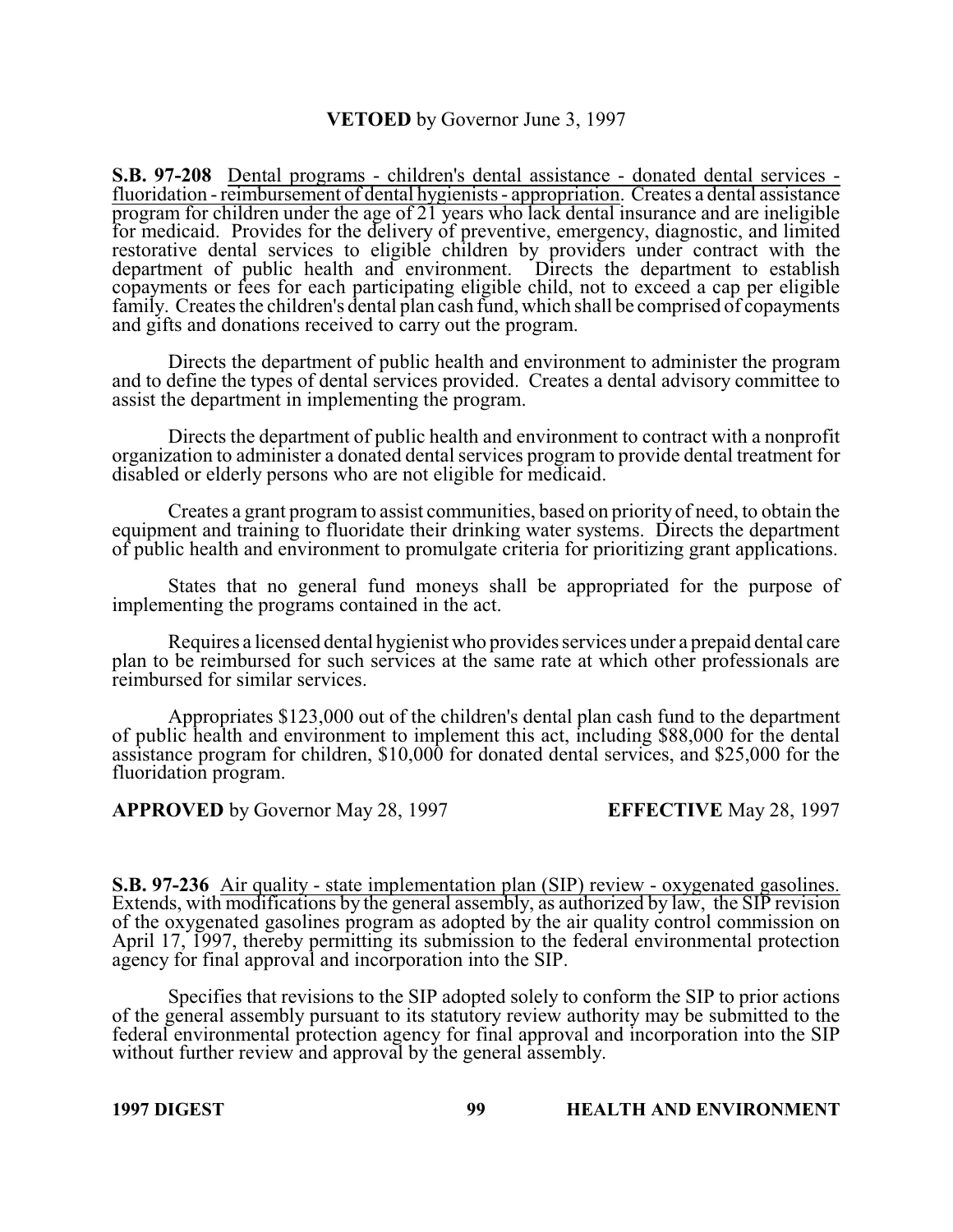**H.B. 97-1095** Newborn hearing screening - advisory committee - repeal. Establishes the advisory committee on hearing in newborn infants to collect data concerning newborn hearing screening, to report such information to the general assembly, and to provide recommendations to hospitals, other health care institutions, the department of public health and environment, and the public concerning hearing testing in newborns. Specifies what the recommendations are to address. Provides that the committee shall be comprised of at least 7 members appointed by the executive director of the department of public health and environment. Directs that the committee members shall serve without compensation. Repeals the committee on July 1, 2005.

On and after July 1, 1997, requires every licensed or certified hospital to educate the parents of infants born in such hospitals about newborn infant hearing screening and follow-up care. Specifies that such education shall not be considered a substitute for actual screening. Directs the hospitals to report annually to the advisory committee concerning the number of infants born in the hospital, the number of infants screened, and the number of infants who passed and the number who failed to pass the screening. Subject to available appropriations, requires the advisory committee to make its report available throughout the state. specifically to physicians caring for newborn infants, consumer groups, managed care organizations, and the media.

Directs the state board of health to promulgate rules requiring hearing screening of newborn infants if, by July 1, 1999, the number of infants screened does not equal or exceed 85% of all infants born in hospitals. Requires such rules, if promulgated, to identify institutions that due to a low volume of births at such institutions may be allowed to otherwise assure hearing screening is conducted on newborns.

Directs a physician, nurse, midwife, or other health professional attending a birth outside a hospital to provide information to parents of newborn infants regarding places where they may have their infants' hearing tested and the importance of such testing. Requires the department to encourage the cooperation of local health departments, health care clinics, school districts, and other appropriate resources to promote the testing ofinfants' hearing.

**APPROVED** by Governor May 28, 1997 **EFFECTIVE** July 1, 1997

**H.B. 97-1113** Individual sewage disposal systems - rules - application review - imposition of fees. Makes modifications to the "Individual Sewage Disposal Systems Act". Authorizes the state board to establish criteria for variances and authorizes local boards of health to issue such variances.

Modifies the requirements for individual sewage disposal system rules adopted by local boards of health, including the following: Eliminates the specifications for soil percolation tests and absorption systems; requires minimumdistances fromgroundwater and bedrock in addition to other minimum distances; requires standards for when an individual sewage disposal system must be designed by a registered professional engineer and be approved by the local health department; and requires a board of health that is a separate governmental entity from the general purpose government to notify the general purpose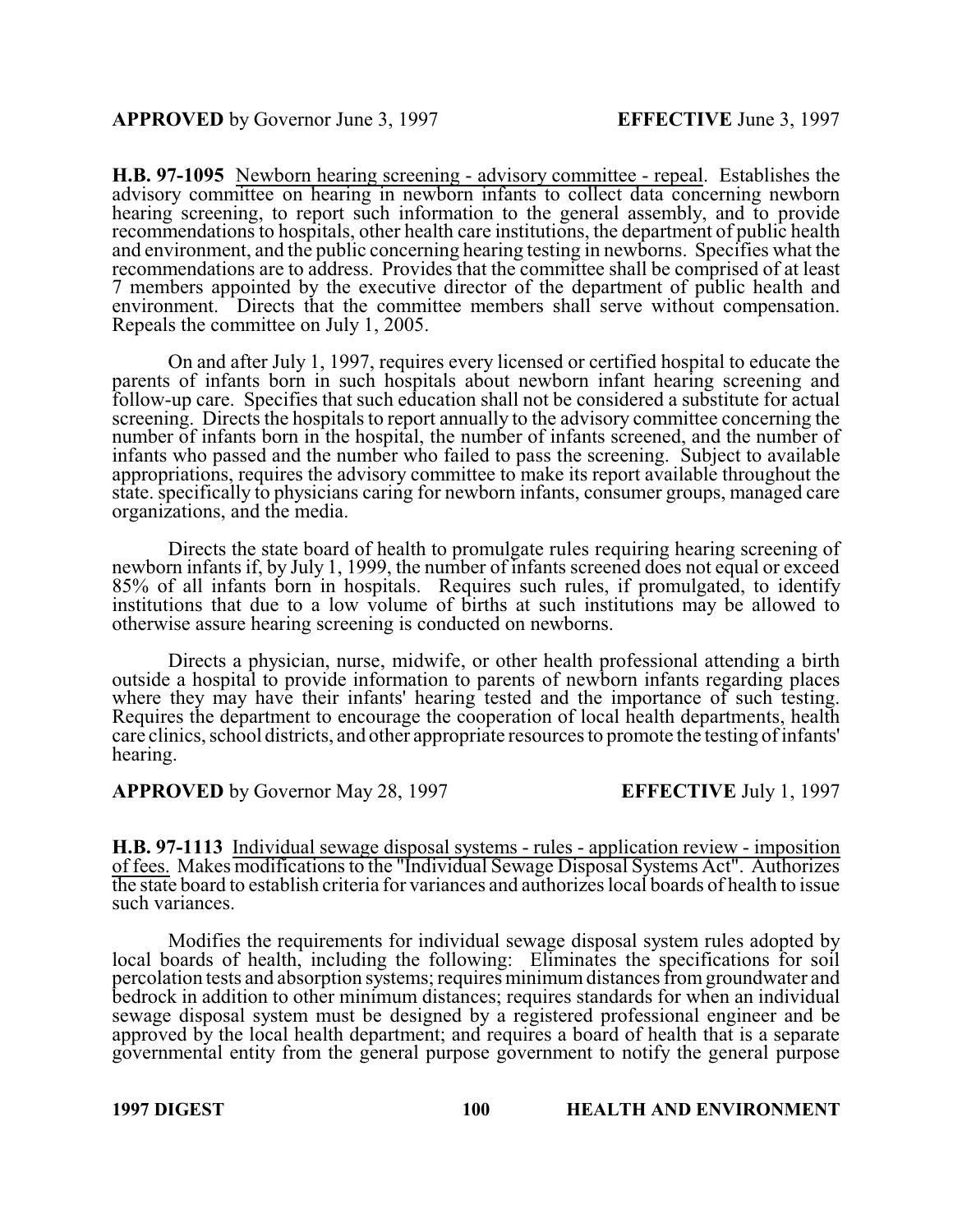government and allow comment by such government whenever the board of health intends to approve an application.

Eliminates the requirement that guidelines and rules conform to or exceed standards in the manual of septic tank practice.

Requires applications for individual sewage disposal systems to be reviewed by the local health department, rather than the local board of health.

Requires fees charged by local health departments for individual sewage disposal system permits to be no greater than actual and direct costs of the department's services. Increases the maximum fee from \$150 to \$1,000. Changes the fees for collection and testing of effluent samples from \$25 and 10 cents per mile to actual costs plus the local mileage rate.

Changes the maximum fee for a systems contractor license from \$25 to the actual costs incurred. Changes the maximum fee for a systems cleaner license from \$25 to the actual costs incurred.

Requires a person maintaining or cleaning an individual sewage disposal system to dispose of any septage at an approved site and in an approved manner.

Creates the offense of falsifying or maintaining improper records concerning individual sewage disposal systemcleaning activities that are not performed or are performed improperly and provides that such offense is a class 1 petty offense.

Authorizes a local board of health to impose a penalty of up to \$50 per day for a violation of the "Individual Sewage Disposal Systems Act" or rules promulgated pursuant to such Act. Authorizes a person subject to such penalty to obtain a hearing before the local board of health.

**APPROVED** by Governor March 28, 1997 **EFFECTIVE** July 1, 1997

**H.B. 97-1116** Colorado Health Facilities Authority Act - multistate health institutions financing. Amends the "Colorado Health Facilities Authority Act" by allowing the authority to participate in financing on behalf of multistate health institutions that are affiliated with the state of Colorado.

Changes the definition of "health facility" by adding facilities located within the state or outside the state of Colorado if an out-of-state health institution that operates the facility, or an affiliate of the institution, also operates a health facility within the state. Adds to the definition of "health institution" entities that provide or operate health facilities outside this state if the entity, or an affiliate of the entity, also operates and is engaged in a financing or refinancing on behalf of a health facility within the state. Also adds to the definition of "health institution" health care organizations, and any affiliates of such organizations, that have regional or national headquarters in Colorado.

Authorizes the Colorado health facilities authorityto assist, coordinate, and participate with other issuers of tax-exempt bonds and public officials in other states in connection with financing on behalf of multistate health institutions. Gives the authority, in connection with financing on behalf of a multistate health institution, the power to determine or agree upon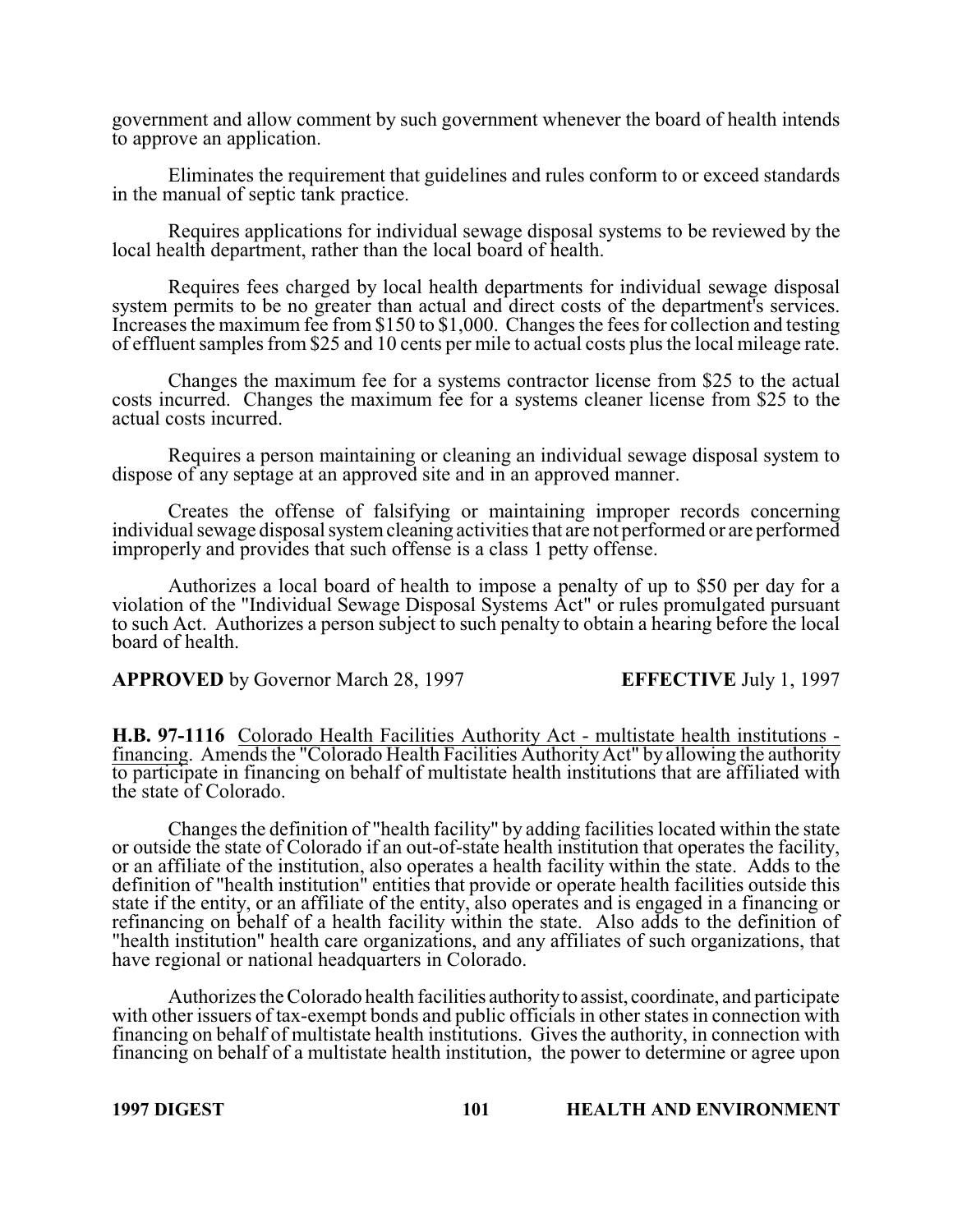who will be assisting, coordinating, or participating issuers of tax-exempt bonds in other states, to determine or agree upon the terms or conditions of the financing, and to charge fees to, apportion fees among, or agree upon fees with assisting, coordinating, or participating issuers of tax-exempt bonds in other states.

Recognizes enhanced health care-related employment opportunities for the people of the state of Colorado as a result of financing on behalf of multistate health institutions.

## **APPROVED** by Governor April 24, 1997 **EFFECTIVE** August 6, 1997

**NOTE:** This act was passed without a safety clause. It shall take effect at 12:01 a.m. on the day following the expiration of the ninety-day period after final adjournment of the general assembly that is allowed for submitting a referendum petition pursuant to article V, section 1 (3) of the state constitution; except that, if a referendum petition is filed against this act or an item, section, or part of this act within such period, then the act, item, section, or part, if approved by the people, shall take effect on the date of the official declaration of the vote thereon by proclamation of the governor.

**H.B. 97-1157** Medical records - patient access for purposes of diagnosis and treatment. Updates the patient records laws to clarify the types of health facilities and providers to which such provisions apply. Requires health care coverage entities that provide health care services and that are regulated by the division of insurance to complywith the laws on patient records. Makes it an unfair method of competition and an unfair or deceptive act or practice in the business of insurance for any such entity to violate the patient records laws.

If a licensed health care professional determines that a copy of a patient record, including an X ray, mammogram, CT SCAN, MRI, or other film is not sufficient for diagnostic or treatment purposes, requires a health facility or provider to make an original of the film available to the patient or another hospital or provider as directed by the patient pursuant to a written authorization-request for film and payment of reasonable costs. Specifies that any original film made available pursuant to this provision shall be returned upon request to the lending entity within 30 days. Provides that a lending entity shall not be responsible for any loss, damage, or other consequences resulting from release of any such film.

**APPROVED** by Governor April 19, 1997 **EFFECTIVE** April 19, 1997

**H.B. 97-1162** Elimination of petroleum tank definition repeals. With respect to petroleum tanks, eliminates the following: The repeal dates for the definitions of "British thermal unit", "gallon equivalent", "gallon diesel equivalent", "gallon gasoline equivalent", and "motor fuel"; the repeal date for the environmental response surcharge, proceeds of which go into the petroleum storage tank fund; and the repeal date for provisions specifying the method of sales of motor fuels.

**APPROVED** by Governor March 28, 1997 **EFFECTIVE** March 28, 1997

**H.B. 97-1169** Wood smoke reduction fund and fee - elimination. Effective July 1, 1997, eliminates the wood smoke reduction fund and the \$1.00 smoke reduction fee retailers are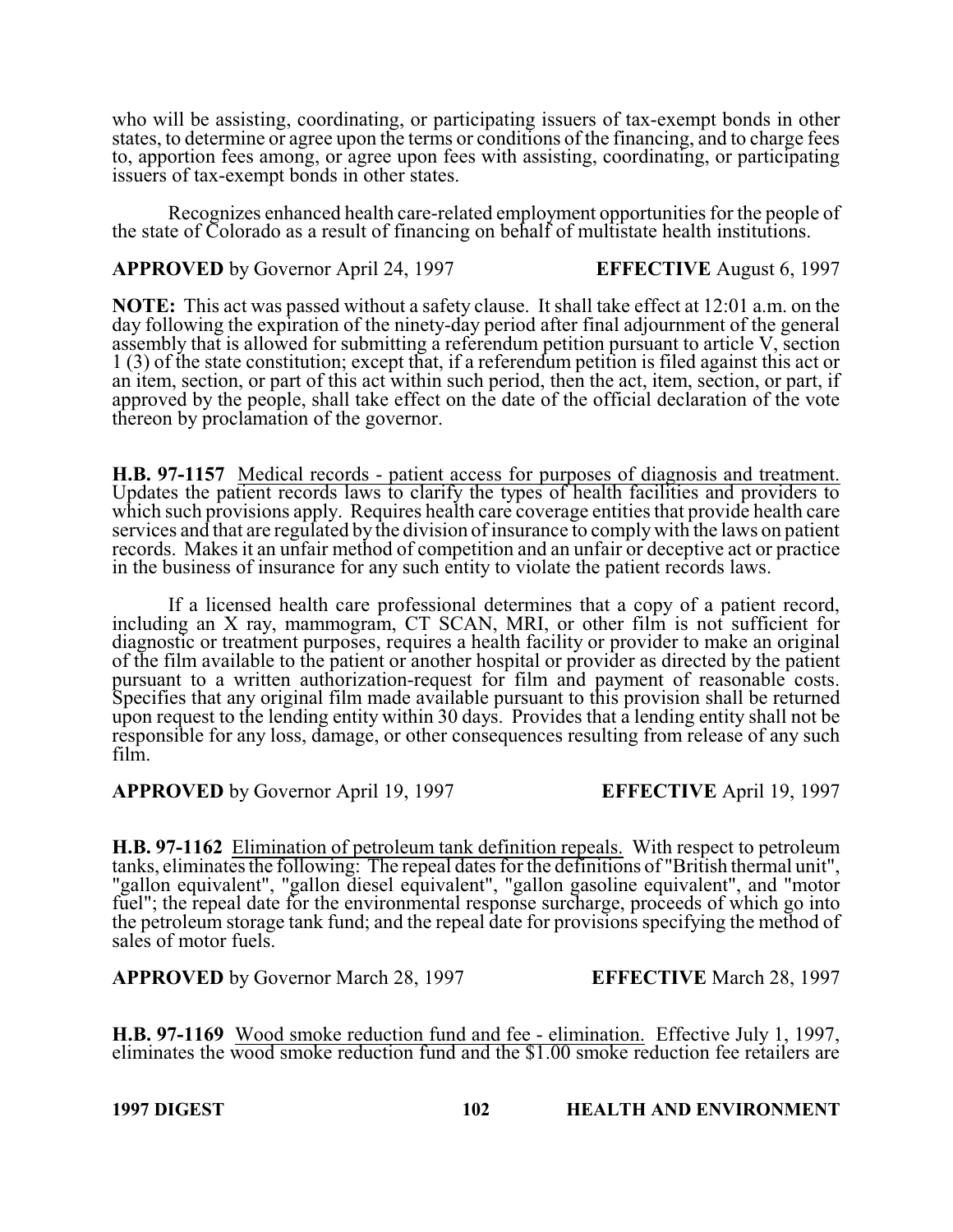required to collect when they sell a new wood stove, insert, or gas or electric fireplace in connection with a voluntary conversion. Requires that moneys in the wood smoke reduction fund on such date and any moneys credited to such fund after such date be transferred to the general fund.

No later than July 20, 1997, requires retailers who collect fees between January 1, 1997, and June 30, 1997, to file a final semi-annual report with the department of revenue, remit the fees collected, and forward conversion formsindicating whether the purchases were made in connection with a conversion to a cleaner burning device.

**APPROVED** by Governor June 4, 1997 **EFFECTIVE** June 4, 1997

**H.B. 97-1176** Air quality - visibility impairment - subcommittee. Creates a subcommittee of the committee created in Senate Joint Resolution 97-29 to solicit citizen input and identify and discuss issues concerning the establishment of objective criteria for reducing emissions for the purpose of protecting and improving humanly perceptible visible resources. Specificallyidentifies groups whose views are to be sought, including environmental groups, the National Park Service, the U.S. Forest Service, the EPA, and interested business, labor, and citizen groups. Repeals the statutory provision creating the subcommittee on January 1, 1998.

**APPROVED** by Governor May 21, 1997 **EFFECTIVE** May 21, 1997

**H.B. 97-1248** Uranium mill tailings remedial actions - expansion of authority - program fund. Stipulates that the remaining balance in the uranium mill tailings remedial action program fund at the end of the 1998-99 fiscal year shall be credited and transferred to the local government severance tax fund administered by the department of local affairs rather than to the severance tax trust fund.

Authorizes the department of public health and environment to participate in activities in connection with land annotation and site information, identification, removal, and disposal oftailing deposits that are associated with designated mill sites but remain outside of disposal cells constructed for remedial purposes pursuant to the federal "Uranium Mill Tailings Radiation Control Act of 1978". Also authorizes the department to participate in the groundwater restoration phase of such act.

**APPROVED** by Governor April 16, 1997 **EFFECTIVE** April 16, 1997

**H.B. 97-1272** Solid waste - regulatory authority of the state and governing bodies having jurisdiction - applications for solid wastes disposal sites and facilities. Declares that it is the responsibility of the state board of health and the department of public health and environment to establish regulations for the engineering design and operation of solid wastes disposal sites and facilities. Declares that it is the responsibility of the municipal or county governing body having jurisdiction to ensure that the siting of a site and facility is compatible with land use planning.

Requires a governing bodyhaving jurisdiction over an application for a proposed solid wastes disposal site and facility to consider only the factors provided in the statutes. Limits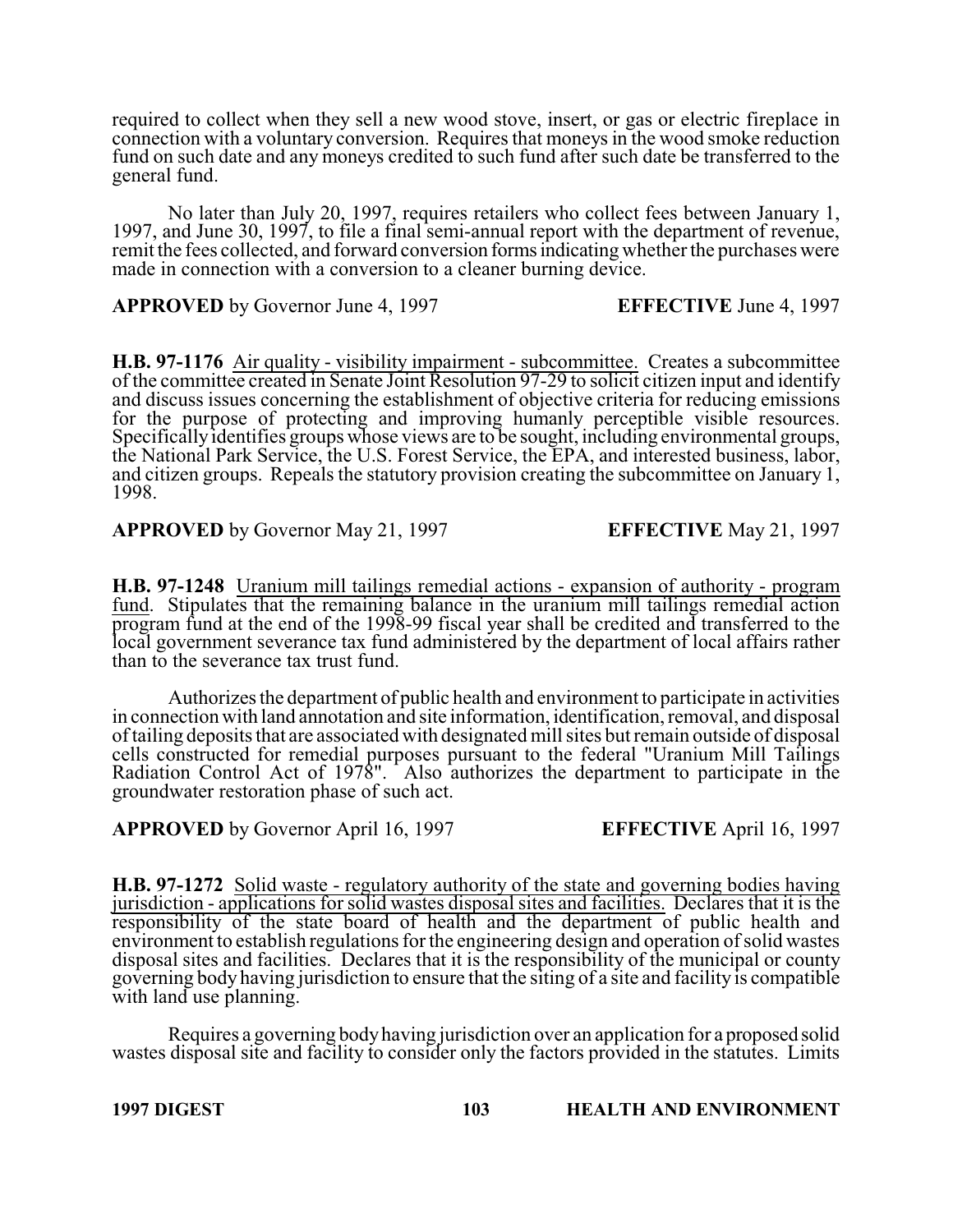consideration ofrecommendations bylocal health departmentsto onlysuch recommendations that apply regulations of the state board of health or the department of public health and environment.

Eliminates access routes from the engineering design criteria in the rules of the state board of health. Limits the definition of the "operation" of a solid wastes disposal site and facility to activities that occur within the geographic boundaries of the site and facility.

Declares that local regulations, ordinances, or resolutions adopted on or after July 1, 1997, that concern the engineering design and operation of a solid wastes disposal site and facility and that conflict with or are more stringent than regulations of the state board of health are null and void. Prohibits the application of any such regulations, ordinances, or resolutions adopted before July 1, 1997, to any application for a certificate of designation. Provides that the terms and conditions of any certificate of designation existing prior to July 1, 1997, are not affected by such provisions. Provides that a governing body having jurisdiction is not precluded or preempted from placing conditions on a certificate of designation consistent with local land use authority.

Requires the department of public health and environment to consider local impacts and local concerns in reviewing any application for a solid wastes disposal site and facility.

Prohibits the promulgation of any local resolution or ordinance concerning the engineering design and operation of a solid wastes disposal site and facility that conflicts with or is more stringent than any regulation adopted by the state board of health or the department of public health and environment.

### **VETOED** by Governor June 5, 1997

**H.B. 97-1295** Radioactive materials - financial assurance warranties - storage and disposal - license requirements. Allows the department of public health and environment to require financial assurance warranties from persons applying to become licensed or authorized to acquire, own, possess, or use radioactive material. Removes the requirement that a governmental entity own any site used for storage or disposal of low-level radioactive materials owned or generated by the United States department of energy so long as the owner of the site complies with regulations promulgated by the board of health, which may include financial assurance warranties.

Provides that the financial assurance warranties are to ensure decommission and decontamination of licensed facilities and to pay for the department's long-term monitoring of those facilities.

Requires the state board of health to promulgate regulations to implement the procedure for providing, using, and forfeiting the financial assurance warranties. Establishes when the department may refuse the financial assurance warranty of a licensee. Allows the department to determine the amount of the financial assurance warranty after considering a number of factors.

Requires the licensee to maintain the financial assurance warranty in good standing. Allows the department to decrease or increase the amount of the financial assurance warranty for good cause. The licensee may request an administrative hearing if the licensee disputes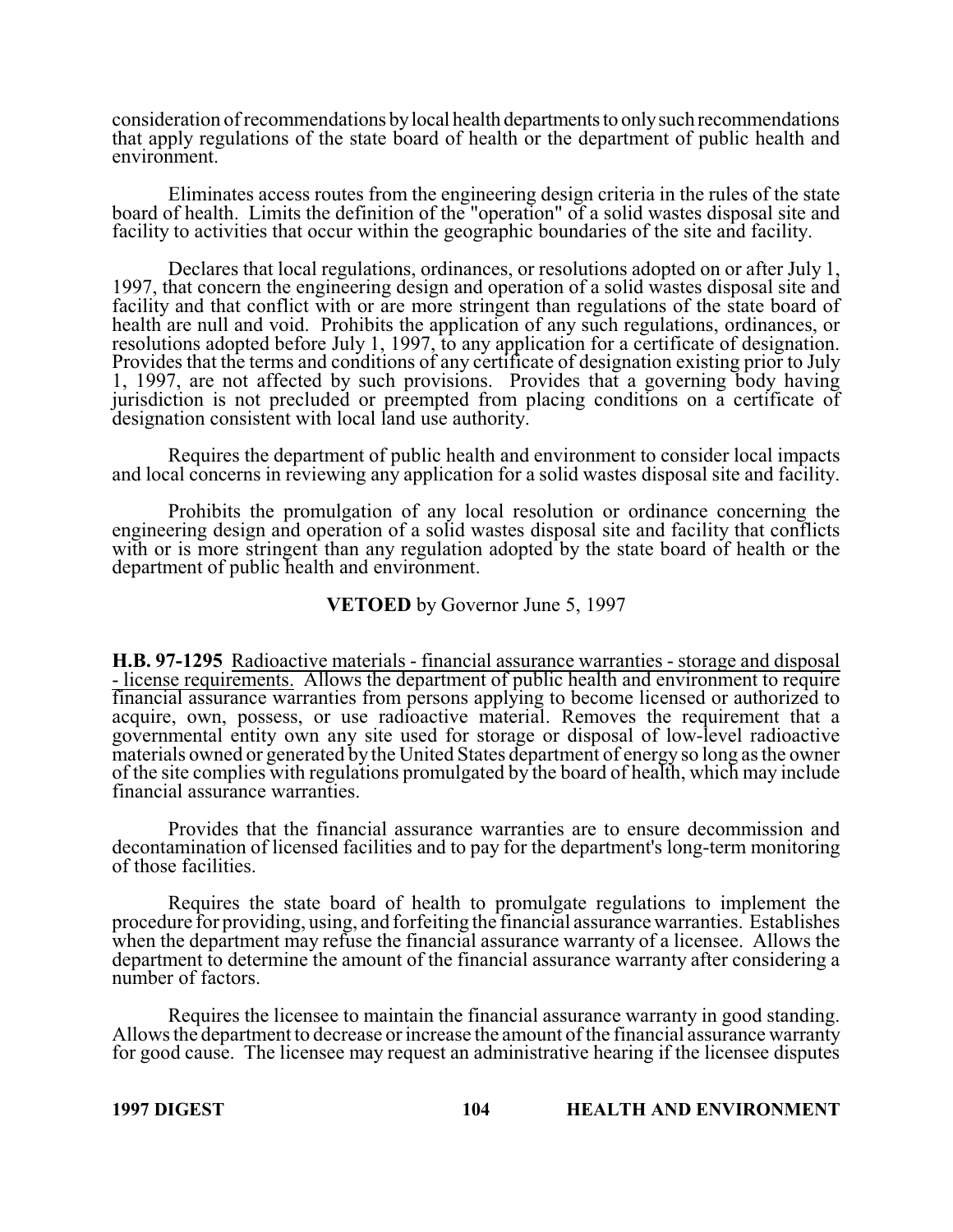the amount of the financial assurance warranty.

Mandates that the financial assurance warrantor notifythe department and the licensee upon the occurrence of certain events that impair the warranty. Permits the forfeiture of the financial assurance warranties under a number of circumstances. Allows the licensee to request a hearing on such forfeiture.

Authorizes the attorney general to commence legal proceedings to collect anymoneys warranted by financial assurance warranties.

Creates the decommissioning fund and the long-term care fund for use by the department for disposing of radioactive materials and covering certain administrative and legal costs incurred by the department. Allows the department to return unused money from either fund to the licensee.

**APPROVED** by Governor June 5, 1997 **EFFECTIVE** August 15, 1997

**NOTE:** This act was passed without a safety clause. The act establishes an effective date of August 15, 1997. It shall take effect on that date unless a referendum petition is filed during the ninety-day period after final adjournment of the general assembly that is allowed for submitting a referendum petition pursuant to article V, section 1 (3) of the state constitution. If such a referendum petition is filed against this act or an item, section, or part of this act within such period, then the act, item, section, or part, if approved by the people, shall take effect on the date of the official declaration of the vote thereon by proclamation of the governor.

**H.B. 97-1298** Health care facilities - reporting of incidents - release of information. Requires licensed health care facilities to report the occurrence of specified incidents to the department of public health and environment. Authorizes the state board of health to specify by rule the manner, time period, and form for reports. Identifies the reports as confidential, but allows them to be transmitted to other regulatory agencies as necessary for disciplinary or license sanctions. Requires the department to investigate each report that is appropriately submitted and prepare a summary of its findings, including whether there was a violation or deficiency or whether the facility acted appropriately.

Instructs the department to release the following information to the public:

- Investigation summaries;
- Complaints against a facility and the conclusions reached by the department after its investigation; and
- A list of the deficiencies entered against each health care facility.

Allows the department to respond to inquiries concerning a report by confirming that it has received the report and that it is under investigation.

Deletes all references to summary reports from the statutes governing the quality management program.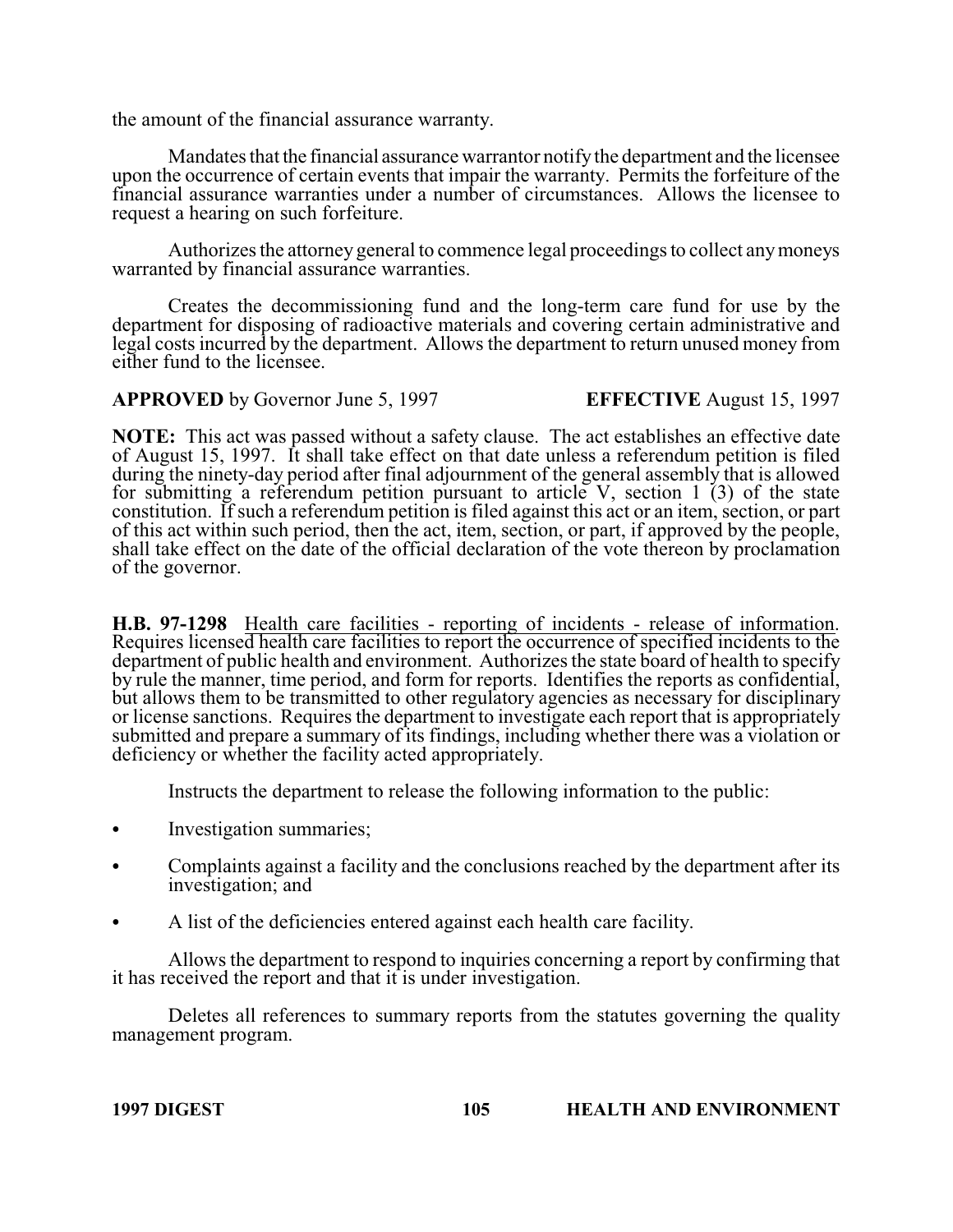**H.B. 97-1324** Air quality - Grand Canyon visibility transport commission recommendations - legislative approval. Finds and declares that the Grand Canyon visibility transport commission (GCVTC) was created under the "Federal Clean Air Act Amendments of 1990" to issue a report directed toward protecting visibility in the Grand Canyon national park. Recognizes that the GCVTC has completed its activities, but that a successor body is being proposed. Recognizes the importance of protecting visibility in the Grand Canyon national park. Declares the general assembly's intent to preserve Colorado's sovereignty and ensure fairness in implementing requirements placed on Colorado.

Encourages the governor or a designee of the governor to participate in any successor body to the GCVTC. Requires that a stakeholder process be implemented that includes representatives of the general assembly. Further requires the governor to provide an annual report to the general assembly concerning the activities of the GCVTC.

Prevents the GCVTC or any successor body from imposing new or different requirements on regulated communities or Colorado unless the requirements are approved or enacted by the general assembly acting by bill.

### **APPROVED** by Governor June 4, 1997 **EFFECTIVE** August 6, 1997

**NOTE:** This act was passed without a safety clause. It shall take effect at 12:01 a.m. on the day following the expiration of the ninety-day period after final adjournment of the general assembly that is allowed for submitting a referendum petition pursuant to article V, section 1 (3) of the state constitution; except that, if a referendum petition is filed against this act or an item, section, or part of this act within such period, then the act, item, section, or part, if approved by the people, shall take effect on the date of the official declaration of the vote thereon by proclamation of the governor.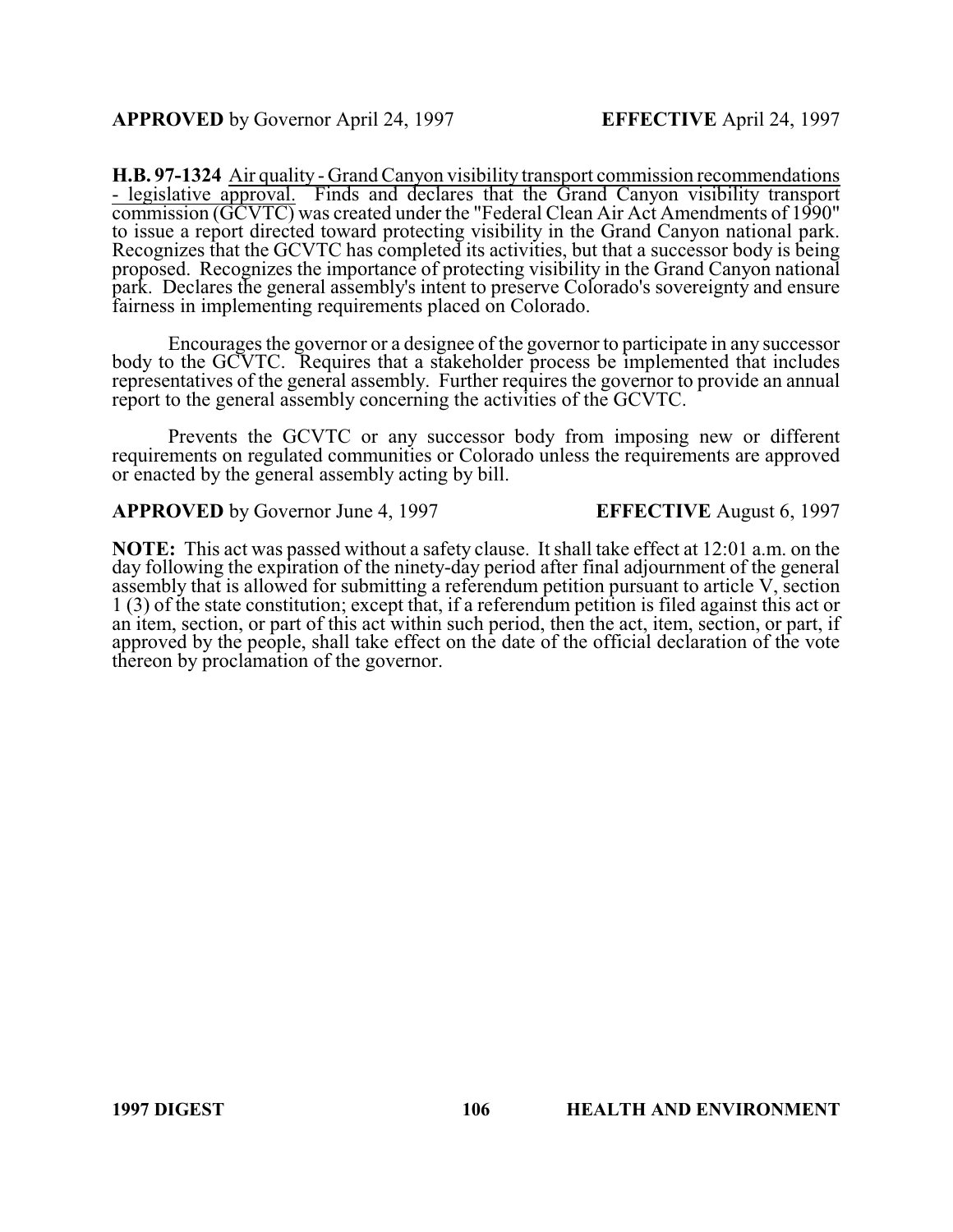# **HEALTH CARE POLICY AND FINANCING**

**H.B. 97-1063** Medical assistance - new program - revisions - appropriation. Subject to receipt of waivers from the federal government, establishes a program in the department of health care policy and financing to provide disabled children who would otherwise be institutionalized an opportunity to receive in-home care. Sets eligibility requirements, including requiring the cost to be no higher than institutionalized care. Gives priority to children who are on the waiting list for other in-home programs and children of parents who will be able to return to work because of the program. Authorizes eligibility for children who would be medicaid eligible except for a temporary increase in their parent's income. Directs the medical services board to adopt rules to govern the program. Permits the department to authorize parents to hire and manage care providers and to provide assistance to parents in developing care management skills. Directs the department to study the advisability of setting a maximum parental income level for all children's medicaid waiver programs and to report to the joint budget committee by November 1, 1997, with its findings and recommendations. Appropriates \$22,400 for this program.

Repeals the exclusion of persons with developmental disabilities from participating in the home and community-based services for the elderly, blind, and disabled program.

Subject to appropriation bythe general assembly, effective July 1, 1998, expands state optional services covered bymedicaid to include all prosthetic devices, rather than those only surgically implanted, and specifies that medically necessary augmentative communications devices are included.

For nonemergency services, requires medicaid clients who are also covered by another primary insurer to follow the protocols of that insurer including using in-network providers and obtaining referrals from a primary care physician. Establishes that the client is liable for services if he or she fails to follow the protocols. Creates an exception if the insurer or provider fails to communicate the protocols to the client. Allows the insurer and client to enter into a written agreement whereby the client will be personally liable for nonemergency, nonreimbursable expenses. Directs the medical services board to approve a form for such agreements.

Continues the federally mandated \$90 personal needs allowance for certain veterans and their surviving spouses.

**APPROVED** by Governor June 3, 1997 **EFFECTIVE** June 3, 1997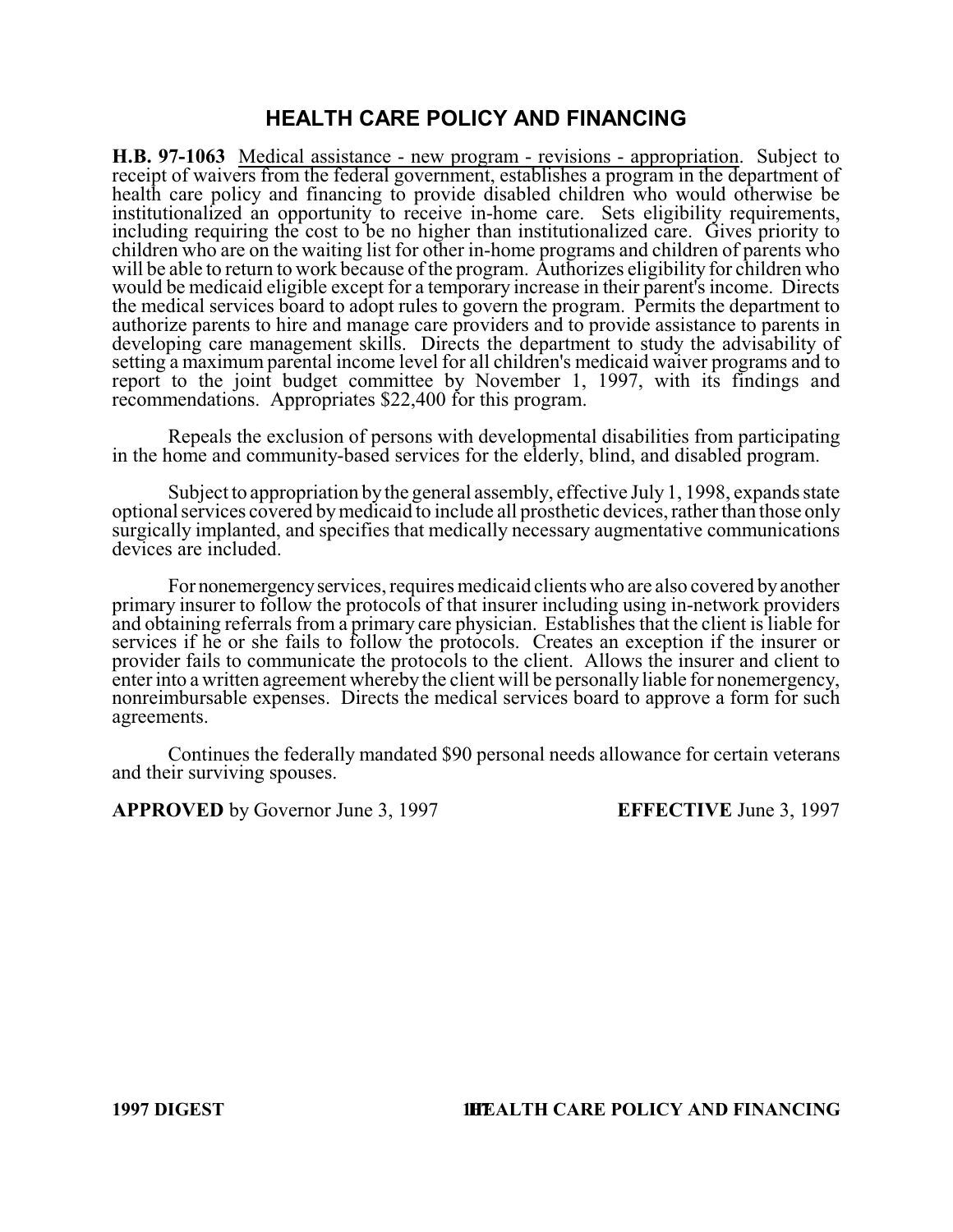# **HUMAN SERVICES - INSTITUTIONS**

**H.B. 97-1166** Colorado works program - child care assistance program. Enacts a new program to replace aid to families with dependent children (AFDC) and related programs.

**Short title.** States that the act shall be known as the "Colorado Works Program Act".

**Legislative intent.** Finds that the federal "Personal Responsibility and Work Opportunity Reconciliation Act of 1996", Public Law 104-193 (herein "the federal law"), provides states with an opportunity to implement innovative strategies for enabling the needy to attain self-sufficiency.

**No entitlement.** Provides that nothing in the act shall be interpreted to create a legal entitlement to assistance under the works program.

**Works program - purposes.** States the purposes of the works program. Provides that the 45-day review and comment period required in the federal law shall be satisfied by the hearings conducted in the legislative process.

**State department duties.** Requires the state department of human services to:

- Submit a state plan to the secretary of the federal department of health and human services;
- Allocate the county block grants to the counties;
- Administer the reserve account consisting of funds appropriated for the purposes of meeting emergencies or contingencies in a county;
- Establish performance goals, including goals for a reduction in out-of-wedlock pregnancies, and a formula for measuring county success in implementing the works program;
- Develop standardized forms for the works program;
- Monitor progress in meeting the work participation rates;
- Establish a process for regionalization;
- Develop training for caseworkers;
- Monitor interstate and intrastate migration of participants;
- Comply with the federal reporting requirements.

**Funding - maintenance of effort requirements.** Establishes a formula for allocating the county block grants for state fiscal year 1997-98. In subsequent state fiscal years, allows for adjustments based on performance. Establishes maintenance of effort rates for the state and the counties.

**County duties.** Requires each board of county commissioners to appropriate such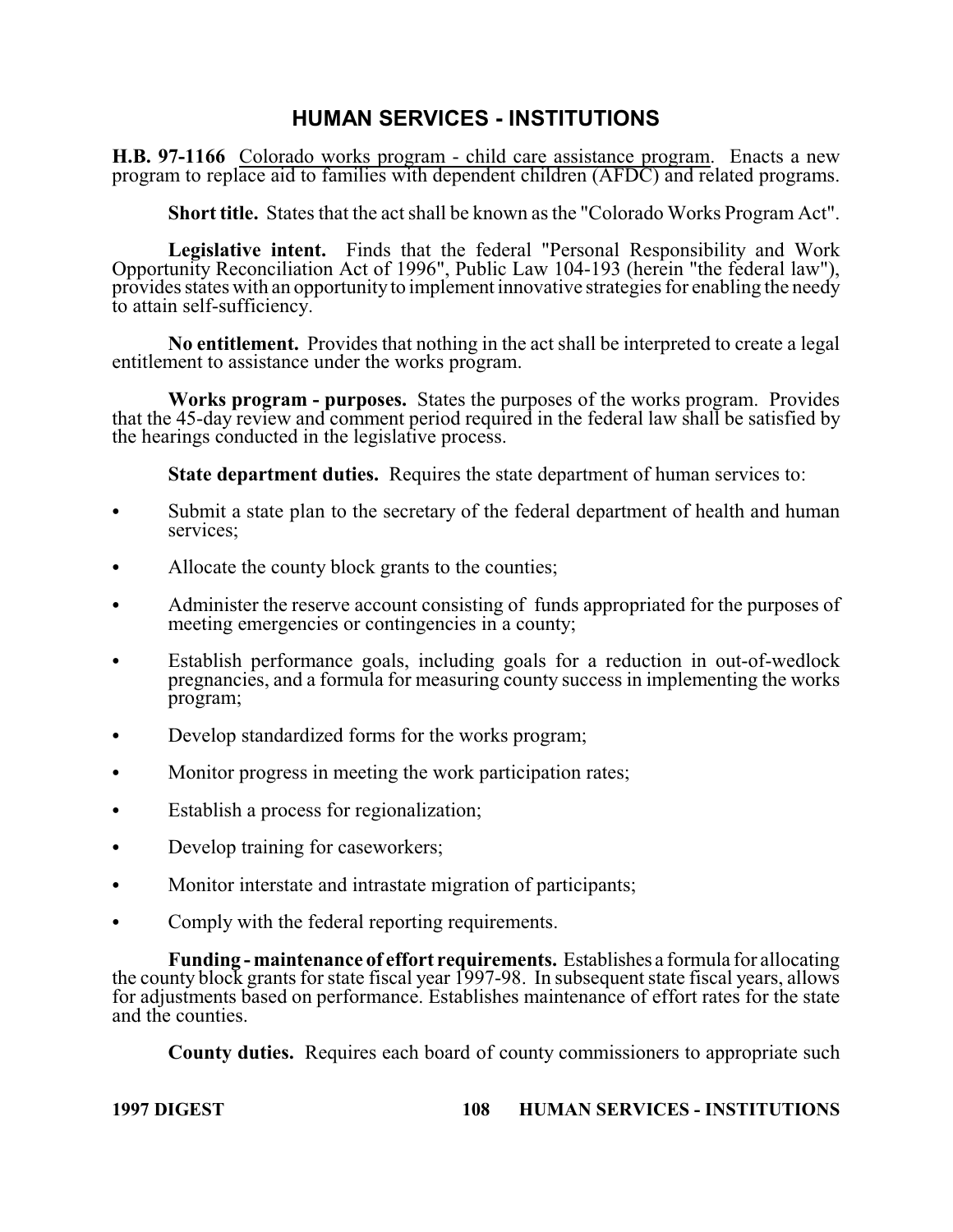moneys as are necessary to meet the county's maintenance of effort. Requires the county department of social services to meet work participation rates, track participants' length of stay, submit required reports, use an income eligibility verification system, provide Title IV-D services, and meet the required maintenance of effort.

**Target populations.** Subject to certain restrictions, allows a county to serve any person or family who was eligible to receive aid to families with dependent children on July 16, 1996.

**Program features.** Requires a countyto provide an assessment and a basic assistance grant. Establishes a pilot program pursuant to which counties may apply for waivers from work requirements and implement the works program pursuant to such waivers. Establishes allowable sanctions against participants.

**Regionalization.** Authorizes two or more counties to implement the works program jointly.

**Private contracting.** Allows the state department of human services or any county department of social services to award a contract or contracts for the implementation of the works program.

**Medicaid.** Exercises state options under federal law to continue to provide Medicaid coverage for certain populations.

**Tax credit**. Provides a tax credit for employer expenses relating to hiring of works program participants.

Creates the Colorado child care assistance program.

**VETOED** by Governor April 24, 1997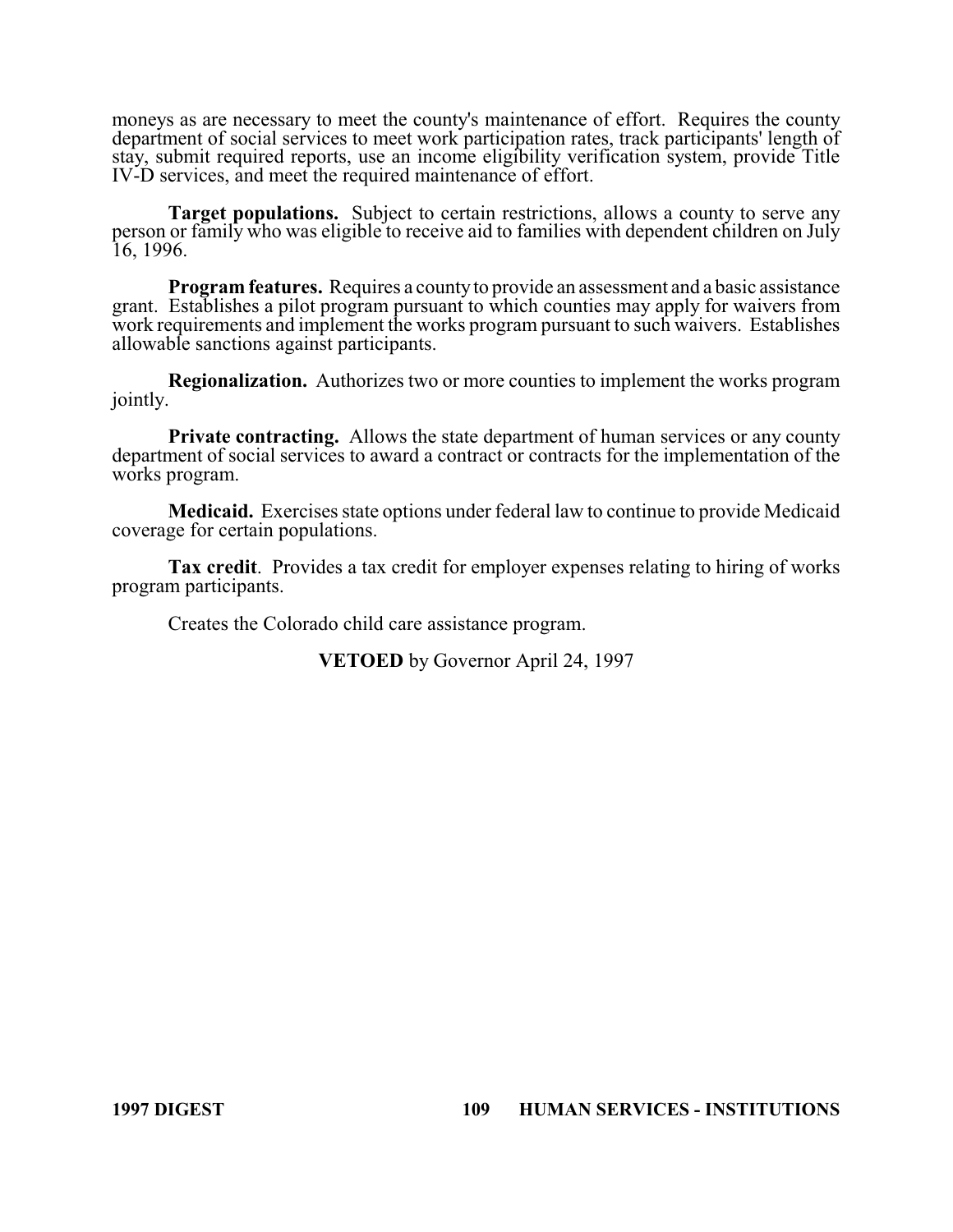# **HUMAN SERVICES - SOCIAL SERVICES**

**S.B. 97-5** Medicaid managed care - appropriations. The bill contains the following provisions:

**LEGISLATIVE DECLARATION.** Describes the historical impact of federal medicaid requirements on the state and the opportunity that Colorado has to tailor the state's medical assistance program to the state's particular needs. Identifies how the general assembly intends to use the savings that will be realized from the statewide implementation of medicaid managed care.

**STATEWIDE MANAGED CARE SYSTEM.** The statewide managed care system consists of the following:

- **Plan.** Subject to the receipt of federal waivers, requires the department of health care policy and financing to implement a plan pursuant to which, by July 1, 2000, 75% of Colorado's medical assistance recipients will be in a managed care plan. Subject to the approval of the executive director of the department, allows the following to be implemented statewide by July 1, 2000:
	- 1) Acute and long-term care pilot program;
	- 2) Limited enrollment managed care contracts;
	- 3) Managed mental health services; and
	- 4) Program of all-inclusive care for the elderly.
- **Bidding.** Authorizes the department of health care policy and financing to institute a program of competitive bidding to provide medical services in a managed care program.
- **Long-term care.** Requires the department of health care policy and financing to assess the results of the long-term care projects in effect during the 3-year phase-in for the implementation of statewide managed care. Restricts the department from contracting for long-term care services as part of the statewide implementation of managed care until further authorization by the joint budget committee and the house and senate health, environment, welfare, and institutions committees.
- **Cost-savings.** Requires the department of health care policy and financing to submit an annual cost savings report to the joint budget committee, the house and senate health, environment, welfare, and institutions committees, and the office of state planning and budgeting. Describes how such cost savings are intended to be used.
- **Insurance; grants.** Creates a program to provide subsidized insurance coverage for uninsured children under age 19 in low-income households. Creates a grant program to assist essential community providers to serve the medically indigent population and to identify and implement additional cost-effective options to expand access to services for such population. Requires the department of health care policy and financing to submit to the joint budget committee and the health, environment, welfare, and institutions committee of the house of representatives by November 1, 1997, a report on a plan to develop a dental services program that assures access to dental services for children in the medicaid program.

**ORGANIZATIONS.** *MCO's.* Requires the medical services board to establish

### **1997 DIGEST 110HUMAN SERVICES - SOCIAL SERVICES**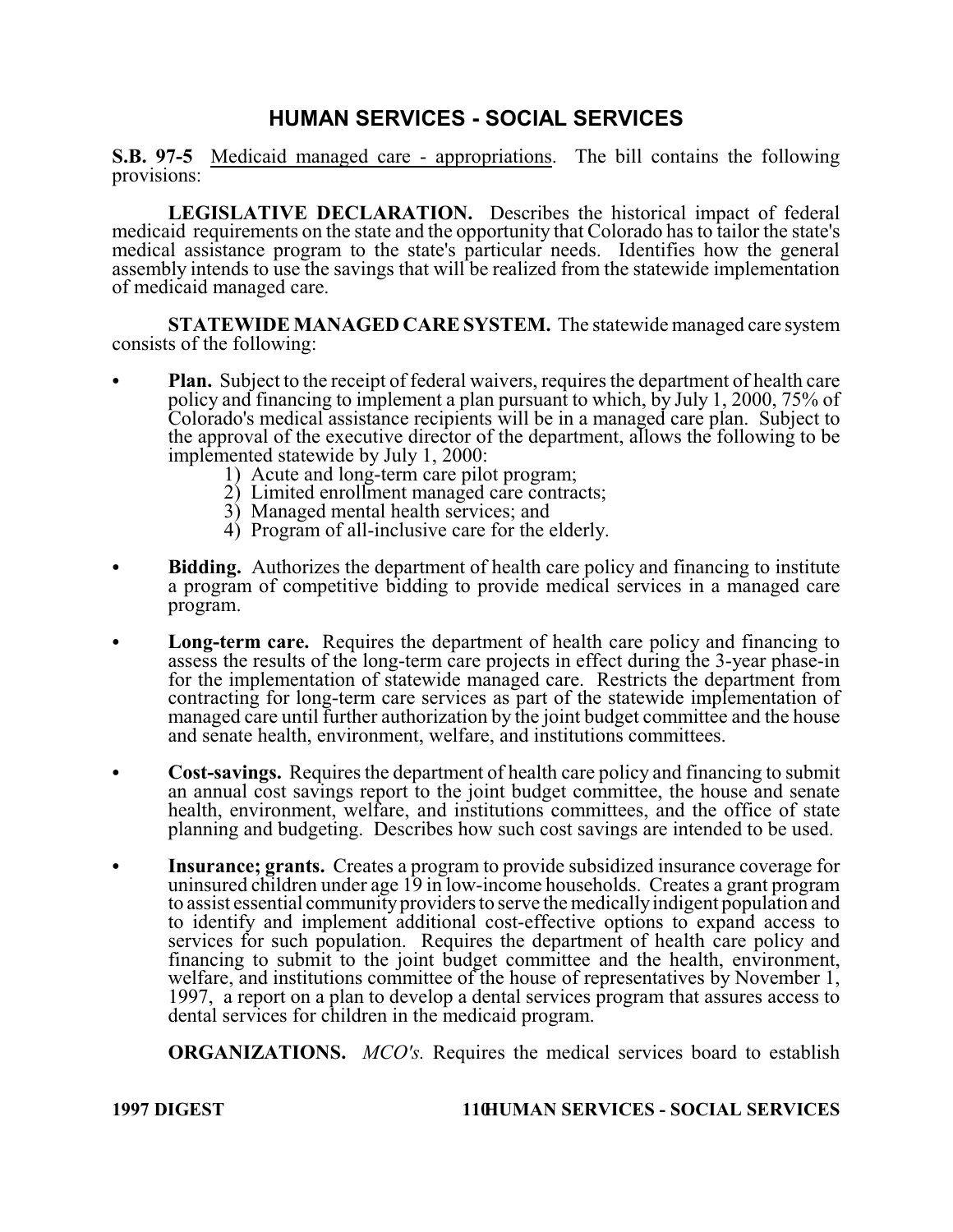criteria pursuant to which medicaid managed care organizations (MCO's) shall be selected. States specific criteria that all MCO's must meet and with which the department of health care policy and financing must verify compliance.

*ECP's.* Defines an essential community provider (ECP), and requires MCO's to seek proposals from ECP's in the MCO's geographic catchment area for the provision of services that the ECP can provide.

**QUALITY MEASUREMENTS.** States the criteria that the department of health care policy and financing must use to measure quality, and authorizes the department to promulgate rules to clarify and administer the measurements.

**REQUIRED FEATURES OF MANAGED CARE SYSTEM.** Establishes the general features that all medicaid managed care programs must contain, including the recipients' right to choose among competing plans, plans to inform recipients of choices available, plans for the monitoring of reasons for disenrollment, complaint and grievance procedures, provisions for billing recipients, required compliance with insurance division regulations concerning marketing of the programs, and requirements concerning an MCO's provision of the prescription drug benefit. Establishes the criteria pursuant to which a recipient's continuity of care shall be considered and maintained.

**PRIMARY CARE PHYSICIAN PROGRAM.** Authorizes a primarycare physician program. Requires the department of health care policyand financing to establish procedures and criteria for the cost-effective operation of the primary care physician program.

**CAPITATIONRATES-RISKADJUSTMENT.** Requires the department of health care policy and financing to make prepaid capitation payments to managed care organizations based upon a defined scope of services. The capitation rates shall include risk adjustments, reinsurance, or stop-loss funding methods. Payments to plans may varywhen it is shown that certain populations are expected to cost more or less than the capitated population as a whole.

**PRIVATIZATION.** Subject to a finding of cost-effectiveness by the joint budget committee of the general assembly, requires the department of health care policy and financing to hire independent contractors to administer not less than 20% of the statewide managed care program.

**DATA COLLECTION.** Identifies the types of data that providers must supply to the department of health care policy and financing. Requires the department to compile data on health outcomes and to evaluate the cost-efficiency of the state's managed care programs.

**CONSUMER CERTIFICATE CHOICE PROGRAM.** Requires the department of health care policy and financing to submit to the general assembly a list of options and recommendations for the implementation of a consumer certificate choice program. Lists issues to be covered and requires recommendations concerning the inclusion of the medically indigent population in the consumer certificate choice program.

**DISENROLLMENT FROM MANAGED CARE.** Repeals a provision requiring managed care providers to allow recipients to disenroll at any time.

**APPROPRIATIONS.** Makes adjustments to the annual appropriations act for the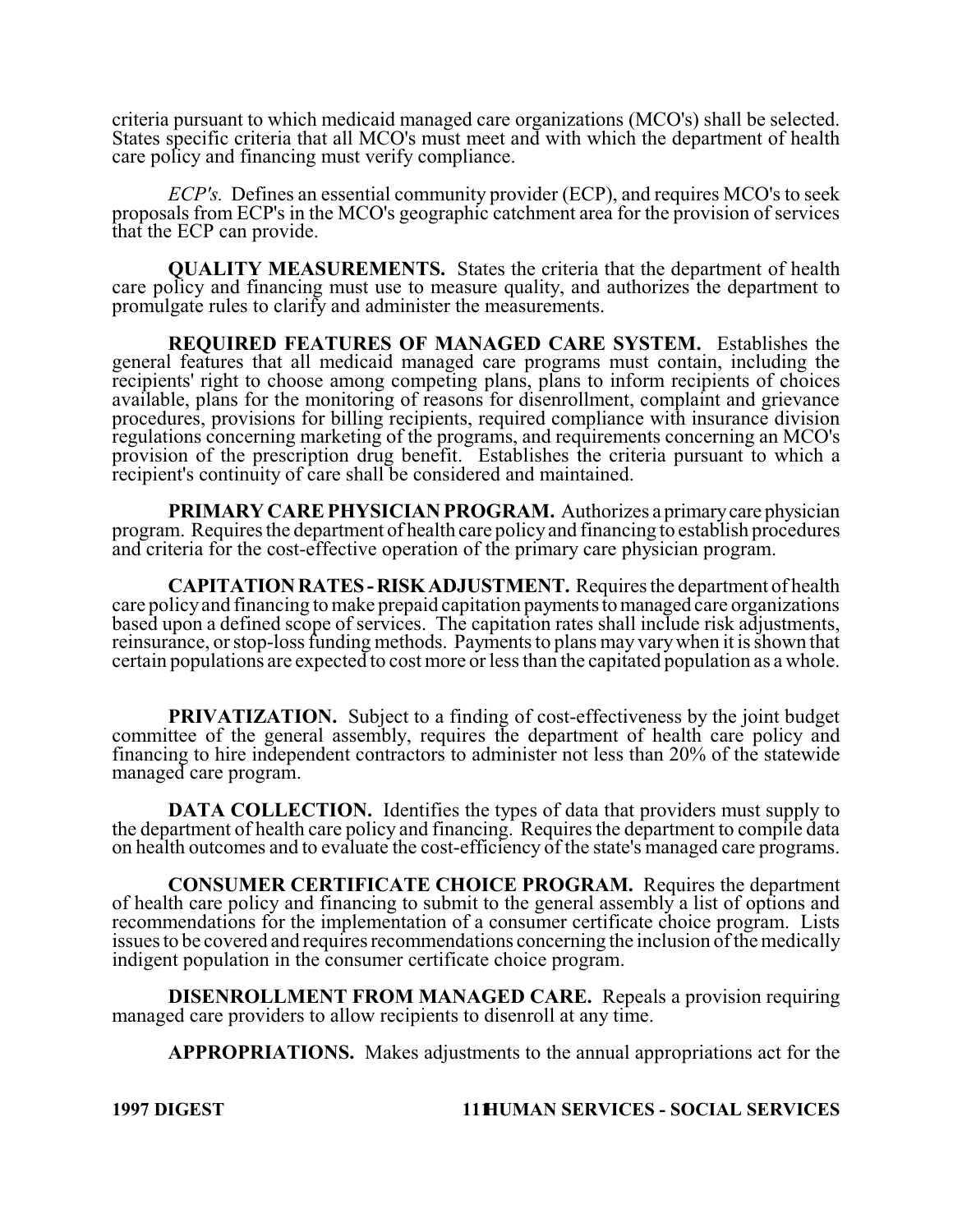appropriation to the department of health care policy and financing.

**APPROVED** by Governor June 3, 1997 **EFFECTIVE** June 3, 1997

**S.B. 97-6** Restructuring of human services delivery system - local advisory boards phase-out of county merit system. Repeals and reenacts the statutes creating the process for restructuring the health and human services system, thereby repealing the local planning committees, the legislative restructuring oversight committee, and the restructuring steering committee. In their place, authorizes the creation of local health and human services advisory boards to meet the intent of the original restructuring legislation that there be an ongoing process or forum for continued coordination and collaboration at the local level concerning the delivery of human services. Allows counties, judicial districts, or other service areas to jointly create such boards.

Authorizes the consolidation of two or more local advisory groups that are currently authorized or mandated in statute and that have similar members and functions. Allows local entities to consolidate local advisory groups in addition to, in combination with, or in lieu of creating local health and human services advisory boards. If consolidating boards have different appointing authorities, requires each appointing authority to agree to the consolidation and appointments. States that the consolidation of advisory bodies does not change the requirements of each of the separate functions, and provides that the responsibilities of each group as specified in statute must continue to be met. Specifies the advisory groups that may be consolidated.

Consolidates the authority to adopt rules governing program scope or substantive provisions in the state board of human services and eliminates the authority of the executive director of the state department of human services to adopt rules regarding program scope or substantive provisions.

Effective January 1, 2001, abolishes the state-operated county merit system for employees of county departments of social services and the merit system council. Requires county departments to cover their employees under a personnel system that is in compliance with federal requirements for personnel administration for social services employees. Prior to transferring county employees to a successor merit system, requires each county to submit a transition plan to the department of human services for approval. Requires the department to submit a progress report on or before January 1, 2000, to the health, environment, welfare, and institutions committees of the house of representatives and the senate and to the state board of human services on the implementation of the transition of counties from the merit system to successor county merit systems. Directs that the state personnel board may contract to provide personnel services for civil defense employees of the political subdivisions of the state whose personnel services are currently being provided by the merit system council of the department of human services.

**APPROVED** by Governor May 28, 1997 **EFFECTIVE** July 1, 1997

**S.B. 97-11** Women in the military national memorial - fund - repeal - appropriation. Establishes a women in the military memorial fund in the state treasury to consist of moneys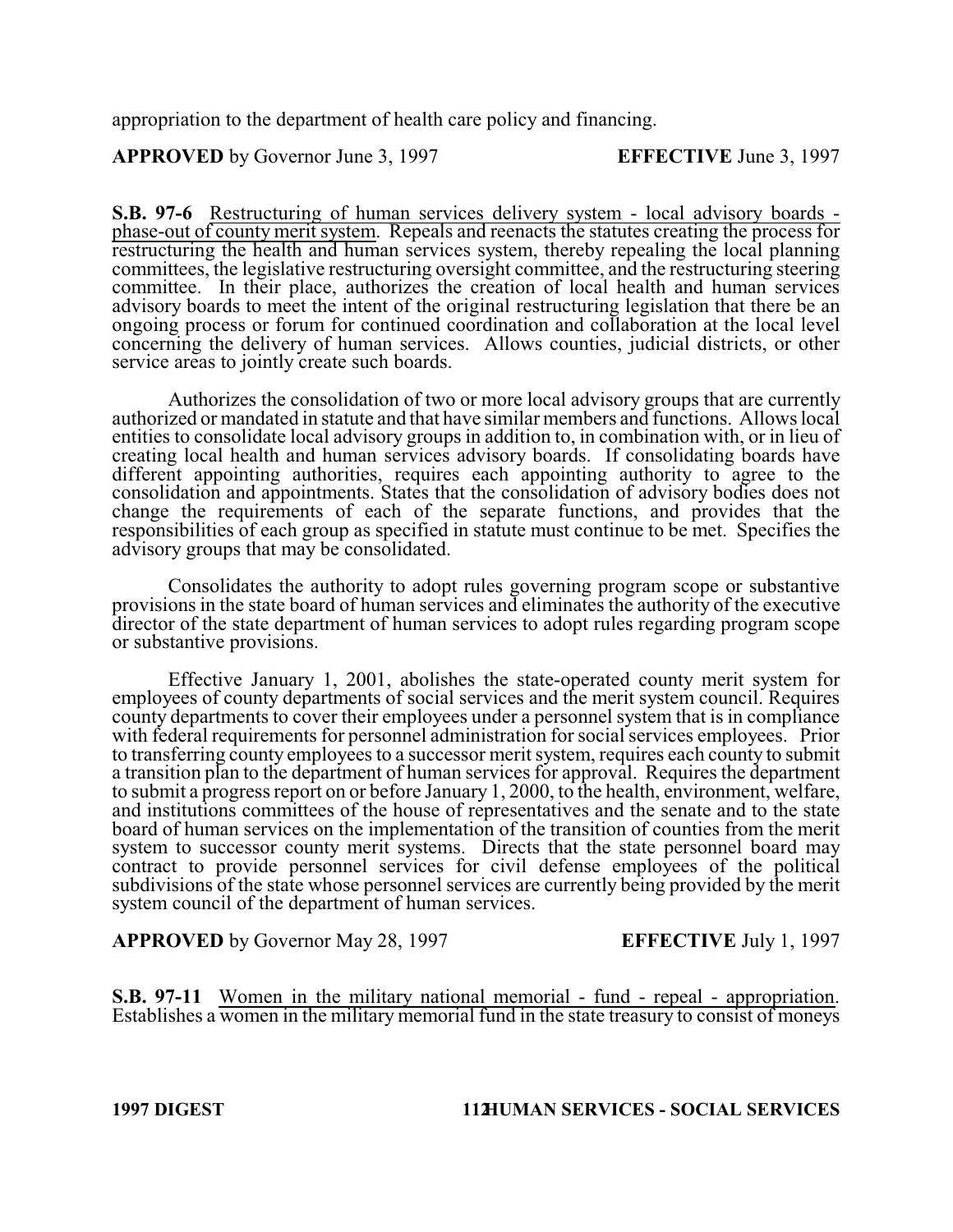received through gifts, grants, contributions, and donations. Authorizes the division of veterans affairs in the department of human services to accept such gifts, grants, contributions, and donations. Authorizes the executive director of the department of human services to expend moneys from the fund to contribute toward the construction of a national memorial in Washington, D.C., recognizing women who have served or who are currently serving in the military, the reserves, or the national guard. Directs the general assembly to make annual appropriations from the fund to the division for the implementation of the act.

Repeals the law, effective July 1, 2002.

Appropriates \$26,000 out of any moneys in the women in the military memorial cash fund to the department of human services for allocation to the division of veterans affairs for the implementation of the act.

**APPROVED** by Governor June 4, 1997 **EFFECTIVE** June 4, 1997

**S.B. 97-42** Medicaid - rate setting methodology for reimbursement of nursing facilities appropriation. Places a 6% cap on annual increases in administrative costs and an 8% cap on annual increases in health care services costs for rates for the reimbursement of Class I and Class V nursing facilities providing services through the medicaid program. In addition, effective July 1, 1997, provides that only such costs as are reasonable, necessary, and patient-related for medicaid clients may be reported for reimbursement for Class I and Class V nursing home facilities. Permits a nursing facility to include the level of medicare part A ancillary costs that were included and allowed in the medicaid cost report filed prior to July 1, 1997, but limits any subsequent increase in this amount to either the increase in the facility's allowable medicare part A ancillary costs or the percentage increase in the cost of medical care reported in the consumer price index for the same time period, whichever is lower. Excludes part B costs for medicare from allowable reimbursement for nursing facilities. Authorizes the department of health care policy and financing to promulgate rules for calculating the limitations and cost reporting requirements for nursing facilities' rates.

Authorizes the department of health care policy and financing to use a case-mix reimbursement system for reimbursing some or all Class I and Class V medicaid nursing facilities. Directs that such case-mix reimbursement system shall be instituted if the department and the joint budget committee of the general assembly determine prior to implementation that such a reimbursement system will not increase state expenditures for nursing facility care. States that the administrative costs for implementing a case-mix reimbursement system shall be paid from the savings that result from the caps and cost reporting requirements. Authorizes the department and the medical services board to adopt rules as necessary to implement a case-mix reimbursement system. Requires the department to report to the joint budget committee and to the health, environment, welfare, and institutions committees of the general assembly by November 1, 1997, on its efforts to develop a case-mix reimbursement system, the feasibility of implementing the system by July 1, 1998, and the impact upon medicaid nursing facility rates caused by the inclusion of medicare costs in medicaid cost reports.

Adjusts the appropriation in the long bill for fiscal year 1997-98 to the department of health care policy and financing by increasing the appropriation to medical programs, administration, by \$752,479 and 1.0 FTE and by decreasing the appropriation to medical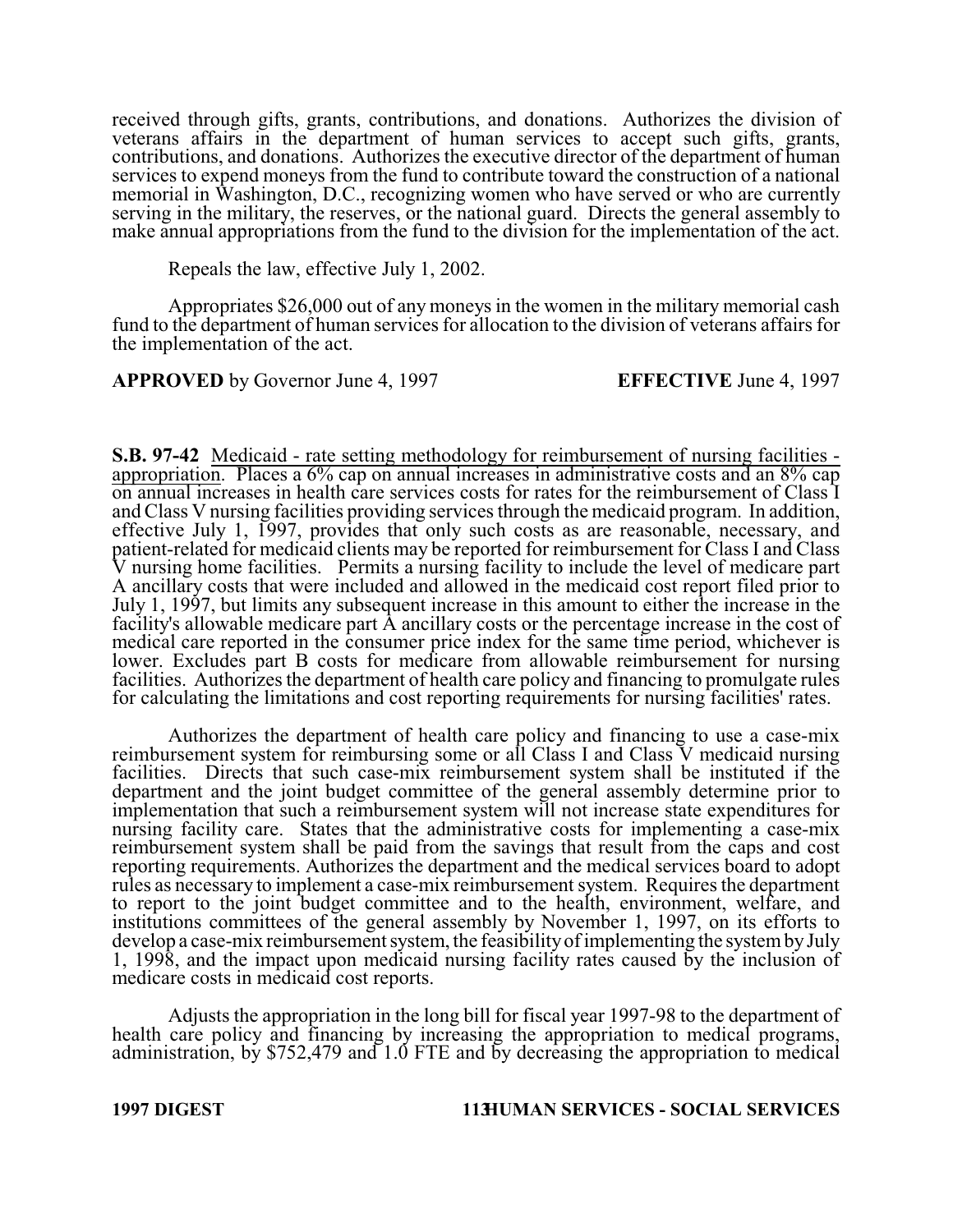programs, medical services, by \$15,737,425.

**APPROVED** by Governor June 3, 1997 **EFFECTIVE** June 3, 1997

**S.B. 97-101** Medical assistance - federal matching funds for school districts - report. Authorizes school districts, boards of cooperative services, and state K-12 educational institutions to enter into contracts with the department of health care policy and financing to receive federal matching funds for amounts spent in providing health services to students who are medicaid recipients. Clarifies that such contracts are voluntary and subject to availability of state and federal funds. Specifies the procedure for entering into contracts.

Requires contracting entities to develop a services plan that identifies the health services needed by their students and the services they anticipate providing. Limits the medical services that may be provided without parental consent and the use of family health questionnaires and personally identifiable data. Requires contracting entities to perform an assessment of the needs of uninsured and underinsured students, and authorizes the contracting entities to spend up to 30% of the federal funds received on health care for low-income students.

Specifies that a contracting entity will receive an amount of federal funds up to the amount specified in the contract, less administrative costs. Places a cap on administrative costs. Requires the medical services board to specify the health services that contracting entities may provide. Authorizes contracting entities to provide services directly or by contract with other entities.

Directs the department of health care policy and financing to apply for a waiver of federal requirements, as maybe necessaryto implement the contracting provisions. Requires the department to work with the office of state planning and budgeting and the joint budget committee in implementing contracts. Authorizes the department and the department of education to enter into an interagency agreement to implement the contracting provisions, and authorizes the medical services board and the state board of education to adopt rules as necessary under the agreement.

Requires the department of health care policy and financing to hold annual public hearings to receive comments on the contracting process. Requires the department to submit a formal evaluation of the program to the senate and house committees on education and health, environment, welfare, and institutions after the program has been in effect 5 years.

Appropriates \$17,854,326 and 2.0 FTE to the department of health care policy and financing, of which \$8,564,720 shall be from amounts provided by school districts and \$9,289,606 from federal matching funds. Appropriates \$90,288 to the department of health care policy and financing and \$99,399 to the department of education for administrative costs. Transfers \$9,099,919 of the federal funds to the department of education for distribution to contracting entities.

**APPROVED** by Governor May 28, 1997 **EFFECTIVE** May 28, 1997

**S.B. 97-112** Central fund for state and veterans nursing homes - continuation - general fund loan forgiveness. Continues the authority of the department of human services to expend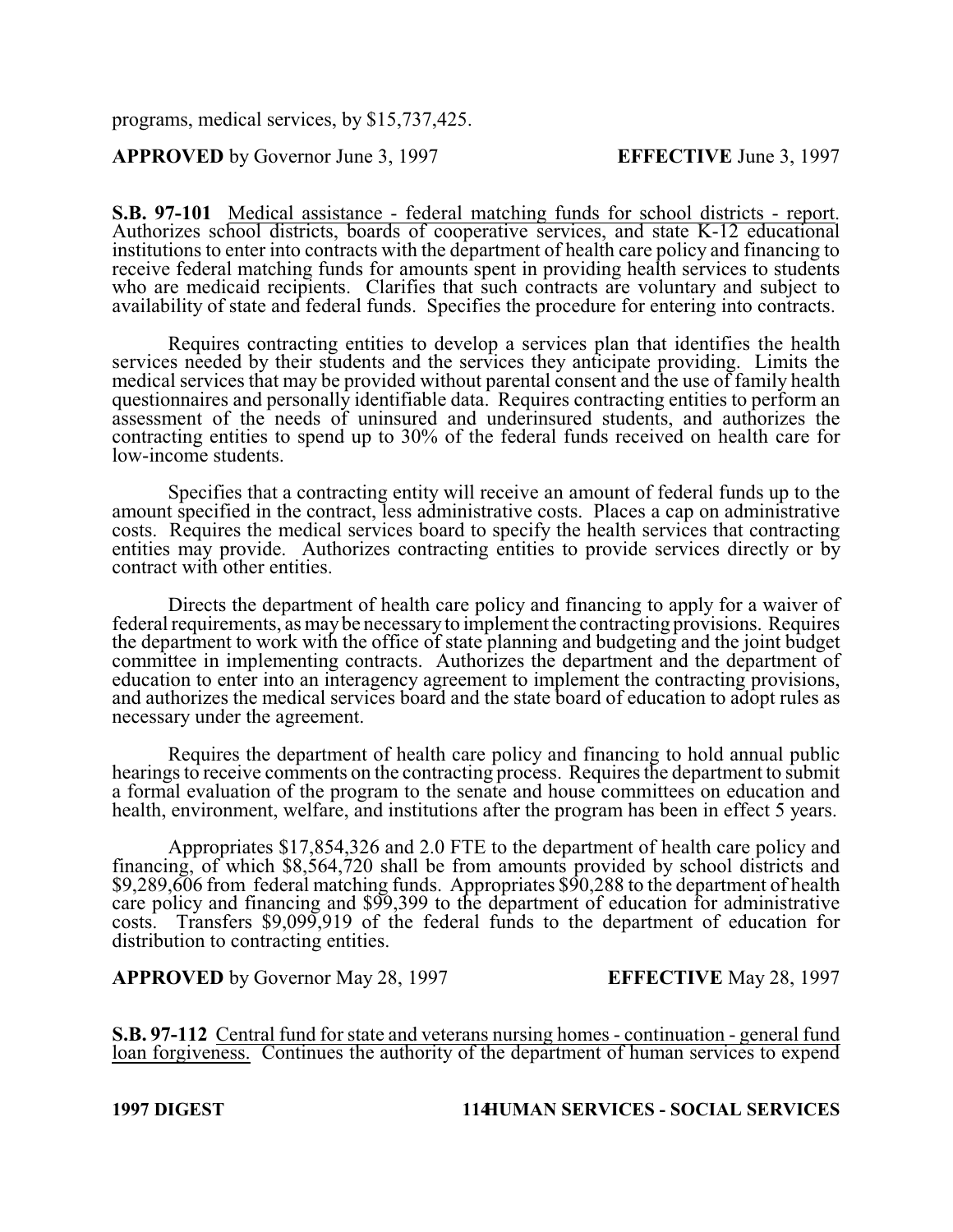moneys from the central fund for state and veterans nursing homes. Specifies that all interest earned on the investment of moneys in such fund remain therein rather than be transferred to the general fund.

Reaffirms the statutory duty of the executive director of the department of human services to sell, with the approval of the state board of human services, surplus real property at the Colorado state veterans center at Homelake (Homelake facility) to the highest bidder for not less than the appraised value of such land. Provides that moneys from such sales shall be deposited in the central fund for state and veterans nursing homes and applied toward the retirement of outstanding anticipation warrants issued to cover the costs of completing the construction of the domiciliary care unit and the addition to the nursing home unit at the Homelake facility.

Recites facts surrounding an \$831,397.35 loan from the general fund to the Colorado state veterans nursing home at Rifle. Forgives \$407,348.54 of the remaining balance of \$540,407.35 of such general fund loan as of July 1, 1996.

### **APPROVED** by Governor May 27, 1997 **EFFECTIVE** July 1, 1997

**S.B. 97-120** Welfare reform - child care - medicaid - tax credits - appropriation. The bill contains the following provisions:

**"COLORADO WORKS" PROGRAM.** Enacts a new program to replace aid to families with dependent children (AFDC) and related programs.

- **Intent.** Declares that the Personal Responsibility and Work Opportunity Reconciliation Act of 1996 (the "federal welfare reform act") gives states unprecedented authority to implement welfare strategies to suit local conditions and to emphasize work in such a way as to ensure the long-term self-sufficiency of participants.
- No entitlement. Provides that there is no legal entitlement to public assistance under the "Colorado Works" program.
- General provisions. Repeals the AFDC, job opportunity and basic skills training (JOBS), and Colorado personal responsibility and employment demonstration  $(C-PRÉP)$  programs, effective July 1, 1997. Establishes an implementation date of July 1, 1997, for the "Colorado Works" program, the purposes of which are to:<br>1) Assist participants to terminate their dependence
	- Assist participants to terminate their dependence on welfare;
	- 2) Develop policies that ensure that participants are in work activities; and
	- 3) Allow counties increased control over the implementation of the program.
- **County block grants and maintenance of effort.** Using state and federal funds, provides a block grant to each county which, for 1997-98, will be 100% of state and federal funds received by such county in 1994-95 for:
	- 1) The AFDC program;<br>2) The JOBS program;
	- The JOBS program;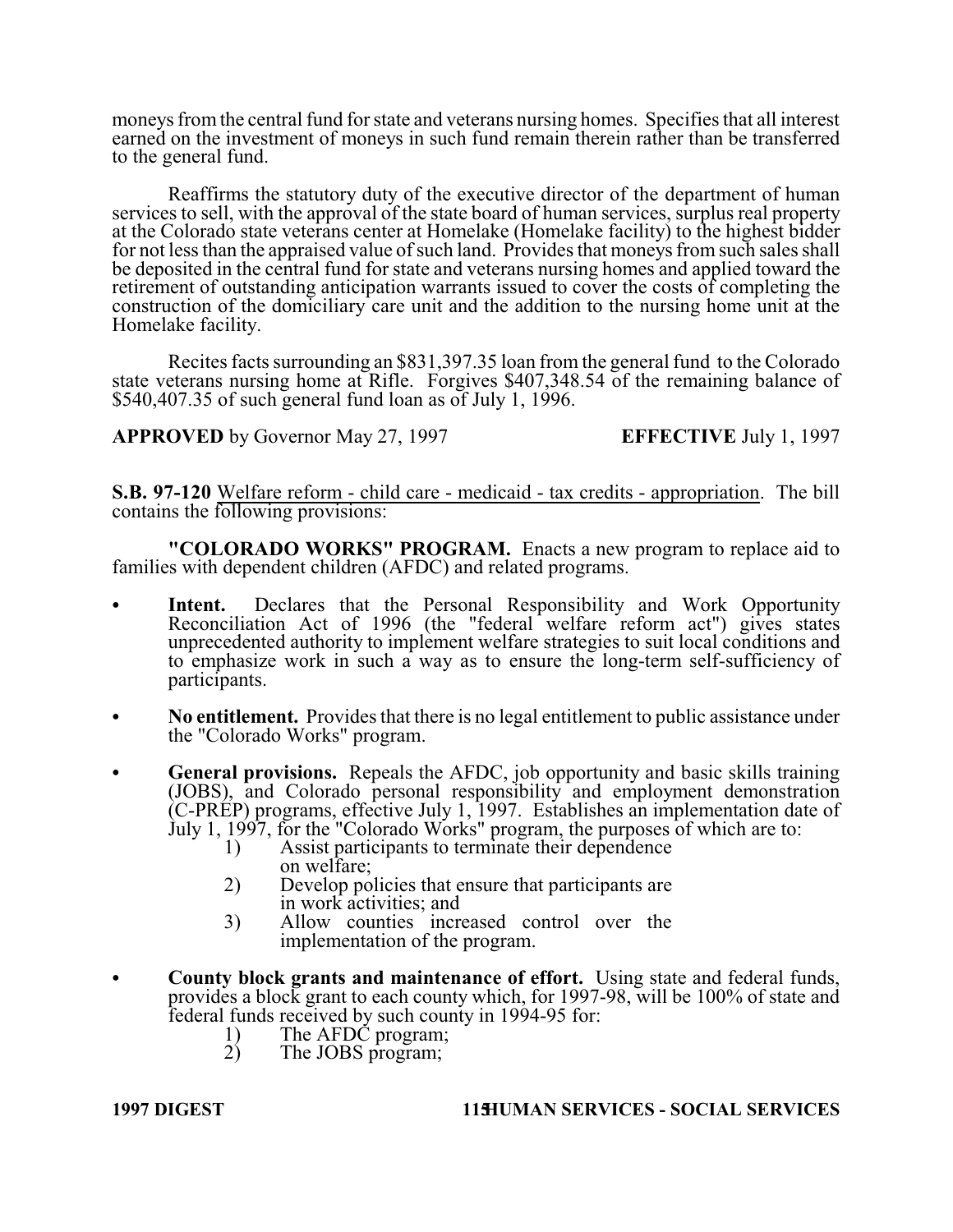- 3) The C-PREP pilot program (if operated in the county);<br>4) The administrative costs related to those programs.
- The administrative costs related to those programs.

Requires a county to spend 100% of the amount of its own funds that it spent in 1995-96 for the AFDC, JOBS, and C-PREP programs and their related administrative costs as a maintenance of effort. Authorizes adjustments to future block grants based on population, performance, and other factors that affect the number of needy families in such county. Requires the state to make an annual appropriation of funds to be applied to the state's maintenance of historic effort as specified in the federal welfare reform act.

- **Emergency fund.** Allows a county to apply to the state department of human services for additional funds from a short-term emergency fund in certain specified circumstances.
- **Reserve fund.** Requires the state to maintain a long-term reserve fund that is subject to appropriation.
- Performance contract; performance measurements. Requires the state department to enter into an annual performance contract with each county that specifies the county's duties and responsibilities in connection with the implementation of the "Colorado Works" program. Directs the state board of human services to develop statewide performance goals and a formula for measuring each county's progress toward those goals.
- **Target populations.** Allows persons who were eligible for AFDC on July 16, 1996, who meet income and resource requirements, and who cooperate in obtaining any applicable child support to receive assistance under the "Colorado Works" program. States that two-parent families shall be treated the same as single-parent families. Persons who will not receive assistance include:
	- 1) Those who have received assistance for more than 60 months;
	- 2) A minor parent not living with an adult, unless there is a risk of abuse;
	- 3) A minor parent not engaged in an educational program;
	- 4) Fugitive felons and parole or probation violators;<br>5) Persons convicted of drug felonies on or after July
	- 5) Persons convicted of drug felonies on or after July
		- 1, 1997, unless such persons have taken action toward rehabilitation.
- **Forms of assistance.** Requires a county to assess participants in the "Colorado Works" program. Requires the state department of human services to promulgate rules for screening for victims of domestic violence. Requires a county to enter into individual responsibility contracts with participants in which the participant agrees upon goals for securing employment and self-sufficiencyand anysanctions for failing to adhere to the terms of such a contract.

Requires delivery of the basic assistance grant statewide and allows a county to provide any other assistance the county deems appropriate. Allows a county to provide a "diversion grant" under specified conditions.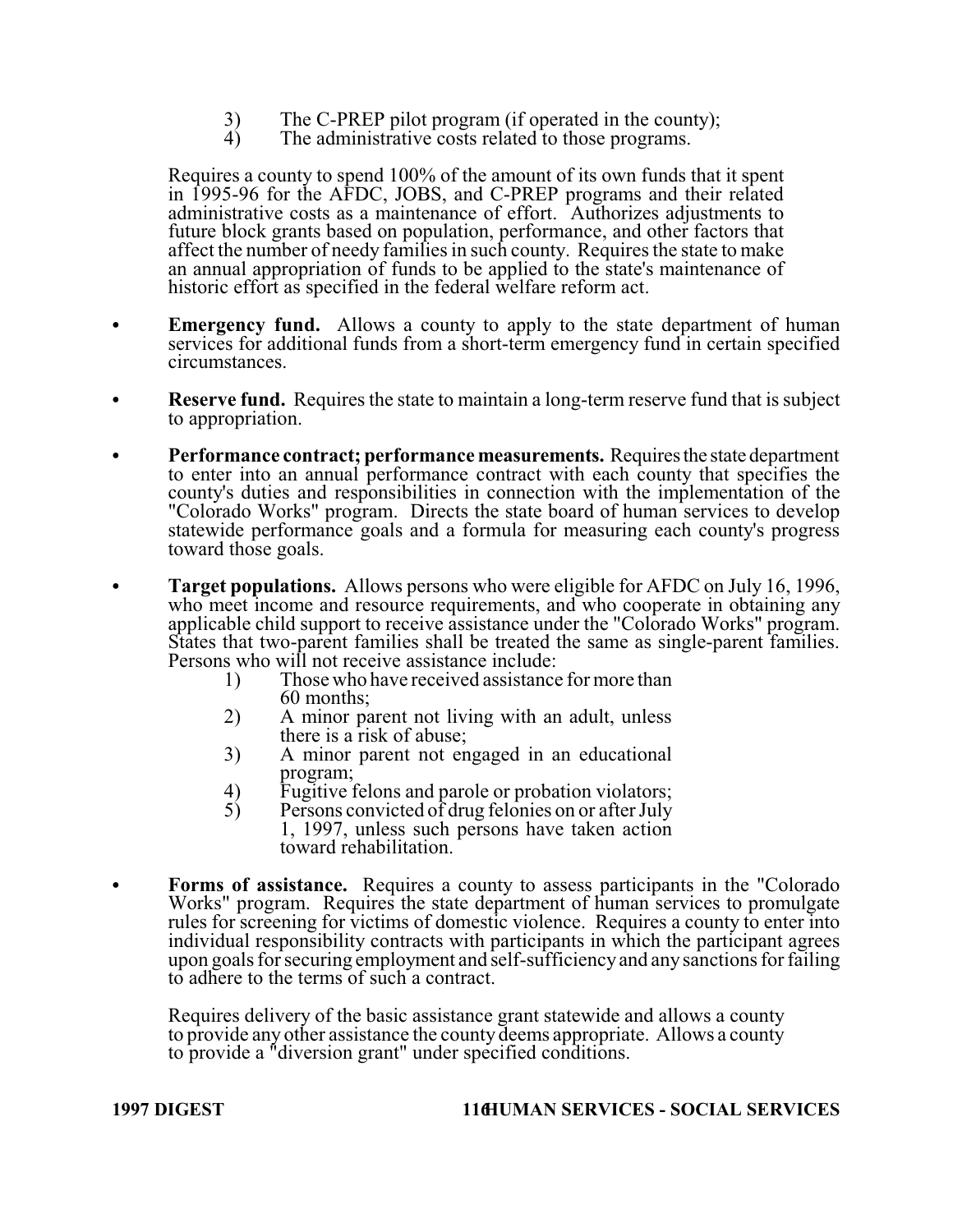- **Sanctions.** Requires the state board of human services to promulgate rules that address the imposition of sanctions affecting the basic assistance grant. Authorizes a county to terminate the basic assistance grant if a participant refuses to engage in work. Allows a county to impose any other sanctions on assistance other than the basic assistance grant that the county deems appropriate.
- **Waivers.** Allows the governor and the state department of human services to issue waivers of certain statutes and rules to a county in connection with its implementation of the "Colorado Works" program. Prohibits waivers of statewide eligibility criteria or the amount of the basic assistance grant.
- **Reporting; regionalization; contracting.** Requires the state department of human services to report to the federal government as required by the federal welfare reform act. Allows a county to work with another county or counties to administer the "Colorado Works" program. Authorizes contracting with private entities, including nonprofit organizations, for the administration or operation of the "Colorado Works" program. Requires the state department of human services to work with counties to develop and collect data on interstate and intrastate migration of participants.
- Legislative oversight committee. Establishes a legislative oversight committee to oversee the implementation of the "Colorado Works" program. Provides that the legislative oversight committee shall be comprised of the members of the health, environment, welfare, and institutions committees of the house and the senate. Repeals the provisions creating and directing the legislative oversight committee, effective July 1, 2001.

**CHILD CARE ASSISTANCE PROGRAM.** Establishesthe allocation formula and priorities for the Colorado child care assistance program.

**TITLE IV-E FOSTER CARE PROGRAM.** Provides that eligibility for Title IV-E foster care shall be based upon AFDC rules that were in effect on June 1, 1995.

**MEDICAL ASSISTANCE PROGRAM.** Makes the following changes to the state's medical assistance program:

- C **Eligibility.**Exercises the state's option under the federal welfare reformact to provide medical assistance to persons who met the eligibility criteria for AFDC that were in effect on July 16, 1996.
- **Buy-in program.** Directs the state department of health care policy and financing to seek waivers to allow for the creation of a medicaid buy-in program for persons who are in transition between receiving public assistance and being self-sufficient.

**TAX CREDITS.** Establishes a tax credit against state taxes for an employer of any person receiving public assistance under the Colorado Works program in the amount of 20% of the employer's annual investment in certain employment-related services provided on behalf of such an employee.

**APPROPRIATIONS.** Makes adjustments to appropriations made in the annual appropriations act in connection with the implementation of this act by the state department of human services. Appropriates \$4,090,712 to the state department of health care policy and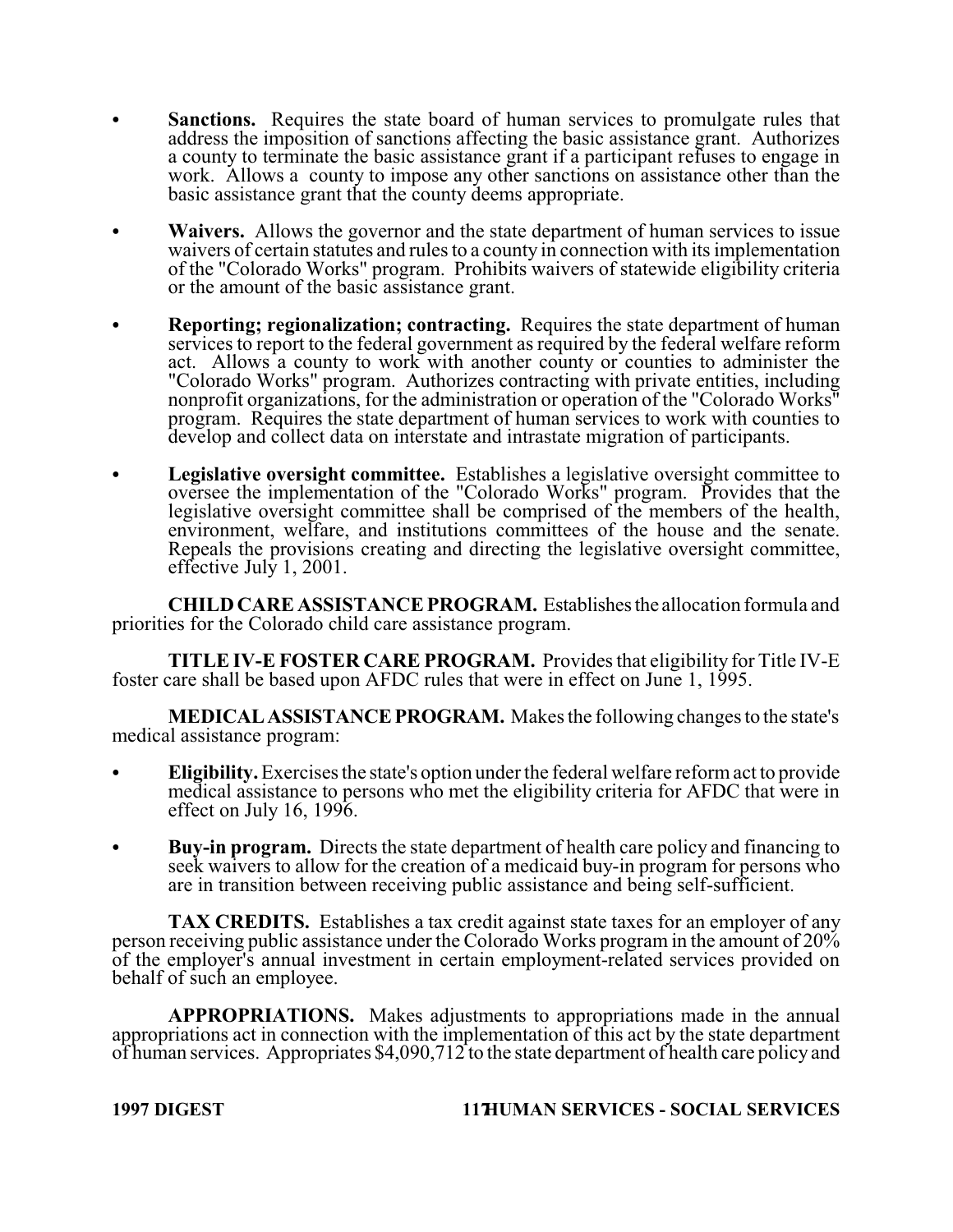financing for the implementation of this act. Appropriates \$40,175 and 0.8 FTE to the department of law for the implementation of this act. Appropriates \$4,271 to the department of law for the provision of legal services to the department of labor and employment related to the implementation of this act.

**EFFECTIVE DATE.** Provides that portions of the act take effect upon passage; except that the provision for a statewide grievance process for workers allegedly displaced by participants takes effect upon passage, but only if SB 97-42, enacted at the First Regular Session of the Sixty-first General Assembly, becomes law.

**APPROVED** by Governor June 3, 1997 **PORTIONS EFFECTIVE** July 1, 1997

**S.B. 97-141** Independent living services - requirements. Repeals and reenacts the statutes on independent living centers to reflect changes in the federal law governing independent living services for individuals with significant disabilities, including the types of services offered and evaluation standards for compliance by centers. Mandates that each independent living center maintain an individual consumer service record indicating the consumer's choice of services, including an individualized independent living plan regarding the consumer's choice of services or a written waiver of such plan. Authorizes the department of human services to contract with independent living centers for independent living core services.

Includes a statement of the intent of the general assembly that the general fund appropriation in the 1997-98 long bill to the department of human services, division of vocational rehabilitation, for independent living grants be appropriated only to the independent living centers that are certified by the department as of June 1, 1997, and that such appropriation be distributed in equal amounts to each of those centers.

**APPROVED** by Governor May 28, 1997 **EFFECTIVE** May 28, 1997

**S.B. 97-147** Medical assistance - disabled work incentive program - repeal. If moneys are appropriated for the fiscal year starting July 1, 1998, establishes a pilot program to continue medicaid eligibility for up to 150 disabled persons who exceed limitations on income or assets because they go to work. Provides that medicaid coverage under the program may wrap around private medical insurance. Specifies that participants shall remain eligible for medicaid even after the program terminates, so long as the state continues a medicaid program and the participants continue to meet the eligibility requirements as they existed before the program was terminated.

Allows the department of health care policy and financing to collect premiums from the disabled persons or their employers on a sliding scale based upon the disabled person's income and resources. Requires the department of health care policy and financing to apply for federal waivers. Authorizes the medical services board to adopt rules to implement the program. Establishes a fund to receive donations to implement the program and to study the cost-effectiveness of the program.

Directs the department to study the program with the vocational rehabilitation program in the department of human services and to report to the joint budget committee by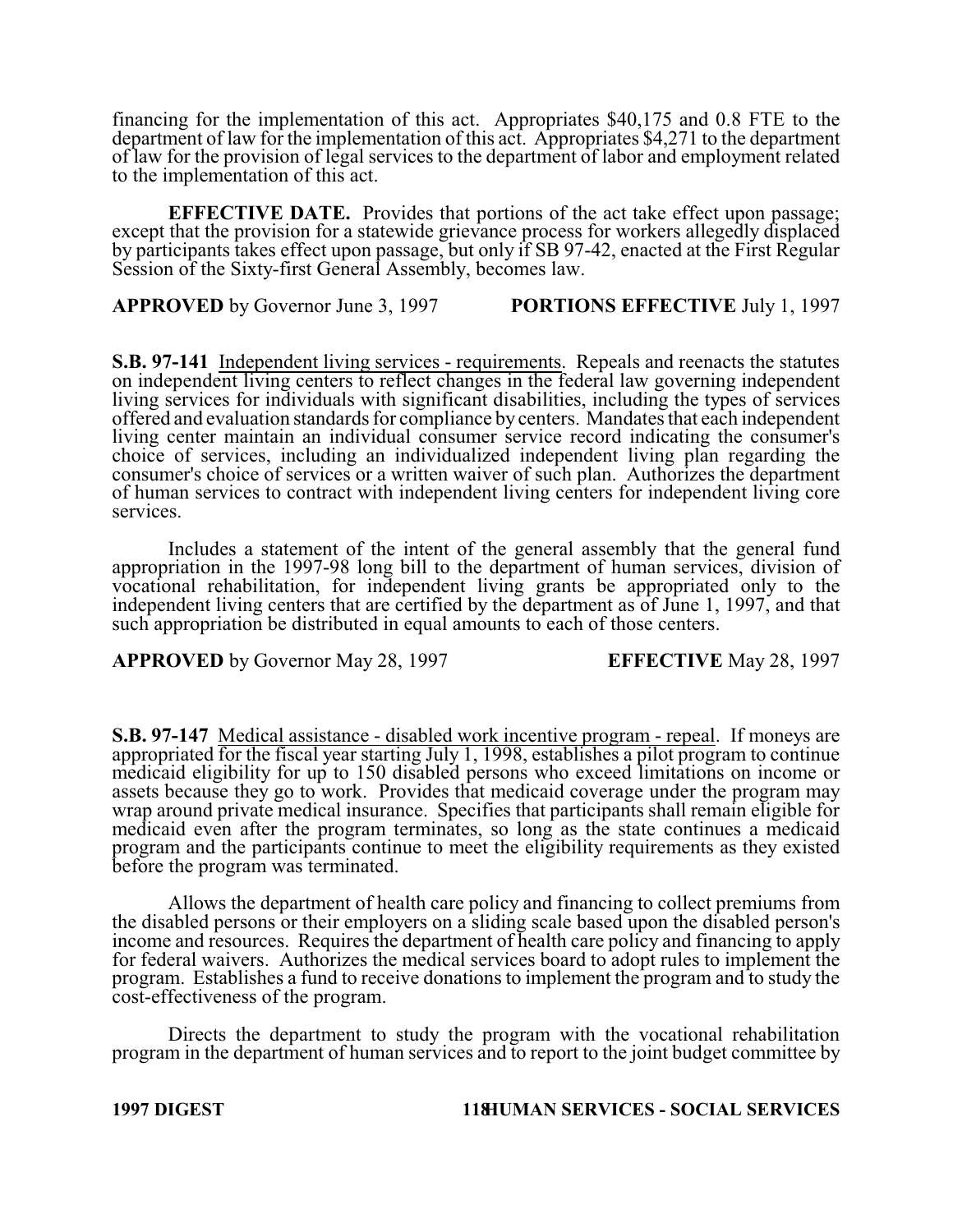October 1, 2000. Repeals the program effective July 1, 2001.

Provides that the act shall not take effect unless moneys are appropriated for the program for the fiscal year 1998-99.

## **APPROVED** by Governor May 28, 1997 **EFFECTIVE** July 1, 1998

### **S.B. 97-171** Public assistance - immigrants - appropriations. The bill contains the following provisions:

# **TANF and medicaid for qualified aliens.**

- Provides that qualified aliens, as defined in the federal "Personal Responsibility and Work Opportunity Reconciliation Act of 1996", Public Law 104-193 (the "federal welfare legislation"), who entered the United States before August 22, 1996, are eligible to receive assistance under the state temporary assistance to needy families (TANF) program and medicaid.
- Bars qualified aliens arriving on or after August 22, 1996, from receipt of TANF assistance and medicaid for 5 years.
- Allows qualified aliens who were or would have been eligible for supplemental security income (SSI) as a result of a disability but who are not eligible for such SSI as a result of the passage of the federal welfare legislation to be eligible for medicaid, ifsuch qualified aliens meet the resource, income, and disabilityrequirements for SSI.

## **State programs for qualified aliens.**

Provides that legal immigrants may receive benefits under the old age pension, the aid to the blind, the aid to the needy disabled, and the medically indigent programs if they meet the eligibility criteria for such programs other than citizen status. As a condition of eligibility for receipt of public assistance, a legal immigrant shall agree to refrain from executing an affidavit of support for the purpose of sponsoring an alien on or after July 1, 1997, during the pendency of such legal immigrant's receipt of public assistance.

## **Other programs for legal immigrants.**

- Establishes an emergency assistance program for legal immigrants who are residents of Colorado.
- Requires the state department to promulgate rules to enforce sponsor commitments under affidavits of support.

**Appropriations.** Makes adjustments to the annual appropriations act in connection with appropriations therein for the state department of human services and the state department of health care policy and financing for the implementation of this act.

**APPROVED** by Governor June 3, 1997 **EFFECTIVE** July 1, 1997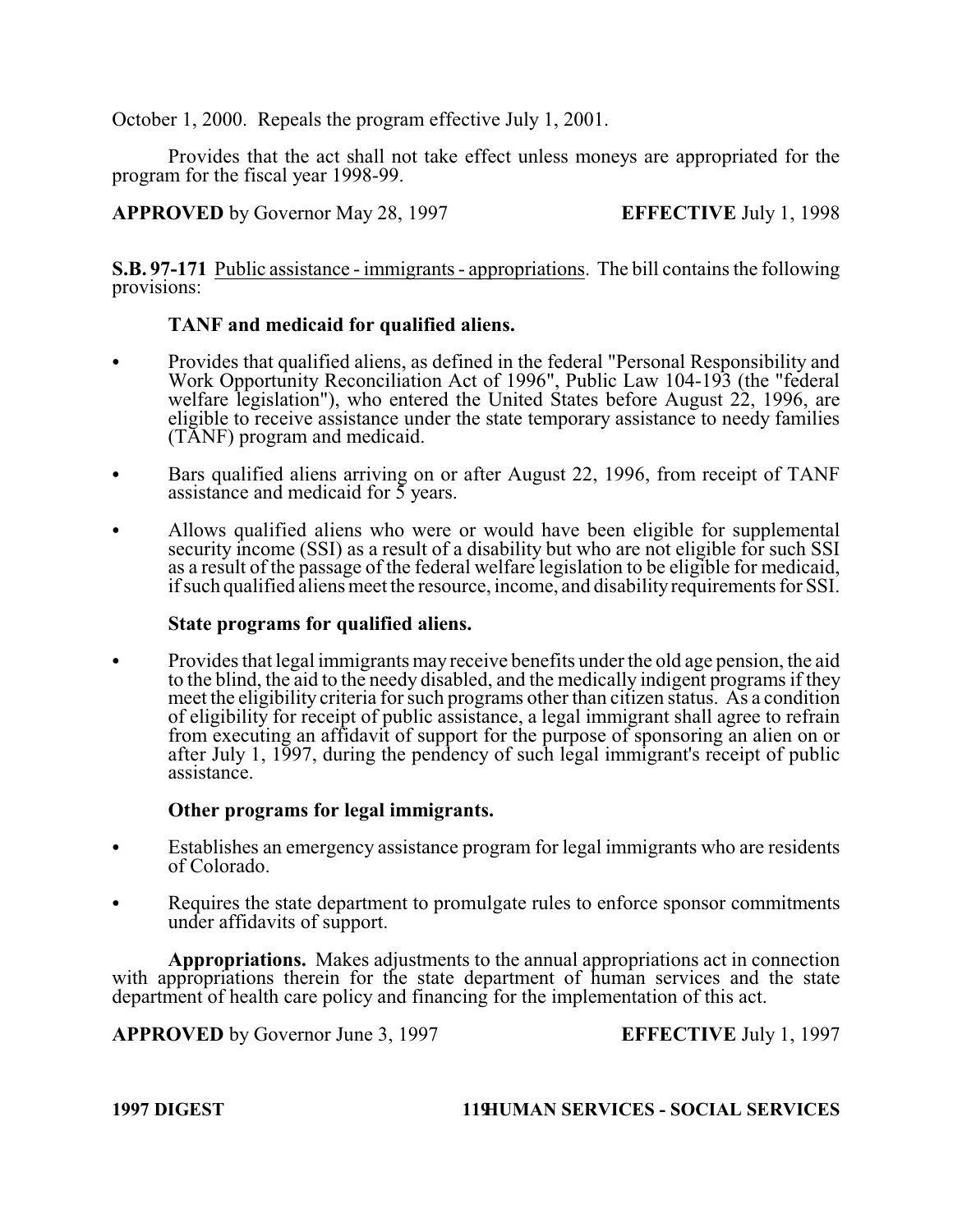**S.B. 97-174** Child care services - consolidation. Establishes a pilot program for community consolidated child care services that shall be implemented and monitored by the state department of human services, with input and cooperation from the state department of education. Requires the state department of human services to develop a request for proposals on or before July 1, 1997, to be distributed to the governing bodies of municipalities, counties, and school districts to design consolidated programs of comprehensive early childhood care and education services intended to serve children in low-income families, with a special emphasis on families participating in work activities related to welfare reform.

Specifies criteria for selecting the pilot site agencies. Identifies the program goals of the pilot site agencies, including minimum program components and consolidation of state and federal funding sources.

Requires the state department of human services to designate not more than 12 pilot site agencies on or before October 1, 1997. Requires the state department of human services to evaluate the pilot program no later than March 1, 1999.

**APPROVED** by Governor May 28, 1997 **EFFECTIVE** May 28, 1997

**S.B. 97-218** Child welfare services - capped allocations - dependency and neglect appeals dependency and neglect criteria - conflict resolution process - placement criteria - placement reporting - investigations of reports of dependency and neglect. The bill contains the following provisions:

### **Amendments concerning child welfare services:**

- Requires the state department of human services to develop formulas for capped and targeted allocations for child welfare services by June 15, 1997, with input from the child welfare allocations committee. Provides that the child welfare allocations committee consists of 4 county commissioners and 4 persons appointed by the state department.
- Requires counties to receive capped allocations for child welfare services for state fiscal year 1997-98 and each fiscal year thereafter. Allows for adjustments to such capped allocations based upon caseload growth or changes in federal law or funding.
- Requires the state department of human services to develop a management training package to be delivered to counties by October 1, 1997, to assist the counties in the delivery of child welfare services.
- Requires the state department of human services to pursue federal waivers to implement the act.
- Allows a county to negotiate rates, services, and outcomes with providers on and after July 1, 1997, if the county has a request-for-proposal process in effect for soliciting bids from providers or another mechanism for evaluating the rates, services, and outcomes from such providers.
- C Allows the state department of human services to enter into performance contracts

**1997 DIGEST 120HUMAN SERVICES - SOCIAL SERVICES**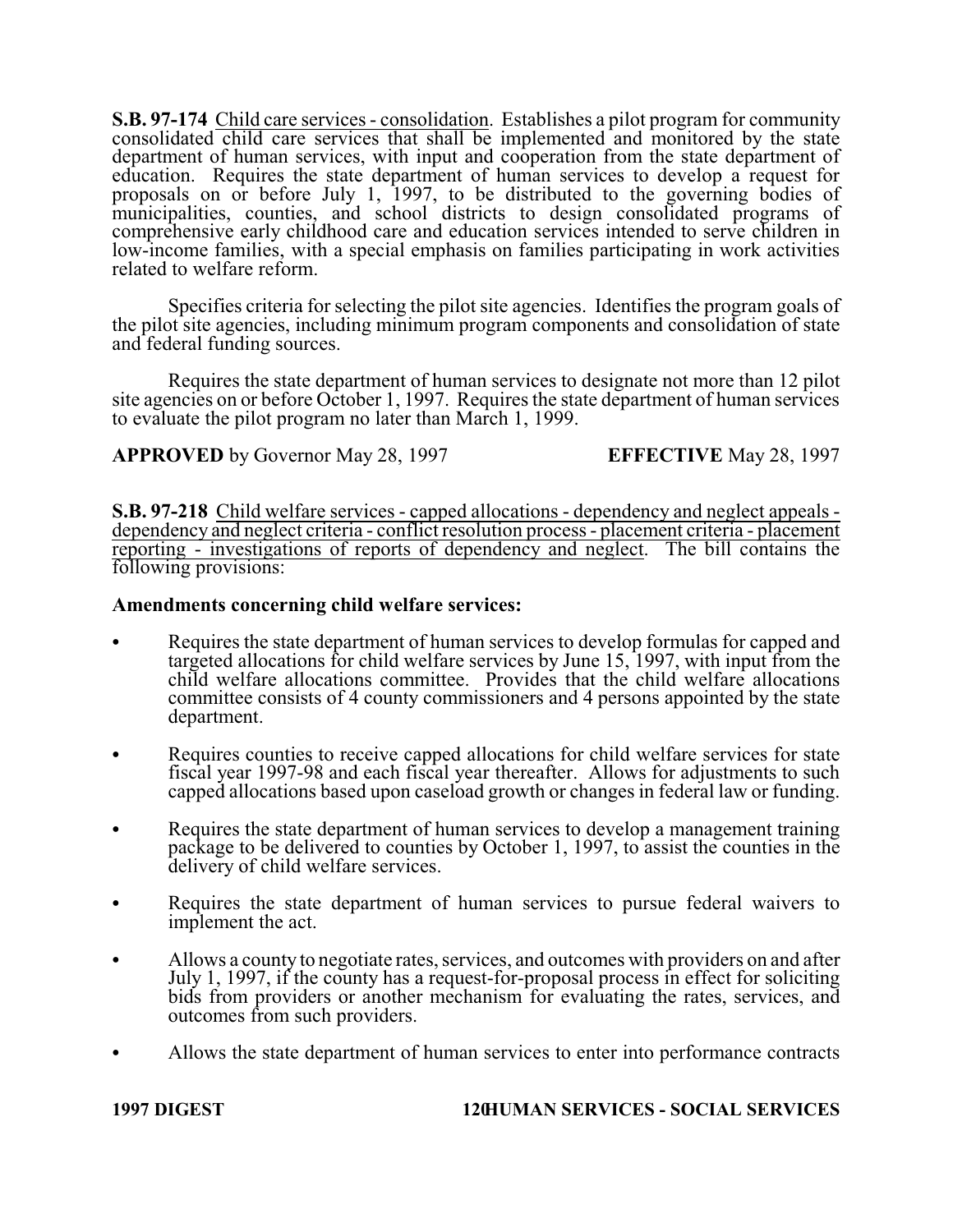with not more than three counties or groups of counties for the delivery of child welfare services. Requires an interested county to apply to the state department no later than August 1, 1997. Requires the selected counties to commence operations under the performance contracts no later than September 1, 1997. Allows a county that has entered into a performance contract with the state department of human services to be exempt from the rules of the state board of human services governing the delivery of child welfare services. Repeals the provisions relating to the delivery of child welfare services under such performance contracts, effective July 1, 1998.

Requires the state department of human services, with input from the judicial department, the child welfare allocations committee, and a legislative oversight committee, to study and make recommendations by January 1, 1998, on the advisability of implementing managed care for the delivery of child welfare services on a statewide basis. Repeals the provisions relating to this study, effective July 1, 1998.

### **Amendments to Children's Code - dependency and neglect:**

- Defines emotional abuse as an identifiable and substantial impairment of the child's intellectual or psychological functioning or development or a substantial risk of impairment of the child's intellectual or psychological functioning or development.
- Clarifies what shall be a final and appealable order in dependency and neglect cases.
- Codifies "prospective harm" as a basis for a petition in dependency and neglect.
- Creates a conflict resolution process for grievances concerning the conduct of county department personnel in performing their duties in connection with child abuse and neglect reports, investigations, petitions, and dispositions.
- C Establishes placement criteria and placement reporting requirements concerning children who are placed out of the home.
- Allows parents, grandparents, relatives, or foster parents who have had a child in their care for more than three months who have information or knowledge concerning the care of the child to intervene following adjudication with or without counsel.
- Provides that these amendments take effect July 1, 1997.

**Appropriations:** Appropriates \$17,653 to the judicial department from the family issues cash fund for the implementation of the act.

**APPROVED** by Governor June 3, 1997 **PORTIONS EFFECTIVE** July 1, 1997

**H.B. 97-1029** Family development centers - continuation - appropriation. Extends the family development center program by 3 years, from July 1, 1997, to July 1, 2000. Deletes references to the program being a pilot program. Appropriates moneys for the program from the family issues cash fund.

**APPROVED** by Governor May 28, 1997 **EFFECTIVE** May 28, 1997

### **1997 DIGEST 121HUMAN SERVICES - SOCIAL SERVICES**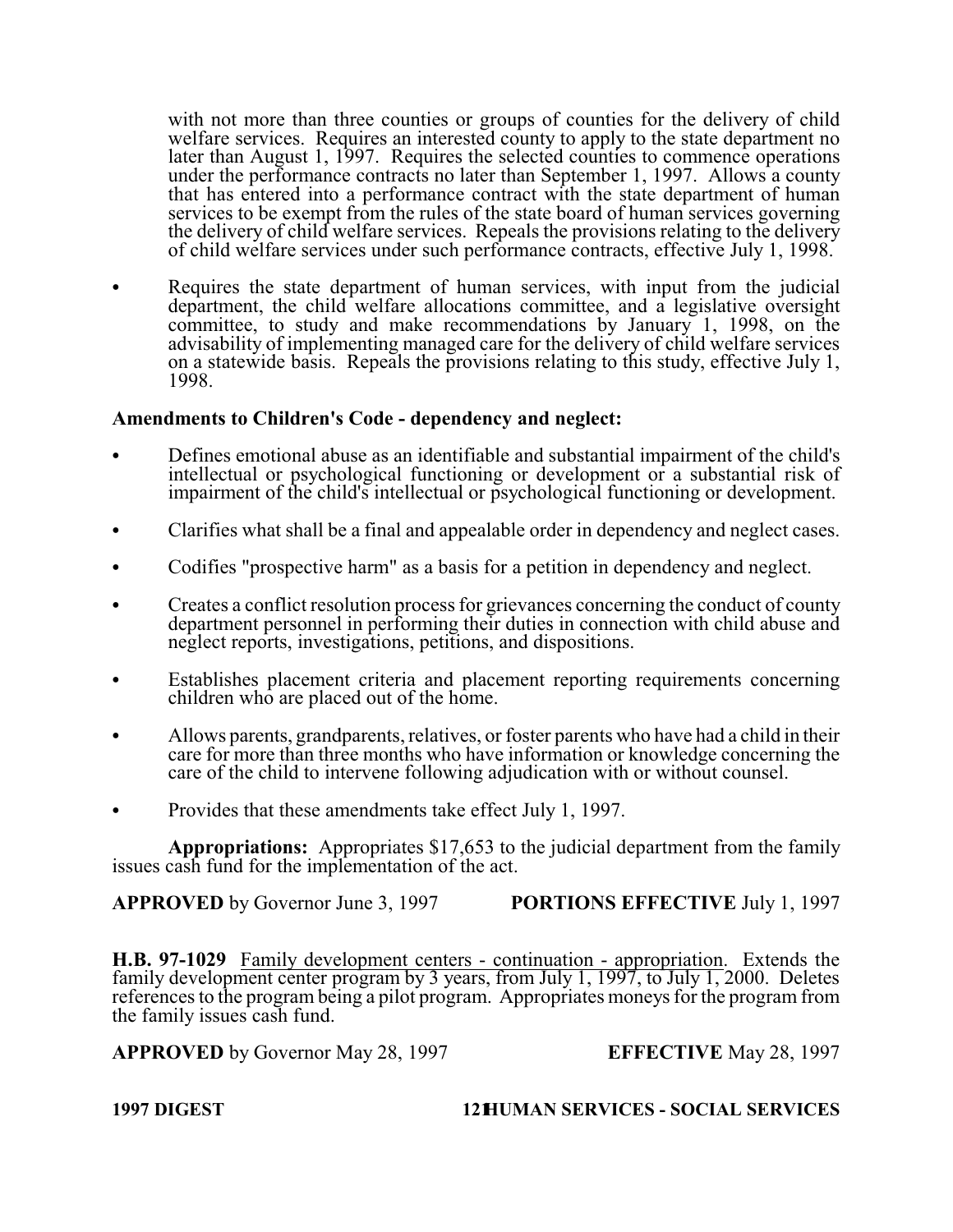**H.B. 97-1065** Public and medical assistance - personal identification systems - study. Creates a committee to evaluate and recommend appropriate methods of personal identification to be used in verifying eligibility for public assistance and medical assistance. Requires the committee to report its recommendations to the general assembly, the department of human services, and the department of health care policy and financing. Directs those departments to report to the House and Senate health, environment, welfare, and institutions committees on their recommendations for implementing the committee's report. Requires, to the extent possible, the use of an applicant's social security number as a method of personal identification for everyperson applying for public assistance or medical assistance.

**APPROVED** by Governor April 19, 1997 **EFFECTIVE** April 19, 1997

**H.B. 97-1079** Homeless youth - family reconciliation services - taking youth into custody - licensed homeless youth shelters - voluntary alternative residences - harboring a minor. **Homeless Youth Act.** Adopts the "Homeless Youth Act", which act allows any homeless youth or family member in conflict or experiencing problems with a homeless youth, to receive family reconciliation services from the county department of social services if the county elects to establish such a program. Defines "homeless youth" as a youth who is at least 15 years of age but less than 18 years of age and who has certain residential needs. Provides that such services may be provided to alleviate personal or family situations that present a serious and imminent threat to the health, safety, or welfare of the youth or family and to maintain intact families when possible. Describes family reconciliation services as services that are designed to develop skills and support within a family. Requires county departments that elect to provide educational reconciliation services to work cooperatively with school district boards of education in fashioning educational programs for homeless youth.

**Family intervention reconciliation services.** Allows the department of human services to elect to contract directly with private nonprofit organizations or entities for the provision of family intervention reconciliation services or to pass the moneys to the county departments of those counties electing to provide such services. Authorizes the county department to privatize the provision of such services and voluntary alternative residences.

**Youth in custody.** Establishes certain circumstances under which a law enforcement officer may take a youth into custody without a court order for the purpose of transporting the youth to the home of the youth's parent or, in certain situations, to a licensed homeless youth shelter or a licensed child care facility. Requires the officer to inform the youth of the reason for such custody.

**Provision of crisis intervention and alternative residential services.** Authorizes licensed child care facilities and licensed homeless youth facilities to provide both crisis intervention services and alternative residential services to homeless youth. Directs that a youth who is not returned to the home of the youth's parent and who is not placed in a voluntary alternative residential placement shall reside in a licensed child care facility or a licensed homeless youth shelter for a period not to exceed 2 weeks and requires the facility or shelter to make a concerted effort to reconcile the family. Requires each law enforcement officer taking a youth into custody under this provision and each facility or shelter admitting a youth, to provide the youth and the youth's parent with a statement furnished by the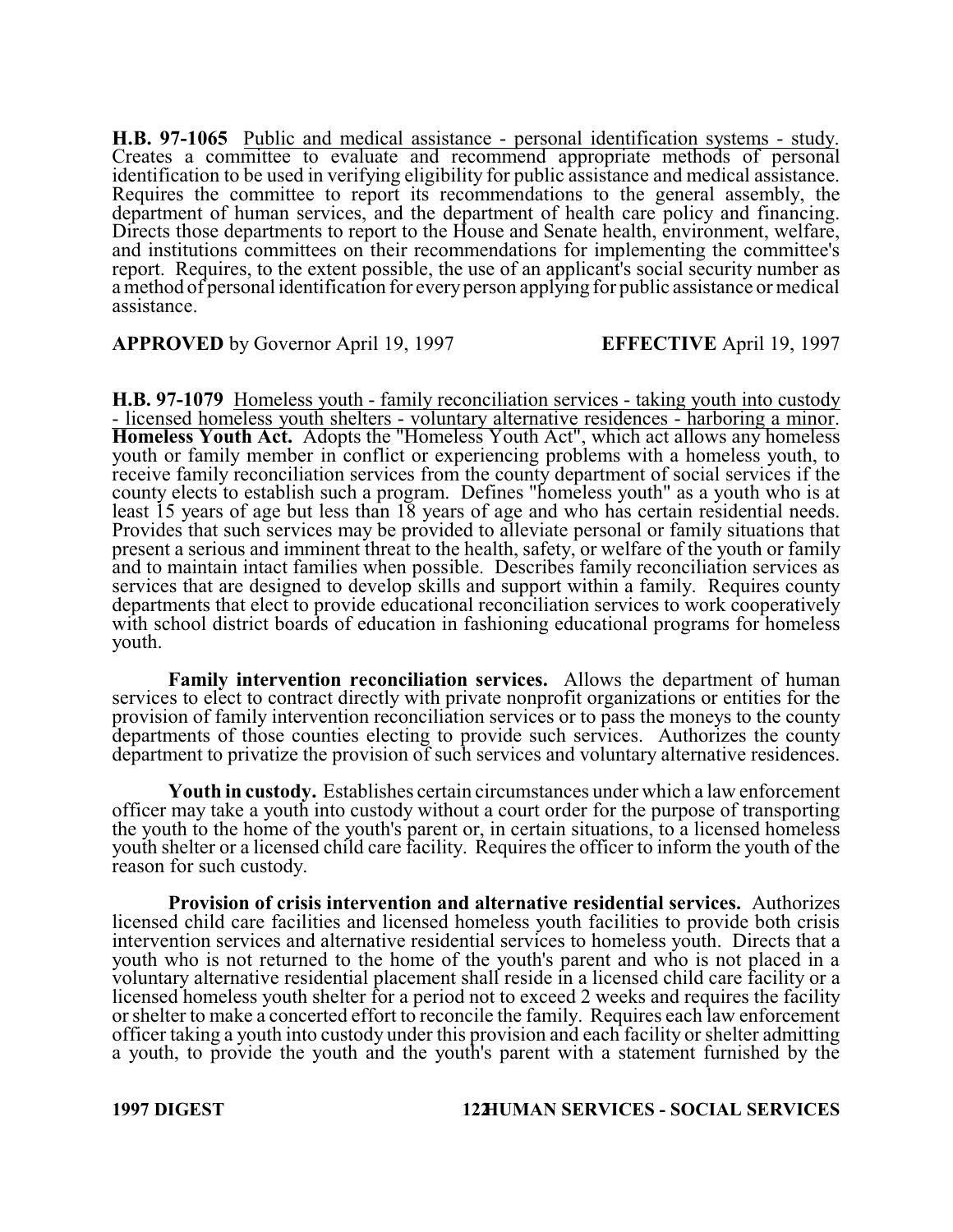department of human services concerning the availability of counseling services, the availability of longer term residential arrangements, and the possibility of referral to the county department of social services.

**Notice requirements.** Requires any person who provides shelter to a youth without consent of the youth's parent and after knowledge that the youth is away from the home of the youth's parent without permission to notify the parent or a law enforcement officer within 24 hours after the youth is sheltered. Requires a licensed homeless youth shelter or licensed child care facility that has admitted a youth to immediately notify the youth's parent of the youth's whereabouts, physical and emotional condition, and the circumstances surrounding the youth's placement and that familial reconciliation is of paramount concern to the shelter or facility. Requires the licensed homeless youth shelter or licensed child care facility to arrange transportation for the youth, if there is agreement between the youth and parent, to the parent's residence or to an alternative residential placement facility. Directs the parent, to the extent of the parent's ability, to reimburse the party who paid for the transportation costs.

**Voluntary alternative residence - parental agreement.** Requires that any available family reconciliation services be provided to a youth and the youth's family when the youth voluntarily resides elsewhere than with the youth's parent. Allows a youth and his or her parent to enter into a written agreement for voluntary out-of-home alternative residence with a relative or other responsible adult, in a licensed child care facility, or in a licensed homeless youth shelter. Allows such agreements to provide for payment arrangements. Specifies that the person assuming responsibility for the provision of a residence under an agreement shall have the authority to enroll the youth in the school district in which the voluntary alternative residence is located and to obtain preventive medical and dental care and treatment for the youth.

**Voluntary alternative residence - lack of parental agreement.** Allows for a referral to the county department of social services if the youth and the youth's parent cannot agree on an initial voluntary alternative residence within 2 weeks after admission to the licensed child care facility or licensed homeless youth shelter. Authorizes such facility or shelter to arrange for the establishment of a supervised independent living arrangement or voluntary residential agreement between the youth and a relative or other responsible adult or with a licensed child care facility or licensed homeless youth shelter under certain circumstances. Limits the situations under which a supervised independent living Limits the situations under which a supervised independent living arrangement may be established. Clarifies that a voluntary residential agreement shall not require the county department of social services to assume custody of the youth or to exercise any parental power or control over the youth or require medicaid assistance. Authorizes the person assuming responsibility for the provision of a residence for the youth to enroll the youth in the school district in which the youth resides and to obtain preventive medical and dental care and treatment for the youth.

**Homeless youth shelters.** Requires the department of human services to license facilities serving as homeless youth shelters, if such facilities meet certain requirements.

**Harboring a minor.** Replaces the crime of aiding or harboring a runaway child with the crime of harboring a minor. Specifies that, in addition to providing shelter to a minor without the consent of a parent, the crime of harboring a minor includes the following acts: Intentional failure to release the minor to a law enforcement officer when requested; intentional failure to disclose the location of a minor to a law enforcement officer when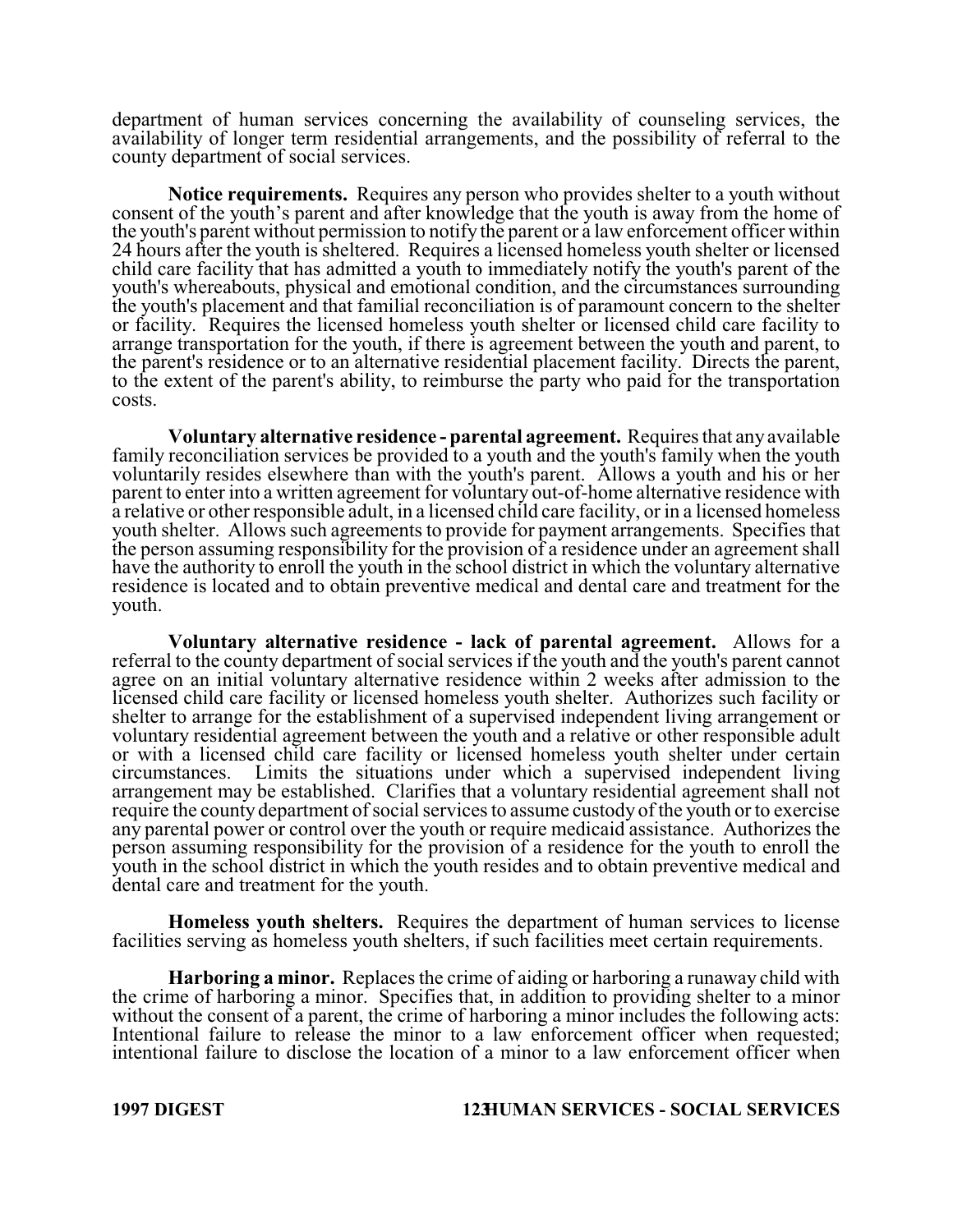requested; intentional obstruction of an officer from taking a minor into custody; intentional assistance of a minor in avoiding custody by an officer; and intentional failure to notify a parent, guardian, custodian, or law enforcement officer that a minor is being sheltered within 24 hours after shelter has been provided. Provides that it is not a crime for the minor to be sheltered in a licensed child care facility or a licensed homeless youth shelter for 2 weeks, if done in accordance with statutory procedures. Creates a defense to prosecution under the crime of harboring a minor if the defendant had custody of the minor pursuant to a court order.

### **APPROVED** by Governor May 22, 1997 **EFFECTIVE** May 22, 1997

**H.B. 97-1263** Public assistance - benefit cap. Provides that, after July 1, 1997, if an additional child is born into a household that is receiving aid to families with dependent children or assistance under a successor programfunded byfederal block grant moneys under the federal "Personal Responsibility and Work Opportunity Reconciliation Act of 1996", Public Law 104-193, the household or the participant shall not be considered eligible for any incremental increase in the cash assistance that would otherwise be granted to the household or the participant.

Allows a single custodial parent who does not receive additional assistance for the birth of such a child to receive the total value of all child support payments due and collected for such child. Allows the value of such payments to be excluded from income for the purposes of determining eligibility for aid to families with dependent children or for assistance under a successor program funded by federal block grant moneys under the federal "Personal Responsibility and Work Opportunity Reconciliation Act of 1996", Public Law 104-193.

Authorizes a county department of social services to issue vouchers for the purpose of providing assistance for the benefit of any additional children to whom the benefit cap applies.

**VETOED** by Governor June 3, 1997

H.B. 97-1270 Public assistance - condition of eligibility - immunization of children. As a condition of eligibility for any successor program to AFDC funded by federal block grant moneys under the federal "Personal Responsibility and Work Opportunity Reconciliation Act of 1996", requires a participant to provide verification or written confirmation by a physician or nurse that each child in the household is being brought up-to-date with immunizations and that, no later than the first scheduled redetermination of eligibility, each child in the household has received any immunization for which the child is eligible according to the age of the child. Allows exemptions based on religious or medical reasons.

**APPROVED** by Governor April 19, 1997 **EFFECTIVE** July 1, 1997

**H.B. 97-1304** Children's basic health plan - managed care coverage for eligible children implementation by the department of health care policy and financing - appropriations. **Children's basic health plan creation.** Creates the children's basic health plan to be implemented by the department of health care policy and financing (department).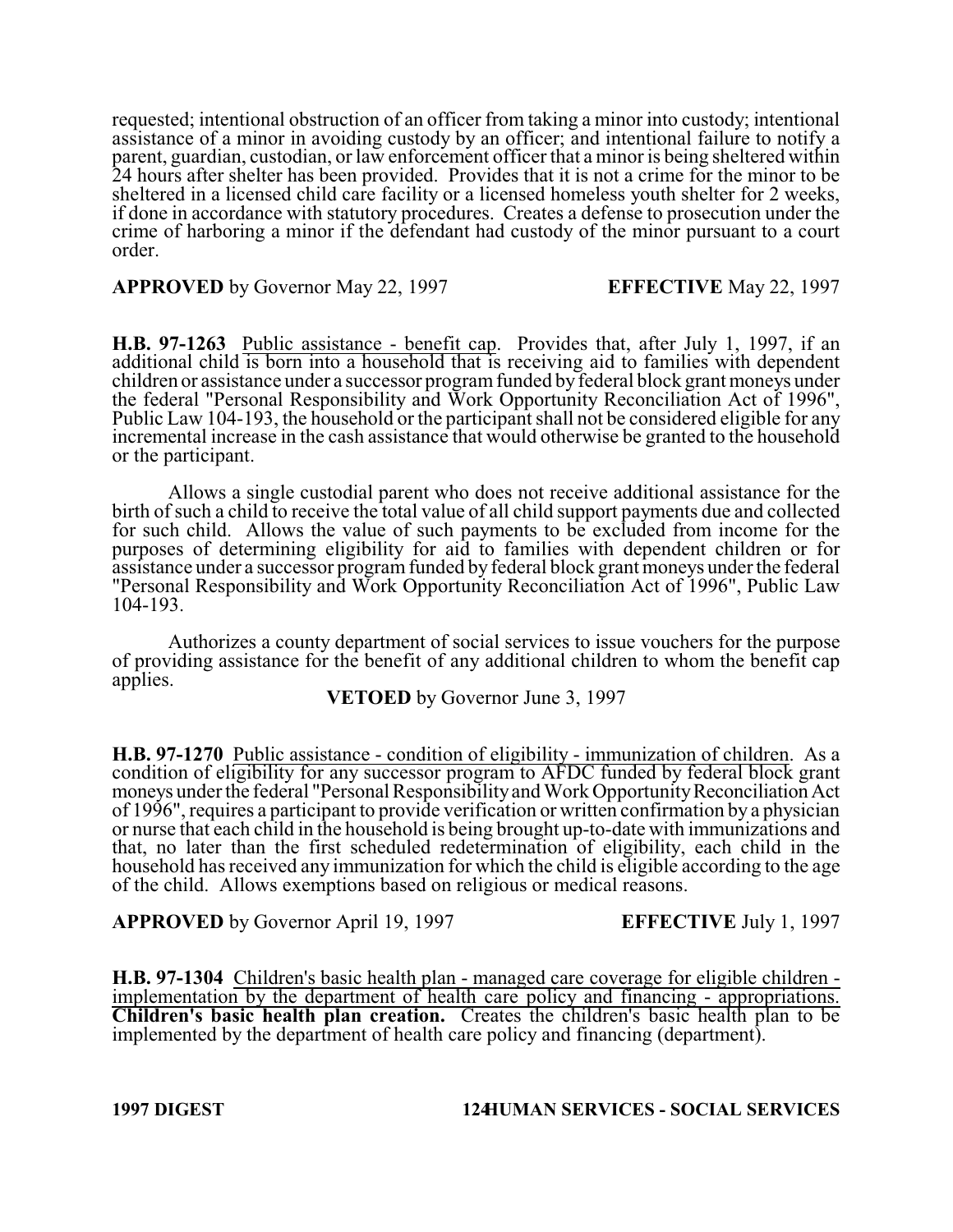**Funding.** Creates the children's basic health plan trust in the state treasury. Provides that annual appropriations to the trust from the state shall be made by the general assembly based on the amount of savings achieved through reforms, consolidations, and streamlining of health care programs realized through actual reductions in administrative and programmatic costs and not decreases in the number of caseloads of such programs. Requires the department to submit an annual savings report to the joint budget committee of the general assembly and the office of state planning and budgeting that states the cost savings anticipated from health care program reforms, consolidation, and streamlining. Allows the department to accept gifts, grants, and donations for the trust.

**Duties of the department.** Authorizes the department to: Design a schedule of health care services to be included in the plan; design and implement a structure of periodic premiums due to the department from enrollees in the plan based on a sliding fee scale; design detailed rules of eligibility and enrollment; allow a procedure where a financial sponsor may pay the premium; create a procedure for the department to pay subsidies for eligible children to enroll in the plan or a comparable health insurance plan; and establish criteria to allow a managed care plan, the department, or some other entity to verify eligibility. Allows the department to contract with the Colorado children's health plan for the provision of services.

**Financial management.** Requires the department to promulgate rules to ensure that sufficient funds are present in the trust to implement the provisions of the plan. The board is required to assess the expenditures for the plan and compare it to the funds in the trust and make the adjustments necessary to ensure that expenditures remain within the limits of available revenue. Allows the department to institute a program for competitive bidding to select managed care contractors for the provision of medical services to children enrolled in the plan. Declares that the children's basic health plan is not an entitlement and enrollment is limited based upon annual appropriations from the trust by the general assembly. When funding is limited, requires the department to give priority to children who would qualify for medicaid as if there were no asset testing and to children with gross family incomes under 133% of the federal poverty level.

**Eligibility.** States that only children under 18 years of age, whose gross family income does not exceed 185% of the federal poverty level, and who have not been covered by a health insurance plan with benefits comparable to the plan are eligible for subsidized enrollment in the plan. Allows uninsured children whose gross family income exceeds 185% of the federal poverty level to enroll in the plan but not be eligible for a subsidy from the department. Requires that a child be uninsured for the 3 months prior to application to the plan. Mandates that, if one child is enrolled in the plan, all uninsured children in the family must be enrolled.

**Managed care plans.** Authorizes the department to establish a method to select the managed care plans to contract with the department for the provision of health care services to children under the plan.

**Federal waivers.** Requires the department to apply for any federal waiver necessary to implement the plan.

**Privatization.** Allows the department to enter into personal services contracts for the administration of the children's basic health plan contingent upon the approval of the state personnel director.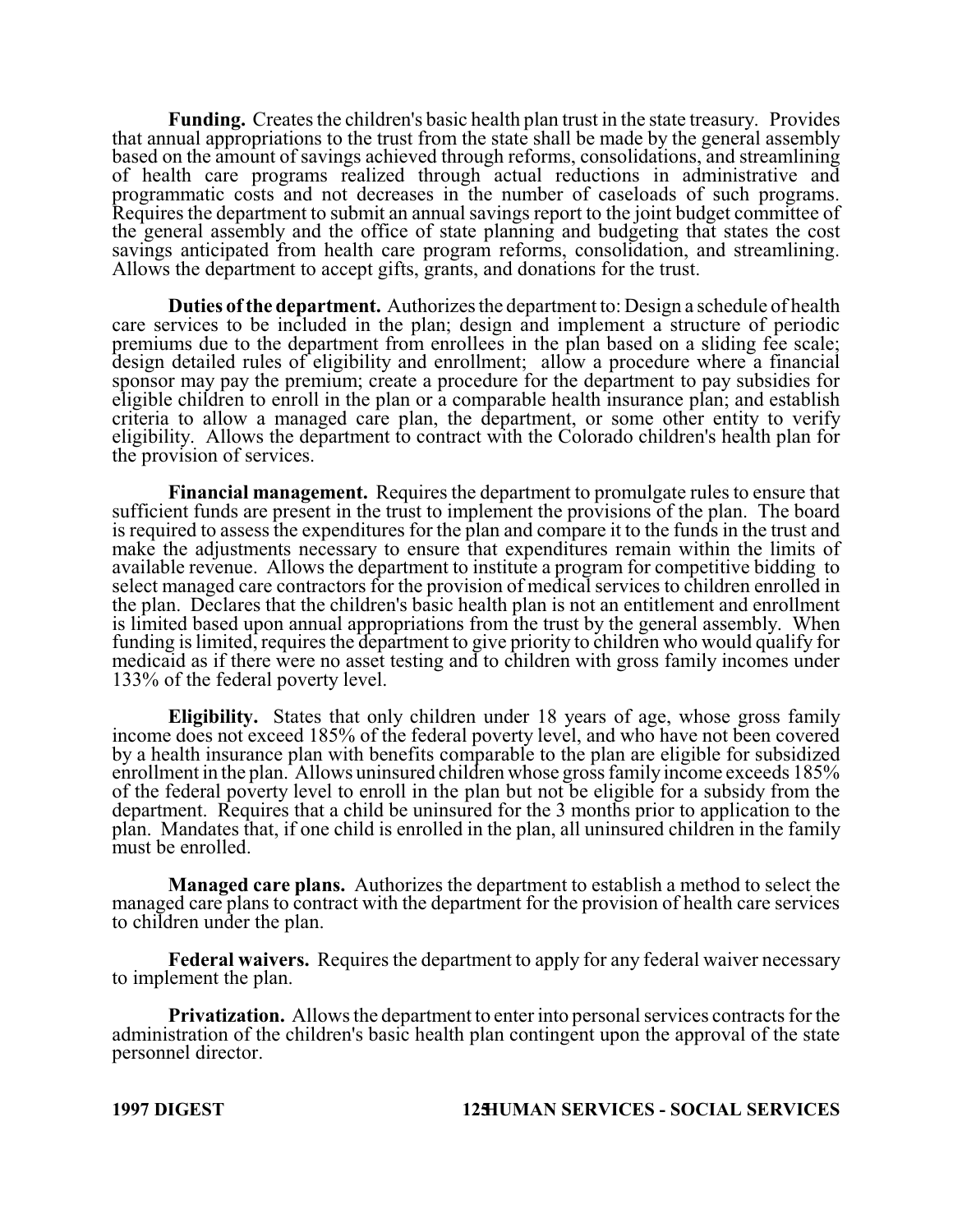**Appropriation.** Appropriates \$2,000,000 to the children's basic health plan trust fund from the general fund. Appropriates \$2,000,000 from the children's basic health plan trust to the department of health care policy and financing. Modifies a lettered note designation associated with the department of higher education, regents of the university of Colorado health sciences center, Colorado child health plan in the annual general appropriation act to show that \$2,374,570 shall be from program reserves and from moneys received from the department of health care policy and financing.

### **APPROVED** by Governor May 28, 1997 **EFFECTIVE** May 28, 1997

**H.B. 97-1344** Public assistance - medical assistance - appeal process. Requires everycounty department of social services or service delivery agency to adopt a procedure for the resolution of disputes between the county department or service delivery agency and an applicant for or recipient of public assistance or medical assistance prior to appeal to the state. Directs that the dispute resolution process include an opportunity for all clients to have a county conference, upon the client's request, and such requirement may be met through a telephonic conference upon the agreement of the client and the county department. Provides that the dispute resolution process must meet rules adopted by the state board on expeditious time frames, notice, and an opportunity to be heard and to present evidence. Provides that if the dispute is not resolved by the local dispute resolution process, the applicant or recipient may appeal to the department of human services or the department of health care policy and financing, as applicable. Allows two or more counties to establish jointly the dispute resolution process. Requires the state board of human services and the medical services board, respectively, to adopt rules on the dispute resolution process and on what issues are appealable to the state. Requires county notices to applicants or recipients to inform them of the basis of the county's decision or action, their rights to a county conference under the dispute resolution process, and their rights to a state level appeal and the process for making such an appeal.

States that any disputes at the county or state level related to the successor program to aid to families with dependent children shall be decided in accordance with rules promulgated by the state board of human services and with the county's official written policies governing delivery of assistance under such program.

Requires the department of human services or the department of health care policyand financing to make an investigation if the department initiates the review of a county decision and give the county an opportunity to rebut its findings or conclusions.

Directs the department of human services, the department of health care policy and financing, and the division of administrative hearings in the department of personnel to work together to streamline the appeal process at the state level.

Authorizes the department of human services to applyto the United States department of agriculture and the health care financing administration for waivers to develop a process for appeals that ensures that issues may be consolidated at the local and state levels. Eliminates statutes concerning evidentiary conferences at the county level.

**APPROVED** by Governor June 3, 1997 **EFFECTIVE** July 1, 1997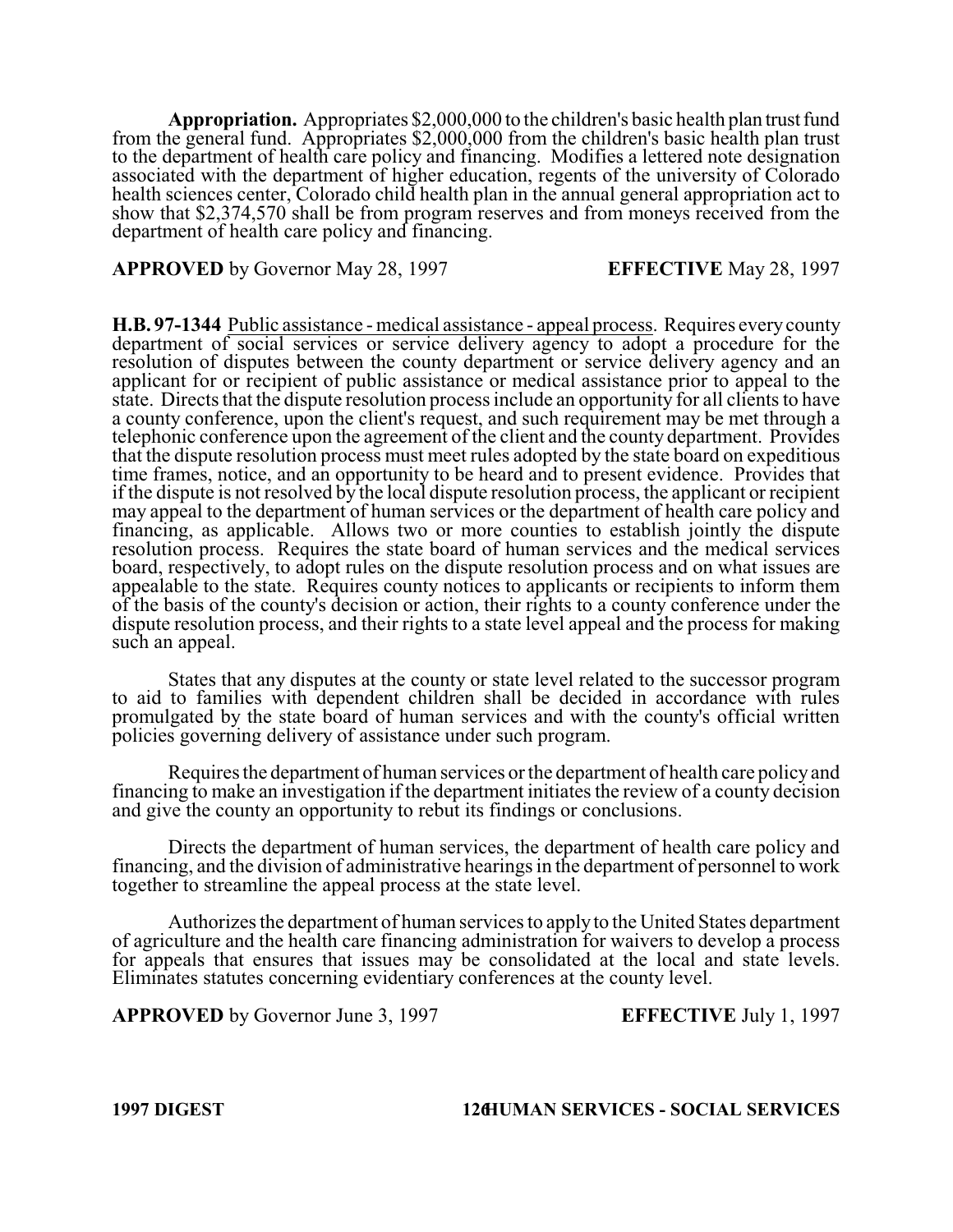## **INSURANCE**

**S.B. 97-41** Health insurance - Colorado uninsurable health insurance plan. Updates definitions applicable to the Colorado uninsurable health insurance plan to conform such provisions with existing law applicable to health care coverage. Adds definitions necessary for new funding mechanisms provided in this act.

Revises provisions related to the members of the board of directors of the plan and the powers and duties of the board. Makes the Denver district court the venue for legal actions affecting the plan. Clarifies the board's procedures for selecting the administering carrier for the plan. Clarifies the establishment of premiums for coverage offered through the plan.

Expands the powers of the board to include the establishment of procedures and standards for the subsidization of premiums and other plan expenses of qualified insureds and the development of a list of medical conditions for which plan eligibility will be granted without the need for prior application to an insurance carrier. Repeals preexisting condition limitations for any eligible individual with qualifying previous coverage.

Provides that continued funding for the plan shall be from current sources and penalties, fines, and excise taxes collected by the commissioner of insurance and currently credited to the general fund of the state. Establishes the Colorado uninsurable health insurance plan cash fund for the deposit of such additional revenues. Deletes the repeal of the business associations unclaimed moneys fund and the deposit of moneys therefrom to the Colorado uninsurable health insurance plan cash fund.

**APPROVED** by Governor May 1, 1997 **EFFECTIVE** July 1, 1997

**S.B. 97-54** Health insurance - federal "Health Insurance Portability and Accountability Act of 1996". Brings Colorado's health insurance laws into compliance with the requirements of the federal "Health Insurance Portability and Accountability Act of 1996". Declares that the intent of this act is solely to make Colorado law consistent with federal law in order to retain state jurisdiction over health insurance plans, avoid dual state and federal regulation, reduce public confusion about health insurance rights and responsibilities, and preserve Colorado health insurance requirements that exceed federal law. Declaresthat nothing in this act shall prevent or prohibit the governor from giving the required notice to the federal government that Colorado is implementing an acceptable alternative mechanism to section 2741 of the federal act, but that no such notice may take place without specific statutory authorization from the general assembly. Specifies that nothing in this act shall be construed to authorize implementation of the National Association of Insurance Commissioners' model acts on individual availability or portability.

Cross references identical definitions contained in both the "Small Employer Health Insurance Availability Program Act" and the "Colorado Health Care Coverage Act". Makes these definitions consistent with the federal law.

Makes Colorado's health insurance laws with respect to renewability of policies consistent with the requirements of federal law. Sets forth the circumstances under which an insurer may refuse to renew coverage.

Pursuant to federal law, requires small employer carriers to offer all of their small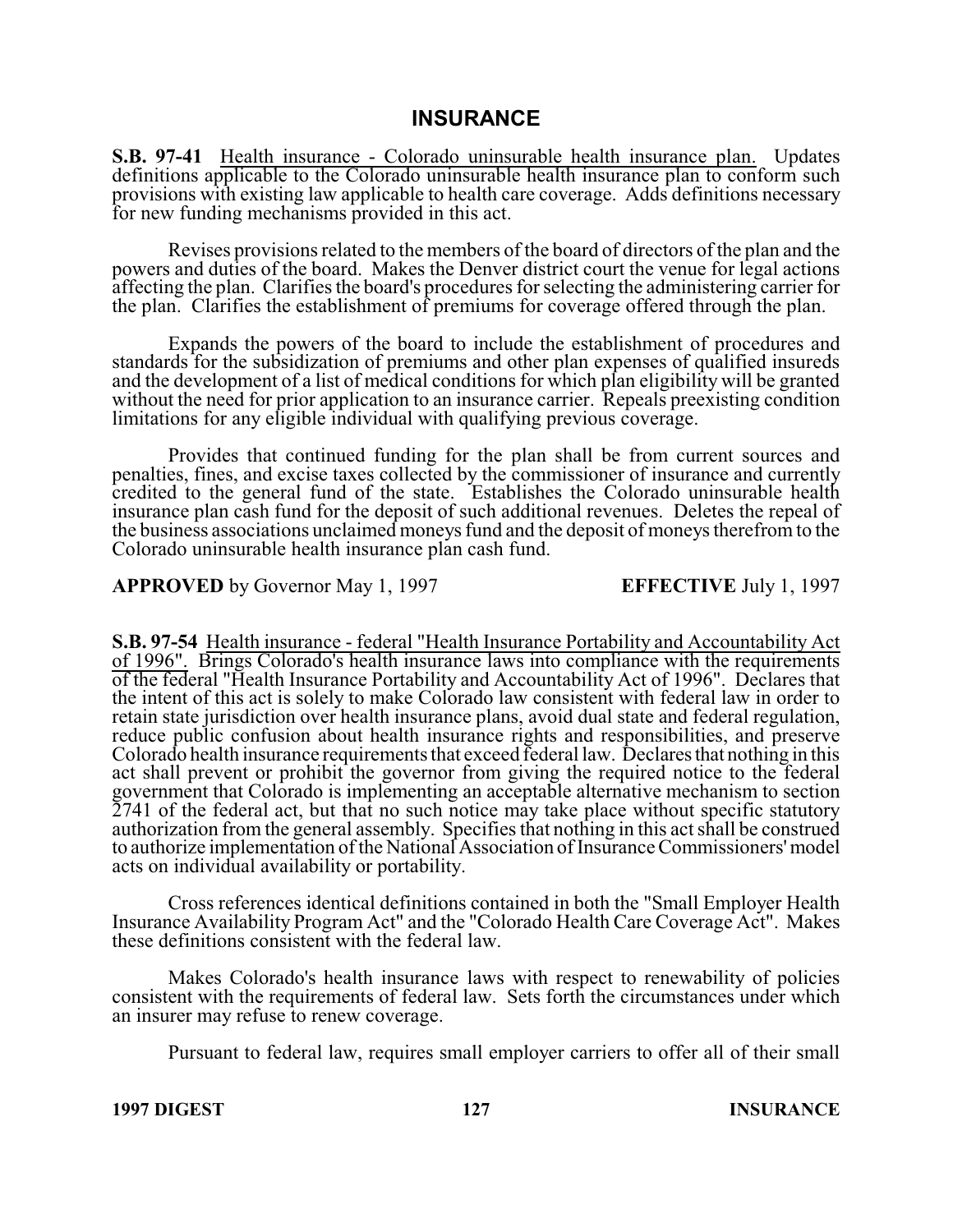employer health insurance policies to all employers of 2 to 50 employees rather than only the basic and standard health benefit plans currently required by Colorado law. Makes this requirement inapplicable to such health benefit plans made available in the small employer group market only through certain types of bona fide associations.

Requires carriers offering individual health insurance coverage to offer and accept for enrollment every eligible individual applying for coverage except for coverage offered only through bona fide associations and conversion policies.

Prohibits health insurers fromcharging higher premiums to similarly situated covered individuals on the basis of health status-related factors. Makes Colorado's limitations on preexisting condition exclusions in health benefit plans consistent with federal law.

Clarifies that contributions to a medical savings account may only be excluded from federal taxable income for purposes of Colorado income tax if the individual has not already deducted such contributions on federal income tax returns.

**APPROVED** by Governor May 1, 1997 **EFFECTIVE** May 1, 1997

**S.B. 97-61** Reporting requirements - form of financial statements - application of NAIC guidelines - requests for phase-in. In connection with the existing requirement that insurers and certain health care providers follow all applicable instructions, procedures, and guidelines promulgated by the National Association of Insurance Commissioners (NAIC) when filing annual financial statements with the insurance commissioner, provides relief from the initial application of such instructions, procedures, or guidelines if the result would be to reduce a company's total capital and surplus by 10% or more or would cause the company's capital and surplus to fall to or below a threshold level, known as the "company action level," set by the commissioner.

Allows a company to request relief from a new NAIC instruction, procedure, or guideline in the form of a phase-in of its effectiveness over a period of up to 3 years. Requires the commissioner to provide notice and an opportunity for a hearing before denying any such request.

**APPROVED** by Governor March 24, 1997 **EFFECTIVE** March 24, 1997

**S.B. 97-72** Domestic abuse discrimination - prohibited. Identifies practices that discriminate against victims of domestic abuse that are unfair methods of competition and unfair or deceptive acts or practices in the business of insurance. Requires an insurer, upon the written request of an insured or an applicant, to demonstrate that an act taken that adversely affects a victim of domestic abuse is not solely based on a victim's domestic abuse status but instead is based on underwriting criteria related to the condition, property, or claim history of the insured or the applicant and upon sound underwriting and actuarial principles. Grants immunity to insurers for actions taken in compliance with the act.

**APPROVED** by Governor March 24, 1997 **EFFECTIVE** January 1, 1998

**S.B. 97-104** Insurance companies - regulation by insurance commissioner - market conduct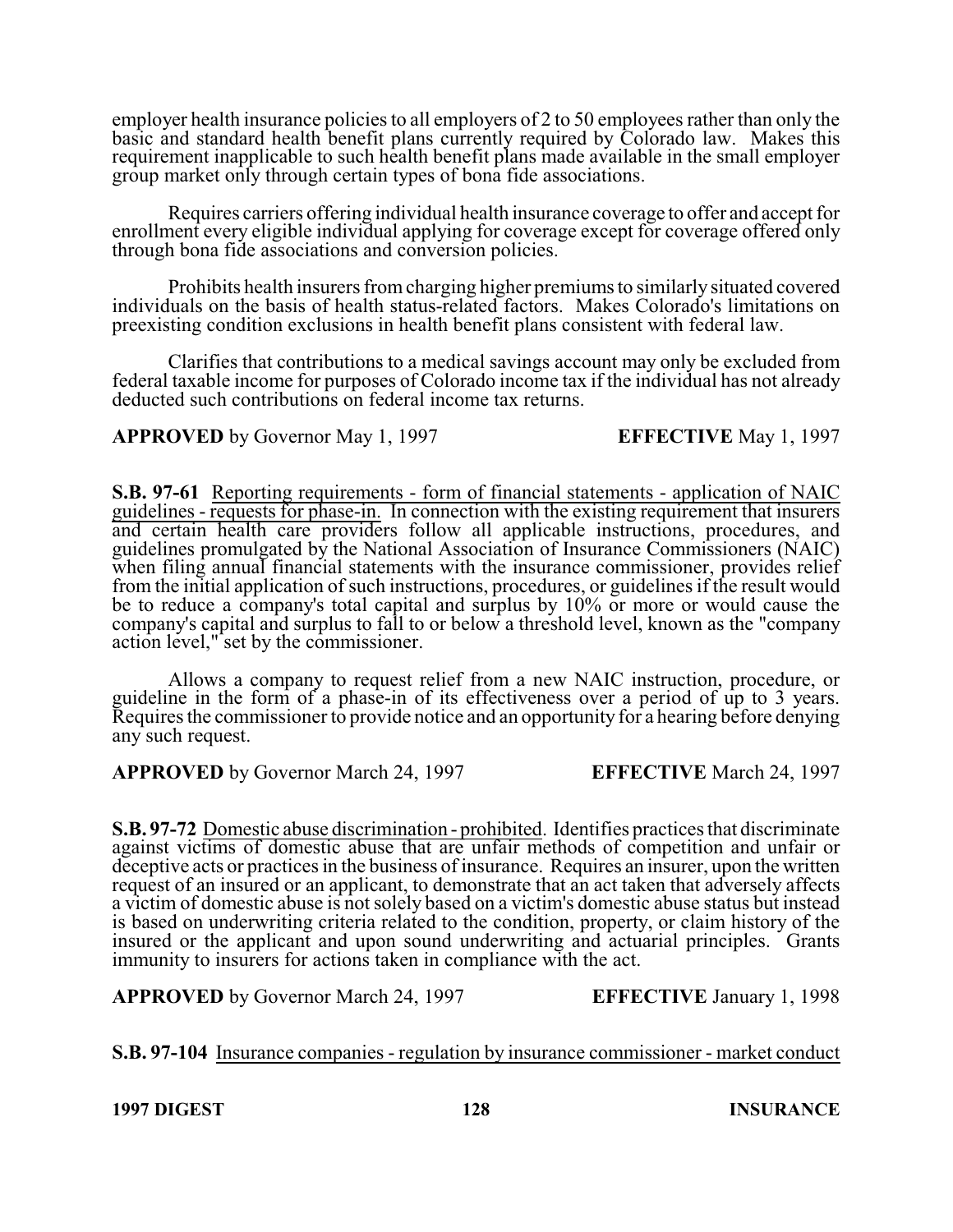examinations - confidentiality of information - appropriation. Creates a market conduct examinations program under which the commissioner of insurance will consider complaint analyses, underwriting and claims practices, pricing, product solicitation, policy form compliance, and market share analyses in addition to the other sources of information currently considered. Includes advisory organizations and rating organizations within the definition of a "company" subject to examination.

Requires companies that are examined to make documents available for examination at the division offices and to pay the costs associated with the examination. Requires examinations to be conducted by the insurance commissioner or the commissioner's assistants unless good cause is shown to hire contract examiners. Provides that working papers, claim files, and other documents involved in an ongoing informal investigation are to be given confidential treatment. Increases certain fees to pay for examinations.

Appropriates \$503,262 and 7.0 FTE to the department of regulatory agencies for the implementation of the act. Of this amount, \$100,831 and 1.4 FTE is further appropriated to the department of law and \$17,182 and 0.1 FTE is further appropriated to the department of personnel, division of administrative hearings, for legal and administrative law judge services related to the implementation of the act.

### **APPROVED** by Governor June 3, 1997 **EFFECTIVE** June 3, 1997

**S.B. 97-108** Division of insurance - sunset review - continuation until July 1, 2002 appropriation. Continues the division of insurance until July 1, 2002.

Expands the range of misconduct for which the commissioner may assess monetary penalties, authorizing penalties of up to \$1,000 per occurrence (limited to a maximum aggregate penalty of \$10,000) for violations of any insurance statute or rule or order adopted pursuant to the insurance statutes. In cases of willful violation, authorizes a penalty of up to \$10,000 per occurrence, not to exceed an aggregate penalty of \$150,000 in any 6-month period. Allows appeal of such penalty to be made to the court of appeals.

Allows the reduction of coverage of motor vehicle insurance policies if the reduction is part of a general reduction filed with, instead of approved by, the commissioner.

Changes the administration of self-insurance authorization from the department of revenue to the division of insurance.

Appropriates \$245,401 and .6 FTE to the department of regulatory agencies, division of insurance, for the implementation of the act. Of this amount, \$204,984 and 2.8 FTE is further appropriated to the department of law for the provision of legal services relating to the implementation of the act.

**APPROVED** by Governor May 27, 1997 **EFFECTIVE** July 1, 1997

**S.B. 97-109** Insurance companies - financial examinations. Reinstates the requirement that self-insured employers report closed-claim data. Eliminates the current requirement that managed care plans file premiums or charges, in addition to rates, with the commissioner of insurance. Changes the financial examination cycle for health maintenance organizations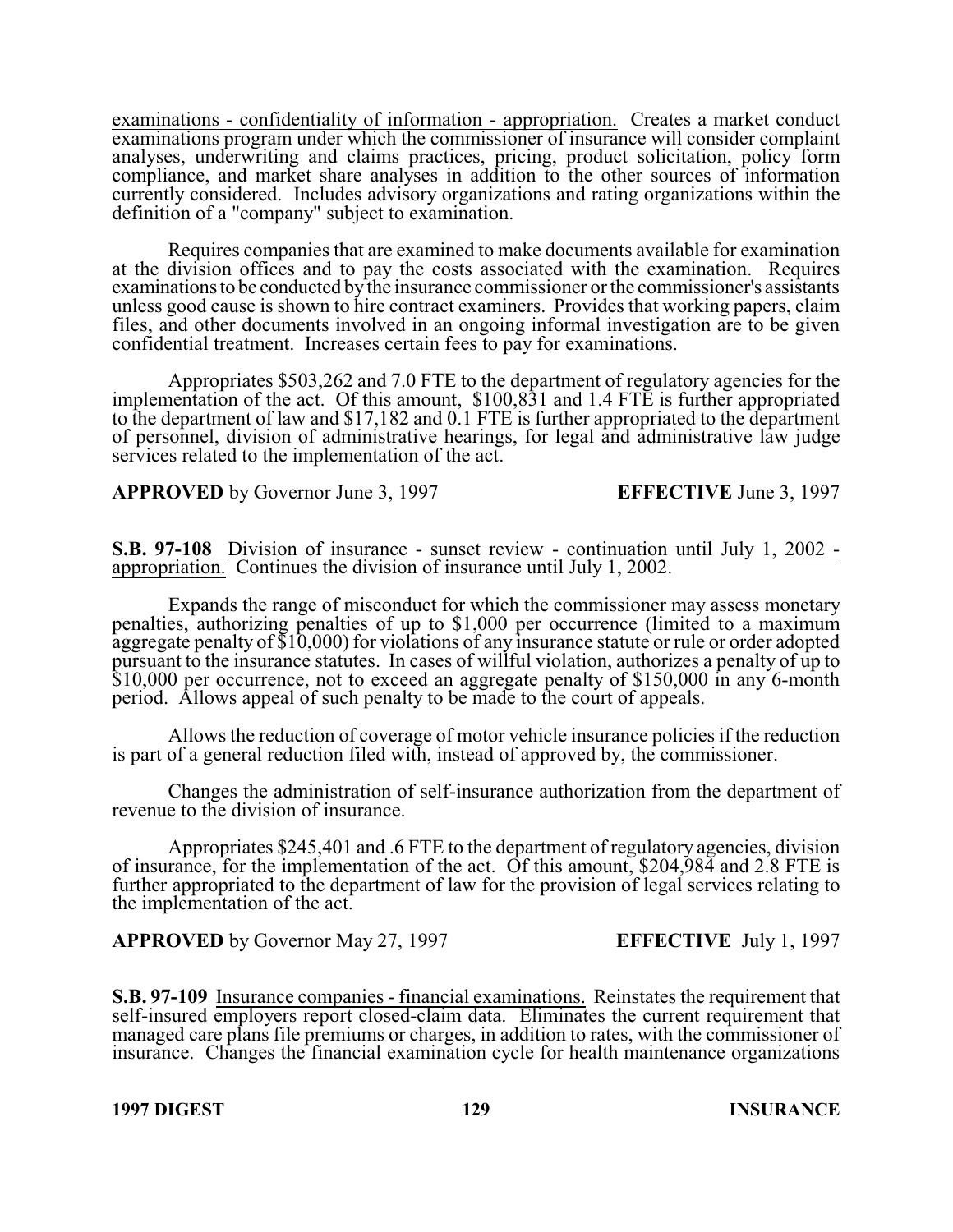from at least once every 3 years to once every 5 years. When auditing a company's tax statement, grants the commissioner authority to examine any books or records bearing on the company's tax statement. For purposes of litigation involving unauthorized foreign or alien insurers, if the insurer is listed on the commissioner's nonadmitted insurers list, allows the insurer to show to the judge and the commissioner that sufficient assets exist to pay any final judgment instead of depositing cash or filing a bond with the clerk of the court.

**APPROVED** by Governor April 24, 1997 **EFFECTIVE** April 24, 1997

**S.B. 97-224** Automobile insurance - income sensitive motor vehicle coverage - continuation. Continues until July 1, 2002, the availability to persons with qualifying incomes of income sensitive motor vehicle insurance policies that provide \$25,000 medical protection and \$5,000 wage loss protection. Lowers the required savings that the insurer must demonstrate from a minimum of 20% to 15% of the personal injury protection coverage premium during the first year an insurer offers income sensitive motor vehicle insurance policies.

**APPROVED** by Governor May 16, 1997 **EFFECTIVE** May 16, 1997

**H.B. 97-1104** Health insurance - treatment of intractable pain. Requires an insurance carrier offering a health care plan or managed health care plan to disclose whether the plan provides coverage for the treatment of intractable pain. If the carrier does offer treatment for intractable pain, requires that the plan provide access to such treatment either by a primary care physician with demonstrated interest and documented experience in pain management or by allowing direct access or referral to a pain management specialist participating in and available under the plan. Provides that, if the plan is silent on whether it covers treatment for intractable pain, then the plan shall be presumed to offer coverage for the treatment of intractable pain. Authorizes the commissioner of insurance to promulgate rules regarding the referral of insured persons to pain management specialists. Defines "intractable pain".

**APPROVED** by Governor April 24, 1997 **EFFECTIVE** April 24, 1997

**H.B. 97-1122** Managed care plans - consumer protection standards - enforcement by commissioner of insurance. Enacts the "Consumer Protection Standards Act for the Operation of Managed Care Plans". Defines the terms "network" and "participating provider" for purposes of the "Colorado Health Care Coverage Act".

Sets forth standards for the adequacy of managed care networks. Requires health insurance carriers to maintain access plans for health care services offered through managed care plans. Sets forth the requirements for such access plans. Provides for the confidentiality of any proprietary parts of access plans. Establishes occurrences when a managed care plan may not penalize or deny or restrict benefits to a covered person.

Sets forth requirements for health insurance carriers and health care providers participating in managed care plans. Requires contracts between such parties to hold persons covered under managed care plans harmless for the cost of covered care. Requires such agreements to provide for contingencies in the event of insurance carrier insolvency or cessation of operations. Requires the development of provider selection standards. Prohibits certain conduct with respect to provider selection. Requires certain terms with respect to

**1997 DIGEST 130 INSURANCE**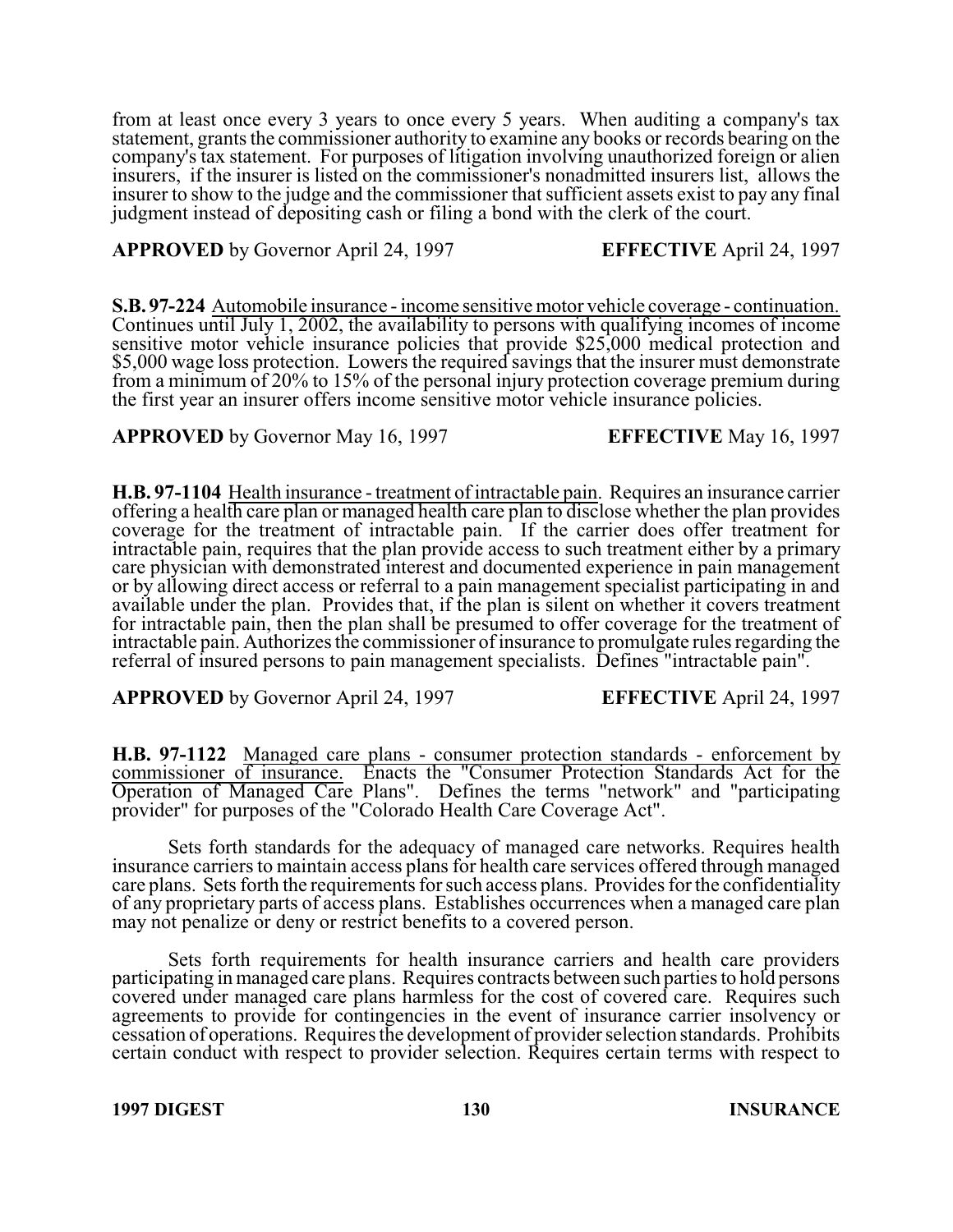termination of a contract between a carrier and a provider of health care services under a managed care plan. Requires that each managed care plan allow covered persons to continue receiving care for 60 days after a participating provider is terminated by the plan without cause and the covered person did not receive proper notice.

Establishes standards for contracts between persons authorized by health care providers to negotiate provider contracts and health insurance carriers. Requires contracts between such intermediaries and health insurance carriers to be consistent with other standards in this act.

Authorizes the commissioner ofinsurance to enforce the provisions ofthis act. Makes violation of this act an unfair method of competition and unfair or deceptive act or practice under the unfair insurance practices laws. Prohibits the commissioner from arbitrating, mediating, or settling disputes between a managed care plan and a provider concerning the provider's inclusion in or termination from the plan.

Applies to all managed care plans that are issued, renewed, extended, or modified on or after January 1, 1998, except worker's compensation and automobile insurance contracts.

**APPROVED** by Governor June 3, 1997 **EFFECTIVE** July 1, 1997

**H.B. 97-1131** Health insurance - denial of coverage based on recreational activities. Makes it an act of unfair discrimination and an unfair claim settlement practice for a health insurer to deny coverage to an individual solely because of the individual's casual or nonprofessional participation in certain lawful recreational activities including motorcycling, snowmobiling, and off-highway vehicle riding.

**APPROVED** by Governor March 24, 1997 **EFFECTIVE** October 1, 1997

**H.B. 97-1144** Health insurance - small employer geographic location case characteristics. Authorizes the commissioner of insurance to establish one or more separate geographic location categories for certain counties that are not part of a primary metropolitan statistical area or a metropolitan statistical area for purposes of certain health insurance premium rating determinations.

**APPROVED** by Governor March 24, 1997 **EFFECTIVE** March 24, 1997

**H.B. 97-1161** Health coverage plans - procedure for denial of benefits. Specifies that a health coverage plan shall not deny a request for reimbursement for or coverage of medical treatment on the grounds that treatment is not necessary, appropriate, efficient, or effective unless the denial is made in accordance with this statutory provision. Requires such plans to notify the policy holder in writing of the reasons for denial. Requires the commissioner of insurance to promulgate rules for the content of and deadline for such notification.

Requires all such denials to include an explanation of the specific medical basis for the denial and to advise the covered person of the right to appeal the decision. Requires such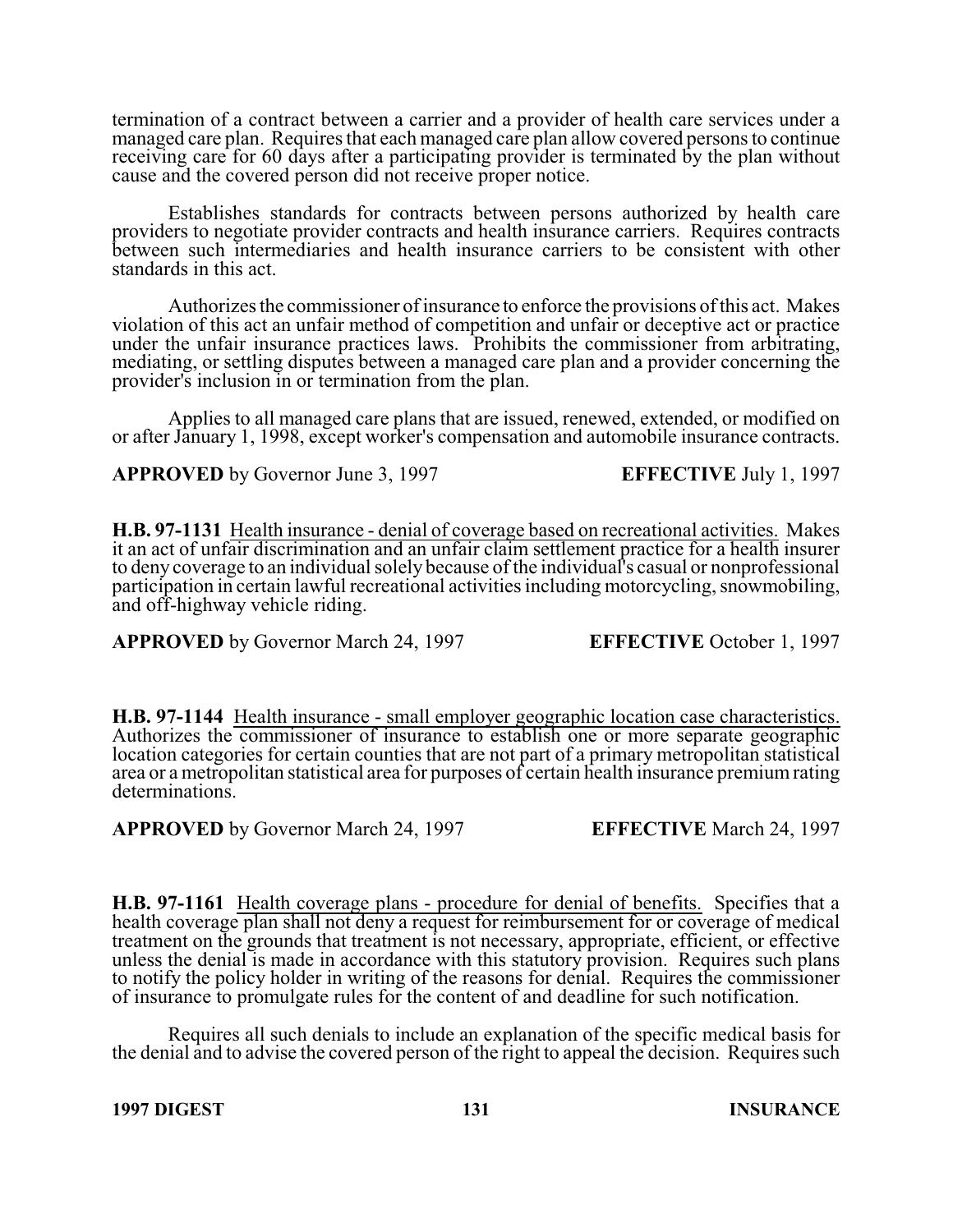denials to be signed by a licensed physician familiar with the Colorado standard of care. Grants the covered person's health care provider the ability to communicate with the physician involved in the decision. Requires a health coverage plan to disclose its standards for denial of treatment. Specifies that this statutory provision does not preclude the right of an individual to seek other legal remedy.

### **APPROVED** by Governor June 3, 1997 **EFFECTIVE** July 1, 1997

**H.B. 97-1175** Financial institutions - sale of insurance. Prescribes certain standards related to the sale of insurance by financial institutions. Forbids "tying" arrangements and misleading advertising. Requires disclosure by the financial institution that the insurance products are not deposits, not insured or guaranteed, may involve investment risk, and that the product may be purchased from an agent of the consumer's choice. Forbids discrimination against nonaffiliated agents. To the extent practicable, requires a separate location within the financial institution for sale of insurance. Forbids sales of insurance by unlicensed employees of financial institutions.

Allows the banking board and the commissioner of insurance to adopt rules relating to the sale of insurance by banks, industrial banks, and trust companies. Allows the financial services board and the commissioner of insurance to adopt rules relating to the sale of insurance by savings and loan associations and credit unions.

**APPROVED** by Governor April 24, 1997 **EFFECTIVE** April 24, 1997

**H.B. 97-1192** Health insurance - mandatory coverage - biologically based mental illness. Effective January 1, 1998, requires health care policies to provide coverage for the treatment of biologically based mental illness that is no less extensive than the coverage provided for any other physical illness. Defines "biologically based mental illness" to include schizophrenia, schizoaffective disorder, bipolar affective disorder, major depressive disorder, specific obsessive-compulsive disorder, and panic disorder. Specifies that these benefits are not required to the extent that such benefits duplicate other mandated mental illness coverages currently required under Colorado law.

**APPROVED** by Governor April 1, 1997 **EFFECTIVE** January 1, 1998

**H.B. 97-1275** Insurers'rehabilitation and liquidation - priority of distribution. Specifies that an annuity issued in connection with funding a structured settlement of liability is a class 2 claim for purposes of distributions of assets of life insurers upon liquidation.

Defines an "insurer's estate" to mean general assets of the insurer less any assets held in separate accounts that are not chargeable with liabilities arising out of any other business of the insurer. Provides that every claim under a separate account contract not chargeable with liabilities arising out of any other business of the insurer shall be satisfied out of the assets in the separate account equal to the reserves and other contract liabilities maintained in the account for such contract.

To the extent that such amounts are insufficient to discharge such a claimdue to fraud, error, or malfeasance on the part of the insurer, the unsatisfied claim shall be treated as a

**1997 DIGEST 132 INSURANCE**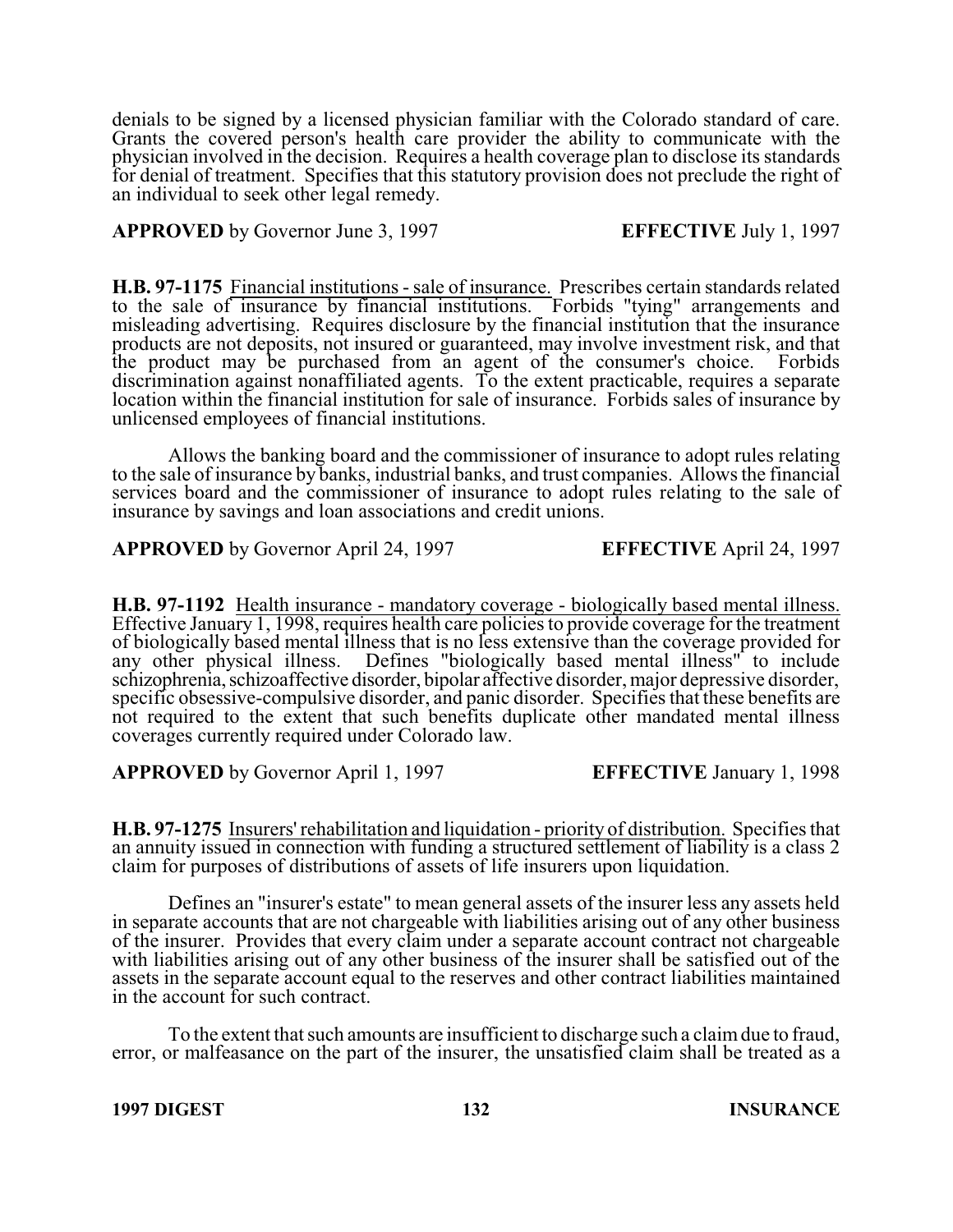class 2 claim against the insurer.

## **APPROVED** by Governor April 19, 1997 **EFFECTIVE** August 6, 1997

**NOTE:** This act was passed without a safety clause. It shall take effect at 12:01 a.m. on the day following the expiration of the ninety-day period after final adjournment of the general assembly that is allowed for submitting a referendum petition pursuant to article V, section 1 (3) of the state constitution; except that, if a referendum petition is filed against this act or an item, section, or part of this act within such period, then the act, item, section, or part, if approved by the people, shall take effect on the date of the official declaration of the vote thereon by proclamation of the governor.

**H.B. 97-1311** Health benefit plans - description form. Requires the commissioner of insurance to develop a Colorado health benefit plan description form, by rule, by November 15, 1997. Requires the formto include information of general interest to purchasers of health plans and to facilitate comparison of different health benefit plans. Requires insurance carriers to provide such description form on request or as part of marketing materials provided to potential health insurance purchasers.

**APPROVED** by Governor June 3, 1997 **EFFECTIVE** June 3, 1997

**H.B. 97-1316** Fraud investigations by the attorney general - appropriation. Allows the commissioner of insurance to refer suspected insurance fraud to the attorney general. Requires the notice of insurance fraud penalties statement to be printed on insurance policies or applications for insurance. Increases the maximum fine for making a false insurance entry from \$500 to \$5000. Increases the maximum fine for testifying falsely in an insurance investigation from \$500 to \$5000. Grants the attorney general concurrent jurisdiction with the district attorneys to investigate and prosecute insurance fraud. Imposes a \$120 fee on each entity regulated by the division of insurance to fund the costs of attorney general investigations and prosecutions.

Makes it an unfair method of competition to:

- Refuse to issue a policy for, or impose a surcharge for, coverage of persons who have had their licenses suspended for their inability to operate a motor vehicle due to physical incompetence; and
- Refuse to issue a policy for, or to impose a surcharge for, coverage of minors who have had non-driving related alcohol offenses.

Makes an appropriation from the division of insurance cash fund to the department of regulatory agencies, division of insurance, of \$174,846. Further appropriates such amount and 2.5 FTE to the department of law to implement this act.

**APPROVED** by Governor May 27, 1997 **EFFECTIVE** August 6, 1997

**NOTE:** This act was passed without a safety clause. It shall take effect at 12:01 a.m. on the day following the expiration of the ninety-day period after final adjournment of the general assembly that is allowed for submitting a referendum petition pursuant to article V, section

**1997 DIGEST 133 INSURANCE**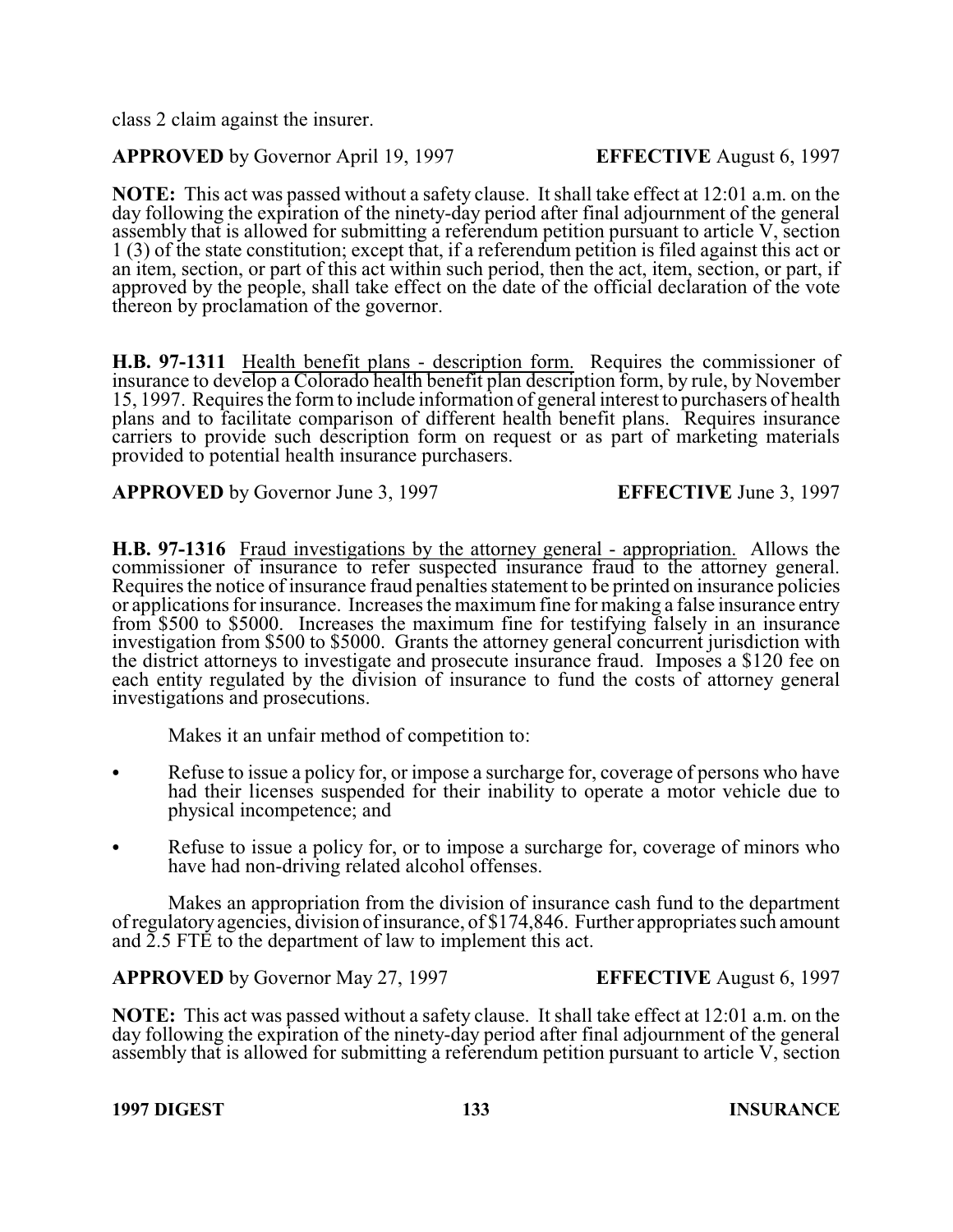1 (3) of the state constitution; except that, if a referendum petition is filed against this act or an item, section, or part of this act within such period, then the act, item, section, or part, if approved by the people, shall take effect on the date of the official declaration of the vote thereon by proclamation of the governor.

**H.B. 97-1323** Health insurance - small group coverage - exemptions - business groups of one. Repeals an existing prohibition on interruptions in coverage and changes in plan design or benefits since January 1, 1996, for insurers that issued individual health insurance policies for self-employed individuals or other "business groups of one" before January 1, 1996, and do not wish to be regulated under provisions applicable to small group carriers. Adopts detailed requirements for continuation of the exemption, including parity of rate increases upon renewal among a carrier's entire book of individual health benefit plans sold to business groups of one, disclosure by the carrier to the purchaser in advance of specified differences between available health insurance options, and certification by the carrier's representative of certain facts pertaining to the marketing and sale of the plan.

**APPROVED** by Governor May 21, 1997 **EFFECTIVE** May 21, 1997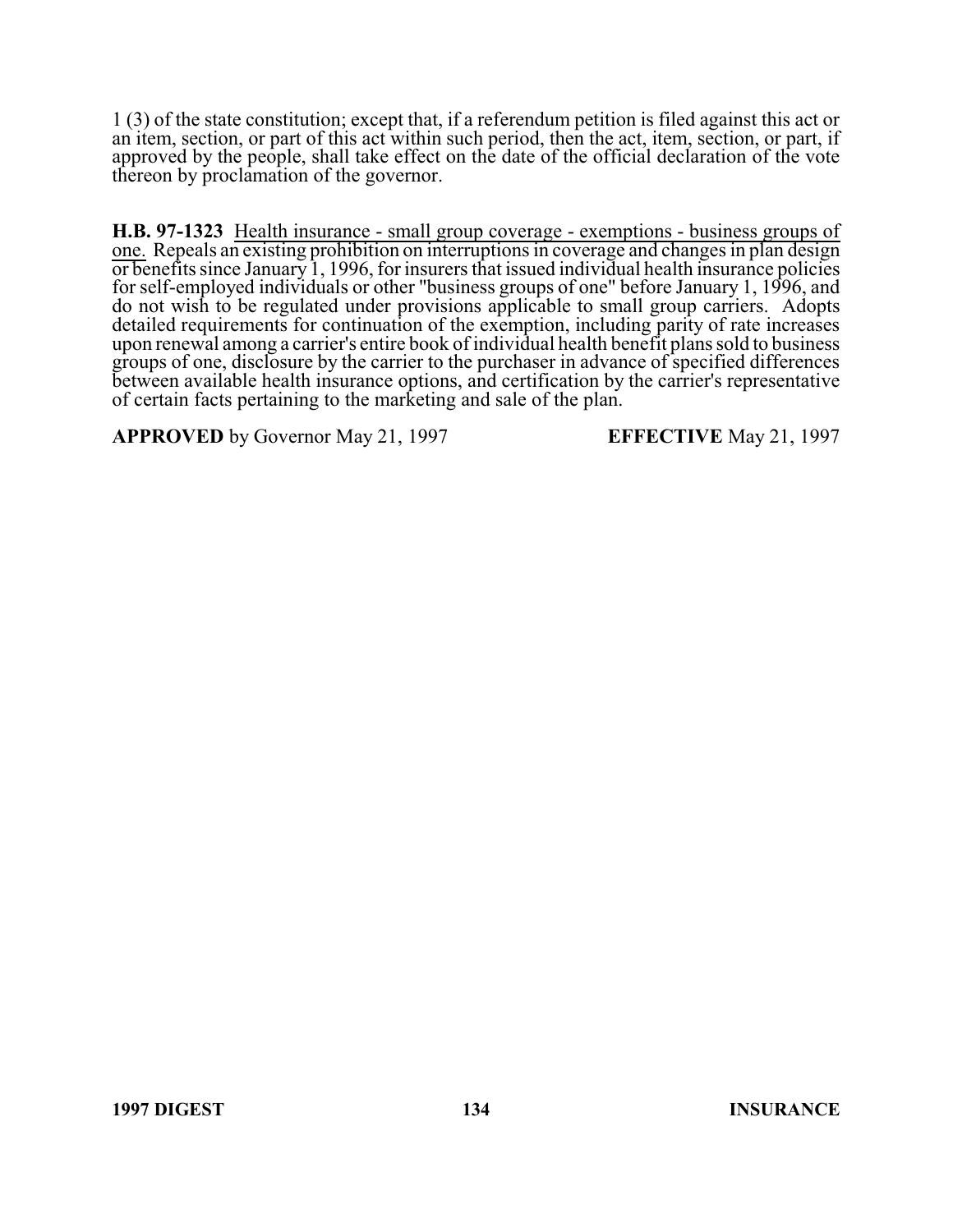# **LABOR AND INDUSTRY**

**S.B. 97-139** Workers' compensation - benefits - calculation - scheduled and nonscheduled injuries. Increases the permanent partial disability benefit from \$150 per week to \$175 per week, allowing increases or decreases in this figure based on the state average weekly wage. Where an injury causes a loss set out on the list of scheduled injuries and a loss compensable under the provisions governing medical impairment benefits, requires that the scheduled injury be compensated separately, according to the schedule, rather than combined with the nonscheduled injury. Requires that claims for mental or emotional stress be compensated under the special provisions applicable to such claims rather than combined with a scheduled injury to allow the claimant to receive medical impairment benefits.

**VETOED** by Governor April 25, 1997

**S.B. 97-140** Workers' compensation - benefits - conditions of recovery. For purposes of workers' compensation benefits, declares that work-related mental or emotional stress must be treated differently from work-related injuries and occupational diseases resulting solely in physical impairment. Declares the general assembly's intent to apply the 12-week limitation on mental impairment benefits to both permanent and temporary disability benefits under the workers' compensation system, thereby legislatively reversing a contrary decision of the Colorado supreme court. Requires scheduled injuries to be compensated exclusively under the compensation schedule.

Changes current references to "mental impairment" to refer to "mental or emotional stress". Requires claims for mental or emotional stress to be proven using criteria established in the American Psychiatric Association's "Diagnostic and Statistical Manual for Mental Disorder," 4th edition. Allows for independent medical examinations in disputed cases.

Limits the period of benefits for which mental or emotional stress benefits are available to 12 weeks, unless the claimant's physician or psychologist makes a written request for a continuation of benefits after 8 weeks. If the physician or psychologist so requests, benefits may be extended for up to 12 additional weeks for a maximum total of 24 weeks.

**VETOED** by Governor April 25, 1997

**S.B. 97-207** Workers' compensation - access to claim files - restrictions. With respect to workers' compensation claim files, specifies that the director of the division of workers' compensation may only permit access to other governmental entities as required for the performance of their official duties and only if those duties relate to activities necessary to enforce the provisions of the "Workers' Compensation Act of Colorado" or the enforcement of child support obligations pursuant to law. Further provides that this provision is not intended to restrict the rights of persons otherwise authorized specifically by law to inspect and copy such records.

States that the general assembly intends that any contract, agreement, or any other means to transfer information in effect prior to the effective date of this act between the department of labor and employment and any other governmental entity related to access to workers' compensation claim files shall be conformed to these new provisions or be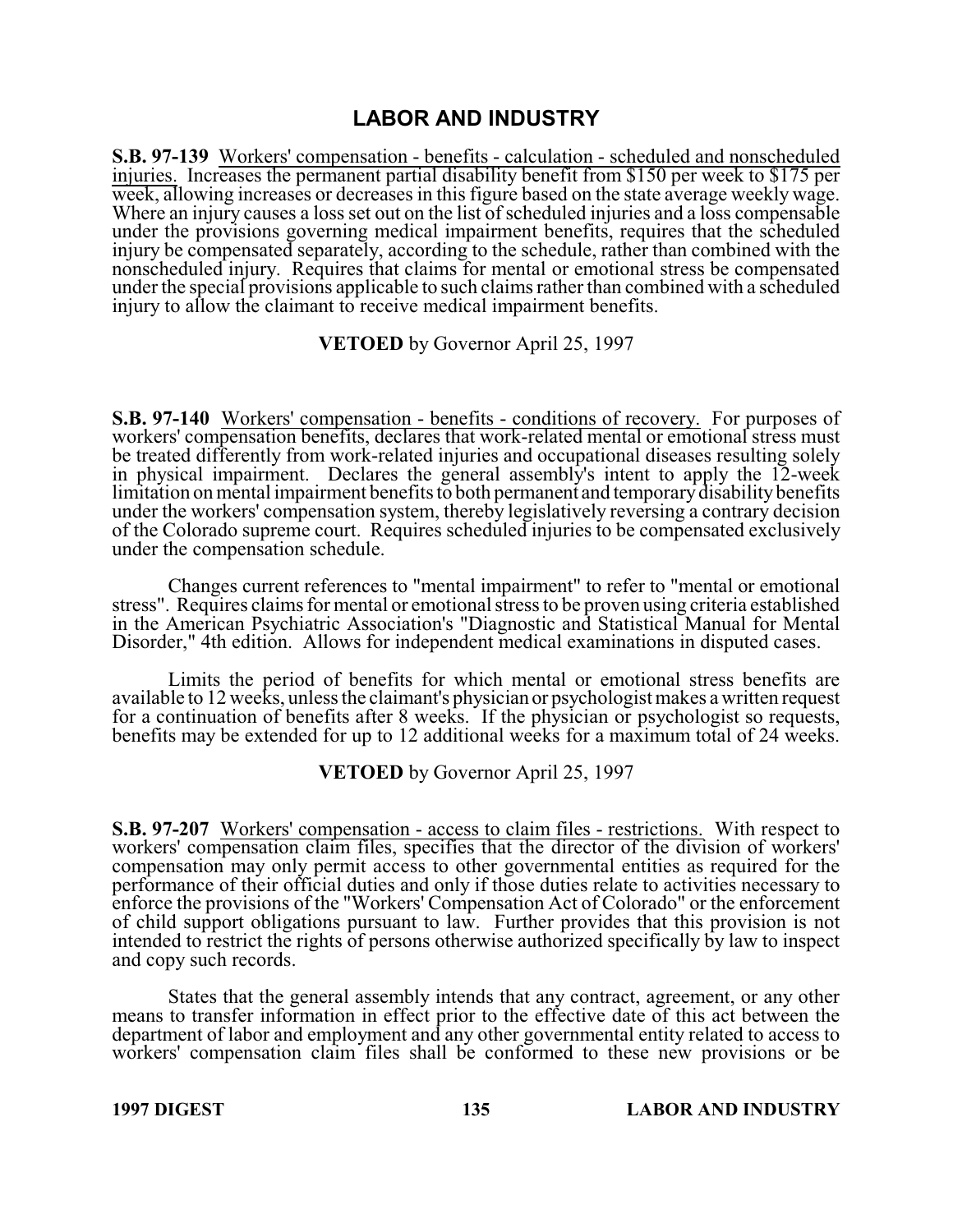terminated as authorized by law.

**APPROVED** by Governor May 27, 1997 **EFFECTIVE** May 27, 1997

**H.B. 97-1010** Unemployment compensation - insurance - treatment of Indian tribes as employers. Removes Indian tribes from the definition of a political subdivision, thereby treating such tribes as rated employers for unemployment insurance coverage purposes in conformity with federal law.

**APPROVED** by Governor March 28, 1997 **EFFECTIVE** July 1, 1997

**H.B. 97-1100** Labor laws - prohibition on local governments enacting certain labor laws. Declares that the following areas of labor law are a matter of statewide concern: Employment relations and collective bargaining and minimum wages. Prohibits local governments from enacting any jurisdiction-wide laws in such areas. Specifies that local governments may enact laws or ordinances that are specifically authorized in state law or local ordinances relating to the employees and contractors of the local government.

**VETOED** by Governor March 24, 1997

**H.B. 97-1128** Workers' compensation - benefits - overpayment - recovery by employer or insurer. Gives the division of workers' compensation and administrative law judges hearing workers' compensation cases the express authority and direction to reopen awards and to order repayment of benefits when a claimant has received excess benefits.

Requires written notice to the employer and the employer's insurer (if any) of any such overpayment within 20 days after the claimant receives it or learns that it will be paid. If notice is given, allows recoupment through a diminution in future payments, prorated over the same amount of time as the period during which the overpayments were made. If notice is not given, allows a total suspension of benefit payments until all overpayments have been recovered. In cases where repayment by either of these methods is not practicable, allows the employer or insurer to request an order for repayment. Requires notice to the claimant of the obligation to report any excess benefits.

Allows an order for repayment of benefits to be reduced to judgment in the same manner as are fines and penalties from employers.

**APPROVED** by Governor March 24, 1997 **EFFECTIVE** July 1, 1997

**H.B. 97-1159** Unemployment compensation - insurance tax rates - reduction in standard rate. Sets the standard rate for unemployment insurance taxes at 1.7%. Specifies that employers newly subject to unemployment insurance tax on or after July 1, 1997, shall pay such tax at the standard rate of 1.7% for a period of 12 consecutive calendar months and, after such 12-month period, would pay the unemployment insurance tax at an experience rating rather than the standard rate.

Establishes a transitional period for new businesses created on or after July 1, 1994,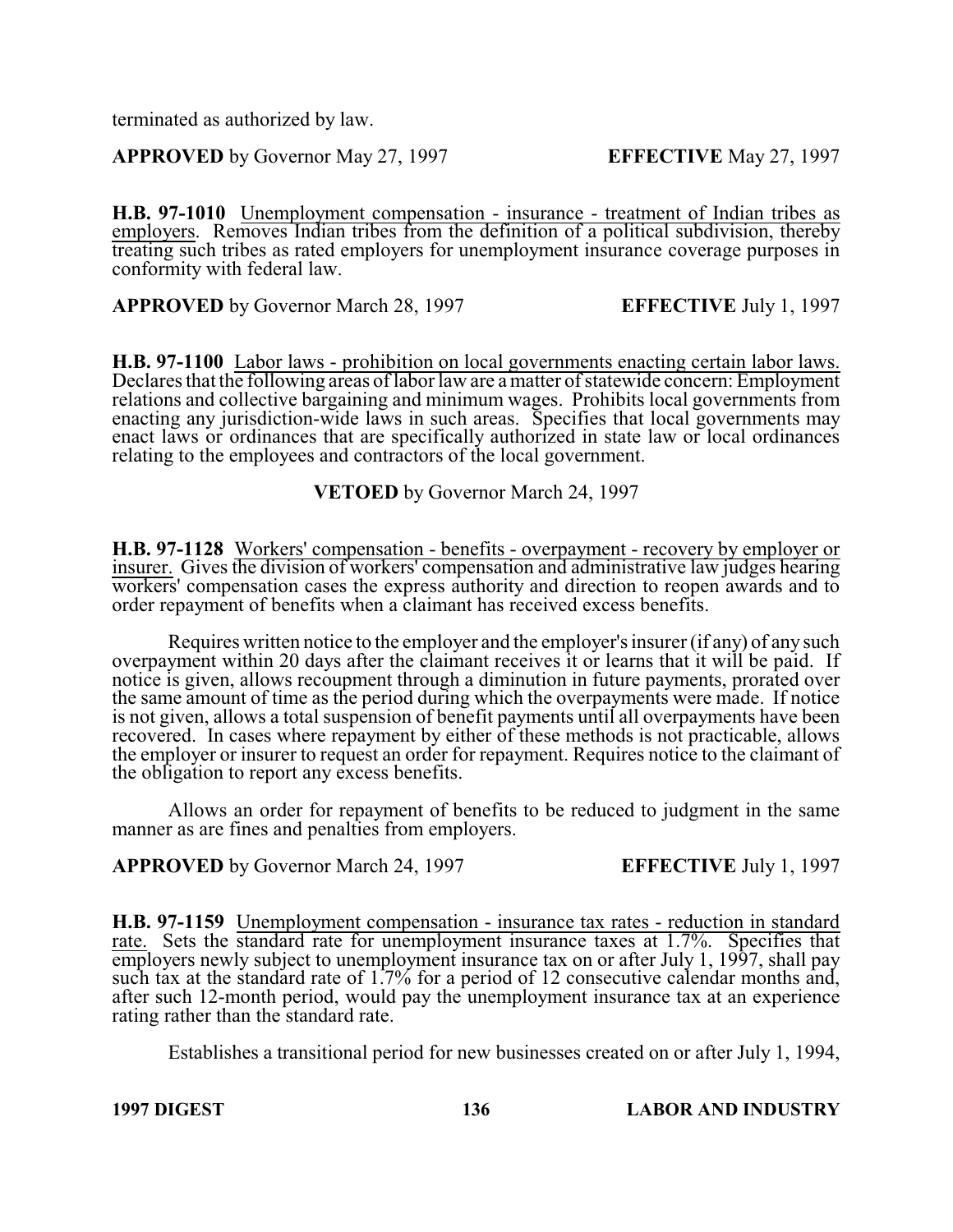and before July 1, 1997, for purposes of moving those entities from the current rating system to the system established in this act.

**APPROVED** by Governor May 28, 1997 **EFFECTIVE** May 28, 1997

**H.B. 97-1172** Employee leasing companies. Recognizes that 2 employers may both be the employer in a co-employer or employing unit relationship. Defines "employee leasing company" as a person, business, or other entitythat provides services to a work-site employer pursuant to an employee leasing company contract. Specifies those functions that an employee leasing companymust perform in order to be considered an employer for purposes of Colorado law.

Allows small employer insurance carriers to give a discount to small employers who have contracts with employee leasing companies. Requires the employee leasing company to be solely responsible for paying the premiums in order for the small employer to qualify for a discount. Requires the carrier to guarantee the issuance of coverage to any work-site employer that has a contract with the employee leasing company who requests coverage and to base any discount solely on savings from collection of premiums and marketing.

**APPROVED** by Governor April 8, 1997 **EFFECTIVE** April 8, 1997

**H.B. 97-1180** Workers' compensation - ratios - Colorado compensation insurance authority. Allows the board of directors of the Colorado compensation insurance authority (CCIA) to set different workers' compensation rates for employers so long as those rates are not excessive, inadequate, or unfairly discriminatory. Allows nondisclosure by the CCIA of records not required to be released by other insurance companies. Allows the board to impose a premium surcharge for up to 12 months for those employers or their successors in interest whose coverage was terminated because of fraud or intentional misrepresentation of a material fact. Allows employers who have had such surcharge imposed to make a complaint to the commissioner of insurance. Allows the board to refuse to issue a policy until all premiums have been paid and provisions of the canceled policy have been complied with.

Expands the authority of the commissioner to regulate the CCIA. Grants the state treasurer authority to invest CCIA funds in a broader range of investments.

**APPROVED** by Governor May 21, 1997 **EFFECTIVE** May 21, 1997

**H.B. 97-1221** Employment references - exceptions to blacklisting prohibition - disclosure of theft or embezzlement. Amends the anti-blacklisting statutes to allow lending institutions and their agents, acting in good faith, to disclose information about theft, embezzlement, and other defalcations by a current or former employee. Creates a presumption that such institutions and their agents act in good faith unless it is shown by a preponderance of the evidence that they intentionally or recklessly disclosed false information about the employee.

**APPROVED** by Governor April 19, 1997 **EFFECTIVE** April 19, 1997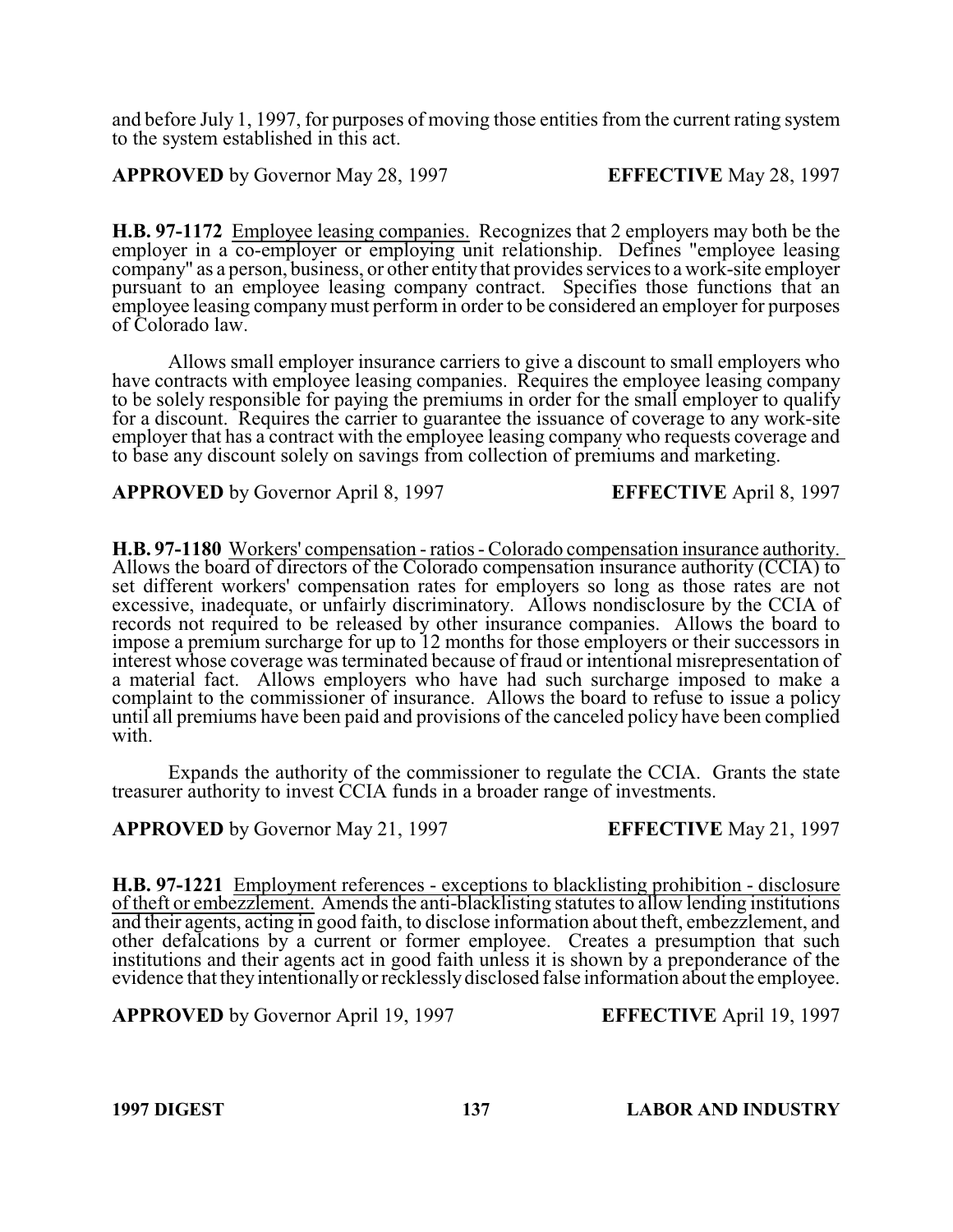**H.B. 97-1224** Freedom of legislative and judicial access act - creation. Makes it unlawful for a person, including a corporation, limited liability company, partnership, association, firm, governmental entity, individual, or any officer or agent thereof, to:

- Adopt or enforce any rules, regulations, or policies forbidding or preventing its employees, franchisees, or agents or entities under its control or oversight from testifying before a legislative committee or court of law or speaking to a legislator at the request or invitation of such committee, court, or legislator concerning any action, policy, rule, regulation, practice, or procedure of any such person; or
- Take any action against its employees, franchisees, or agents or entities under its control or oversight for testifying before a legislative committee or court of law or speaking to a legislator at the request or invitation of such committee, court, or legislator concerning any action, policy, rule, regulation, practice, or procedure of any such person.

States that the prohibition does not apply to testimony that discloses confidential, proprietary, or otherwise privileged information. Specifies the criminal penalty for any such violation. Allows an employee, franchisee, or agent or entity under the control of any person to recover damages, including reasonable attorney fees, from any person resulting from any such violation. Specifies that nothing in the act shall be construed to prohibit an employee, franchisee, or agent or entity under the control of any person from pursuing any other right of action permitted under law for any such violation. Specifies that nothing in this act shall be construed to obligate any person to compensate an employee or agent for time spent testifying before a legislative committee or court or speaking to a legislator concerning any such action, policy, rule, regulation, practice, or procedure.

**APPROVED** by Governor June 4, 1997 **EFFECTIVE** June 4, 1997

**H.B. 97-1245** Unemployment compensation - claimant with alcohol or controlled substance addiction - benefits chargeable to fund. Allows a full unemployment benefit award to be charged to the unemployment compensation fund, instead of a rated employer's account, when the award is to a claimant who has separated from a job because of an addiction to drugs or alcohol and who has been or is being treated for such addiction.

**APPROVED** by Governor April 24, 1997 **EFFECTIVE** April 24, 1997

**H.B. 97-1251** Housing provided pursuant to contract of employment - termination of license to occupy. Allows an employer and employee to enter into a written agreement to provide an employee a license to occupy premises as part of the compensation for such employment. Allows the termination of such license upon a 3-day notice to the employee. Requires the employee to vacate the premises within 3 days of a notice of termination of a license. Requires an agreement to be in writing and to include the names and signatures of the employer and employee, the address of the premises, and a statement that the license is provided to the employee as part of the employee's compensation. If an employee does not vacate the premises within 3 days after receipt of the notice, allows local law enforcement officers to remove the employee, and any personal property of the employee, on showing of the notice and agreement.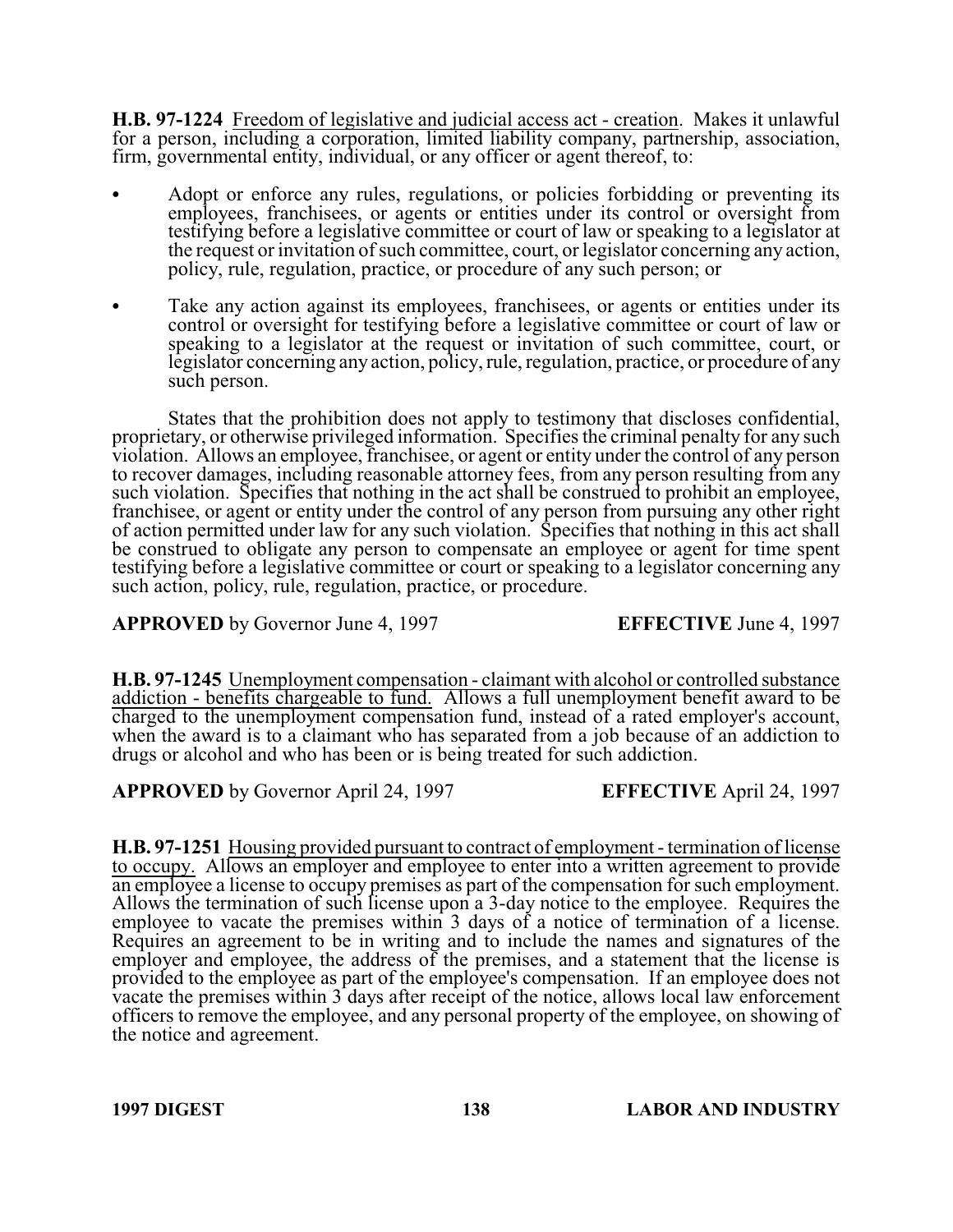### **APPROVED** by Governor May 21, 1997 **EFFECTIVE** August 6, 1997

**NOTE:** This act was passed without a safety clause. It shall take effect at 12:01 a.m. on the day following the expiration of the ninety-day period after final adjournment of the general assembly that is allowed for submitting a referendum petition pursuant to article V, section 1 (3) of the state constitution; except that, if a referendum petition is filed against this act or an item, section, or part of this act within such period, then the act, item, section, or part, if approved by the people, shall take effect on the date of the official declaration of the vote thereon by proclamation of the governor.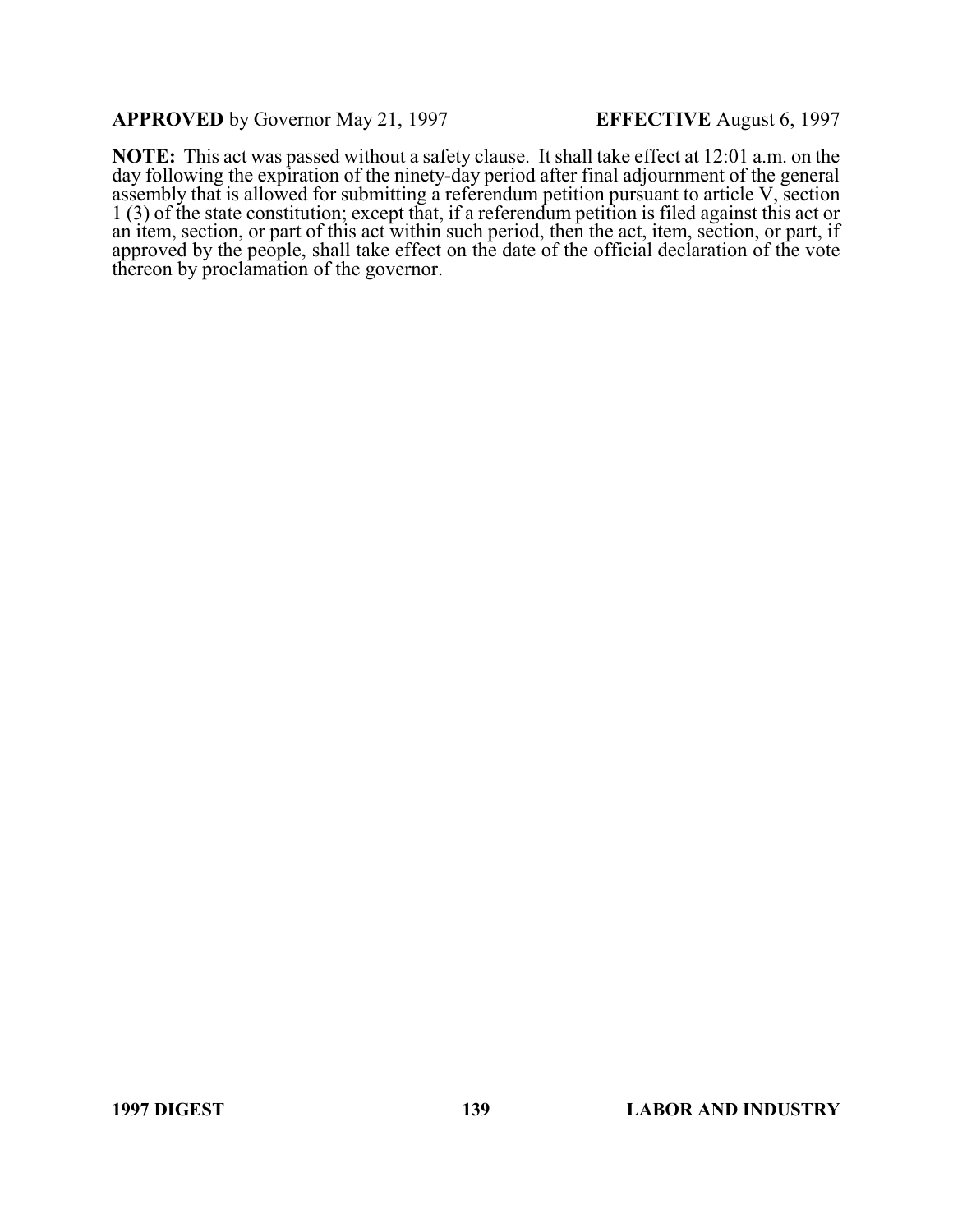# **MILITARY AND VETERANS**

**H.B. 97-1083** National guard members - reemployment and benefits. Makes the reemployment and benefit retention rights that apply when private employees who are members of the Colorado national guard are absent from employment for military training applicable to such guard members who are absent from employment due to active service for state purposes, regardless of the length of the absence.

**APPROVED** by Governor March 4, 1997 **EFFECTIVE** July 1, 1997

**H.B. 97-1320** Western slope veterans' cemetery - committee - report - fund. Directs the Colorado board of veterans affairs to appoint an advisory committee of between 5 and 7 persons residing on the western slope to report on the establishment of a military veterans' cemetery on the western slope. Requires the advisory committee to report to the board of veterans affairs by November 1, 1997, on:

- The appropriate size, location, and potential sites for the cemetery;
- The anticipated costs for the establishment and maintenance of the cemetery;
- Plans for raising moneys for the establishment and maintenance of the cemetery;
- The availability and desirability of federal moneys for the acquisition and operation of the cemetery; and
- Eligibility requirements for interment in the cemetery.

Directs the board of veterans affairs to submit recommendations on plans for the establishment and maintenance of the cemetery to the capital development committee within 30 days of receipt of the advisory committee's report.

Establishes a new fund to accept donations, grants, and appropriations for the acquisition and operation of the cemetery.

**APPROVED** by Governor June 5, 1997 **EFFECTIVE** June 5, 1997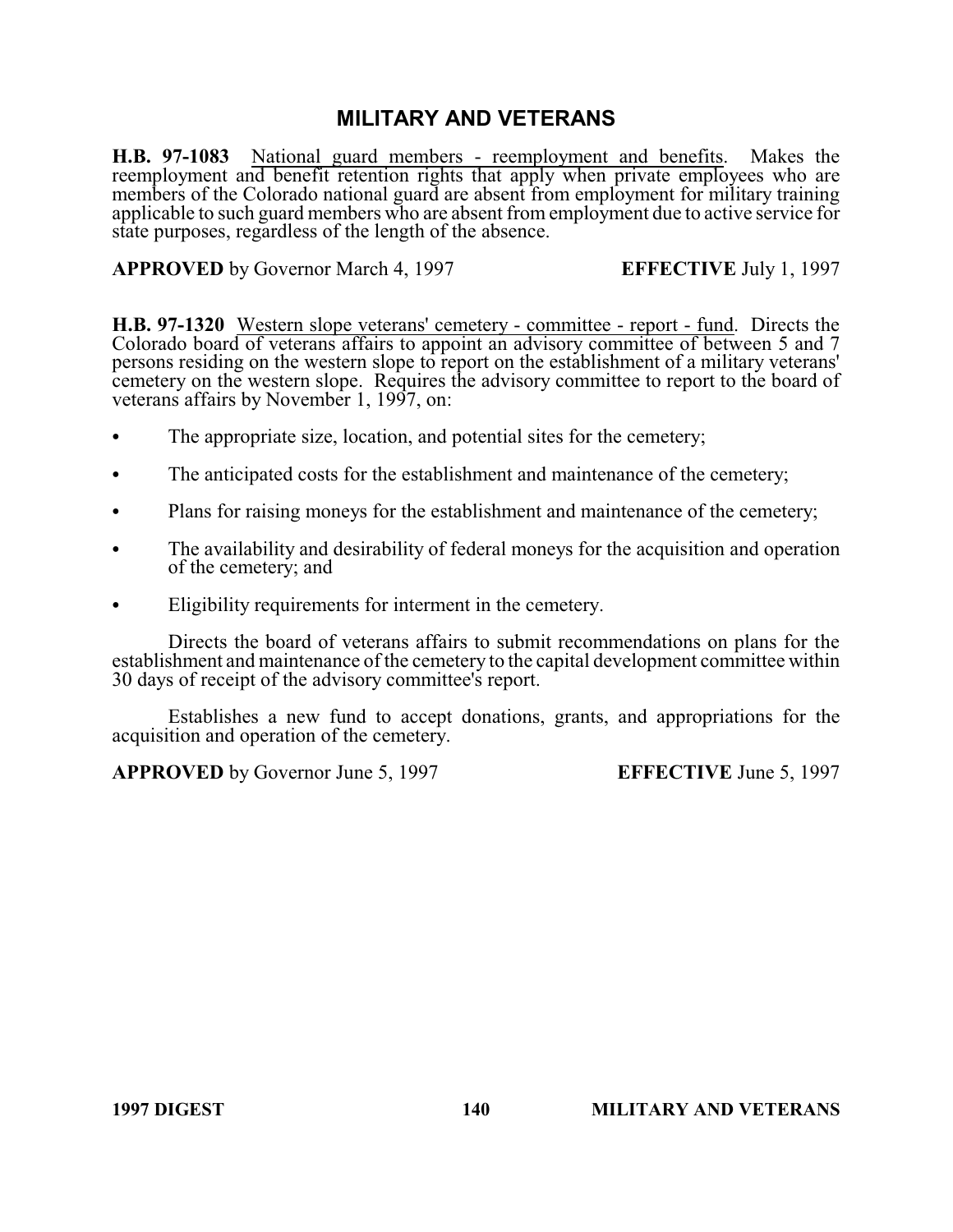# **MOTOR VEHICLES AND TRAFFIC REGULATION**

**S.B. 97-3** Motor vehicle taxes and fees - trucks and truck tractors - payment in installments. Allows owners of trucks and truck tractors operating interstate or intrastate to apply to pay annual registration fees and specific ownership taxes for such vehicles in installments. Directs the department of revenue to approve an application to pay the fees and taxes for a fleet or fleets of vehicles in installments if:

- The total amount of the annual registration fees and specific ownership taxes for the fleet or fleets equals \$1000 or more;
- The owner pays 1/3 of the total amount due for the registration fees and specific ownership taxes with the application;
- The owner does not owe any past due registration fees or specific ownership taxes or any penalties for nonpayment;
- The owner has not been denied the privilege of making installments because of prior nonpayment of installments; and
- The owner has obtained a performance bond, bank letter of credit, or certificate of deposit in an amount equal to at least the amount of the registration fees and specific ownership taxes that are to be paid in installments.

Provides that tax and fee installments are due on the 1st day of the 5th month of the registration period and the 1st day of the 9th month of the registration period. Provides that the full amount of the taxes and fees owed for the year for the fleet or fleets of vehicles is due immediately if an installment is not paid on time.

Authorizes the department of revenue to deny a motor vehicle owner the privilege of paying in installments if the owner fails to pay any installment for a motor vehicle within 30 days after the installment was due. Authorizes the department to promulgate regulations to implement the installment payment process.

**APPROVED** by Governor June 3, 1997 **EFFECTIVE** January 1, 1998

**S.B. 97-35** Registration - collector's items. Limits the criteria for registration of a motor vehicle as a collector's item to a requirement that the motor vehicle be at least 25 years old.

**APPROVED** by Governor April 19, 1997 **EFFECTIVE** July 1, 1997

**S.B. 97-36** Automated vehicle identification systems - service of process - reports of convictions and outstanding judgments or warrants - assessment of points - penalties. Declares that the use of automated vehicle identification systems ("photo-radar") to enforce traffic laws is a matter of statewide concern. Authorizes the state, a county, or a municipality to use automated vehicle identification systems to detect state or municipal traffic violations with the following limitations:

Allows a municipality to establish jurisdiction over a defendant only if the defendant

**1997 DIGEST MOTOR14 V1EHICLES AND TRAFFIC REGULATION**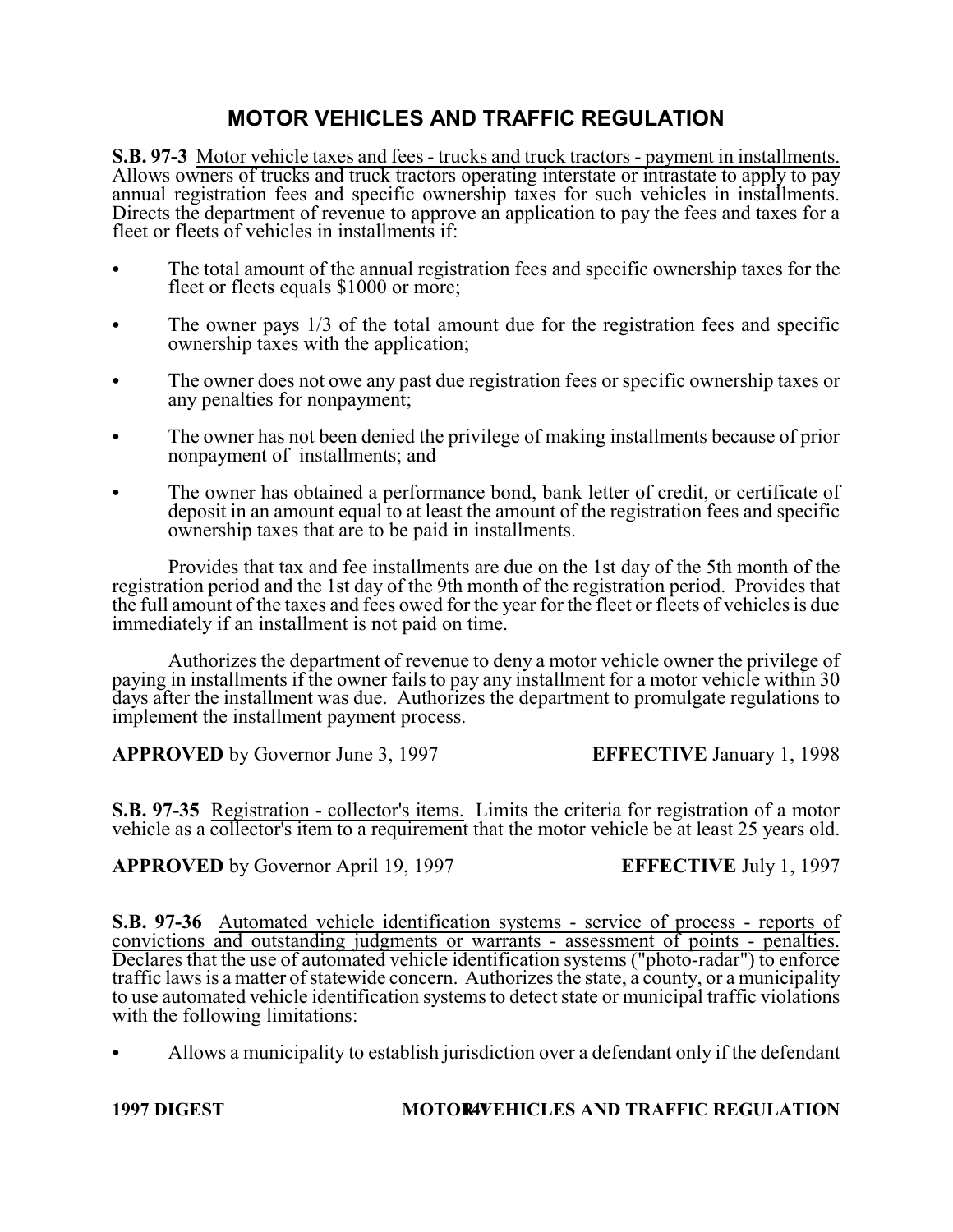is served with the penalty assessment notice or summons and complaint pursuant to specified procedures. Allows the state or a county to establish jurisdiction over a defendant only if the defendant is personally served with the penalty assessment notice or summons and complaint. Allows the state, a county, or a municipality to mail a written notice of violation to a defendant and permits a defendant to waive service of process.

- Requires a defendant to be served with a penalty assessment notice or summons and complaint within 90 days after the alleged violation occurred.
- Prohibits the state, a county, or a municipality from making a report to the department of revenue regarding any conviction or entry of judgment or regarding any outstanding judgment or warrant if the violation was detected through the use of an automated vehicle identification system.

Prohibits the department of revenue from assessing any points against a person's driver's license because of a state or municipal traffic violation and from maintaining any record of such a violation if the violation was detected using an automated vehicle identification system.

Limits the penalty that the state, a county, or a municipality may impose for a state or municipal traffic violation detected using an automated vehicle identification system as follows:

- 1st offense of speeding less than 10 miles per hour above the reasonable and prudent speed: No penalty may be imposed. Requires the state, county, or municipality to mail a warning to the driver.
- C 2nd or subsequent offense of speeding less than 10 miles per hour above the reasonable and prudent speed or any other 1st offense: Maximum penalty, including any surcharge, is \$40.

Prohibits the state, a county, or a municipality that has established an automated vehicle identification system for the enforcement of municipal traffic regulations or state traffic laws from paying any portion of any fine collected through the use of such system to the system manufacturer or vendor. Requires any compensation paid for such equipment to be based upon the value of such system and not on the number of traffic citations issued or the amount of revenue generated by the equipment.

### **APPROVED** by Governor June 5, 1997 **EFFECTIVE** June 5, 1997

**S.B. 97-38** Electric motor vehicles - use of neighborhood electric vehicles. Defines neighborhood electric vehicles and categorizes neighborhood electric vehicles as motor vehicles for purposes of Colorado law. Exempts neighborhood electric vehicles from meeting the requirement that motor vehicles be equipped with tail lamps, multiple-beam headlights, side mirrors, and slow moving vehicle emblems.

Prohibits the operation of neighborhood electric vehicles unless authorized and regulated by a local government and before the posting of necessary traffic control devices and signs. Prohibits local governments from registering or licensing such vehicles and from

### **1997 DIGEST MOTOR14 V2EHICLES AND TRAFFIC REGULATION**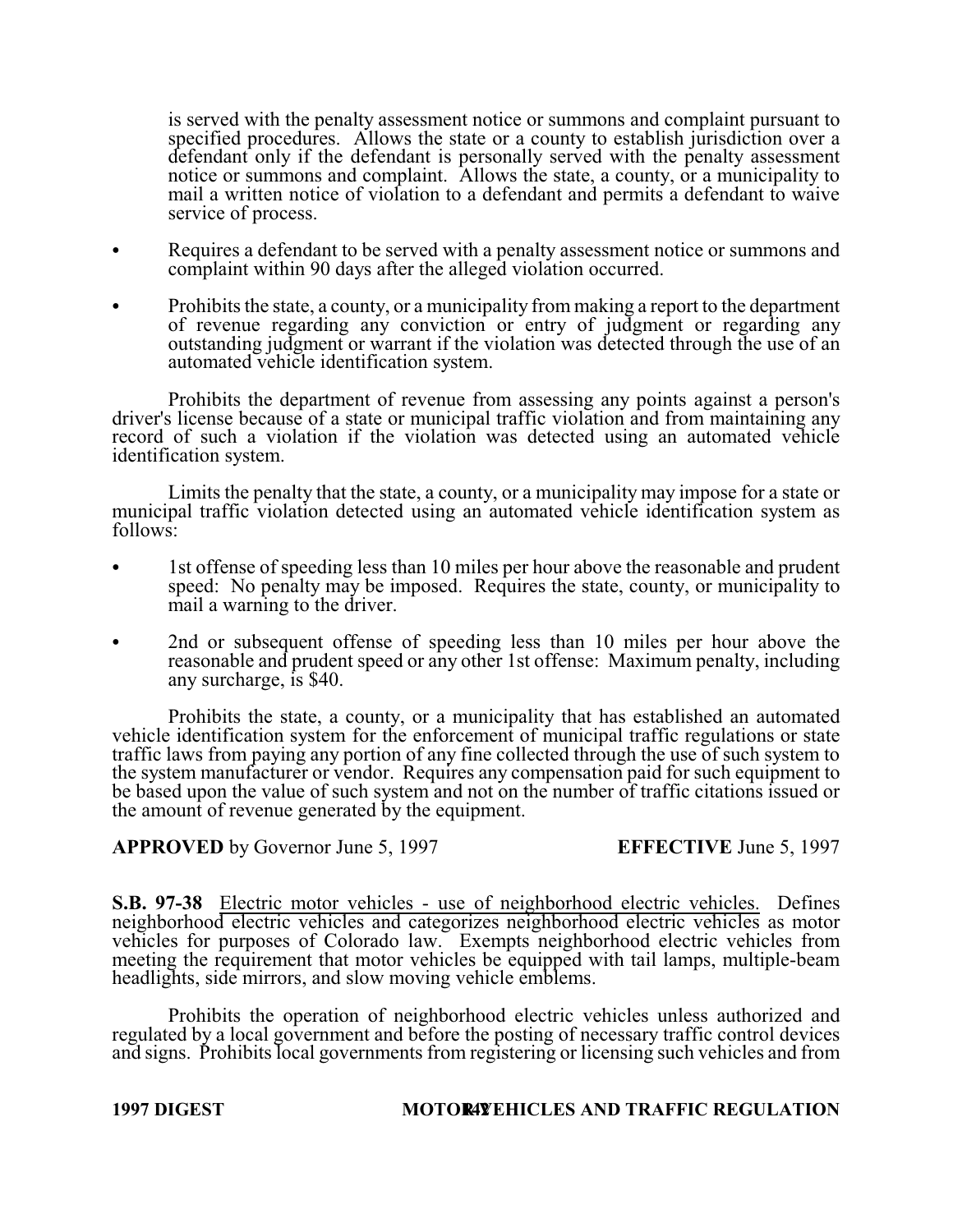authorizing operation of such vehicles on limited access highways. Provides that any person operating such vehicles on limited access highways commits a class B traffic infraction. Prohibits the department of revenue from registering or titling neighborhood electric vehicles until the federal department of transportation has adopted a federal motor vehicle safety standard for such vehicles.

Exempts electric motor vehicles from the requirement that motor vehicles be equipped with mufflers.

### **APPROVED** by Governor April 21, 1997 **EFFECTIVE** August 6, 1997

**NOTE:** This act was passed without a safety clause. It shall take effect at 12:01 a.m. on the day following the expiration of the ninety-day period after final adjournment of the general assembly that is allowed for submitting a referendum petition pursuant to article V, section 1 (3) of the state constitution; except that, if a referendum petition is filed against this act or an item, section, or part of this act within such period, then the act, item, section, or part, if approved by the people, shall take effect on the date of the official declaration of the vote thereon by proclamation of the governor.

**S.B. 97-58** Ready-mix concrete truck operators - maximum hours of service. Prohibits intrastate ready-mix concrete truck operators from driving for any period after having been on duty for 70 hours during 7 consecutive days if the employing motor carrier does not operate every day of the week or 80 hours during 8 consecutive days if the employing motor carrier operates every day of the week. Specifies that 24 consecutive hours off duty shall constitute the end of any 7 or 8 consecutive-day period.

States that commercial motor vehicles that transport hazardous materials are subject to federal hour-of-service limitations.

**APPROVED** by Governor April 8, 1997 **EFFECTIVE** April 8, 1997

**S.B. 97-88** Motor vehicle insurance - operator's policy. Allows any natural person to purchase an operator's policy of liability insurance for purposes of complying with mandatory motor vehicle insurance laws. Requires such policies to include a statement that the insurer is only liable for liability incurred while the named insured is the operator of a motor vehicle, that the policy does not provide coverage for vicarious liability, and that the policy may not meet requirements imposed by other states. Requires the insured to sign a statement that the insured has read and understood the policy and its limitations.

In the absence of other coverage on the motor vehicle, forbids a motor vehicle owner who holds an operator's policy from allowing another person to operate the owner's motor vehicle. Allows such policies to provide coverage when a vehicle is driven in other jurisdictions. Requires such policies to cover liability incurred while the motor vehicle is not operated by any person. Specifies that operator policies are not available to motor vehicle dealers, lessors, manufacturers, rebuilders, or distributors, or fleet owners, common and contract carriers, or individuals who own motor vehicles for use by employees.

**APPROVED** by Governor April 19, 1997 **EFFECTIVE** August 6, 1997

**1997 DIGEST MOTOR14 V3EHICLES AND TRAFFIC REGULATION**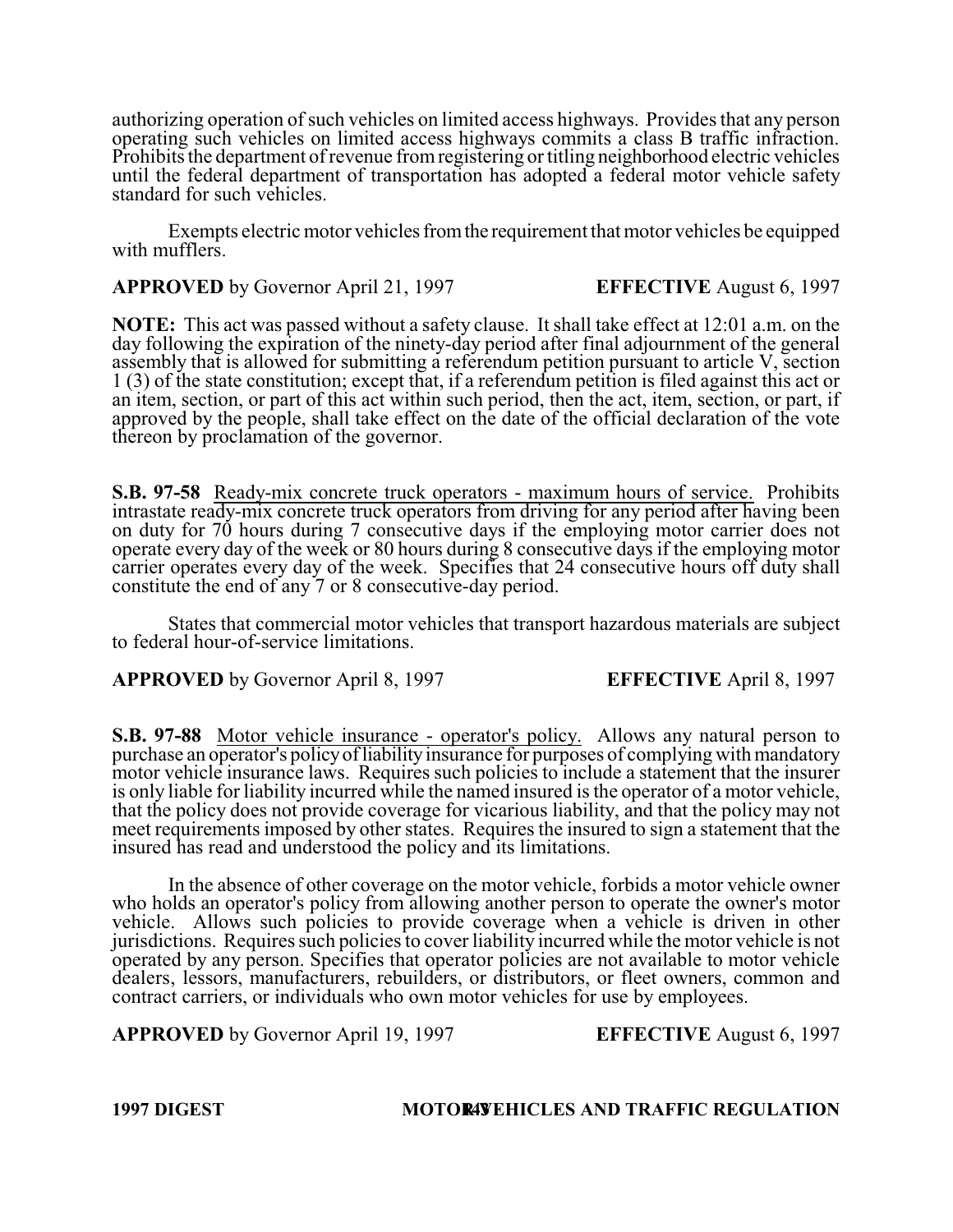**NOTE:** This act was passed without a safety clause. It shall take effect at 12:01 a.m. on the day following the expiration of the ninety-day period after final adjournment of the general assembly that is allowed for submitting a referendum petition pursuant to article V, section 1 (3) of the state constitution; except that, if a referendum petition is filed against this act or an item, section, or part of this act within such period, then the act, item, section, or part, if approved by the people, shall take effect on the date of the official declaration of the vote thereon by proclamation of the governor.

**S.B. 97-89** Collectors' trucks and truck tractors - registration fee - penalties. Clarifies that trucks and truck tractors may be registered as collectors' items. Establishes \$65 as the annual registration fee for a truck or truck tractor that has an empty weight of 6,001 pounds or more or a declared gross vehicle weight of 16,001 pounds or more that is a collectors' item if it is used only for noncommercial transportation and only driven to collectors' meets, parades, or exhibition tours.

Creates penalties for the commercial use of a truck or truck tractor registered as a collector's item or driven for purposes other than to collector's meets, parades, or exhibition tours.

**APPROVED** by Governor May 27, 1997 **EFFECTIVE** January 1, 1998

**S.B. 97-135** Abandoned motor vehicles - collection and storage. Gives auto parts recyclers the same ability as towing carriers with regard to the collection and storage of abandoned motor vehicles. Defines "auto parts recycler". Specifies that auto parts recyclers need not have a license from the public utilities commission to engage in those functions.

**APPROVED** by Governor April 24, 1997 **EFFECTIVE** April 24, 1997

**S.B. 97-198** Registration - full-use dealer license plates - annual fee. Requires the annual fee for motorcycles to be calculated by the department based on the average of specific ownership taxes and registration fees paid for motorcycles that are seven model years old or newer. Requires the annual fee for full use dealer plates and full use dealer plates for motorcycles to be pro-rated on a monthly instead of annual basis.

**APPROVED** by Governor April 19, 1997 **EFFECTIVE** August 6, 1997

**NOTE:** This act was passed without a safety clause. It shall take effect at 12:01 a.m. on the day following the expiration of the ninety-day period after final adjournment of the general assembly that is allowed for submitting a referendum petition pursuant to article V, section 1 (3) of the state constitution; except that, if a referendum petition is filed against this act or an item, section, or part of this act within such period, then the act, item, section, or part, if approved by the people, shall take effect on the date of the official declaration of the vote thereon by proclamation of the governor.

**H.B. 97-1003** Conduct related to motor vehicles - insufficient funds checks - ignition interlock systems - timely payment of fines - personal service of notices - speeding in construction zones - school bus requirements - financial responsibility requirements for

# **1997 DIGEST MOTOR14 V4EHICLES AND TRAFFIC REGULATION**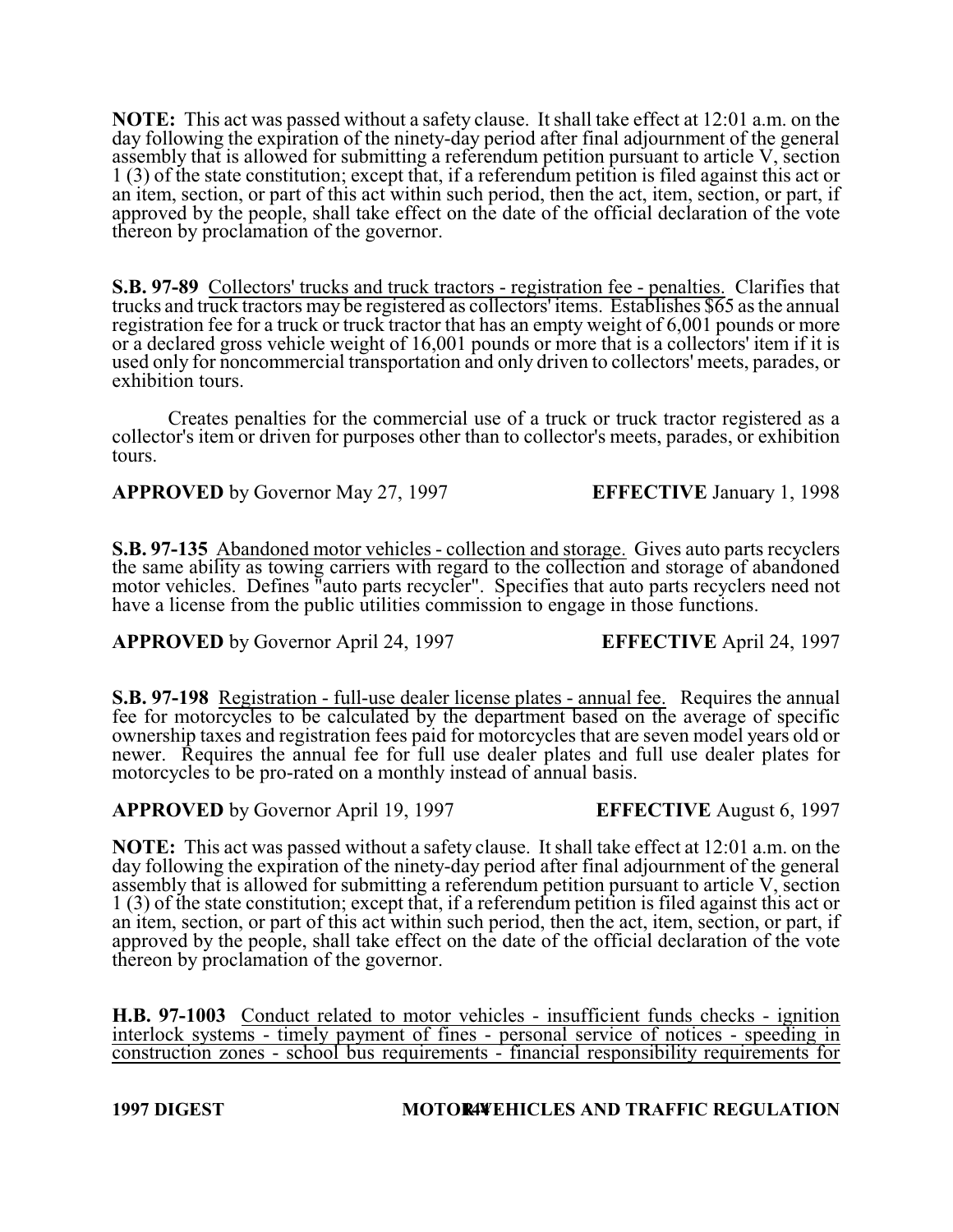underage alcohol violations. Directs the department of revenue to deny issuance or renewal of a driver's license if the applicant issued a check or order to pay a penalty assessment, a driver's license fee, a license reinstatement fee, or a motor vehicle record fee and such check

or order was returned for insufficient funds or a closed account and the check or order remains unpaid. Makes the \$30 administrative processing fee for outstanding judgments or warrants also applicable to returned checks. Provides that administrative processing fees collected by the department of revenue are retained by the department. Allows an applicant to appeal to the department regarding the imposition of a penalty if the applicant can show that the financial institution made an error and that there were sufficient moneys in the account.

Allows a person to obtain an ignition interlock system if such person has no outstanding judgments or warrants at the time of the hearing, rather than at the time of driver's license restraint. Extends the ignition interlock device program for 2 years, until July 1, 2000. Allows a person whose driver's license was revoked because such person is an habitual traffic offender to obtain an ignition interlock system, in addition to persons whose licenses are revoked primarily because of alcohol violations.

If a person receives a penalty assessment notice for a traffic violation and such person pays the fine and surcharge on or before the date the payment is due, reduces the points assessed against the person's driver's license as follows:

- For a violation with an assessment of 3 or more points, reduces the assessment by 2 points; and
- For a violation with an assessment of 2 points, reduces the assessment by one point.

Allows a municipality to elect to follow such requirements for reductions in traffic offenses. Requires any municipality that reduces a traffic offense to conform the reduced offense and point assessment with the statutory point assessment schedule. Assesses one point against a driver's license for the offense of operating a vehicle with defective head lamps.

If a penalty assessment notice for a traffic infraction is not personally served on the defendant or the defendant has not accepted the court's jurisdiction, provides that the traffic infraction is a class B traffic infraction and the department of revenue has no authority to assess any points for the traffic infraction.

Doubles the penalty and surcharge for a speeding violation occurring in a portion of a state highway that the department of transportation has designated as a maintenance, repair, or construction zone. Requires the department to post signs indicating the beginning and end of zones where such activity is taking place or will be taking place within 4 hours.

Changes from permissive to mandatory the requirement that any school bus with a capacity of 16 or more be equipped with 4 yellow signal lights in addition to 4 red signal lights. Requires a school bus to stop as far to the right of a roadway as possible, rather than as far off of the roadway as possible, when discharging and loading passengers.

### **1997 DIGEST MOTOR14 V5EHICLES AND TRAFFIC REGULATION**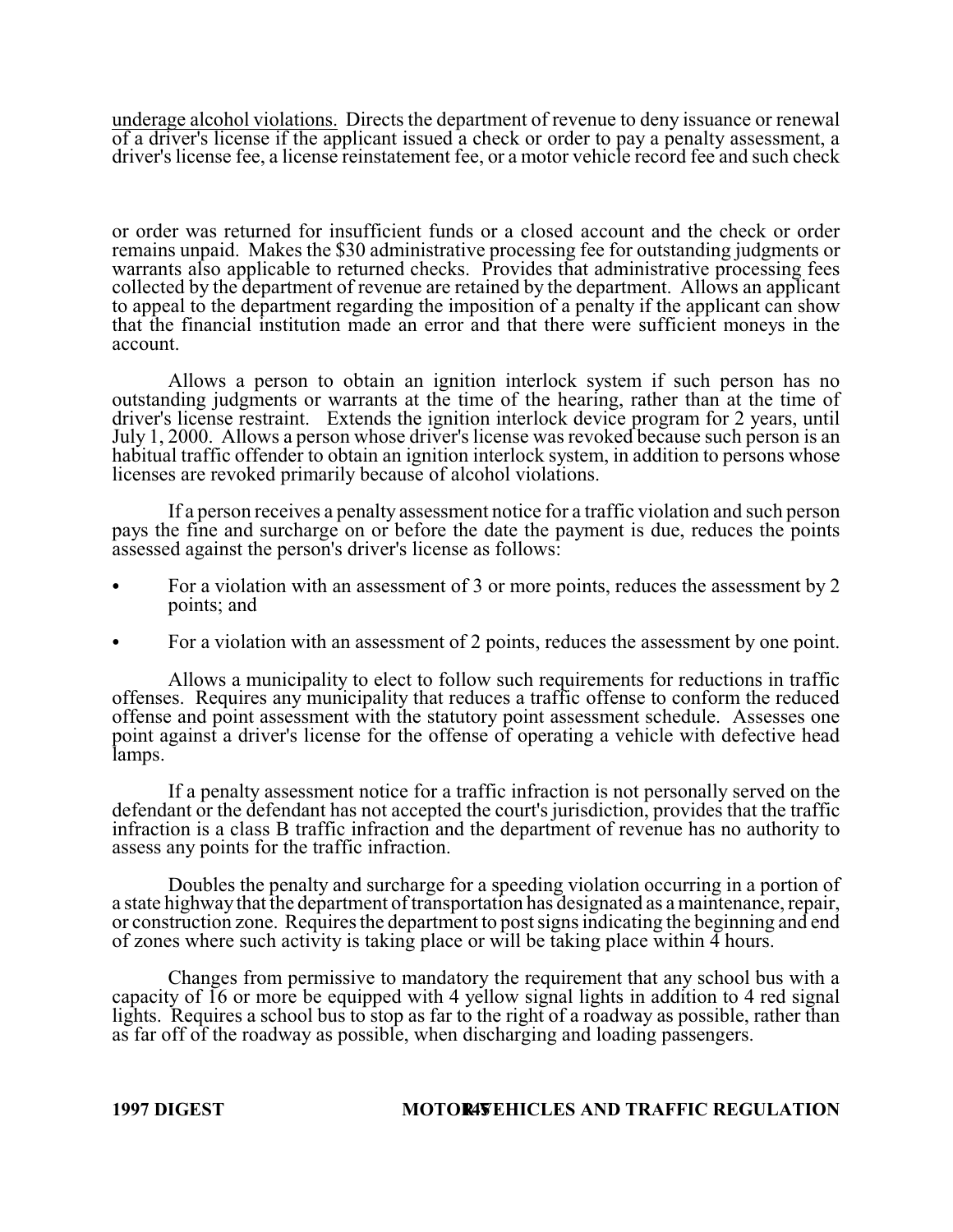Eliminates the proof of financial responsibility requirement imposed on any person whose driver's license was revoked because such person obtained, attempted to obtain, consumed, or possessed alcoholic beverages or ethyl alcohol while such person was under the age of 21. Allows any person who currently has posted financial responsibility for the future because of such a violation to end such posting.

**APPROVED** by Governor June 3, 1997 **EFFECTIVE** July 1, 1997

H.B. 97-1021 Proof of financial responsibility - former residents. Requires the director of the division of motor vehicles in the department of revenue to suspend the requirement for proof of financial responsibility for the future for former Colorado residents who obtain a driver's license in another state or foreign jurisdiction. Requires the director to reinstate the requirement for such persons if they apply for a new Colorado driver's license.

**APPROVED** by Governor April 19, 1997 **EFFECTIVE** April 19, 1997

**H.B. 97-1035** Drivers' licenses - revocations - nondriving alcohol offenses - procedure. Eliminates the current requirement that a person under 21 years of age who is convicted of certain offenses relating to the purchase, consumption, or possession of alcohol be ordered by a judge to immediately surrender the person's license to the court to begin the process of revocation. Specifies that the period of revocation based on such conviction begins when the person whose license is being revoked is given a notice by the department of revenue.

**APPROVED** by Governor May 21, 1997 **EFFECTIVE** May 21, 1997

**H.B. 97-1080** License plates - medal of honor recipients. Creates a special motor vehicle license plate for recipients of the medal of honor. Authorizes any recipient of the medal of honor to apply for such plates. Provides that no fee be charged for one set of such plates. Allows a medal of honor recipient to apply to use such plates on a motor home, in addition to any passenger car or truck, upon the payment of any required taxes or fees.

**APPROVED** by Governor March 24, 1997 **EFFECTIVE** March 24, 1997

**H.B. 97-1098** Inflatable restraint systems - insurance claims - replacement of inflatable restraint systems - use of salvaged systems - police accident reports. If a person makes a claim and receives payment under an automobile insurance policy for a motor vehicle inflatable restraint ("air bag") system that has inflated and deployed or has been stolen, states that the person shall replace such system. Authorizes an insurer to inspect the vehicle if such a claim is made to verify that the system did inflate or was stolen.

Prohibits a motor vehicle repair garage from returning any components of a replaced inflatable restraint system to the consumer.

Allows a motor vehicle repair garage to replace an inflatable restraint system only with a newly manufactured system or with a system that has been salvaged and sold by a vehicle dismantler or an auto parts recycler. Prohibits a motor vehicle repair garage from installing a salvaged inflatable restraint system unless such installation has been authorized

## **1997 DIGEST MOTOR14 V6EHICLES AND TRAFFIC REGULATION**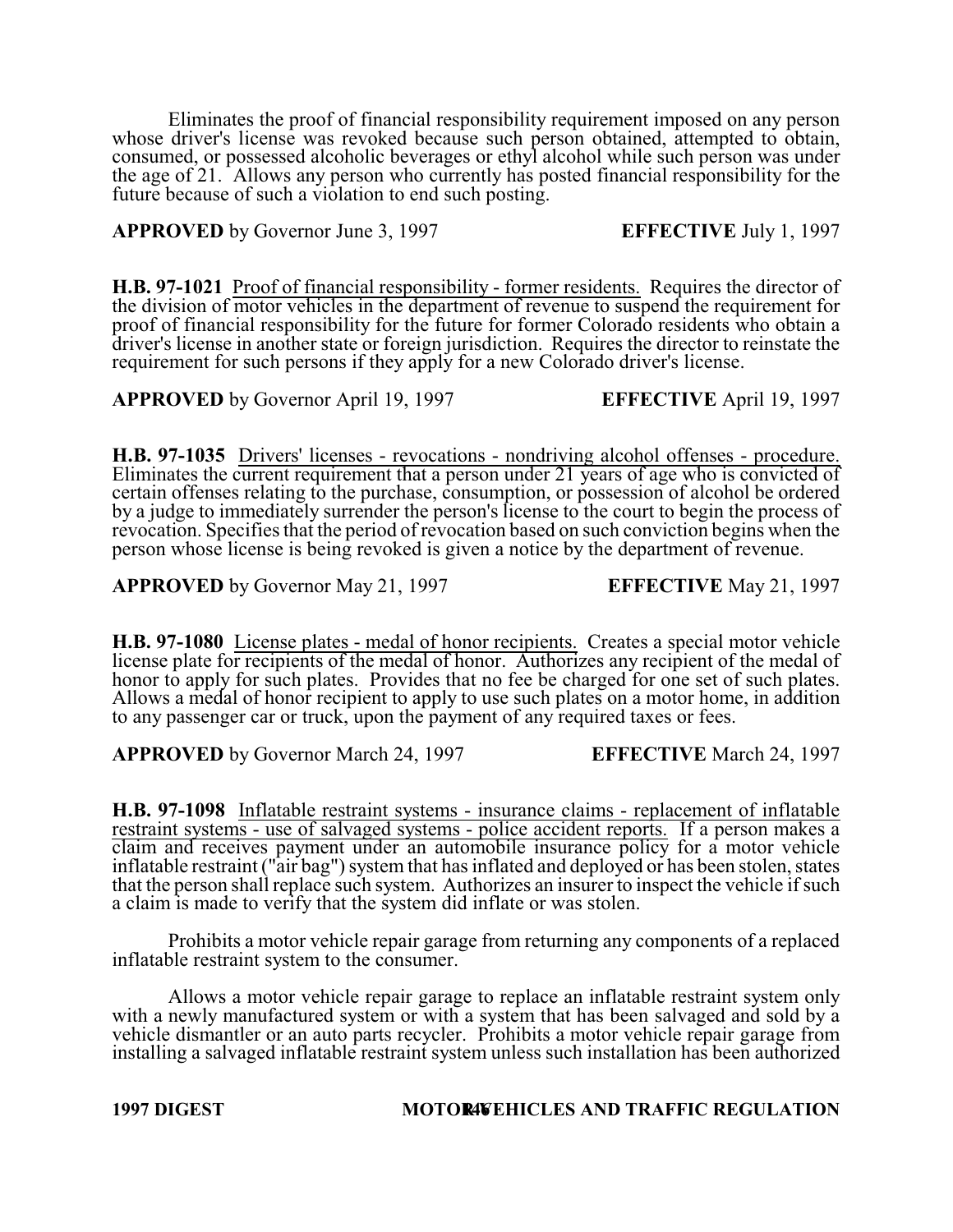in writing by the customer.

Requires that the invoice for the sale of a salvaged inflatable restraint system by a vehicle dismantler or auto parts recycler include the date of sale, the vehicle identification number of the vehicle from which the system was salvaged, and the part number for the system. Requires a vehicle dismantler or auto parts recycler to maintain the bill of sale for the sale of a salvaged inflatable restraint system for at least 3 years.

Requires a law enforcement officer who is reporting a traffic accident to include information in the report regarding whether the motor vehicle's inflatable restraint system, if any, inflated and deployed during the accident.

### **APPROVED** by Governor May 16, 1997 **EFFECTIVE** August 6, 1997

**NOTE:** This act was passed without a safety clause. It shall take effect at 12:01 a.m. on the day following the expiration of the ninety-day period after final adjournment of the general assembly that is allowed for submitting a referendum petition pursuant to article V, section 1 (3) of the state constitution; except that, if a referendum petition is filed against this act or an item, section, or part of this act within such period, then the act, item, section, or part, if approved by the people, shall take effect on the date of the official declaration of the vote thereon by proclamation of the governor.

**H.B. 97-1105** Motor vehicle repair facilities. In the "Motor Vehicle Repair Act of 1977", changes references from "motor vehicle repair garage" to "motor vehicle repair facility". Allows a facility to note the customer's telephone number on the invoice and work order once, instead of each time the customer is called. Extends the grace period before storage charges accrue by any days the repair facility is closed for business. Requires a repair facility to retain a work order for at least 3 years. Provides that a storage fee may not be charged unless it is imposed pursuant to a written agreement. Repeals the \$10 fee cap on storage fees.

Makes a violation of the "Motor Vehicle Repair Act of 1977" a deceptive trade practice subject to the "Colorado Consumer Protection Act".

**APPROVED** by Governor May 21, 1997 **EFFECTIVE** May 21, 1997

**H.B. 97-1140** Drivers' licenses - reexamination - after involvement in fatal accident - time limit. If a fatal motor vehicle accident involving one or more licensed drivers occurs, directs the department of revenue, if it deems appropriate, to mail a written notice to all such drivers involved in the accident requiring such drivers to submit to reexamination. Prohibits the department from requiring reexamination of a driver based upon such accident if the department hasn't mailed a notice to the licensee within 90 days after the department receives notice regarding such accident.

**APPROVED** by Governor March 28, 1997 **EFFECTIVE** January 1, 1998

**NOTE:** This act was passed without a safety clause. The act establishes an effective date of January 1, 1998. It shall take effect on that date unless a referendum petition is filed during the ninety-day period after final adjournment of the general assembly that is allowed

### **1997 DIGEST MOTOR4VEHICLES AND TRAFFIC REGULATION**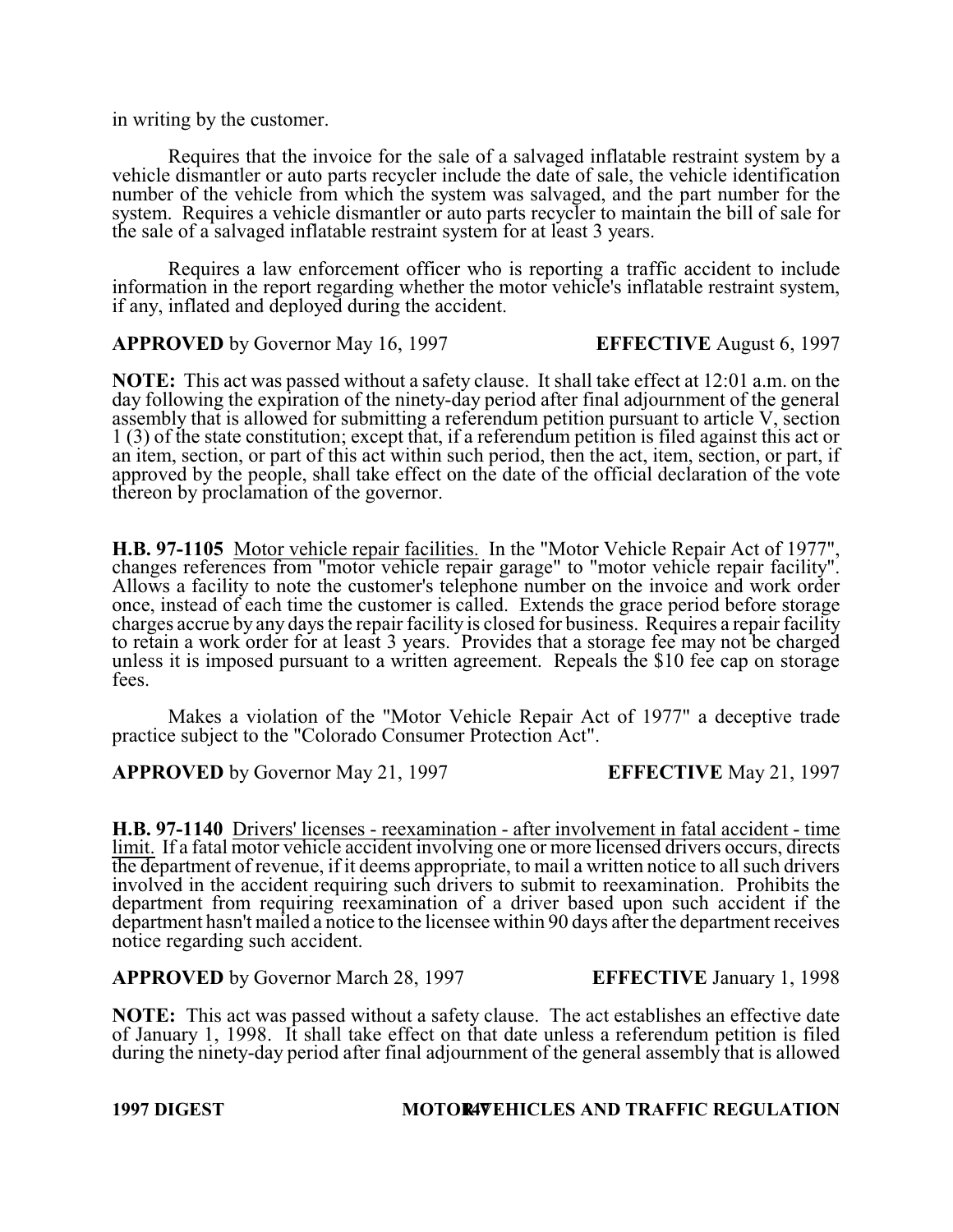for submitting a referendum petition pursuant to article V, section 1 (3) of the state constitution. If such a referendum petition is filed against this act or an item, section, or part of this act within such period, then the act, item, section, or part, if approved by the people, shall take effect on the date of the official declaration of the vote thereon by proclamation of the governor.

**H.B. 97-1142** New residents - registration of vehicles - driver's license and identification card applications - penalties for noncompliance. Requires that any application for a driver's license, instruction permit, commercial driver's license, or identification card contain a statement indicating that:

- The applicant understands that, as a resident of Colorado, any vehicles owned by the applicant must be registered in Colorado or the applicant may be subject to penalties; and
- The applicant agrees to comply with such registration requirements within 30 days after becoming a resident.

Clarifies that, within 30 days after a person becomes a resident of Colorado, such person is required to register the vehicles owned by such person in Colorado. Clarifies that a person failing to comply with registration requirements after becoming a resident of Colorado is guilty of a misdemeanor, punishable by a \$500 fine, and is subject to a civil penalty of \$500. Eliminates jail sentences from the possible penalties for motor vehicle registration violations. Authorizes the department of revenue to cancel or deny the driver's license or identification card of a person who fails to register such person's motor vehicles in Colorado. Provides that, in addition to such penalties, a person failing to register such person's vehicles in Colorado continues to be liable for all unpaid registration fees and specific ownership taxes.

# **APPROVED** by Governor May 27, 1997 **EFFECTIVE** August 6, 1997

**NOTE:** This act was passed without a safety clause. It shall take effect at 12:01 a.m. on the day following the expiration of the ninety-day period after final adjournment of the general assembly that is allowed for submitting a referendum petition pursuant to article V, section 1 (3) of the state constitution; except that, if a referendum petition is filed against this act or an item, section, or part of this act within such period, then the act, item, section, or part, if approved by the people, shall take effect on the date of the official declaration of the vote thereon by proclamation of the governor.

**H.B. 97-1189** Motor vehicle fees - increase in fee for duplicate certificate of title distribution of fees collected by county clerks. Increases the fee for a duplicate certificate of title from \$3.50 to \$6.50. When collected by the county clerk and recorder, distributes such fee as follows:

- The portion to be retained by the county clerk and recorder is increased from \$1.50 to \$5.50; and
- The portion credited to the state special purpose account for distributive data processing is decreased from \$2.00 to \$1.00.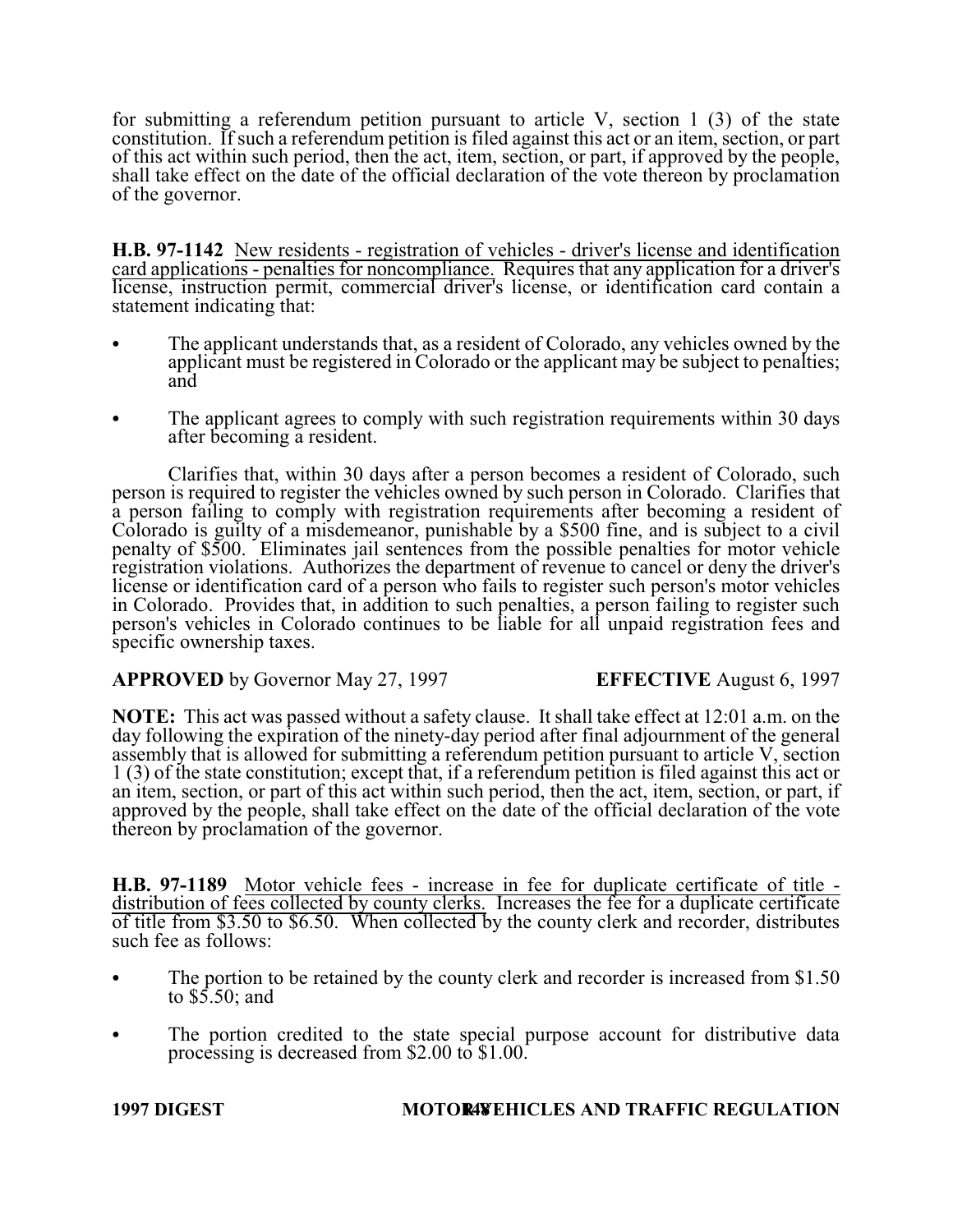When collected by the county clerk and recorder, distributes the \$3.50 fee for assignment of a new identifying number to a motor vehicle as follows:

- The portion retained by the county clerk and recorder is increased from \$1.50 to \$2.50; and
- The portion credited to the state special purpose account for distributive data processing is decreased from \$2.00 to \$1.00.

**APPROVED** by Governor May 16, 1997 **EFFECTIVE** July 1, 1997

**H.B. 97-1199** Leases - security interest not created by terminal adjustment clause. Ensures that a lease of a motor vehicle does not create a sale or security interest solely because the lease agreement allows for upward or downward adjustments of rent based upon the amount to be realized upon sale or disposition of the motor vehicle.

**APPROVED** by Governor April 16, 1997 **EFFECTIVE** April 16, 1997

**H.B. 97-1209** Motor vehicle insurance - motorist insurance identification database program - penalties for noncompliance with insurance requirements - appropriation. Establishes a computer database to help law enforcement officials verify owner compliance with motor vehicle financial security requirements. States that the program shall be administered by the motor vehicle division in the department of revenue. Requires that a motorist insurance identification fee of not more than \$1.00 be paid when registering a motor vehicle. States that such fee shall be credited to the motorist insurance identification account within the highway users tax fund.

Requires the department of regulatory agencies to review the program to determine if the number of uninsured motorist claims reported by insurers declined between July 1, 1997, and the date of the review and to submit its findings to the general assembly no later than October 15, 1999. Repeals the database program and the motor vehicle insurance laws effective July 1, 2001, if the number of uninsured motorist claims reported by insurers does not decline during such period.

Requires the motor vehicle division to contract with a designated agent by January 1, 1998, for the purpose of monitoring compliance with motor vehicle insurance requirements. States that, not later than January I, 1999, the designated agent shall develop and maintain a database with information provided by the motor vehicle division and insurers. States that self-insured persons are not required to provide information for the database.

Requires insurers to report policyholder and uninsured motorist claim numbers to the commissioner of the division of insurance and to provide the following information to the designated agent:

- Name, date of birth, and driver's license number and address of each named insured;
- Make, year, and vehicle identification number of each insured motor vehicle;

## **1997 DIGEST MOTOR4VEHICLES AND TRAFFIC REGULATION**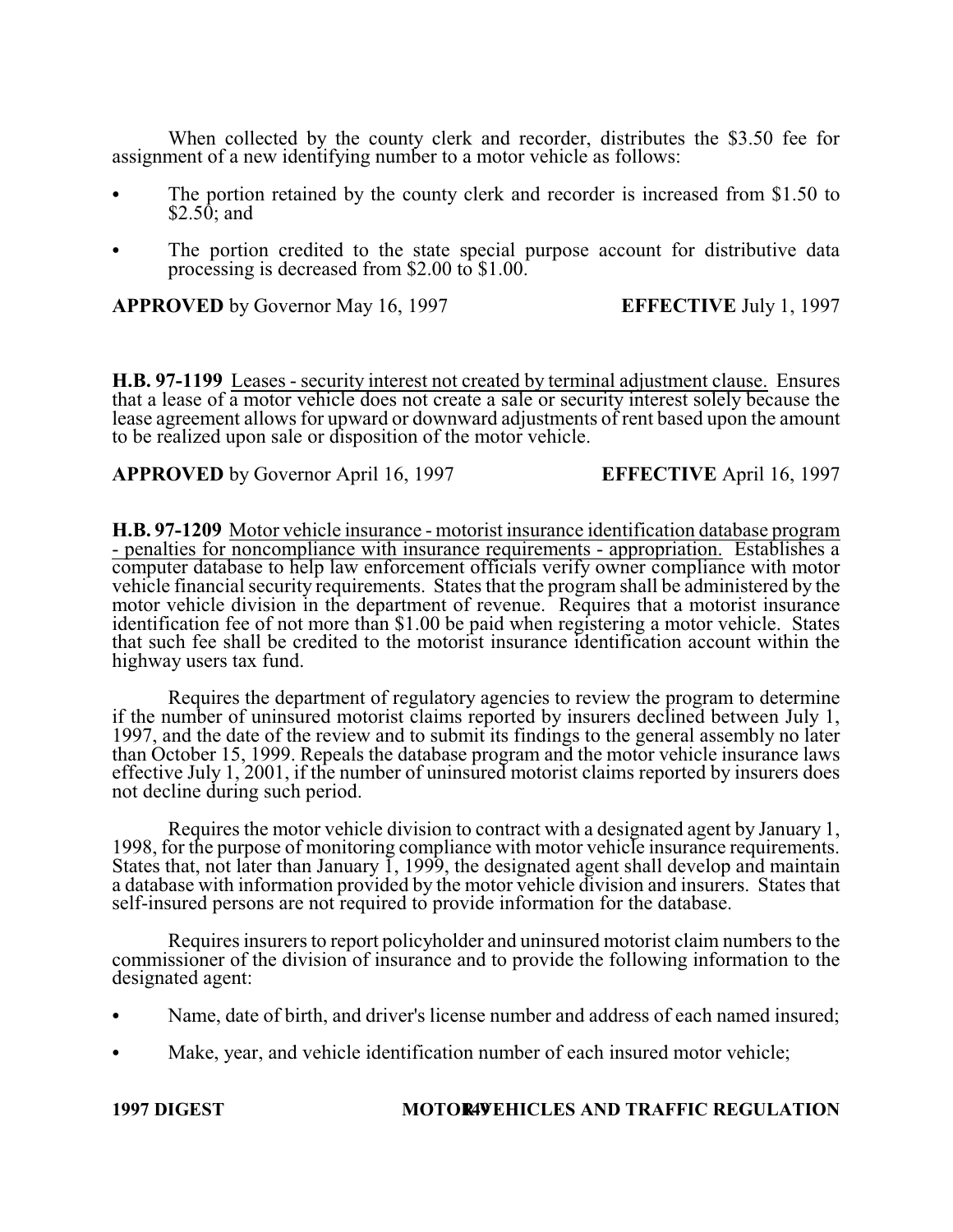Policy number, effective date, and expiration date of each policy.

Requires the motor vehicle division to fine an insurer up to \$250 for each day the insurer fails to report required information.

Requires the motor vehicle division to provide the designated agent with the name, date of birth, address, and driver's license number of every individual in its computer database and the make, year, and vehicle identification number of all registered vehicles.

Requires the designated agent to update the database so that monthly comparisons may be made of motor vehicle registrations and the database. If such comparisons show that a motor vehicle has been uninsured for 3 months, requires the motor vehicle division to direct the designated agent to notify the owner that he or she has 45 days to comply or provide proof of an exemption.

Provides that a person charged with not having the required proof of financial security may prove compliance by mailing the motor vehicle division a letter from an insurer verifying that the required coverage existed on the date in question.

States that information included in the database is the property of the party supplying the information. Describes to whom and in what instances the database information may be disclosed. If database information is knowingly disclosed for any other purpose or to an unauthorized person, states that the party making the disclosure commits a class 1 misdemeanor.

Provides immunity to the state when complying with the requirements of this act. States that the designated agent is not liable for performing its duties unless the act or omission is willful and wanton or it is negligent in failing to protect the information disclosed to it by an insurer. Exempts insurers from liability unless they commit a willful and wanton act or omission.

Allows the administrative suspension of driver's licenses of uninsured motorists, effective not later than January 1, 1999. Requires the department of revenue to suspend the license of any person on its determination that the person lacked a complying policy or certificate of self-insurance. Requires the department to make such determination of uninsured status on the basis of an affidavit of a law enforcement officer. Specifies that this determination of facts is independent of such determination of similar facts in a criminal case involving the same action or suspensions under the financial responsibility act. After the determination, requires the department to either issue a notice of suspension or rescind the order of suspension.

States that a law enforcement officer may, upon determining that a driver lacks a complying policy or certificate of self-insurance, issue a notice of suspension and, if such suspension is issued, the law enforcement officer shall take possession of the driver's licence, issue the driver a temporary permit, swear out an affidavit, and forward all of the above to the department of revenue. Requires the department to adopt forms and a format for affidavits. Specifies that the suspension becomes effective 7 days after the driver receives notice, either in the mail or from the officer, unless the driver files proof of financial responsibility for the future, complies with the financial responsibility law, or provides evidence that a complying policy was in force at the time.

### **1997 DIGEST MOTORSVEHICLES AND TRAFFIC REGULATION**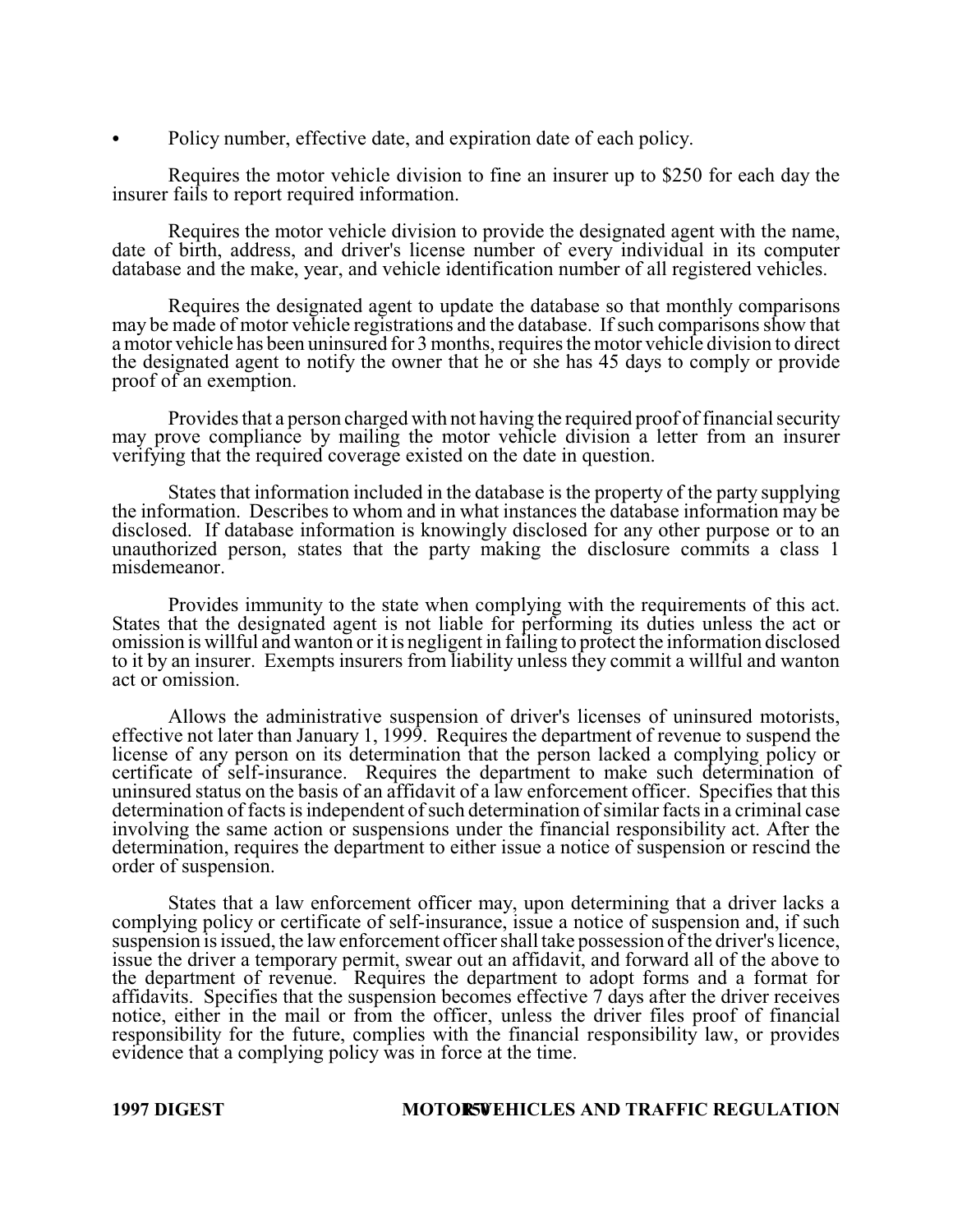Specifies that the duration of the suspension shall be until the driver complies with the financial responsibility laws or files proof of financial responsibility for the future. Allows the driver to request an administrative hearing. Allows a temporary permit to be issued during the pendency of the hearing process. Specifies procedures for such hearings and provides that the sole issue is whether the driver lacked a complying policy or certificate of self-insurance.

Appropriates \$3,374,500 to the department of revenue for allocation to the division of motor vehicles for the implementation of the act.

**APPROVED** by Governor June 3, 1997 **EFFECTIVE** July 1, 1997

**H.B. 97-1227** Drivers' licenses - reexamination - driving with excessive alcohol content first offense. Prohibits the department from requiring a person to undergo driving skills or knowledge testing to obtain a new driver's license after the expiration of a license revocation if the revocation was imposed for a first offense of driving with excessive alcohol content.

**APPROVED** by Governor April 16, 1997 **EFFECTIVE** August 6, 1997

**NOTE:** This act was passed without a safety clause. It shall take effect at 12:01 a.m. on the day following the expiration of the ninety-day period after final adjournment of the general assembly that is allowed for submitting a referendum petition pursuant to article V, section 1 (3) of the state constitution; except that, if a referendum petition is filed against this act or an item, section, or part of this act within such period, then the act, item, section, or part, if approved by the people, shall take effect on the date of the official declaration of the vote thereon by proclamation of the governor.

**H.B. 97-1233** Identification cards - cancellation - fee for reissuance. Authorizes the department of revenue to cancel, deny, or deny the reissuance of an identification card for the following reasons:

- Failure to give the required or correct information in an application for an identification card or commission of any fraud in making such application; or
- Permitting an unlawful or fraudulent use of an identification card or conviction for misuse of an identification card.

Establishes a \$20 fee to cover the costs of the department of revenue for the reissuance of an identification card that has been cancelled or denied or to verify the identity of an applicant.

Allows a person whose identification card has been cancelled or denied to request a hearing.

**APPROVED** by Governor April 6, 1997 **EFFECTIVE** July 1, 1997

**H.B. 97-1238** Motorcycle operator safety training program - increase in registration surcharge. Increases the surcharge imposed on any motorcycle or motorscooter registration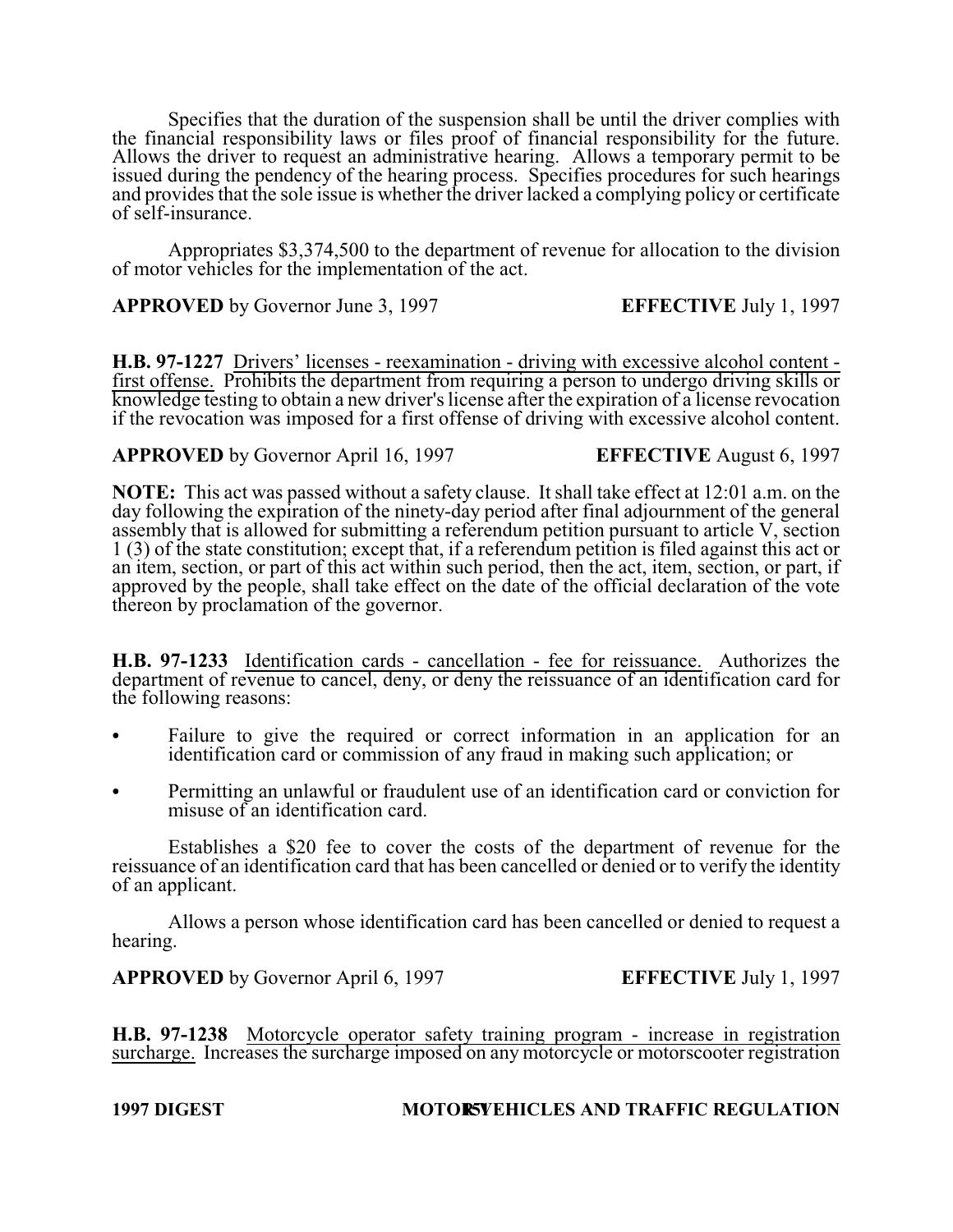to support the motorcycle operator safety training program from \$2 to \$4. Repeals the \$2 increase in such surcharge on July 1, 2002. Prohibits expending more than  $20¢$  of the additional \$2 surcharge for promotion of the motorcycle operator safety training program and for motorist awareness.

## **APPROVED** by Governor April 24, 1997 **EFFECTIVE** July 1, 1997

**H.B. 97-1246** Motor vehicle records - protection of privacy - records regarding disability - reproduction of driver's licenses or identification cards. Prohibits the release of any record indicating that a person has obtained distinguishing motor vehicle license plates or an identifying motor vehicle placard for persons with disabilities or the release of any other motor vehicle record that would reveal the presence of a disability.

Prohibits any person from reproducing a driver's license or identification card for the purpose of distribution, resale, reuse, or manipulation of the data or images contained in such driver's license or identification card unless authorized by the department of revenue or otherwise authorized by law. Makes the violation ofsuch prohibition a class 3 misdemeanor.

## **APPROVED** by Governor April 19, 1997 **EFFECTIVE** August 6, 1997

**NOTE:** This act was passed without a safety clause. It shall take effect at 12:01 a.m. on the day following the expiration of the ninety-day period after final adjournment of the general assembly that is allowed for submitting a referendum petition pursuant to article V, section 1 (3) of the state constitution; except that, if a referendum petition is filed against this act or an item, section, or part of this act within such period, then the act, item, section, or part, if approved by the people, shall take effect on the date of the official declaration of the vote thereon by proclamation of the governor.

**H.B. 97-1262** Used motor vehicles - mileage. Increases the mileage at which a motor vehicle is deemed to be a used motor vehicle from 200 miles to 1,500 miles.

**BECAME LAW** April 29, 1997 **EFFECTIVE** August 6, 1997

**NOTE:** This act was passed without a safety clause. It shall take effect at 12:01 a.m. on the day following the expiration of the ninety-day period after final adjournment of the general assembly that is allowed for submitting a referendum petition pursuant to article V, section 1 (3) of the state constitution; except that, if a referendum petition is filed against this act or an item, section, or part of this act within such period, then the act, item, section, or part, if approved by the people, shall take effect on the date of the official declaration of the vote thereon by proclamation of the governor.

**H.B. 97-1301** Underage drinking and driving - driving with blood alcohol content of 0.02 - penalties - revocation of driver's license - proof of financial responsibility - expungement of records. Prohibits any person under the age of 21 from driving a motor vehicle while such person has a blood or breath alcohol content of 0.02 or above. Makes the driving of a motor vehicle by a person under 21 with an alcohol content of at least 0.02 but less than 0.05 a class A traffic infraction, with a \$50 fine and 4 points assessed against the person's driver's license. Directs the department to revoke the license of a person convicted of such traffic infraction.

## **1997 DIGEST MOTOR15 V2EHICLES AND TRAFFIC REGULATION**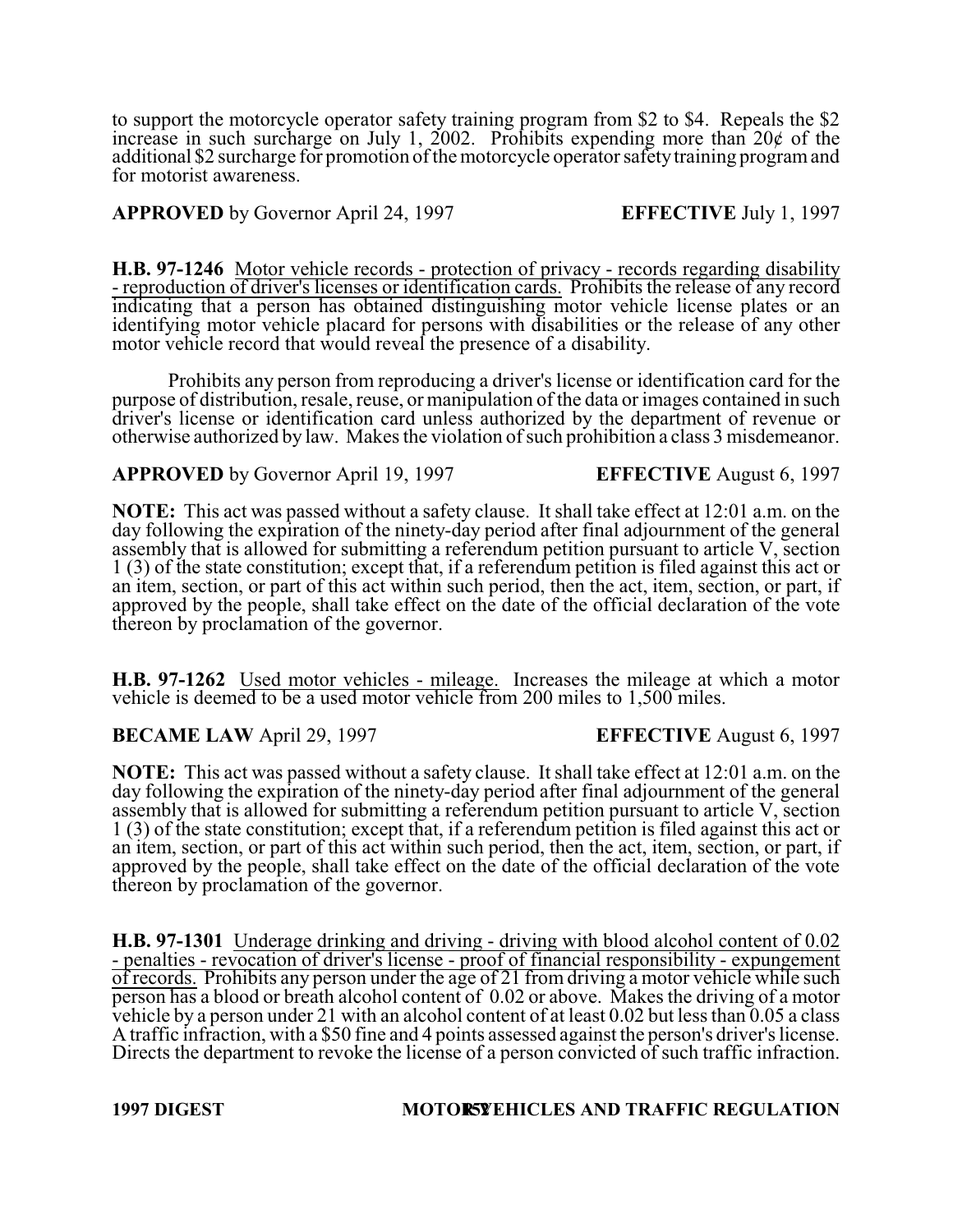Imposes a revocation period upon conviction of 3 months for a 1st offense, 6 months for a 2nd offense, and one year for a 3rd or subsequent offense.

Reduces the alcohol level at which the department of revenue is directed to revoke the driver's license of a person under the age of 21 who is operating a motor vehicle from 0.10 to 0.02. Reduces the alcohol level at which the department of revenue is directed to revoke the driver's license of a person under the age of 21 who is operating a commercial motor vehicle from 0.04 to 0.02. Imposes a revocation period of 3 months for a 1st offense, 6 months for a 2nd offense, and one year for a 3rd or subsequent offense.

Upon request, authorizes a hearing officer to modify the license restraint imposed on a person for a 1st-time underage drinking and driving conviction or administrative revocation and, in lieu of the 3-month revocation, to order a revocation of not less than 30 days plus a license suspension for the remainder of the 3-month period. Allows the hearing officer to grant such person a probationary driver's license, to be effective no earlier than 30 days after the beginning of the revocation period, that may be used only for reasons of employment, education, health, or drug or alcohol education or treatment.

Requires the department of revenue to revoke the driver's license of any provisional driver, in addition to any minor driver, upon the 1st conviction of such person for an alcoholor drug-related driving violation.

Requires proof of financial responsibility for the future for underage drinking and driving as follows:

- 1st conviction or administrative revocation: No proof is required.
- 2nd or subsequent conviction or administrative revocation: Proof required for a time period equal to the time period the person's driving privilege is ordered to be under restraint.

Upon request, requires the department of revenue or the court to expunge the record of an underage drinking and driving conviction or administrative revocation if:

- The person is over 21 years old and the court action or administrative action is completed;
- The person has not been convicted of any other alcohol- or drug-related offense committed while the person was under 21 or, for a request made to the department of revenue, is not subject to any other administrative revocation for underage drinking and driving; and
- The person has paid the fine and surcharge and completed any other requirements of the court.

**APPROVED** by Governor June 3, 1997 **EFFECTIVE** July 1, 1997

**H.B. 97-1346** Drivers' licenses - sale of photographs for prevention of fraud. Authorizes the department of revenue to sell copies of photographs, electronically stored photographs, or

### **1997 DIGEST MOTORSYEHICLES AND TRAFFIC REGULATION**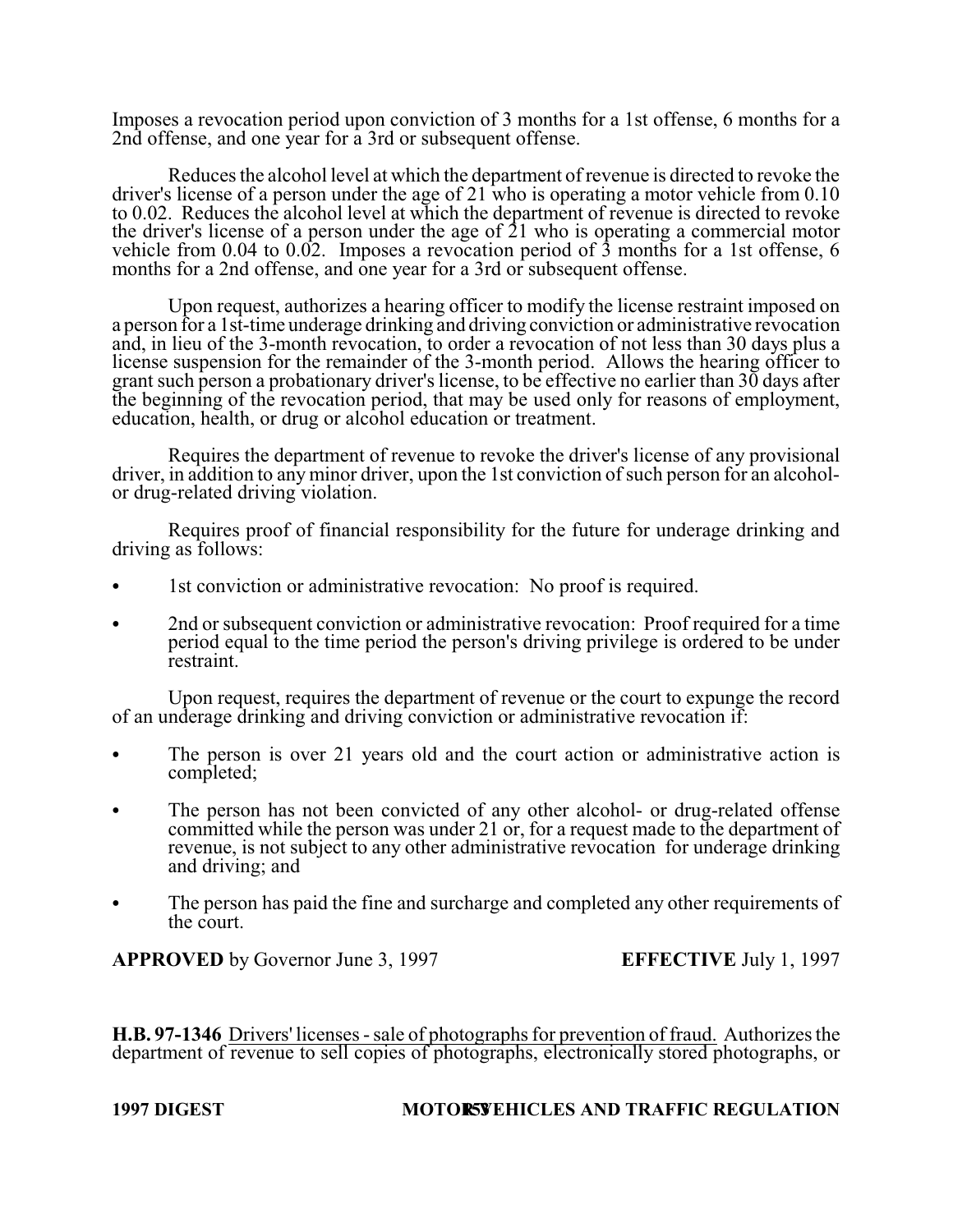digitized images from driver's license records for the purpose of preventing fraud, including the use of such photographs or images in mechanisms intended to prevent the fraudulent use of credit cards, debit cards, checks, or other forms of financial transactions. Allows a purchaser to use such photographs, electronically stored photographs, or digitized images only for the purpose of verifying the identity of account holders. Directs the department of revenue to set a fee for such sales. Allows the department of revenue to authorize an applicant to obtain copies of such photographs or images from a vendor and to pay the vendor directly for such photographs or images.

Prohibits the department of revenue fromselling anyphotograph, electronicallystored photograph, or digitized image of a person whose address is required to be kept confidential because of the danger of criminal harassment or bodily harm.

**APPROVED** by Governor May 28, 1997 **EFFECTIVE** July 1, 1997

**H.B. 97-1348** Motor vehicle records - driver's license records - request for confidentiality - inspection of records - sale of records by county clerk and recorders - provision of motor vehicle services - appropriation. Directs the department of revenue to include a confidentiality notice on any form for a driver's license application, identification card application, motor vehicle title application, or motor vehicle registration application. Requires that such notice indicate that any person filing such an application may request that information in such person's motor vehicle or driver record not be used for any purpose other than a purpose authorized by law. Requires any person who wishes to make such a request to complete a confidentiality request form and file the form directly with the department of revenue. Directs the department of revenue to create a confidentiality request form and provides that the department and the county clerk and recorders, as the designated agents of the department, are the sole distributors of the confidentiality request form.

Prohibits the department of revenue or a county clerk and recorder from allowing inspection of certain motor vehicle or driver records by any person, other than a person in interest or a governmental agency carrying out its official functions, unless the person signs a requestor release form. If such form indicates that the person will use information in records, requested individually or in bulk, for any purpose other than a purpose authorized by law, prohibits the department or clerk and recorder from allowing inspection of any records for which a confidentiality form has been filed.

Prohibits a county clerk and recorder from providing motor vehicle or driver records to the public if such records are available to the public directly from the department of revenue.

Declares that, since it is the government that requires citizens to register, license, and take other actions concerning their motor vehicles, it is the duty of government to provide convenient and easily accessible motor vehicle services to the public.

Appropriates \$85,265 to the department of revenue, division of information technology, for the implementation of the act.

**APPROVED** by Governor May 27, 1997 **EFFECTIVE** September 1, 1997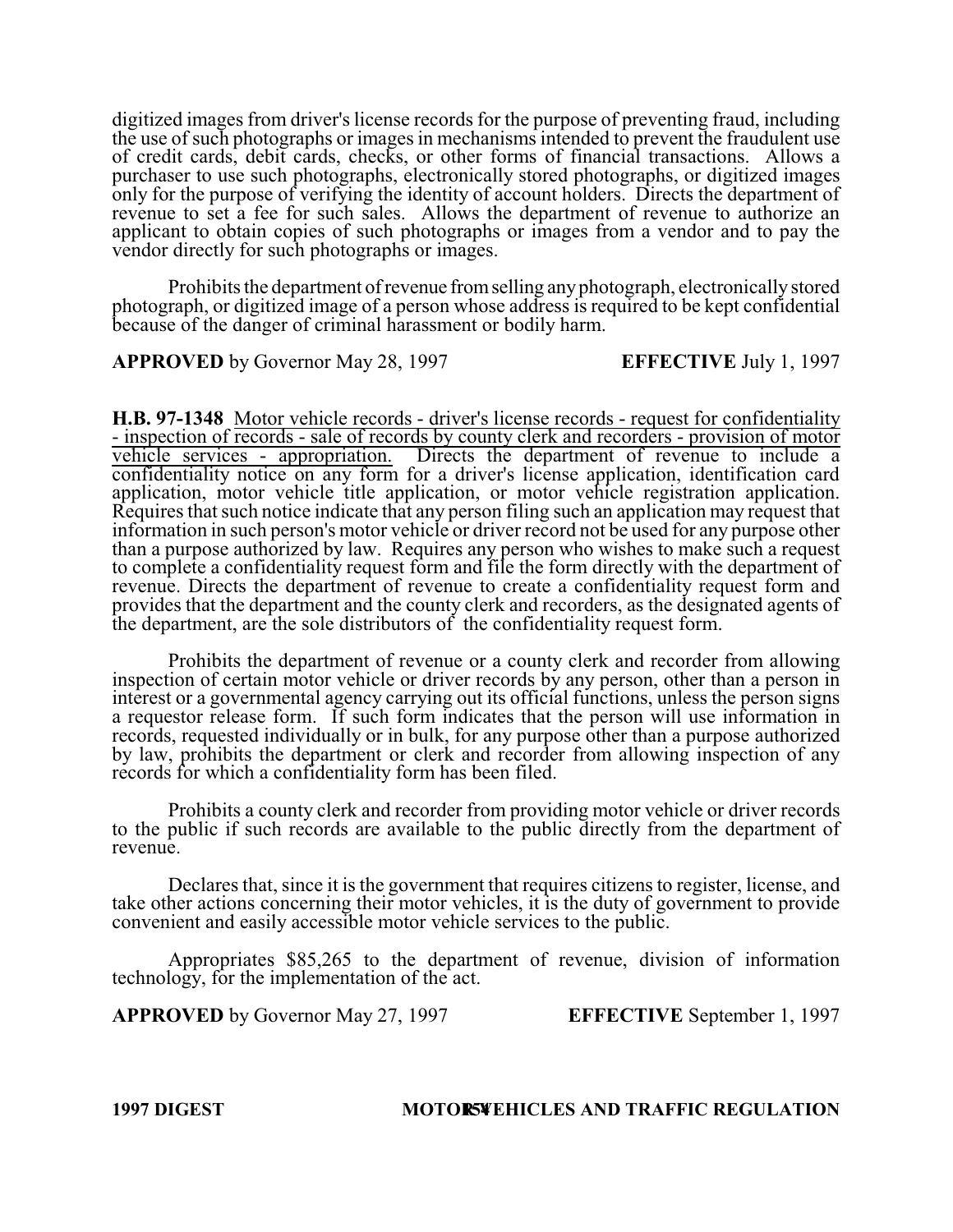# **1997 DIGEST MOTORSVEHICLES AND TRAFFIC REGULATION**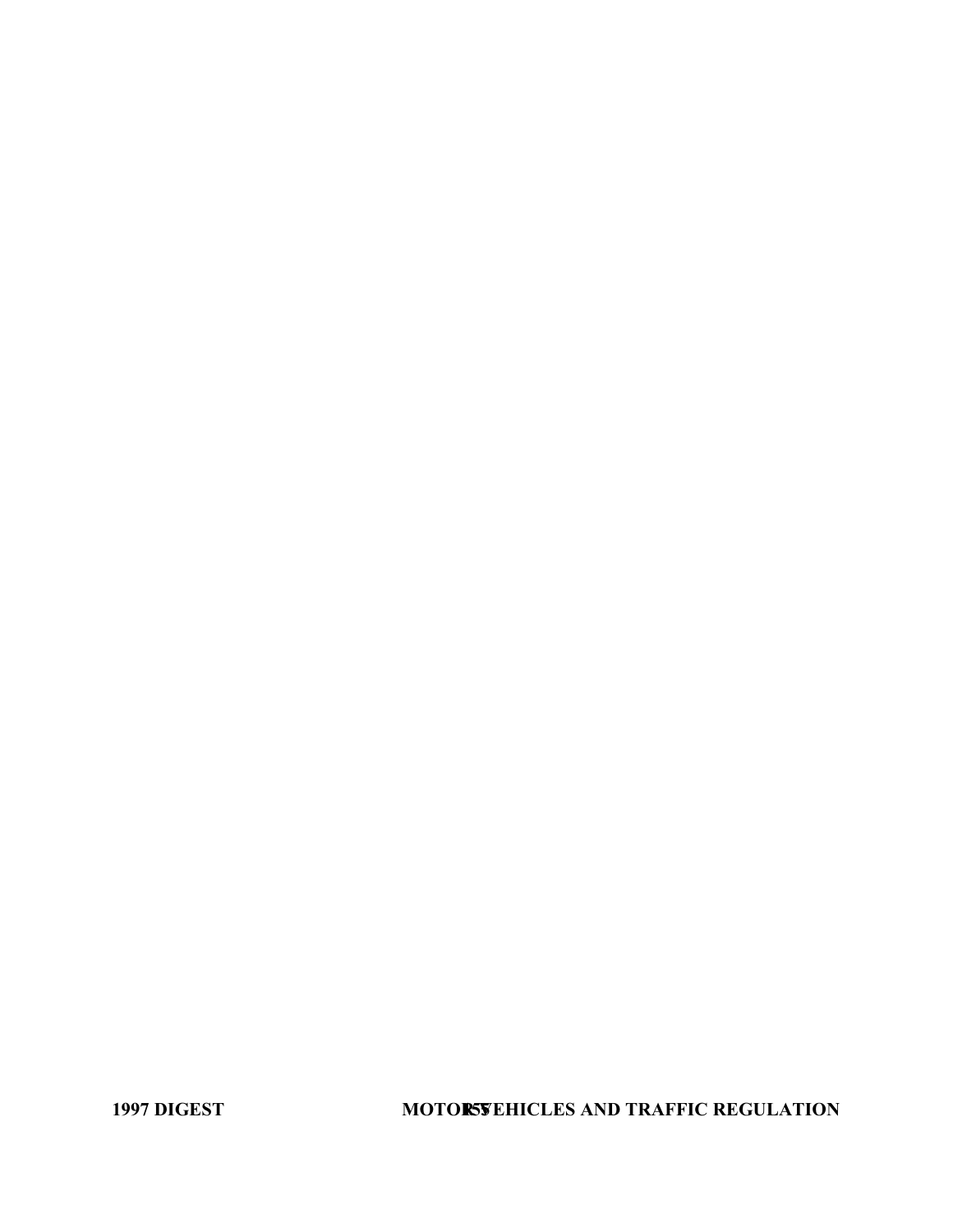# **NATURAL RESOURCES**

**S.B. 97-48** Arkansas River regulation - board of parks and outdoor recreation. Continues the authority of the board of parks and outdoor recreation in the division of natural resources to regulate recreational and commercial use of the portion of the Arkansas River that runs from the confluence of the Lake Fork and the East Fork of the Arkansas river to the Pueblo reservoir.

**APPROVED** by Governor March 24, 1997 **EFFECTIVE** March 24, 1997

**S.B. 97-49** State trust land - agricultural and grazing leases - state board of land commissioners - appropriation. Provides a lease term of 10 years for agricultural or grazing leases on state trust lands unless the state board of land commissioners (board) and the lessee agree to an alternate term.

Requires the board, in renewing a lease for agricultural or grazing purposes, to consider the benefit that continued agricultural and grazing use of the land contributes by the preservation of the stability of the local community, the revenue provided for trust purposes, and lessee's stewardship of the land. Provides the lessee with 90 days to negotiate for the a new lease. For agricultural or grazing leases expiring on or after July 1, 1998, specifies that the board shall give the present lessee one year's written notice of its intent not to renew the lease. Requires the board to make certain findings before it leases such land for any purpose other than agricultural or grazing.

Gives persons leasing land for agricultural and grazing purposes the right to match the best offer for sale of the land received by the board if the board offers the land for sale.

Requires anyone who leases, purchases, or exchanges land that belongs to the state and upon which there are improvements authorized by the board belonging to another party to pay such party for such improvements before the board sells, exchanges, or leases the land. If the board cancels or terminates a lease of state lands upon which there are authorized improvements belonging to another party, requires the board to compensate the owner for those improvements subject to available funding if the lessee has satisfied all outstanding lease obligations.

Provides immunity from civil liability to a lessee of state trust lands and the lessee's agents and employees for any cause of action for damages or injury that arises as a result of the board allowing public access to the leased lands for recreational or wildlife purposes without the lessee's approval. Clarifies that assent by the lessee to any plan approved by the board that allows access over which the lessee has no control does not constitute approval by the lessee.

Appropriates \$8,541 out of the land board administration fund to the department of natural resources. Further appropriates such amount to the department of law for the provision of legal services in connection with the implementation of the act.

**APPROVED** by Governor May 28, 1997 **EFFECTIVE** May 28, 1997

**S.B. 97-52** Wildlife - trapping, snaring, and poisoning - prohibitions - implementation of

**1997 DIGEST 156 NATURAL RESOURCES**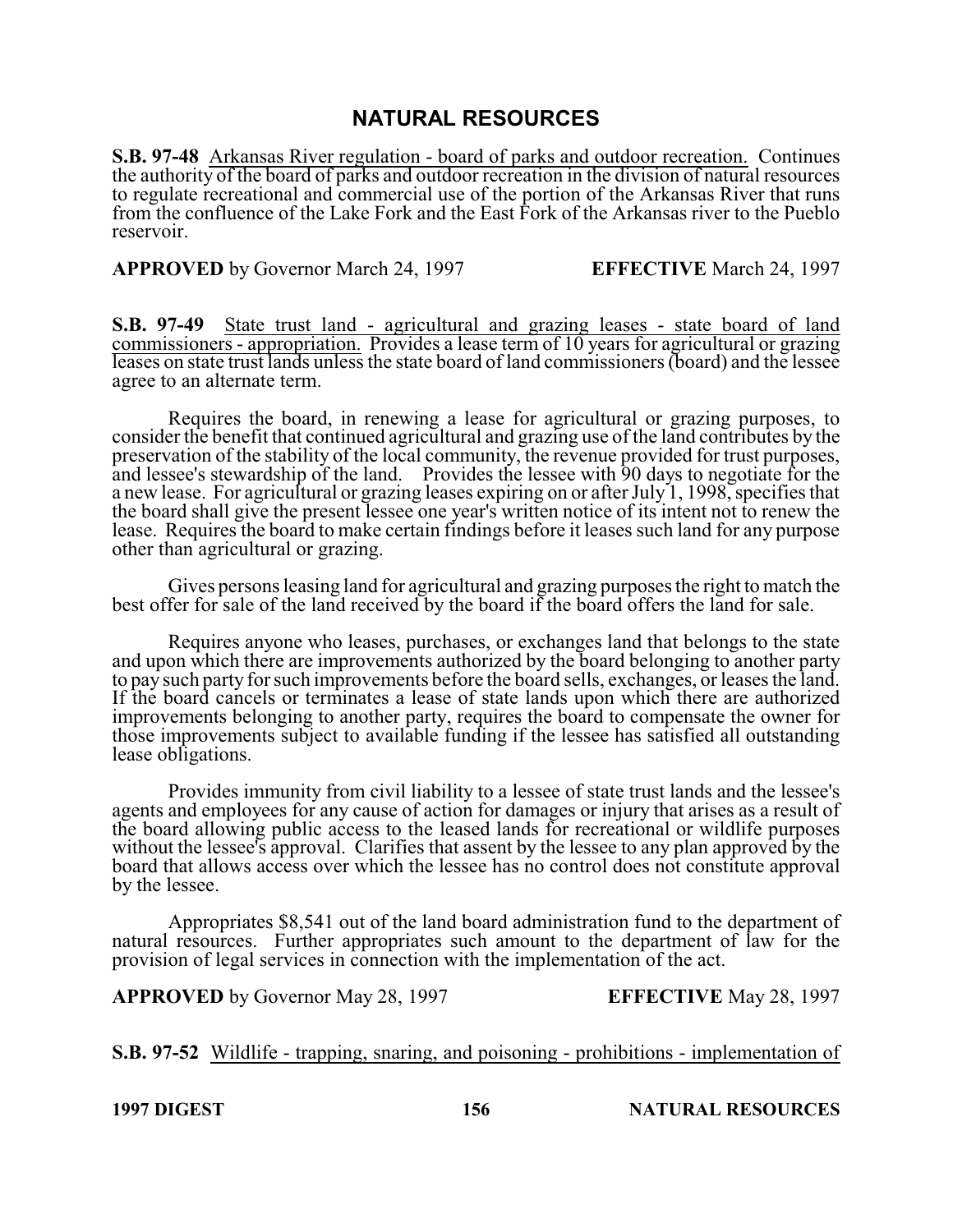"Amendment 14" - appropriation. Declares the intention of the general assembly to implement section 13 of article XVIII of the state constitution adopted in 1996 as "Amendment 14".

Prohibits the taking of wildlife with any leghold trap, any instant kill body-gripping design trap, or by poison or snare in the state of Colorado, subject to exemptions for:

- Departments of health, for purposes of protecting human health and safety;
- Control or management of birds, rodents, and fish;
- Nonlethal trapping for scientific research, falconry, relocation, or medical treatment of the animal being trapped;
- Landowners seeking to prevent ongoing damage to commercial crops and livestock where alternative methods of wildlife control have failed.

Gives the division of wildlife in the department of natural resources and the department of agriculture rule-making authority to define the types of traps, snares, and poisons that may be used and the manner in which they are to be used under the various exemptions. Adopts criminal penalties for violations.

Appropriates \$46,400 and 1.1 FTE to the division of wildlife and \$65,973 to the department of agriculture for the implementation of the act. Of the amount appropriated to the department of agriculture, further appropriates \$2,373 to the department of law for the provision of legal services related to the implementation of the act.

**APPROVED** by Governor May 27, 1997 **EFFECTIVE** May 27, 1997

**S.B. 97-117** State parks - disabled veterans free entrance. Continues free entrance to state parks and recreation facilities for disabled veterans whose vehicles display a Colorado disabled veteran's license plate.

**APPROVED** by Governor March 28, 1997 **EFFECTIVE** March 28, 1997

**S.B. 97-199** Mining - regulation of operators - performance bonds - authority of office of mined land reclamation to accept self-bonds. To conform with federal law, changes "shall" to "may" in an existing provision so that the office of mined land reclamation is permitted, rather than required, to accept the bond of a mine operator itself without separate surety upon the operator's demonstration of financial responsibility.

**APPROVED** by Governor March 28, 1997 **EFFECTIVE** March 28, 1997

**S.B. 97-206** Management of state lands - state land board - implementation of amendments to state constitution - appropriation. Conforms provisions in the statutes governing the state board of land commissioners (land board) with the provisions of Amendment 16, adopted by the voters at the November 1996 general election, that amended sections 3, 9, and 10 of article IX of the state constitution.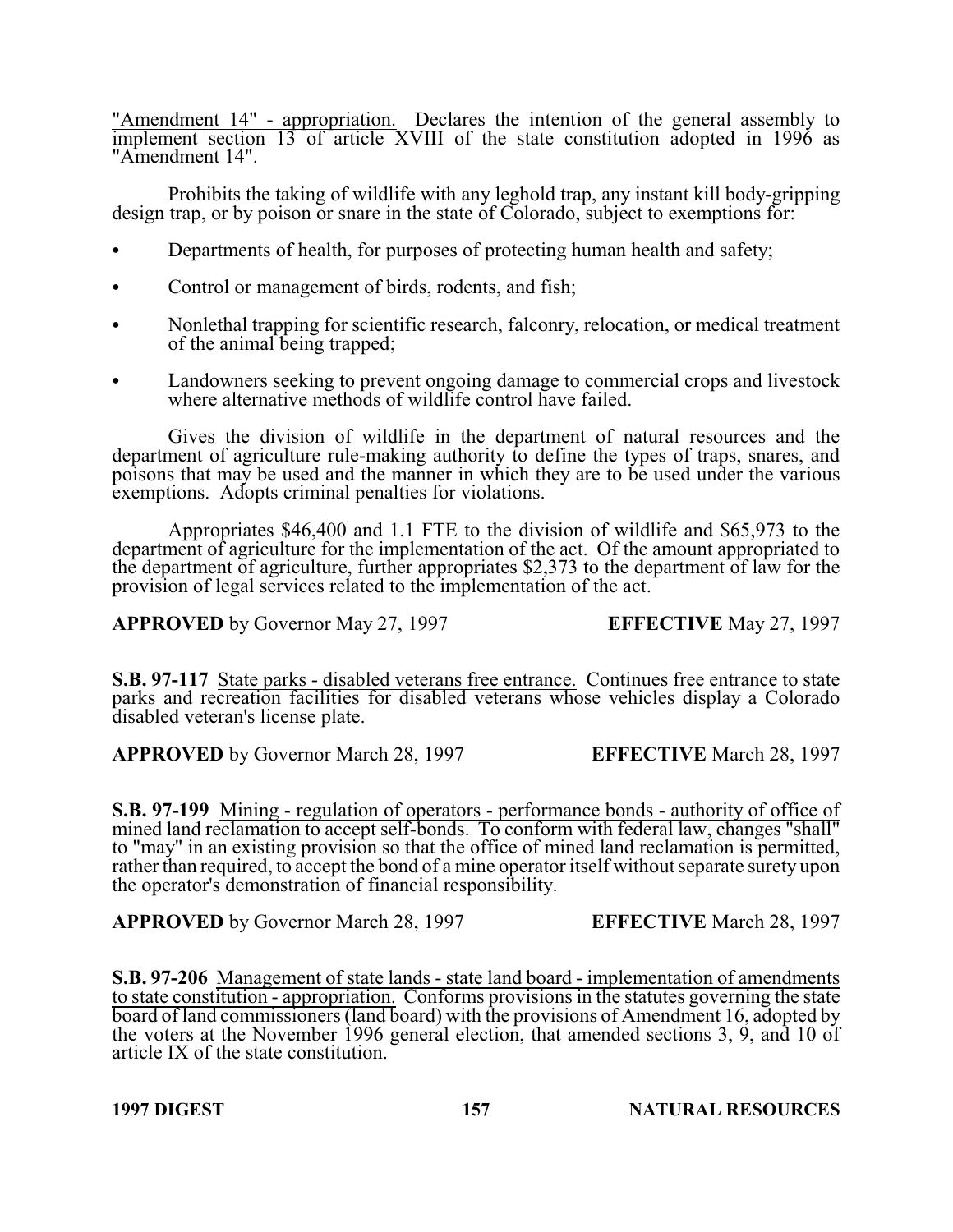Changes provisions related to the appointment of members of the land board to conform to the amended provisions of section 9 of article IX of the state constitution. Conforms statutory provisions related to a director and staff for the land board to the amended provisions of section 9 (4) of article IX of the state constitution.

Changes provisions related to leases of mineral land and agricultural land and rentals therefrom to include incentives and lease rates to "promote sound stewardship and land management practices, long-term agricultural productivity, and community stability", as required by the amended provisions of section 10 of article IX of the state constitution. Changes provisions related to lease terms to reflect the land board's responsibility to comply with the provisions of sections 9 and 10 of article IX of the state constitution rather than the current responsibility to "produce an optimum long-term revenue".

Under amended section 10 of article IX of the state constitution, directs the land board to establish a long-term stewardship trust of up to 300,000 acres of land determined by the board to be valuable primarily to preserve long-term benefits and returns to the state. Specifies that the board should establish such trust through a statewide public nomination process. Provides that land may only be removed from the trust upon an affirmative vote of 4 of the 5 members of the land board and a designation or exchange of other land of an equal or greater amount into the trust. Requires that no land included as part of the long-term stewardship trust may be sold unless such lands are removed from the trust.

Prior to the lease, sale, or exchange of any lands for commercial, residential, or industrial development, pursuant to amended section 10 of article IX of the state constitution, specifies that the land board shall determine whether the income from the proposed transaction can reasonably be anticipated to exceed the fiscal impact of the development on local school districts and state funding of education from increased school enrollment associated with the development.

Consistent with the amended provisions of section 10 of article IX of the state constitution, changes provisions related to leases of state land within corporate city limits to reflect that such provisions must comply with the provisions of sections 9 and 10 of article IX of the state constitution rather than the current responsibility of producing "the greatest annual revenue".

Under amended section 9 (7) of article IX of the state constitution, authorizes the land board to undertake nonsimultaneous exchanges or dispositions of state lands and provides that the proceeds of such dispositions are not part of the public school fund until such a transfer is actually completed.

Updates provisions related to the mineral section of the land board and the superintendent thereof and repeals a provision specifically authorizing acquisition of a right-of-way in 1964.

Clarifies that moneys allocated to the land board trust administration fund shall be from the income generated by the state trust lands.

Pursuant to amended section 10 of article IX of the state constitution, authorizes the land board to sell or lease conservation easements on state lands, allow school districts access to state lands without charge if such access does not interfere with other approved uses, and provide school districts the opportunity to lease, purchase, or otherwise use state lands as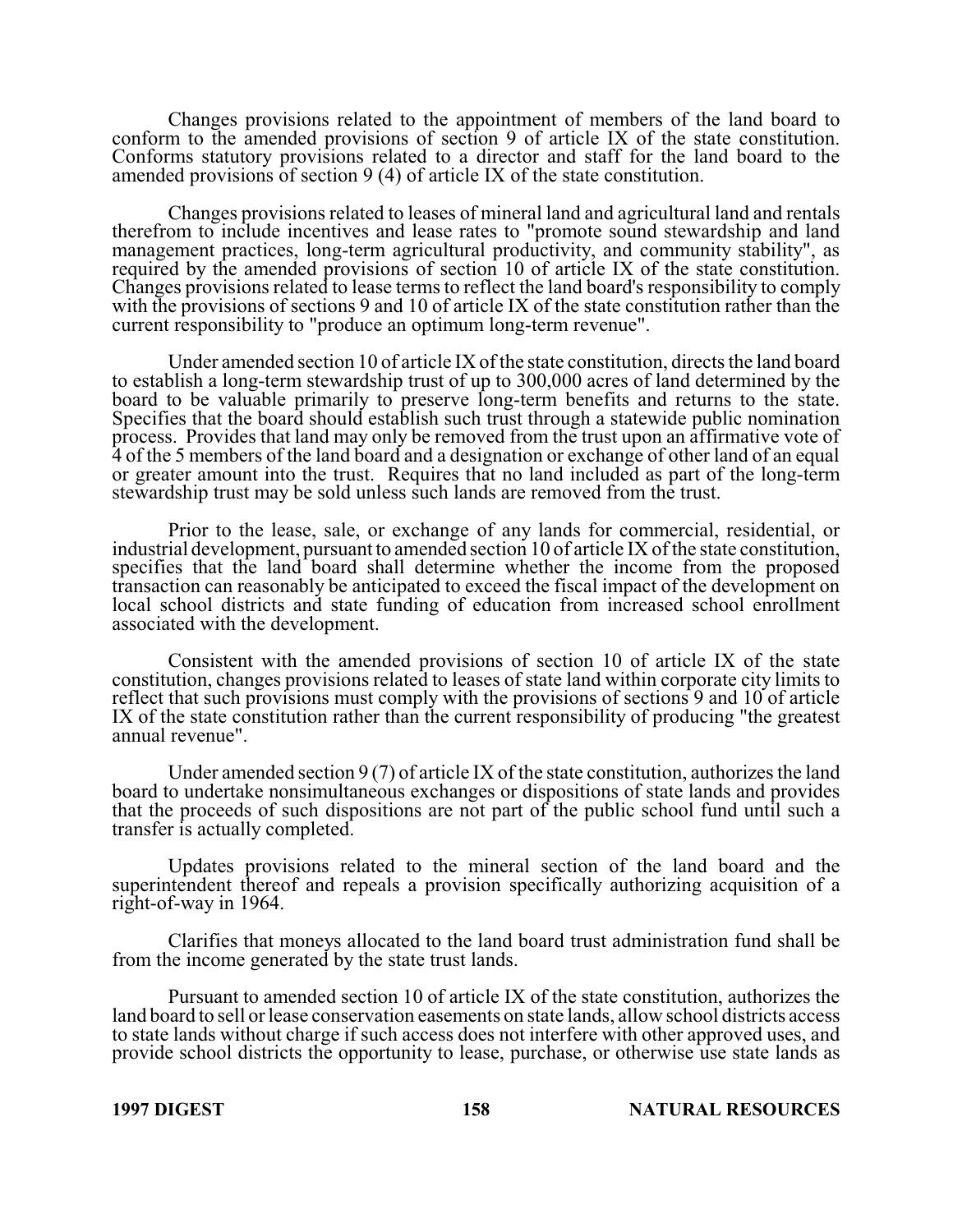school building sites.

Specifically authorizes the state treasurer to invest public school fund moneys in bonds issued by school districts and to make direct loans to school districts pursuant to the amended provisions of section 3 of article IX of the state constitution. Permits the state to guarantee school district bonds pursuant to the amended provisions of section 3 of article IX of the state constitution.

Appropriates \$40,684 to the department of natural resources for allocation to the state land board from the state land board trust administration fund for the implementation of this act. Out of such appropriation, appropriates \$22,776 and 0.3 FTE to the department of law for the provision of legal services related to the implementation of this act.

Makes provisions of this act severable in the event any provision of the act is found to be held invalid if other provisions can be given effect without the invalid provision.

**APPROVED** by Governor May 21, 1997 **EFFECTIVE** May 21, 1997

**S.B. 97-211** Fishing licenses - low-income seniors. Continues resident low-income senior lifetime fishing licenses by repealing the July 1, 1997, repeal date.

**APPROVED** by Governor May 1, 1997 **EFFECTIVE** May 1, 1997

**S.B. 97-235** Snowmobiles and other off-highway vehicles - operation on roadways - "R.S. 2477" rights-of-way. Allows operation of snowmobiles and other off-highway vehicles on rights-of-way constructed or established over federal lands under the former federal statute known as "R.S. 2477", unless a local political subdivision has acted by ordinance or resolution to lawfully restrict such use.

**VETOED** by Governor June 3, 1997

**H.B. 97-1123** Mineral leasing fund - distribution. Increases the maximum amount of spillover moneys a county may receive from the mineral leasing fund. Increases the amount of moneys that must be transferred to the state public school fund before distributions above \$200,000 can be made to any single county.

Allows a county to elect an alternative method for the distribution of the county's share of moneys from the mineral leasing fund. Requires counties to make such election for a minimum of 2 calendar years. Provides that, for the first calendar year following a county's election to use the alternative distribution method, the moneys the county would have received from the mineral leasing fund will be transferred to the local government mineral impact fund.

Specifies that, for the 2nd calendar year and each calendar year thereafter following a county's election, unless the election is withdrawn, the treasurer shall distribute a specified percentage of the moneys attributable to that county directly to school districts and municipalities in the county. Sets forth the method of distribution where there is more than one school district in the county and more than one municipality in the county.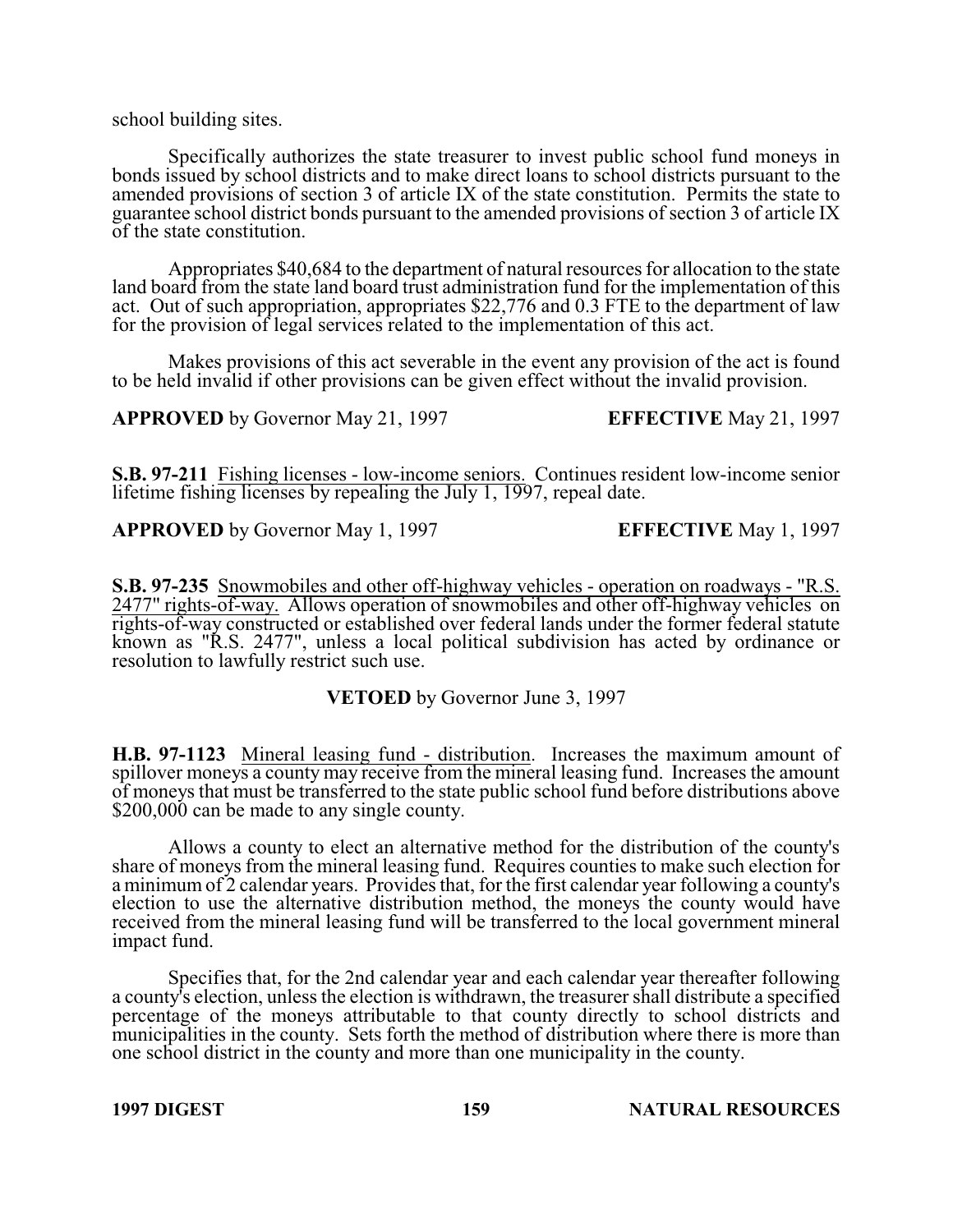Requires the executive director of the department of local affairs to distribute to a county electing the alternative distribution method an amount from the local government severance tax fund equal to the amount credited to the local government mineral impact fund as a result of the election. Makes other distributions and loans of money from that fund contingent upon the sufficiency of funds remaining after such distributions to counties.

### **APPROVED** by Governor May 28, 1997 **EFFECTIVE** May 28, 1997

**H.B. 97-1132** Private landowner liability - opening land to the public for recreation. Clarifies the intent of the laws encouraging land owners to make private lands available for public recreational use to include all lands and not just lands within rural areas. Clarifies that, when land is leased to a public entity or the public entity has been granted an easement, any consideration received for use of the land is not a charge. Defines the term "management" for purposes of such laws. Specifies that property used for public recreational use that is constructed or used for or in connection with the diversion, storage, conveyance, or use of water is not an attractive nuisance. Allows the prevailing party in a civil action by a recreational user of such property for damages against a landowner to recover the cost of the action and reasonable attorney fees.

**APPROVED** by Governor March 21, 1997 **EFFECTIVE** March 21, 1997

**H.B. 97-1134** Vessel safety - personal watercraft operation - minimum age for motorboat operation - prohibited vessel operation - penalties - appropriation. Defines personal watercraft as a motorboat or specialty prop-craft that is operated by a person sitting, standing, or kneeling on the vessel. Requires all persons aboard a personal watercraft to wear an approved personal flotation device. Mandates a person operating a personal watercraft equipped with an engine cutoff switch lanyard to appropriately attach such lanyard. Forbids the operation of a personal watercraft between one half hour after sunset and one half hour before sunrise. Makes it unlawful for anyone to operate a personal watercraft in an unsafe manner.

Effective January 1, 1998, generally prohibits a person under 16 years of age from operating a motorboat. Allows a person between 14 and 16 years of age to operate a motor boat if he or she completes a boating safety course approved by the division of parks and outdoor recreation and has the boating safety certificate in his or her possession. Forbids knowingly permitting or authorizing a person under 16 years of age who has not met the boating safety requirements to operate a motorboat. Prohibits an owner or operator of a vessel livery to rent a motorboat to a person under 16 years of age who has not met the boating safety requirements.

Increases the fine for careless operation of a vessel and the unsafe operation of a personal watercraft to \$100. Increases the fine for violation of certain other boating laws from \$25 to \$50. Requires that a peace officer have reasonable suspicion prior to boarding a vessel.

Appropriates \$28,693 to the department of natural resources for allocation to the division of parks and outdoor recreation for the implementation of this act.

**APPROVED** by Governor June 4, 1997 **PORTIONS EFFECTIVE** June 4, 1997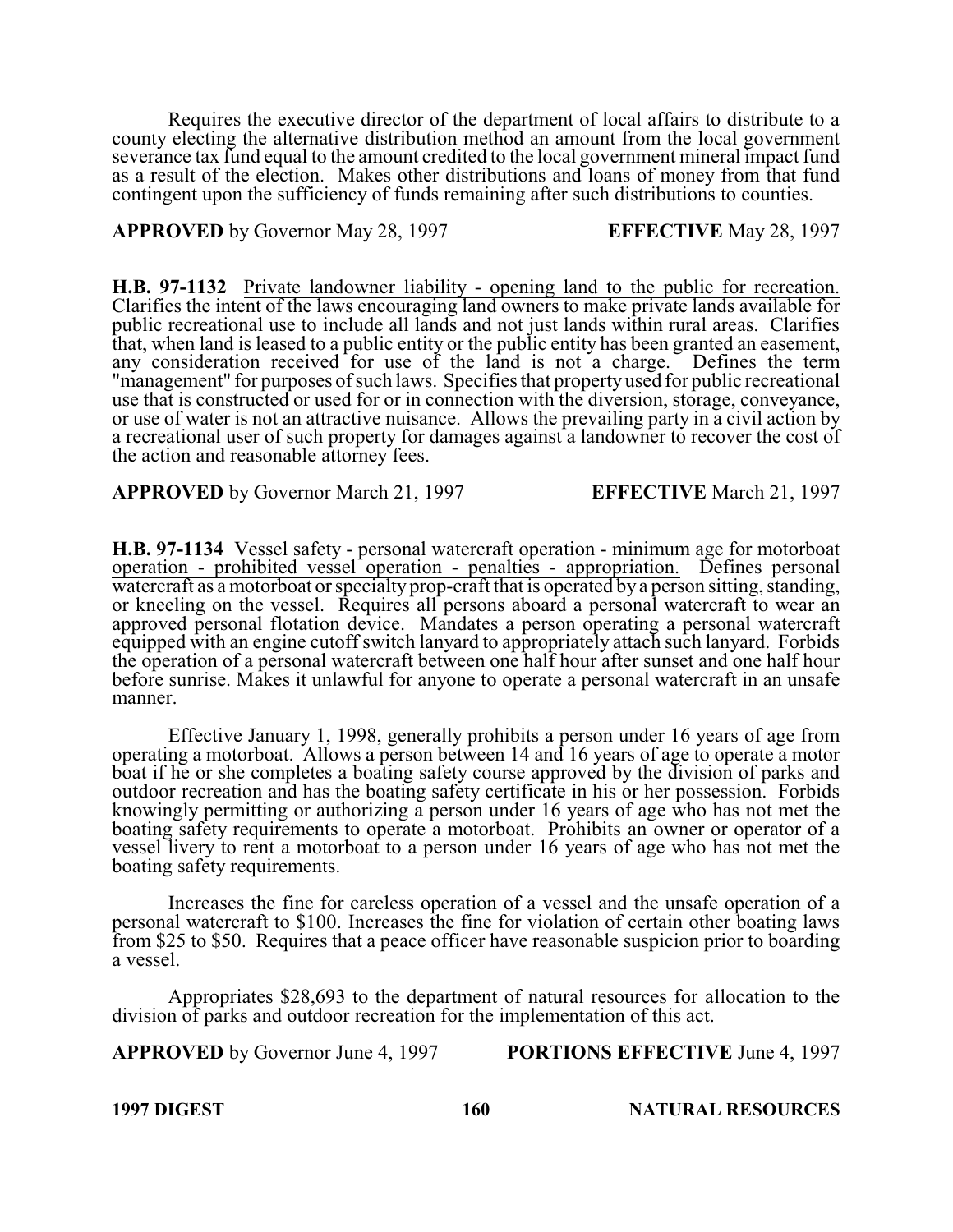January 1, 1998

**H.B. 97-1170** Department of natural resources - continuation of the education program. Continues the natural resources educational program in the department of natural resources.

**APPROVED** by Governor March 20, 1997 **EFFECTIVE** March 20, 1997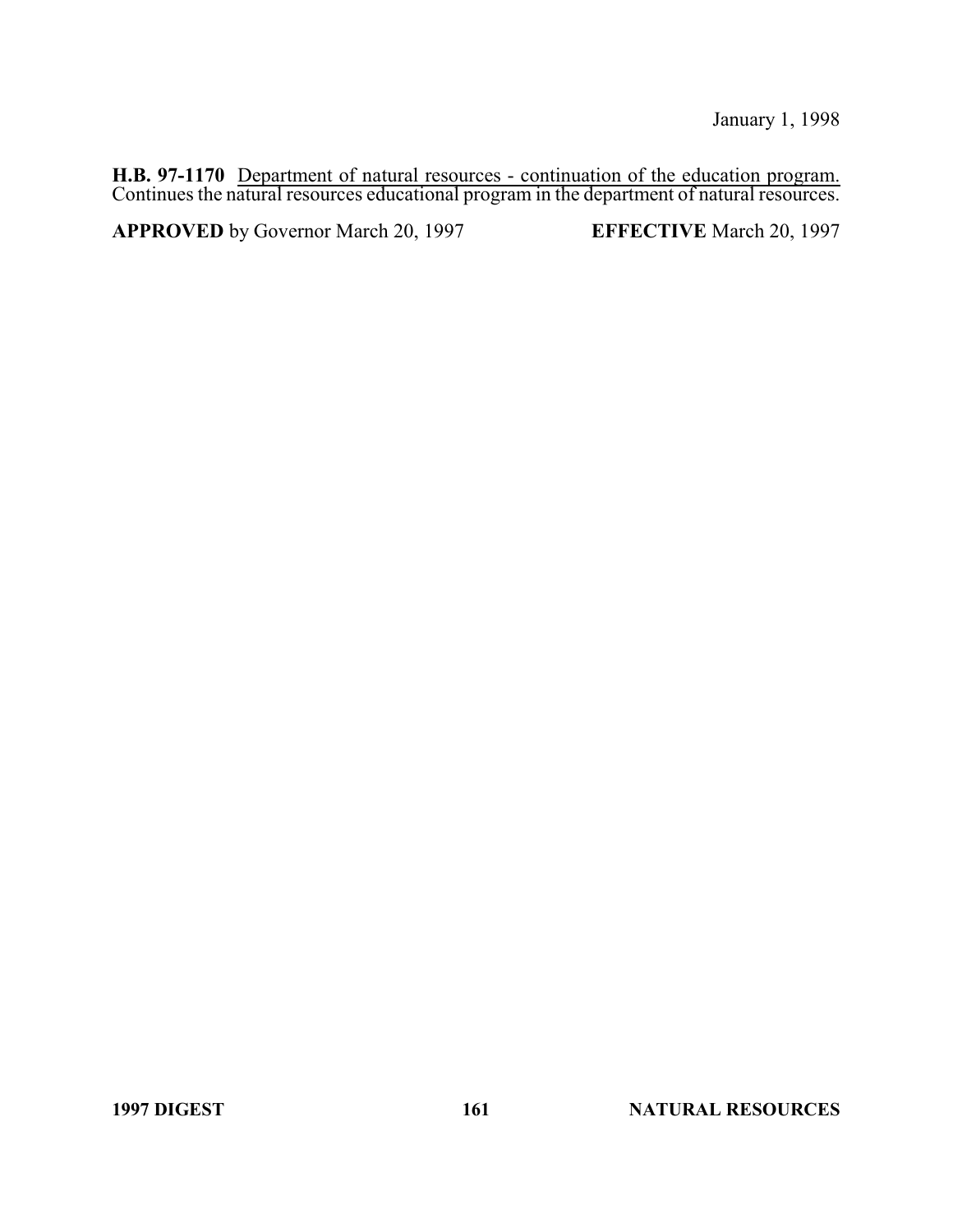# **PROFESSIONS AND OCCUPATIONS**

**S.B. 97-14** Debt management - creditor agreement to debtor's schedule of payments. Subject to rules of the banking board, for purposes of a debt adjuster's entitlement to a fee, specifies that a creditor's acceptance of a scheduled payment from a debt adjuster after the creditor has received a proposed schedule of payments constitutes a creditor's agreement to the schedule of payments. Allows a debt adjuster to take a fee if 80% of the creditors accept the schedule of payments. Specifies that a creditor is not deemed to have agreed to a schedule of payment, other than for the purpose of allowing a debt adjuster to collect a fee, unless the agreement by the creditor is in writing.

**APPROVED** by Governor April 24, 1997 **EFFECTIVE** April 24, 1997

**S.B. 97-27** Colorado limited gaming act - local government limited gaming impact fund advisorycommittee. Establishes the local government limited gaming impact fund. Provides that a percentage of the share of limited gaming revenues to be transferred to the general fund pursuant to the state constitution shall be transferred to the local government limited gaming impact fund. Requires the percentage of such revenues to be transferred to be determined by the Colorado limited gaming control commission after consulting with the local government limited gaming impact advisory committee created by this act. Provides that a minimum of 11% of the revenues must be transferred annually to the fund and increases the percentage to 13%, effective July 1, 2002.

Establishes the local government limited gaming impact advisory committee. Sets forth the membership of the committee. Requires the committee to establish standards for documenting, measuring, assessing, and reporting the documented gaming impacts upon eligible local governmental entities. Requires the committee to review the documented gaming impacts upon eligible local governmental entities on a continuing basis and make funding recommendations for designated projects submitted by eligible local governmental entities. In the event that documented gaming impacts exceed the amount of gaming revenues derived byeligible local governments, requires the committee to request the transfer of additional moneys to the fund from the share of gaming revenues to be transferred to the general fund.

Specifies that moneys from the fund shall be distributed at the authority of the executive director of the department of local affairs after considering the recommendations of the local government limited gaming impact advisory committee. Requires moneys from the fund to be distributed only to eligible local governmental entities. Provides that moneys from the fund may be distributed only upon application for grants by eligible governmental entities to finance the planning, construction, and maintenance of public facilities and the provision of public services related to documented gaming impacts.

Specifies that no additional limited gaming proceeds will be transferred to the contiguous county fund on or after July 1, 1997, and that no additional limited gaming proceeds shall be transferred to the municipal limited gaming impact fund on or after July 1, 2002. Repeals both funds after final distributions have been made and transfers any remaining moneys to the local government limited gaming impact fund.

Eliminates the requirement that the gaming impact advisory committee make an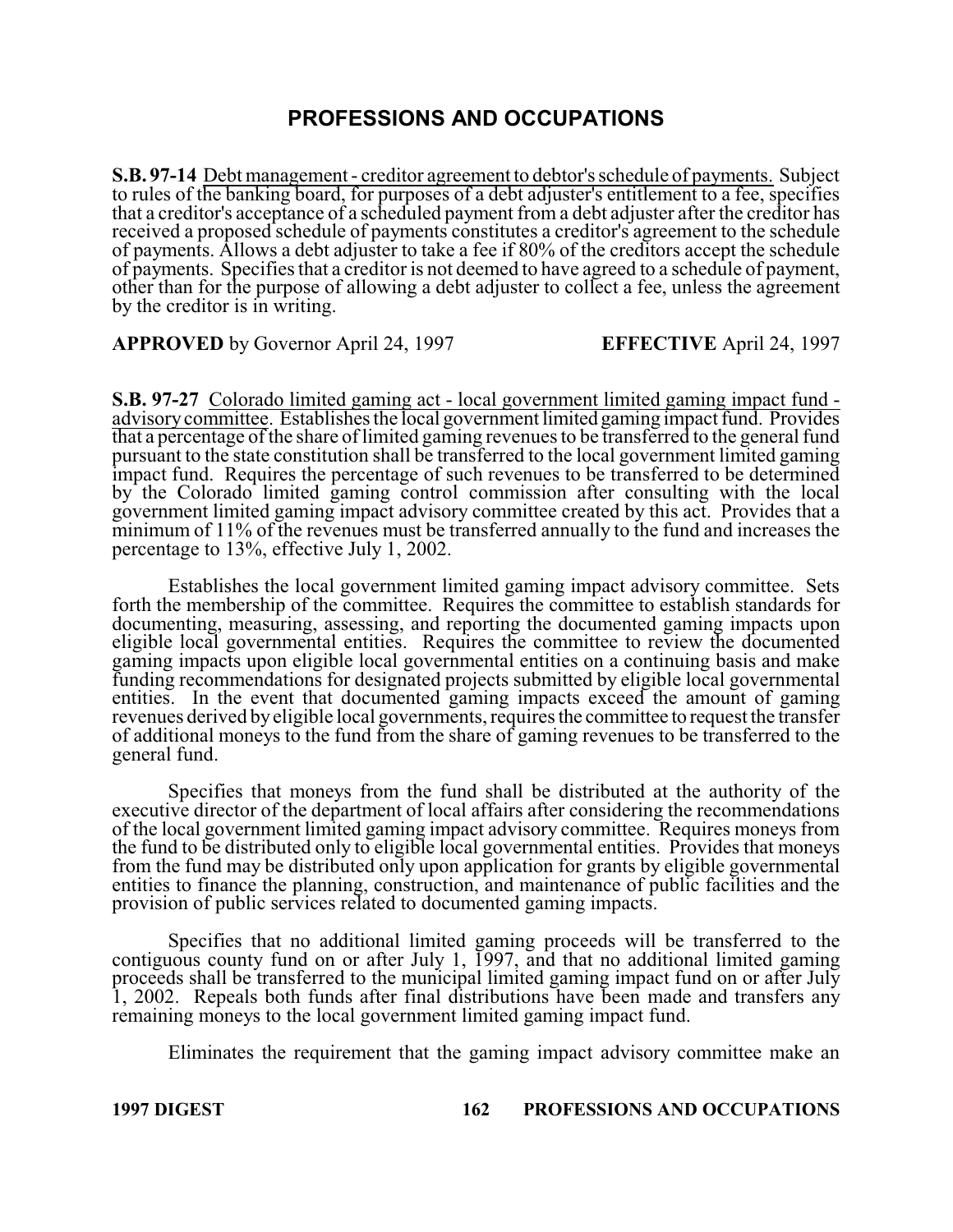annual recommendation to the joint budget committee for an amount of gaming revenues to be transferred to the state highway fund.

**APPROVED** by Governor June 3, 1997 **EFFECTIVE** July 1, 1997

**S.B. 97-90** Real estate appraisers - licensing - penalty fees. Requires only real estate appraisers who perform appraisals in conjunction with a debt instrument that is federally guaranteed or in the federal secondary market or regulated by federal law and real estate appraisers who are employed by county assessors to be registered, licensed, or certified.

Changes the expiration date ofthe registrations, licenses, and certificates of real estate appraisers from January 1st of the 3rd year after issuance to December 31st of the 2nd year after issuance. Creates penalty fees for late renewal of a registration, license, or certificate.

Extends from one to 2 years after the date of taking office or the beginning of employment the time limit a real estate appraiser employed by a county assessor has to be registered, licensed, or certified by the board of real estate appraisers. Exempts county assessors from discipline by the board of real estate appraisers on the ground that they have performed appraisals beyond their level of competency when appraising real estate in fulfillment of their official duties.

**APPROVED** by Governor April 19, 1997 **EFFECTIVE** August 6, 1997

**NOTE:** This act was passed without a safety clause. It shall take effect at 12:01 a.m. on the day following the expiration of the ninety-day period after final adjournment of the general assembly that is allowed for submitting a referendum petition pursuant to article V, section 1 (3) of the state constitution; except that, if a referendum petition is filed against this act or an item, section, or part of this act within such period, then the act, item, section, or part, if approved by the people, shall take effect on the date of the official declaration of the vote thereon by proclamation of the governor.

**S.B. 97-119** Industrial hygiene services - provision to state agencies. Adds industrial hygienists to the list of professional services for which state agencies may negotiate contracts. Defines "certified industrial hygienist", "industrial hygienist", and "practice of industrial hygiene".

Requires the department of personnel to develop and maintain, or cause to be developed and maintained, at state agencies approved lists of qualified industrial hygienists for purposes of state professional service contracts.

**APPROVED** by Governor March 24, 1997 **EFFECTIVE** March 24, 1997

**S.B. 97-133** Consumer reporting agencies - notice and disclosure - disputed information penalties. Requires a consumer reporting agency to provide consumers with consumer reports that consumers can understand. Requires a consumer reporting agency, upon the occurrence of certain events, to notify a consumer by mail, that he or she has a right to a free disclosure copy of his or her consumer file along with instructions on how to read the report.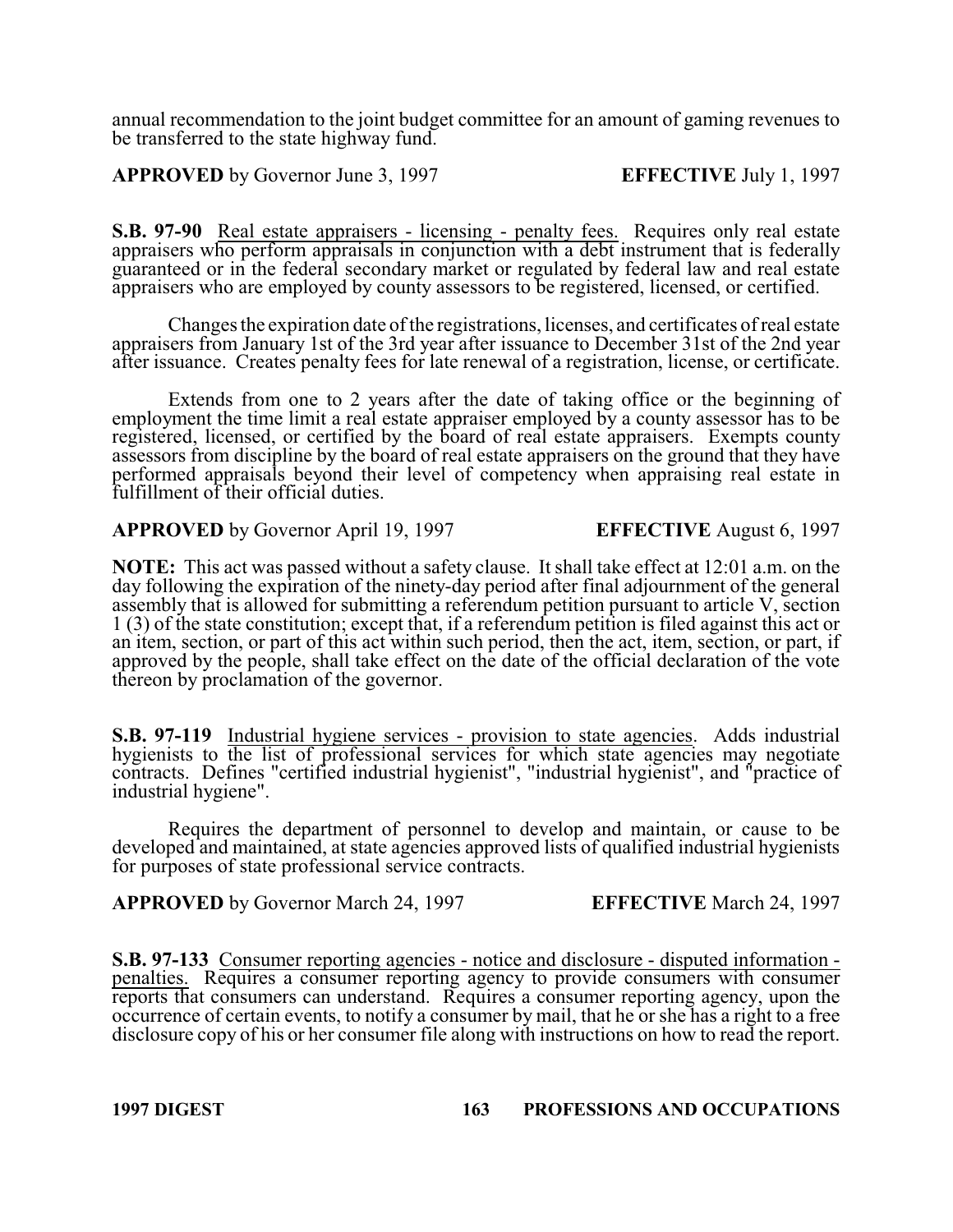Requires a user of information provided by a consumer reporting agency to give the consumer's social security number to the agency, if the consumer provided such number, when requesting or providing consumer information.

Prohibits a consumer reporting agency from furnishing a consumer report for employment or insurance purposes without the consent of the consumer. Prohibits a consumer reporting agency from including in a consumer report the number of inquiries made concerning the consumer one year after such inquiry is made.

Allows a user of a consumer report that has taken adverse action against a consumer based on the consumer report to explain the report and provide the consumer with a copy of the report. Requires a consumer reporting agency, in the event inaccurate information in a consumer report is successfully disputed by a consumer, to send a revised consumer report to the consumer and, if requested by the consumer, to the person who has requested the disputed information.

Requires a consumer reporting agency to provide a representative for a consumer to speak with concerning disputed entries.

Increases damages payable by a consumer reporting agency that willfully violates the consumer reporting requirements from\$500 to \$1000 per inaccurate entry. Creates a two-tier penalty for negligent violation of the reporting requirements based on the effect of the inaccurate entry on the consumer's creditworthiness. Adds a definition of creditworthiness.

Adds a provision for deletion of obsolete credit information from a consumer report that mirrors the federal "Fair Credit Reporting Act".

**APPROVED** by Governor April 21, 1997 **EFFECTIVE** August 1, 1997

**S.B.** 97-173 Certified public accountant - "retired" status. Authorizes the Colorado state board of accountancy to grant retired status to persons who hold Colorado certified public accountant certificates and to determine conditions under which such status will be granted. Allows persons who have been issued a retired status certificate to hold out and use the title "retired certified public accountant" or "retired C.P.A." Specifies that persons who are granted retired status shall not perform certain functions.

**APPROVED** by Governor May 21, 1997 **EFFECTIVE** May 21, 1997

**H.B. 97-1025** Pharmacists - licensing - exemption for direct sale of dialysis solutions for self-administration by patient. Exempts from licensing and other statutory requirements regulating the practice of pharmacy the direct sale or delivery by the manufacturer of prepackaged dialysis solutions for the purpose of self-administration, pursuant to a doctor's order, by a person with chronic kidney failure.

**APPROVED** by Governor April 19, 1997 **EFFECTIVE** April 19, 1997

**H.B. 97-1039** Health care practitioners - solicitation of accident victims - waiting period. Prohibits health care practitioners or their agents from soliciting employment relating to a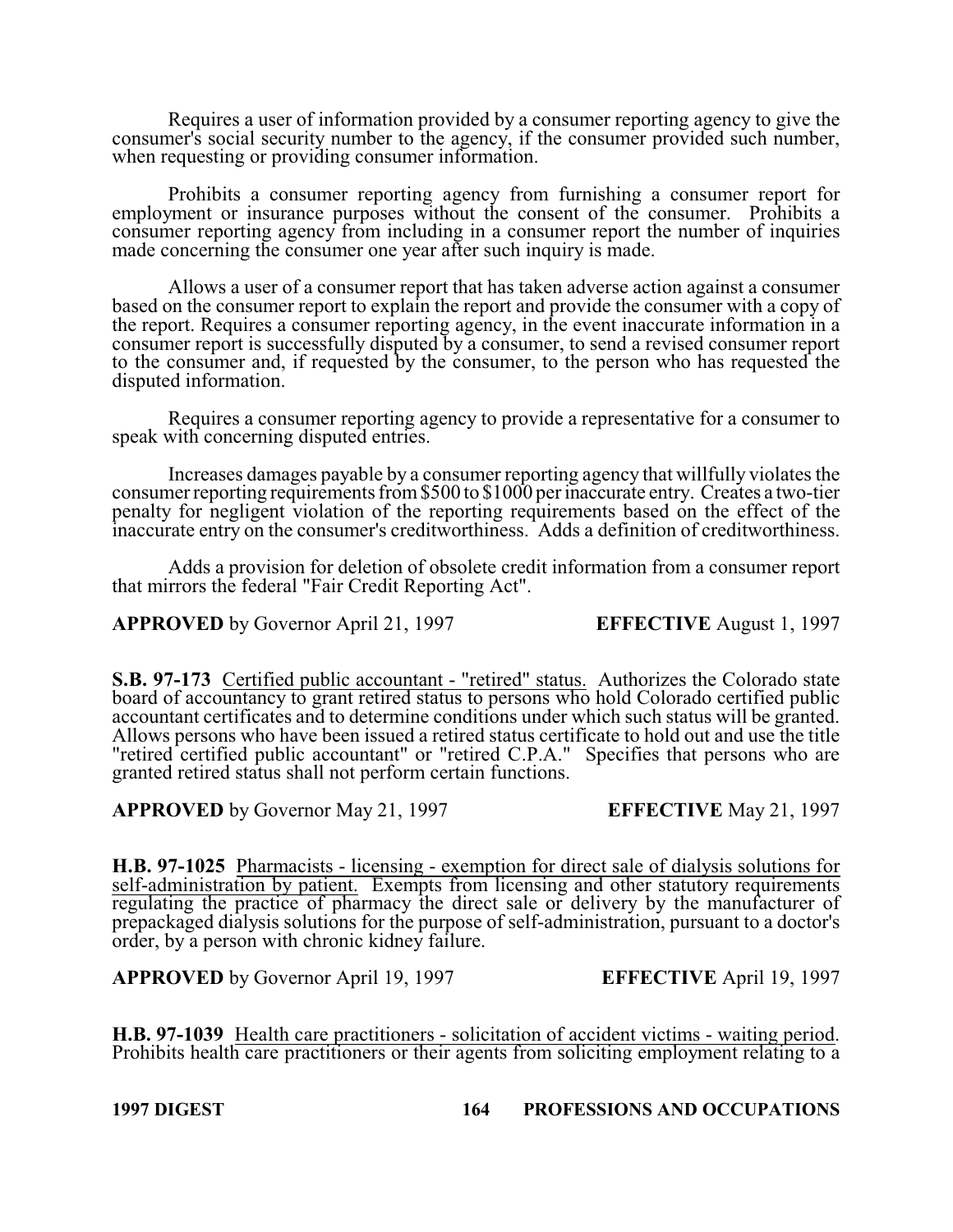personal injury for 30 days following the incident giving rise to the injury. Excludes emergency health care services provided or referrals made at the time of the incident. States that an injured person or his or her representative may deny compensation for services provided by any health care practitioner making a prohibited solicitation.

**APPROVED** by Governor April 16, 1997 **EFFECTIVE** July 1, 1997

**H.B. 97-1056** Real estate appraisers - contingent fees - testimony in tax valuation cases. Amends the real estate appraiser licensing statutes to define 2 new terms: "Independent appraisal", in which an appraiser acts as a disinterested party in rendering an unbiased analysis, opinion, or conclusion relating to the nature, quality, value, or utility of real estate, and "consulting services", which include similar services rendered in connection with property tax assessments and appeals, real estate brokerage, and mortgage banking.

Prohibits any person from accepting a contingent fee for an independent appraisal, misrepresenting a consulting service as an independent appraisal, or failing to disclose the fact that a contingent fee is or will be paid in connection with a consulting service.

Replacesthe currentflat prohibition on appearing in tax valuation protests and appeals when a contingent fee is paid with a requirement that an appraiser disclose that a contingent fee is or will be paid in connection with any such appearance.

**BECAME LAW** April 29, 1997 **EFFECTIVE** April 29, 1997

**H.B. 97-1076** Alcohol beverages - recodification of beer and liquor codes. Reorganizes the beer code. Eliminates the following provisions from the beer code and makes similar provisions in the liquor code applicable to fermented malt beverages: Information about the state licensing authority, licenses and temporary permits, disciplinary actions, excise taxes and liens, unlawful acts, civil liability, unlawful financial interests, and penalties for violations of law.

Reorganizes the liquor code into the following nine parts:

- Part 1 General provisions
- Part 2 State licensing authority duties
- Part 3 State and local licensing
- Part 4 Classes of licenses and permits
- Part 5 License fees and excise taxes
- Part 6 Disciplinary actions
- Part 7 Inspection of books and records
- Part 8 Judicial review and civil liability
- Part 9 Unlawful acts enforcement

Revises the composition and duties of the wine industry development board.

**APPROVED** by Governor April 8, 1997 **EFFECTIVE** July 1, 1997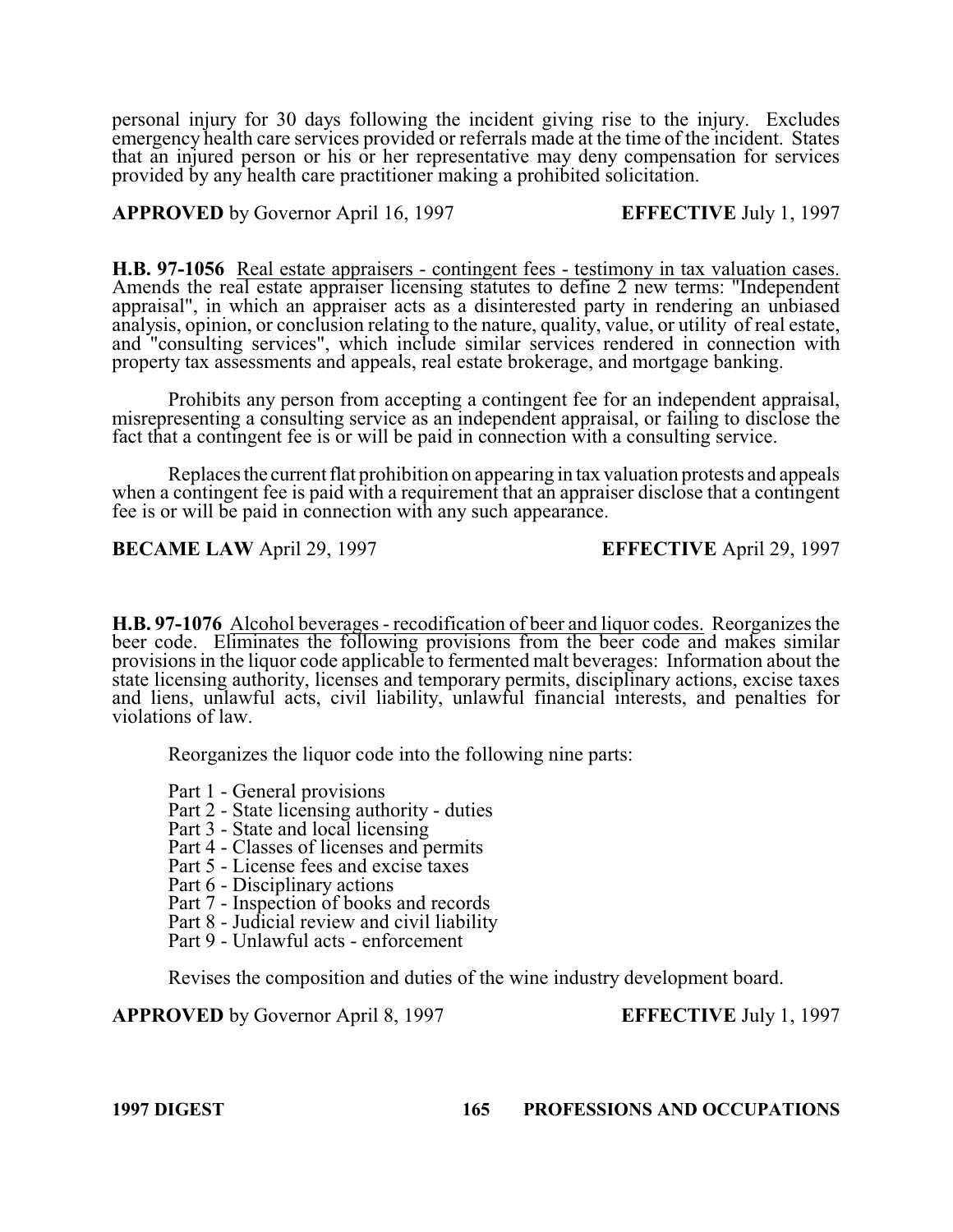**H.B. 97-1078** Alcohol beverages- consumption while aboard certain motor vehicles. Makes it lawful for a person who is at least 21 years of age to consume malt, vinous, or spirituous liquors while aboard a charter or scenic bus or a luxury limousine.

**APPROVED** by Governor April 8, 1997 **EFFECTIVE** August 6, 1997

**NOTE:** This act was passed without a safety clause. It shall take effect at 12:01 a.m. on the day following the expiration of the ninety-day period after final adjournment of the general assembly that is allowed for submitting a referendum petition pursuant to article V, section 1 (3) of the state constitution; except that, if a referendum petition is filed against this act or an item, section, or part of this act within such period, then the act, item, section, or part, if approved by the people, shall take effect on the date of the official declaration of the vote thereon by proclamation of the governor.

**H.B. 97-1183** Medical practice - alternative medicine - definition - disciplinary action. Defines alternative medicine. Requires physicians who practice alternative medicine to inform patients during the initial patient contact of the physician's experience and education regarding the alternative medicine practiced by the physician. Prohibits the board of medical examiners from disciplining a physician solely on the grounds that such physician practices alternative medicine.

**APPROVED** by Governor April 16, 1997 **EFFECTIVE** August 6, 1997

**NOTE:** This act was passed without a safety clause. It shall take effect at 12:01 a.m. on the day following the expiration of the ninety-day period after final adjournment of the general assembly that is allowed for submitting a referendum petition pursuant to article V, section 1 (3) of the state constitution; except that, if a referendum petition is filed against this act or an item, section, or part of this act within such period, then the act, item, section, or part, if approved by the people, shall take effect on the date of the official declaration of the vote thereon by proclamation of the governor.

**H.B. 97-1187** Dentists - patient's choice of restorative material. Allows a dental patient the right to choose or replace any professionally recognized restorative material. Prohibits the dental board from taking disciplinary action against a dentist solely for removing or placing any professionally recognized restorative material.

**APPROVED** by Governor March 31, 1997 **EFFECTIVE** March 31, 1997

**H.B. 97-1188** Medical practice - unprofessional conduct - treatment of intractable pain. Clarifies that a person licensed as a physician is not subject to discipline by the board of medical examiners solely for prescribing controlled substances for the relief of intractable pain.

**APPROVED** by Governor April 21, 1997 **EFFECTIVE** August 6, 1997

**NOTE:** This act was passed without a safety clause. It shall take effect at 12:01 a.m. on the day following the expiration of the ninety-day period after final adjournment of the general assembly that is allowed for submitting a referendum petition pursuant to article V, section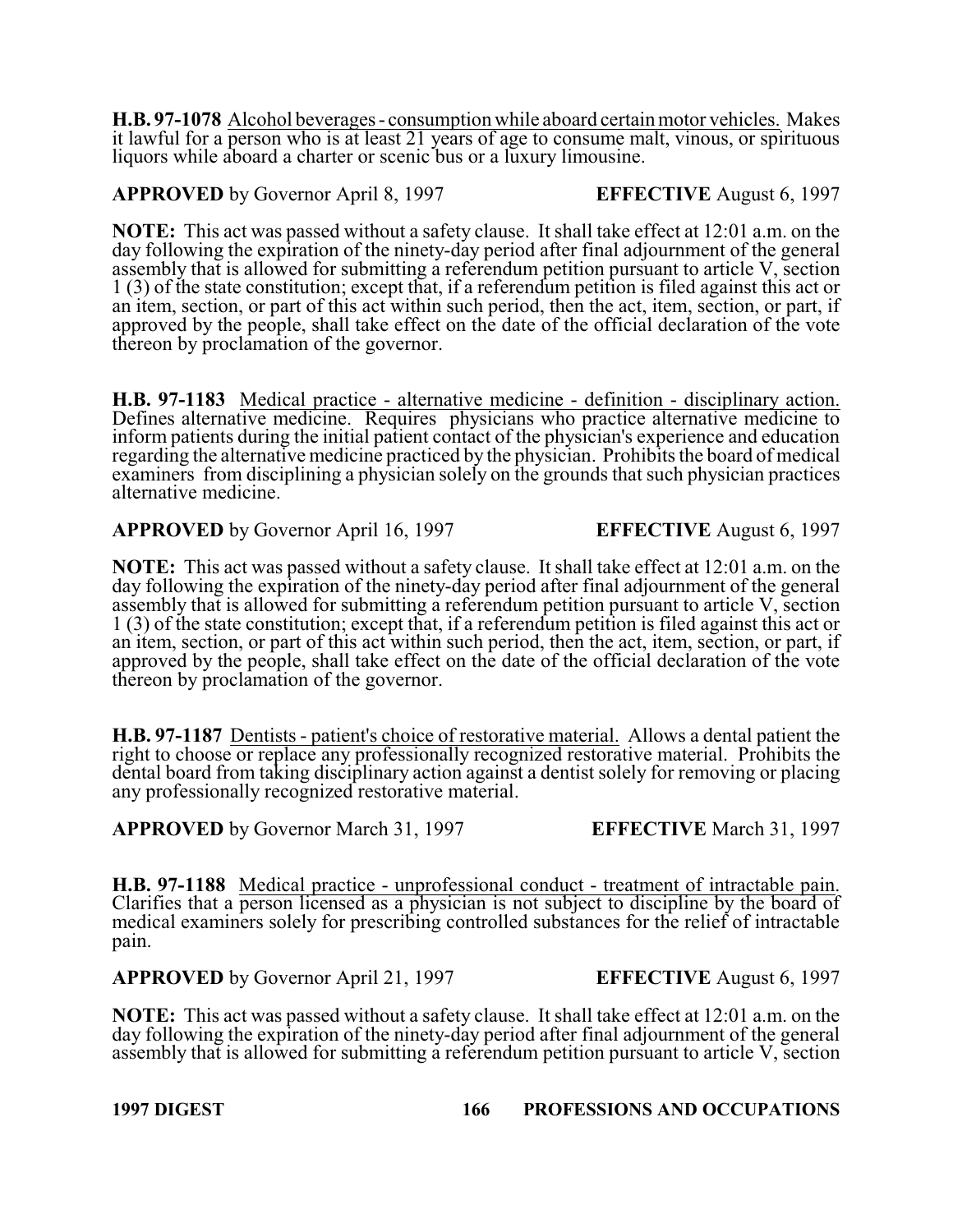1 (3) of the state constitution; except that, if a referendum petition is filed against this act or an item, section, or part of this act within such period, then the act, item, section, or part, if approved by the people, shall take effect on the date of the official declaration of the vote thereon by proclamation of the governor.

**H.B. 97-1206** Electricians - exemption from permit and inspection requirements - load control devices of public utilities. Exempts from generally applicable permit and inspection statutes the installation of load control devices for electric hot water heaters in single-family residences that are under the control of and operated by an electric utility and installed by a registered electrical contractor.

**APPROVED** by Governor March 28, 1997 **EFFECTIVE** March 28, 1997

**H.B. 97-1217** Professional land surveyors - definition changes - boundary corner establishment - appeal of administrative decisions. Clarifies the definitions of the terms "professional land surveying", "control corner", and "land survey". Adds definitions of "corner" and "monument".

In any action before the state board of registration for professional engineers and professional land surveyors, clarifies that a surveyor has the same right of subpoena as the board or program administrator of the board. Provides for the appeal of any decision by the board to a court of competent jurisdiction.

Clarifies that the establishment of a boundary corner through acquiescence doesn't alter the location or existence of a properly restored boundary corner in the vicinity. Changes from 6 to 12 months the time within which a surveyor who sets or accepts an existing survey monument while performing a monumented land survey must file a land survey plat in the office designated by the county commissioners for the county in which the surveymonument is located.

**APPROVED** by Governor June 4, 1997 **EFFECTIVE** July 1, 1997

**H.B. 97-1222** Alcohol beverages - liquor licenses - restrictions. Authorizes local licensing authorities and the state, with respect to state-owned property, to deny the issuance of a new tavern or retail liquor store license when it is determined that the issuance of the license would create or add to an undue concentration of the same class of license and, as a result, require the use of additional law enforcement resources.

**APPROVED** by Governor April 16, 1997 **EFFECTIVE** April 16, 1997

**H.B. 97-1226** Accountants - educational requirements - power of state board to promulgate rules. Authorizes the state board of accountancy to make rules to determine additional educational requirements to take the certified public accountant examination or for the issuance ofthe certificate of certified public accountant that may be necessaryto complywith uniform educational standards set by the American Institute of Certified Public Accountants, the National Association of State Boards of Accountancy, or other nationally recognized programs approved by the board.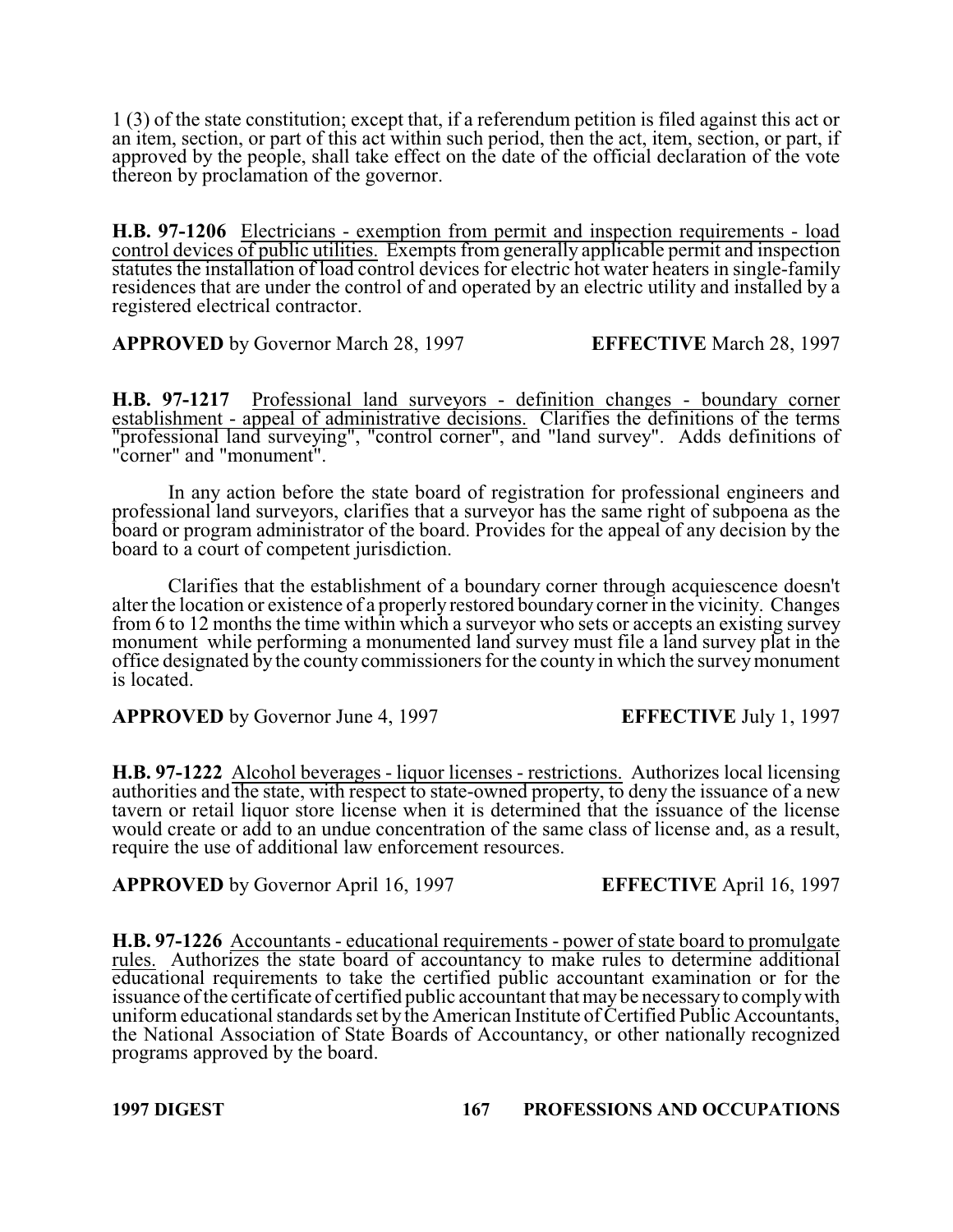## **APPROVED** by Governor April 6, 1997 **EFFECTIVE** August 6, 1997

**NOTE:** This act was passed without a safety clause. It shall take effect at 12:01 a.m. on the day following the expiration of the ninety-day period after final adjournment of the general assembly that is allowed for submitting a referendum petition pursuant to article V, section 1 (3) of the state constitution; except that, if a referendum petition is filed against this act or an item, section, or part of this act within such period, then the act, item, section, or part, if approved by the people, shall take effect on the date of the official declaration of the vote thereon by proclamation of the governor.

**H.B. 97-1261** Professional land surveyors - requirements for geographic information systems mapping. Defines geographic information system (GIS) land position. Exempts professional land surveyors from the technical requirements of land surveying, platting, and boundary marking when identifying tracts of land for a GIS. Establishes limitations on the uses for GIS land positions.

**APPROVED** by Governor March 28, 1997 **EFFECTIVE** August 6, 1997

**NOTE:** This act was passed without a safety clause. It shall take effect at 12:01 a.m. on the day following the expiration of the ninety-day period after final adjournment of the general assembly that is allowed for submitting a referendum petition pursuant to article V, section 1 (3) of the state constitution; except that, if a referendum petition is filed against this act or an item, section, or part of this act within such period, then the act, item, section, or part, if approved by the people, shall take effect on the date of the official declaration of the vote thereon by proclamation of the governor.

**H.B. 97-1297** Shellfish dealers - certification - administration bydepartment of public health and environment. Declares that it is in the public interest to certify shellfish dealers in accordance with the national shellfish sanitation program administered by the United States food and drug administration. Establishes a certification program administered by the department of public health and environment. Defines a shellfish dealer as a person who engages in any of a number of activities, including shipping, shucking, packing, repacking, processing, and storing shellfish. Prohibits persons from acting as shellfish dealers without an appropriate certificate.

Authorizes the department to grant, deny, suspend, and revoke certifications; to inspect the premises and records of shellfish dealers; to hold hearings and assess civil penalties in accordance with the "State Administrative Procedure Act"; and to cooperate with the federal government and other state governments to implement certification provisions. Makes certain acts unlawful and classifies such violation a class 3 misdemeanor.

**APPROVED** by Governor March 24, 1997 **EFFECTIVE** July 1, 1997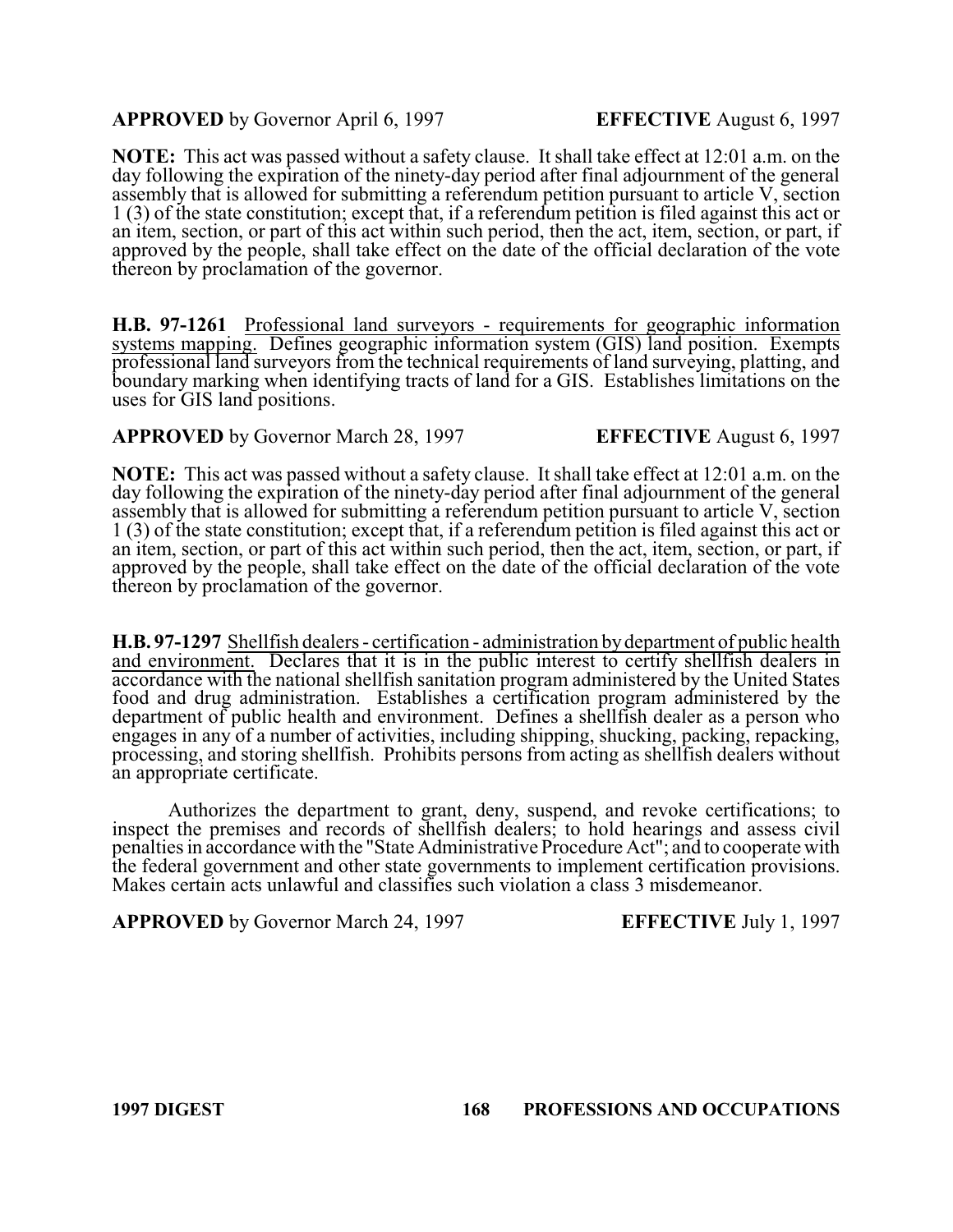# **PROPERTY**

**S.B. 97-2** Land survey plats - preparation requirements - corrections in definitions. Eliminates the requirement that a land survey plat be prepared each time a land survey monument is set in a subdivision that was platted after July 1, 1975.

Corrects 2 references to the term "plat" contained in the "Colorado Common Interest Ownership Act" so that the references refer to the appropriate section defining a "plat" rather than to a section concerning the monumentation of subdivisions.

**APPROVED** by Governor March 28, 1997 **EFFECTIVE** March 28, 1997

**H.B. 97-1016** Recording of instruments conveying real property to public entities. Requires all instruments conveying the title of real property to the state or a political subdivision to be recorded with the office of the clerk and recorder of the county in which such real property is situated within 30 days of such conveyance. If the state or a political subdivision fails to record any such instrument, requires the state or the political subdivision to pay the amount of interest incurred by the county when a tax lien is sold on land upon which no tax was due. Requires the executive director of the appropriate state department or the appropriate official designated by a political subdivision to perform such recording.

**APPROVED** by Governor March 20, 1997 **EFFECTIVE** July 1, 1997

**H.B. 97-1052** Lending institutions - notification of borrower tax status - appropriation. Authorizes lending institutions to receive notification when a borrower is delinquent in the payment of sales and use tax, withholding tax, special fuels tax, gas tax, or aviation fuel tax and a distraint warrant has been issued. Requires the borrower's signed consent to any such notification.

Authorizes the department of revenue to promulgate rules concerning the provision of information to lending institutions, including the establishment and periodic adjustment of a filing fee. Requires that such filing fee cover programming and other administrative costs incurred by the department in implementing this provision. Specifies that the department may adjust the filing fee at any time and not necessarily at the beginning of the year. Establishes the tax delinquency notification fund and requires that filing fees paid to the department of revenue be credited to such fund.

Appropriates \$20,225 to the department of revenue for the implementation of this act.

**APPROVED** by Governor May 27, 1997 **EFFECTIVE** July 1, 1997

**H.B. 97-1143** Spurious liens and documents - effectiveness - remedies. Defines a spurious lien as one not authorized by statute, not agreed to by the owner of the property, or not imposed by order of an authorized state or federal court. Defines a spurious document as one that is forged, groundless, fraudulent, or otherwise patently invalid. Authorizes any state or local employee to either accept or reject for recording or filing any spurious lien or spurious document. Relieves any state or local employee from liability for either accepting or rejecting for recording or filing any document the employee believes in good faith to be a

**1997 DIGEST 169 PROPERTY**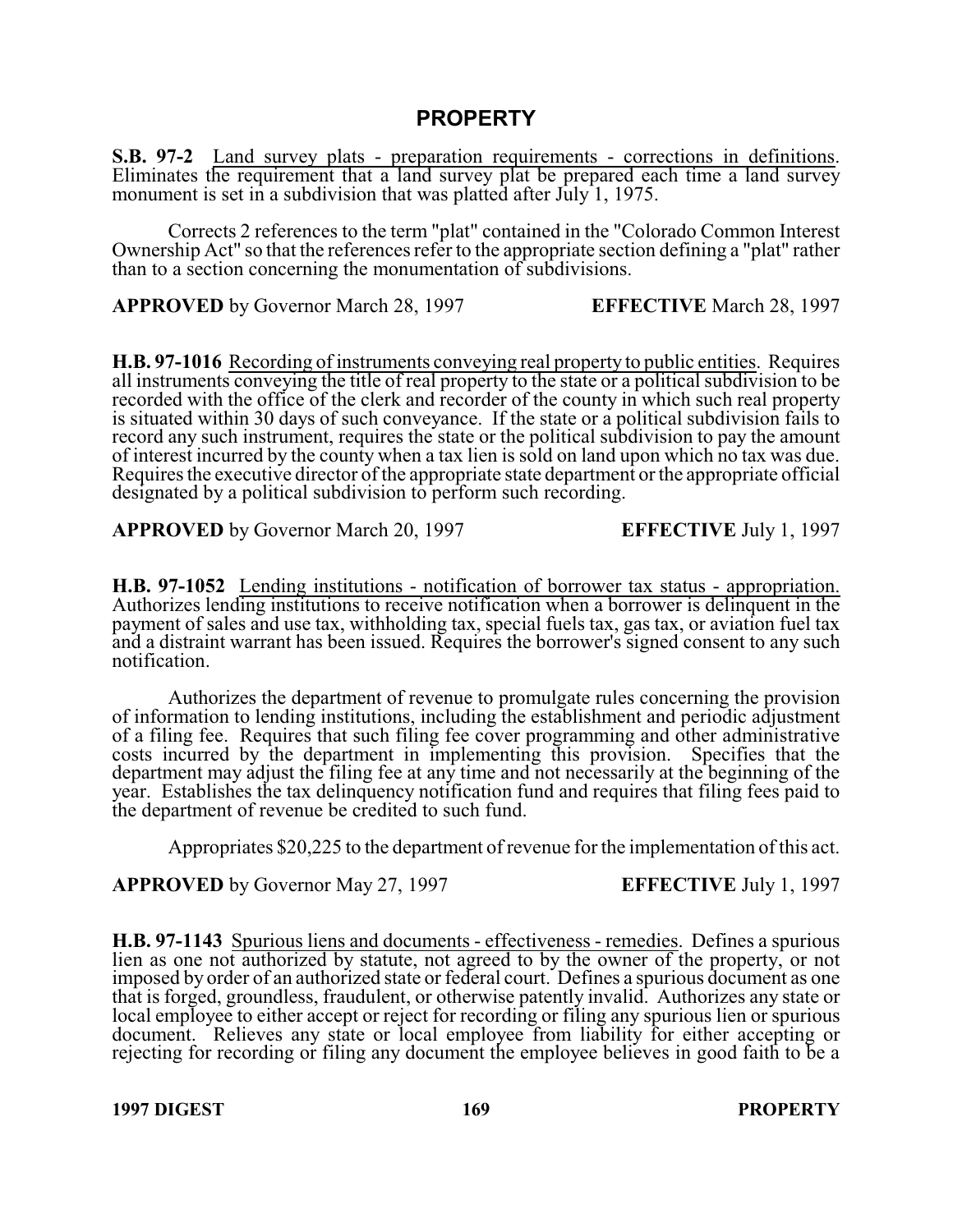spurious lien or spurious document.

Limits the validity of any spurious lien or spurious document to 30 days after its recording or filing. Authorizes a new procedure for an action to declare a spurious lien or spurious document invalid. Describes the requirements for an order to show cause under the new procedure. Requires the court to enter judgment for costs, including reasonable attorney fees, in favor of the prevailing party in such an action.

Allows title insurance companies not to disclose to proposed insureds the existence of spurious liens, spurious documents, or other documents that do not encumber or are not an impairment of the record of the property proposed to be insured.

**APPROVED** by Governor March 20, 1997 **EFFECTIVE** March 20, 1997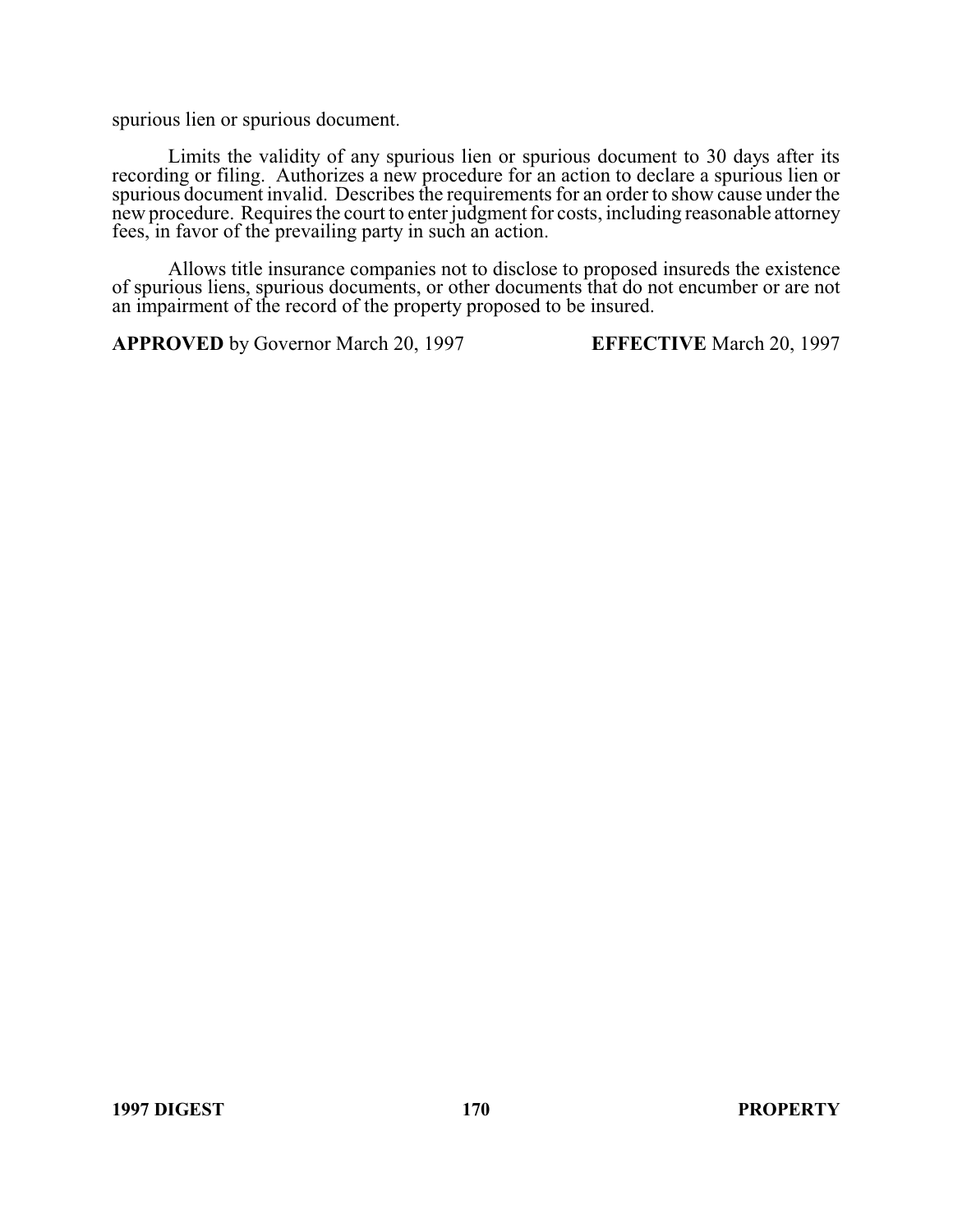# **PUBLIC UTILITIES**

**H.B. 97-1024** College-provided telecommunicationsservices. Includes colleges that provide telecommunications service to their students, faculty, and staff within the definition of a "private telecommunications network", thus exempting such colleges from regulation as a public utility.

**APPROVED** by Governor March 24, 1997 **EFFECTIVE** March 24, 1997

**H.B. 97-1071** Public utilities commission - oversight agency for safety of rail fixed guidewaysystems within the state - appropriation. Designates the public utilities commission as the state agency to establish and carry out a system safety oversight program for rail fixed guideway systems in the state. Directs the commission to adopt rules, investigate safety problems, and order corrective action by transit agencies. Makes investigative reports confidential and nondisclosable. Funds the administration of the program through fee assessments upon transit agencies.

Appropriates out of the public utilities commission fixed utility fund to the public utilities commission the sum of \$55,604 and 0.7 FTE.

**APPROVED** by Governor May 21, 1997 **EFFECTIVE** August 6, 1997

**NOTE:** This act was passed without a safety clause. It shall take effect at 12:01 a.m. on the day following the expiration of the ninety-day period after final adjournment of the general assembly that is allowed for submitting a referendum petition pursuant to article V, section 1 (3) of the state constitution; except that, if a referendum petition is filed against this act or an item, section, or part of this act within such period, then the act, item, section, or part, if approved by the people, shall take effect on the date of the official declaration of the vote thereon by proclamation of the governor.

**H.B. 97-1350** Public utilities commission - approval of rates and expenditures for new construction - factors - environmental costs and benefits - limitations. Prohibits the public utilities commission, when exercising its regulatory authority in connection with evaluating potential utility resources for purposes of rate making, approval of construction of new facilities, or otherwise, from considering environmental costs unless such costs are recognized under generally accepted accounting principles and are incurred or proposed either:

- For the purpose of complying with existing environmental laws or rules or with settlements approved by a state or federal court or administrative agency; or
- Under a voluntary plan to reduce emissions or accomplish other environmental mitigation beyond the levels required by existing environmental law or rules.

Prohibits the commission from establishing or enforcing environmental standards except to the extent of considering the prudence of expenditures made to comply with existing environmental laws or rules. Requires the commission to consider the effects on the state's economy and employment that may result from the acquisition of potential utility resources. Specifically allows the commission to take into account emission-trading credits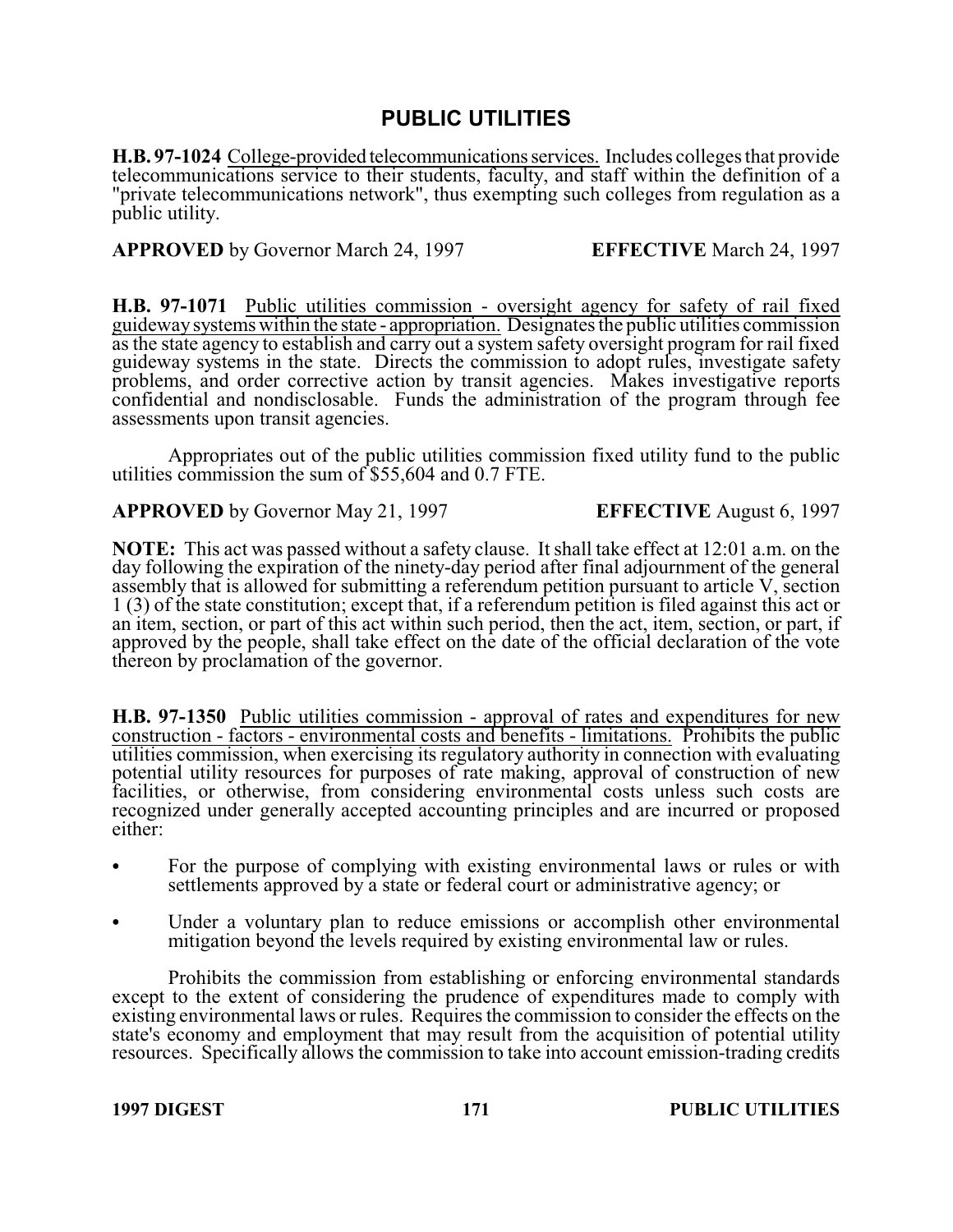and the lowest-cost available alternatives when considering the costs and benefits of potential utility resources for purposes of prudency review and integrated resource planning.

**VETOED** by Governor June 3, 1997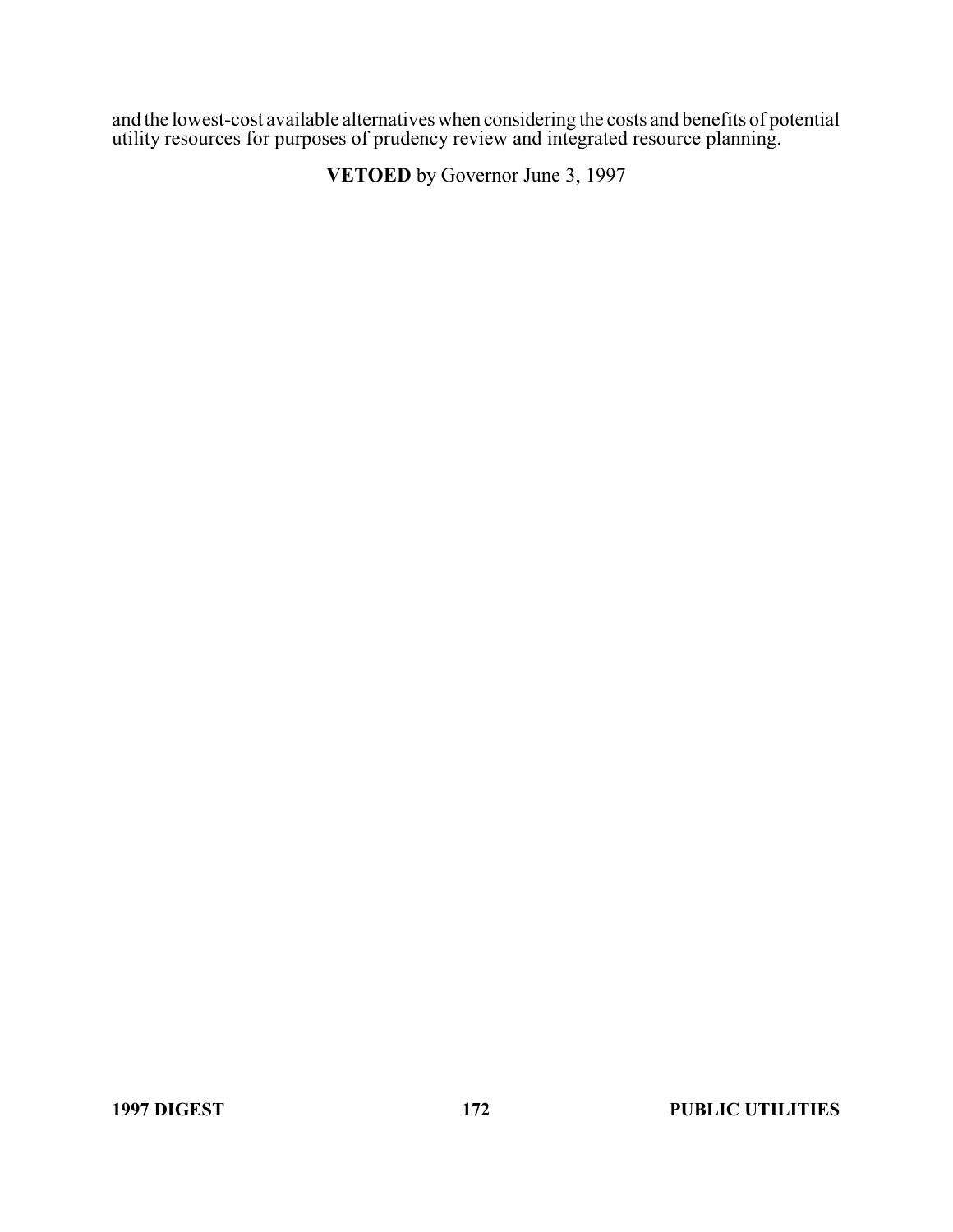# **STATUTES**

**H.B. 97-1005** Colorado Revised Statutes - enactment of 1996 supplements. Establishes the effective date for the 1996 cumulative supplement to Colorado Revised Statutes and enacts it as the positive statutory law of the state of Colorado.

**APPROVED** by Governor February 20, 1997 **EFFECTIVE** February 20, 1997

**H.B. 97-1220** Revisor's bill - revisions to conform, correct, and clarify statutes. Amends or repeals various statutory provisions which are obsolete, inconsistent, or in conflict with other law and clarifies the language and more accurately reflects the legislative intent of the laws. The specific reasons for each amendment or repeal are set forth in the appendix to the act.

**APPROVED** by Governor May 27, 1997 **EFFECTIVE** August 6, 1997

**NOTE:** This act was passed without a safety clause. It shall take effect at 12:01 a.m. on the day following the expiration of the ninety-day period after final adjournment of the general assembly that is allowed for submitting a referendum petition pursuant to article V, section 1 (3) of the state constitution; except that, if a referendum petition is filed against this act or an item, section, or part of this act within such period, then the act, item, section, or part, if approved by the people, shall take effect on the date of the official declaration of the vote thereon by proclamation of the governor.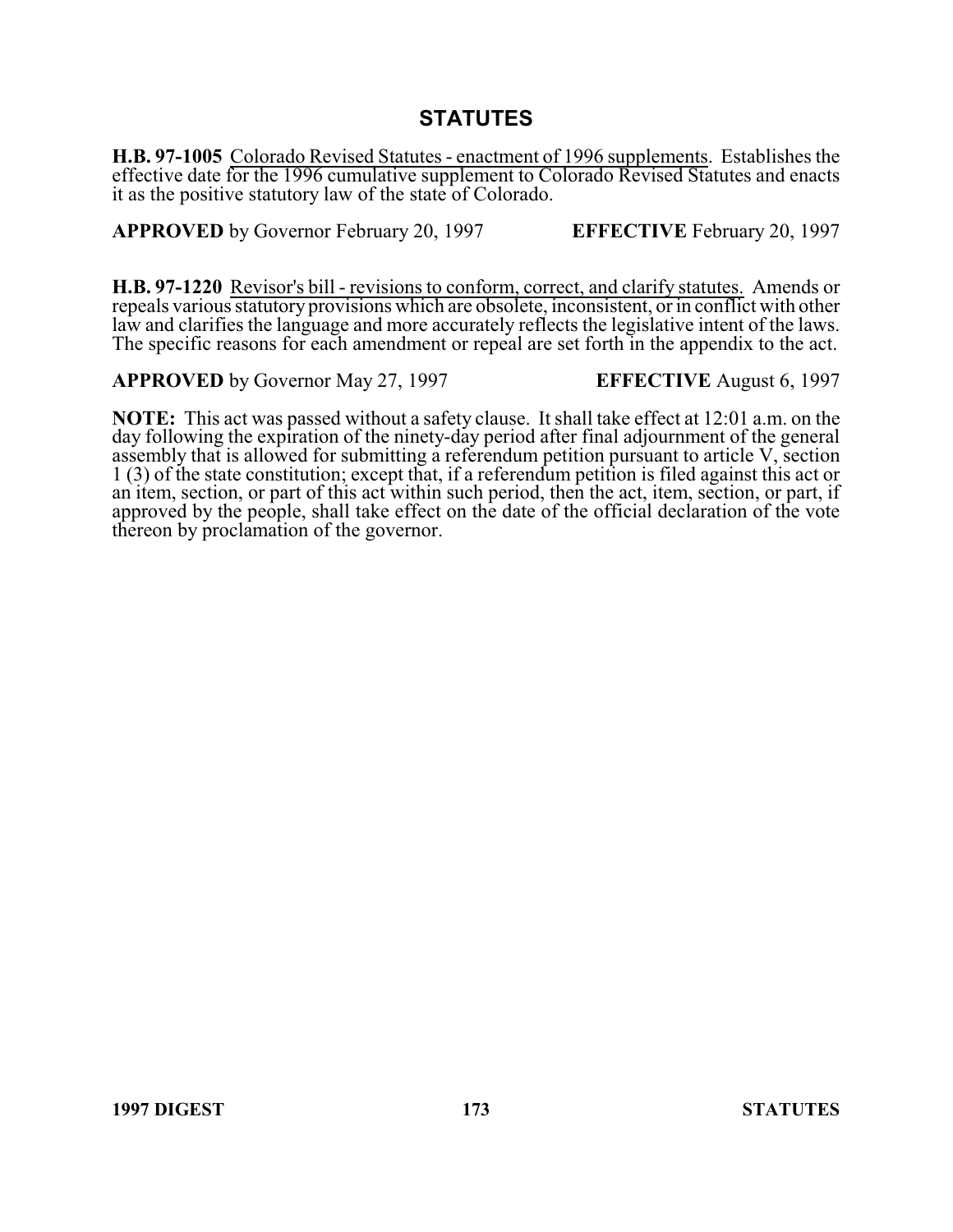# **TAXATION**

**S.B. 97-1** Sales and use tax - transfer to highway users tax fund of proceeds attributable to vehicles and related items - allocation - expenditures by the department of transportation appropriation. Beginning with the 1997-98 fiscal year and for 4 succeeding fiscal years thereafter, allocates 10% of the proceeds ofsales and use taxes attributable to the sales or use of vehicles and related items to the highway users tax fund; except that, in any fiscal year during the 5-year period:

- Provides for a reduction in the amount of sales and use taxes credited to the highway users tax fund if there will not be sufficient general fund revenue to fund general fund expenditures up to the statutory appropriation limit after making required expenditures, making the allocation to the highway users tax fund, and maintaining the statutorily required reserve; and
- Provides for a dollar-for-dollar reduction in the amount of sales and use taxes credited to the highway users tax fund and the amount of revenue appropriated during the next fiscal year for capital construction projects if there will not be sufficient excess revenues available for appropriation during the next fiscal year for capital construction projects in an amount equal to \$140,000,000 after making the allocation to the highway users tax fund and maintaining sufficient general fund revenues to fund general fund expenditures up to the statutory appropriation limit and the statutorily required reserve.

Requires the general assembly to examine the conditions imposed on the revenues credited to the highway users tax fund as a result of this act and the amount of sales and use taxes credited thereto if the general assembly implements a tax policy change resulting in a significant reduction of general fund revenues.

Provides for the transfer of the revenues credited to the highway users tax fund as a result of this act to the state highway fund for allocation to the department of transportation for the implementation of the strategic transportation project investment program to be expended as follows:

- At least 80% of such revenues on base corridors; and
- Not more than 20% of such revenues on major investment study corridors, of which at least 50% must be used for highway purposes or highway-related capital improvements.

During the 5-year period, requires the department of transportation to report annually to the transportation committee of the senate and the transportation and energy committee of the house of representatives and to the joint budget committee concerning the revenues expended by the department for the implementation of the strategic transportation project investment program. Sets forth the specific information to be described in the report.

For the fiscal year beginning July 1, 1997, appropriates \$148,300,000 from the highway users tax fund to the department of transportation for the implementation of this act.

**APPROVED** by Governor June 4, 1997 **EFFECTIVE** July 1, 1997

**1997 DIGEST 174 TAXATION**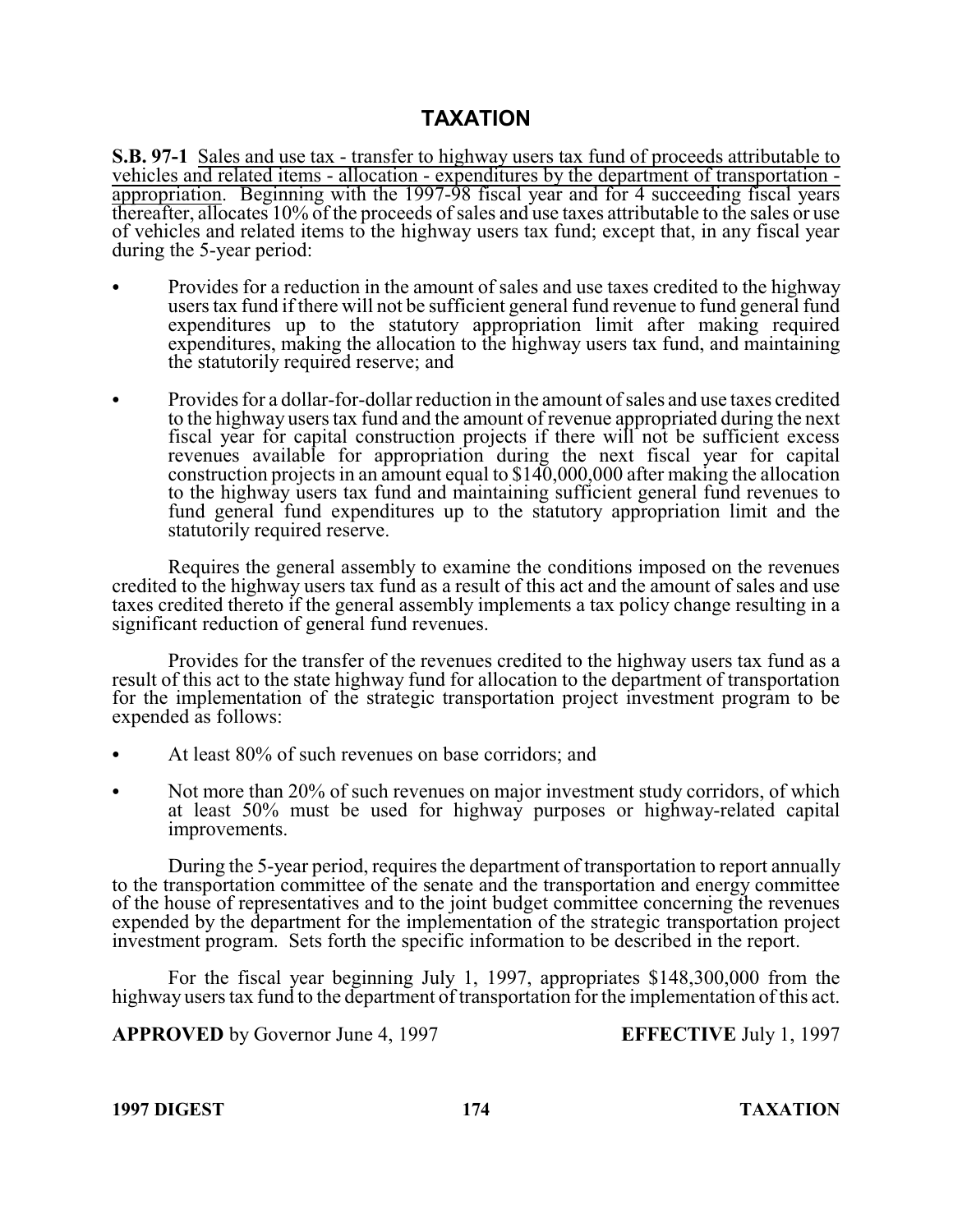**S.B. 97-26** Property tax - assessment ratio for residential real property. Establishes 9.74% of actual value as the ratio of valuation of assessment for residential real property for property tax years commencing on or after January 1, 1997, but before January 1, 1999.

**APPROVED** by Governor May 28, 1997 **EFFECTIVE** May 28, 1997

**S.B. 97-39** Property tax - agricultural property - classification. Amends the definition of "agricultural and livestock products" for property tax purposes to state that neither the use of the product after sale nor the nature of the purchaser change the agricultural character of the product.

Specifies that the definition of "agricultural land" applies regardless of whether the land is used by the landowner or by a lessee. Eliminates the requirement that, to qualify as "agricultural land", the use of property as a farm or ranch must generate at least one-third of the total gross income resulting from all uses of the property during a given year.

Defines agricultural land that is "in the process of being restored through conservation practices" as land that has been placed in a federal conservation reserve program or land for which a conservation plan approved by the appropriate conservation district has been implemented for up to 10 crop years.

Establishes the following new categories of agricultural land:

- Land used as a farm or ranch for which the owner has a decreed water right or final water permit for purposes other than residential purposes, where the owner uses the water for production of agricultural or livestock products on the land; and
- Land that has been reclassified fromagricultural land to another classification and that met the new statutory definition of agricultural land during the 3 years preceding the year of assessment.

Requires an assessor to determine that a parcel of land does not qualify as agricultural land under the first new category before changing the classification from agricultural land to any other classification.

For purposes of abatement and refund of property taxes, provides that "erroneous valuation" includes:

- Any reclassification of property from agricultural land to any other classification for the property tax year commencing January 1, 1996, if the property would qualify as agricultural land under the statutory definition, as amended by this act; and
- Any denial of exemption from taxation for the property tax year commencing January 1, 1996, that was claimed for products that would qualify as agricultural and livestock products under the statutory definition, as amended by this act.

Specifies that the changes to the definition of "agricultural land" apply to property tax years commencing on or after January 1, 1997.

**APPROVED** by Governor April 24, 1997 **EFFECTIVE** April 24, 1997

**1997 DIGEST 175 TAXATION**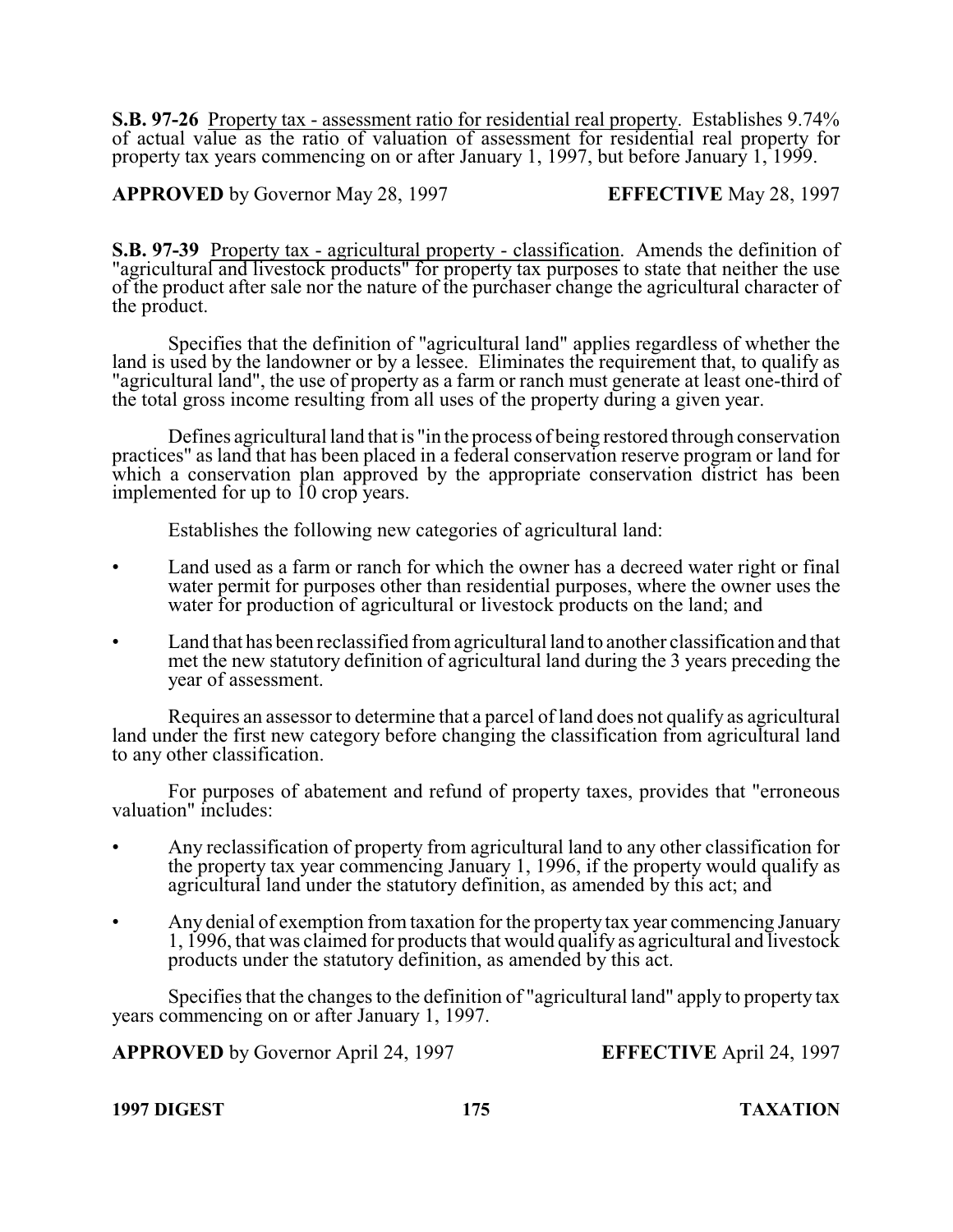**S.B. 97-45** Income tax - adjustment to taxable income - distributions under a qualified state tuition program. For income tax years commencing on and after January 1, 1998, exempts from Colorado taxable income the portion attributable to interest and other income of a distribution from a qualified state tuition program that is distributed for the purpose of meeting qualified higher education expenses of a designated beneficiary.

**APPROVED** by Governor April 24, 1997 **EFFECTIVE** August 6, 1997

**NOTE:** This act was passed without a safety clause. It shall take effect at 12:01 a.m. on the day following the expiration of the ninety-day period after final adjournment of the general assembly that is allowed for submitting a referendum petition pursuant to article V, section 1 (3) of the state constitution; except that, if a referendum petition is filed against this act or an item, section, or part of this act within such period, then the act, item, section, or part, if approved by the people, shall take effect on the date of the official declaration of the vote thereon by proclamation of the governor.

**S.B. 97-76** Sales and use tax exemption - coins and precious metal bullion. Reinstates the sales and use tax exemption for coins and precious metal bullion.

Specifies that the act applies to sales of coins and precious metal bullion made on or after October 1, 1997.

**VETOED** by Governor April 21, 1997

**S.B. 97-92** Sales and use tax exemption - livestock definition. Defines "livestock" for purposes of the sales and use tax exemption for the sale and use of feed for livestock. Expands the sales and use tax exemption for the sale and use of livestock.

**APPROVED** by Governor April 19, 1997 **EFFECTIVE** July 1, 1997

**S.B. 97-131** Sales and use tax exemption - fuel for residential energy use by occupants. For purposes of the sales and use tax exemption for fuel for residential energy use, clarifies that "residence" includes individually owned condominium units, regardless of the rental period.

Specifies that the act applies to sales and purchases of electricity, coal, wood, gas, fuel oil, or coke on and after July 1, 1997.

**VETOED** by Governor April 25, 1997

**H.B. 97-1033** Sales and use tax exemption - charitable organizations - inclusion of fraternal benefit societies. Includes fraternal benefit societies under the definition of "charitable organization" to clarify that sales to fraternal benefit societies are not subject to the imposition of sales and use tax.

**VETOED** by Governor June 4, 1997

**1997 DIGEST 176 TAXATION**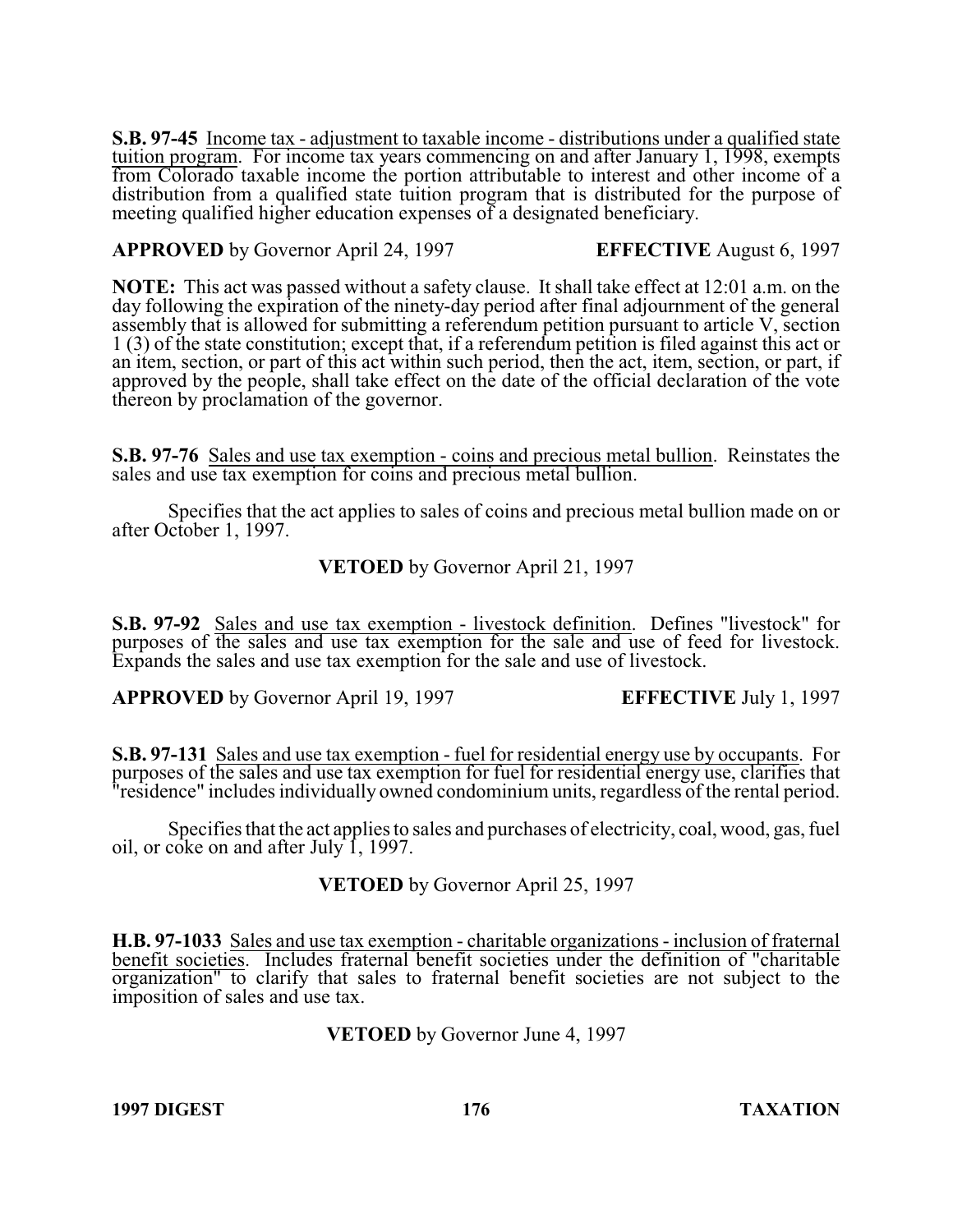**H.B. 97-1057** Sales and use tax exemption - tangible personal property used for biotechnical purposes. On and after July 1, 1997, exempts from sales and use tax all sales of tangible personal propertypurchased bycompanies to be used in Colorado directly and predominately in research and development of biotechnology.

## **VETOED** by Governor June 4, 1997

**H.B. 97-1086** Property tax - personal property exemption - reimbursement to local governments - fund created - state-local forum. For property tax years beginning on or after January 1, 1998, exempts from the levy and collection of property tax a stated amount of actual value of personal property listed on a personal property schedule.

For property tax years beginning on or after January 1, 1998, but prior to January 1, 2006, requires the state treasurer to transmit a specified amount of moneys for losses in property tax revenue to each local government in which the total assessed value of all taxable property within its taxing jurisdiction decreases below the total assessed value of all taxable property for such government for the 1997 property tax year. Creates the property tax exemption backfill fund and, for fiscal years beginning on or after January 1, 1998, but prior to January 1, 2006, requires the general assembly to appropriate a specified amount to the fund for reimbursement to local governments. By March 1, 1998, and each year thereafter through 2005, requires the property tax administrator to prepare a report specifying the amount to be transmitted to each local government and to submit the report to the state treasurer and the general assembly.

Repeals the current exemption for personal property in the amount of \$2,500 or less, effective January 1, 1998.

Instructs the state-local forumto conduct intergovernmental fiscal policyresearch and make recommendations to the general assembly concerning the effects on governments of statewide tax policy changes. Requires the director of research of the legislative council to appoint staff members to assist the state-local forum. By October 1, 1997, requires the executive committee of the legislative council to adopt a plan to pay for the personnel costs associated with the state-local forum's fiscal policy research and to identify a permanent source of staff funding. Requires state and local governments to cooperate with the state-local forum by providing summary tax information. Specifically allows the state-local forum to obtain confidential information relating to fiscal policy research, including tax information in summary form. Prohibits any member or employee of the state-local forum from releasing confidential information. Requires the state-local forum to prepare an annual report of its activities.

**VETOED** by Governor June 4, 1997

**H.B. 97-1137** Gasoline tax - filing of applications for refunds. Prohibits a claimant from filing an application with the department of revenue for a refund of gasoline tax more than once each calendar quarter. Expands the time period in which a claimant may apply for such a refund from 6 months to 12 months after the date of purchase of the gasoline.

**APPROVED** by Governor March 21, 1997 **EFFECTIVE** July 1, 1997

**1997 DIGEST 177 TAXATION**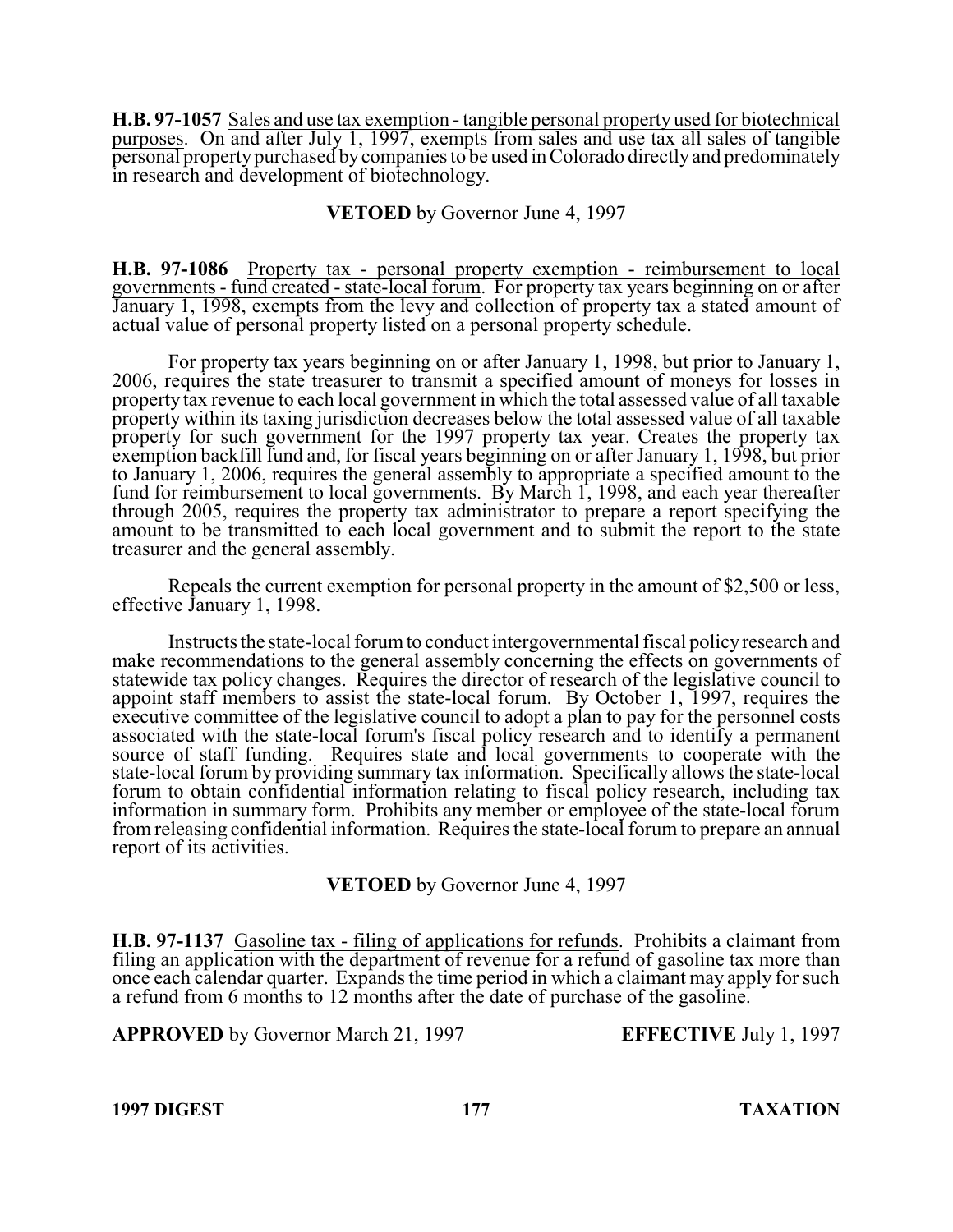**H.B. 97-1152** Income tax - credit for school-to-career programs. Beginning with the 1997 income tax year, allows a credit against state income taxes for 10% of the total qualified investment made in a qualified school-to-career program. Allows the amount of excess credit to be carried forward as a credit against subsequent years' tax liability for up to 5 years.

Repeals the existing income tax credit for investments in school-to-career programs in which students work predominately in enterprise zones.

**APPROVED** by Governor June 3, 1997 **EFFECTIVE** June 3, 1997

**H.B. 97-1230** Sales and use tax exemption - vending machine sales - in-lieu registration fee. For years beginning on or after January 1, 1998, exempts sales and purchases of packaged items of food or drink through vending machines, other than bulk or sundry merchandise vending machines, from the state sales tax. In lieu of the state sales tax, imposes a registration fee on all vending machines, other than bulk or sundry merchandise vending machines, used to make such sales and purchases. Specifies that sales of items through bulk or sundry merchandise vending machines shall continue to be subject to collection of the state sales tax.

Requires each vending machine operator to maintain a record of the identification number, ownership, and taxing jurisdiction of the location of every vending machine used by the operator and to annually apply for identification numbers for his or her vending machines in accordance with rules promulgated by the department of revenue. Establishes a fee schedule for various types of vending machines. Commencing on October 1, 2000, authorizes the department of revenue to review every 3 years the fees imposed. Provides for phasing in the payment of the increased fees for calendar years 1998 and 1999. Provides that the expenses of the department of revenue in furnishing identification numbers shall be paid from the fees collected for vending machines and that the remainder of the fees collected shall be credited to the state general fund.

Increases the amount of the penalty for each unregistered vending machine from \$25 to \$200. Decreases the period of time after which a vending machine seized by the department of revenue may be sold from 60 to 30 days.

Defines "vending machines" and various classes of vending machines. Provides that the state sales tax exemption created by this act is not applicable to statutory cities' and counties'sales tax bases, unless expressly adopted by such cities and counties. Provides that the state sales tax exemption created by this act is not applicable to the regional transportation district, the scientific and cultural facilities district, or the baseball stadium district, unless expressly adopted by the regional transportation district. Instructs the department of revenue, on or before January 1, 1999, to make recommendations to the general assembly concerning how to allocate to said special districts a portion of the amount received through the registration fee in lieu of authorizing the special districts to continue collecting sales tax on vending machine sales.

Appropriates \$21,431 fromthe vending machine fee administration cash fund and 0.3 FTE to the department of revenue for the implementation of the act.

### **VETOED** by Governor June 4, 1997

**1997 DIGEST 178 TAXATION**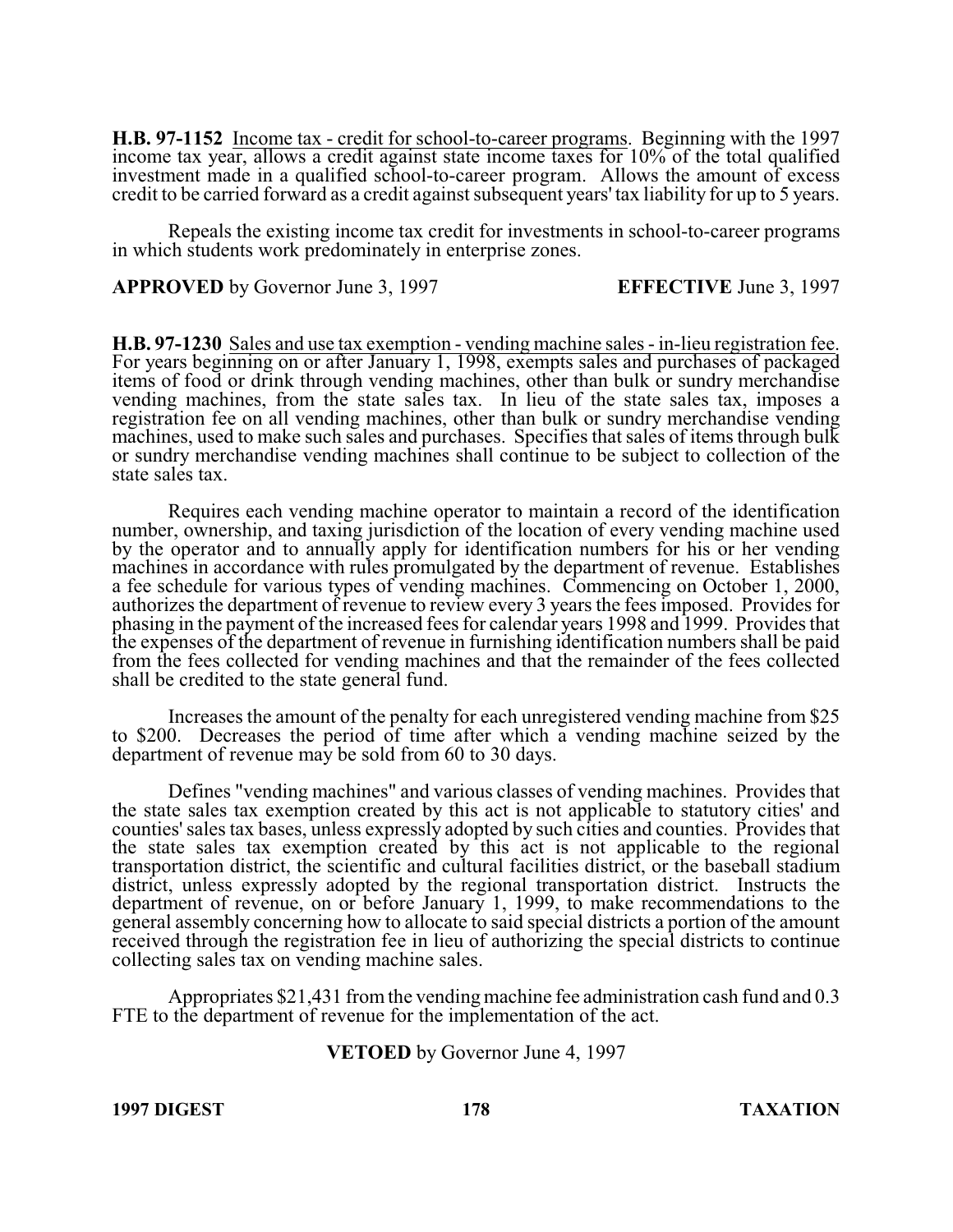**H.B. 97-1260** Income tax - voluntary contributions - Colorado special olympics appropriation. For income tax years commencing on or after January 1, 1997, but prior to January 1, 2000, permits taxpayers to designate on their Colorado individual income tax return an amount of contribution to the Colorado special olympics fund. Authorizes the general assembly to appropriate moneys in the fund to the department of revenue for costs incurred in implementing the contribution program and administering moneys designated as contributions. Creates the Colorado special olympics fund and credits such contributions to the fund. Stipulates that the Colorado special olympics shall use such moneys only for transportation, equipment, and uniforms for participants in the special olympics program.

Appropriates \$36,000 from the Colorado special olympics fund to the department of revenue for the implementation of the act.

**APPROVED** by Governor May 28, 1997 **EFFECTIVE** May 28, 1997

**H.B. 97-1265** Income tax - tax credit for alternative fuels vehicles and refueling facilities - alternative fuels vehicles rebate program. Modifies the formula used for calculating the amount of the income tax credit allowed for purchasing a motor vehicle that uses an alternative fuel or for converting the fuel system in a vehicle to a fuel system that uses an alternative fuel. Expands the credit to allow a credit for taxpayers who replace the power source in a vehicle that uses a traditional fuel with a power source that uses an alternative fuel. Conforms the definition of "alternative fuel" to be the same as used in the clean fuel fleet program. Allows the credit only for vehicles that are used for business purposes. Doubles the amount of the credit for any motor vehicle purchase or power source replacement that permanently displaces a motor vehicle or power source that is 8 years old or older. Extends the period of time that the income tax credit can be carried forward. Eliminates the existing July 1, 1998, repeal date for the credit.

Provides an income tax credit for a portion of the cost of constructing, reconstructing, or acquiring an alternative fuel refueling facility and that is directly attributable to the storage, compressing, or dispensing of alternative fuels for motor vehicles. Provides that the credit may be carried forward for five years.

Establishes a program to provide rebates to state and local governmental entities and to tax-exempt entities that purchase or convert to alternative fuel motor vehicles or that replace the power source in a vehicle that uses traditional fuel with a power source that uses an alternative fuel. Specifies the formula for calculating the maximum amount of the rebate. Allows a rebate only to the extent that a vehicle is used for the business or official activities of the entity. Doubles the amount of the rebate for any motor vehicle purchase or power source replacement that permanently displaces a motor vehicle or power source that is 8 years old or older. Authorizes the executive director of the department of revenue to grant rebates and requires the executive director to promulgate rules for granting such rebates. Establishes the alternative fuels rebate fund from which rebates are to be made and specified moneys to be credited to said fund.

Appropriates \$740,179 out of the alternatives fuels rebate fund to the department of

**1997 DIGEST 179 TAXATION**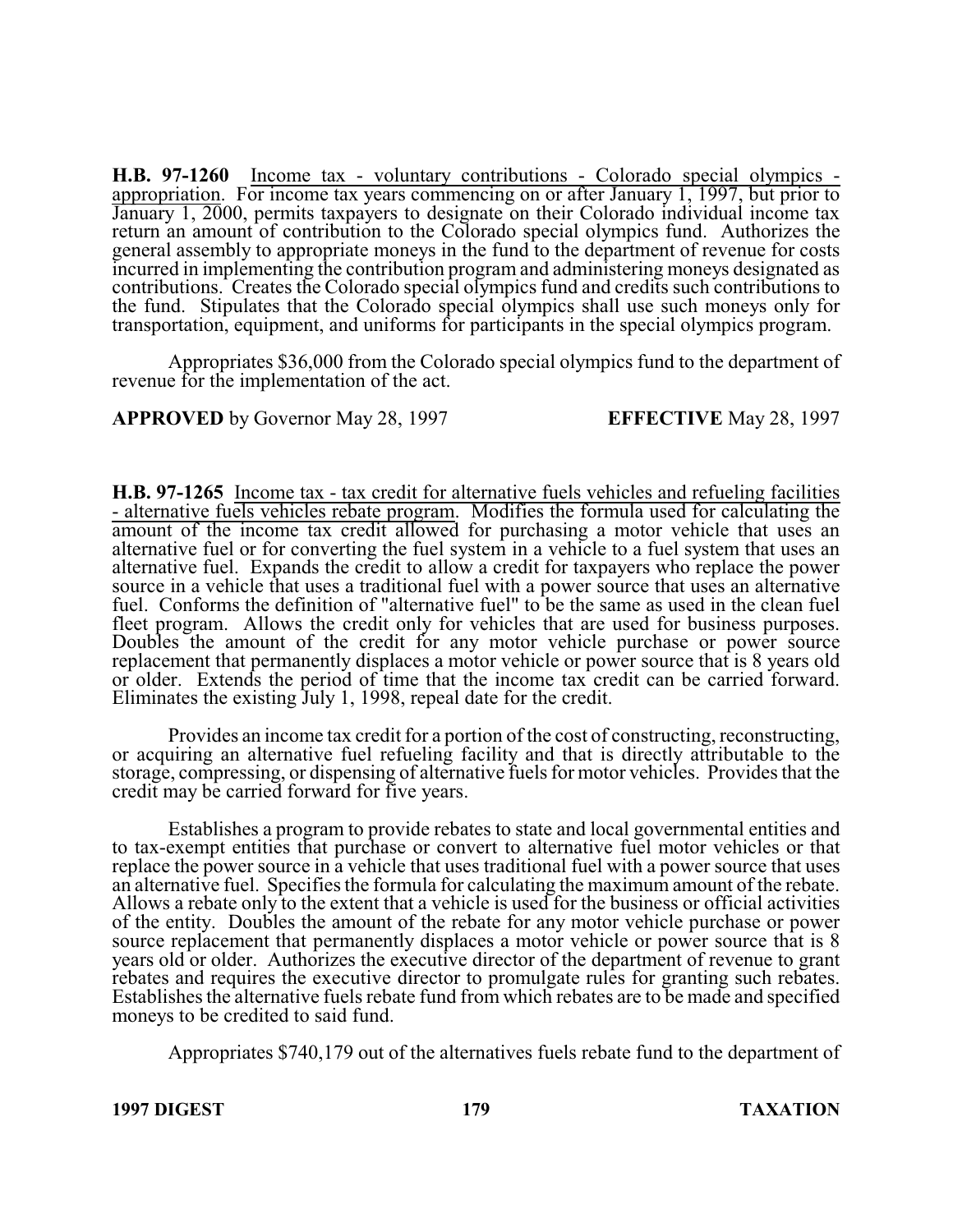revenue, of which \$36,000 is allocated for the initial costs of the department in implementing this act and of which the remainder is to be used to make rebates to qualified entities under article 32 of title 39, Colorado Revised Statutes.

**VETOED** by Governor June 4, 1997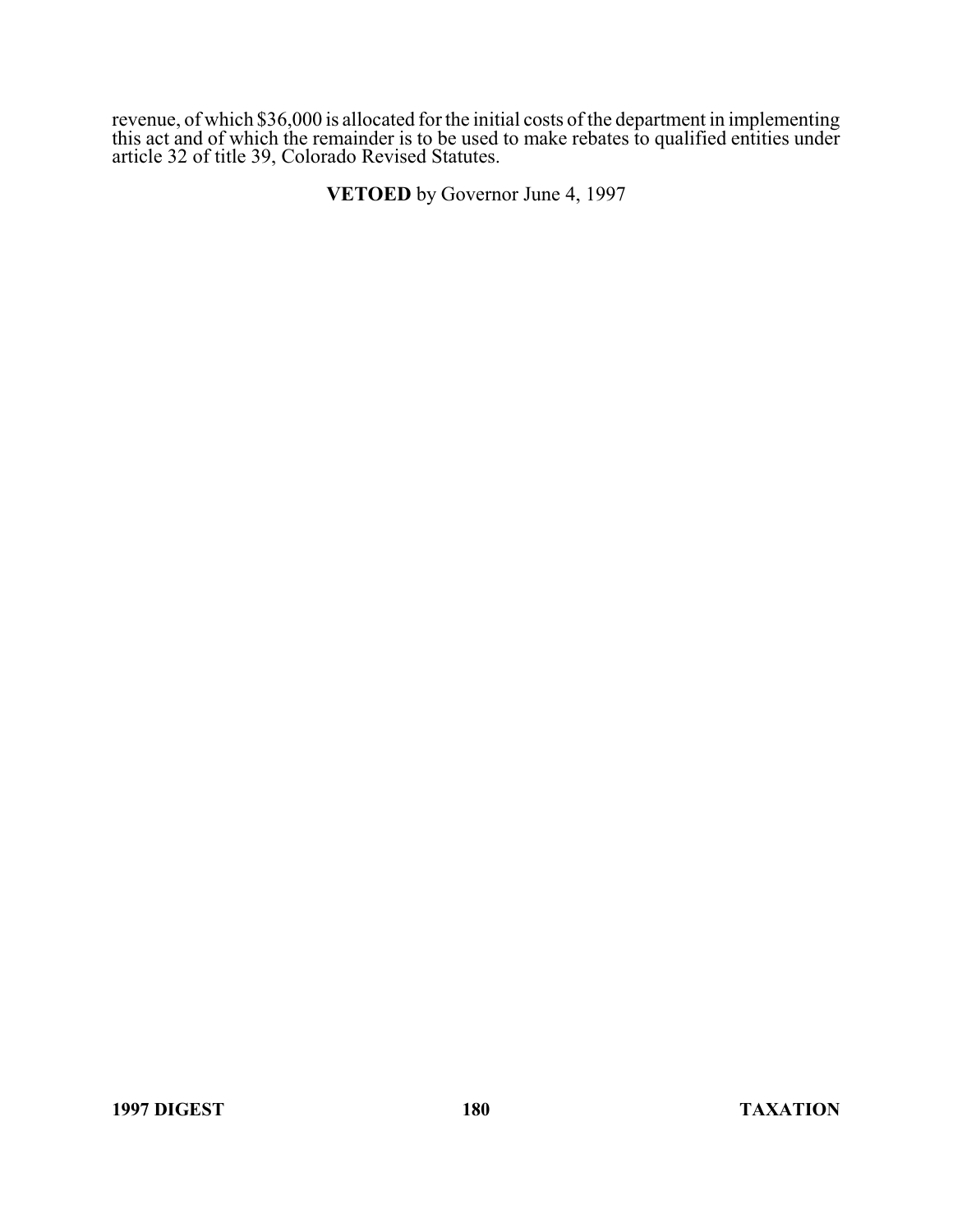### **TRANSPORTATION**

**S.B. 97-37** Railroad rights-of-way - acquisition - use - appropriation. Permits the executive director of the department of transportation to accept donation of an abandoned railroad right-of-way. Requires the executive director to sell, trade, or otherwise convey the donated right-of-way to a railroad company capable of operating a freight or passenger rail service. Creates the state rail bank fund. Requires the proceeds of any sale of an abandoned railroad right-of-way to be deposited in the state rail bank fund. Permits the executive director to allow the use of the donated right-of-way for any public purpose that is not inconsistent with freight or passenger rail service.

Requires the executive director to determine what rail lines or railroad rights-of-way are eligible to be acquired. Requires the transportation commission to review and approve the rail line or railroad right-of-way to be acquired. Mandates the executive director to submit a prioritized list with recommendations to the transportation legislation review committee (TLRC) concerning state acquisition of and uses for rail lines and railroad rights-of-way.

Authorizes the executive director, upon approval by the general assembly, to acquire rail lines or railroad rights-of-way for placement in the state rail bank. Allows the executive director to accept gifts, grants, and donations for the disposition of railroad rights-of-way. Requires the department of transportation to maintain the property in the state rail bank, including the assumption of the responsibility for any fencing agreements of the abandoning railroad company.

Allows the executive director to make the property in the state rail bank available for recreational purposes so long as such use does not limit the ability to restore or reconstruct the property for railroad or other transportation services. Allows the executive director to sell or lease the property in the state rail bank to a financially responsible railroad operator for railroad purposes. Makes any damage to an irrigation ditch in or adjacent to railroad rights-of-way or any increase in ditch maintenance caused by the use of the railroad right-of-way for a public purpose the responsibility of the person to whom the title of the railroad right-of-way is transferred. Makes owners of such irrigation ditches immune from liability arising out of such use of the railroad right-of-way.

Compels an owner of a rail line or railroad right-of-way to notify the executive director when he or she intends to dispose of the rail line or railroad right-of-way. Requires the executive director, within 30 days after receipt of such notice, to inform all departments of the state of Colorado, the appropriate transportation authority, and any local government that contains the rail line or railroad right-of-way affected by the impending sale. Requires the owner to provide any of the public entities with the opportunity to purchase the rail line or railroad right-of-way if the owner receives notice of the entity's interest within 90 days after the announcement of the owner's intended disposal.

Requires the TLRC to consider the recommendations of the executive director and information from any other source and requires the legislative members of the committee to make findings and recommendations to the general assembly regarding the acquisition, use, and disposition of abandoned railroad rights-of-way.

Transfers \$1,000,000 from the department of state cash fund to the state rail bank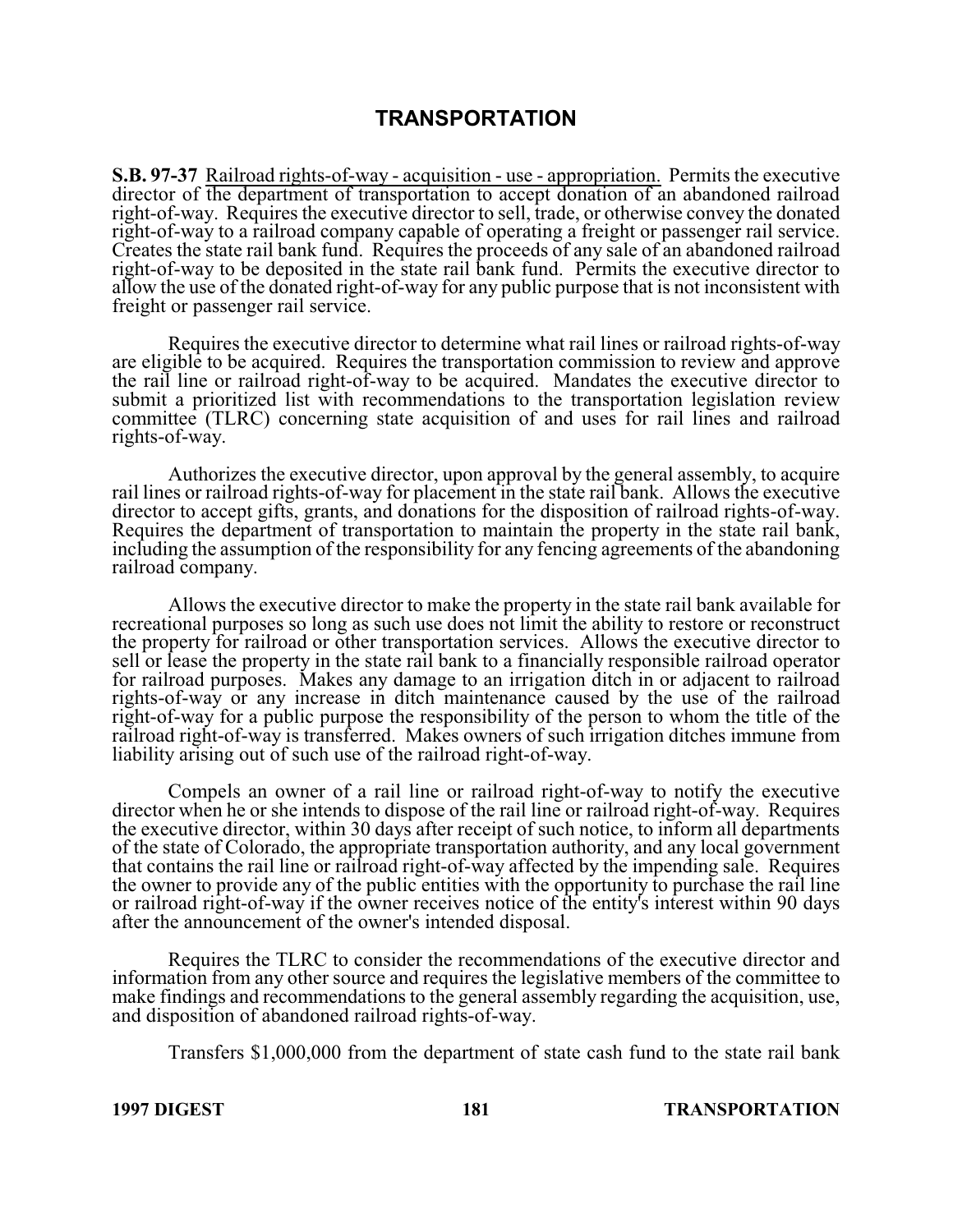fund. Appropriates \$1,000,000 from the state rail bank fund to the department of transportation for the implementation of the act.

**APPROVED** by Governor June 4, 1997 **EFFECTIVE** June 4, 1997

**S.B. 97-128** Pilot program for warranty of paving projects - powers of department of transportation. Requires the state transportation commission to establish a pilot program for the warranty of certain hot bituminous pavement projects. Directs the commission to implement such program by July 1, 1997. Stipulates that the program will end July 1, 2002, unless it is extended by the general assembly.

Limits the duration of such warranties to a maximum of 3 years and exempts contractors from liability for pavement distresses that are caused by factors beyond a contractor's control. Defines "warranty" and "qualified hot bituminous pavement project". Directs the commission to comply with federal requirements or regulations when federal aid is utilized for such paving projects.

Provides for a technical advisory committee to select those paving projects that will be undertaken as part of the pilot program. Specifies the composition of the advisory committee.

Requires that all paving projects constructed as part of the pilot program be subject to a cost-benefit evaluation by a committee selected by the commission. Specifies the composition of the committee. Directs the committee to gather data on actual costs of warranted projects and comparable nonwarranted projects and to present a report on its conclusions to the house and senate transportation committees at the end of the warranty period for the projects or at an earlier date specified by either committee.

**APPROVED** by Governor May 21, 1997 **EFFECTIVE** August 6, 1997

**NOTE:** This act was passed without a safety clause. It shall take effect at 12:01 a.m. on the day following the expiration of the ninety-day period after final adjournment of the general assembly that is allowed for submitting a referendum petition pursuant to article V, section 1 (3) of the state constitution; except that, if a referendum petition is filed against this act or an item, section, or part of this act within such period, then the act, item, section, or part, if approved by the people, shall take effect on the date of the official declaration of the vote thereon by proclamation of the governor.

**H.B. 97-1023** Metropolitan transportation development commission - repeal. Repeals the statutory provision establishing the metropolitan transportation development commission, which was terminated in 1992.

**APPROVED** by Governor April 1, 1997 **EFFECTIVE** April 1, 1997

**H.B. 97-1061** Intrastate air carriers - Colorado business incentive fund - performance reports. Requires any entity establishing a new business facility or operation and participating in the Colorado business incentive fund to give due consideration to the provision of intrastate air service to all areas of Colorado and to comply with intrastate air

**1997 DIGEST 182 TRANSPORTATION**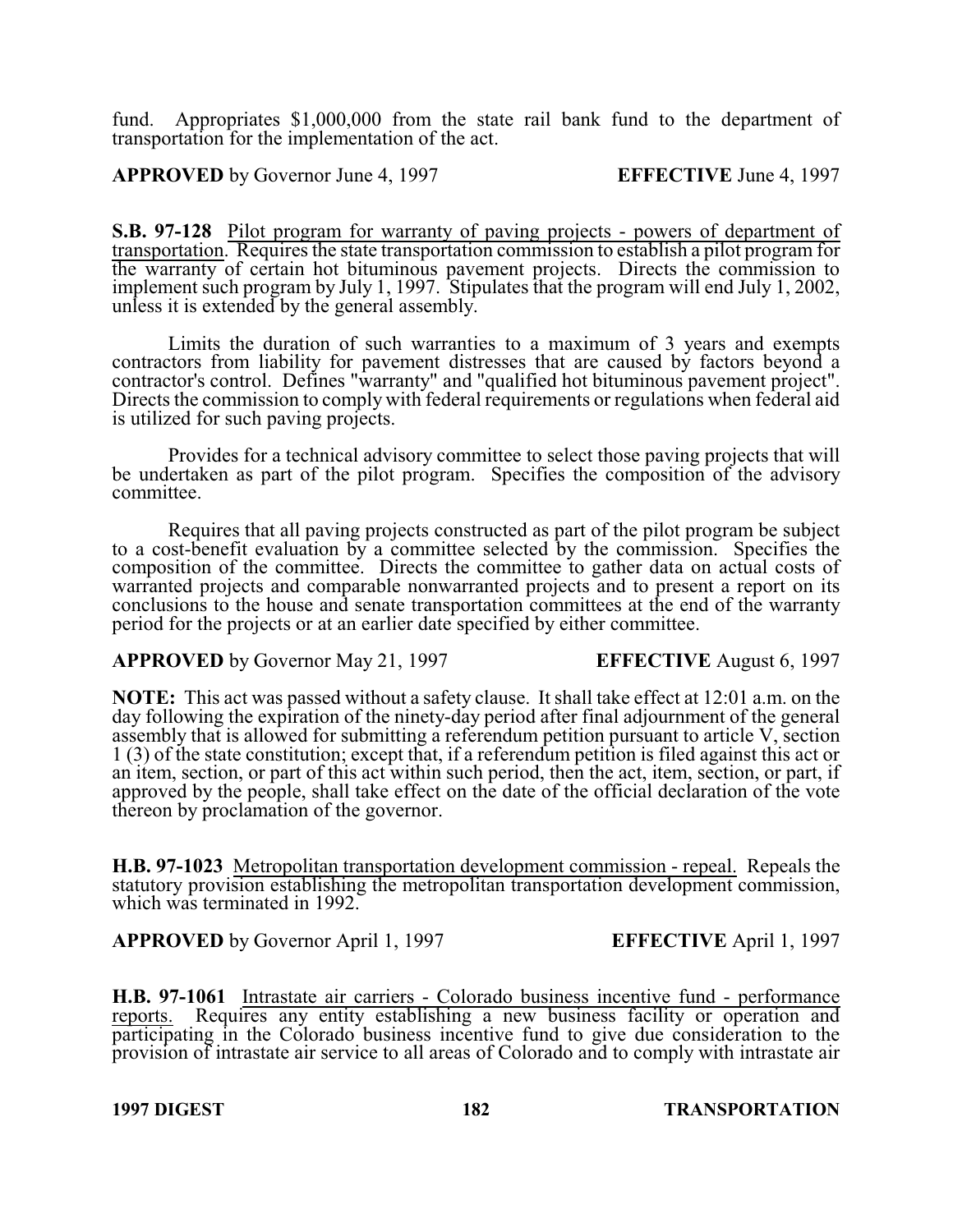carrier performance reporting requirements of Colorado law. Expands the guidelines for participating in the business incentive fund to include new operations in the state in addition to new business facilities. Expands the local governmental entities that may enter into agreements to participate in the Colorado business incentive fund to include those entities operating airports at which commercial passenger service is provided.

Specifies that intrastate air carriers that fail to submit required performance reports when due with the aeronautics division in the department of transportation, and that fail to cure the failure within 30 days after notification, may be subject to a civil money penalty of not less than \$2,500 and not more than \$5,000 for each violation as determined by the Colorado aeronautical board. Specifies that moneys from such civil penalties shall be credited to the aviation fund and continuously appropriated to cover the administrative costs of enforcing the performance report provisions. Requires such reports to contain information on mechanical defects discovered and repairs made for each operation of a flight and any weather conditions contributing to delayed or canceled flights.

Appropriates \$5,500,000 fromthe Colorado business incentive fund to the department of local affairs for allocation to the economic development commission for the fiscal year beginning July 1, 1997, for implementation of the Colorado business incentive fund portions of this act.

Makes this act applicable to intrastate air carrier performance reports not filed when due on or after May 8, 1997.

**APPROVED** by Governor May 8, 1997 **EFFECTIVE** May 8, 1997

**H.B. 97-1066** Emissions inspections - new diesel vehicles. Extends from 12 months to 2 years the time a certificate of compliance that is issued for new diesel vehicles without an emissions test is valid. Clarifies statutory language regarding expiration of such certificates.

**APPROVED** by Governor March 28, 1997 **EFFECTIVE** August 6, 1997

**NOTE:** This act was passed without a safety clause. It shall take effect at 12:01 a.m. on the day following the expiration of the ninety-day period after final adjournment of the general assembly that is allowed for submitting a referendum petition pursuant to article V, section 1 (3) of the state constitution; except that, if a referendum petition is filed against this act or an item, section, or part of this act within such period, then the act, item, section, or part, if approved by the people, shall take effect on the date of the official declaration of the vote thereon by proclamation of the governor.

**H.B. 97-1190** Drivers' licenses - renewal by mail. Allows the department of revenue to offer renewal of a driver's license by mail subject to certain conditions. Limits the availability of license renewal by mail to drivers who are 21 years of age or older and under 66 years of age. Restricts license renewal by mail to every other license renewal period.

**APPROVED** by Governor March 28, 1997 **EFFECTIVE** March 28, 1997

**H.B. 97-1273** Rural transportation authority law - creation. Creates the "Rural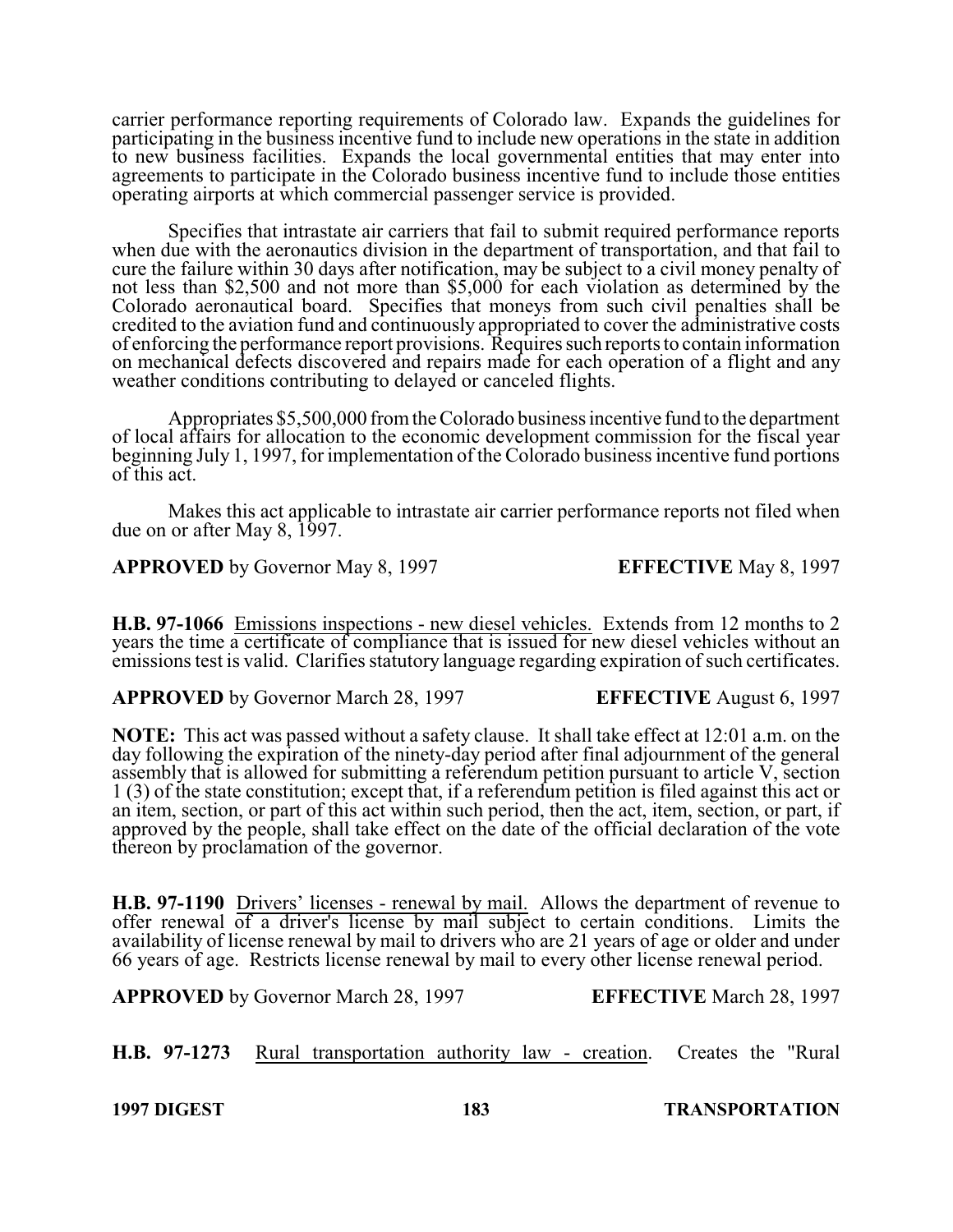Transportation Authority Law". Specifies that 2 or more municipalities, 2 or more counties, or one or more municipalities and one or more counties may create an authority. Directs the director of the division of local government in the department of local affairs to issue a certificate upon the filing of a contract establishing an authority. Specifies the required provisions of such a contract. Prohibits a municipality or county from entering into a contract creating an authority unless 2 public hearings are held. Requires voter approval prior to the establishment of any such authority. Allows the state to join in such a contract upon approval by the governor.

Requires a board of directors to exercise all powers, privileges, and duties vested in or imposed upon an authority. Specifies the powers and duties of the board and the duty of a director when a conflict of interest arises.

Specifies that an authority has the power to:

- Enter into contracts;
- Establish, collect, and increase or decrease fees, tolls, rates, and charges for the privilege of traveling on or using any property included in a rural transportation system;
- Pledge all or a portion of such revenues to the payment of bonds;
- Finance, construct, operate, or maintain rural transportation systems within or without the boundaries of the authority;
- Acquire, lease, dispose of, and encumber real or personal property;
- Accept real or personal property for the use of the authority;
- Impose an annual motor vehicle registration fee not to exceed \$10 per vehicle;
- Levy a sales or use tax, or both, at a rate not to exceed 4/10 of one percent.

Specifies the manner in which an authority may include property within or exclude property from the boundaries of the authority. Subjects property included in an authority to the same mill levies and other taxes levied on other similarly situated property. Allows the board to determine the location of a rural transportation system upon a 2/3rds vote. Specifies when a rural transportation system is subject to the construction bidding provisions governing state projects and state-funded local projects. Directs an authority to assess taxes within the boundaries of existing taxing districts whenever possible.

Allows an authority to establish rural transportation activity enterprises for purposes of conducting authorized activities. Specifies that such enterprise is excluded from the provisions of section 20 of article X of the state constitution. Sets forth the parameters under which such enterprise may operate, including its ability to contract and to issue revenue bonds. States that certain revenues collected and rates charged by an authority in connection with a rural transportation system are not subject to the election requirements or spending limits under section 20 of article X of the state constitution.

Clarifies that state and local traffic laws regarding toll collection and enforcement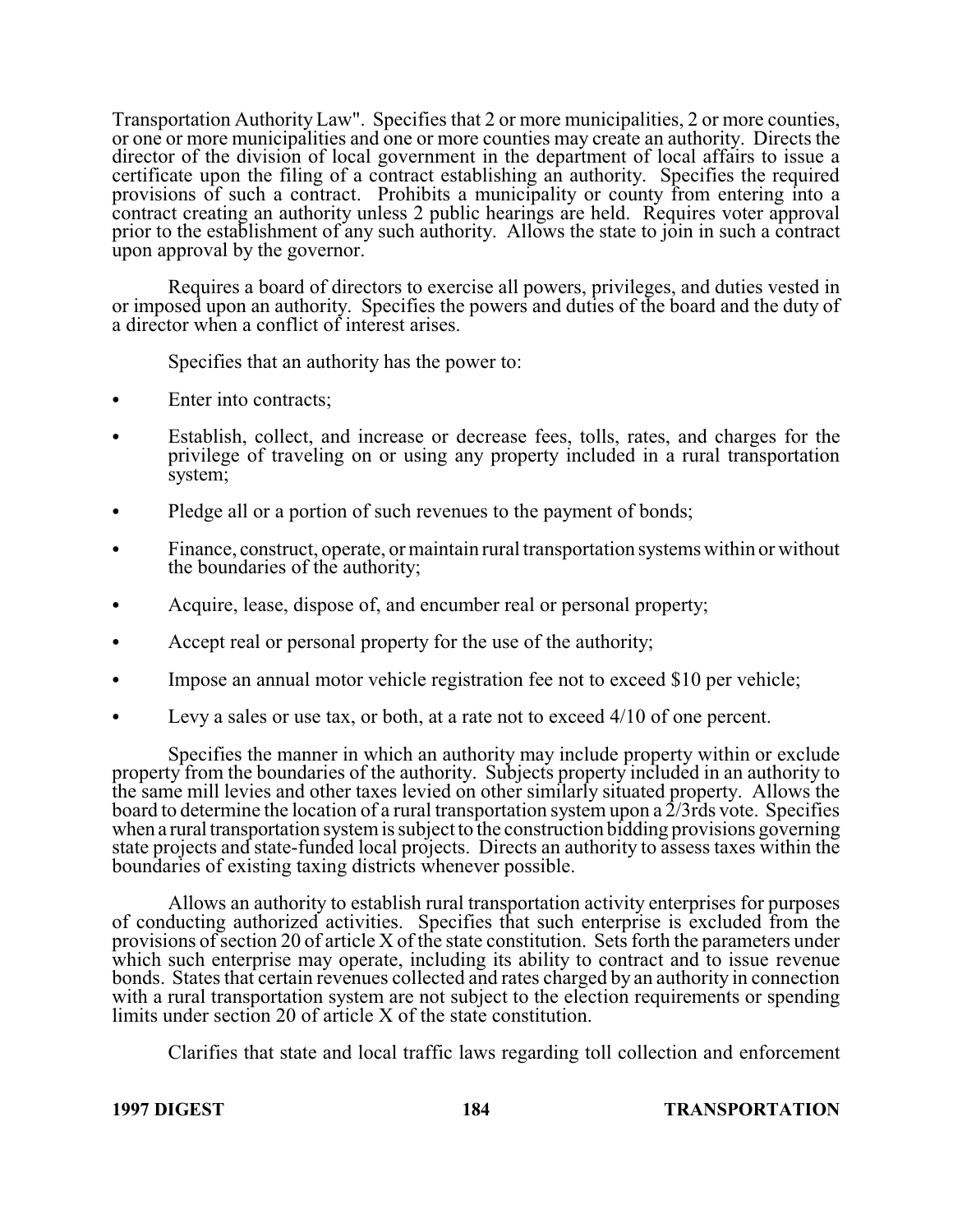pertain to and govern the use of any rural transportation system on which vehicles subject to such laws are operated. Specifies the penalty for violations of such laws.

Allows an authority to establish local improvement districts within the boundaries of the authority to facilitate the financing, construction, operation, or maintenance of rural transportation systems. Specifies the method of establishing a local improvement district. Specifies the methods of issuance and payment of bonds by the authority. Designates the areas in which an authority has cooperative powers. Grants certain powers to the state or any political subdivision thereof for purposes of aiding and cooperating in the financing, construction, operation, or maintenance of rural transportation systems.

Requires voter approval for any action by an authority to establish or increase any tax or to create a multiple fiscal year obligation under section 20 of article X of the state constitution. Specifies the notice requirements for the creation of an authority and for any proposal by an authority to establish, increase, or decrease any tax or fee. Requires an authority to report annually to the transportation legislation review committee. Allows the committee to review the operations, plans, and projects of any rural transportation authority.

Specifies that the state shall not limit or alter the rights of obligees with which the authority contracts. Specifies the manner in which the authority may invest or deposit its funds. Allows fiduciaries to invest in any bonds issued by the authority. Exempts the income, revenues, and bonds issued by the authority from all state taxation and assessments. Creates a limitation on actions. Allows the board of an authority to file a petition in district court for a judicial examination and determination of certain issues.

**APPROVED** by Governor April 24, 1997 **EFFECTIVE** August 6, 1997

**NOTE:** This act was passed without a safety clause. It shall take effect at 12:01 a.m. on the day following the expiration of the ninety-day period after final adjournment of the general assembly that is allowed for submitting a referendum petition pursuant to article V, section 1 (3) of the state constitution; except that, if a referendum petition is filed against this act or an item, section, or part of this act within such period, then the act, item, section, or part, if approved by the people, shall take effect on the date of the official declaration of the vote thereon by proclamation of the governor.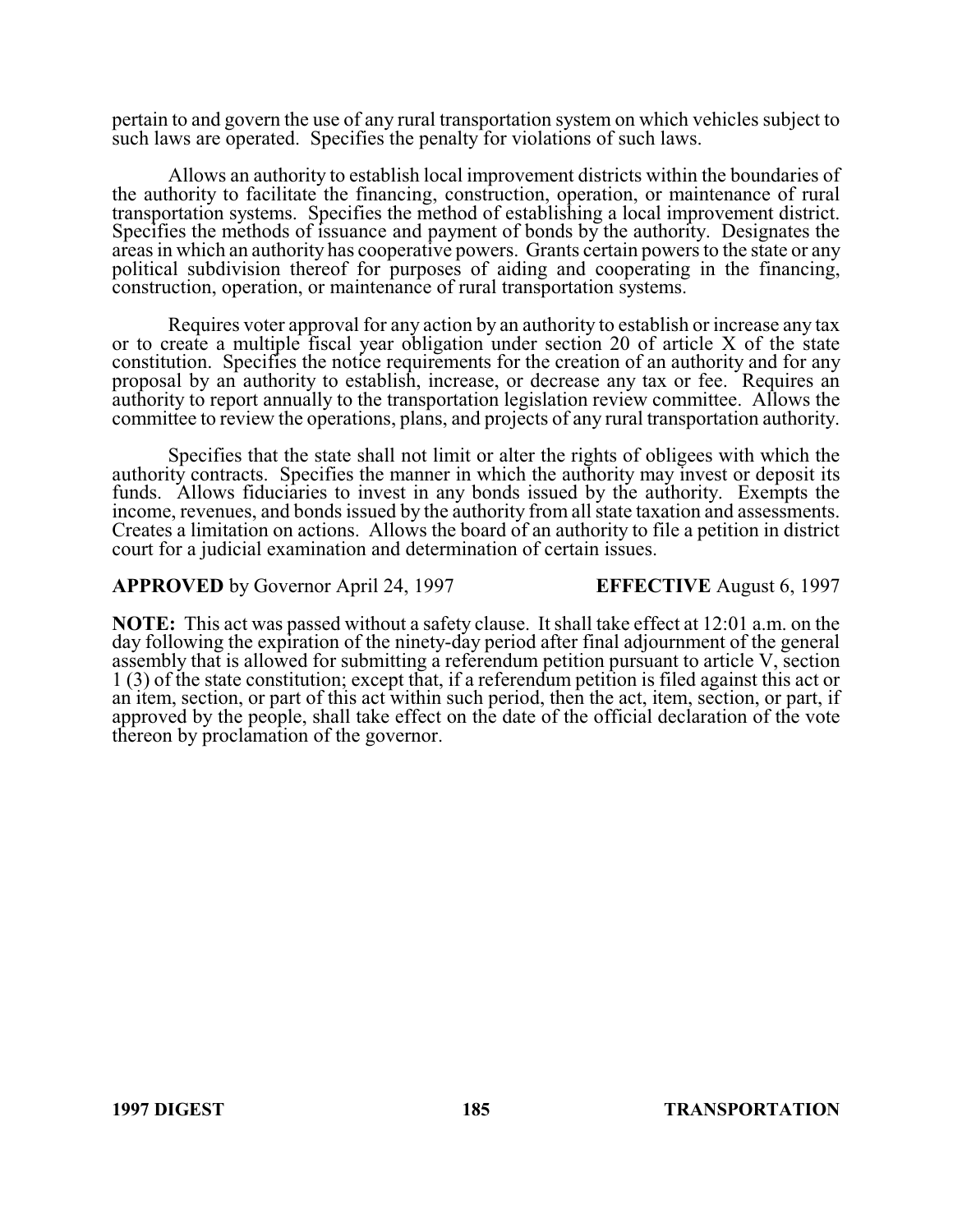## **UNITED STATES**

**H.B. 97-1041** Fitzsimons Army Garrison - acceptance of legislative jurisdiction. Accepts the relinquishment of federal jurisdiction over the real property comprising the United States Army Garrison, Fitzsimons, from the federal government effective upon acceptance by the governor of the notice of relinquishment. Directs the governor to notify the office of legislative legal services of the date of such acceptance. Specifies that the state shall not assume any liability as a result of accepting jurisdiction over the property.

**APPROVED** by Governor March 13, 1997 **EFFECTIVE** March 13, 1997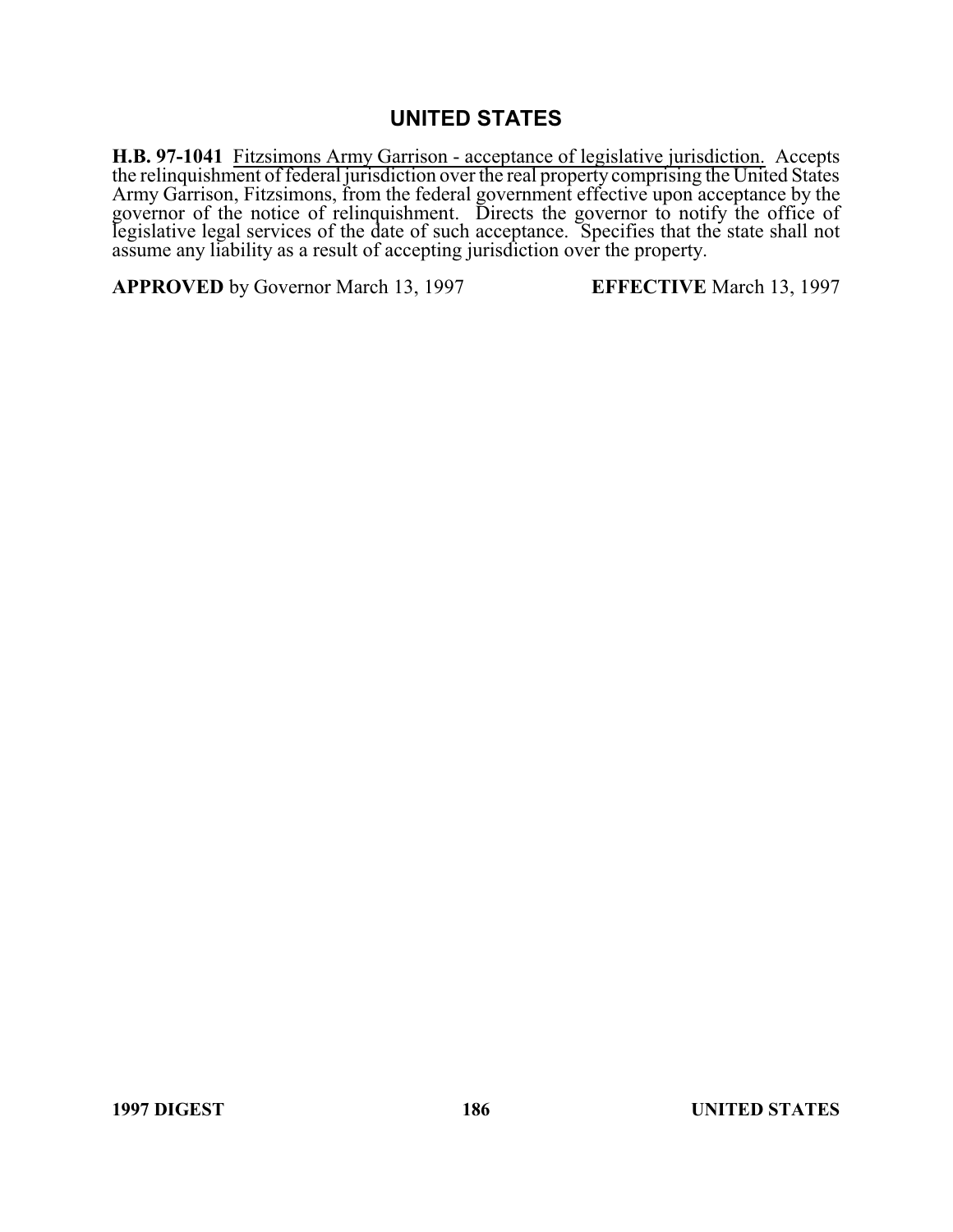## **WATER AND IRRIGATION**

**S.B. 97-8** Water conservation board - project authorization and deauthorization - studies appropriations. Authorizes thewater conservation board to expend moneys on the following:

- Certain enumerated water projects;
- The Colorado river compact decision support system;
- The satellite monitoring system maintenance;
- The continuation of the extreme precipitation study and revisions to the national oceanic and atmospheric agency atlas;
- The continuation of the Roaring Fork and Arkansas rivers multi-objective management plans;
- A statewide river rehabilitation and floodplain management needs inventory;
- The Chatfield reservoir reallocation study;
- The Tamarack project and continuation of demonstration projects;
- The Grand Valley water management project and native aquatic species facilities;
- Salinity control program loans.

Deauthorizes certain projects authorized in previous years. Changes the amount authorized for a certain project in a previous year. Authorizes the restoration of the previous balance in the emergency infrastructure repair loan account balance. Increases the amount of money in the Arkansas river augmentation loan account from \$1,500,000 to \$3,000,000. Creates the Horse Creek basin account.

Exempts any account in the Colorado water conservation board construction fund from paying the state treasurer management fee.

Appropriates \$4,000,000 to the department of natural resources for allocation to the water conservation board from the severance tax trust fund perpetual base account for the Eagle Park Reservoir rehabilitation project.

#### **APPROVED** by Governor May 21, 1997 **EFFECTIVE** May 21, 1997

**S.B. 97-151** Water conservation board - fish and wildlife resources account - interest - use of species recovery grants. Allows all interest earned from investment of the moneys in the fish and wildlife resources account in the Colorado water conservation board construction fund to be credited to that account. Exempts moneys in the account from the state treasurer management fee.

Provides that species recovery grants from the fish and wildlife account may be made to implement proposals to enhance fish and wildlife resources that address the needs of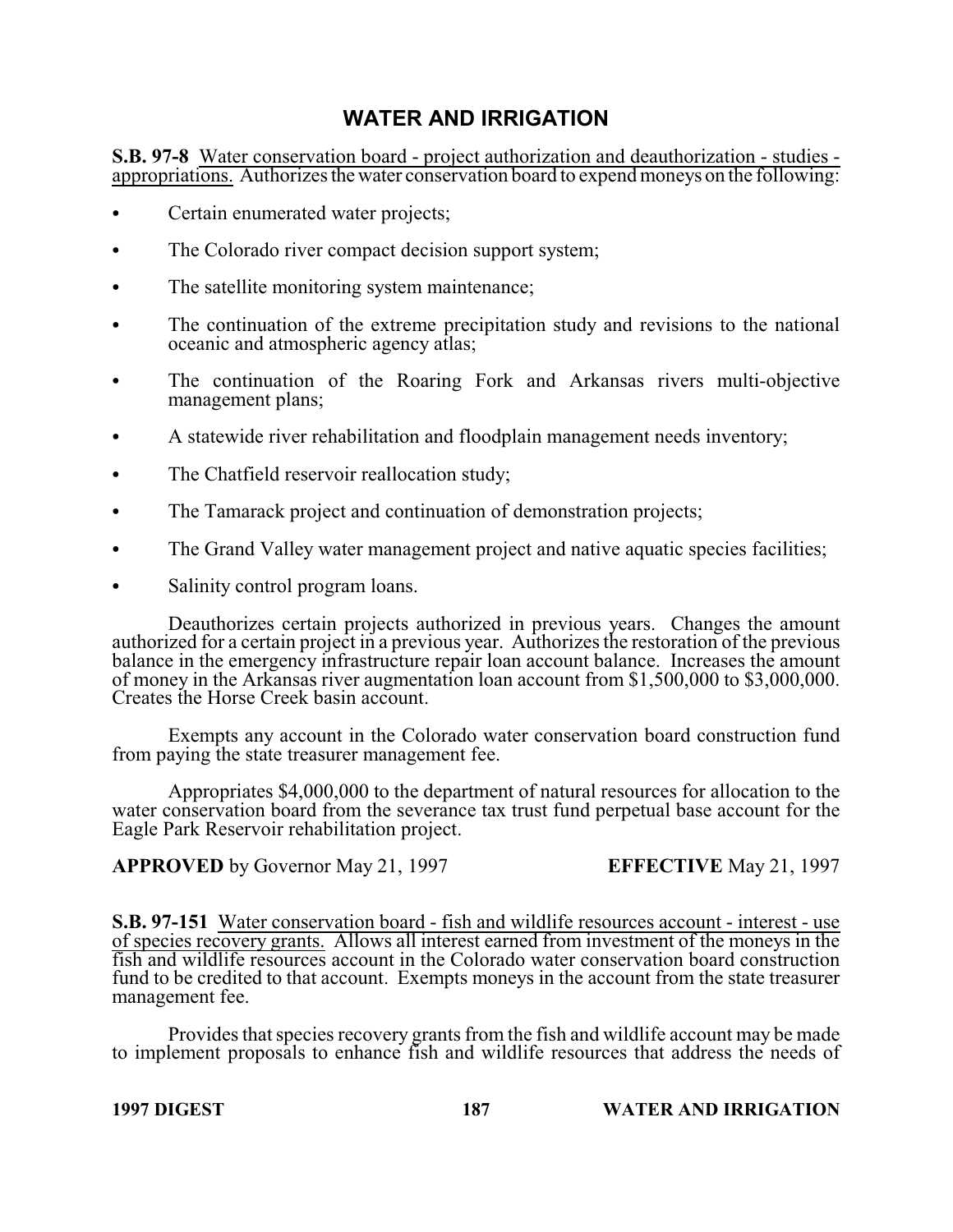federally protected species and are consistent with state water policy.

**APPROVED** by Governor June 4, 1997 **EFFECTIVE** June 4, 1997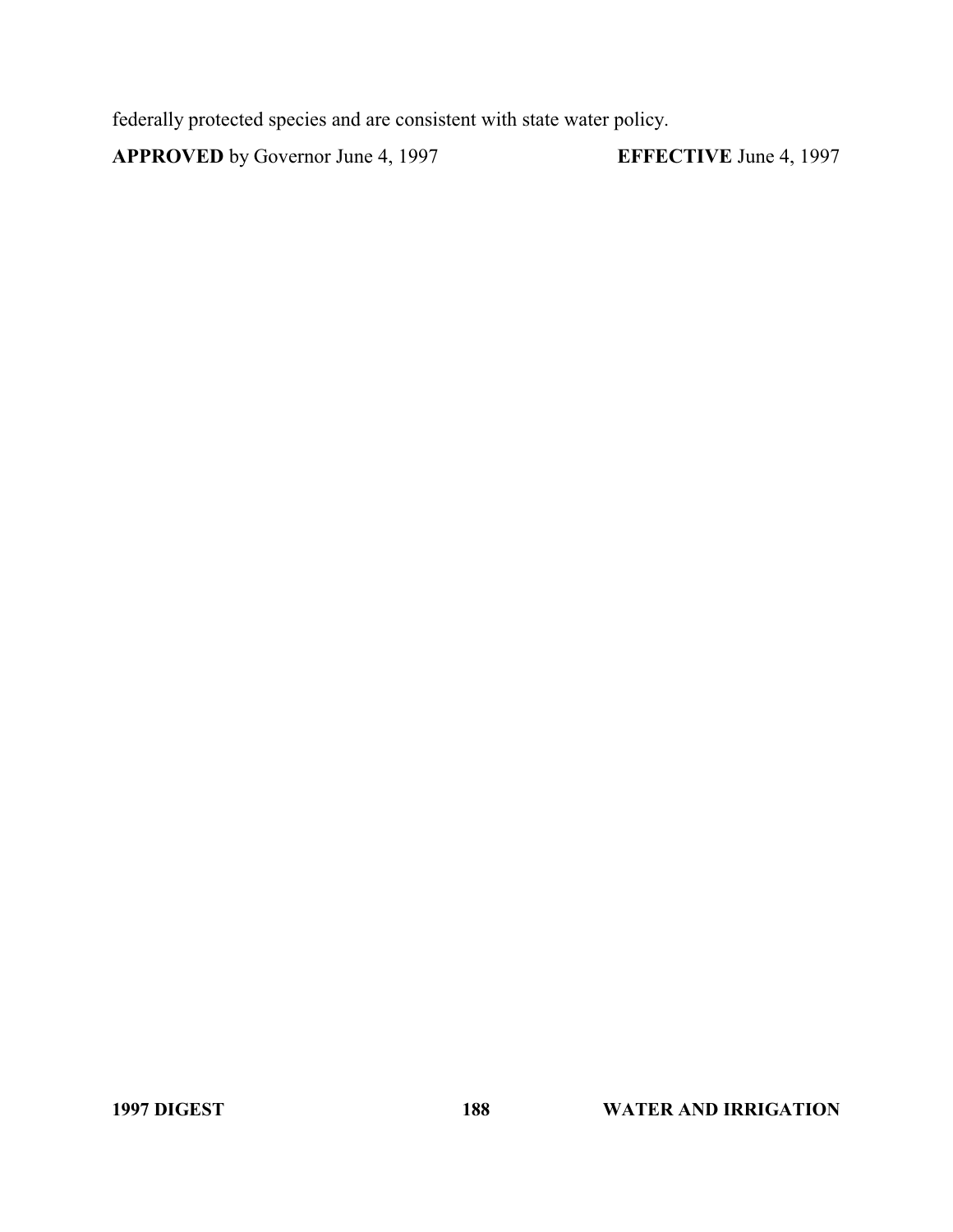### **SUBJECT INDEX**

|                                                                               | <b>Bill No.</b>  | Page No.       |
|-------------------------------------------------------------------------------|------------------|----------------|
| <b>Administrative Rule Review</b>                                             |                  |                |
| Continuation of 1996 rules of executive agencies - exceptions - pilot project |                  |                |
|                                                                               | HB1193           | $\mathbf{1}$   |
| <b>Agriculture</b>                                                            |                  |                |
| Agricultural products - sheep and wool - composition of sheep and wool        |                  |                |
|                                                                               | HB1279           | $\overline{c}$ |
|                                                                               | SB 167           | $\overline{c}$ |
|                                                                               | HB1027           | $\overline{2}$ |
| State fair authority                                                          |                  |                |
| Abolishment - creation within department of agriculture - board of            |                  |                |
| commissioners - manager - powers and duties - appropriations.                 | HB1342           | 3              |
|                                                                               | <b>SB</b><br>51  | $\overline{2}$ |
|                                                                               | SB 225           | $\overline{2}$ |
| <b>Appropriations</b>                                                         |                  |                |
|                                                                               | SB 215           | 8              |
|                                                                               | HB1315           | 8              |
| Supplemental appropriations                                                   |                  |                |
|                                                                               | HB1358           | 9              |
|                                                                               | SB.<br>-176      | 5              |
|                                                                               | <b>SB</b><br>177 | 5              |
|                                                                               | <b>SB</b><br>178 | 5              |
| Department of health care policy and financing                                | 180<br><b>SB</b> | 5              |
|                                                                               | 181<br>SB        | 5              |
|                                                                               | <b>SB</b><br>182 | 6              |
|                                                                               | <b>SB</b><br>184 | 6              |
|                                                                               | SB 185           | 6              |
|                                                                               | <b>SB</b><br>187 | 6              |
|                                                                               | <b>SB</b><br>188 | 6              |
|                                                                               | <b>SB</b><br>189 | 7              |
|                                                                               | 190<br><b>SB</b> | 7              |
|                                                                               | <b>SB</b><br>191 | 7              |
|                                                                               | <b>SB</b><br>192 | 7              |
|                                                                               | <b>SB</b><br>193 | 7              |
|                                                                               | <b>SB</b><br>194 | 7              |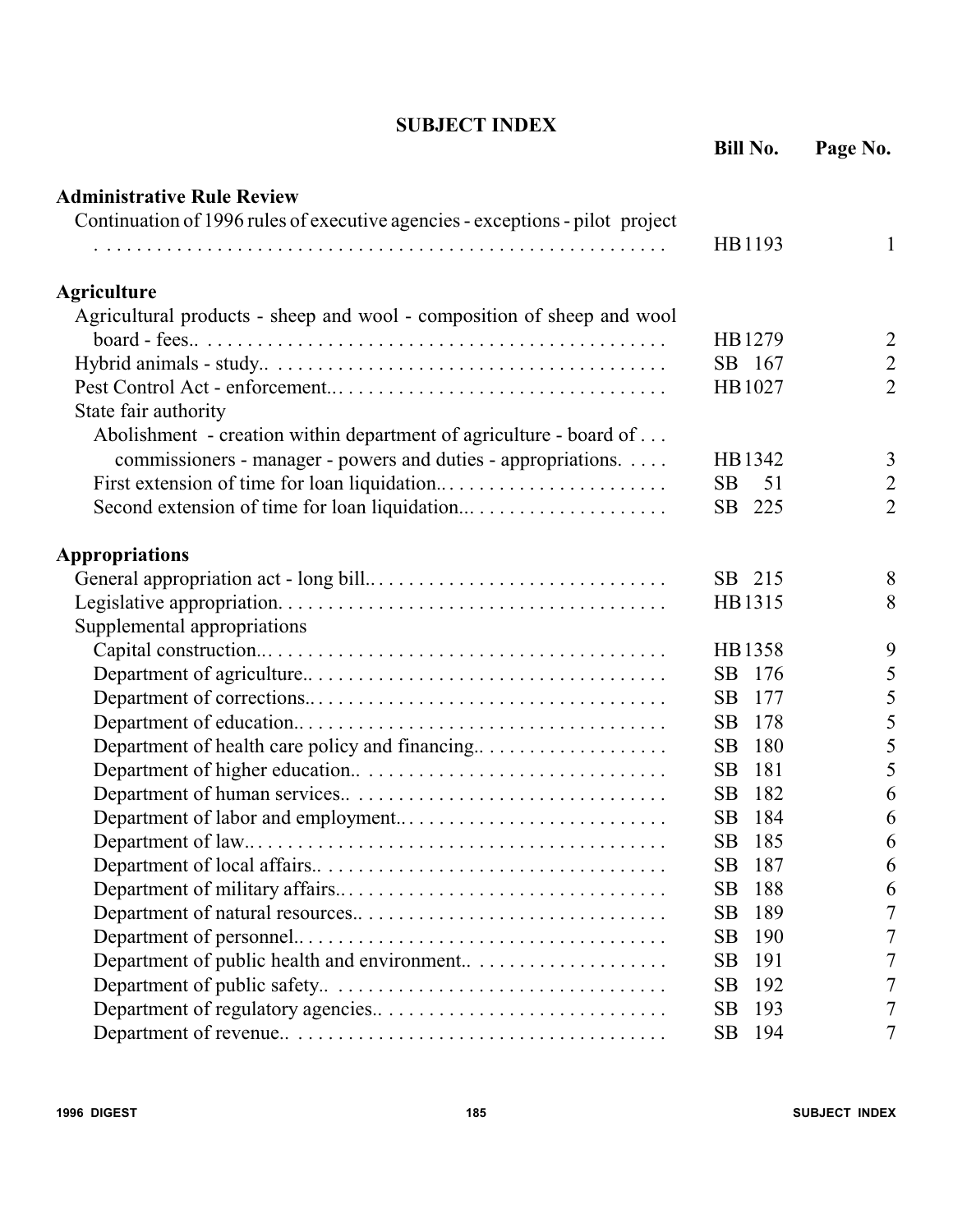|                                                                                                                                                                                                                                                                                                       | <b>Bill No.</b>  | Page No. |
|-------------------------------------------------------------------------------------------------------------------------------------------------------------------------------------------------------------------------------------------------------------------------------------------------------|------------------|----------|
|                                                                                                                                                                                                                                                                                                       | SB.<br>195       | 8        |
|                                                                                                                                                                                                                                                                                                       | <b>SB</b><br>197 | 8        |
|                                                                                                                                                                                                                                                                                                       | SB<br>196        | 8        |
|                                                                                                                                                                                                                                                                                                       | SB<br>183        | 6        |
|                                                                                                                                                                                                                                                                                                       | <b>SB</b><br>186 | 6        |
|                                                                                                                                                                                                                                                                                                       | SB<br>179        | 5        |
| <b>Children and Domestic Matters</b>                                                                                                                                                                                                                                                                  |                  |          |
| Central registry - phase-out - implementation plan.                                                                                                                                                                                                                                                   | HB1109           | 15       |
| Child support                                                                                                                                                                                                                                                                                         |                  |          |
| Enforcement - occupational, professional, and recreational license<br>suspension - automatic property liens - recordation of social security<br>numbers - repeal of jury trials in paternity cases - state directory of new<br>hires - state case registry - financial institution data match - post- |                  |          |
| secondary education expenses - appropriation<br>Establishment and enforcement - determination of paternity - orders for                                                                                                                                                                               | HB1205           | 17       |
|                                                                                                                                                                                                                                                                                                       | SB 114           | 12       |
| Colorado Children's Code - relinquishment, termination, and adoption -<br>relinquishment counseling - payments to relinquishing parents - foreign<br>adoption decrees - standardized forms - legal effects of adoption -                                                                              |                  |          |
|                                                                                                                                                                                                                                                                                                       | 83<br><b>SB</b>  | 10       |
|                                                                                                                                                                                                                                                                                                       | <b>SB</b><br>71  | 10       |
| Dissolution of marriage                                                                                                                                                                                                                                                                               |                  |          |
| Disposition of property - direct division of public employee retirement                                                                                                                                                                                                                               | <b>SB</b><br>81  | 10       |
| Parental education classes - exemption in domestic abuse cases                                                                                                                                                                                                                                        | HB1223           | 21       |
| Domestic relations cases - court appointments - representatives - special                                                                                                                                                                                                                             |                  |          |
|                                                                                                                                                                                                                                                                                                       | HB1103           | 15       |
| Juvenile justice                                                                                                                                                                                                                                                                                      |                  |          |
|                                                                                                                                                                                                                                                                                                       | HB1126           | 16       |
|                                                                                                                                                                                                                                                                                                       | HB1318           | 22       |
| Marriage - only between one man and one woman                                                                                                                                                                                                                                                         | HB1198           | 17       |
| Out-of-home placement of children - impact on school district enrollment                                                                                                                                                                                                                              |                  |          |
|                                                                                                                                                                                                                                                                                                       | HB1293           | 22       |
| Parenting time - enforcement - "Colorado Parenting Time Enforcement                                                                                                                                                                                                                                   | HB1164           | 16       |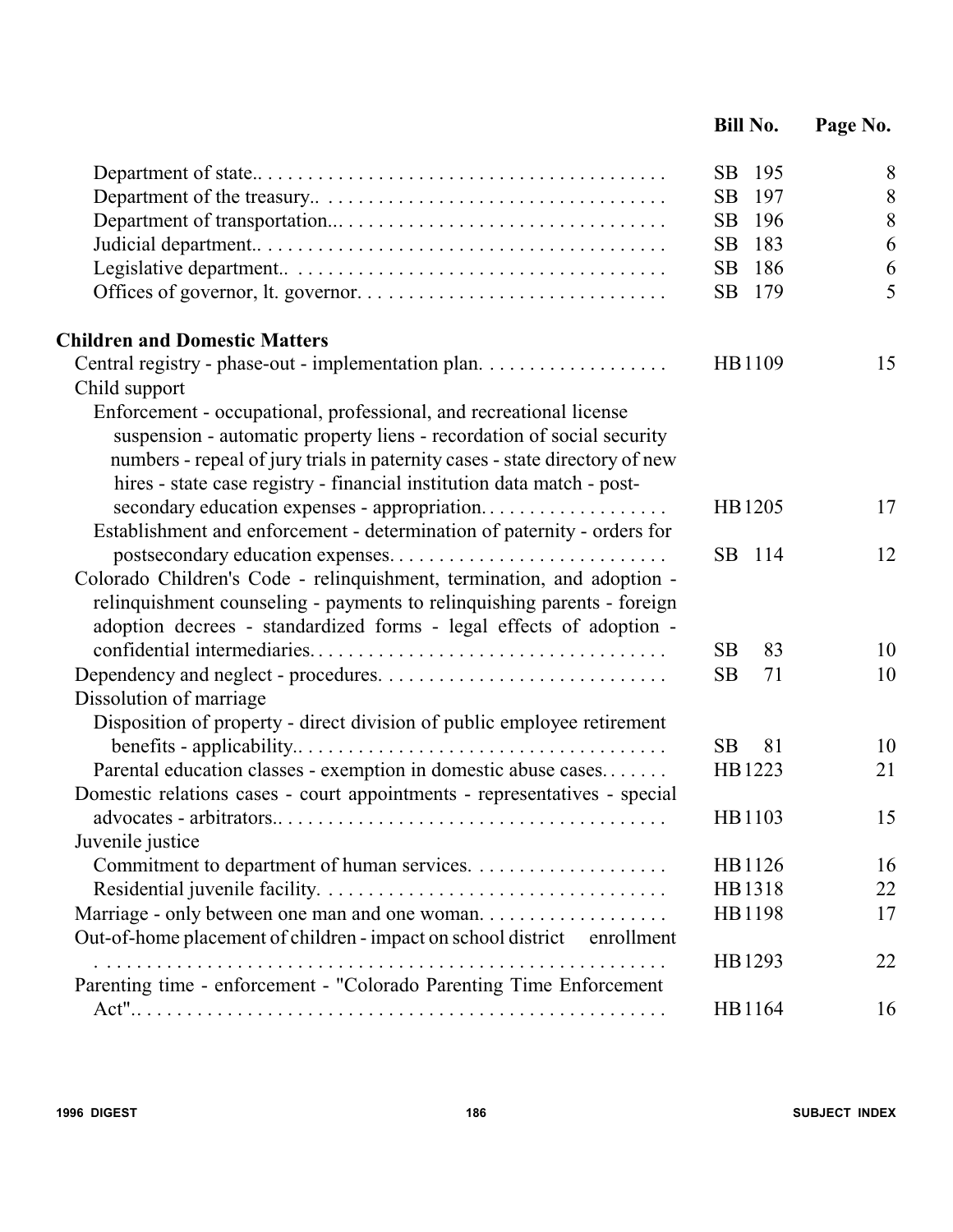|                                                                                                                                                                  | <b>Bill No.</b> | Page No. |
|------------------------------------------------------------------------------------------------------------------------------------------------------------------|-----------------|----------|
| Regimented juvenile training program - selection guidelines - annual                                                                                             | <b>SB</b><br>50 | 10       |
| Uniform Interstate Family Support Act - amendments to conform to<br>recommendations of the national conference of commissioners on uniform                       | HB1247          | 21       |
|                                                                                                                                                                  | SB 115          | 14       |
| <b>Consumer and Commercial Transactions</b>                                                                                                                      |                 |          |
| Central indexing system - miscellaneous changes                                                                                                                  | SB 155          | 24       |
| Charitable solicitations by telephone - required disclosures.<br>Deceptive trade practices                                                                       | HB1309          | 28       |
|                                                                                                                                                                  | HB1284          | 27       |
| Public trustees - indemnification when original evidence of debt is not                                                                                          | <b>SB</b><br>24 | 24       |
| Rates charged for certain transactions governed by the Uniform Consumer                                                                                          | SB 213          | 25       |
| Self-sufficiency for persons with disabilities - express warranties for                                                                                          | HB1243          | 26       |
| Telemarketing services - exemption from laws governing telemarketing<br>fraud prevention of certain qualified telephone marketing service                        | HB1194          | 25       |
|                                                                                                                                                                  | SB 226          | 25       |
| <b>Corporations and Associations</b>                                                                                                                             |                 |          |
| Colorado Corporations and Associations Act - filing of documents                                                                                                 | SB 233          | 31       |
|                                                                                                                                                                  | 91<br><b>SB</b> | 29       |
|                                                                                                                                                                  | HB1237          | 31       |
| <b>Corrections</b>                                                                                                                                               |                 |          |
| Correctional industries - interest and earnings - management fees.                                                                                               | HB1291          | 35       |
| Operations of the department - discharge money - administrative warrants -                                                                                       | HB1115          | 34       |
| State criminal justice facilities - construction of additional beds and related<br>supporting facilities - appropriations - authorization of electrified, lethal | HB1046          | 34       |
|                                                                                                                                                                  | HB1244          | 34       |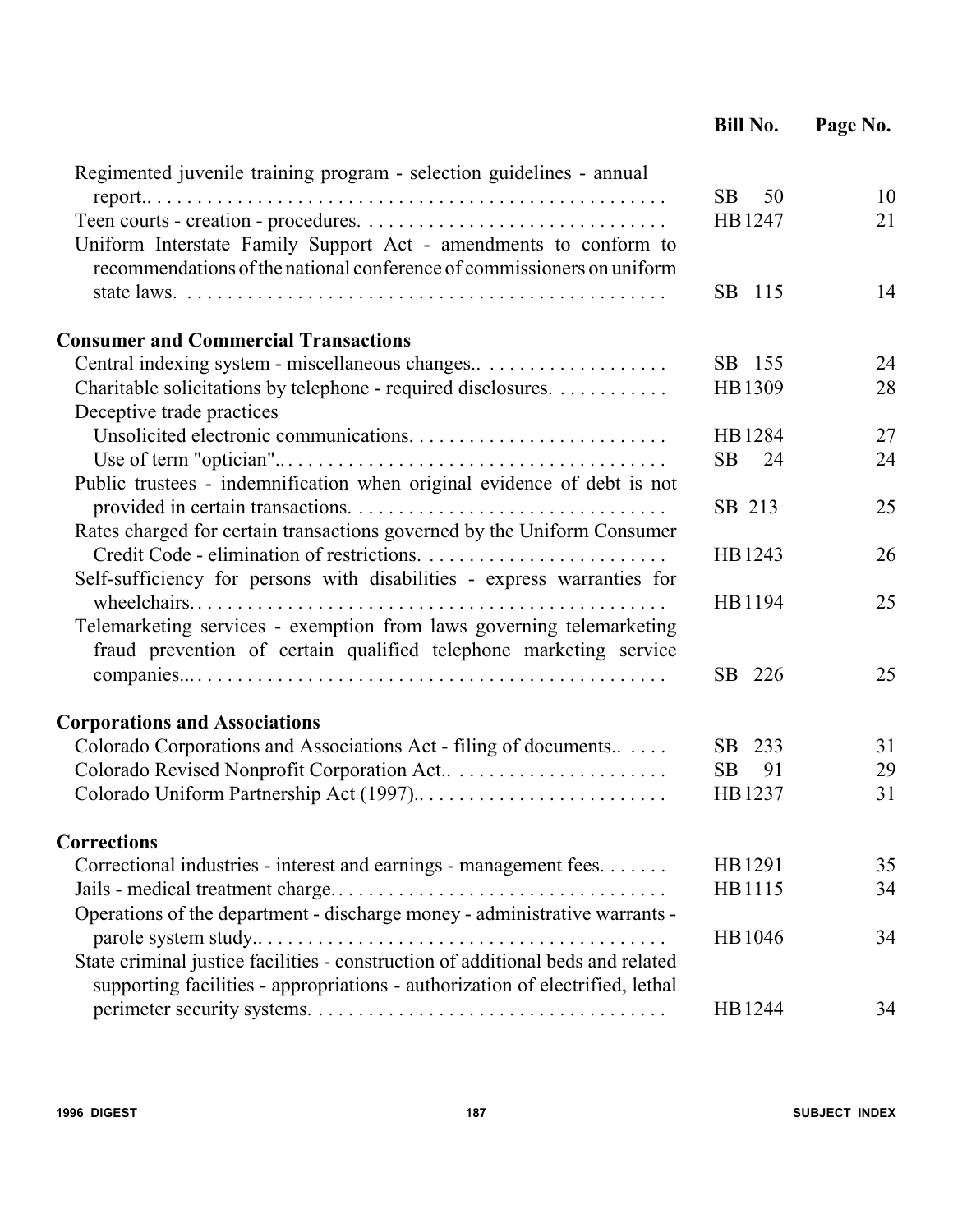### **Courts**

| County judges                                                                   |                 |    |
|---------------------------------------------------------------------------------|-----------------|----|
|                                                                                 | HB1012          | 36 |
|                                                                                 | SB 144          | 36 |
| Damages limitation statutes - adjustments to reflect effects of inflation       | HB1239          | 38 |
| District courts - 4th and 18th judicial districts - number of judges.           | HB1204          | 38 |
| Judicial performance commissions - magistrates - mid-term reviews -             |                 |    |
| publication of recommendations - appropriation.                                 | HB1037          | 37 |
| Judicial review - land use decisions - time for filing of administrative        |                 |    |
|                                                                                 | HB1156          | 38 |
|                                                                                 | SB<br>9         | 36 |
| <b>Criminal Law and Procedure</b>                                               |                 |    |
| Animal cruelty - fund - penalties - appropriations                              | HB1181          | 44 |
| Assault - inmates - causing contact with bodily fluids or hazardous materials   |                 |    |
|                                                                                 | HB1186          | 45 |
|                                                                                 | <b>HB1088</b>   | 44 |
| Concealed handguns - permits - criteria - procedure - appropriation.            | <b>SB</b><br>96 | 40 |
| Controlled substances - emergency prescriptions for hospice patients.           | HB1013          | 42 |
| Criminal laws                                                                   |                 |    |
|                                                                                 | HB1145          | 44 |
|                                                                                 | HB1077          | 42 |
| Death penalty                                                                   |                 |    |
|                                                                                 | SB<br>34        | 39 |
|                                                                                 | HB1225          | 45 |
|                                                                                 | HB1125          | 44 |
|                                                                                 | HB1009          | 41 |
| Nursing care facility applicants - criminal background checks                   | HB1084          | 43 |
| Pretrial release - personal recognizance bond - pretrial services program       |                 |    |
|                                                                                 | HB1241          | 46 |
| Privacy of electronic communications - cordless telephones                      | HB1268          | 46 |
| Telecommunications crime - cloning equipment - exemptions -                     |                 |    |
|                                                                                 | HB1060          | 42 |
| Victim rights - sexually violent predators - notifications while on probation - |                 |    |
|                                                                                 | SB<br>84        | 39 |

# **Education - Public Schools**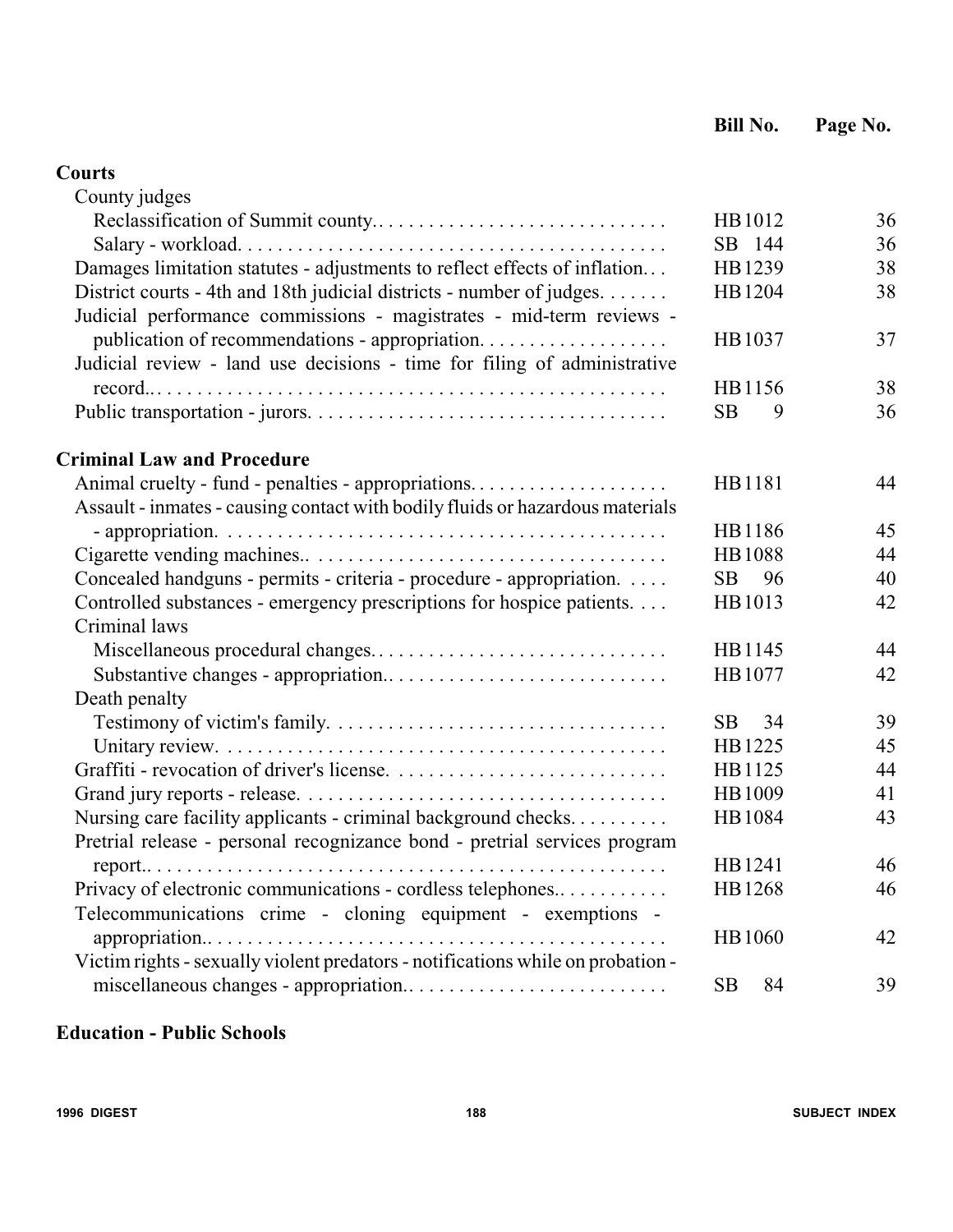|                                                                                                                                                 | <b>Bill No.</b> | Page No. |
|-------------------------------------------------------------------------------------------------------------------------------------------------|-----------------|----------|
| Capital construction - assistance program - school districts - matching                                                                         | SB 126          | 49       |
|                                                                                                                                                 | HB1007          | 50       |
|                                                                                                                                                 | <b>SB</b><br>18 | 48       |
|                                                                                                                                                 | HB1210          | 54       |
| Commission for achievement in education - abolition                                                                                             | HB1253          | 57       |
|                                                                                                                                                 | SB<br>13        | 48       |
| Educational accountability - consolidation of statutes - abolition of state                                                                     | HB1219          | 54       |
|                                                                                                                                                 |                 | 52       |
| Educator licensing - renewal - reinstatement - inactive status - appropriation                                                                  | HB1146          |          |
|                                                                                                                                                 | HB1058          | 50       |
| Educators - approved program of preparation - requirements                                                                                      | HB1108          | 52       |
| Exceptional children - placement - disruptive students - pilot schools.                                                                         | HB1174          | 53       |
|                                                                                                                                                 | SB 125          | 49       |
| Interscholastic activities - participation - appeals - arbitration.                                                                             | SB<br>153       | 49       |
| National academic contests - travel expenses for state-level winners<br>School district reorganization - requirements - full 12-grade education | SB<br>29        | 48       |
| School finance                                                                                                                                  | HB1203          | 53       |
| Extracurricular activities - PERA contributions - charter school approval -<br>expelled students services - special education - assessments -   |                 |          |
|                                                                                                                                                 | HB1249          | 54       |
|                                                                                                                                                 | HB1200          | 53       |
| Teachers - contracts - resignation, renewal, and nonrenewal.                                                                                    | HB1117          | 52       |
| <b>Education - Universities and Colleges</b>                                                                                                    |                 |          |
| Colorado commission on higher education - student fee policies.                                                                                 | SB 28           | 58       |
| Colorado water resources institute - extension - advisory committee - fund                                                                      | HB1218          | 59       |
|                                                                                                                                                 | HB1352          | 59       |
| Governing boards - cash funds - state treasury management fees<br>Student admissions - percentage of resident students - Western state          | SB<br>15        | 58       |
|                                                                                                                                                 | HB1028          | 58       |
|                                                                                                                                                 | HB1341          | 59       |
| <b>Elections</b>                                                                                                                                |                 |          |
| Ballot information publication and distribution revolving fund - creation                                                                       | SB 204          | 60       |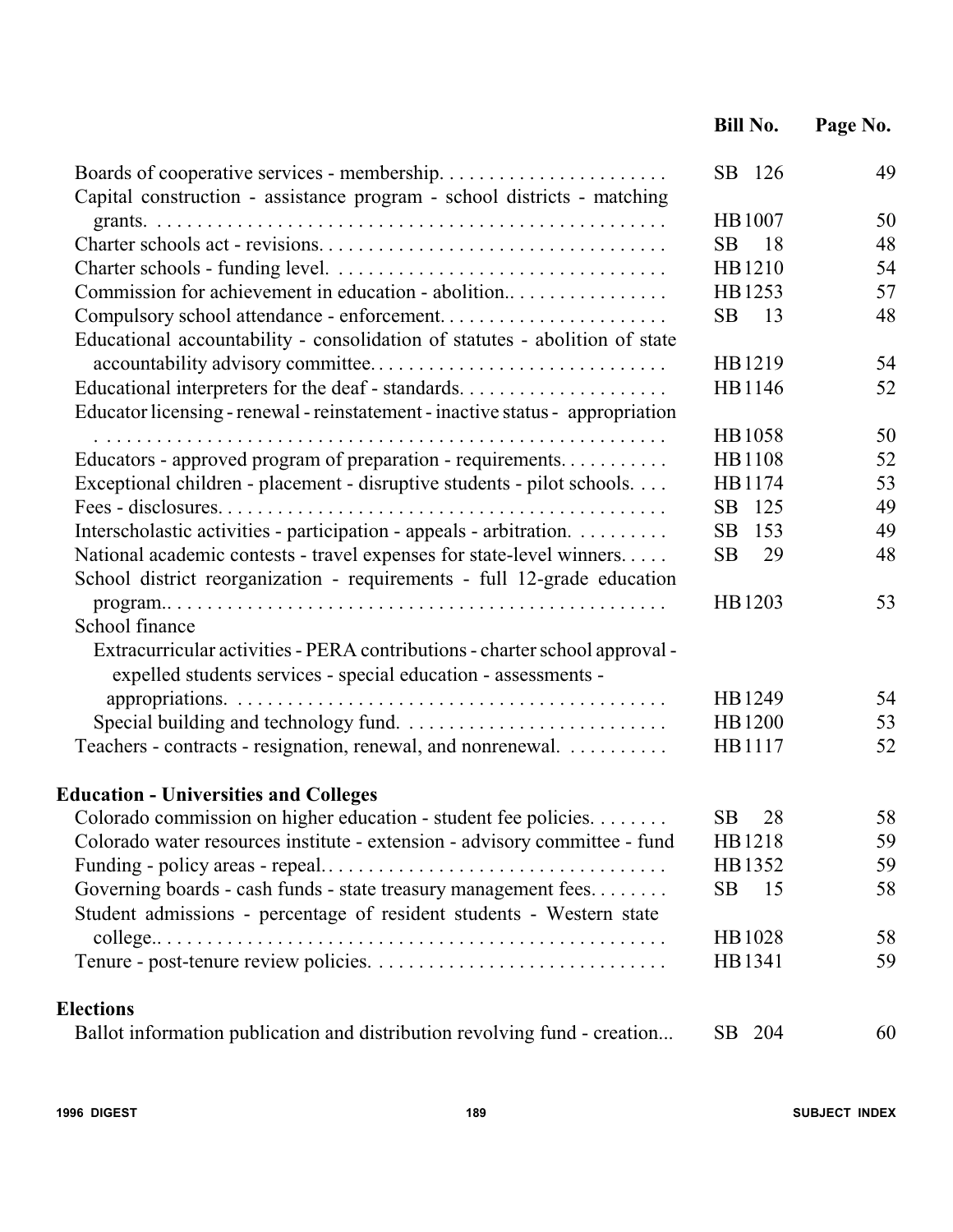|                                                                                                                                                   | <b>Bill No.</b>  | Page No. |
|---------------------------------------------------------------------------------------------------------------------------------------------------|------------------|----------|
| Ballot issues - comments - filing deadline - transmittal of ballot issue                                                                          |                  |          |
|                                                                                                                                                   | SB 223           | 61       |
| Election ballots - conduct of elections - mail ballot elections - absentee<br>voting - early voting - counting ballots - ballot issue explanation | HB1235           | 63       |
| Partisan primary elections - combination of precincts                                                                                             | HB1031           | 61       |
| Reapportionment computer systems - appropriation.                                                                                                 | HB1354           | 64       |
| Recall elections - petition requirements - election date and cost - candidate's                                                                   |                  |          |
|                                                                                                                                                   | <b>SB</b><br>31  | 60       |
|                                                                                                                                                   | HB1234           | 61       |
| <b>Financial Institutions</b>                                                                                                                     |                  |          |
|                                                                                                                                                   | HB1165           | 66       |
| Public deposits - eligible collateral - letters of credit                                                                                         | SB<br>57         | 66       |
| State financial services board - final orders - appeals                                                                                           | HB1191           | 66       |
| <b>General Assembly</b>                                                                                                                           |                  |          |
|                                                                                                                                                   | SB 216           | 67       |
| Review of executive and judicial branch reporting requirements                                                                                    |                  |          |
|                                                                                                                                                   | <b>SB</b><br>220 | 67       |
|                                                                                                                                                   | SB<br>221        | 68       |
| Sunset review of advisory bodies - continuation                                                                                                   | 102<br>SB.       | 67       |
| Sunset review of advisory committees - continuation of state medical                                                                              | SB 110           | 67       |
|                                                                                                                                                   |                  |          |
| <b>Government - County</b>                                                                                                                        |                  |          |
|                                                                                                                                                   | <b>SB</b><br>10  | 69       |
| County retirement plans - investment of funds - board composition                                                                                 | <b>SB</b><br>21  | 69       |
|                                                                                                                                                   | SB 212           | 69       |
| Limitation on sales and use tax - exemption for additional county sales and                                                                       |                  |          |
|                                                                                                                                                   | SB 217           | 69       |
| Standards for documents filed in clerk and recorder's office                                                                                      | HB1026           | 70       |
| <b>Government - Local</b>                                                                                                                         |                  |          |
| Emergency services - 9-1-1 access - public safety answering points - funding                                                                      |                  |          |
|                                                                                                                                                   | SB 132           | 72       |
|                                                                                                                                                   | HB1093           | 72       |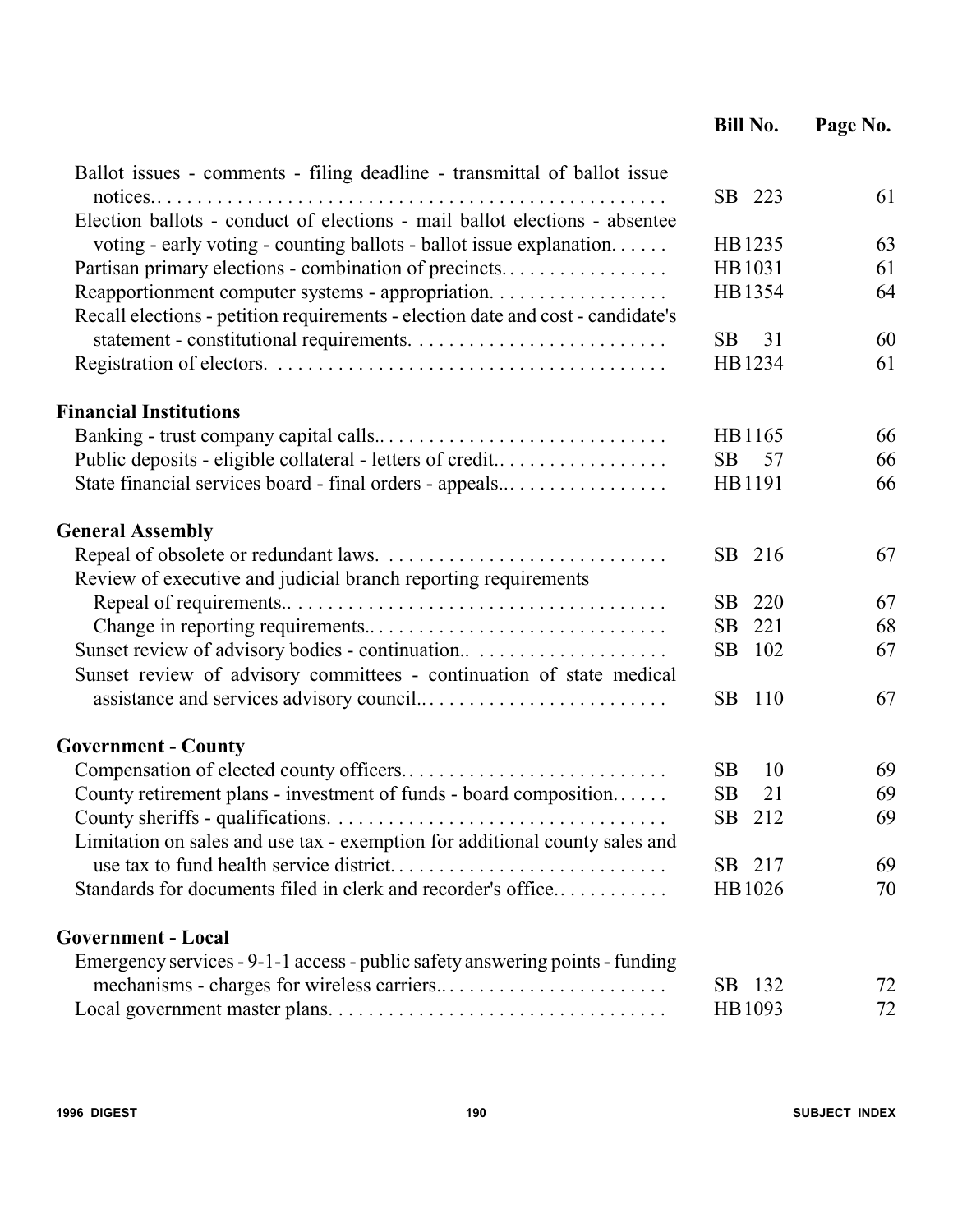|                                                                                | <b>Bill No.</b> | Page No. |
|--------------------------------------------------------------------------------|-----------------|----------|
| Property rights - land use approvals - conditions - actions by                 |                 |          |
|                                                                                | 47<br><b>SB</b> | 71       |
| Sales and use tax - use of precinct locators for collection purposes.          | <b>SB</b><br>69 | 71       |
| <b>Government - Municipal</b>                                                  |                 |          |
| Fire and police pensions                                                       |                 |          |
|                                                                                | HB1006          | 73       |
|                                                                                | HB1022          | 74       |
|                                                                                | HB1213          | 75       |
|                                                                                | HB1099          | 74       |
| Volunteer firefighter pensions                                                 |                 |          |
| Benefits for retired volunteer firefighter returning to active service         | SB 166          | 73       |
| Postretirement increases - state contribution                                  | HB1111          | 75       |
| <b>Government - Special Districts</b>                                          |                 |          |
| Metropolitan football stadium district - renovation of Mile High               |                 |          |
|                                                                                | SB 230          | 76       |
| Overlapping special or metropolitan districts - authority to provide the same  |                 |          |
|                                                                                | HB1339          | 77       |
| Regional transportation district                                               |                 |          |
| Provision of goods and services at transfer facilities                         | HB1047          | 77       |
|                                                                                | <b>SB</b><br>55 | 76       |
| Special district boundary alterations - approval                               | SB<br>138       | 76       |
| <b>Government - State</b>                                                      |                 |          |
| Capital construction fund - revenue transferred from general fund              | HB1359          | 91       |
| Controller - payment of incidental expenses of state entities                  | HB1059          | 85       |
| Department of regulatory agencies - excise tax collected on license and        |                 |          |
| registration fees - creation of legal defense account within division of       |                 |          |
|                                                                                | SB 222          | 83       |
| Department of state - elimination of surcharges on fees collected by secretary |                 |          |
| of state - transfer of revenue from the department of state cash fund          | SB 228          | 84       |
| Disbursements by controller - withholding of certain delinquent debts owed     |                 |          |
|                                                                                | HB1207          | 88       |
| Economic development commission - extension of repeal - economic               |                 |          |
|                                                                                | <b>SB</b><br>93 | 81       |
|                                                                                | SB<br>201       | 83       |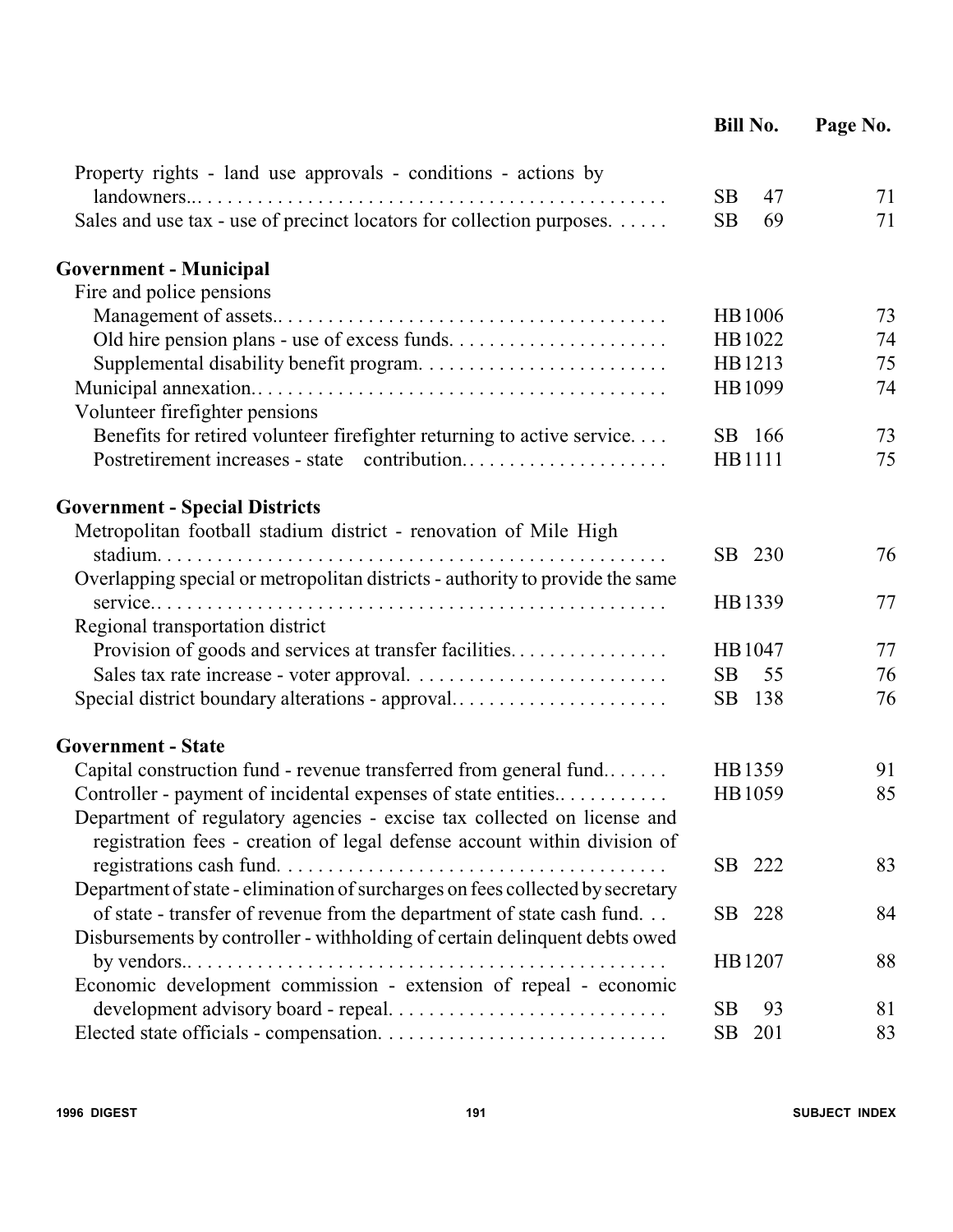|                                                                                                                                                     | <b>Bill No.</b> | Page No. |
|-----------------------------------------------------------------------------------------------------------------------------------------------------|-----------------|----------|
| Handguns - instant criminal background check - exclusions<br>Library services - payment of election costs - petition and election                   | HB1090          | 87       |
|                                                                                                                                                     | HB1055          | 85       |
| Lottery - regulation by lottery division - authorization of video lottery<br>terminals - continuation under sunset law - appropriation              | HB1351          | 90       |
| Measurable annual objectives of state departments - inclusion in budget<br>Nonprofit entities created or supported by state agencies or state-level | HB1119          | 88       |
| authorities - reporting and auditing requirements.<br>Office of regulatory reform - termination - adjustments of 1997-98                            | SB<br>16        | 79       |
| Open meetings - list of finalists for chief executive officer - public                                                                              | SB.<br>107      | 81       |
|                                                                                                                                                     | <b>SB</b><br>59 | 79       |
| Professional services contracts - public notice<br>Public employees' retirement association                                                         | 164<br>SB.      | 83       |
| Divisions - composition - benefit calculation - short-term disability                                                                               | HB1082          | 85       |
|                                                                                                                                                     | HB1114          | 87       |
| Public records - documents prepared for elected officials<br>State air and space museum - The Wings Over the Rockies Air and Space                  | SB 237          | 84       |
|                                                                                                                                                     | HB1269          | 89       |
| State employees - protections from retaliation for disclosure of information -                                                                      | SB 234          | 84       |
|                                                                                                                                                     | SB<br>80        | 79       |
| State lottery division - instant scratch lotteries based upon bingo                                                                                 | HB1328          | 90       |
| State treasurer - investment of state funds - reports - annual work plans<br>State workers' compensation self-insurance program - no security       | SB 150          | 81       |
| Vested property rights - site specific development plans - protection of                                                                            | HB1069          | 85       |
|                                                                                                                                                     | HB1312          | 89       |
| <b>Health and Environment</b>                                                                                                                       |                 |          |
| Air quality                                                                                                                                         |                 |          |
| Control - extension or rescission of state implementation plan revisions -                                                                          | SB 203          | 93       |
| Grand Canyon visibility transport commission recommendations -                                                                                      |                 |          |
|                                                                                                                                                     | HB1324          | 101      |
| Reduction of emissions from federal facilities and federal land                                                                                     | SB 205          | 94       |
|                                                                                                                                                     |                 |          |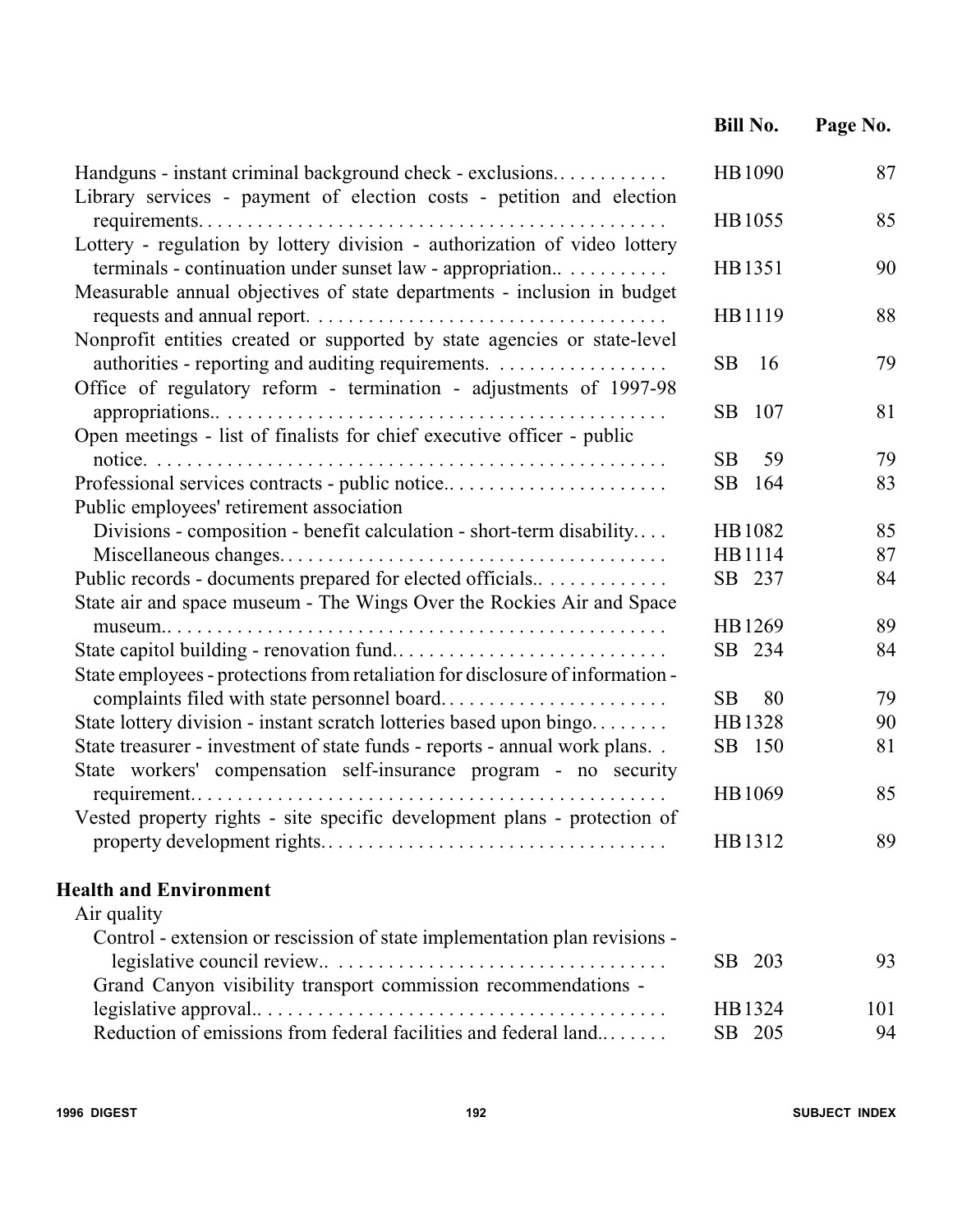|                                                                                                                                                         | <b>Bill No.</b>       | Page No. |
|---------------------------------------------------------------------------------------------------------------------------------------------------------|-----------------------|----------|
| State implementation plan (SIP) review - oxygenated gasolines                                                                                           | SB 236                | 95       |
| Colorado Health Facilities Authority Act - multistate health institutions -                                                                             | HB1176                | 99       |
| Dental programs - children's dental assistance - donated dental services -                                                                              | HB1116                | 97       |
| fluoridation - reimbursement of dental hygienists - appropriation                                                                                       | SB 208                | 95       |
| Elimination of petroleum tank definition repeals                                                                                                        | HB1162                | 98       |
| Health care facilities - reporting of incidents - release of information.                                                                               | HB1298                | 101      |
| Individual sewage disposal systems - rules - application review - imposition                                                                            | 82<br>SB <sub>1</sub> | 92       |
| Lead-based paint - creation of lead hazard reduction program - abatement of<br>lead-based paint hazards - certification and training requirements -     | HB1113                | 96       |
|                                                                                                                                                         | SB 136                | 92       |
| Medical records - patient access for purposes of diagnosis and treatment                                                                                | HB1157                | 98       |
| Newborn hearing screening - advisory committee - repeal.<br>Radioactive materials - financial assurance warranties - storage and disposal               | HB1095                | 96       |
| Solid waste - regulatory authority of the state and governing bodies having                                                                             | HB1295                | 100      |
| jurisdiction - applications for solid wastes disposal sites and facilities<br>Uranium mill tailings remedial actions - expansion of authority - program | HB1272                | 99       |
| Violations of federal Medicaid regulations - state authority to impose                                                                                  | HB1248                | 99       |
|                                                                                                                                                         | SB 111                | 92       |
| Wood smoke reduction fund and fee - elimination                                                                                                         | HB1169                | 98       |
| <b>Health Care Policy and Financing</b>                                                                                                                 |                       |          |
| Medical assistance - new program - revisions - appropriation                                                                                            | HB1063                | 103      |
| <b>Human Services - Institutions</b>                                                                                                                    |                       |          |
| Colorado works program - child care assistance program                                                                                                  | HB1166                | 104      |
| <b>Human Services - Social Services</b>                                                                                                                 |                       |          |
| Central fund for state and veterans nursing homes - continuation - general                                                                              |                       |          |
|                                                                                                                                                         | SB 112                | 110      |
|                                                                                                                                                         | SB 174                | 115      |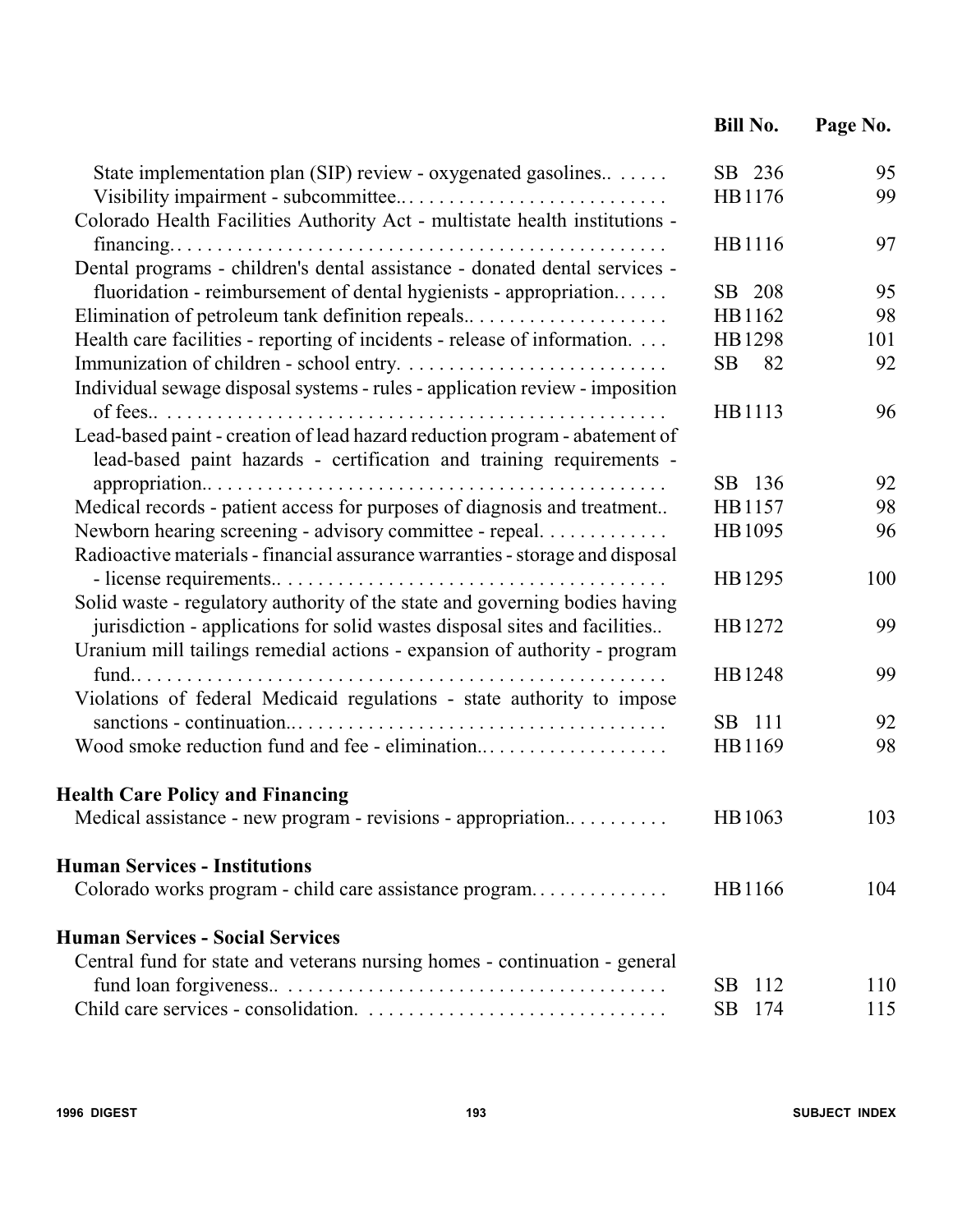|                                                                                                                                                                                                                                             | <b>Bill No.</b>  | Page No. |
|---------------------------------------------------------------------------------------------------------------------------------------------------------------------------------------------------------------------------------------------|------------------|----------|
| Child welfare services - capped allocations - dependency and neglect appeals<br>- dependency and neglect criteria - conflict resolution process - placement<br>criteria - placement reporting - investigations of reports of dependency and |                  |          |
| Children's basic health plan - managed care coverage for eligible children -<br>implementation by the department of health care policy and financing -                                                                                      | SB 218           | 116      |
|                                                                                                                                                                                                                                             | HB1304           | 120      |
| Family development centers - continuation - appropriation.                                                                                                                                                                                  | HB1029           | 117      |
| Homeless youth - family reconciliation services - taking youth into custody -<br>licensed homeless youth shelters - voluntary alternative residences -                                                                                      |                  |          |
|                                                                                                                                                                                                                                             | HB1079           | 118      |
|                                                                                                                                                                                                                                             | SB<br>141        | 114      |
|                                                                                                                                                                                                                                             | <b>SB</b><br>5   | 106      |
| Medicaid - rate setting methodology for reimbursement of nursing facilities -                                                                                                                                                               |                  |          |
|                                                                                                                                                                                                                                             | <b>SB</b><br>42  | 109      |
| Medical assistance                                                                                                                                                                                                                          |                  |          |
|                                                                                                                                                                                                                                             | SB.<br>147       | 114      |
| Federal matching funds for school districts - report                                                                                                                                                                                        | 101<br>SB.       | 110      |
| Public and medical assistance - personal identification systems - study                                                                                                                                                                     | HB1065           | 118      |
| Public assistance                                                                                                                                                                                                                           |                  |          |
|                                                                                                                                                                                                                                             | HB1263           | 120      |
| Condition of eligibility - immunization of children.                                                                                                                                                                                        | HB1270           | 120      |
|                                                                                                                                                                                                                                             | SB 171           | 115      |
|                                                                                                                                                                                                                                             | HB1344           | 122      |
| Restructuring of human services delivery system - local advisory boards -                                                                                                                                                                   |                  |          |
|                                                                                                                                                                                                                                             | SB<br>6          | 108      |
| Welfare reform - child care - medicaid - tax credits - appropriation                                                                                                                                                                        | <b>SB</b><br>120 | 111      |
| Women in the military national memorial - fund - repeal - appropriation                                                                                                                                                                     | SB<br>11         | 108      |
| <b>Insurance</b>                                                                                                                                                                                                                            |                  |          |
| Automobile insurance - income sensitive motor vehicle coverage -                                                                                                                                                                            |                  |          |
|                                                                                                                                                                                                                                             | SB 224           | 126      |
| Division of insurance - sunset review - continuation until July 1, 2002 -                                                                                                                                                                   |                  |          |
|                                                                                                                                                                                                                                             | 108<br>SB.       | 125      |
|                                                                                                                                                                                                                                             | <b>SB</b><br>72  | 124      |
|                                                                                                                                                                                                                                             | HB1175           | 128      |
| Fraud investigations by the attorney general - appropriation                                                                                                                                                                                | HB1316           | 129      |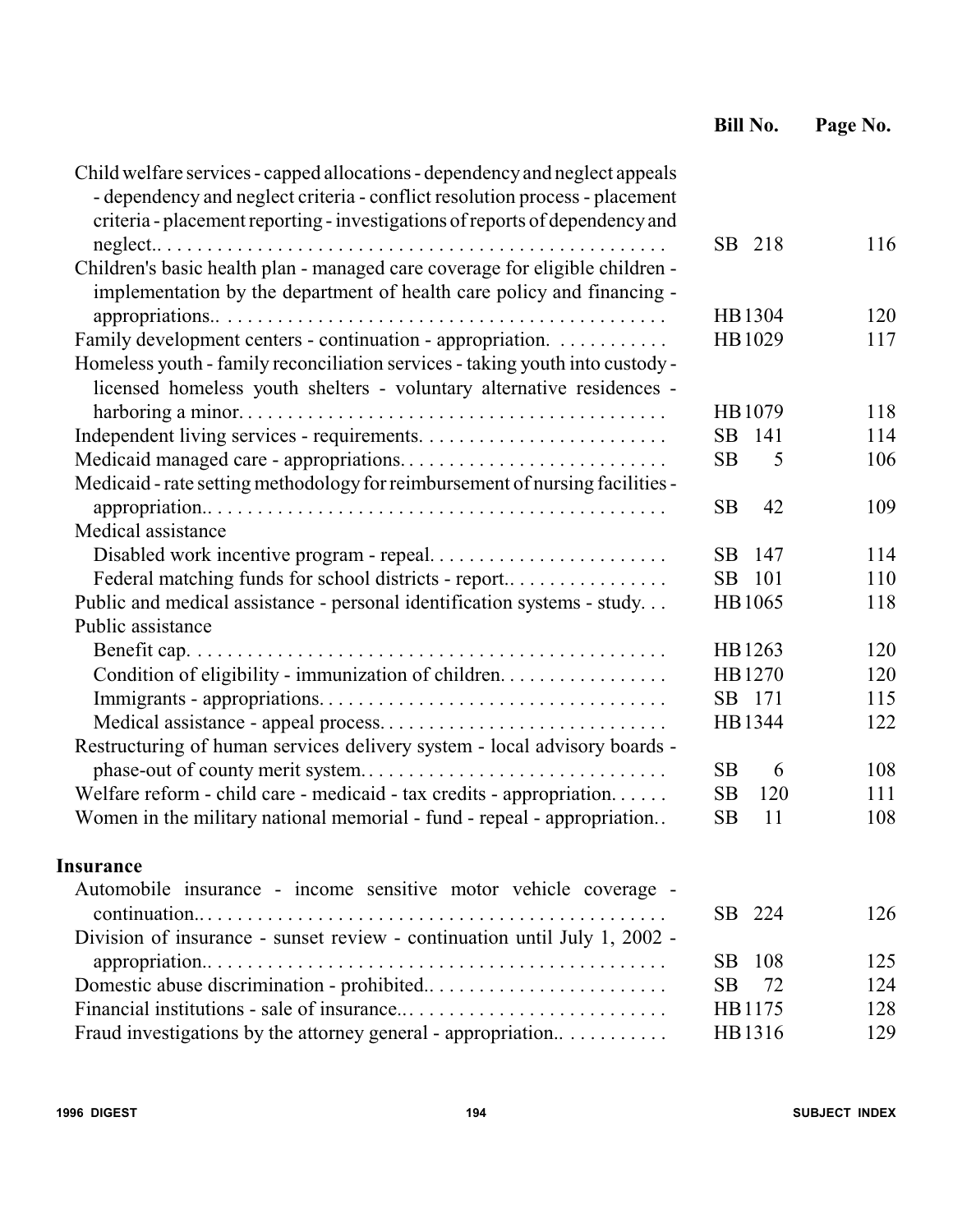|                                                                             | <b>Bill No.</b> | Page No. |
|-----------------------------------------------------------------------------|-----------------|----------|
|                                                                             | HB1311          | 129      |
| Health coverage plans - procedure for denial of benefits                    | HB1161          | 127      |
| Health insurance                                                            |                 |          |
|                                                                             | SB<br>41        | 123      |
|                                                                             | HB1131          | 127      |
| Federal "Health Insurance Portability and Accountability Act of             |                 |          |
|                                                                             | SB<br>54        | 123      |
| Mandatory coverage - biologically based mental illness                      | HB1192          | 128      |
| Small employer geographic location case characteristics                     | HB1144          | 127      |
| Small group coverage - exemptions - business groups of one                  | HB1323          | 130      |
|                                                                             | HB1104          | 126      |
| Insurance companies                                                         |                 |          |
|                                                                             | SВ<br>109       | 125      |
| Regulation by insurance commissioner - market conduct examinations -        |                 |          |
| confidentiality of information - appropriation                              | SB 104          | 124      |
| Insurers' rehabilitation and liquidation - priority of distribution         | HB1275          | 128      |
| Managed care plans - consumer protection standards - enforcement by         |                 |          |
|                                                                             | HB1122          | 126      |
| Reporting requirements - form of financial statements - application of NAIC |                 |          |
|                                                                             | <b>SB</b><br>61 | 124      |
| <b>Labor and Industry</b>                                                   |                 |          |
|                                                                             | HB1172          | 133      |
| Employment references - exceptions to blacklisting prohibition - disclosure |                 |          |
|                                                                             | HB1221          | 133      |
| Freedom of legislative and judicial access act - creation                   | HB1224          | 133      |
| Housing provided pursuant to contract of employment - termination of        |                 |          |
|                                                                             | HB1251          | 134      |
| Labor laws - prohibition on local governments enacting certain labor        |                 |          |
|                                                                             | HB1100          | 132      |
| Unemployment compensation                                                   |                 |          |
| Claimant with alcohol or controlled substance addiction - benefits          |                 |          |
|                                                                             | HB1245          | 134      |
| Insurance tax rates - reduction in standard rate                            | HB1159          | 132      |
| Insurance - treatment of Indian tribes as employers                         | HB1010          | 132      |
| Workers' compensation                                                       |                 |          |
|                                                                             | 207<br>SB       | 131      |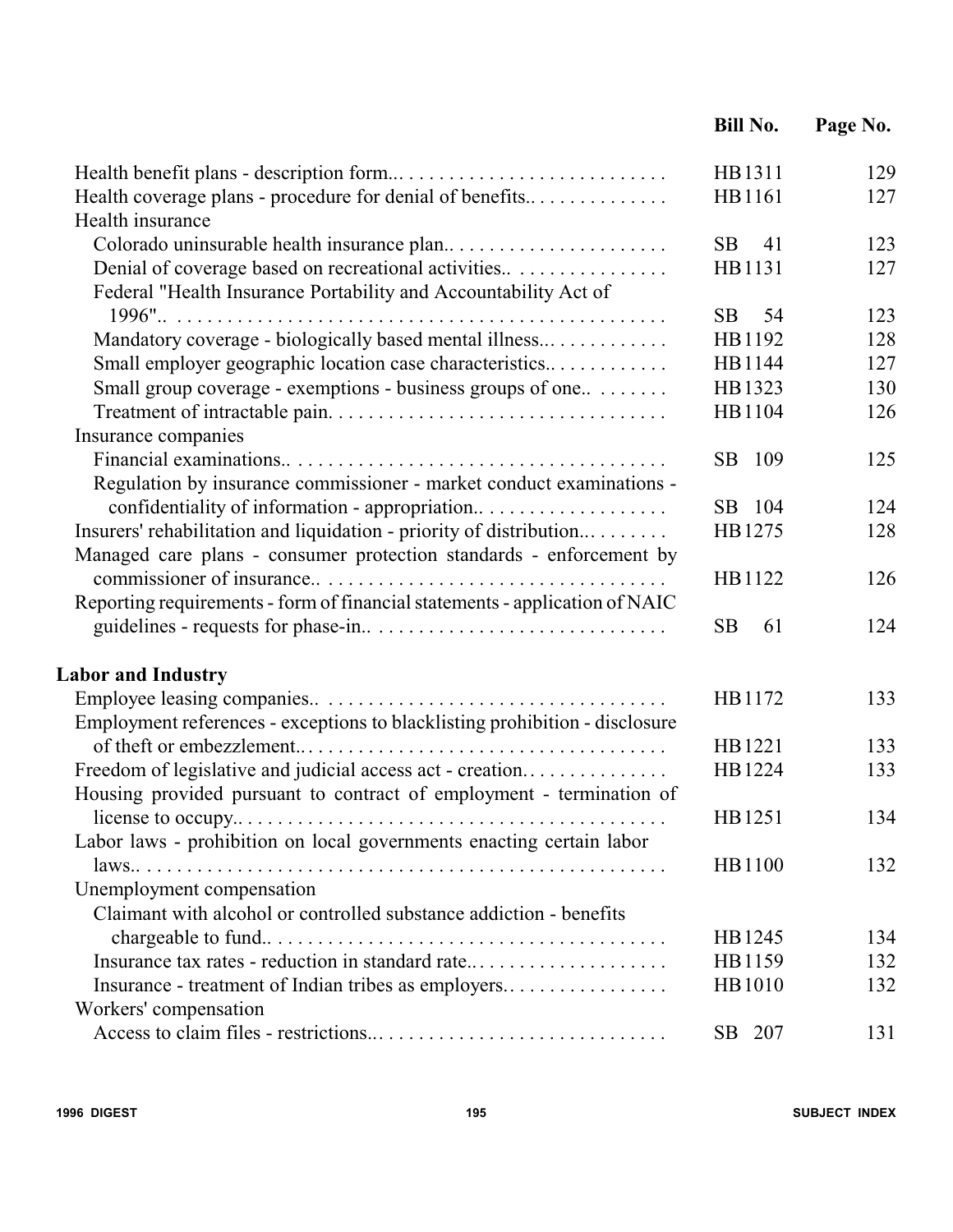|                                                                                                                                                                                                                                 | <b>Bill No.</b> | Page No. |
|---------------------------------------------------------------------------------------------------------------------------------------------------------------------------------------------------------------------------------|-----------------|----------|
| Benefits - calculation - scheduled and nonscheduled injuries                                                                                                                                                                    | SB.<br>139      | 131      |
|                                                                                                                                                                                                                                 | SB<br>140       | 131      |
| Benefits - overpayment - recovery by employer or insurer                                                                                                                                                                        | HB1128          | 132      |
| Ratios - Colorado compensation insurance authority                                                                                                                                                                              | HB1180          | 133      |
| <b>Military and Veterans</b>                                                                                                                                                                                                    |                 |          |
| National guard members - reemployment and benefits.                                                                                                                                                                             | HB1083          | 136      |
| Western slope veterans' cemetery - committee - report - fund                                                                                                                                                                    | HB1320          | 136      |
| <b>Motor Vehicles and Traffic Regulation</b>                                                                                                                                                                                    |                 |          |
| Abandoned motor vehicles - collection and storage                                                                                                                                                                               | SB 135          | 140      |
| Automated vehicle identification systems - service of process - reports of<br>convictions and outstanding judgments or warrants - assessment of points -                                                                        |                 |          |
|                                                                                                                                                                                                                                 | <b>SB</b><br>36 | 137      |
| Collectors' trucks and truck tractors - registration fee - penalties                                                                                                                                                            | <b>SB</b><br>89 | 140      |
| Conduct related to motor vehicles - insufficient funds checks - ignition<br>interlock systems - timely payment of fines - personal service of notices -<br>speeding in construction zones - school bus requirements - financial |                 |          |
| responsibility requirements for underage alcohol violations                                                                                                                                                                     | HB1003          | 140      |
| Drivers' licenses                                                                                                                                                                                                               |                 |          |
| Reexamination after involvement in fatal accident - time limit                                                                                                                                                                  | HB1140          | 143      |
| Revocations - nondriving alcohol offenses - procedure                                                                                                                                                                           | HB1035          | 142      |
|                                                                                                                                                                                                                                 | HB1346          | 149      |
| Reexamination - driving with excessive alcohol content - first offense                                                                                                                                                          | HB1227          | 147      |
| Electric motor vehicles - use of neighborhood electric vehicles                                                                                                                                                                 | 38<br><b>SB</b> | 138      |
| Identification cards - cancellation - fee for reissuance<br>Inflatable restraint systems - insurance claims - replacement of inflatable                                                                                         | HB1233          | 147      |
| restraint systems - use of salvaged systems - police accident reports                                                                                                                                                           | HB1098          | 142      |
| Leases - security interest not created by terminal adjustment clause                                                                                                                                                            | HB1199          | 145      |
|                                                                                                                                                                                                                                 | HB1080          | 142      |
| Motor vehicle fees - increase in fee for duplicate certificate of title -                                                                                                                                                       |                 |          |
|                                                                                                                                                                                                                                 | HB1189          | 144      |
| Motor vehicle insurance                                                                                                                                                                                                         |                 |          |
| Motorist insurance identification database program - penalties for                                                                                                                                                              |                 |          |
| noncompliance with insurance requirements - appropriation                                                                                                                                                                       | HB1209          | 145      |
|                                                                                                                                                                                                                                 | <b>SB</b><br>88 | 139      |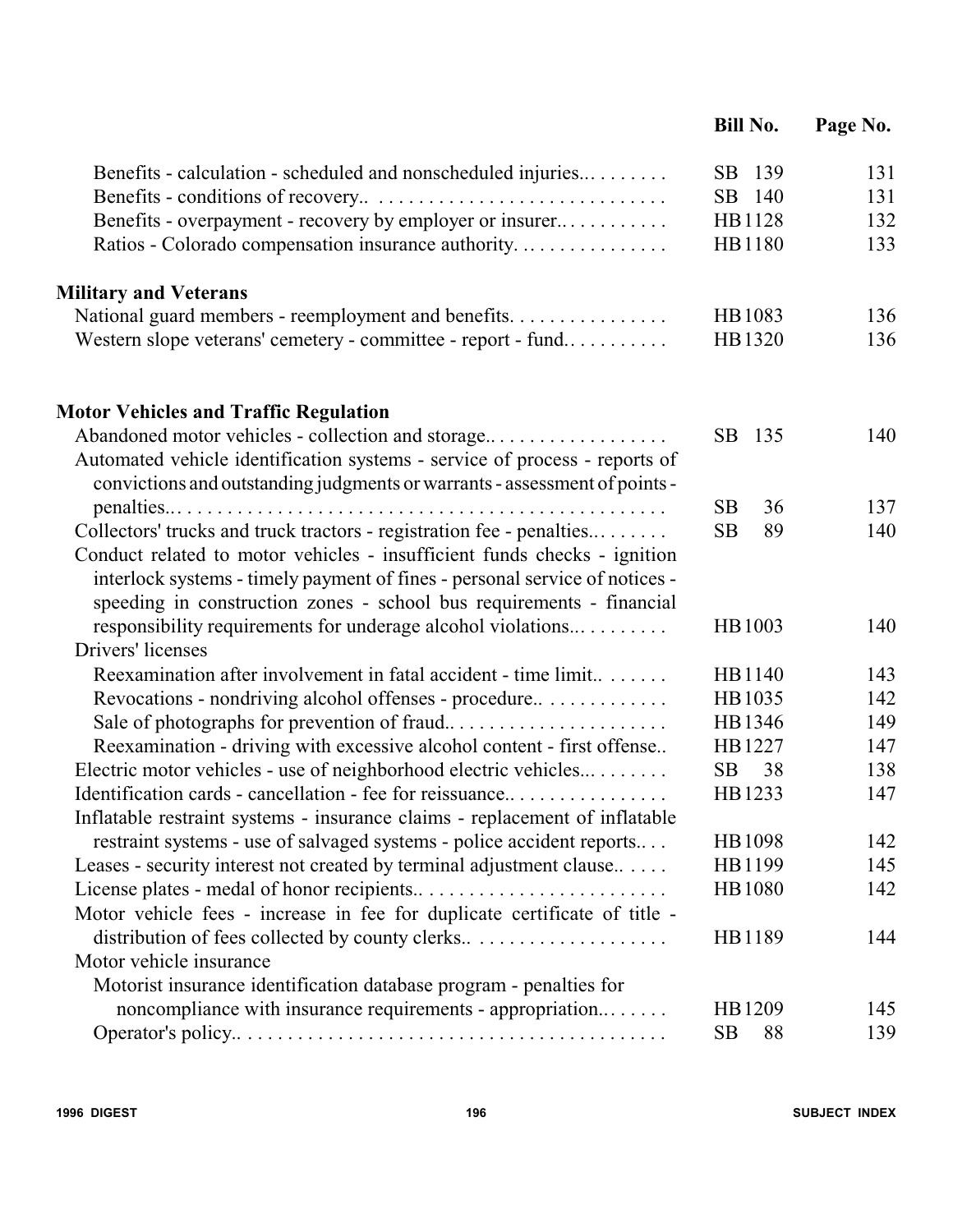|                                                                                  | <b>Bill No.</b>       | Page No. |
|----------------------------------------------------------------------------------|-----------------------|----------|
| Motor vehicle records                                                            |                       |          |
| Driver's license records - request for confidentiality - inspection of records   |                       |          |
| - sale of records by county clerk and recorders - provision of motor             |                       |          |
|                                                                                  | HB1348                | 150      |
| Protection of privacy - records regarding disability - reproduction of           |                       |          |
|                                                                                  | HB1246                | 148      |
|                                                                                  | HB1105                | 143      |
| Motor vehicle taxes and fees - trucks and truck tractors - payment in            |                       |          |
|                                                                                  | $\overline{3}$<br>SB. | 137      |
| Motorcycle operator safety training program - increase in registration           |                       |          |
|                                                                                  | HB1238                | 147      |
| New residents - registration of vehicles - driver's license and identification   |                       |          |
|                                                                                  | HB1142                | 144      |
| Proof of financial responsibility - former residents                             | HB1021                | 142      |
| Ready-mix concrete truck operators - maximum hours of service                    | SB<br>58              | 139      |
| Registration                                                                     |                       |          |
|                                                                                  | SВ<br>35              | 137      |
|                                                                                  | SB<br>198             | 140      |
| Underage drinking and driving - driving with blood alcohol content of 0.02 -     |                       |          |
| penalties - revocation of driver's license - proof of financial responsibility - |                       |          |
|                                                                                  | HB1301                | 148      |
|                                                                                  | HB1262                | 148      |
| <b>Natural Resources</b>                                                         |                       |          |
| Arkansas River regulation - board of parks and outdoor recreation                | SB.<br>48             | 151      |
| Department of natural resources - continuation of the education program          | HB1170                | 156      |
|                                                                                  | SB 211                | 154      |
| Management of state lands - state land board - implementation of                 |                       |          |
|                                                                                  | SB 206                | 152      |
|                                                                                  | HB1123                | 154      |
| Mining - regulation of operators - performance bonds - authority of office of    |                       |          |
|                                                                                  | SB 199                | 152      |
| Private landowner liability - opening land to the public for recreation          | HB1132                | 155      |
| Snowmobiles and other off-highway vehicles - operation on roadways -             |                       |          |
|                                                                                  | SB 235                | 154      |
| State parks - disabled veterans free entrance                                    | SB<br>117             | 152      |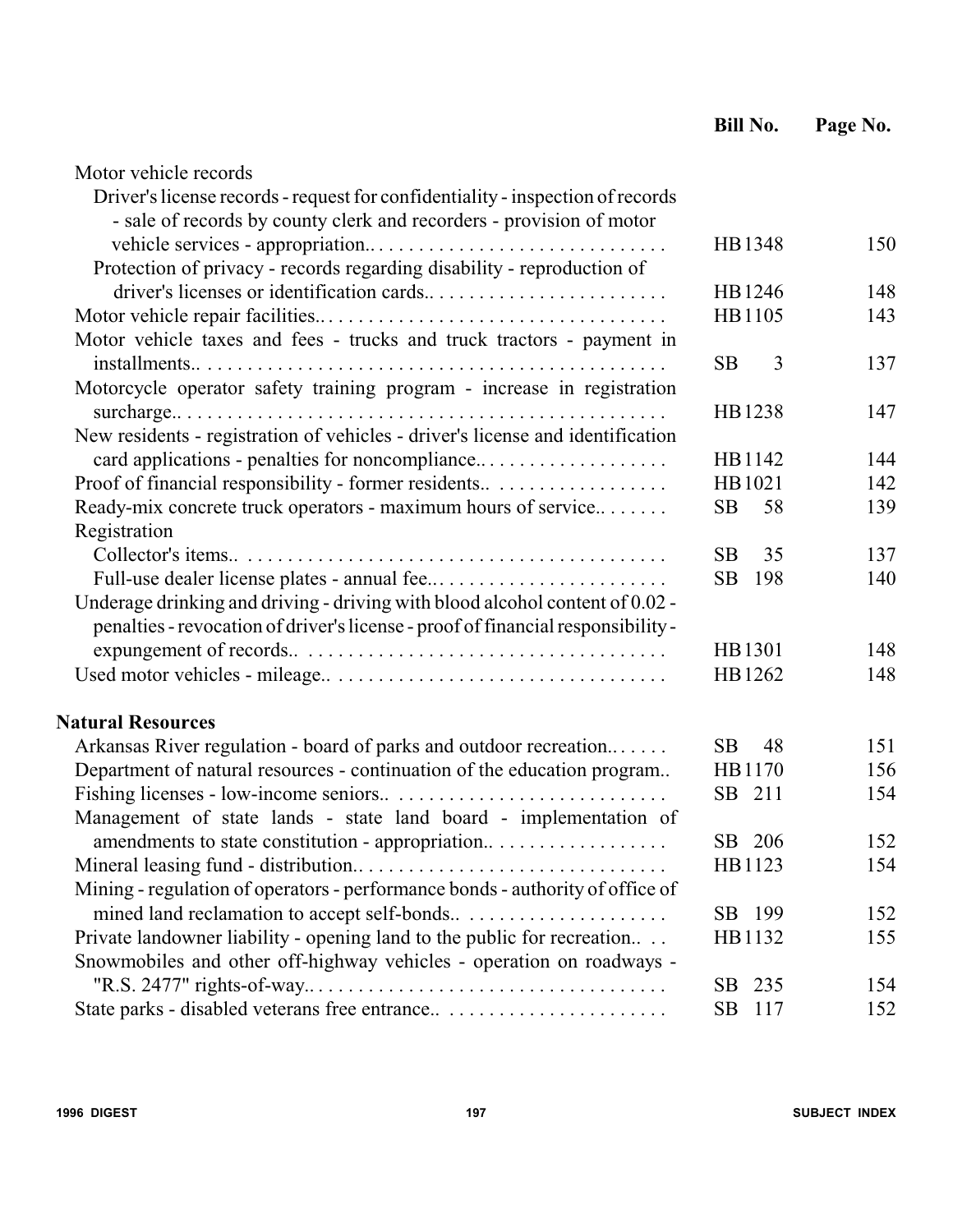|                                                                                                                                                    | <b>Bill No.</b> | Page No. |
|----------------------------------------------------------------------------------------------------------------------------------------------------|-----------------|----------|
| State trust land - agricultural and grazing leases - state board of land                                                                           |                 |          |
|                                                                                                                                                    | 49<br>SB.       | 151      |
| Vessel safety - personal watercraft operation - minimum age for motorboat                                                                          |                 |          |
| operation - prohibited vessel operation - penalties - appropriation<br>Wildlife - trapping, snaring, and poisoning - prohibitions - implementation | HB1134          | 155      |
|                                                                                                                                                    | <b>SB</b><br>52 | 151      |
|                                                                                                                                                    |                 |          |
| <b>Professions and Occupations</b>                                                                                                                 |                 |          |
| Accountants - educational requirements - power of state board to promulgate                                                                        |                 |          |
|                                                                                                                                                    | HB1226          | 162      |
| Alcohol beverages                                                                                                                                  |                 |          |
| Consumption while aboard certain motor vehicles                                                                                                    | HB1078          | 160      |
|                                                                                                                                                    | HB1222          | 162      |
|                                                                                                                                                    | HB1076          | 160      |
|                                                                                                                                                    | SB 173          | 159      |
| Colorado limited gaming act - local government limited gaming impact fund                                                                          |                 |          |
|                                                                                                                                                    | <b>SB</b><br>27 | 157      |
| Consumer reporting agencies - notice and disclosure - disputed information -                                                                       |                 |          |
|                                                                                                                                                    | SB.<br>133      | 158      |
| Debt management - creditor agreement to debtor's schedule of payments                                                                              | <b>SB</b><br>14 | 157      |
| Dentists - patient's choice of restorative material                                                                                                | HB1187          | 161      |
| Electricians - exemption from permit and inspection requirements - load                                                                            |                 |          |
|                                                                                                                                                    | HB1206          | 162      |
| Health care practitioners - solicitation of accident victims - waiting period                                                                      | HB1039          | 159      |
| Industrial hygiene services - provision to state agencies                                                                                          | SB 119          | 158      |
| Medical practice                                                                                                                                   |                 |          |
| Alternative medicine - definition - disciplinary action                                                                                            | HB1183          | 161      |
| Unprofessional conduct - treatment of intractable pain                                                                                             | HB1188          | 161      |
| Pharmacists - licensing - exemption for direct sale of dialysis solutions for                                                                      |                 |          |
|                                                                                                                                                    | HB1025          | 159      |
| Professional land surveyors                                                                                                                        |                 |          |
| Definition changes - boundary corner establishment - appeal of                                                                                     |                 |          |
|                                                                                                                                                    | HB1217          | 162      |
| Requirements for geographic information systems mapping                                                                                            | HB1261          | 163      |
| Real estate appraisers                                                                                                                             |                 |          |
| Contingent fees - testimony in tax valuation cases                                                                                                 | HB1056          | 160      |
|                                                                                                                                                    | <b>SB</b><br>90 | 158      |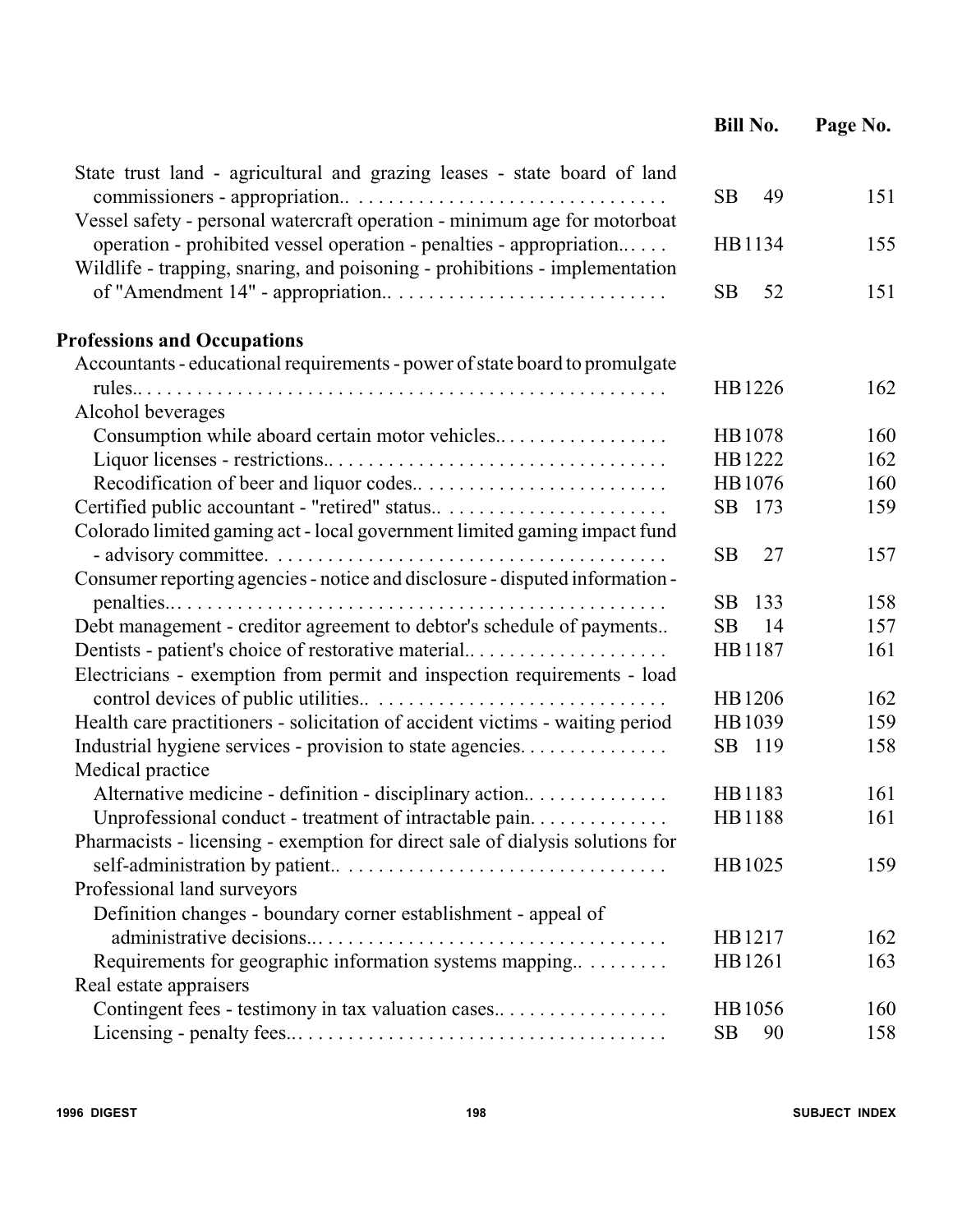|                                                                                                                       | <b>Bill No.</b>       | Page No. |
|-----------------------------------------------------------------------------------------------------------------------|-----------------------|----------|
| Shellfish dealers - certification - administration by department of public                                            | HB1297                | 163      |
| <b>Property</b>                                                                                                       |                       |          |
| Land survey plats - preparation requirements - corrections in definitions                                             | SB.<br>$\overline{2}$ | 164      |
| Lending institutions - notification of borrower tax status - appropriation                                            | HB1052                | 164      |
| Recording of instruments conveying real property to public entities.                                                  | HB1016                | 164      |
| Spurious liens and documents - effectiveness - remedies.                                                              | HB1143                | 164      |
| <b>Public Utilities</b>                                                                                               |                       |          |
| Public utilities commission                                                                                           | HB1024                | 166      |
|                                                                                                                       |                       |          |
| Approval of rates and expenditures for new construction - factors -<br>environmental costs and benefits - limitations | HB1350                | 166      |
| Oversight agency for safety of rail fixed guideway systems within the state                                           |                       |          |
|                                                                                                                       | HB1071                | 166      |
|                                                                                                                       |                       |          |
| <b>Statutes</b>                                                                                                       |                       |          |
| Colorado Revised Statutes - enactment of 1996 supplements                                                             | HB1005                | 168      |
| Revisor's bill - revisions to conform, correct, and clarify statutes                                                  | HB1220                | 168      |
| <b>Taxation</b>                                                                                                       |                       |          |
|                                                                                                                       | HB1137                | 172      |
| Income tax                                                                                                            |                       |          |
| Adjustment to taxable income - distributions under a qualified state tuition                                          |                       |          |
|                                                                                                                       | <b>SB</b><br>45       | 171      |
|                                                                                                                       | HB1152                | 173      |
| Tax credit for alternative fuels vehicles and refueling facilities - alternative                                      |                       |          |
|                                                                                                                       | HB1265                | 174      |
| Voluntary contributions - Colorado special olympics - appropriation                                                   | HB1260                | 174      |
| Property tax                                                                                                          |                       |          |
|                                                                                                                       | <b>SB</b><br>39       | 170      |
|                                                                                                                       | SB<br>26              | 170      |
| Personal property exemption - reimbursement to local governments - fund                                               |                       |          |
|                                                                                                                       | HB1086                | 172      |
| Sales and use tax exemption                                                                                           |                       |          |
| Charitable organizations - inclusion of fraternal benefit societies                                                   | HB1033                | 171      |